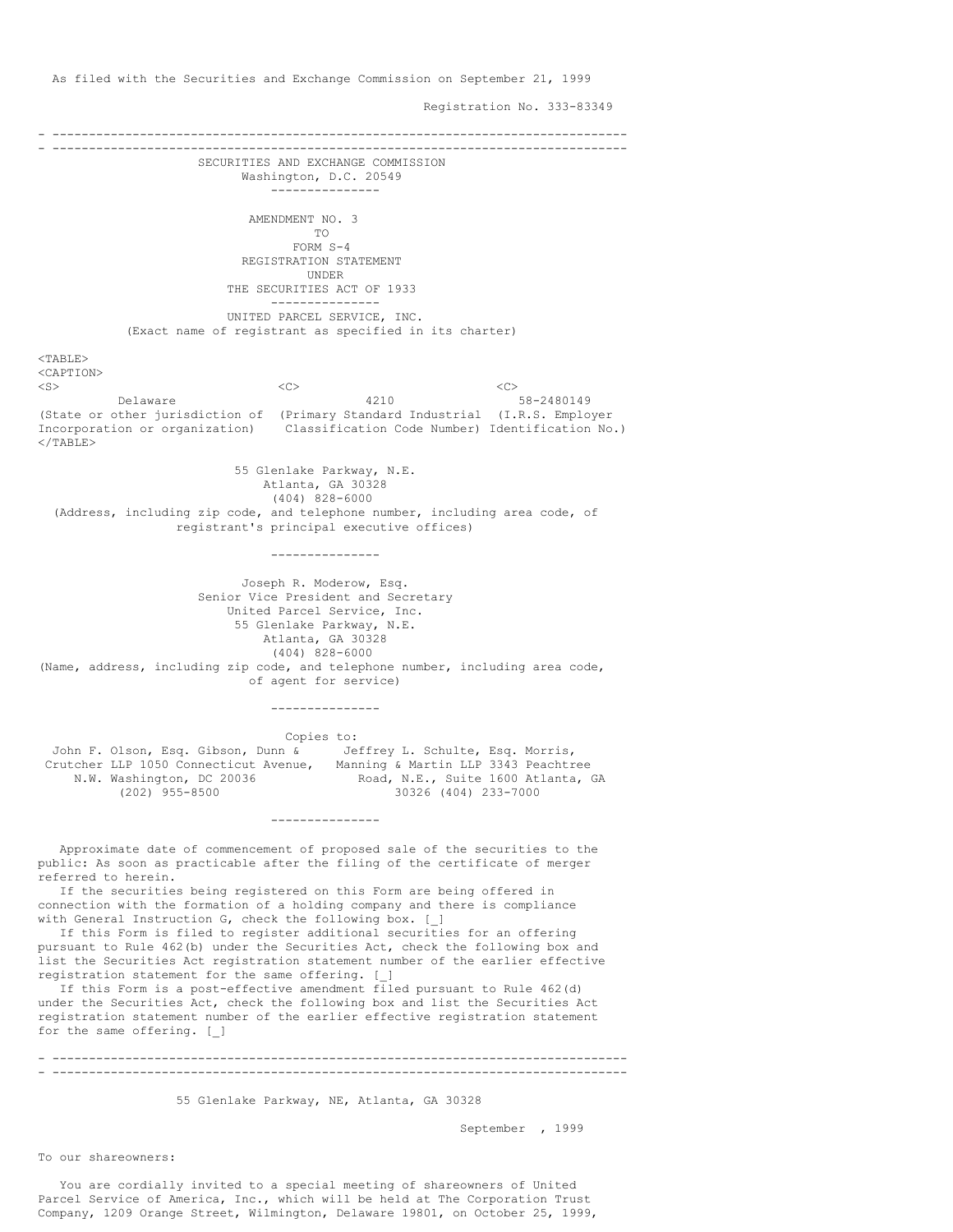at 9:00 A.M. At the special meeting, shareowners will vote on a merger of UPS and our wholly owned subsidiary, UPS Merger Subsidiary, Inc.

The purpose of the proposed merger is to enable us to become a publicly traded company. In the merger, UPS will become a wholly owned subsidiary of United Parcel Service, Inc. Your existing UPS shares will convert automatically into class A shares of this new company, which we call New UPS, and you will then own the same percentage of New UPS stock that you now own of UPS stock. Class A shares will be entitled to ten votes each.

After the merger, we intend to offer New UPS class B shares to the public. Class B shares will have the same economic rights as class A shares, but will be entitled to one vote each. We have designed New UPS's certificate of incorporation and bylaws to be appropriate for a public company while helping us preserve our unique UPS culture. As a publicly traded company, New UPS will have no right of first refusal on transfers of its common stock and no right to call any of its shares.

We plan to use the net proceeds of the public offering to purchase some of the class A shares. We will do this in a cash tender offer to all shareowners, which we intend to launch within several months after the public offering. Upon completion of these transactions, we anticipate that current UPS shareowners will own about 90% of New UPS's total outstanding shares and control about 99% of the votes.

Our board of directors has carefully considered the merger, the public offering and the related transactions that are described in the enclosed proxy statement/prospectus. We believe that implementing this program will position us for continued success in an increasingly competitive world while preserving the essence of our employee-owned and owner-managed culture.

In order to proceed with these transactions, our shareowners must approve the merger. Our board of directors has unanimously determined that the merger is in the best interests of our shareowners, and unanimously recommends that you vote FOR the proposals described in the enclosed proxy statement/prospectus.

You should carefully consider the risk factors relating to the merger, the related transactions and our business, which are described beginning on page 13 of the enclosed proxy statement/prospectus.

Your vote is very important. We urge you to vote FOR the merger.

/s/ James P. Kelly James P. Kelly Chairman and Chief Executive Officer

### NOTICE OF SPECIAL MEETING OF SHAREOWNERS

to be held on October 25, 1999

To our shareowners:

A special meeting of shareowners of United Parcel Service of America, Inc. will be held at The Corporation Trust Company, 1209 Orange Street, Wilmington, Delaware 19801, on October 25, 1999, at 9:00 A.M., for the purpose of voting on two proposals:

- . to approve an Agreement and Plan of Merger, dated as of September 1999, among United Parcel Service of America, Inc., United Parcel Service, Inc. and UPS Merger Subsidiary, Inc., pursuant to which UPS Merger Subsidiary, Inc. will merge with and into United Parcel Service of America, Inc. and each share of our currently outstanding stock will be converted into two shares of class A common stock of United Parcel Service, Inc.; and
- . to approve the United Parcel Service, Inc. Incentive Compensation Plan.

The board of directors has fixed the close of business on August 30, 1999 as the record date for determining holders of our common stock entitled to notice of and to vote at the special meeting.

> /s/ Joseph R. Moderow Joseph R. Moderow Secretary

Atlanta, Georgia

September , 1999

Your vote is important. Even if you expect to attend the special meeting, please complete, sign and date the enclosed proxy card and return it promptly in the enclosed postage-paid envelope. You have the right to revoke your proxy at any time before it is voted by giving us written notice of revocation, by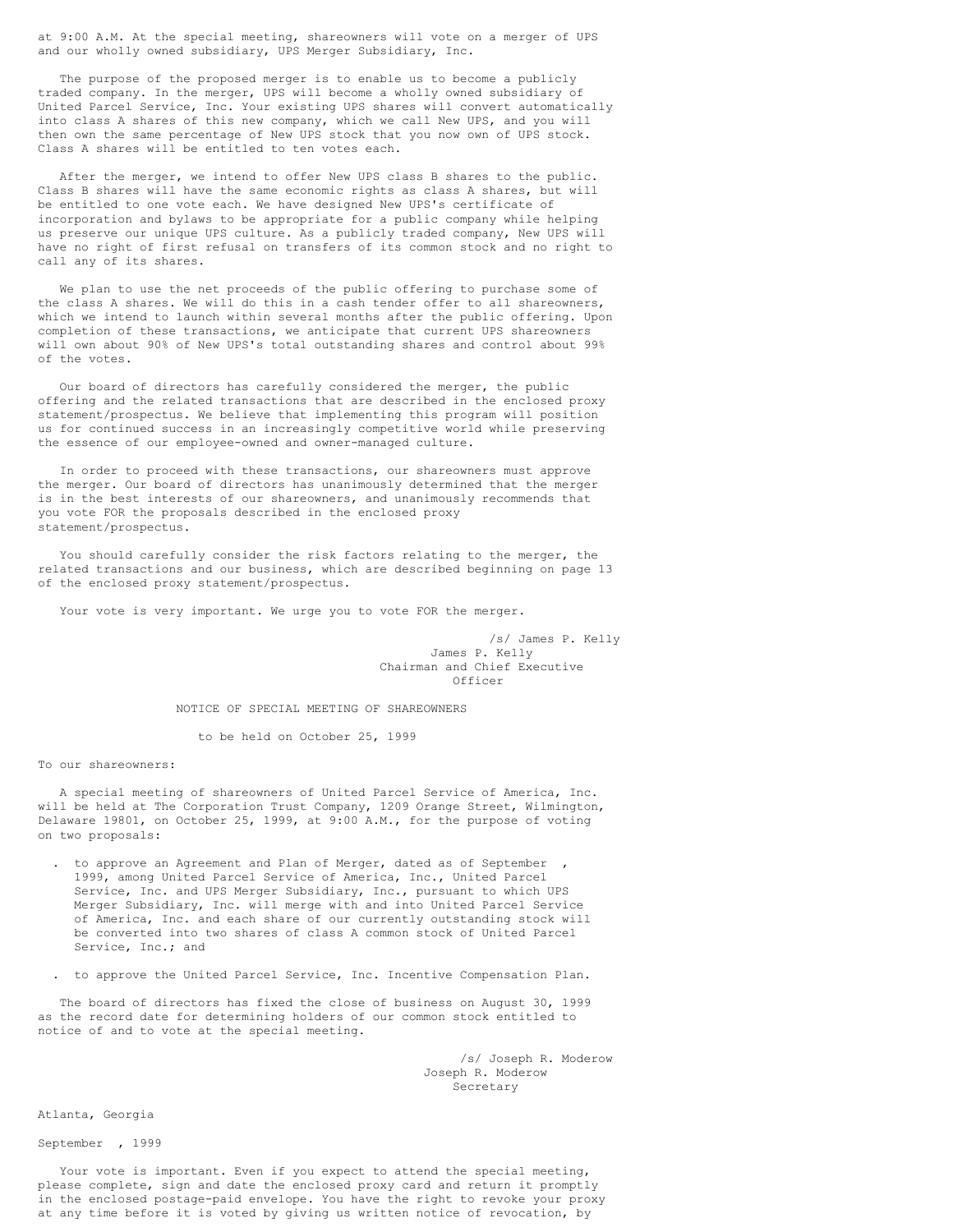submitting a subsequent proxy or by voting in person at the special meeting. If you indicate no instructions on your proxy card with respect to a proposal, we will vote your shares FOR that proposal. It is important that you vote. To approve these proposals, it is necessary that a majority of our outstanding shares be voted in favor of the merger, and that a majority of the shares present at the meeting, in person or by proxy, be voted in favor of the incentive compensation plan.

Neither the Securities and Exchange Commission nor any state securities commission has approved or disapproved the class A shares to be distributed as a result of the merger, or determined if this proxy statement/prospectus is truthful or complete. Any representation to the contrary is a criminal offense. This proxy statement/prospectus does not constitute an offer to sell or a solicitation of an offer to buy any securities in any jurisdiction where such an offer or solicitation would be illegal.

The date of this proxy statement/prospectus is September , 1999. It is first being mailed to UPS shareowners on September , 1999.

#### TABLE OF CONTENTS

 $<$ TABLE $>$ <CAPTION>

|                                                                         | Page<br>$- - - -$  |
|-------------------------------------------------------------------------|--------------------|
| $<$ S $>$                                                               | <<<br><sup>1</sup> |
| Where You Can Find More Information About UPS                           | 6                  |
|                                                                         | 7                  |
|                                                                         | 13                 |
| Special Note About Forward-Looking Statements                           | 17                 |
|                                                                         | 18                 |
| Selected Consolidated Financial and Operating Data                      | 19                 |
| Management's Discussion and Analysis of Financial Condition and Results | 21                 |
|                                                                         | 33                 |
|                                                                         | 35                 |
| The Merger, the Public Offering and the Tender Offer                    | 51                 |
|                                                                         | 55                 |
| The Special Meeting; Voting Rights and Proxies                          | 56                 |
| Description of Capital Stock, Certificate of Incorporation and Bylaws   | 58                 |
| Market for Old UPS's Common Equity and Related Shareowner Matters       | 64                 |
| Management and Stock Ownership Information                              | 67                 |
|                                                                         | 77                 |
| Relationships with Overseas Partners Ltd                                | 81                 |
| Federal Income Tax Consequences to Shareowners                          | 83                 |
|                                                                         | 85                 |
|                                                                         | 85                 |
|                                                                         | 85                 |
|                                                                         |                    |
| Annex A--Form of Agreement and Plan of Merger A-1                       |                    |
| Annex B--Form of Restated Certificate of Incorporation of United Parcel |                    |
| $<$ /TABLE>                                                             |                    |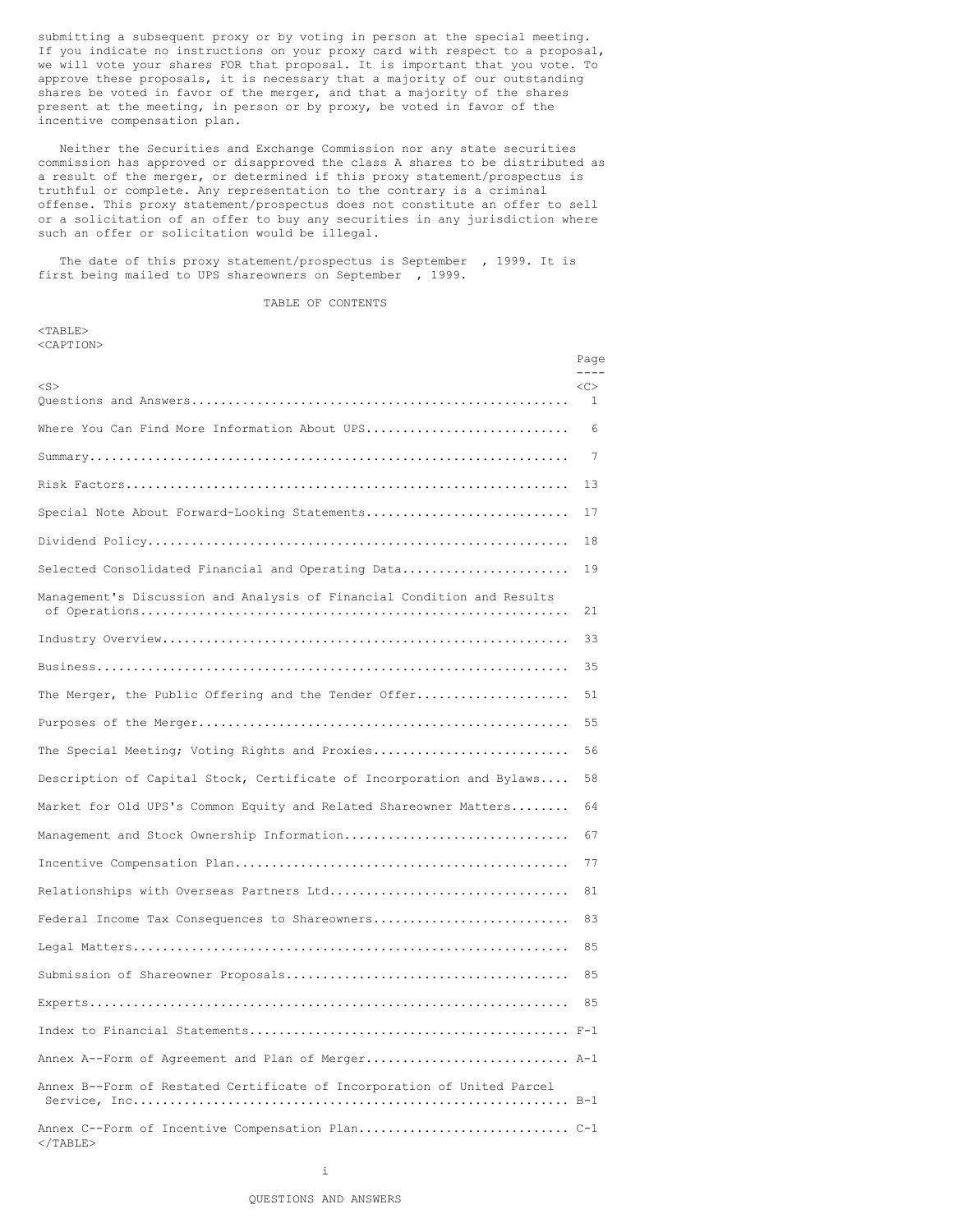#### Why are we doing this?

Our goal is to continue to be the pre-eminent global company in our industry in the 21st century. In order to achieve this goal, we want to have greater financial flexibility to respond to changes in global market conditions, including the ability to use a publicly traded security to make strategic acquisitions in important markets around the world. The proposals will allow us to achieve this goal in a manner that keeps voting control in the hands of our current shareowners. Our board of directors has given this question careful study and unanimously believes that creating a publicly traded security is the right thing for us to do at this time.

### What does this mean for UPS?

UPS is a very special company. For 92 years, spanning almost the entire 20th century, UPS has been primarily owned by its employees and managed by its owners. Over that period of time, UPS has become the largest package distribution company in the world. We owe our success, to a significant degree, to our ownership structure and to the commitment it inspires in our current and former employee owners. We believe that these proposals will help preserve the best aspects of our employee-owned and owner-managed culture. Current shareowners will retain voting control, and we will be positioned for success in the 21st century.

Will New UPS basically be the same company after we have outside investors?

Yes. The proposals will preserve our corporate culture and structure. Our commitment to our shareowners, employees and customers is unchanged. New UPS will have the same directors, officers and employees and the same goals and visions.

What does this mean for me?

If you are a current employee owner:

- . currently, your shares are subject to our right of first refusal and to recall when you leave UPS or retire
- . after the merger, your shares will no longer be subject to this right of refusal or to recall
- . eligibility to participate in stock purchase plans will be unchanged, although you will be able to purchase New UPS common stock

If you are a retired or former employee owner or an heir of a retired or former employee owner who owns shares subject to one of the trusts set up to impose restrictions on our shares:

- . currently, your shares are subject to our right of first refusal and to recall or repurchase
- . after the merger, your shares will no longer be subject to this right of refusal or to recall
- . after the expiration of the transfer restrictions discussed below, you will be able to sell your shares in the public market

If you are a holder of shares not subject to one of the trusts set up to impose restrictions on our shares:

- . currently, your shares are subject to our right of first refusal; after the merger, your shares will no longer be subject to this right of first refusal
- . after the expiration of the transfer restrictions discussed below, you will be able to sell your shares in the public market

Currently, each share you own has one vote per share. If you attempt to sell your shares, UPS has a right of first refusal. After the merger, your shares will have ten votes per share for the period that those shares remain class A shares. During the restricted periods described below, you will be able to transfer your shares only to the limited class of "permitted transferees." After the expiration of the restricted periods, you will be able to transfer your class A shares. Your class A shares will convert into class B shares, with one vote per share, when transferred to anyone other than "permitted transferees."

# 1

### How and when will we complete the public offering?

As soon as our board of directors deems advisable after the merger is approved, we plan to sell shares of New UPS class B common stock to the public in an underwritten public offering. If the merger is approved, we will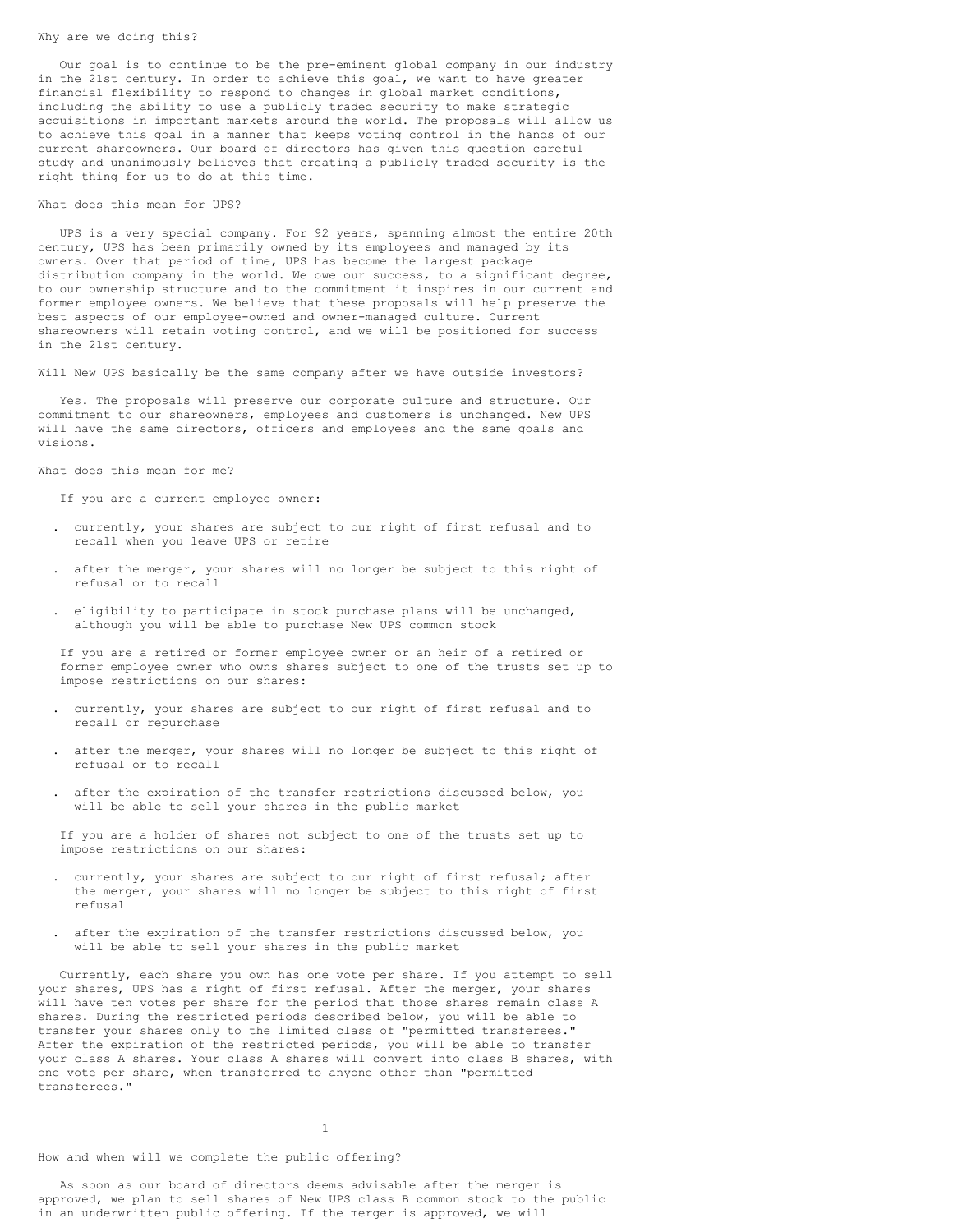complete it simultaneously with the completion of our public offering. If the merger is not approved, the public offering will not occur. If the public offering does not occur, we will not effect the merger.

### How much stock are we selling to the public?

Our financial advisers tell us that it is advisable to sell about 10% of our outstanding shares to the public in order to create a satisfactory trading market in our class B common stock. After the public offering:

- . class A common stock will constitute about 90% of our total outstanding common stock and about 99% of our total voting power
- . class B common stock will constitute about 10% of our total outstanding common stock and about 1% of our total voting power

What do we plan to do with the proceeds of the public offering?

We plan to use the net proceeds of the public offering to offer to purchase class A common stock from all of our existing shareowners in a cash tender offer.

Why do we plan to make a tender offer for class A common stock?

Because we do not need the proceeds of the public offering for our current or foreseeable operations, we could have gone public by allowing our shareowners to sell some of their shares to the public instead of offering new shares to the public. But we wanted all of our shareowners to have the same opportunity to sell some of their stock on a voluntary basis, and an offering that permitted all of our existing 125,000 shareowners to participate would have been extremely difficult to accomplish. The public offering followed by the tender offer will produce a result similar to a direct offering by our shareowners.

### What effect will there be on voting control?

Voting control of New UPS will remain in the hands of current shareowners after we complete the public offering.

### What will I receive in the merger?

In the merger, each share of our outstanding common stock will convert automatically into two shares of New UPS's class A common stock. Of the UPS shares you currently own, as nearly as possible:

- . one-third will be converted into class A-1 common stock
- . one-third will be converted into class A-2 common stock
- . one-third will be converted into class A-3 common stock

Except for the transfer restrictions that we describe below, each share of class A common stock will be identical. Since the class A-1 common stock, class A-2 common stock and class A-3 common stock are exactly the same except for the length of these restrictions, we refer to them collectively as the class A common stock.

How will the merger and the public offering affect UPS's corporate structure?

There is a diagram that illustrates the merger and the public offering, and their effect on UPS's structure, on page 6.

 $\mathfrak{D}$ 

Will I be able to sell or transfer my class A common stock immediately?

No. To facilitate our public offering, New UPS's certificate of incorporation will restrict you from selling or transferring class A common stock to anyone other than a "permitted transferee." You also will be prohibited from buying a put option, selling a call option or entering into any other hedging or insurance transaction relating to your class A common stock, or converting class A common stock into class B common stock, for a period after the public offering. These restrictions will expire:

- . 180 days after our public offering for class A-1 common stock
- . 360 days after our public offering for class A-2 common stock
- . 540 days after our public offering for class A-3 common stock

The shares offered in our public offering will represent only about 10% of our total common shares outstanding. The transfer restrictions will permit some period of trading in the market to take place without the potential introduction of a significant number of additional shares. The three time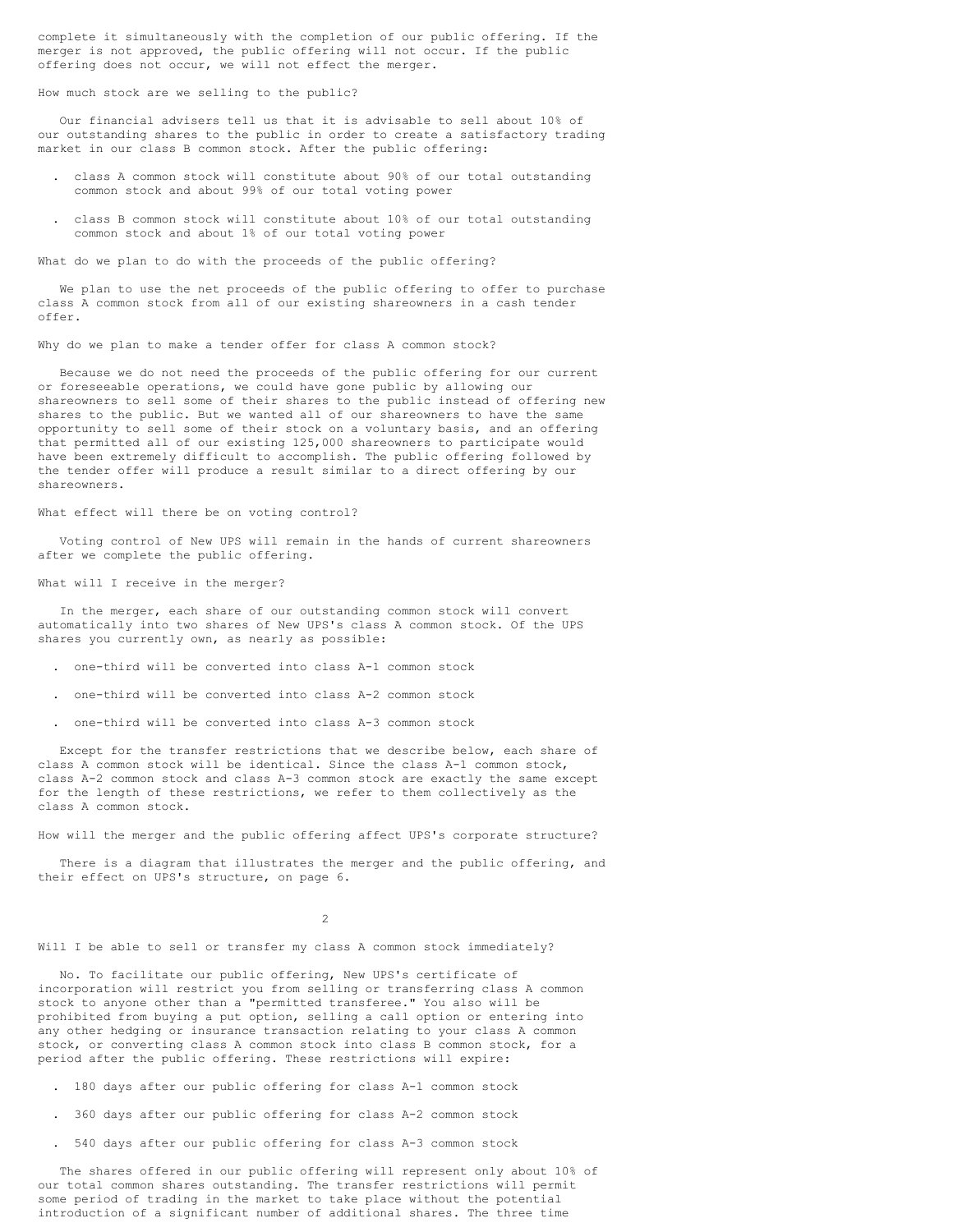periods were created to limit the number of shares that could enter the market at any one point in time. Our financial advisers tell us that these restrictions are advisable to promote an orderly initial trading market for our class B shares for a period following the commencement of trading. It is a common practice to impose transfer restrictions on existing shares in connection with an initial public offering. We have staggered the expiration of the transfer restrictions so that all existing shares do not become freely tradeable at the same time.

The percentage of your shares that you will be able to sell in the tender offer will depend on the amount of proceeds we receive in the public offering, the market price of the class B shares when we make the tender offer and the level of participation by other shareowners in the tender offer. As a result, we will not be able to determine the percentage of your shares that you will be able to sell in the tender offer until the tender offer is complete.

After the expiration of the restricted periods referred to above, you also will be able to sell your shares in the public market. If you transfer your class A common stock to anyone other than a "permitted transferee" or sell your class A common stock in the public market, it will convert automatically into class B common stock, so that the buyers will acquire only class B common stock.

Does management still think it is important for our people to own shares?

Yes. Management believes that it is important for our managers and employees to have a significant investment in our company so that they will be motivated to strive for our continued success. Other than sales in the tender offer, management expects that, in the future, our people will maintain their investment in our company until retirement.

Who is a "permitted transferee"?

Permitted transferees generally include:

- . your spouse and children
- . trusts for your, your spouse's or your children's benefit
- . your individual retirement account
- . your estate
- . a bank to which you pledge your shares as collateral
- . charitable organizations

Each of these is not a permitted transferee under some circumstances, and there are other permitted transferees. In particular, if you are not a manager or an employee, your ability to transfer class A common stock, even to a permitted transferee, without causing it to convert to class B common stock, will expire 540 days after the date of the merger. You should read "The Merger, The Public Offering and The Tender Offer--Transfer Restrictions on Shares of Class A Common Stock" on page 52 for important details and conditions of transfers to permitted transferees.

3

What must I do to get my new class A common stock?

In the merger, your shares will be converted automatically, without any action on your part, into New UPS class A common stock. Shortly after the completion of our public offering, we will send you a letter telling you how you will receive your class A common stock. You should not send us any share certificates at this time.

What will happen to UPS's right of first refusal to repurchase my stock?

When we are a publicly traded company, you will not be required to offer your shares to us before you can sell them to third parties.

What will happen to the right of recall and the UPS Employees Stock Trust and UPS Managers Stock Trust?

We intend to terminate the UPS Managers Stock Trust, the UPS Employees Stock Trust and the UPS Stock Trust. Separately, we are seeking the approval of the terminations of the UPS Managers Stock Trust and the UPS Employees Stock Trust by a majority of participants in each of these trusts. On termination of these trusts, our right to recall shares from members of the trusts will terminate.

#### Will the Managers Incentive Plan be continued?

Yes, but future awards that we historically would have granted under the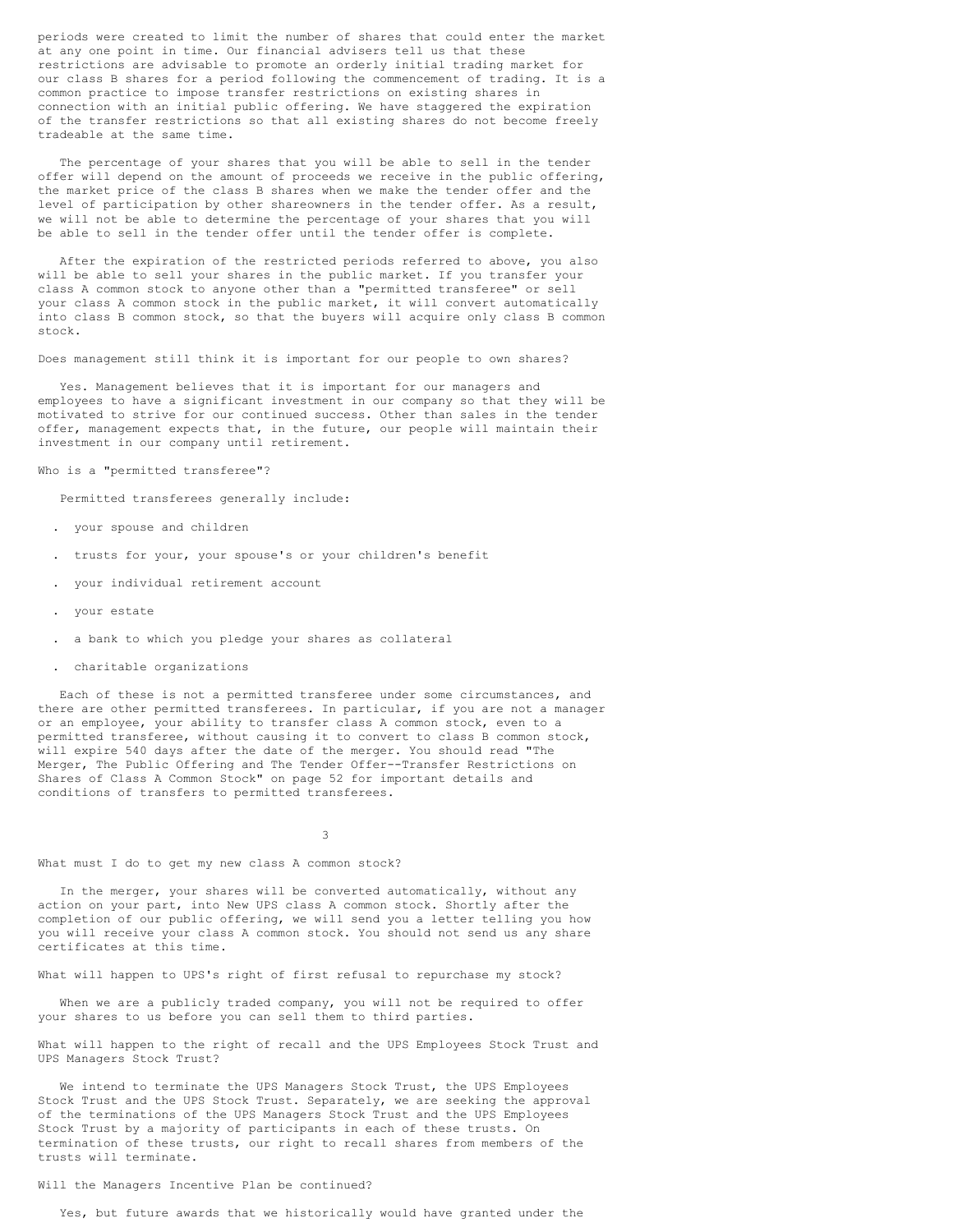Managers Incentive Plan will be awarded under the new incentive compensation plan. We believe that this type of compensation is an appropriate incentive for our managers, and we intend to continue it in the future.

Will I be able to buy more shares?

Yes. You will be able to buy shares of our class B common stock on a stock exchange at market-determined prices after the public offering.

When will the initial public offering price be determined and what will my stock be worth after the public offering?

The class B common stock will be listed on a stock exchange and will trade at prices that depend on a number of factors, including market conditions, our net income and operating performance, and our performance relative to that of comparable companies with publicly traded stock. Our stock price may fluctuate based on these factors. Although we do not expect to determine the initial public offering price for our class B common stock for several weeks, we believe that our initial public offering price will be higher than the repurchase price currently in effect. We expect to announce our financial results for the third quarter, and a range within which the class B common stock is expected to be priced in the initial public offering, before the special meeting. We expect that the market price of our class B common stock will determine the value of our class A common stock.

What will our dividend policy be after the public offering?

We expect to continue to declare dividends on our common stock after the public offering. The declaration of future dividends is subject to the discretion of our board of directors in light of all relevant factors, including earnings, general business conditions and working capital requirements.

If I sell class A common stock, how does it convert into class B common stock?

You will sell your class A common stock through a stockbroker and our transfer agent will issue new class B common stock to the buyer. You will not have to do anything more to cause the conversion from class A to class B.

4

### What will my tax consequences be?

The merger, the conversion of your shares into New UPS's class A common stock and the public offering will not be taxable transactions for you for U.S. federal income tax purposes. Any sale of your class A common stock, in the tender offer or otherwise, will be a taxable transaction for you for U.S. federal income tax purposes.

Why are we merging with one of our subsidiaries?

We need the flexibility of New UPS's certificate of incorporation to go public. To obtain this type of certificate of incorporation, we could amend our existing certificate of incorporation, which would require the approval of 80% of our outstanding shares, or merge with New UPS, which requires the approval of only a majority of our outstanding shares. Our board concluded that pursuing the merger alternative would be a more efficient method of achieving this goal.

How will New UPS's certificate of incorporation be different from our current certificate of incorporation?

New UPS's certificate of incorporation will:

- . authorize a class of common stock, called class A common stock, that will be entitled to ten votes per share and will be issued to you in exchange for your current shares of our common stock
- . authorize a class of common stock, called class B common stock, that will have the same economic rights as the class A common stock, but will be entitled to one vote per share
- . eliminate the existing requirement that you must offer your shares to us for purchase before you can sell them to third parties
- . modify our "scaled voting" provision so that it does not reduce the voting power of shareowners unless they own more than 25% of our total voting power
- . add provisions that restrict the transferability of the class A common stock for a period of time to allow us to complete a successful public offering

Separately, we are seeking approval to terminate the UPS Managers Stock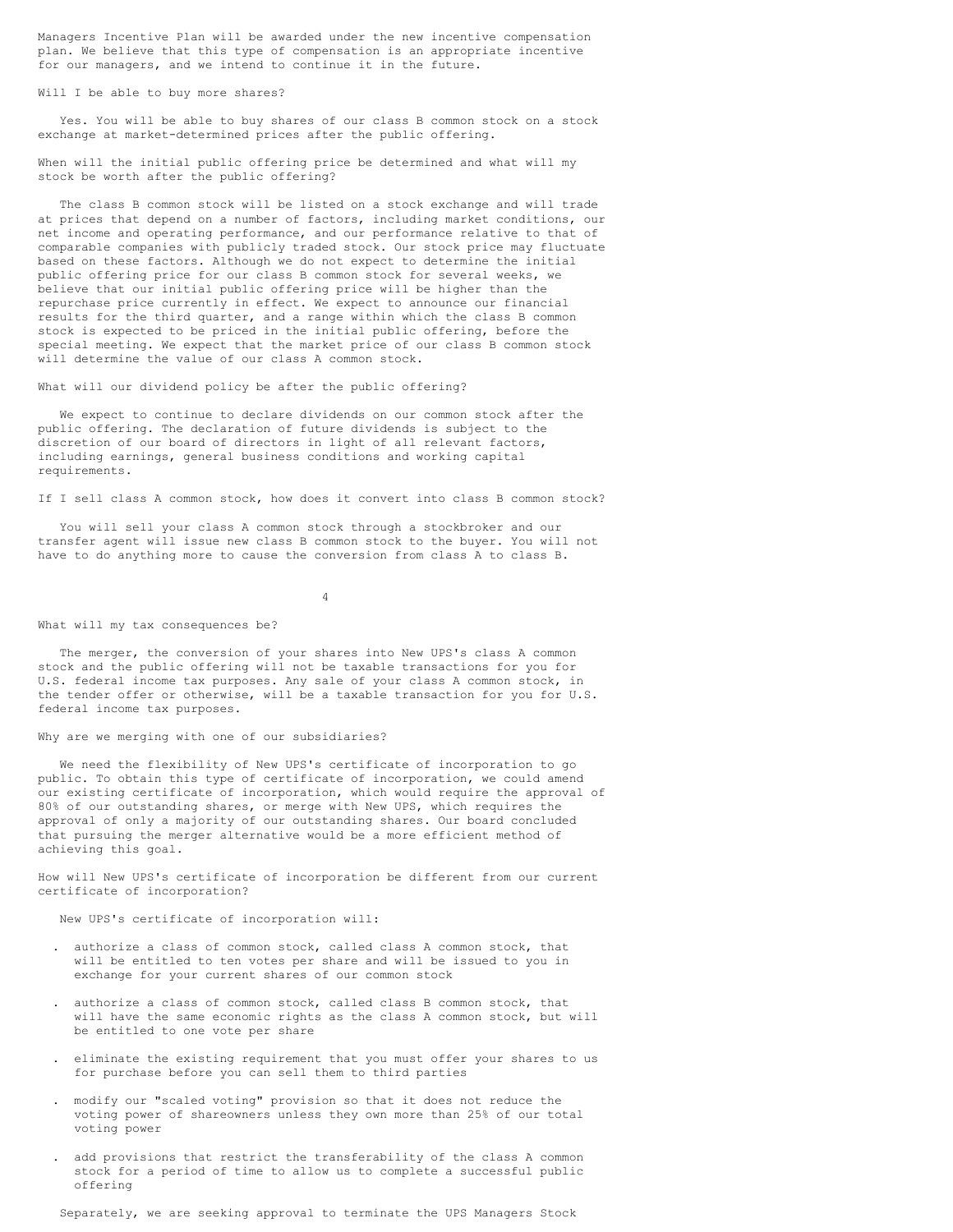Trust and the UPS Employees Stock Trust, and we intend to terminate the UPS Stock Trust, so that we will not have the right to recall any New UPS common stock.

What do I need to do now?

It is very important that you vote. In order to make sure that your vote is counted, you must return a completed, signed and dated proxy card. To approve the merger, it is necessary that a majority of our outstanding shares be voted in favor of the merger. To approve the incentive compensation plan, it is necessary that a majority of the shares present at the meeting, in person or by proxy, be voted in favor of the plan. Please complete, sign and date the enclosed proxy card and return it promptly in the enclosed postage-paid envelope. If you indicate no instruction on your proxy card with respect to a proposal, we will vote your shares FOR that proposal at the special meeting.

#### Who can help answer any questions I have?

If you have any questions, you should contact UPS Shareowner Relations at (404) 828-6000.

----------------

5

The following diagram illustrates the effect of the merger and the public offering on UPS:

### [DIAGRAM OF MERGER AND PUBLIC OFFERING APPEARS HERE]

### WHERE YOU CAN FIND MORE INFORMATION ABOUT UPS

Old UPS files, and after the public offering we will file, annual, quarterly and special reports, proxy statements and other information with the SEC. Old UPS's SEC filings are available to the public over the Internet at the SEC's web site at http://www.sec.gov. You may read and copy any document we file at the SEC's public reference rooms in Washington, D.C. at 450 Fifth Street, N.W., Judiciary Plaza, Washington, D.C. 20549, and at the SEC's regional offices in New York at 7 World Trade Center, 13th Floor, New York, NY 10048, and in Chicago at Suite 1400, Northwestern Atrium Center, 14th Floor, 500 W. Madison Street, Chicago, IL 60661. Please call the SEC at 1-800-SEC-0330 for further information about the public reference rooms.

We have filed a registration statement on Form S-4 with the SEC. This proxy statement/prospectus is part of that registration statement and, as allowed by SEC rules, does not include all of the information you can find in the registration statement or the exhibits to the registration statement. We also have filed a registration statement on Form S-1 relating to our proposed public offering of shares of class B common stock.

6

### SUMMARY

This summary highlights selected information in this proxy statement/prospectus, but it may not contain all of the information that is important to you. To better understand the merger, and for a more complete description of the merger and related transactions, you should read this entire document and the other documents that we refer you to. See "Where You Can Find More Information About UPS" on page 6.

#### UPS

### Our Company

We are the world's largest express carrier, the world's largest package delivery company and a leading global provider of specialized transportation and logistics services. We deliver over 12 million packages each business day for 1.7 million shipping customers to six million consignees. In 1998, our 330,000 employees delivered more than three billion packages and documents worldwide, generating revenues of \$24.8 billion and net income of \$1.7 billion.

Our primary business is the delivery of packages and documents throughout the United States and in over 200 other countries and territories. In addition, we provide logistics services, including comprehensive management of supply chains, for major companies worldwide. We are the industry leader in the delivery of goods purchased over the Internet. We seek to position ourselves as an indispensable branded component of e-commerce and to focus on the movement of goods, information and funds.

We have the following competitive strengths:

. Global Reach and Scale. We believe that our integrated worldwide ground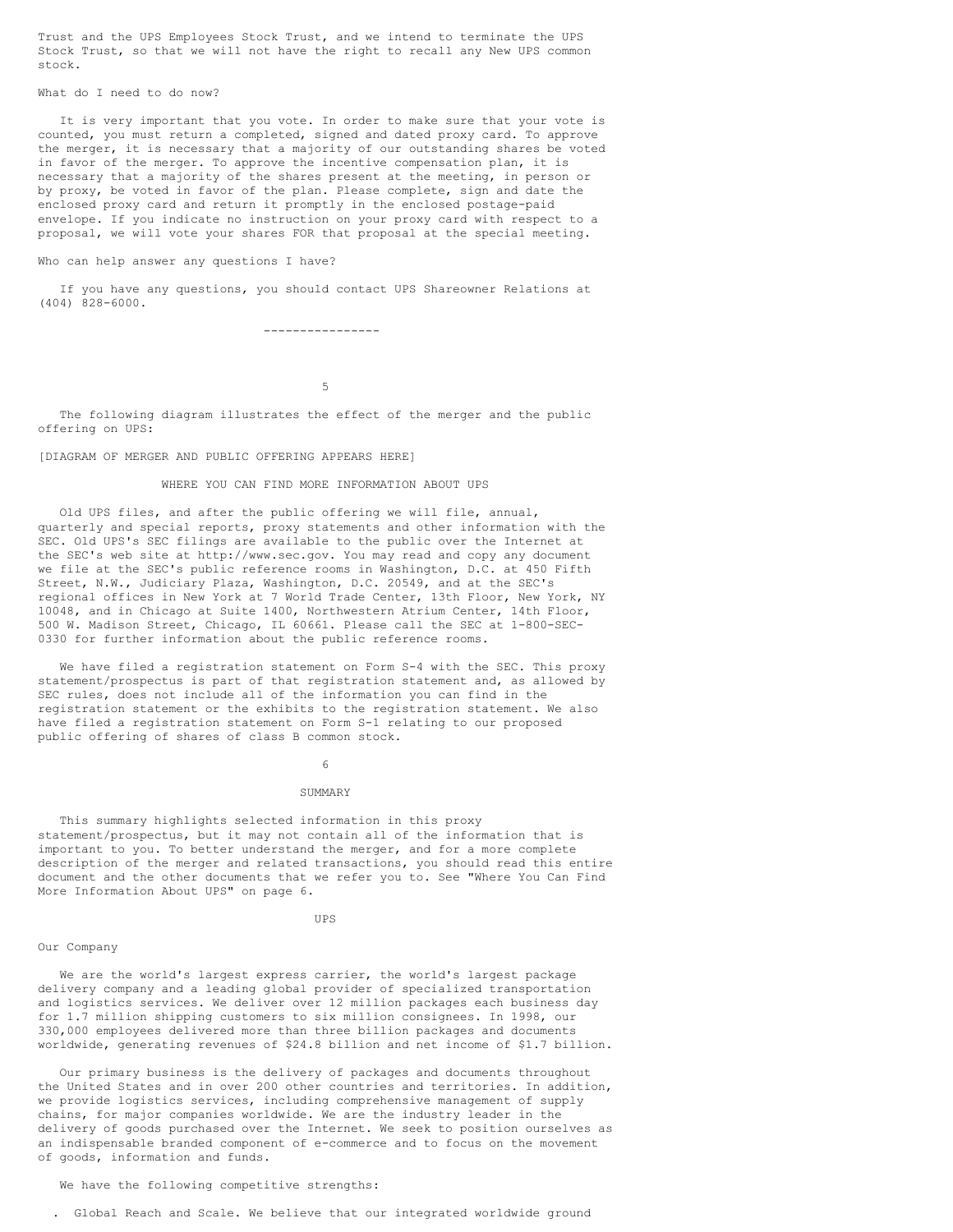and air network is the most extensive in the industry. We operate about 149,000 delivery vehicles and over 500 airplanes, and we estimate that our end-to-end delivery system carries goods having a value in excess of 6% of the U.S. gross domestic product.

- . Distinctive People and Culture. Our people are our most valuable asset. We believe that the dedication of our employees results in large part from our distinctive "employee-owner" concept. Currently, employees and retirees own about two-thirds of our outstanding shares. Every one of our executive officers has more than 25 years of service with UPS and has accumulated a meaningful ownership stake in our company.
- . Broad, Flexible Range of Distribution Services. We offer to our customers as broad and flexible a range of delivery services as any provider in the industry. All of our air, international and business-tobusiness ground delivery service offerings are time-definite, which means that they arrive at times specified by our customers, and guaranteed. Our integrated air and ground network enhances pickup and delivery density and provides us with the flexibility to transport packages using the most efficient and cost-effective transportation mode or combination of modes.
- . Brand Equity. We have built strong brand equity by being a leader in quality service and product innovation in our industry. We have been rated the second strongest business-to-business brand in the U.S. in a recent Image Power(R) survey and have been Fortune magazine's Most Admired Transportation Company in the mail, package and freight category for 16 consecutive years.
- . Customer Relationships. We focus on building and maintaining long-term customer relationships. We serve all of the Fortune 1000 companies.
- . Technology Systems. Over the past decade, we invested extensively in technology to capture and move electronic information to serve our customers and support our operations. We currently collect electronic data on 7.5 million packages each day--more than any of our competitors. As a result, we have improved our efficiency and price competitiveness, and we provide improved customer solutions.

7

- . E-Commerce Capabilities. According to Zona Research, during the 1998 holiday season we shipped 55% of the goods purchased over the Internet. We have teamed with over 100 e-commerce leaders to offer to our existing and potential customers Web-based solutions that integrate our delivery products and information services into their websites.
- . Financial Strength. Our balance sheet gives us financial strength that few companies can match. We are one of the few companies--and the only transportation company--with a triple-A credit rating from both Standard & Poor's and Moody's.

### Our Industry

The package delivery business has evolved rapidly over the last two decades, driven by the integration of world markets, the rationalization of corporate supply chains and the implementation of enterprise software and Internet-based information technology solutions. Customers increasingly focus on the timing and predictability of deliveries rather than the mode of transportation. Timedefinite transportation, which is no longer limited to air express, has become a critical part of inventory management and improving overall distribution efficiency, and has grown from 4% of the U.S. parcel delivery market in 1977 to over 60% today.

The four key industry trends are:

- . globalization
- . increased need for time-definite services
- . significant advances in technology
- . industry consolidation

Individual shipments are generally smaller but more frequent, and a greater proportion of products is being delivered directly to end-users. Customers expect high performance levels and broad product offerings as they seek to optimize supply chain efficiency. Companies, such as UPS, that provide logistics support to third parties have become extensively involved in the full range of customer supply chain functions. We believe that these trends will benefit companies like UPS with global reach, diverse product portfolios, extensive distribution capabilities and sophisticated tracking and information technology.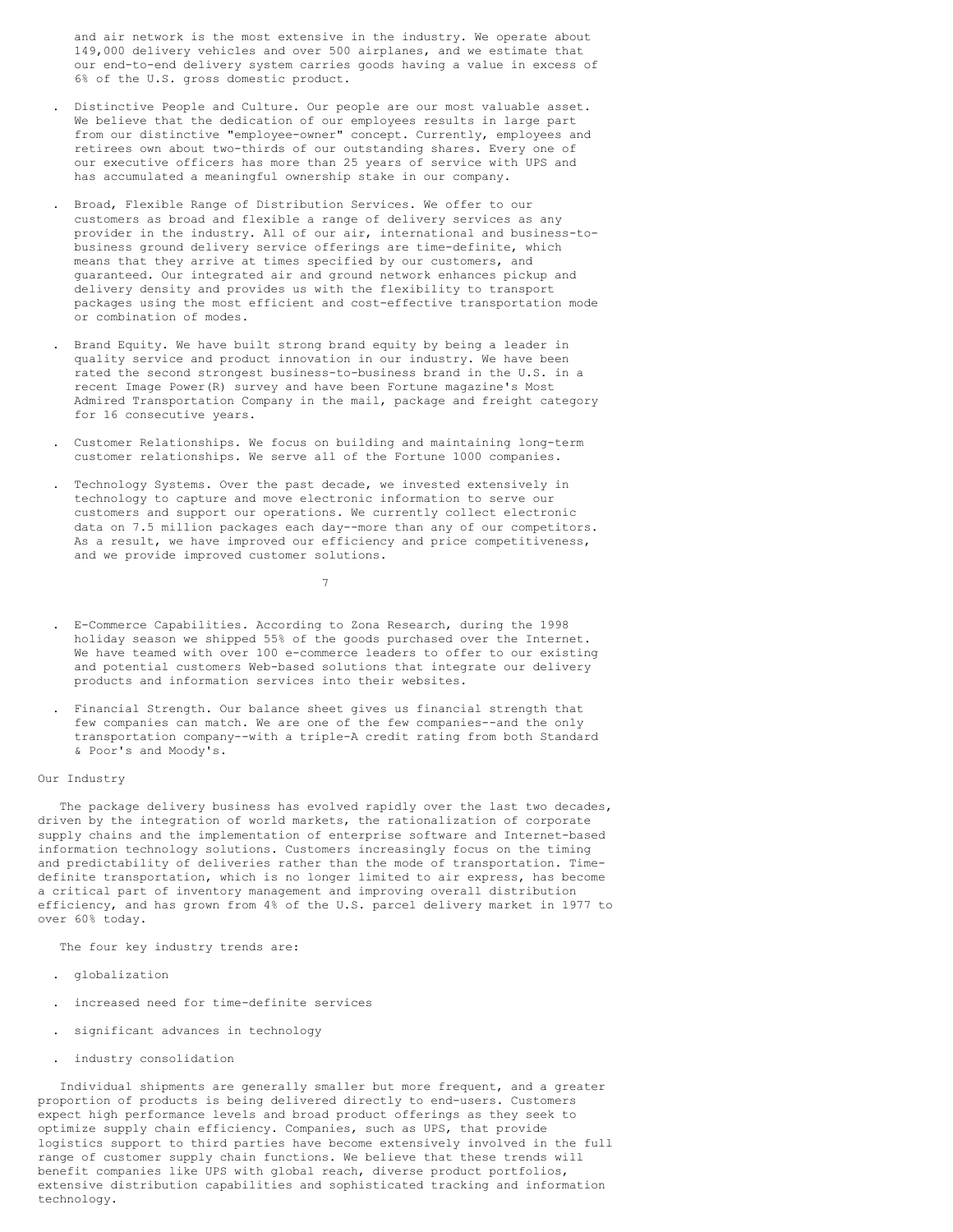Our Growth Strategy

The principal components of our growth strategy are as follows:

- . Expand Our Leadership Position in Our Core Domestic Business. Our strategy is to increase core domestic revenues through cross-selling of our existing and new services to our large and diverse customer base, to limit the rate of expense growth and to employ technology-driven efficiencies to increase operating profit. Our core business is also a springboard for our growth in all other areas, including international, e-commerce, logistics, supply chain management and financial services.
- . Continue International Expansion. We plan to leverage our worldwide infrastructure and broad product portfolio to continue to improve our international business mix, to grow high margin premium services and to continue to implement cost, process and technology improvements. We plan to solidify and expand our market position in Europe, where we have already created a pan-European network. We intend to continue to seek additional air operating authority to enhance our Asian operations. We are expanding our market presence in Latin America to enable us to enhance our cargo business and pursue additional express package volume.

8

- . Provide Comprehensive Logistics and Financial Solutions. We believe that we are well positioned to capitalize on the expected strong growth in the market for logistics support. We now redesign and operate supply chains for major companies in 45 countries where we have improved customers' inventory flows while reducing their need for capital assets, lowering their costs and enhancing their customer service. To complement our existing logistics and supply chain solutions, we plan to design a portfolio of financial products and services that capitalizes on our financial strength, customer relationships and extensive package-level data on our customers' shipments.
- . Leverage Our Leading-Edge Technology and E-Commerce Advantage. A key component of our strategy is to expand relationships with technology providers in the areas of enterprise resource planning, electronic procurement, or "e-procurement," systems integration and others, to integrate UPS technologies into their solutions and into the websites and systems of their customers.
- . Pursue Strategic Acquisitions and Global Alliances. Our public offering will better position us to aggressively pursue strategic acquisitions and enter into global alliances that can complement our core business, build our global brand, enhance our technological capabilities or service offerings, lower our costs and expand our geographic presence and managerial expertise.

9

#### THE SPECIAL MEETING

| Date and Time                       | October 25, 1999, at 9:00 A.M.                                                                                                                                                                                                                                                                                                                                                                                                                                                                                                                                                                                  |
|-------------------------------------|-----------------------------------------------------------------------------------------------------------------------------------------------------------------------------------------------------------------------------------------------------------------------------------------------------------------------------------------------------------------------------------------------------------------------------------------------------------------------------------------------------------------------------------------------------------------------------------------------------------------|
| Location                            | The Corporation Trust Company, 1209 Orange<br>Street, Wilmington, Delaware 19801.                                                                                                                                                                                                                                                                                                                                                                                                                                                                                                                               |
| Record Date                         | August 30, 1999. Only shareowners of record as of<br>the close of business on the record date will be<br>entitled to vote at the special meeting.                                                                                                                                                                                                                                                                                                                                                                                                                                                               |
| Voting Shares Held in the<br>Trusts | If you own shares of our common stock that are<br>held by First Union National Bank as Trustee<br>under the UPS Managers Stock Trust, the UPS<br>Employees Stock Trust or the UPS Qualified Stock<br>Ownership Plan and Trust, you may direct voting<br>of these shares by executing and returning to<br>First Union voting instructions that are included<br>with this proxy statement/prospectus.                                                                                                                                                                                                             |
| Shares Entitled to Vote             | We had 547,147,474 shares of common stock<br>outstanding and entitled to vote as of the close<br>of business on the record date. These shares are<br>the only securities that may be voted at the<br>special meeting. Each share is entitled to one<br>vote on each proposal, except that the voting<br>rights of any shareowner or shareowners as a<br>group who beneficially own more than 10% of the<br>common stock (except for the UPS Managers Stock<br>Trust, the UPS Employees Stock Trust, the UPS<br>Oualified Stock Ownership Plan and Trust or any<br>of our other employee benefit plans) may cast |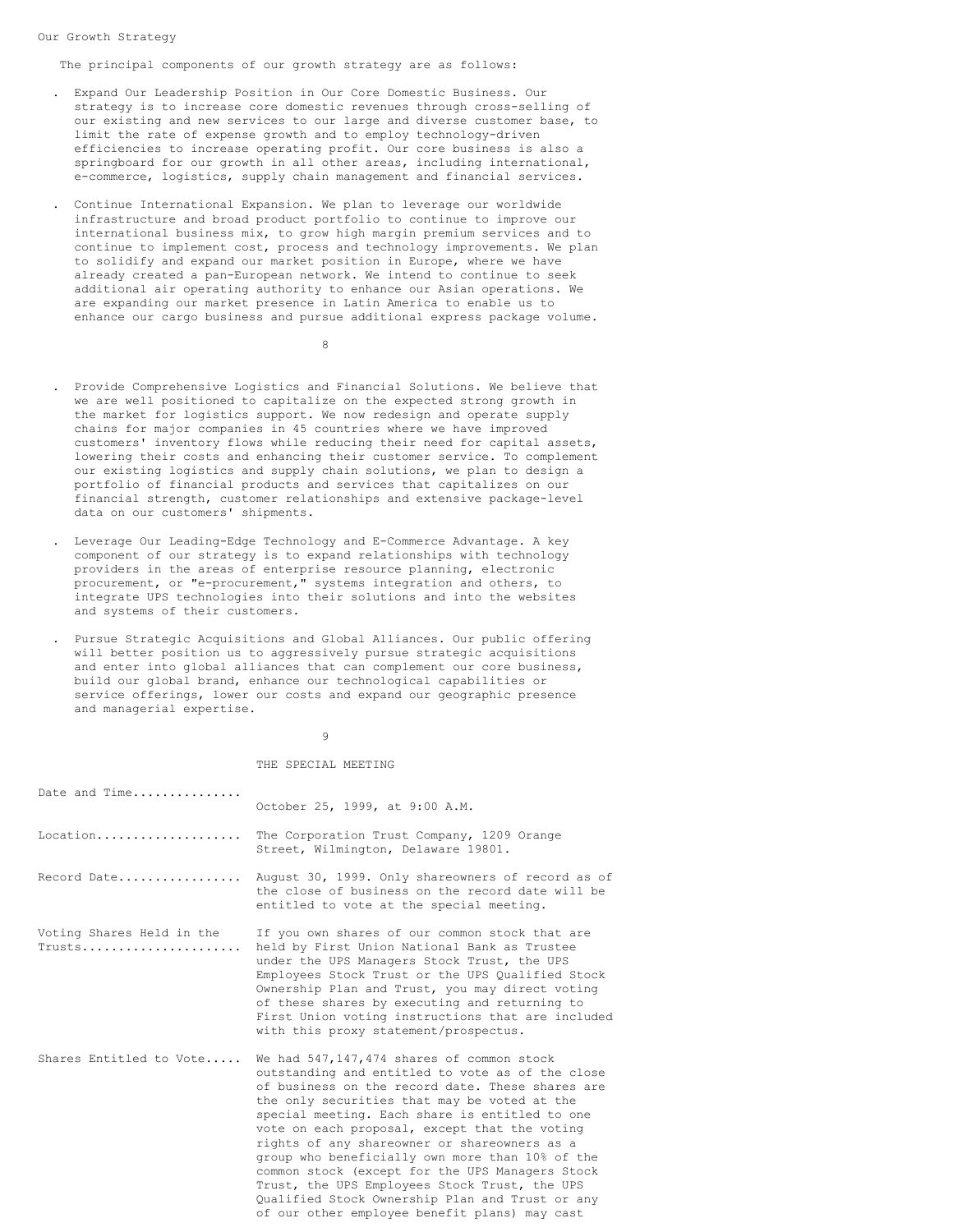|                     | only 1/100th of a vote on each proposal with<br>respect to each share in excess of 10% of the<br>outstanding shares of common stock. First Union,<br>as trustee, owns 354,005,983 shares, which<br>constitute 64.7% of our outstanding common stock<br>entitled to vote as of the record date. |
|---------------------|------------------------------------------------------------------------------------------------------------------------------------------------------------------------------------------------------------------------------------------------------------------------------------------------|
| 0uorum              | Holders of a majority of the issued and<br>outstanding shares of our common stock, present<br>in person or by proxy, will constitute a quorum<br>for the transaction of business at the special<br>meeting.                                                                                    |
| Votes Required      | A majority of all issued and outstanding shares<br>of our common stock entitled to vote is required<br>to approve the merger at the special meeting. A<br>majority of the shares present at the meeting, in<br>person or by proxy, is required to approve the<br>incentive compensation plan.  |
| No Appraisal Rights | You will not be entitled to appraisal rights<br>under Section 262 of the Delaware General<br>Corporation Law in connection with the merger or<br>the conversion of our outstanding common stock<br>into New UPS class A common stock.                                                          |

FINANCIAL ADVISERS

Morgan Stanley & Co. Incorporated and Tanner & Co., Inc. are acting as our financial advisers in connection with the proposed merger and the related transactions.

10

### SUMMARY CONSOLIDATED FINANCIAL AND OPERATING DATA

The following table sets forth summary consolidated financial and operating data. The financial data as of and for the periods ended December 31, 1997 and 1998 and June 30, 1999, and for the periods ended December 31, 1996 and June 30, 1998, presented in this table are derived from the consolidated financial statements and notes thereto which are included elsewhere in this proxy statement/prospectus. You should read the financial data below in conjunction with those consolidated financial statements and notes, as well as "Management's Discussion and Analysis of Financial Condition and Results of Operations" and the financial data appearing elsewhere in this proxy statement/prospectus. The remaining financial data are derived from consolidated financial statements that are not contained in this proxy statement/prospectus.

The financial and operating data as of and for the year ended December 31, 1997 reflect the impact of the Teamsters strike. The strike resulted in a net loss of \$211 million and an operating loss of \$349 million for the month of August 1997, compared to net income of \$113 million and operating profit of \$187 million for August 1996. Except as noted, the financial data for the six months ended June 30, 1999 reflect a tax assessment charge relating to a Tax Court decision.

<TABLE> <CAPTION>

|                                                                                                           |                     | Year Ended December 31, | Six Months Ended<br>June 30,                                |          |           |                                                                               |               |
|-----------------------------------------------------------------------------------------------------------|---------------------|-------------------------|-------------------------------------------------------------|----------|-----------|-------------------------------------------------------------------------------|---------------|
|                                                                                                           | 1994                |                         | 1995 1996 1997 1998                                         |          |           |                                                                               | 1999          |
| $<$ S $>$                                                                                                 | $\langle C \rangle$ |                         | $\langle C \rangle$ $\langle C \rangle$ $\langle C \rangle$ |          | < <c></c> | (financial data in millions, except per share amounts)<br>$\langle C \rangle$ | < <sub></sub> |
| Statement of Income<br>Data:                                                                              |                     |                         |                                                             |          |           |                                                                               |               |
| Revenue:                                                                                                  |                     |                         |                                                             |          |           |                                                                               |               |
| U.S. domestic package \$16,943 \$17,773 \$18,881 \$18,868 \$20,650 \$ 9,982 \$ 10,665                     |                     |                         |                                                             |          |           |                                                                               |               |
| International package                                                                                     |                     |                         |                                                             |          |           | 2,346 2,886 2,989 2,934 3,237 1,560 1,700                                     |               |
| Non-package                                                                                               |                     |                         | _________________                                           | -------- |           | 287 386 498 656 901 424 526<br>___________________                            |               |
| Total revenue 19,576 21,045 22,368 22,458 24,788 11,966 12,891<br>Operating expenses:<br>Compensation and |                     |                         |                                                             |          |           |                                                                               |               |
| benefits 11,727  12,401  13,326  13,289  14,346  7,002                                                    |                     |                         |                                                             |          |           |                                                                               | 7,377         |
| Other                                                                                                     |                     |                         |                                                             |          |           | 6,293 6,478 7,013 7,471 7,352 3,519                                           | 3,646         |
| Restructuring charge                                                                                      |                     | $--$ 372                |                                                             |          |           |                                                                               |               |
| Total operating<br>expenses 18,020 19,251 20,339 20,760 21,698 10,521<br>Operating profit (loss):         |                     |                         |                                                             |          |           |                                                                               | 11,023        |
| U.S. domestic package 1,821 1,937 2,181 1,654 2,899 1,341 1,643                                           |                     |                         |                                                             |          |           |                                                                               |               |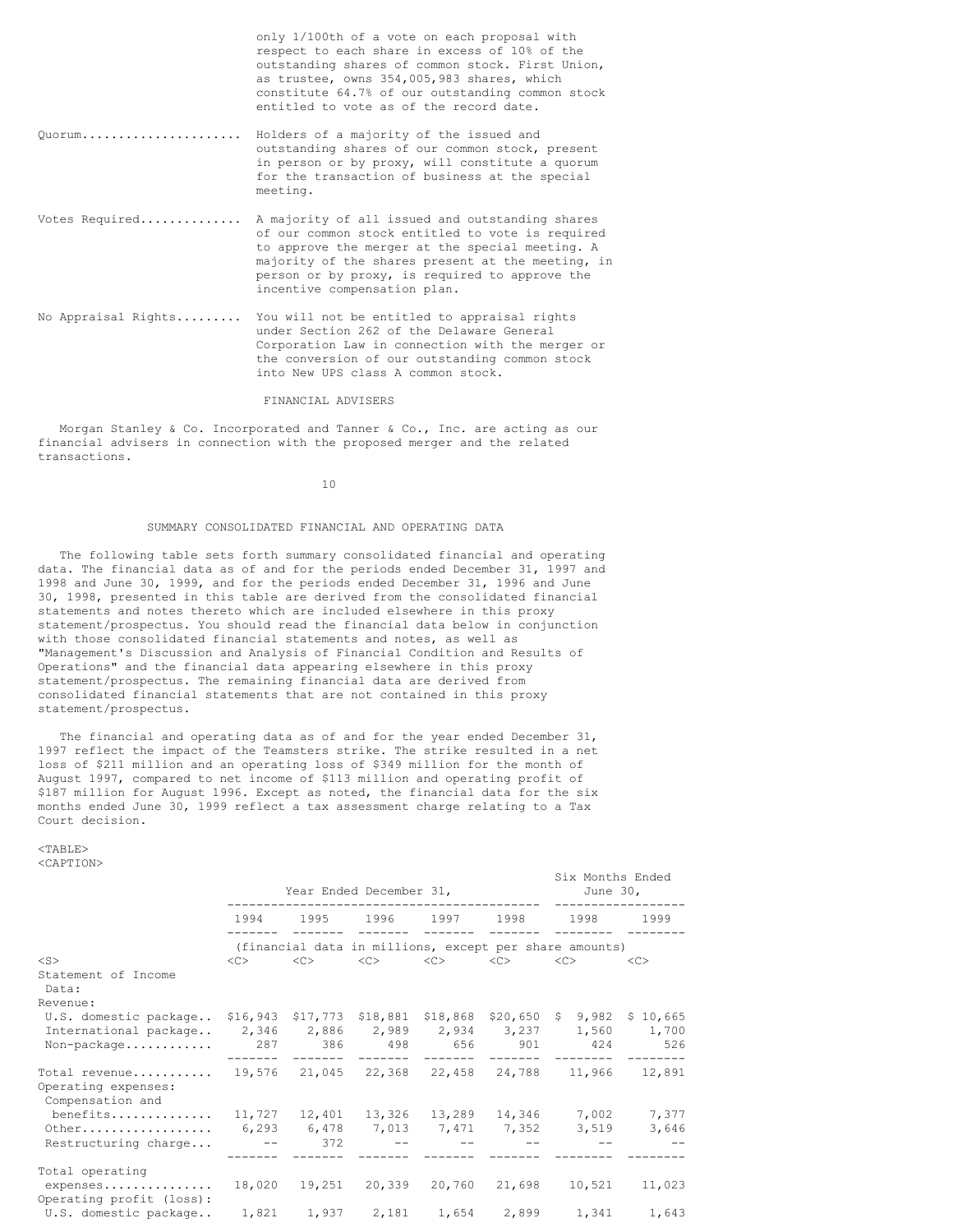| International package<br>Non-package<br>Corporate                                                                          | (390)<br>125<br>$\qquad \qquad -$ | (250)<br>107<br>$\qquad \qquad -$ | (281)<br>129<br>$\qquad \qquad -$ | (67)<br>111<br>$- -$         | 56<br>135<br>$\qquad \qquad -$                  | 34<br>70<br>$\qquad \qquad -$ | 109<br>58<br>58                 |
|----------------------------------------------------------------------------------------------------------------------------|-----------------------------------|-----------------------------------|-----------------------------------|------------------------------|-------------------------------------------------|-------------------------------|---------------------------------|
| Total operating profit<br>Other income (expense):                                                                          | 1,556                             | 1,794                             |                                   | 2,029 1,698                  | 3,090                                           | 1,445                         | 1,868                           |
| Investment income<br>Interest expense<br>Tax assessment<br>Miscellaneous, net                                              | 13<br>(29)<br>$- -$<br>35         | 26<br>(77)<br>$- -$<br>(35)       | 39<br>(95)<br>$--$<br>(63)        | 70<br>(187)<br>$- -$<br>(28) | 84<br>(227)<br>$- -$<br>(45)                    | 30<br>(115)<br>$- -$<br>6     | 70<br>(105)<br>(1, 786)<br>(22) |
| Income before income<br>taxes<br>Income taxes                                                                              | 632<br>-------                    | 665<br>--------                   | 764 644 1,161<br>-------          | --------                     | 1,575 1,708 1,910 1,553 2,902 1,366<br>-------- | 556<br>---------              | 25<br>380                       |
| Net income $(\text{loss}) \dots \dots$                                                                                     | \$943<br>--------                 | =======                           | $$1,043$ $$1,146$ $$909$          | =======                      | \$1.741<br><b>EEEEEEE</b>                       | S<br>810                      | (355)<br>S.                     |
| Per share amounts:<br>Basic earnings (loss)<br>per share<br>Diluted earnings (loss)<br>per share<br>Dividends declared per | 1.68<br>$\mathsf{S}^-$<br>1.66    | 1.84                              | 2.03                              | 1.63                         | $$1.87$ $$2.06$ $$1.65$ $$3.18$ $$$<br>3.14     | 1.49S<br>1.47                 | (.64)<br>(.64)                  |
| share<br>As Adjusted Net Income<br>Data:<br>Net income before impact                                                       | .55                               | .64                               | .68                               | .70                          | .85                                             | .40                           | .55                             |
| of tax assessment in<br>$1999 \ldots \ldots \ldots \ldots$<br>As a percentage of                                           |                                   |                                   | 943 \$1,043 \$1,146 \$            |                              | $909 \t$ 1,741 \t$$                             | 810                           | - \$<br>1,087                   |
| revenue<br>$<$ /TABLE>                                                                                                     | 4.8%                              | 5.0%                              | 5.1%                              | 4.0%                         | 7.0%                                            | 6.8%                          | 8.4%                            |

11

<TABLE>

<CAPTION>

| NUAE I IUNZ                                                                                     |                             | Six Months Ended<br>June 30, |                                                                             |                                |                          |               |                                   |
|-------------------------------------------------------------------------------------------------|-----------------------------|------------------------------|-----------------------------------------------------------------------------|--------------------------------|--------------------------|---------------|-----------------------------------|
|                                                                                                 | 1994<br>بالمستحدث والمستحدث | 1995                         | 1996                                                                        | 1997                           | 1998                     | 1998          | 1999                              |
| $<$ S $>$<br>Balance Sheet Data                                                                 | $\langle C \rangle$         | <<                           | (financial data in millions)<br>$<\infty$                                   |                                | $<\infty$                | <<            | $<\infty$                         |
| (at end of period):<br>Working capital<br>Long-term debt<br>Total assets<br>Shareowners' equity | 1,127<br>11,182<br>4,647    | 1,729<br>12,645<br>5,151     | \$ 120 \$ 261 \$ 1,097 \$ 1,079 \$ 1,708<br>14,954<br>5,901                 | 2,573 2,583<br>15,912<br>6,087 | 2,191<br>17,067<br>7,173 |               | \$434<br>2,138<br>18,302<br>6,122 |
| Operating Data:<br>Delivery volume (in<br>millions of packages) 3,023 3,094                     |                             |                              | 3,153                                                                       | 3,038                          | 3,137                    | 1,530         | 1,574                             |
| Average daily package<br>volume (in thousands):<br>U.S. domestic:<br>Next day air               | 583                         | 668                          | 760                                                                         | 822                            | 938                      | 912           | 995                               |
| Deferred<br>Ground                                                                              | 623<br>9,868                | 716<br>9,949                 | 763<br>10,015                                                               | 771<br>9,521                   | 783<br>9,645             | 752<br>9,414  | 790<br>9,639                      |
| Total U.S. domestic<br>International:                                                           |                             | $11,074$ $11,333$            | 11,538                                                                      | 11, 114                        |                          | 11,366 11,078 | 11,424                            |
| Domestic<br>Export                                                                              | 661<br>166                  | 722<br>175                   | 683<br>194                                                                  | 678<br>217                     | 730<br>256               | 723<br>246    | 684<br>286                        |
| Total International<br>Total average daily                                                      | 827                         | 897                          | 877                                                                         | 895                            | $---$<br>986             | 969           | ----<br>970                       |
| package volume 11,901 12,230 12,415 12,009 12,352 12,047 12,394                                 |                             |                              |                                                                             |                                |                          |               |                                   |
| Average revenue per<br>piece:<br>U.S. domestic:                                                 |                             |                              |                                                                             |                                |                          |               |                                   |
| Next day air<br>Deferred<br>$Groupd.$                                                           | 12.18<br>4.83               | 11.27<br>4.95                | $$19.63$ $$19.36$ $$19.34$ $$19.49$ $$19.69$ $$19.48$ $$5$<br>11.39<br>5.09 | 11.87<br>5.19                  | 12.39<br>5.51            | 12.35<br>5.47 | 19.71<br>12.45<br>5.66            |
| Total U.S. domestic<br>International:                                                           | ---------<br>6.02           | 6.20                         | 6.44                                                                        | 6.71                           | 7.15                     | 7.09          | $- - - - -$<br>7.35               |
| Domestic<br>Export                                                                              | 5.87<br>32.35               | 6.22<br>39.53                | 6.10<br>39.10                                                               | 5.35<br>36.70                  | 5.14<br>35.12            | 5.03<br>35.09 | 5.26<br>34.21                     |
| Total International<br>Total average revenue                                                    | 11.17                       | 12.71                        | 13.42                                                                       | 12.95                          | 12.93                    | 12.67         | 13.80                             |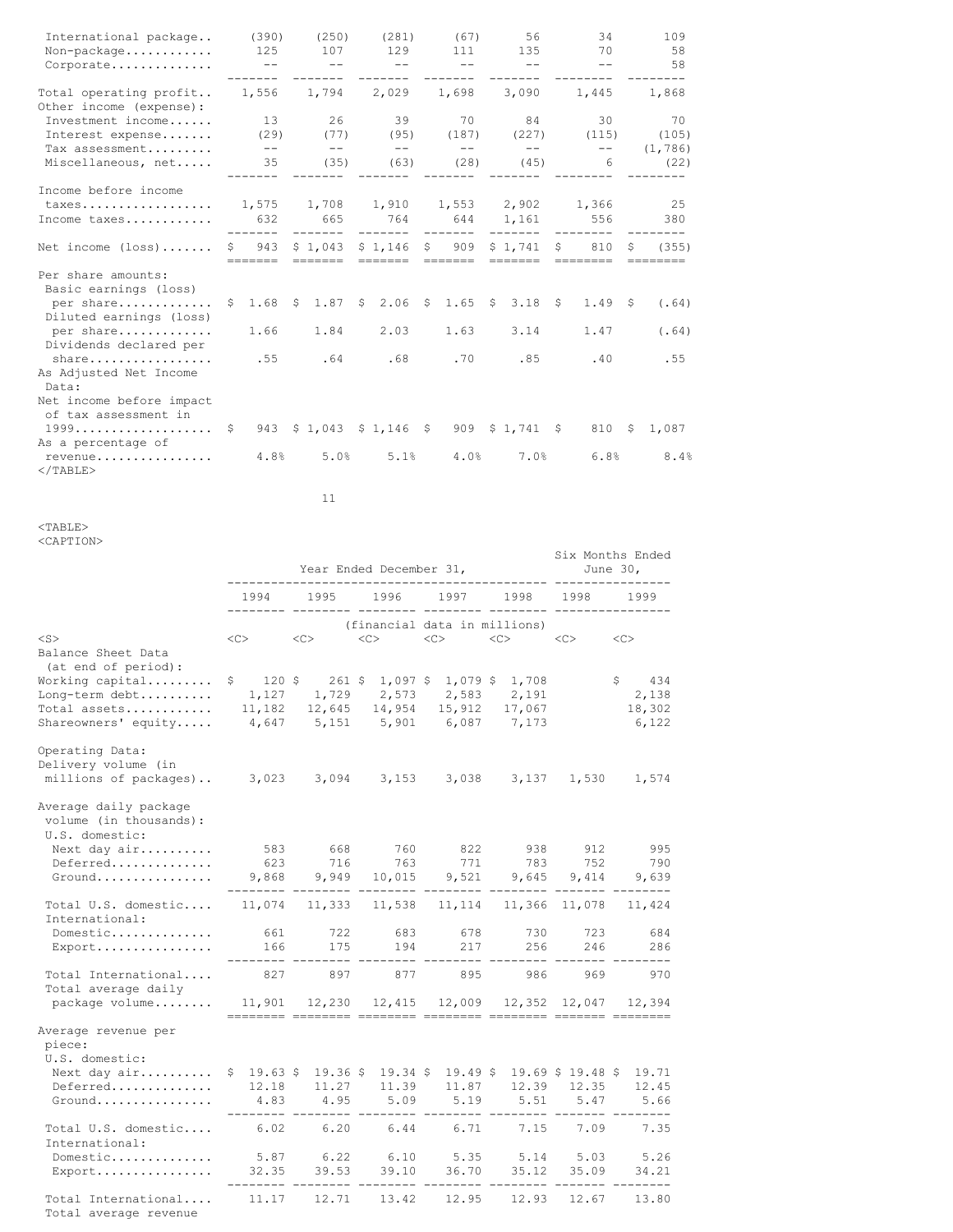| per piece $\frac{1}{2}$                                                                                                     |      |      |      |                                         |         | 6.38 \$ 6.68 \$ 6.94 \$ 7.18 \$ 7.61 \$ 7.54 \$ | 7.86 |
|-----------------------------------------------------------------------------------------------------------------------------|------|------|------|-----------------------------------------|---------|-------------------------------------------------|------|
| Operating weekdays                                                                                                          | 2.54 | 253  | 2.54 | 2.53                                    | 2.54    | 127                                             | 127  |
| Employees                                                                                                                   |      |      |      |                                         |         |                                                 |      |
| $(at$ September 30)                                                                                                         |      |      |      | 320,000 337,000 338,000 331,000         | 333,000 |                                                 |      |
| Shipping customers (in                                                                                                      |      |      |      |                                         |         |                                                 |      |
| millions)                                                                                                                   | 1.50 | 1.61 |      | 1.64 1.61                               | 1.69    |                                                 |      |
| Aircraft fleet (at end                                                                                                      |      |      |      |                                         |         |                                                 |      |
| of period)                                                                                                                  | 462  | 467  | 529  | 555                                     | 536     |                                                 |      |
| Delivery vehicles (at                                                                                                       |      |      |      |                                         |         |                                                 |      |
| end of period)                                                                                                              |      |      |      | 134,000 153,000 160,000 149,000 149,000 |         |                                                 |      |
| Capital expenditures (in                                                                                                    |      |      |      |                                         |         |                                                 |      |
| millions) $\frac{1}{2}$ 1,789 $\frac{1}{2}$ 2,096 $\frac{1}{2}$ 2,333 $\frac{1}{2}$ 1,984 $\frac{1}{2}$ 1,645 $\frac{1}{2}$ |      |      |      |                                         |         | 504S                                            | 597  |
| $<$ /TABLE>                                                                                                                 |      |      |      |                                         |         |                                                 |      |

12

#### RISK FACTORS

Risks Relating to New UPS's Certificate of Incorporation and Bylaw Provisions and the Public Offering

The class A common stock that you receive initially will be illiquid

The class A common stock that you receive as a result of the merger will not be listed on a national securities exchange or traded in an organized over-the-counter market. In addition, New UPS's certificate of incorporation will further restrict transferability of your class A shares. Under these provisions:

- . class A-1 common stock may not be transferred to anyone other than a permitted transferee or converted into class B common stock until 180 days after our public offering
- . class A-2 common stock may not be transferred to anyone other than a permitted transferee or converted into class B common stock until 360 days after our public offering
- . class A-3 common stock may not be transferred to anyone other than a permitted transferee or converted into class B common stock until 540 days after our public offering

You also will be prohibited from buying a put option, selling a call option or entering into any other hedging or insurance transaction relating to your class A common stock during these restricted periods.

After the merger and the public offering are completed, we intend to discontinue purchasing shares of our common stock as a general practice when those shares are offered to us by shareowners. Therefore, you may not be able to sell or transfer the class A common stock that you receive for a period of time.

The market price of our class B common stock may be volatile, which could cause the value of your investment in UPS to decline

Because your class A common stock will be converted into class B common stock if you sell your class A common stock to anyone other than a permitted transferee, the market price of our class B common stock will determine the value of our class A common stock. Any of the following factors could affect the market price of our class B common stock:

- . changes in earnings estimates by financial analysts
- . our failure to meet financial analysts' performance expectations
- . changes in market valuations of other transportation and logistics companies
- . the expiration of any of the three restricted periods on class A common stock
- . general market and economic conditions

In addition, many of the risks described elsewhere in this "Risk Factors" section could materially and adversely affect our stock price. The stock markets have experienced price and volume volatility that has affected many companies' stock prices. Stock prices for many companies have experienced wide fluctuations that have often been unrelated to the operating performance of those companies. Fluctuations such as these may affect the market price of our class B common stock and the value of your shares.

Our certificate of incorporation and bylaw provisions, and several other factors, could limit another party's ability to acquire us and deprive you of the opportunity to obtain a takeover premium for your shares

A number of provisions that are in our certificate of incorporation and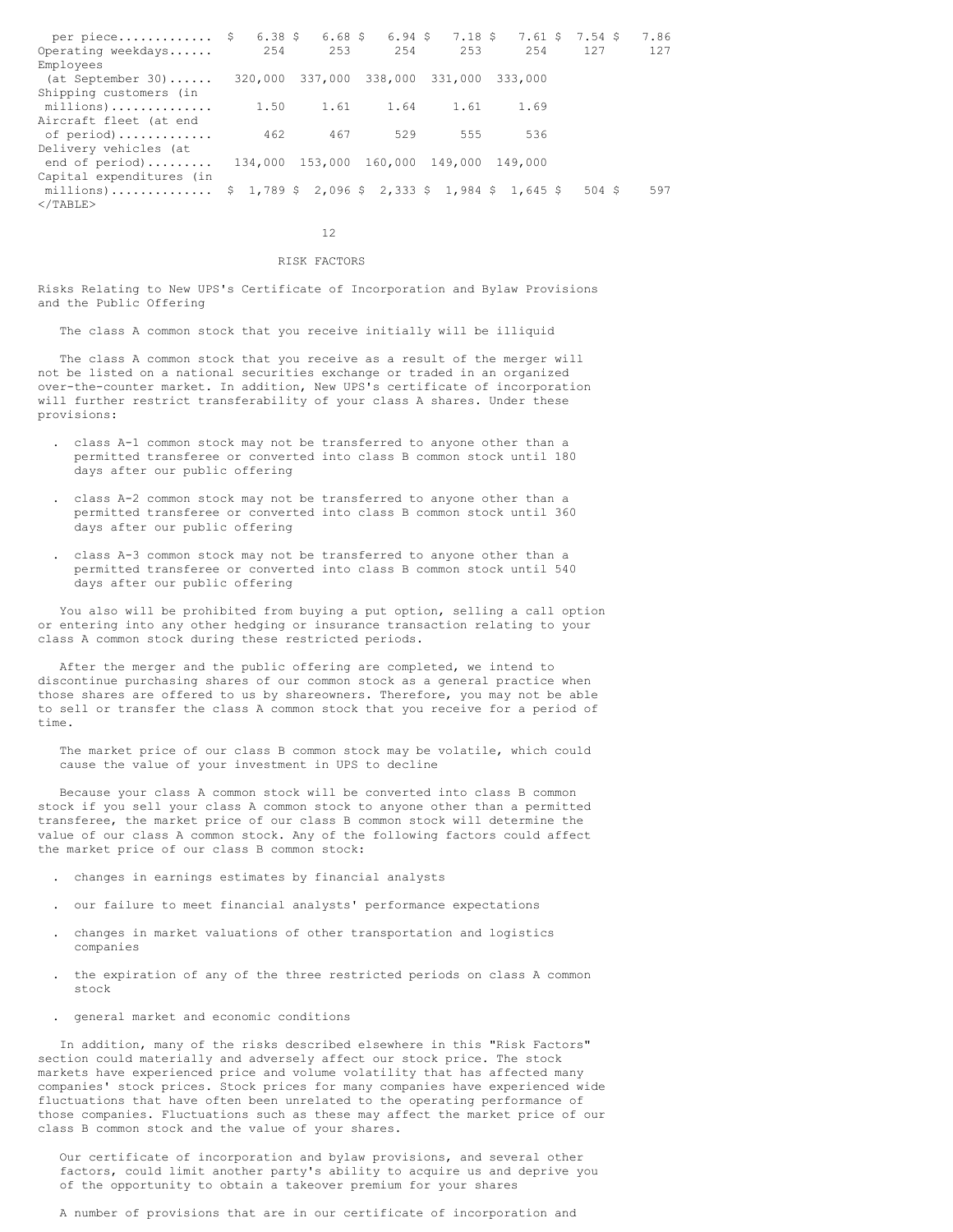bylaws, and will be in New UPS's certificate of incorporation and bylaws after we effect the merger, will make it difficult for another company to acquire us and for you to receive any related takeover premium for your shares. For example, our certificate of incorporation severely reduces the voting power of any person or group that beneficially owns more than 10% of our shares, allows our board of directors to issue up to 200,000,000 preferred shares without a shareowner vote and provides that shareowners may not act by written consent and may not call a special meeting. New UPS's certificate of incorporation has similar provisions, although the 10% threshold has been raised to 25%.

13

In addition, New UPS's capital structure may deter a potential change in control, because our voting power will be concentrated in our class A common stock. These shares will be held by our current shareowners and, upon any valid transfer to someone who is not a "permitted transferee," will automatically convert into class B common stock. This automatic dilution of voting power in the hands of a potential acquiror may be a deterrent to any potential acquisition transaction. We anticipate that in the future we will issue class A common stock to our managers and employees, which may include managers and employees of companies we acquire. Our managers and employees may be less inclined to accept a takeover offer for their shares than other shareowners.

Sales by current shareowners of a large number of our shares could cause the value of your shares to decline

As the restricted periods on class A common stock expire, those shares will be eligible to be sold, including in the public market, upon automatic conversion into class B common stock. Substantial numbers of our shares are held by foundations and trusts established by the founders of UPS and by the heirs and descendants of those founders. These holders have owned their shares for many years and have not had access to a public market in which to sell their shares. We cannot assure you that these significant shareowners will not take advantage of a public market to sell significant amounts of their stock. Substantial sales could adversely affect the market value of the class B common stock and the value of your shares.

Risks Relating to Our Business

# We face aggressive competition

We compete with many companies and services on a local, regional, national and international basis. Our competitors include the postal services of the U.S. and other nations, various motor carriers, express companies, freight forwarders, air couriers and others. Postal services may be able to obtain government subsidies or to subsidize operating costs through profits from their monopoly operations. Our industry is undergoing rapid consolidation, and the combining entities are competing aggressively for business at low rates. If we are unable to compete on price with these competitors as they attempt to increase their market share, our business will be materially adversely affected.

Historically, we competed primarily in the U.S., where our size and geographic reach have given us a competitive advantage. As our domestic competitors have grown and consolidated, and as the market for our services has grown increasingly international, we face more significant competitive challenges both here and abroad.

Strikes, work stoppages and slowdowns by our employees can negatively affect our results of operations

Our business depends to a significant degree on our ability to avoid strikes and other work stoppages by our employees. As our competitors have grown in size and strength, we face permanent loss of customers if we are unable to provide uninterrupted service. In 1997, a labor strike by the International Brotherhood of Teamsters, and the refusal of the Independent Pilots Association to cross the picket lines, had a material adverse effect on our results of operations.

The International Brotherhood of Teamsters represents about 202,000 (62%) of our employees. The Independent Pilots Association represents all of our non-management pilots. Our new collective bargaining agreement with the Teamsters, which was negotiated in August 1997, terminates on July 31, 2002. We have an eight-year agreement with the Independent Pilots Association that becomes amendable on January 1, 2004.

A number of our competitors are less unionized than we are, which may enable them to implement more flexible work rules than we are able to employ. These more flexible rules could provide our competitors with the ability to offer services that we are unable to match without concessions from our unions.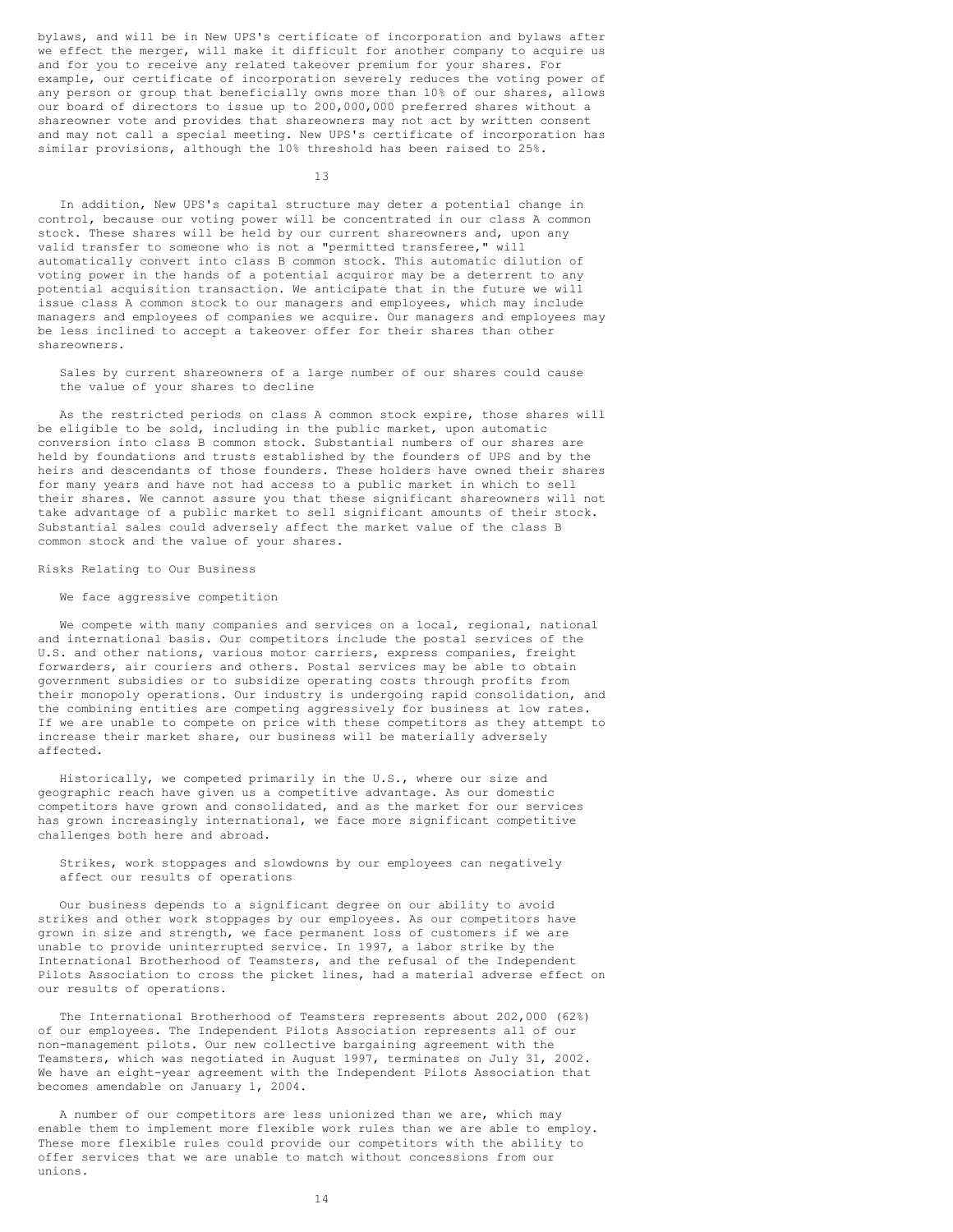We cannot assure you as to the results of negotiations of future collective bargaining agreements, whether future collective bargaining agreements will be negotiated without service interruptions or the possible impact of future collective bargaining agreements on our financial condition and results of operations. We cannot assure you that strikes will not occur in the future in connection with labor negotiations or otherwise. Any prolonged strike or work stoppage could have a material adverse effect on our results of operations and financial condition.

We have incurred significant costs, and may incur significant additional costs, as a result of a recent unfavorable Tax Court decision

On August 9, 1999 the U.S. Tax Court issued an opinion unfavorable to UPS regarding a Notice of Deficiency asserting that we are liable for additional tax for the 1983 and 1984 tax years. The Court held that we are liable for tax on income of Overseas Partners Ltd., a Bermuda company, which has reinsured excess value package insurance purchased by our customers beginning in 1984. Excess value package insurance, also called shippers' risk insurance, is insurance purchased by UPS shippers for packages whose declared value exceeds \$100. UPS arranged primary insurance from unaffiliated insurance companies to cover possible loss or damage to these packages. OPL historically has reinsured the primary insurance companies' risk in exchange for substantially all of the premiums collected.

The Court held that for the 1984 tax year we are liable for taxes of \$31 million on income reported by OPL, penalties and penalty interest of \$93 million and interest for a total after-tax exposure we estimate at approximately \$246 million.

In addition, during the first quarter of 1999, the IRS issued two Notices of Deficiency asserting that we are liable for additional tax for the 1985 through 1987 tax years, and the 1988 through 1990 tax years. The primary assertions by the IRS relate to the reinsurance of excess value package insurance, the issue raised for the 1984 tax year. The IRS has based its assertions on the same theories included in the 1983-1984 Notice of Deficiency.

We anticipate that the IRS will take similar positions for tax years subsequent to 1990. Based on the Tax Court opinion, we currently estimate that our total after-tax exposure for the tax years 1984 through 1999 could be as high as \$2.353 billion. We are in the process of analyzing our position in light of the Tax Court opinion and are evaluating our options, including appeal of the Tax Court decision, continuance of the litigation or negotiation of a settlement.

In our second quarter 1999 financial statements, we have recorded a tax assessment charge of \$1.786 billion, which includes an amount for related state tax liabilities. The charge includes taxes of \$915 million and interest of \$871 million. This assessment resulted in a tax benefit of \$344 million related to the interest component of the assessment. As a result, our net charge to net income for the tax assessment was \$1.442 billion, increasing our total after-tax reserve with respect to these matters to \$1.672 billion.

We determined the size of our reserve with respect to these matters in accordance with generally accepted accounting principles based on our estimate of our most likely liability. In making this determination, we concluded that it was more likely that we would be required to pay taxes on income reported by OPL and interest, but that it was not probable that we would be required to pay any penalties and penalty interest. If penalties and penalty interest ultimately are determined to be payable, we would have to record an additional charge of up to \$681 million. We cannot assure you that our ultimate liability for these matters will not exceed the level of our reserves.

The IRS has proposed adjustments, unrelated to the OPL matters discussed above, regarding the timing of deductions, the characterization of expenses as capital rather than ordinary and our entitlement to the investment tax credit and the research tax credit in the 1985 through 1990 tax years. These proposed adjustments, if sustained, would result in \$88 million in additional tax for the 1985 through 1987 tax years and \$267 million in additional tax for the 1988 through 1990 tax years. Should the IRS prevail on these issues, unpaid interest on these adjustments through 1999 could aggregate up to \$396 million, after the benefit of related tax deductions. The IRS may take similar positions with respect to some of these issues for each of the years from 1991 through 1999.

### 15

We may have conflicts of interest in connection with transactions we enter into with Overseas Partners Ltd.

At least a majority of our current shareowners also are shareowners of OPL, and a majority of OPL's directors and officers are current and former UPS employees. Our ongoing business relationships with OPL consist of the lease of our Ramapo Ridge facility and the reinsurance of some of our workers' compensation insurance. We cannot assure you that transactions between us and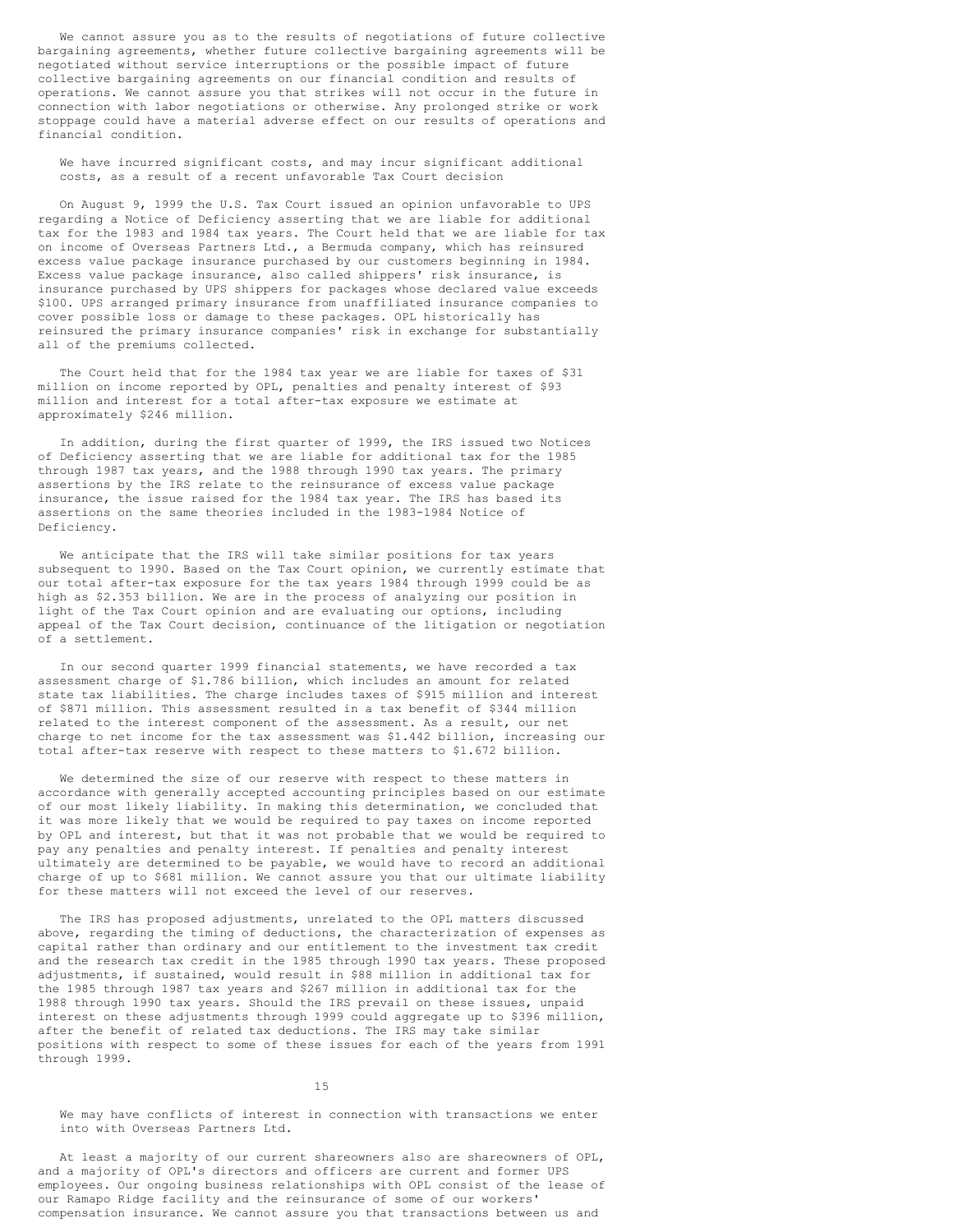OPL have been made on the most favorable terms that we could obtain in transactions with unrelated parties. If in the future we engage in other transactions with OPL, we anticipate that they will be on an arms-length basis.

Our relationships with OPL are described in greater detail under the heading "Relationships with Overseas Partners Ltd."

Our failure to comply with, or the costs of complying with, government regulation could negatively affect our results of operations

Our operations are subject to a number of complex and stringent aviation, transportation, environmental, labor, employment and other laws and regulations. These laws and regulations generally require us to maintain and comply with a wide variety of certificates, permits, licenses and other approvals. See "Business--Government Regulation." Our failure to maintain required certificates, permits or licenses, or to comply with applicable laws, ordinances or regulations, could result in substantial fines or possible revocation of our authority to conduct our operations.

We cannot assure you that existing laws or regulations will not be revised or that new laws or regulations, which could have an adverse impact on our operations, will not be adopted or become applicable to us. We also cannot assure you that we will be able to recover any or all increased costs of compliance from our customers or that our business and financial condition will not be materially and adversely affected by future changes in applicable laws and regulations.

Some of our systems, and the systems of third parties we work with, may not be year 2000 compliant

Our failure to appropriately address a material year 2000 issue, or the failure by any third parties who provide goods or services that are critical to our business activities to appropriately address their year 2000 issues, could have a material adverse effect on our financial condition, liquidity or results of operations. Our business is increasingly reliant on sophisticated computer systems, and we would suffer material adverse consequences if our systems malfunctioned due to year 2000 issues.

Economic and other conditions in the international markets in which we operate can affect demand for our services and our results of operations

A key component of our business, and a major target for our future growth, is our operations outside of the United States. For the year ended December 31, 1998, we derived approximately 13% of our revenues from international operations. If we are unable to compete successfully in these markets, our results of operations will be adversely affected.

In many countries, we face vigorous competition from government-owned or sponsored postal services that are able to price their services extremely competitively due to their ability to obtain government subsidies or to subsidize operating costs through profits from their monopoly operations.

Operations in international markets also present currency exchange and inflation risks. In some countries where we operate, economic and monetary conditions could affect our ability to convert our earnings to United States dollars or to remove funds from those countries. We may experience adverse tax consequences as we attempt to repatriate funds to the United States from other countries.

16

Increases in aviation and motor fuel prices can negatively affect our results of operations

We require significant quantities of gasoline, diesel fuel and jet fuel for our aircraft and delivery vehicles. We therefore are exposed to commodity price risk associated with variations in the market price for petroleum products. Competitive and other pressures may prevent us from passing these costs on to our customers. We cannot assure you that our supply of these products will continue uninterrupted, that rationing will not be imposed or that the prices of, or taxes on, these products will not increase significantly in the future. Increases in prices that we are unable to pass on to our customers will adversely affect our results of operations.

Our operating results are subject to cyclical and seasonal fluctuations

We serve numerous industries and customers that experience significant fluctuations in demand based on economic conditions and other factors beyond our control. Demand for our services could be materially adversely affected by downturns in the businesses of our customers.

Historically, we have experienced our best operating results in the second and fourth quarters of each year. Shipping activity is generally lowest during the first quarter, and weather conditions also can adversely affect first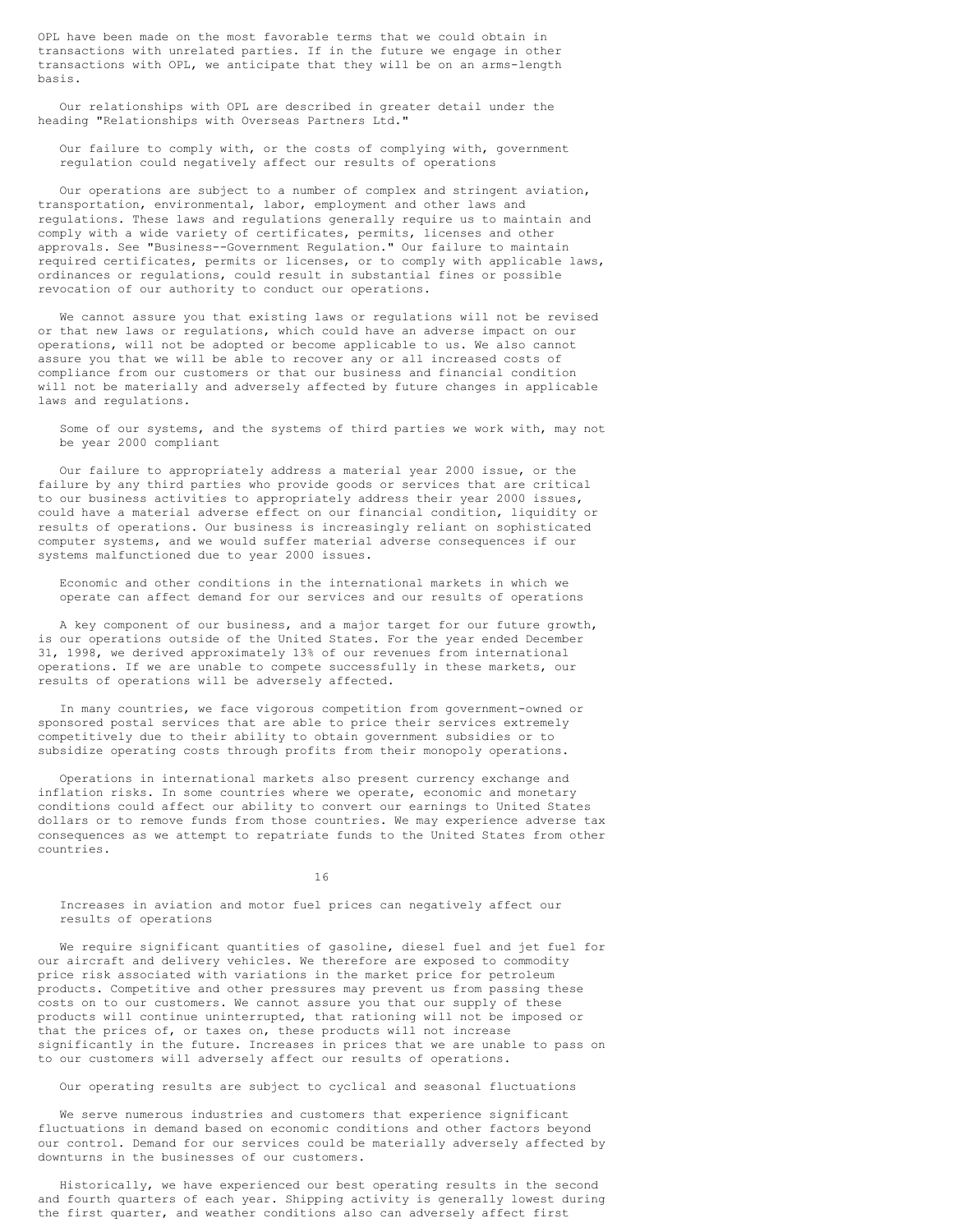quarter operating results. Shipping activity is generally highest in the fourth quarter as a result of the holiday season. Our European operations experience lower volumes in the third quarter due to the general slowdown in business activity in August.

### SPECIAL NOTE ABOUT FORWARD-LOOKING STATEMENTS

We have made forward-looking statements in this document, including the section entitled "Management's Discussion and Analysis of Financial Condition and Results of Operations," that are based on our management's beliefs and assumptions and on information currently available to our management. Forwardlooking statements include the information concerning our possible or assumed future results of operations, business strategies, financing plans, competitive position, potential growth opportunities, benefits resulting from the merger, the public offering and the tender offer, the effects of future regulation and the effects of competition. Forward-looking statements include all statements that are not historical facts and can be identified by the use of forward-looking terminology such as the words "believes," "expects," "anticipates," "intends," "plans," "estimates" or similar expressions.

Forward-looking statements involve risks, uncertainties and assumptions. Actual results may differ materially from those expressed in these forwardlooking statements. You should not put undue reliance on any forward-looking statements. We do not have any intention or obligation to update forwardlooking statements after we distribute this proxy statement/prospectus, consistent with our obligations under Item 512 of Regulation S-K under the Securities Act.

You should understand that many important factors, in addition to those discussed elsewhere in this proxy statement/prospectus, could cause our results to differ materially from those expressed in forward-looking statements. These factors include our competitive environment, economic and other conditions in the markets in which we operate, strikes, work stoppages and slowdowns, governmental regulation, our year 2000 issues, year 2000 issues of third parties we work with, increases in aviation and motor fuel prices and cyclical and seasonal fluctuations in our operating results.

### 17

#### DIVIDEND POLICY

The following table sets forth the dividends declared on our common stock for the periods indicated:

<TABLE> <CAPTION>

|                                                                                                                                        |               |  | Year Ended December 31,                                                                             |                               | Six Months Ended<br>June 30, |
|----------------------------------------------------------------------------------------------------------------------------------------|---------------|--|-----------------------------------------------------------------------------------------------------|-------------------------------|------------------------------|
|                                                                                                                                        |               |  |                                                                                                     | 1994 1995 1996 1997 1998 1998 | 1999                         |
| $<$ S><br>Dividends per share \$.55 \$.64 \$.68 \$.70 \$.85 \$.40<br>Dividends per share after giving<br>effect to the merger exchange | < <sub></sub> |  | $\langle C \rangle = \langle C \rangle = \langle C \rangle = \langle C \rangle = \langle C \rangle$ |                               | < <c><br/>\$.55</c>          |
| ratio of 2-for-1 \$.275 \$.32 \$.34 \$.35 \$.425<br>$<$ /TABLE>                                                                        |               |  |                                                                                                     | \$.20                         | \$.275                       |

Our board of directors' policy is to declare dividends each year out of current earnings. Our board of directors expects to continue to declare dividends on our common stock after the public offering. The declaration of future dividends is subject to the discretion of our board of directors in light of all relevant factors, including earnings, general business conditions and working capital requirements.

### 18

# SELECTED CONSOLIDATED FINANCIAL AND OPERATING DATA

The following table sets forth consolidated financial and operating data. The financial data as of and for the periods ended December 31, 1997 and 1998 and June 30, 1999, and for the periods ended December 31, 1996 and June 30, 1998, presented in this table are derived from the consolidated financial statements and notes thereto which are included elsewhere in this proxy statement/prospectus. You should read the financial data below in conjunction with those consolidated financial statements and notes, as well as "Management's Discussion and Analysis of Financial Condition and Results of Operations" and the financial data appearing elsewhere in this proxy statement/prospectus. The remaining financial data are derived from consolidated financial statements that are not contained in this proxy statement/prospectus. The consolidated financial data as of June 30, 1999 and for the six months ended June 30, 1998 and 1999 have been derived from our unaudited consolidated financial statements, which are included in this proxy statement/prospectus and which, in our opinion, reflect all adjustments, consisting only of adjustments of a normal and recurring nature, necessary for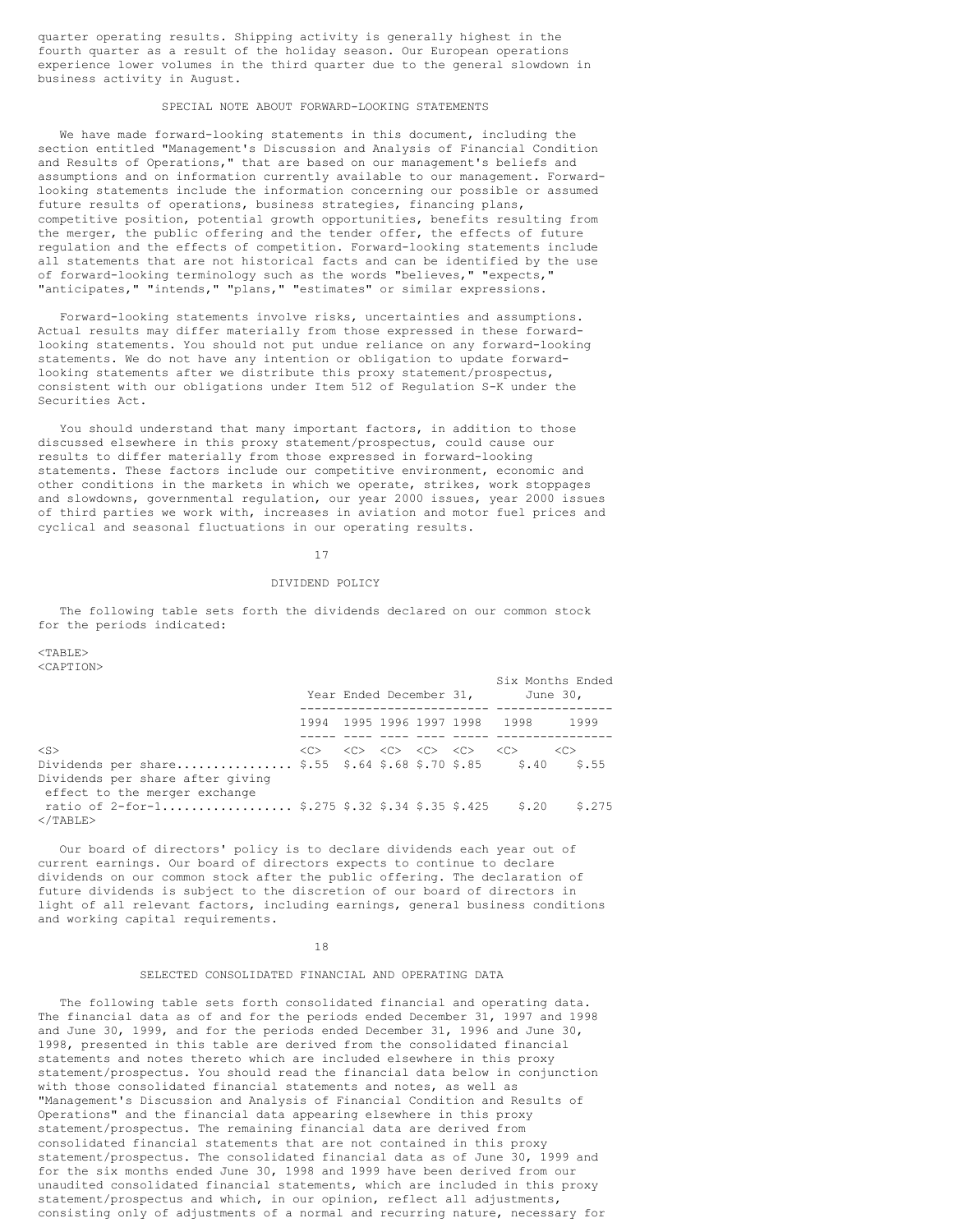a fair presentation. Results for the six months ended June 30, 1999 are not necessarily indicative of results for the full year.

The financial and operating data as of and for the year ended December 31, 1997 reflect the impact of the Teamsters strike. The strike resulted in a net loss of \$211 million and an operating loss of \$349 million for the month of August 1997, compared to net income of \$113 million and operating profit of \$187 million for August 1996. Except as noted, the financial data for the six months ended June 30, 1999 reflect a tax assessment charge relating to the Tax Court decision.

### <TABLE> <CAPTION>

|                                                                                            | Year Ended December 31,<br>------------------------------ |                                                               |                     |               |              |                              |     |                                                                                                                                                                                                                                                                                                                                                                                                                                                                                                                           | Six Months<br>Ended<br>June $301$ |  |                                                 |     |                          |
|--------------------------------------------------------------------------------------------|-----------------------------------------------------------|---------------------------------------------------------------|---------------------|---------------|--------------|------------------------------|-----|---------------------------------------------------------------------------------------------------------------------------------------------------------------------------------------------------------------------------------------------------------------------------------------------------------------------------------------------------------------------------------------------------------------------------------------------------------------------------------------------------------------------------|-----------------------------------|--|-------------------------------------------------|-----|--------------------------|
|                                                                                            |                                                           | 1994                                                          | 1995                |               |              | 1996 —                       |     | 1997                                                                                                                                                                                                                                                                                                                                                                                                                                                                                                                      | 1998                              |  | 1998                                            |     | 1999                     |
| $<$ S $>$                                                                                  |                                                           | (financial data in millions, except per share amounts)<br><<> | $<<$ $>$            |               |              |                              |     | $\langle C \rangle$ $\langle C \rangle$ $\langle C \rangle$                                                                                                                                                                                                                                                                                                                                                                                                                                                               |                                   |  | $<<$ $>$                                        | <<> |                          |
| Statement of Income<br>Data:                                                               |                                                           |                                                               |                     |               |              |                              |     |                                                                                                                                                                                                                                                                                                                                                                                                                                                                                                                           |                                   |  |                                                 |     |                          |
| Revenue:                                                                                   |                                                           |                                                               |                     |               |              |                              |     |                                                                                                                                                                                                                                                                                                                                                                                                                                                                                                                           |                                   |  |                                                 |     |                          |
| U.S. domestic package                                                                      |                                                           | \$16,943                                                      | \$17,773            |               |              | \$18,881                     |     | $$18,868$ $$20,650$                                                                                                                                                                                                                                                                                                                                                                                                                                                                                                       |                                   |  | \$9,982                                         |     | \$10,665                 |
| International package<br>Non-package                                                       |                                                           | 2,346<br>287                                                  | 2,886               | 386           |              | 498                          |     | 2,989 2,934 3,237<br>656                                                                                                                                                                                                                                                                                                                                                                                                                                                                                                  | 901                               |  | 1,560<br>424                                    |     | 1,700<br>526             |
| Total revenue<br>Operating expenses:<br>Compensation and                                   |                                                           | --------<br>19,576 21,045                                     | --------            |               |              | --------<br>22,368           |     | -------<br>22,458 24,788                                                                                                                                                                                                                                                                                                                                                                                                                                                                                                  | --------                          |  | --------<br>11,966                              |     | -------<br>12,891        |
| benefits                                                                                   |                                                           | 11,727                                                        | 12,401              |               |              | 13,326                       |     |                                                                                                                                                                                                                                                                                                                                                                                                                                                                                                                           |                                   |  | 13,289 14,346 7,002                             |     | 7,377                    |
| Other<br>Restructuring charge                                                              |                                                           | 6,293<br>$- -$                                                | 6,478<br>. <u>.</u> | 372           |              | $\sim$ $-$                   |     | 7,013 7,471<br>$\sim$ $-$                                                                                                                                                                                                                                                                                                                                                                                                                                                                                                 | 7,352<br>$--$                     |  | 3,519<br>$--$                                   |     | 3,646<br>$\sim$ $-$      |
| Total operating                                                                            |                                                           |                                                               |                     |               |              |                              |     |                                                                                                                                                                                                                                                                                                                                                                                                                                                                                                                           |                                   |  |                                                 |     |                          |
| expenses<br>Operating profit (loss):                                                       |                                                           | 18,020                                                        | 19,251              |               |              | 20,339                       |     | 20,760                                                                                                                                                                                                                                                                                                                                                                                                                                                                                                                    | 21,698                            |  | 10,521                                          |     | 11,023                   |
| U.S. domestic package                                                                      |                                                           | 1,821                                                         | 1,937               |               |              | 2,181                        |     | 1,654                                                                                                                                                                                                                                                                                                                                                                                                                                                                                                                     | 2,899                             |  | 1,341                                           |     | 1,643                    |
| International package                                                                      |                                                           | (390)                                                         |                     | (250)         |              | (281)                        |     | (67)                                                                                                                                                                                                                                                                                                                                                                                                                                                                                                                      | 56                                |  | 34                                              |     | 109                      |
| Non-package<br>Corporate                                                                   |                                                           | 125<br>$- -$                                                  |                     | 107<br>$--$   |              | 129<br>$--$                  |     | 111<br>$--$                                                                                                                                                                                                                                                                                                                                                                                                                                                                                                               | 135<br>$--$                       |  | 70<br>$--$                                      |     | 58<br>58                 |
| Total operating profit<br>Other income (expense):<br>Investment income<br>Interest expense |                                                           | .<br>1,556                                                    | --------<br>1,794   |               |              | --------<br>2,029            |     | -------<br>1,698                                                                                                                                                                                                                                                                                                                                                                                                                                                                                                          | $- - - - - - -$<br>3,090          |  | --------<br>1,445                               |     | $- - - - - - -$<br>1,868 |
|                                                                                            |                                                           | 13                                                            |                     | 26            |              | 39                           |     | 70                                                                                                                                                                                                                                                                                                                                                                                                                                                                                                                        | 84                                |  | 30                                              |     | 70                       |
|                                                                                            |                                                           | (29)                                                          |                     | (77)          |              | (95)                         |     | (187)                                                                                                                                                                                                                                                                                                                                                                                                                                                                                                                     | (227)                             |  | (115)                                           |     | (105)                    |
| Tax assessment<br>Miscellaneous, net                                                       |                                                           | $--$<br>35                                                    |                     | $- -$<br>(35) |              | $--$<br>(63)                 |     | $--$<br>(28)                                                                                                                                                                                                                                                                                                                                                                                                                                                                                                              | $--$<br>(45)                      |  | $--$<br>6                                       |     | (1, 786)<br>(22)         |
|                                                                                            |                                                           | ------                                                        |                     |               |              |                              |     |                                                                                                                                                                                                                                                                                                                                                                                                                                                                                                                           | ------                            |  | --------                                        |     |                          |
| Income before income                                                                       |                                                           |                                                               |                     |               |              |                              |     |                                                                                                                                                                                                                                                                                                                                                                                                                                                                                                                           |                                   |  |                                                 |     |                          |
| taxes<br>Income taxes                                                                      |                                                           | 1,575<br>632<br>--------                                      | 1,708<br>-------    | 665           |              | 1,910<br>764<br>-------      |     | 1,553<br>644<br>-------                                                                                                                                                                                                                                                                                                                                                                                                                                                                                                   | 2,902 1,366<br>1,161<br>--------  |  | 556<br>--------                                 |     | 25<br>380<br>-------     |
| Net income $(\text{loss}) \dots \dots$                                                     |                                                           | S<br>943<br>=======                                           | =======             |               |              | $$1,043$ $$1,146$<br>======= |     | \$<br>$\begin{tabular}{ll} \multicolumn{3}{l}{{\color{blue}\textbf{1}}}\\ \multicolumn{3}{l}{\color{blue}\textbf{2}}\\ \multicolumn{3}{l}{\color{blue}\textbf{2}}\\ \multicolumn{3}{l}{\color{blue}\textbf{3}}\\ \multicolumn{3}{l}{\color{blue}\textbf{4}}\\ \multicolumn{3}{l}{\color{blue}\textbf{4}}\\ \multicolumn{3}{l}{\color{blue}\textbf{5}}\\ \multicolumn{3}{l}{\color{blue}\textbf{5}}\\ \multicolumn{3}{l}{\color{blue}\textbf{5}}\\ \multicolumn{3}{l}{\color{blue}\textbf{6}}\\ \multicolumn{3}{l}{\color$ | $909 \div 1,741 \div$<br>=======  |  | 810<br><b>CONCORD</b>                           | \$  | (355)                    |
| Per share amounts:<br>Basic earnings (loss)                                                |                                                           |                                                               |                     |               |              |                              |     |                                                                                                                                                                                                                                                                                                                                                                                                                                                                                                                           |                                   |  |                                                 |     |                          |
| per share<br>Diluted earnings (loss)                                                       |                                                           | $$1.68$ \$                                                    |                     | 1.87          | $\mathsf{S}$ | 2.06                         | - Ş | $1.65$ \$                                                                                                                                                                                                                                                                                                                                                                                                                                                                                                                 | $3.18 \pm 5$                      |  | 1.49                                            | -Ş  | (.64)                    |
| per share<br>Dividends declared per                                                        |                                                           | 1.66                                                          |                     | 1.84          |              | 2.03                         |     | 1.63                                                                                                                                                                                                                                                                                                                                                                                                                                                                                                                      | 3.14                              |  | 1.47                                            |     | (.64)                    |
| share                                                                                      |                                                           | .55                                                           | .64                 |               |              | .68                          |     | .70                                                                                                                                                                                                                                                                                                                                                                                                                                                                                                                       | .85                               |  | .40                                             |     | .55                      |
| As Adjusted Net Income<br>Data:                                                            |                                                           |                                                               |                     |               |              |                              |     |                                                                                                                                                                                                                                                                                                                                                                                                                                                                                                                           |                                   |  |                                                 |     |                          |
| Net income before impact<br>of tax assessment in                                           |                                                           |                                                               |                     |               |              |                              |     |                                                                                                                                                                                                                                                                                                                                                                                                                                                                                                                           |                                   |  |                                                 |     |                          |
| As a percentage of                                                                         | Ş.                                                        |                                                               |                     |               |              |                              |     |                                                                                                                                                                                                                                                                                                                                                                                                                                                                                                                           |                                   |  | 943 \$1,043 \$1,146 \$909 \$1,741 \$810 \$1,087 |     |                          |
| revenue<br>$<$ /TABLE>                                                                     |                                                           | 4.8%                                                          |                     |               | 5.0%         | 5.1%                         |     | 4.0%                                                                                                                                                                                                                                                                                                                                                                                                                                                                                                                      | 7.0%                              |  | 6.8%                                            |     | 8.4%                     |
|                                                                                            |                                                           |                                                               | 19                  |               |              |                              |     |                                                                                                                                                                                                                                                                                                                                                                                                                                                                                                                           |                                   |  |                                                 |     |                          |
| $<$ TABLE>                                                                                 |                                                           |                                                               |                     |               |              |                              |     |                                                                                                                                                                                                                                                                                                                                                                                                                                                                                                                           |                                   |  |                                                 |     |                          |

<CAPTION>

| .       |         |      | Year Ended December 31,            |               |      |      | Six<br>Months Ended<br>June 30, |  |
|---------|---------|------|------------------------------------|---------------|------|------|---------------------------------|--|
|         | 1994    | 1995 | 1996 - 1996                        | 1997          | 1998 | 1998 | 1999                            |  |
| <s></s> | <c></c> |      | (financial data in millions)<br><< | < <sub></sub> |      |      |                                 |  |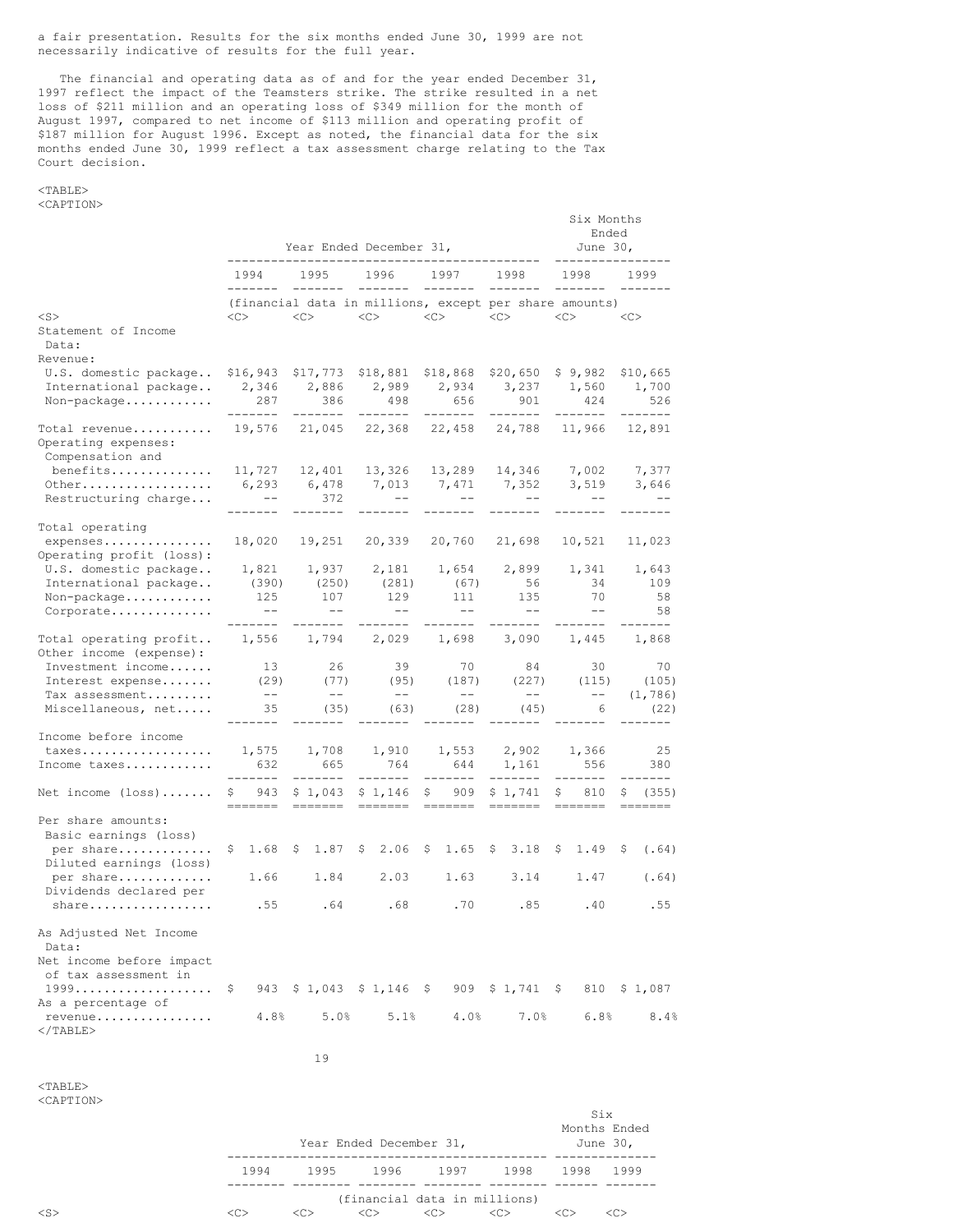| Balance Sheet Data<br>(at end of period):          |                              |                                                    |           |                         |                   |                     |                       |
|----------------------------------------------------|------------------------------|----------------------------------------------------|-----------|-------------------------|-------------------|---------------------|-----------------------|
| Working capital<br>Long-term debt                  | \$<br>1,127                  | $120 \div 261 \div 1,097 \div 1,079 \div$<br>1,729 | 2,573     | 2,583                   | 1,708<br>2,191    |                     | 434<br>S.<br>2,138    |
| Total assets                                       | 11,182                       | 12,645                                             | 14,954    | 15,912                  | 17,067            |                     | 18,302                |
| Shareowners' equity                                | 4,647                        | 5,151                                              | 5,901     | 6,087                   | 7,173             |                     | 6,122                 |
| Operating Data:<br>Delivery volume (in<br>millions |                              |                                                    |           |                         |                   |                     |                       |
| of packages)                                       | 3,023                        | 3,094                                              | 3,153     | 3,038                   | 3,137             | 1,530               | 1,574                 |
| Average daily package<br>volume (in thousands):    |                              |                                                    |           |                         |                   |                     |                       |
| U.S. domestic:                                     |                              |                                                    |           |                         |                   |                     |                       |
| Next day air                                       | 583                          | 668                                                | 760       | 822                     | 938               | 912                 | 995                   |
| Deferred<br>Ground                                 | 623                          | 716                                                | 763       | 771                     | 783<br>9,645      | 752<br>9,414        | 790<br>9,639          |
|                                                    | 9,868<br>---------           | 9,949                                              | 10,015    | 9,521<br>------         |                   | -------             | -------               |
| Total U.S. domestic<br>International:              | 11,074                       | 11,333                                             | 11,538    | 11,114                  |                   | 11,366 11,078       | 11,424                |
| Domestic                                           | 661                          | 722                                                | 683       | 678                     | 730               | 723                 | 684                   |
| Export                                             | 166                          | 175                                                | 194       | 217                     | 256               | 246                 | 286                   |
| Total International<br>Total average daily         | 827                          | 897                                                | 877       | 895                     | 986               | 969                 | 970                   |
| package volume                                     | 11,901                       | 12,230                                             | 12,415    | 12,009                  |                   |                     | 12,352 12,047 12,394  |
| Average revenue per<br>piece:<br>U.S. domestic:    |                              |                                                    |           |                         |                   |                     |                       |
| Next day air                                       | $$19.63$ \$                  | $19.36$ \$                                         |           | $19.34 \div 19.49 \div$ |                   |                     | 19.69 \$19.48 \$19.71 |
| Deferred                                           | 12.18                        | 11.27                                              | 11.39     | 11.87                   | 12.39             | 12.35               | 12.45                 |
| Ground                                             | 4.83<br>--------             | 4.95<br>----                                       | 5.09      | 5.19                    | 5.51<br>$- - - -$ | 5.47                | 5.66<br>------        |
| Total U.S. domestic<br>International:              | 6.02                         | 6.20                                               | 6.44      | 6.71                    | 7.15              | 7.09                | 7.35                  |
| Domestic                                           | 5.87                         | 6.22                                               | 6.10      | 5.35                    | 5.14              | 5.03                | 5.26                  |
| Export                                             | 32.35                        | 39.53                                              | 39.10     | 36.70                   | 35.12             | 35.09               | 34.21                 |
| Total International<br>Total average revenue       | 11.17                        | 12.71                                              | 13.42     | 12.95                   | 12.93             | 12.67               | 13.80                 |
| per piece                                          | $6.38 \;$ \$<br>$\mathsf{S}$ | 6.68S                                              | $6.94$ \$ | 7.18S                   |                   | $7.61$ \$ $7.54$ \$ | 7.86                  |
| Operating weekdays<br>Employees                    | 254                          | 253                                                | 254       | 253                     | 254               | 127                 | 127                   |
| $(at September 30)$<br>Shipping customers (in      | 320,000                      | 337,000                                            | 338,000   | 331,000                 | 333,000           |                     |                       |
| $millions)$<br>Aircraft fleet (at end<br>of        | 1.50                         | 1.61                                               | 1.64      | 1.61                    | 1.69              |                     |                       |
| $period)$<br>Delivery vehicles (at                 | 462                          | 467                                                | 529       | 555                     | 536               |                     |                       |
| end of period)<br>Capital expenditures (in         |                              | 134,000 153,000 160,000 149,000 149,000            |           |                         |                   |                     |                       |
| millions)<br>$<$ /TABLE>                           |                              | $$1,789$ \$ 2,096 \$ 2,333 \$ 1,984 \$ 1,645 \$    |           |                         |                   | 504S                | 597                   |

 $20$ 

# MANAGEMENT'S DISCUSSION AND ANALYSIS OF FINANCIAL CONDITION AND RESULTS OF OPERATIONS

### Overview

We are one of the leading global providers of specialized transportation and logistics services. Our primary business is the delivery of time-definite packages and documents for 1.7 million shipping customers per day throughout the United States and in over 200 other countries and territories. We also provide logistics services, including integrated supply chain management, for major companies worldwide. Since the founding of our company in 1907, we have successfully established a vast and reliable global transportation infrastructure, developed a comprehensive, competitive and guaranteed portfolio of services, and consistently supported them with advanced technology.

We report our operations in three segments: U.S. domestic package operations, international package operations and non-package operations. Package operations represent our core business and are divided into regional operations around the world. Regional operations managers are responsible for both domestic and export operations within their geographic region. International package operations include shipments wholly outside the U.S. as well as shipments with either origin or distribution outside the U.S. Nonpackage operations, including logistics, are distinct from package operations. Third-party logistics is one of our fastest growing businesses.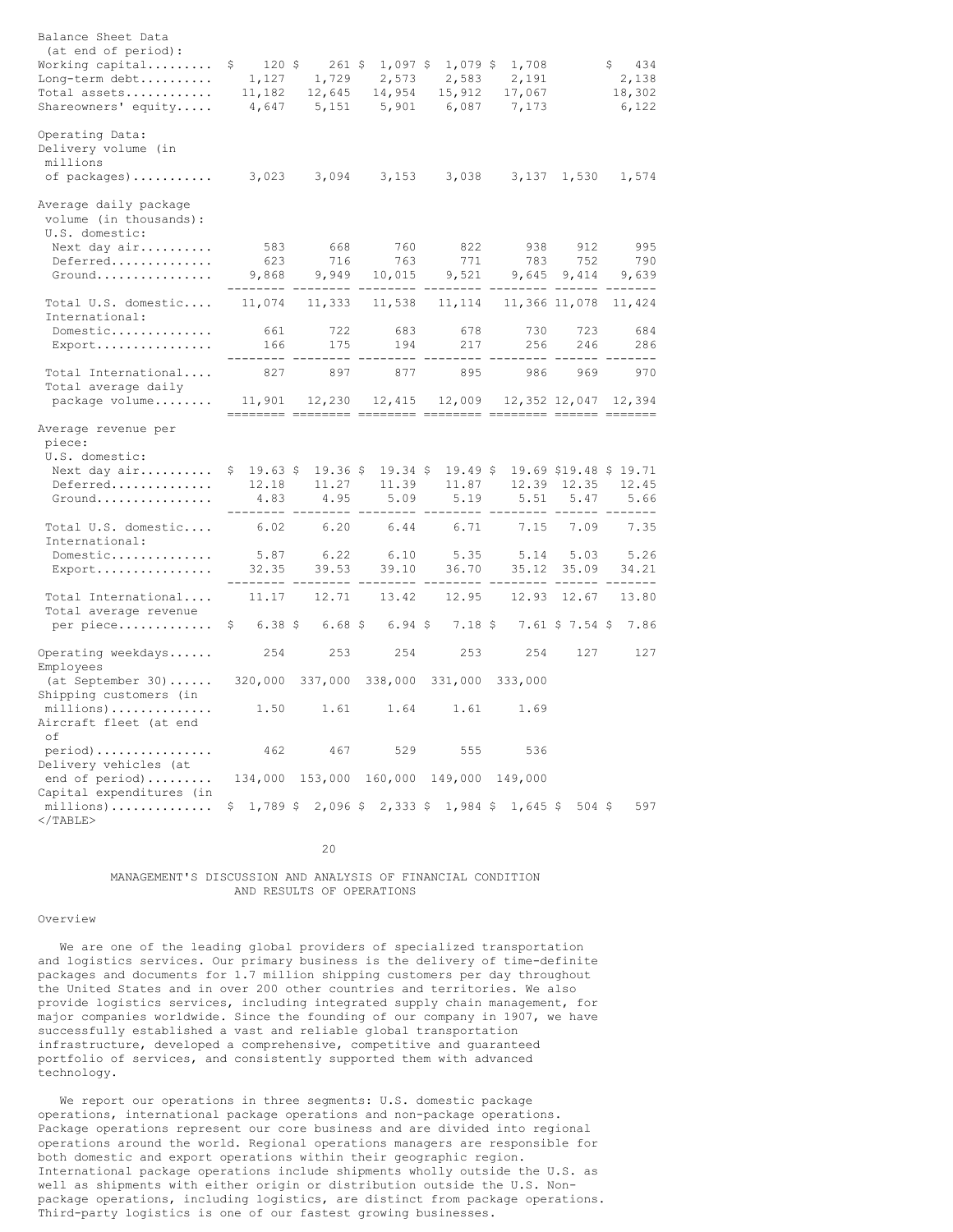E-commerce affects all of our operating segments. We have teamed with over 100 leading providers of e-commerce solutions to offer fully integrated Internet-based solutions for our customers, and believe that we are well positioned for growth in this area.

### Sources of Revenue

We derive our revenue primarily from the delivery of packages and also from non-package services. Package delivery rates vary depending on weight, size, distance and level of service. We review rates periodically, and have increased our rates across most product lines in each of 1997, 1998 and 1999. We derive our non-package revenue primarily from logistics, warehousing operations, truck leasing, refrigerated transport services and courier services.

Over the past two decades, we have been developing our international business and have become a global company. As our international business has evolved, we have improved our product mix by focusing on our core express package business. We are now shipping more time-definite cross-border packages and fewer lower-yielding intra-country packages. As a result, our international business achieved profitability in 1998.

The following table sets forth the percentage of our revenue attributable to each operating segment:

### $<$ TABLE>

<CAPTION>

|                       |                | Year Ended<br>December 31.         | Six Months<br>Ended<br>June 30. |               |               |  |
|-----------------------|----------------|------------------------------------|---------------------------------|---------------|---------------|--|
| Operating Segment     |                | 1996 1997 1998                     |                                 | 1998          | 1999          |  |
|                       |                |                                    |                                 |               |               |  |
| $<$ S>                | $<<$ $\supset$ | $<<$ $>$                           | $<<$ $>>$                       | < <sub></sub> | < <sub></sub> |  |
| U.S. domestic package |                | 84.4% 84.0% 83.3% 83.4%            |                                 |               | 82.7%         |  |
| International package |                | $13.4$ $13.1$ $13.1$ $13.0$        |                                 |               | 13.2          |  |
| Non-package           |                | 2.2 2.9                            | 3.6                             | 3.6           | 4.1           |  |
|                       |                |                                    |                                 |               |               |  |
|                       |                | 100.0% 100.0% 100.0% 100.0% 100.0% |                                 |               |               |  |
|                       |                |                                    |                                 |               |               |  |

### $<$ /TABLE>

We are in the process of implementing a new arrangement for providing excess value package insurance for our customers through UPS subsidiaries. This new arrangement will result in including in our non-package operating segment the net operations of the excess value package insurance program offered to our customers. This revised arrangement, once in place, should eliminate for future periods the issues considered by the Tax Court and increase our revenue and net income in future periods as compared to what our revenue and net income would have been were the arrangement with OPL still in place. See "Relationships with Overseas Partners Ltd."

#### 21

#### Components of Expenses

The largest components of our costs are compensation and benefits, fuel, purchased transportation, depreciation and amortization, repairs and maintenance and other occupancy expenses. Purchased transportation expenses include rail, contractor compensation and airlift costs. Other occupancy expenses consist primarily of facility rental and utilities.

Our operating ratio, which measures operating expenses as a percentage of revenue, improved in 1998 and again in the first six months of 1999. This improvement reflects our continuing initiative to increase our operating efficiency and to reduce the rate by which our costs grow across our company. We will continue to focus on ways to limit the growth of our costs to improve our competitiveness.

### Results of Operations

The following table sets forth statement of income data as a percentage of revenue. Results for 1997 reflect the impact of the Teamsters strike, and results for the six months ended June 30, 1999 reflect a tax assessment charge relating to the Tax Court decision:  $<$ TABLE> <CAPTION>

| Year Ended<br>December 31, |                     |
|----------------------------|---------------------|
|                            |                     |
| 1997 1998                  | 1996 -              |
|                            |                     |
|                            | $\langle C \rangle$ |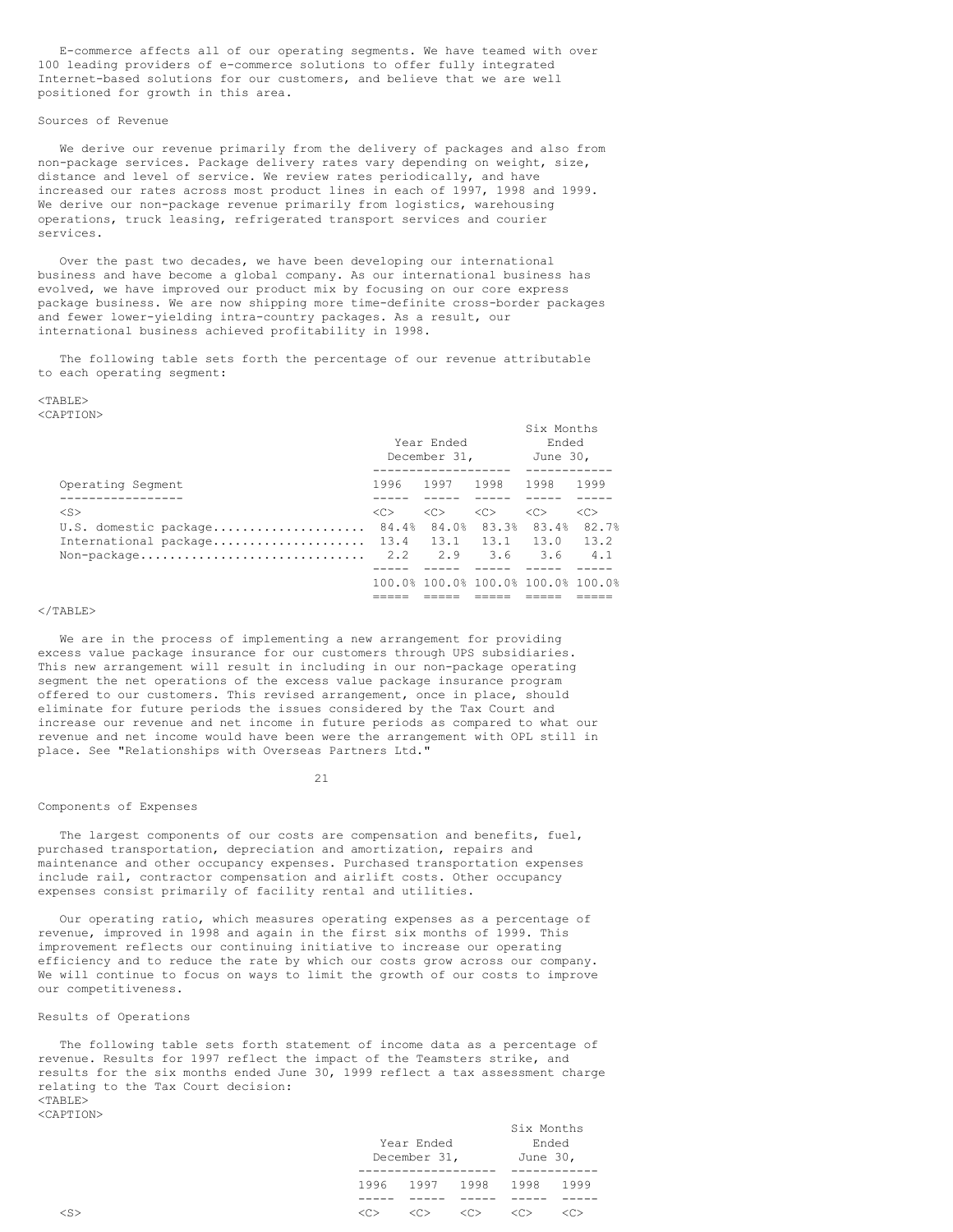| Operating expenses:                                   |  |  |      |
|-------------------------------------------------------|--|--|------|
| Compensation and benefits $59.6$ $59.2$ $57.9$ $58.5$ |  |  | 57.2 |
|                                                       |  |  |      |
|                                                       |  |  |      |
|                                                       |  |  |      |
|                                                       |  |  |      |
|                                                       |  |  |      |
|                                                       |  |  |      |

  |  |  |\* Net income as adjusted to eliminate the impact of the tax assessment charge would have been 8.4% of revenue.

Six Months Ended June 30, 1999 Compared to Six Months Ended June 30, 1998

The following table shows the change in revenue, both in dollars and in percentage terms:

# $<$ TABLE>

<CAPTION>

|                                                    | SIX MONTHS<br>Ended | June 30, Change                                                                 |  |  |
|----------------------------------------------------|---------------------|---------------------------------------------------------------------------------|--|--|
| Operating Segment                                  |                     | -------------- --------<br>1998 1999 \$ ≩                                       |  |  |
|                                                    |                     |                                                                                 |  |  |
|                                                    |                     | (dollars in millions)                                                           |  |  |
| $<$ S>                                             |                     | $\langle C \rangle$ $\langle C \rangle$ $\langle C \rangle$ $\langle C \rangle$ |  |  |
| U.S. domestic package \$ 9,982 \$10,665 \$683 6.8% |                     |                                                                                 |  |  |
| International package 1,560 1,700 140 9.0          |                     |                                                                                 |  |  |
|                                                    |                     |                                                                                 |  |  |
|                                                    |                     |                                                                                 |  |  |
| Consolidated revenue \$11,966 \$12,891 \$925 7.7   |                     |                                                                                 |  |  |
|                                                    |                     |                                                                                 |  |  |

Six Months

### $<$ /TABLE>

U.S. domestic package revenue increased primarily due to a 3.1% volume increase and a shift by our customers to more time-definite services, as well as an increase in rates. Package volume for our express and ground products increased 7.3% and 2.4%, respectively.

During the first quarter of 1999, we increased rates for standard ground shipments an average of 2.5% for commercial deliveries. The ground residential charge continues to be \$1.00 over the commercial ground rate, with an additional delivery area surcharge added to some less accessible areas. In addition, we increased rates for UPS Next Day Air, UPS Next Day Air Saver and UPS 2nd Day Air an average of 2.5%, while we decreased the rate for UPS 2nd Day Air A.M. by 2.2%. The rate for UPS Next Day Air Early A.M. did not change. Rates for international shipments originating in the U.S. did not change for UPS Worldwide Express, UPS Worldwide Express Plus, UPS Worldwide Expedited and UPS International Standard service. Rate changes for shipments originating outside the U.S. were made throughout the past year and varied by geographic market.

22

The increase in international package revenue was primarily due to an overall improvement in product mix, specifically volume growth for express and pan-European products. Although overall volume was relatively flat for international operations, all international operations posted volume increases for express products, with the largest increases experienced in our Asia Pacific and European operations.

Operating expenses increased by \$502 million, or 4.8%. Compensation and benefits expenses, which increased 5.4%, accounted for \$375 million of this increase. The operating ratio improved from 87.9 during the first six months of 1998 to 85.5 during the first six months of 1999. This improvement resulted primarily from containment of operating expense growth through better utilization of existing capacity and from continued company-wide cost containment efforts. Fuel costs during the first six months of 1999 were also slightly lower.

The following table shows the change in operating profit, both in dollars and in percentage terms:

 $<$ TABLE> <CAPTION>

|                   | Six Months<br>Ended                                                       |
|-------------------|---------------------------------------------------------------------------|
|                   | June 30,<br>Change                                                        |
| Operating Segment | 1998 1999 \$<br>- 옹                                                       |
|                   | (dollars in millions)                                                     |
| $<$ S>            | < <sub><br/>&lt;<sub><br/>&lt;<sub><br/>&lt;<sub></sub></sub></sub></sub> |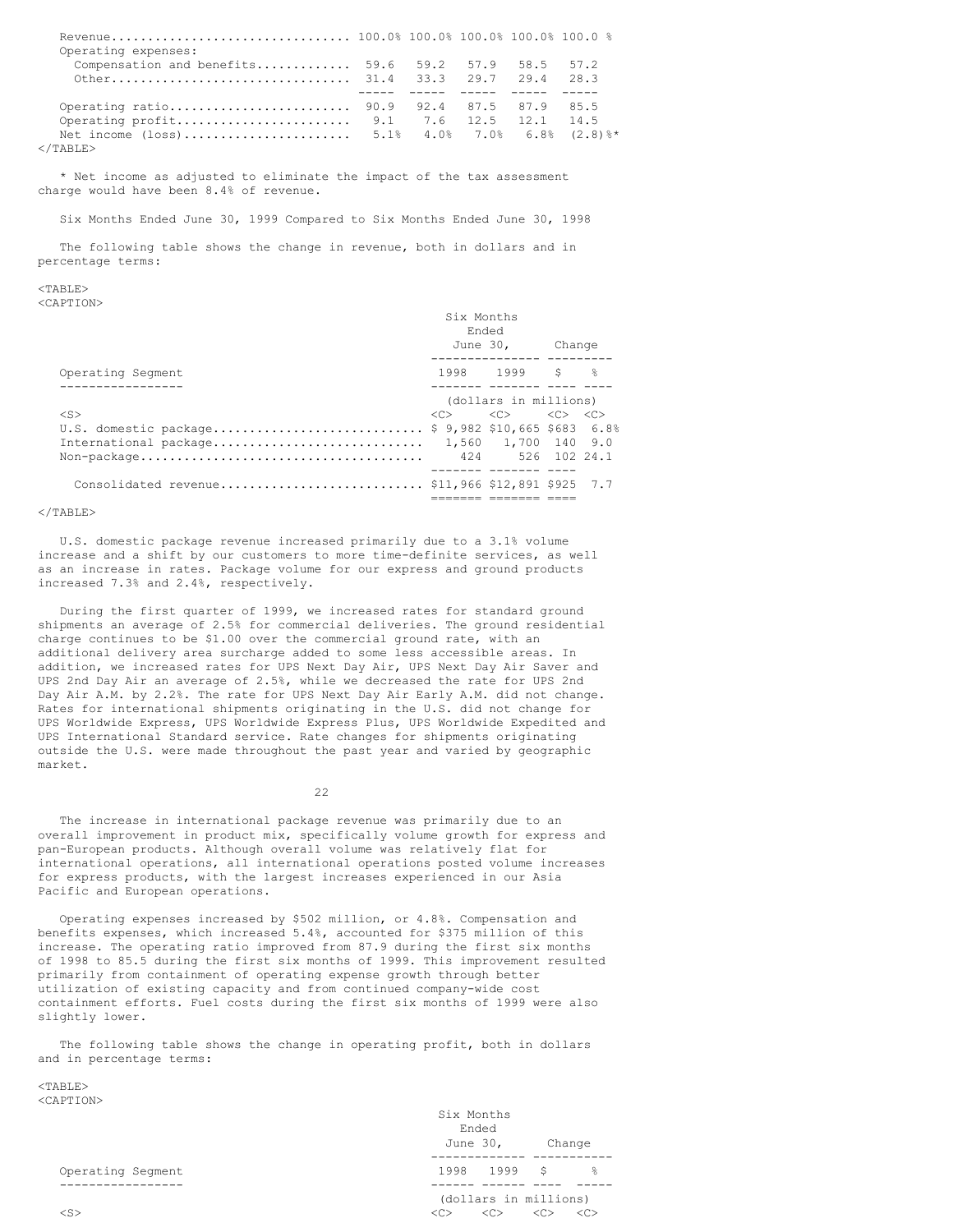| U.S. domestic package \$1,341 \$1,643 \$302 22.5%        |      |  |                     |
|----------------------------------------------------------|------|--|---------------------|
| International package 34 109 75 220.6                    |      |  |                     |
|                                                          |      |  |                     |
|                                                          | $ -$ |  | $58 \t 58 \t \star$ |
|                                                          |      |  |                     |
| Consolidated operating profit \$1,445 \$1,868 \$423 29.3 |      |  |                     |
|                                                          |      |  |                     |

 $<$ /TABLE>

\* Not meaningful.

U.S. domestic package operating profit improved due to a 3.6% increase in revenue per piece, combined with the volume increases discussed previously. Operating expenses increased at a lower rate than revenue, due to the factors noted above.

International package operating profit more than tripled due to volume growth in our higher revenue per piece express products. Revenue per piece for this segment increased 9.0%. The largest contributor to the operating profit improvement was the Europe region, followed closely by the Asia Pacific region.

The decrease in non-package operating income reflects, in part, higher third-party underwriting losses by UPINSCO, our captive insurance company, lower profits for our UPS Logistics Group, and start-up costs at UPS Capital Corporation during the first six months of 1999. UPINSCO's third-party underwriting losses relate primarily to the reinsurance of personal automobile liability coverage.

Beginning in 1999, we have added a "Corporate" line-item to our segment reporting. This line-item reflects a new accounting pronouncement that requires us to capitalize some of our costs to develop or obtain computer software for internal use. These costs are not allocated to segments. We discuss this new accounting pronouncement further under the heading "Future Accounting Changes."

In our financial statements for the six months ended June 30, 1999, we have recorded a tax assessment charge that reduced our net income by \$1.442 billion. Further discussion is included under the heading "Liquidity and Capital Resources."

1998 Compared to 1997

The following table shows the change in revenue, both in dollars and in percentage terms:

 $<$ TABLE> <CAPTION>

|                                                      | Year Ended | December 31,                                                                                   | Change |  |
|------------------------------------------------------|------------|------------------------------------------------------------------------------------------------|--------|--|
| Operating Segment                                    |            | 1997 1998 \$ %                                                                                 |        |  |
|                                                      |            |                                                                                                |        |  |
|                                                      |            | (dollars in millions)                                                                          |        |  |
| $<$ S>                                               |            | $\langle C \rangle \qquad \langle C \rangle \qquad \langle C \rangle \qquad \langle C \rangle$ |        |  |
| U.S. domestic package \$18,868 \$20,650 \$1,782 9.4% |            |                                                                                                |        |  |
| International package                                |            | 2,934 3,237 303 10.3                                                                           |        |  |
|                                                      |            | 656 901 245 37.3                                                                               |        |  |
|                                                      |            |                                                                                                |        |  |
| Consolidated revenue \$22,458 \$24,788 \$2,330 10.4  |            |                                                                                                |        |  |
|                                                      |            |                                                                                                |        |  |

 $\langle$ /TABLE>

 $23$ 

The increase in U.S. domestic package revenue in 1998 resulted from continued improvement in product mix, combined with generally higher revenue per piece. The 1997 revenues were adversely affected by the 15-day Teamsters strike. The Teamsters union, which represents about 202,000 of our employees, was on strike from August 4 through August 19, 1997. In addition, the Independent Pilots Association, which represents all of our non-management pilots, observed picket lines in support of the Teamsters strike. Excluding the period of the strike, average daily domestic volume in 1998 was 2.2% below 1997, reflecting residual lost volume following the strike. Domestic express volume, however, increased by 4.0%.

During the first quarter of 1998, we increased rates for standard ground shipments an average of 3.6% for commercial deliveries, and increased the ground residential premium from \$.80 to \$1.00 over the commercial ground rate. In addition, we increased rates for each of UPS Next Day Air, UPS 2nd Day Air and UPS 3 Day Select about 3.3%. Rates for international shipments originating in the U.S. did not change for UPS Worldwide Express, UPS Worldwide Expedited and UPS Standard Service to Canada. Rate changes for shipments originating outside the U.S. were made throughout 1998 and varied by geographic market.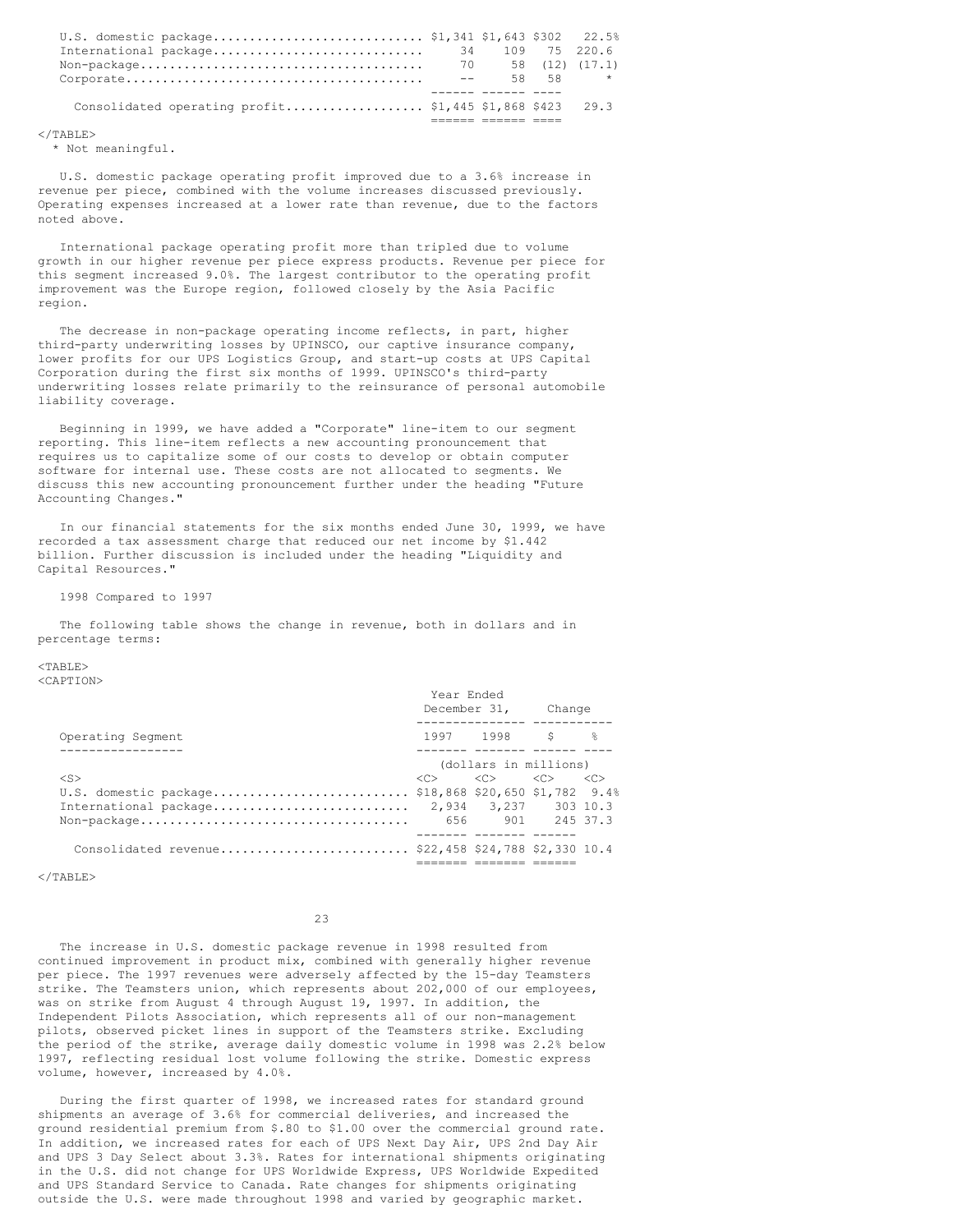The increase in international package revenue in 1998 was attributable primarily to a 10.5% increase in volume and an improvement in product mix. The revenue increase was partially offset by the stronger U.S. dollar. Europe was a significant contributor to international revenue growth in 1998 as a result of a 12.2% volume increase and improved product mix. The increase in nonpackage revenue in 1998 was driven mainly by continued growth of the UPS Logistics Group.

Consolidated operating expenses increased \$938 million, or 4.5%, in 1998 over 1997, while the operating ratio improved from 92.4 during 1997 to 87.5 during 1998. Compensation and benefits expenses increased \$1.057 billion in 1998, in part due to labor costs not incurred during the Teamsters strike in August 1997. Other operating expenses decreased \$119 million from 1997 to 1998, mainly driven by lower fuel costs and the reduction of overhead costs in 1998.

The following table shows the change in operating profit, both in dollars and in percentage terms:

### $<$ TABLE>

<CAPTION>

|                                                            | Year Ended<br>December 31, Change                                                              |                       |  |
|------------------------------------------------------------|------------------------------------------------------------------------------------------------|-----------------------|--|
| Operating Segment                                          |                                                                                                | 1997 1998 \$ %        |  |
|                                                            |                                                                                                | (dollars in millions) |  |
| $<$ S>                                                     | $\langle C \rangle \qquad \langle C \rangle \qquad \langle C \rangle \qquad \langle C \rangle$ |                       |  |
| U.S. domestic package \$1,654 \$2,899 \$1,245 75.3%        |                                                                                                |                       |  |
| International package                                      |                                                                                                | $(67)$ 56 123 *       |  |
|                                                            |                                                                                                |                       |  |
|                                                            |                                                                                                |                       |  |
| Consolidated operating profit \$1,698 \$3,090 \$1,392 82.0 |                                                                                                |                       |  |
|                                                            |                                                                                                |                       |  |

 $<$ /TABLE>

\* Not meaningful.

Approximately \$703 million of the U.S. domestic package operating profit increase resulted from improvements in U.S. domestic revenue per piece, improved product mix and containment of operating expense growth. The remaining \$542 million of the increase reflects the change between August 1998 and August 1997, the period in which the Teamsters strike occurred.

The favorable trend in international operations resulted primarily from higher volume, improved product mix and better utilization of existing capacity. Most of this improvement was due to the Europe region. Despite the economic problems in Asia, operating results associated with the Asia Pacific region continued to improve in 1998.

Net income increased by \$832 million in 1998 over 1997. Approximately \$496 million of this improvement was due primarily to higher revenue per piece on U.S. domestic products, improved product mix, improved international operating results and the containment of operating expense growth. The remaining increase of \$336 million resulted from the change in net income for August 1998 as compared to August 1997, the period in which the Teamsters strike occurred.

24

### 1997 Compared to 1996

The Teamsters strike severely limited U.S. domestic package operations during August 1997 and also curtailed international operations. The strike resulted in a net loss of \$211 million and an operating loss of \$349 million for the month of August 1997, compared to net income of \$113 million and operating profit of \$187 million for August 1996, causing a significant adverse effect on net income for 1997.

The following table shows the change in revenue, both in dollars and in percentage terms:

<TABLE> <CAPTION>

|                                                                                        | Year Ended            | December 31,                                                                    | Change |     |
|----------------------------------------------------------------------------------------|-----------------------|---------------------------------------------------------------------------------|--------|-----|
| Operating Segment                                                                      |                       | 1996 1997 \$ %                                                                  |        |     |
|                                                                                        | (dollars in millions) |                                                                                 |        |     |
| $<$ S>                                                                                 |                       | $\langle C \rangle$ $\langle C \rangle$ $\langle C \rangle$ $\langle C \rangle$ |        |     |
| U.S. domestic package \$18,881 \$18,868 \$(13) (0.1)%                                  |                       |                                                                                 |        |     |
|                                                                                        |                       |                                                                                 |        |     |
| $\text{Non-package} \dots \dots \dots \dots \dots \dots \dots \dots \dots \dots \dots$ |                       | 498 656 158 31.7                                                                |        |     |
|                                                                                        |                       |                                                                                 |        |     |
| Consolidated revenue \$22,368 \$22,458 \$ 90                                           |                       |                                                                                 |        | 0.4 |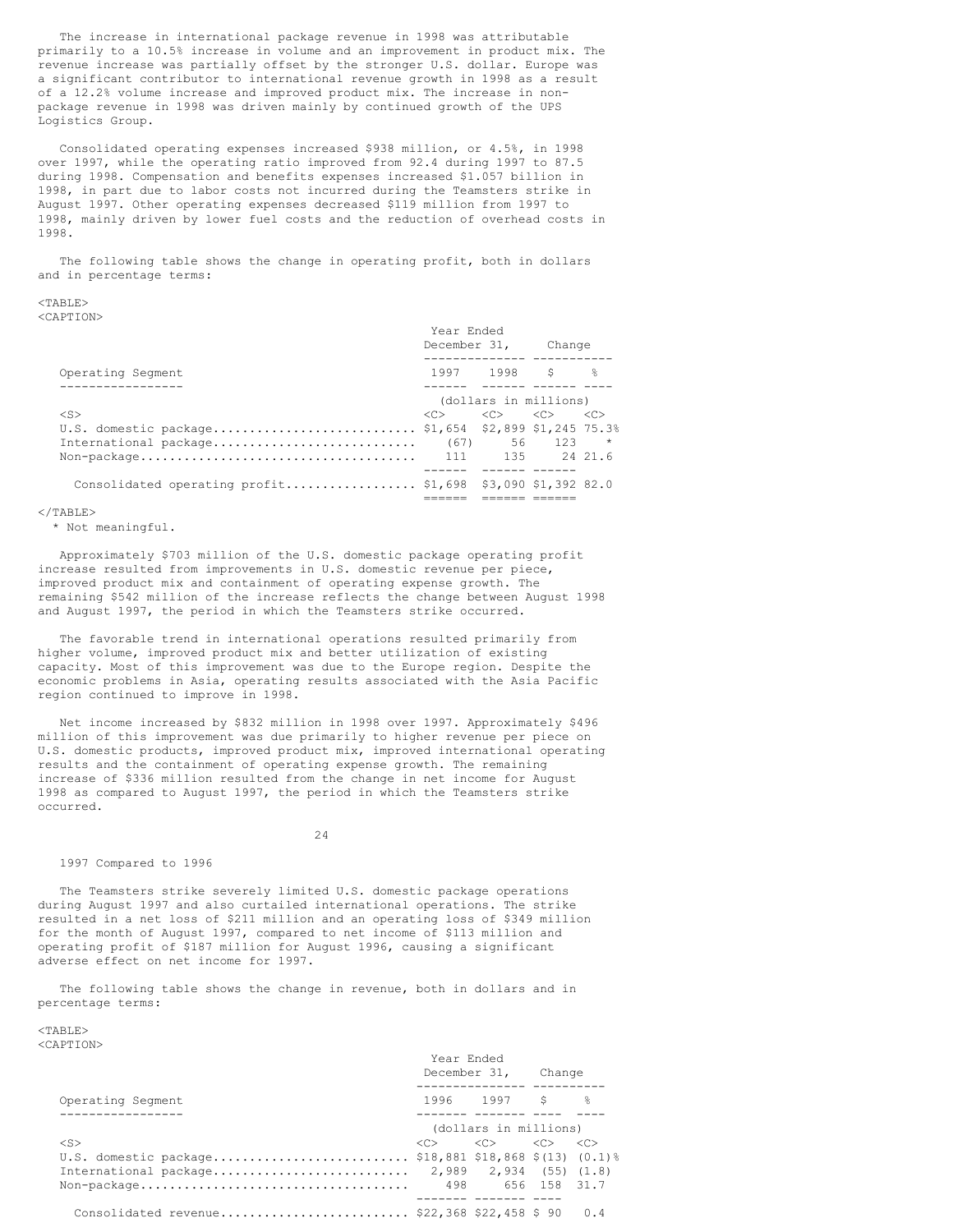#### $\langle$ /TABLE>

U.S. domestic package revenue decreased in 1997 primarily due to lower volume, which was down 4.1% for the year compared to 1996, due to the downtime from the strike, along with residual lost volume following the strike. The decline in volume was offset by higher revenue per piece in 1997. Despite the strike, volume in higher yielding express packages increased 4.2%. Although ground volume subsequent to the strike had not returned to pre-strike levels by year-end, overall U.S. domestic package revenue improved by \$137 million, or 2.7%, for the fourth quarter of 1997 in comparison to the fourth quarter of 1996. This improvement is attributable mainly to higher revenue per piece and a 6.2% volume growth in express services.

During the first quarter of 1997, we increased rates for standard ground shipments an average of 3.4% for commercial deliveries and 4.3% for residential deliveries. We increased rates for each of UPS Next Day Air, UPS 2nd Day Air and UPS 3 Day Select approximately 3.9% during the same time period. We increased rates for international shipments originating in the U.S. by 2.6% for UPS Worldwide Express and 4.9% for UPS Worldwide Expedited during the first quarter of 1997. Rate changes for shipments originating outside the U.S. were made throughout 1997 and varied by geographic market. Rates for Standard Service to Canada did not change during 1997.

The decrease in international package revenues was primarily a result of the strengthening of the U.S. dollar, particularly in the Europe region.

For 1997, operating expenses increased by \$421 million, or 2.1%, over 1996. A combination of increased operating expenses along with decreased revenues due to the strike resulted in a deterioration of the operating ratio from 90.9 during 1996 to 92.4 during 1997.

The following table shows the change in operating profit, both in dollars and in percentage terms:

#### $<$ TABLE> <CAPTION>

|                                                              | December 31,          |                           | Change |                |
|--------------------------------------------------------------|-----------------------|---------------------------|--------|----------------|
|                                                              |                       |                           |        |                |
| Operating Segment                                            |                       | 1996 1997 -               | -S     | $\frac{6}{10}$ |
|                                                              |                       |                           |        |                |
|                                                              | (dollars in millions) |                           |        |                |
| $<$ S>                                                       | $\langle C \rangle$   | $\langle$ C> $\langle$ C> |        | < <sub></sub>  |
| U.S. domestic package \$2,181 \$1,654 \$(527) (24.2)%        |                       |                           |        |                |
| International package (281) $(67)$ 214 76.2                  |                       |                           |        |                |
|                                                              |                       |                           |        |                |
|                                                              |                       |                           |        |                |
| Consolidated operating profit \$2,029 \$1,698 \$(331) (16.3) |                       |                           |        |                |
|                                                              |                       |                           |        |                |

Year Ended

### $\langle$ /TABLE>

The decrease in U.S. domestic package operating profit resulted from lower revenues in 1997 due to the strike. The international package operating loss improvement was primarily due to cost reductions associated

25

with our efforts to reduce unprofitable volume. While improvements in operations in 1997 occurred throughout all regions, Europe was the primary contributor.

Interest expense amounted to \$187 million in 1997, an increase of \$92 million over 1996. The increase is primarily attributable to interest costs incurred on higher debt levels outstanding during 1997. In addition, investment income increased by \$31 million in 1997 over 1996 as a result of correspondingly higher cash and cash equivalent balances.

### Quarterly Results of Operations

We typically experience our best operating results in the second and fourth quarters of each year. Shipping activity is generally lowest during the first quarter and weather conditions also can adversely affect first quarter operating results. Shipping activity is generally highest in the fourth quarter as a result of the holiday season. Our European operations experience lower volumes in the third quarter due to the general slowdown in business activity in August.

The following table sets forth revenues, operating profit and net income by fiscal quarter. Results for the third quarter of 1997 reflect the impact of the Teamsters strike. Following the strike, the fourth quarter of 1997 was our most profitable quarter to that date. Results for the second quarter of 1999 reflect a tax assessment charge relating to the Tax Court decision.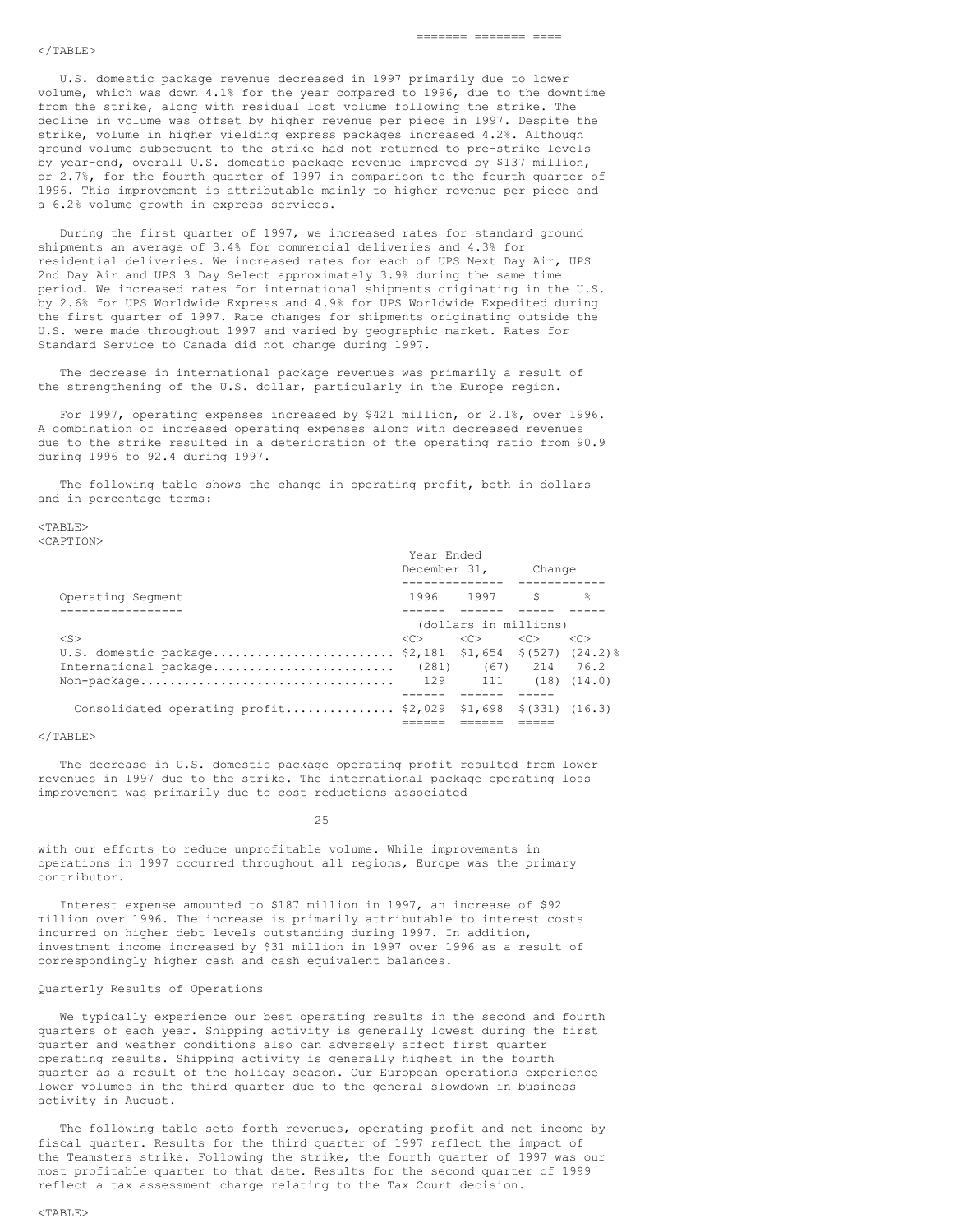| -----                              |          |           |            |           |               |           |            |           |                                                                                            |    |
|------------------------------------|----------|-----------|------------|-----------|---------------|-----------|------------|-----------|--------------------------------------------------------------------------------------------|----|
|                                    |          |           |            |           |               |           |            |           | March 31, June 30, Sept. 30, Dec. 31, March 31, June 30, Sept. 30, Dec. 31, March 31, June |    |
| 30 <sub>1</sub>                    |          |           |            |           |               |           |            |           |                                                                                            |    |
| 1999                               | 1997     | 1997      | 1997       | 1997      | 1998          | 1998      | 1998       | 1998      | 1999                                                                                       |    |
|                                    |          |           |            |           |               |           |            |           |                                                                                            |    |
| -----                              |          |           |            |           |               |           |            |           |                                                                                            |    |
|                                    |          |           |            |           | (in millions) |           |            |           |                                                                                            |    |
| $<$ S $>$                          | <<       | <<        | <<         | <<        | <<>           | <<        | <<>        | <<        | <<                                                                                         | << |
| Revenue:                           |          |           |            |           |               |           |            |           |                                                                                            |    |
| Domestic package \$4,804           |          | \$4,933   | \$3,977    | \$5,154   | \$4,892       | \$5,090   | \$5,147    | \$5,521   | \$5,231                                                                                    |    |
| \$5,434                            |          |           |            |           |               |           |            |           |                                                                                            |    |
| International                      |          |           |            |           |               |           |            |           |                                                                                            |    |
| package                            | 709      | 747       | 672        | 806       | 761           | 799       | 782        | 895       | 839                                                                                        |    |
| 861                                |          |           |            |           |               |           |            |           |                                                                                            |    |
| Non-package<br>265                 | 151      | 166       | 161        | 178       | 206           | 218       | 229        | 248       | 261                                                                                        |    |
|                                    |          |           |            |           |               |           |            |           |                                                                                            |    |
| $- - - -$                          |          |           |            |           |               |           |            |           |                                                                                            |    |
| Total revenue                      | 5,664    | 5,846     | 4,810      | 6,138     | 5,859         | 6,107     | 6,158      | 6,664     | 6,331                                                                                      |    |
| 6,560                              |          |           |            |           |               |           |            |           |                                                                                            |    |
| Operating profit:                  |          |           |            |           |               |           |            |           |                                                                                            |    |
| Domestic package                   | 464      | 588       | 26         | 576       | 594           | 747       | 757        | 801       | 765                                                                                        |    |
| 878                                |          |           |            |           |               |           |            |           |                                                                                            |    |
| International                      |          |           |            |           |               |           |            |           |                                                                                            |    |
| package                            | (51)     | (10)      | (46)       | 40        | 11            | 23        | (15)       | 37        | 44                                                                                         |    |
| 65                                 |          |           |            |           |               |           |            |           |                                                                                            |    |
| Non-package                        | 13       | 40        | 34         | 24        | 35            | 35        | 35         | 30        | 25                                                                                         |    |
| 33                                 | $- -$    | $ -$      | $ -$       | $-$       | $ -$          | $- -$     | $-$        | $- -$     | 32                                                                                         |    |
| Corporate<br>26                    |          |           |            |           |               |           |            |           |                                                                                            |    |
|                                    |          |           |            |           |               |           |            |           |                                                                                            |    |
| $- - - -$                          |          |           |            |           |               |           |            |           |                                                                                            |    |
| Total operating                    |          |           |            |           |               |           |            |           |                                                                                            |    |
| profit                             | 426      | 618       | 14         | 640       | 640           | 805       | 777        | 868       | 866                                                                                        |    |
| 1,002                              |          |           |            |           |               |           |            |           |                                                                                            |    |
| Net income $(\text{loss}) \dots$ . | 228<br>S | S.<br>340 | \$<br>(10) | 351<br>S. | \$352         | 458<br>\$ | 449<br>\$. | S.<br>482 | \$<br>499                                                                                  | Ŝ  |
| $(854)*$                           |          |           |            |           |               |           |            |           |                                                                                            |    |
| $<$ /TABLE>                        |          |           |            |           |               |           |            |           |                                                                                            |    |

Three Months Ended

\* Net income as adjusted to eliminate the impact of the tax assessment charge would have been \$588 million.

### Liquidity and Capital Resources

Our primary source of liquidity is our cash flow from operations. We maintain significant cash, cash equivalents and marketable securities, amounting to \$3.2 billion at June 30, 1999. We maintain a commercial paper program under which we are authorized to borrow up to \$2.0 billion. Approximately \$819 million was outstanding under that program as of June 30, 1999. Since we do not intend to refinance the full commercial paper balance outstanding at June 30, 1999, \$719 million has been classified as a current liability on our balance sheet. The average interest rate on the amount outstanding at June 30, 1999 was 5.1%.

26

We maintain two credit agreements with a consortium of banks. These agreements provide revolving credit facilities of \$1.25 billion each, with one expiring in April 2000 and the other expiring in April 2003. There were no borrowings under either of these agreements as of June 30, 1999. Interest on any amounts we borrow under these facilities would be charged at 90-day LIBOR plus 15 basis points.

We also maintain a European medium-term note program with a borrowing capacity of \$1.0 billion. Under this program, we may issue notes from time to time denominated in a variety of currencies. At June 30, 1999, \$500 million was available under this program. Of the amount outstanding at June 30, 1999, \$200 million bears interest at 6.625% and \$300 million bears interest at 6.25%.

In January 1999, we filed a shelf registration statement with the SEC, under which we may issue debt of up to \$2.0 billion, which may be denominated in a variety of currencies. There is currently no debt issued under this shelf registration statement.

On August 9, 1999 the U.S. Tax Court issued an opinion unfavorable to UPS regarding a Notice of Deficiency asserting that we are liable for additional tax for the 1983 and 1984 tax years. The Court held that we are liable for tax on income of Overseas Partners Ltd., a Bermuda company, which has reinsured excess value package insurance purchased by our customers beginning in 1984. The Court held that for the 1984 tax year we are liable for taxes of \$31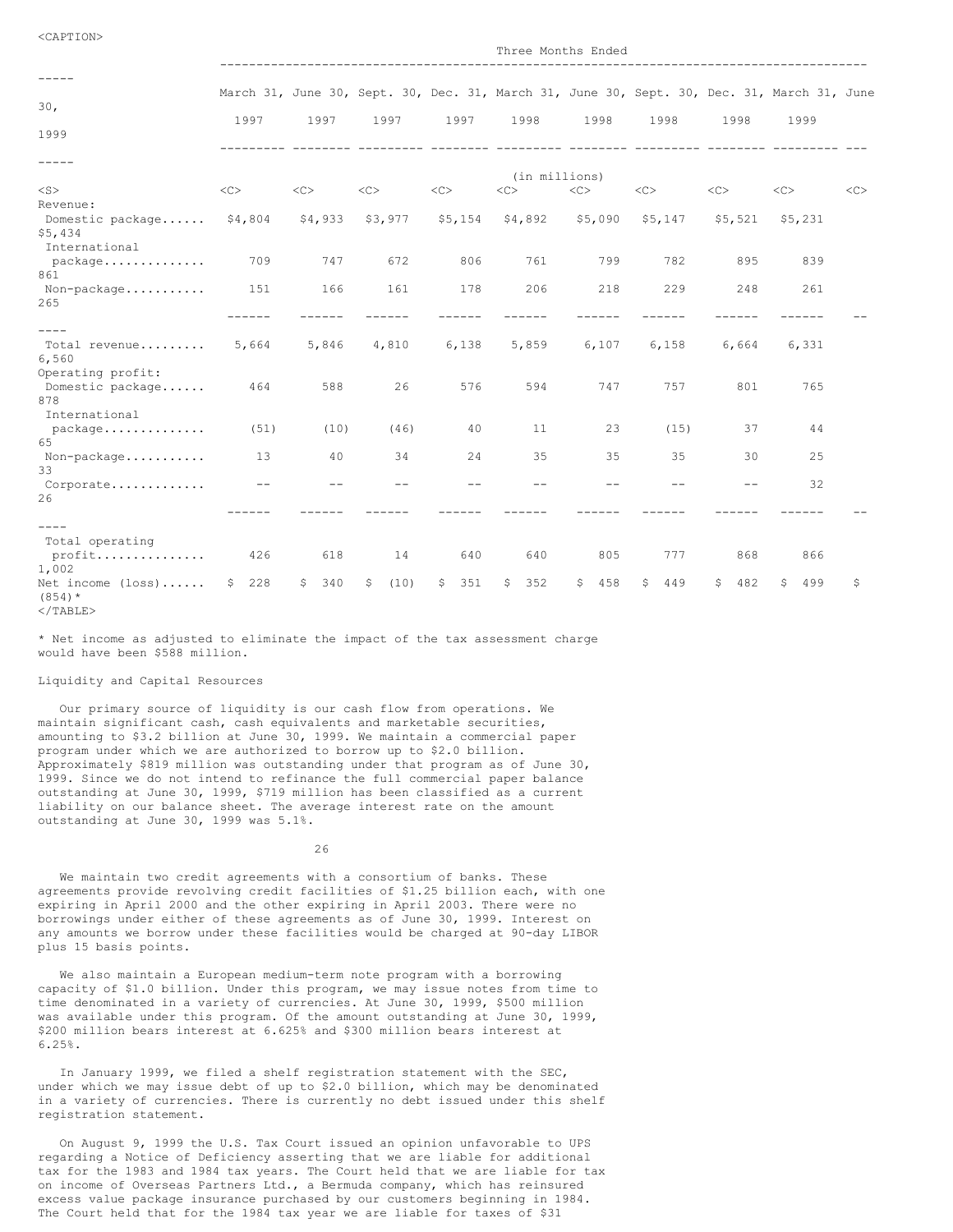million on income reported by OPL, penalties and penalty interest of \$93 million and interest for a total after-tax exposure we estimate at approximately \$246 million.

In addition, during the first quarter of 1999, the IRS issued two Notices of Deficiency asserting that we are liable for additional tax for the 1985 through 1987 tax years, and the 1988 through 1990 tax years. The primary assertions by the IRS relate to the reinsurance of excess value package insurance, the issue raised for the 1984 tax year. The IRS has based its assertions on the same theories included in the 1983-1984 Notice of Deficiency.

We anticipate that the IRS will take similar positions for tax years subsequent to 1990. Based on the Tax Court opinion, we currently estimate that our total after-tax exposure for the tax years 1984 through 1999 could be as high as \$2.353 billion. We are in the process of analyzing our position in light of the Tax Court opinion and are evaluating our options, including appeal of the Tax Court decision, continuance of the litigation or negotiation of a settlement.

In our second quarter 1999 financial statements, we have recorded a tax assessment charge of \$1.786 billion, which includes an amount for related state tax liabilities. The charge includes taxes of \$915 million and interest of \$871 million. This assessment resulted in a tax benefit of \$344 million related to the interest component of the assessment. As a result, our net charge to net income for the tax assessment was \$1.442 billion, increasing our total after-tax reserve with respect to these matters to \$1.672 billion. The tax benefit of deductible interest is included in income taxes. Since none of the income on which this tax assessment is based is our income, however, we have not classified the tax charge as income taxes.

We determined the size of our reserve with respect to these matters in accordance with generally accepted accounting principles based on our estimate of our most likely liability. In making this determination, we concluded that it was more likely that we would be required to pay taxes on income reported by OPL and interest, but that it was not probable that we would be required to pay any penalties and penalty interest. If penalties and penalty interest ultimately are determined to be payable, we would have to record an additional charge of up to \$681 million. We cannot assure you that our ultimate liability for these matters will not exceed the level of our reserves.

On September 1, 1999, we deposited \$1.349 billion with the IRS related to these matters, without conceding the IRS's position or giving up our right to appeal the Tax Court's decision, in order to stop the accrual of interest on that amount of the IRS's claim. We have sufficient cash, cash equivalents and marketable securities on hand to deposit with the IRS, if we choose to do so, the remaining amount necessary to satisfy our maximum estimated after-tax exposure for these tax matters, without affecting our ability to meet our foreseeable operating expenses and budgeted capital expenditures.

27

We believe that funds from operations and borrowing programs will provide adequate sources of liquidity and capital resources to meet our expected longterm needs for the operation of our business, including anticipated capital expenditures such as commitments for aircraft purchases, through 2005.

Following is a summary of capital expenditures:  $<$ TABLE> <CAPTION>

|                                          |               | Year Ended December        |               |
|------------------------------------------|---------------|----------------------------|---------------|
|                                          |               | 1996 1997 1998             |               |
| $<$ S $>$                                | < <sub></sub> | (in millions)<br>$<<$ $>>$ | < <sub></sub> |
| Building and facilities \$ 517 \$ 523 \$ | 1,124         | 907                        | 408<br>942    |
| Information technology                   | 218           | 474 333 141<br>221         | 1.54          |
|                                          |               | \$2,333 \$1,984 \$1,645    |               |
|                                          |               |                            |               |

 $<$ /TABLE>

Our capital expenditures have declined over the past three years primarily as a result of better utilization of our existing transportation system and other assets and our focus on return on invested capital.

We anticipate capital expenditures of approximately \$1.5 billion in 1999 and \$1.7 billion in 2000. These expenditures will provide for replacement of existing capacity and anticipated future growth.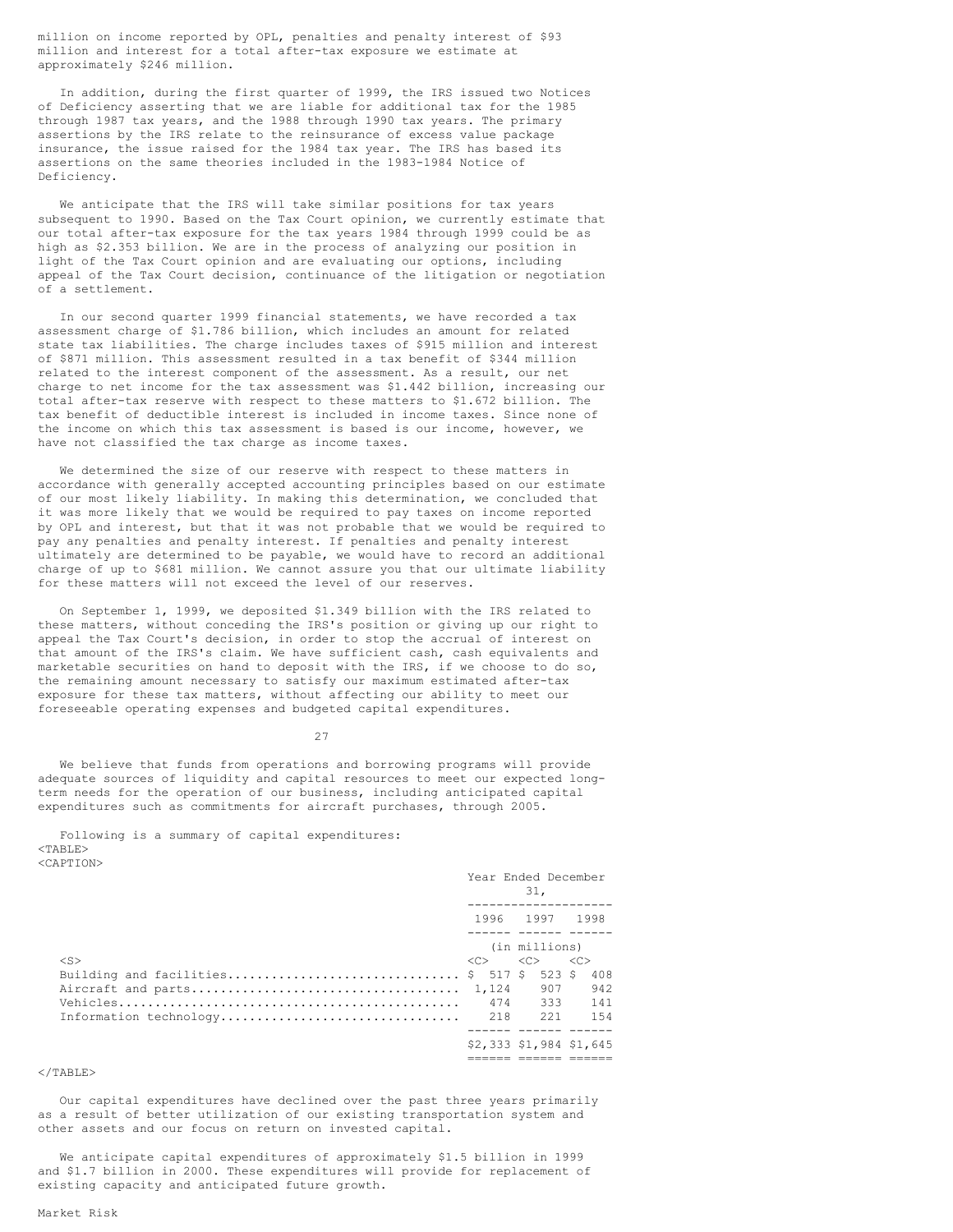We are exposed to a number of market risks in the ordinary course of business. These risks, which include interest rate risk, foreign currency exchange risk and commodity price risk, arise in the normal course of business rather than from trading. We have examined our exposures to these risks and concluded that none of our exposures in these areas is material to fair values, cash flows or earnings. We have engaged in several strategies to manage these market risks.

Our indebtedness under our various financing arrangements creates interest rate risk. In connection with each debt issuance and as a result of continual monitoring of interest rates, we may enter into interest rate swap agreements for purposes of managing our borrowing costs.

For all foreign currency-denominated borrowing and certain lease transactions, we simultaneously entered into currency exchange agreements to lock in the price of the currency needed to pay the obligations and to hedge the foreign currency exchange risk associated with such transactions. We are exposed to other foreign currency exchange risks in the ordinary course of our business operations due to the fact that we provide our services in more than 200 countries and collection of revenues and payment of certain expenses may give rise to currency exposure.

We require significant quantities of gasoline, diesel fuel and jet fuel for our aircraft and delivery vehicles. We therefore are exposed to commodity price risk associated with variations in the market price for petroleum products. We manage this risk, in part, by purchasing commodity forward contracts on crude oil.

# Future Accounting Changes

In March 1998, the Accounting Standards Executive Committee issued Statement of Position 98-1, "Accounting for the Costs of Computer Software Developed or Obtained for Internal Use," which requires that some costs to develop or obtain computer software for internal use be capitalized. We adopted the new standard on January 1, 1999. Since we had previously expensed all such costs, the change will result in lower expenses in the initial year of adoption and is estimated to increase 1999 net income by approximately \$70 million to \$90 million.

28

In June 1998, the FASB issued Statement No. 133, "Accounting for Derivative Instruments and Hedging Activities," which provides a comprehensive and consistent standard for the recognition and measurement of derivatives and hedging activities. The new statement is effective for fiscal years beginning after June 15, 2000, with earlier adoption encouraged but not required. We have not yet completed our analysis of the effects of adopting this standard.

Impact of the Year 2000 Issue

# Introduction

The term "year 2000 issue" is a general term used to describe the various problems that may result from the improper processing of dates and datesensitive calculations by computers and other machinery as the year 2000 is approached and reached. These problems generally arise from the fact that most of the world's computer hardware and software historically have used only two digits to identify the year in a date, often meaning that the computer will fail to distinguish dates in the "2000s" from dates in the "1900s." These problems also may arise from other sources, such as the use of special codes and conventions in software that make use of the date field.

State of Readiness

In 1995, we created a Year 2000 Committee tasked with evaluating the year 2000 issue and taking appropriate action to address the implications of the year 2000 issue for us. The Year 2000 Committee has developed and is implementing a comprehensive initiative to make our business critical information technology assets, including embedded microprocessor systems incorporated into computer hardware and related software, and business critical non-IT assets, such as vehicles, facilities, equipment and their embedded microprocessor systems, year 2000 ready. The year 2000 initiative covers the following eight phases:

- 1. inventory of IT and non-IT assets
- 2. assessment of repair requirements
- 3. repair of IT and non-IT assets
- 4. unit and system integration testing of individual IT and non-IT assets to determine correct manipulation of dates and date-related data
- 5. certification by users that IT and non-IT assets correctly handle dates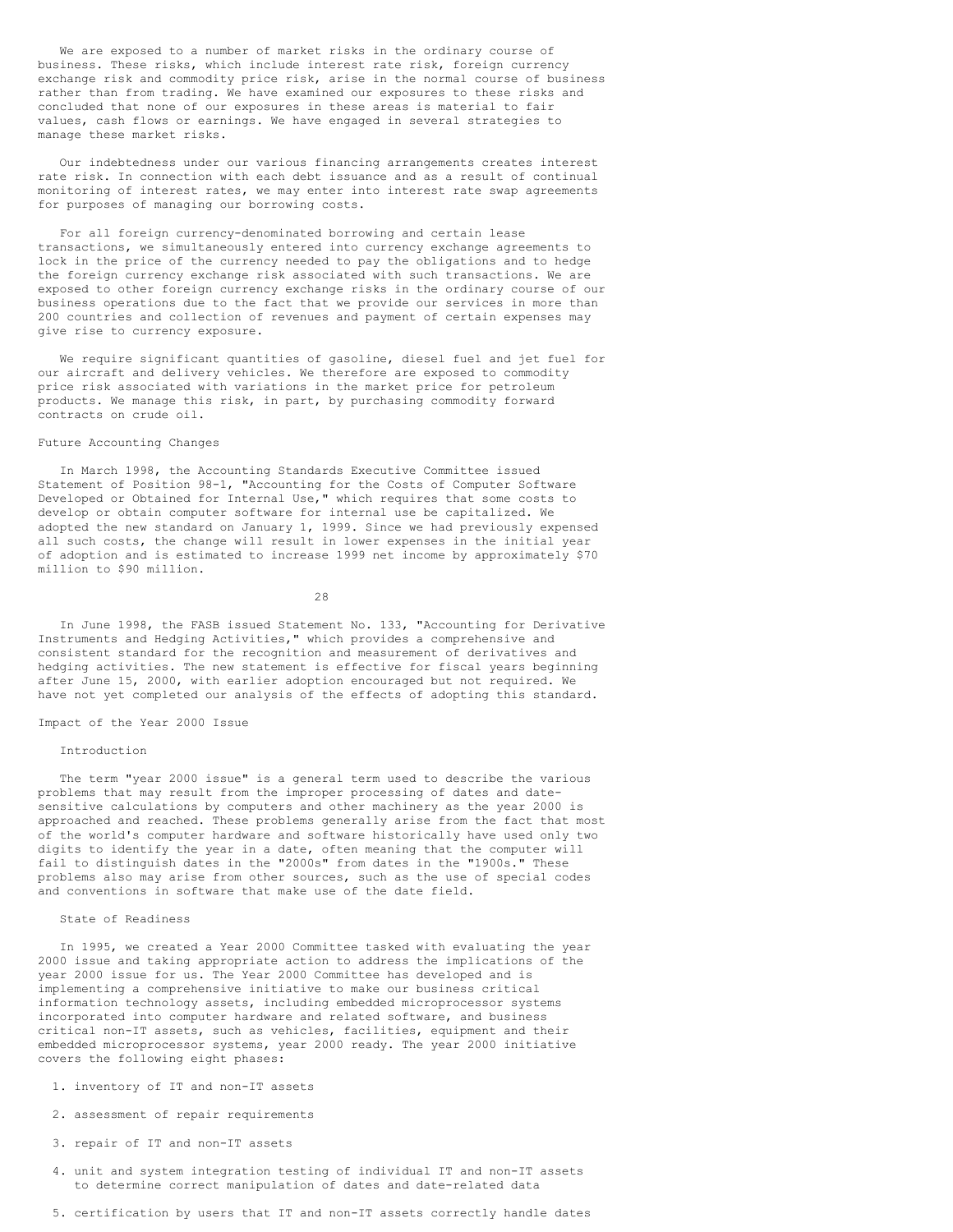and date-related data

- 6. selected verification by our internal auditors that phases 1 through 5 were properly completed for IT and non-IT assets
- 7. "end-to-end" testing of selected IT and non-IT assets, both internally developed and vendor-provided, to determine correct manipulation of dates and date-related data
- 8. creation of contingency plans in the event of year 2000 failures

Since we believe that the majority of our business-critical IT assets are controlled by our Information Services Group, we began implementation of the year 2000 initiative with these assets. Generally, we consider an IT asset to be business critical if its failure would have a material adverse effect on package movement, customer relations or our financial condition, liquidity or results of operations, or if other factors, including regulatory requirements, require the characterization of the IT asset as business critical. This group includes, for example, package tracking, billing, customer telephone service centers, and UPS OnLine(R) automation systems.

As of July 31, 1999:

. The first seven phases of the year 2000 initiative had been completed for substantially all of the IT assets which are controlled by our IS Group.

29

. The first six phases of the year 2000 initiative had been completed for approximately 91% of the other assets covered by the year 2000 initiative (non-IT assets and IT assets controlled by all business functions other than the IS Group).

We have contacted suppliers who provide both critical IT assets and other critical goods and services such as vehicles, fuel, packaging materials and forms to evaluate their year 2000 compliance plans and state of readiness and to determine whether a year 2000-related event will impede the ability of such suppliers to continue to provide such goods and services. We have received assurances from substantially all of our suppliers of critical IT assets controlled by the IS Group that these assets will correctly manipulate dates and date-related data. We have reviewed the responses received from these vendors to evaluate the accuracy and adequacy of the disclosures made by the vendors as to their year 2000 compliance status. Moreover, the majority of these assets are subject to evaluation under applicable phases of our year 2000 initiative.

In addition, we have sent letters to all of our suppliers of critical non-IT and IT assets controlled by business functions other than the IS Group. As of July 31, 1999:

- . We have received responses from substantially all of these suppliers.
- We are reviewing these responses to evaluate the assertions from the vendors as to their year 2000 compliance status.
- . We are seeking additional information from selected vendors to substantiate their claims of year 2000 readiness.
- . We are also conducting interface testing between ourselves and vendors who transfer data directly with us.

We have conducted meetings with the majority of business critical suppliers. We intend to develop appropriate contingency plans for any business critical supplier that does not provide an adequate response to us on a timely basis. As a general matter, we are vulnerable to significant suppliers' inability to remedy their own year 2000 issues.

We also rely, both domestically and internationally, upon government agencies, particularly the Federal Aviation Administration, telecommunication service companies, utility companies and other service providers outside of our control. As part of the year 2000 initiative, we are involved with several national and international associations to pursue common year 2000 objectives. For example, we have been and remain involved, through our participation in the International Air Transport Association and the Air Transport Association of America, in a global and industry-wide effort to understand the year 2000 compliance status of airports, air traffic systems, customs clearance and other U.S. and international government agencies, and common vendors and suppliers. In addition, we continue to monitor publicly available information describing the year 2000 compliance plans and status of our vendors. But we cannot assure you that suppliers, governmental agencies or other third parties will not suffer a year 2000 business disruption. Such failures could have a material adverse effect on our financial condition, liquidity or results of operations.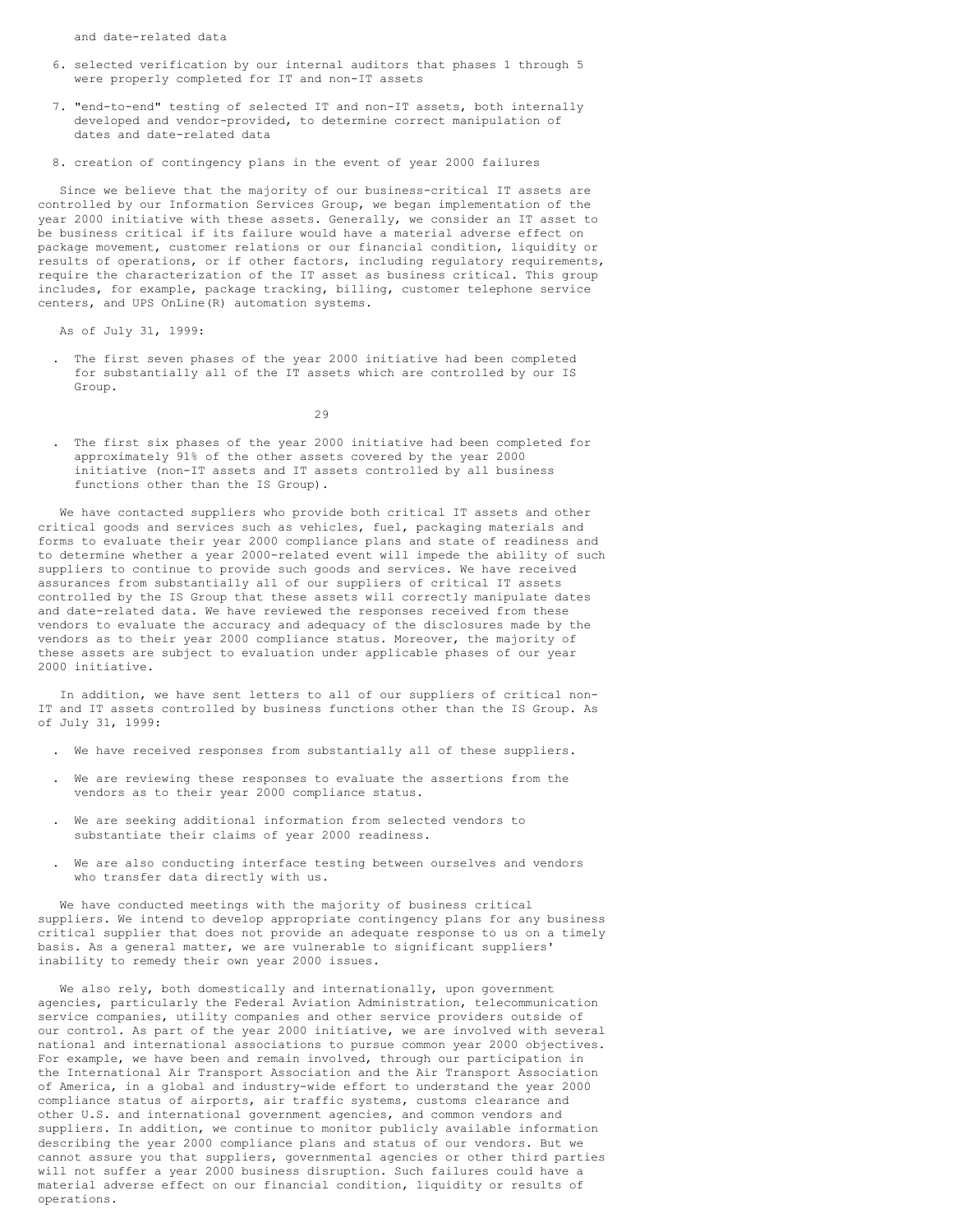We are aware that the media and other third parties have reported that year 2000 compliance activity is generally considered to be further ahead in the United States than in other countries. We continue to monitor these reports and to evaluate the possible impact of year 2000 events outside of the United States on our operations. Additionally, we have included contingency planning for international operations in our overall contingency planning process.

We have also retained independent consultants to assess whether the year 2000 initiative, if appropriately implemented, can result in our year 2000 readiness, and our progress on the year 2000 initiative. Based on our consultants' July 1999 review, the initiative is progressing at a satisfactory rate to achieve year 2000 readiness. In addition, our consultants are involved in the contingency planning phase of the year 2000 initiative.

30

#### Testing

As part of the year 2000 initiative, we maintain a testing program to determine whether our business-critical IT and non-IT assets are year 2000 ready. Our testing program is conducted in three stages:

- . The initial stage--"unit testing"--consists of testing individual systems (units) for year 2000 readiness. Unit testing includes, for example, testing a particular application to ensure that it correctly manipulates dates and date-related data and properly operates in a year 2000 ready environment. Following successful completion of unit testing, a system will move into stage two.
- . Stage two--"integration testing"--includes testing interfaces between systems units to ensure that these interfaces will correctly send and receive date-related data. Stages one and two are included in phase four of the overall year 2000 initiative. All business critical IT and non-IT assets are subject to the first two testing stages. After successful completion of phases four and five of the year 2000 initiative, some tested assets are subject to independent review and verification by our internal auditors in conjunction with phase six of the year 2000 initiative.
- . Stage three--"end-to-end testing"--involves validating core business processes. We perform end-to-end testing on selected core processes. We have completed our end-to-end testing program for substantially all business critical IT assets related to the selected core processes. We plan to complete the majority of end-to-end testing for other assets by the end of the third quarter of 1999.
- . In addition, with respect to business critical IT assets, we maintain a change management process to reduce the likelihood that remediation efforts adversely affect functionality and to retest units or systems after changes where appropriate.

We currently are deploying IT and non-IT assets that have completed at least the fifth phase of the year 2000 initiative and will continue that process throughout 1999. We have not deferred any major information technology project as a result of the implementation of the year 2000 initiative, although we may have incurred an opportunity cost in dedicating resources to year 2000 compliance activity rather than other endeavors. We have elected to limit the deployment of new releases, upgrades or implementation of information technology assets from October 1, 1999 through January 31, 2000, to facilitate our ability to manage year 2000-related concerns.

# Costs to Address the Year 2000 Issue

We estimate that we have spent approximately \$78 million through June 30, 1999 on implementation of the year 2000 initiative, with the majority of the work being performed by our employees. We expect to spend an estimated additional \$24 million to complete the year 2000 initiative.

These costs do not include the costs of developing our year 2000 contingency plans. Currently, we estimate that we will incur approximately \$6 million to \$10 million in direct costs in connection with developing our contingency plans.

We also are incurring costs in connection with the assessment and remediation of IT assets and non-IT assets that are not business critical. Our management believes that the costs associated with these activities are significantly less than the costs of our year 2000 initiative.

These are our management's best estimates and may be revised as additional information becomes available. We intend to fund all costs associated with our year 2000 efforts from operations.

### Risks Presented by the Year 2000 Issue

Our failure to appropriately address a material year 2000 issue, or the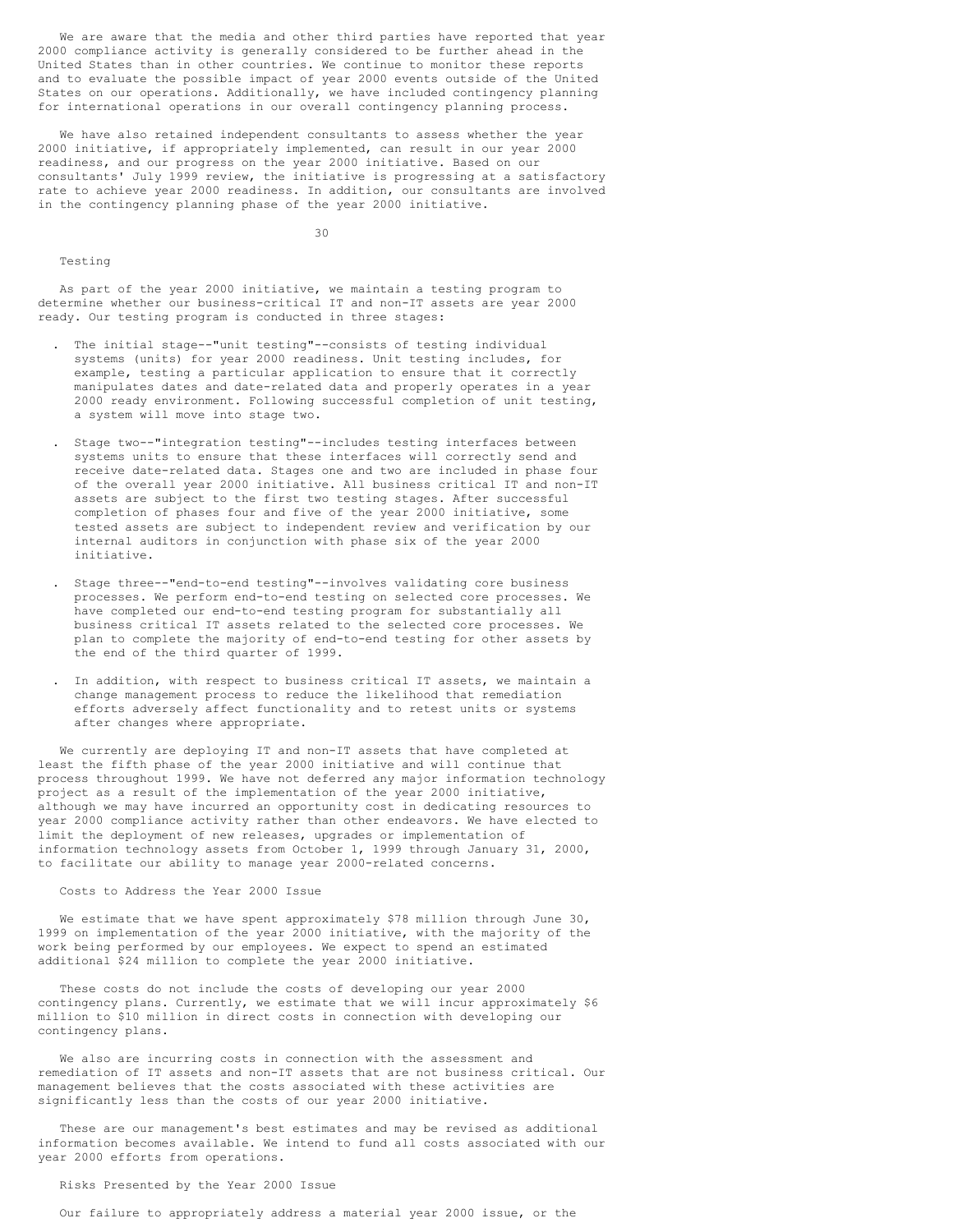failure by any third parties who provide goods or services that are critical to our business activities to appropriately address their year 2000 issues, could have a material adverse effect on our financial condition, liquidity or results of operations. To date, we have not identified any material IT or non-IT assets critical to our operations that present a material risk of not being year 2000 ready, that cannot be replaced with a suitable alternative, or for which we do not have an acceptable contingency plan.

31

As the year 2000 initiative has proceeded, we have identified our highest risk third party providers that present a potential risk of a year 2000 related disruption. We will continue to monitor these suppliers and develop contingency plans, as necessary. Although there is inherent uncertainty in the year 2000 problem, we expect that the year 2000 initiative will significantly reduce our level of uncertainty about our year 2000 issues. At this point, we believe that our most reasonably likely worst case scenario will result from challenges presented by year 2000 disruptions experienced by third parties located both within and outside the United States, such as the following:

- . air traffic control systems
- . airports
- . customers
- . customs brokerages
- . railroads
- . utility service providers
- . other government agencies
- . other suppliers

A significant disruption in services provided by such a third party could have a material adverse impact on our financial condition, liquidity or results of operations.

#### Contingency Plans

In the normal course of business, we maintain and deploy contingency plans designed to address potential business interruptions. These plans may be applicable to address the interruption of support provided by third parties resulting from their failure to be year 2000 ready. We have also established a Contingency Plan Committee to monitor and address the development of additional contingency plans. The year 2000 initiative calls for us to conduct risk assessment reviews to determine whether an additional contingency plan should be developed. Under this process, a contingency plan may be required for reasons other than an expectation of failure, such as the importance of a business process. The majority of business units have completed risk assessment reviews. The business units are in the process of developing year 2000 contingency plans required by these reviews. We expect that substantially all contingency plans will be complete by October 31, 1999. We have also elected to establish Command and Control Centers at our key operational locations and at other regional centers of operations, to facilitate management of year 2000 events.

Our contingency plans call for some of our employees to be involved in such contingency planning activities as command center staffing and plan implementation at operating locations, and to validate IT and non-IT assets before and during the millennium weekend. We will monitor year 2000 events which may result in additional staffing needs beyond the millennium weekend.

#### 32

#### INDUSTRY OVERVIEW

The package delivery business has evolved rapidly over the last two decades, driven by the integration of world markets, the rationalization of corporate supply chains and the implementation of enterprise software and Internet-based information technology solutions. The ability to provide timedefinite delivery options and process and transfer information increasingly determines success. Customer demands for real-time information processing and worldwide distribution and logistics capabilities favor large, global companies with integrated services. These trends are driving increased consolidation in the industry.

Customers increasingly focus on the timing and predictability of deliveries rather than the mode of transportation. As customers re-engineer the total distribution process, which includes order processing, administration, warehousing, transportation and inventory management, they are attempting to reduce the most expensive and fastest growing component--inventory carrying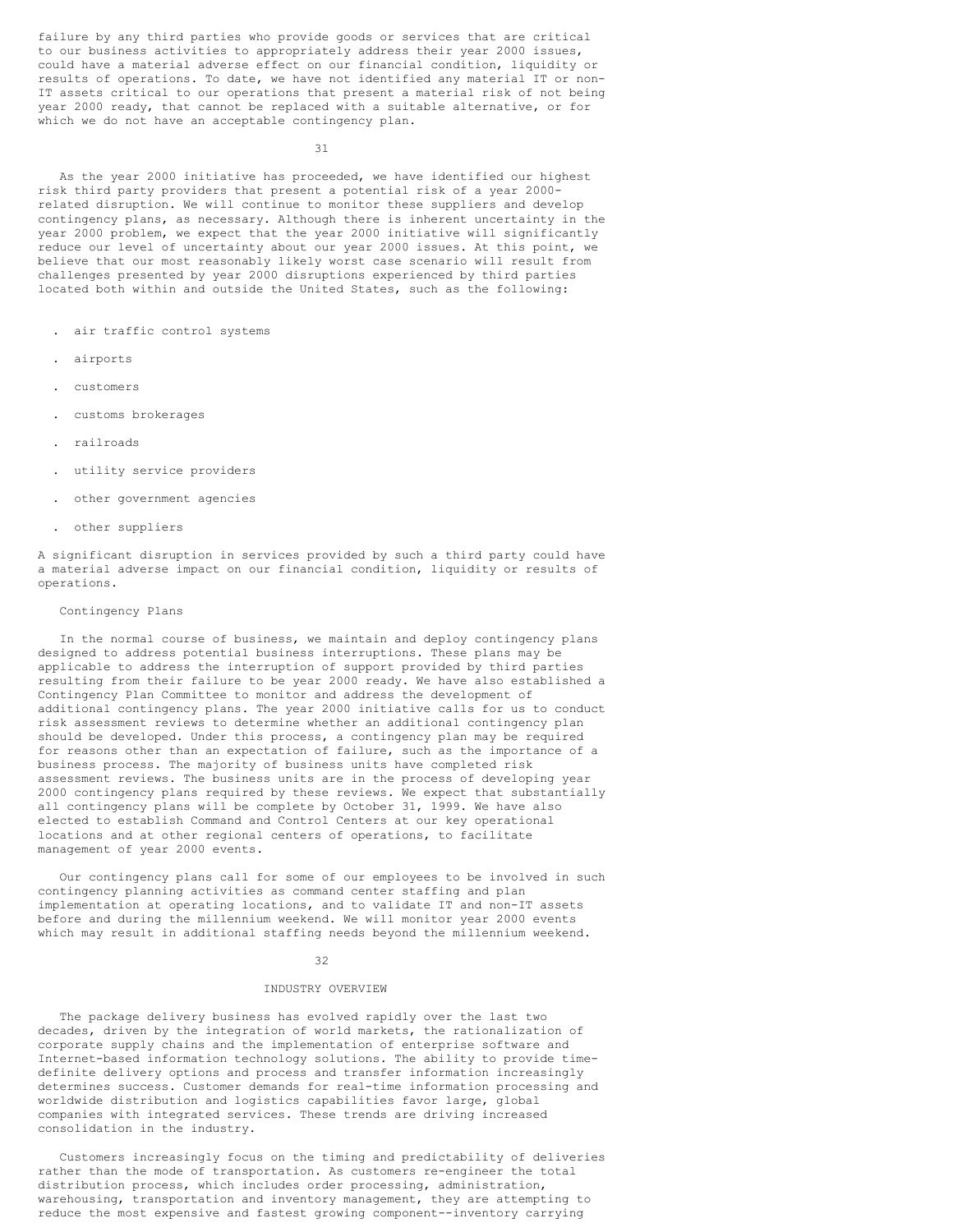costs. Time-definite transportation, which is no longer limited to air express, has become a critical part of just-in-time inventory management and improving overall distribution efficiency.

Technology advances have made it easier for companies to analyze and compare distribution options. Rapid advances in technology have also helped move the traditional business model where manufacturers "pushed" products into the supply chain, often based on incomplete information, toward a model where end-user demand "pulls" products through the supply chain. This evolution has placed greater demands on transportation systems for visibility of information at all stages of the order/delivery process, because time-to-market is becoming a key component of financial and operating success.

As a result of these changes, individual shipments are generally smaller but more frequent, and a greater proportion of products is being delivered directly to end-users. Customers expect high performance levels and broad product offerings as they seek to optimize supply chain efficiency. We believe that these trends will benefit companies like UPS with global reach, diverse product portfolios, extensive distribution capabilities and sophisticated tracking and information technology.

### Time-Definite Package Delivery

Delivery of packages to a specific destination at a guaranteed time has been the growth engine for the package delivery industry over the past decade. Time-definite service has grown from 4% of the U.S. parcel delivery market in 1977 to over 60% today. Time-definite service has grown from just under 10 billion revenue ton miles in 1989 to over 14 billion revenue ton miles in 1997, for a compound annual growth rate of 4.3%, while charter, scheduled mail and scheduled freight have remained relatively flat during that period. Internationally, however, time-definite service represents only 6% of the parcel delivery market, demonstrating the potential for substantial growth.

### Logistics, Supply Chain Management and Integrated Services

Many businesses have decided to outsource the management of all or part of their supply chain. As a result, third-party logistics providers such as UPS have become extensively involved in the full range of customer supply chain functions. Third-party services include order fulfillment, freight bill auditing and payment, cross-docking, product marking, labeling and packaging, inventory and warehouse management, parts return and repair and the actual physical movement of goods. The domestic third-party logistics market was estimated to be between \$18 billion and \$20 billion in 1998, or about 4% of an estimated \$450 billion in contractible logistics dollars. We believe the third-party portion of this market will continue to grow significantly over the next several years. Finally, we believe that the third-party logistics market is highly fragmented and likely to experience consolidation.

### Industry Trends

# The key industry trends are:

Globalization. The growing demand for global consumer brands, the increasing number of multinational corporations, global sourcing and the breaking down of trade barriers have all spurred substantial growth in

33

cross-border delivery. As a result, international freight traffic has grown consistently at a rate three times that of United States domestic freight traffic.

The use of express services in Europe is estimated to be about half as prevalent as in the U.S., but further opening of European trade markets is likely to lead to substantial growth in European cross-border deliveries. In addition, the European Commission is expected to consider deregulation of European mail markets by 2003. In Asia and Latin America, growth in package deliveries continued throughout the recent economic difficulties.

Increased Need for Time-Definite Services. The need for just-in-time and other time-definite delivery has increased as a result of the globalization of manufacturing, greater implementation of demand-driven supply chains, the shortening of product cycles and the increasing value of individual shipments. It is estimated that 46% of all goods in the U.S. will be shipped just-in-time by the year 2000, up from 17% in 1994. Companies have also recognized that increased spending on time-definite delivery services can reduce total distribution costs by reducing inventory levels and inventory loss, either through shrinkage, spoilage or obsolescence.

Significant Advances in Technology. There has been dramatic growth in the utilization of e-commerce by both consumers and businesses for the transfer of goods. Consumers who use the Internet for home shopping and other services shop across borders and require global delivery capabilities. According to Forrester Research, \$80 billion in goods were purchased globally over the Internet in 1998, and this figure is expected to reach over \$3.2 trillion in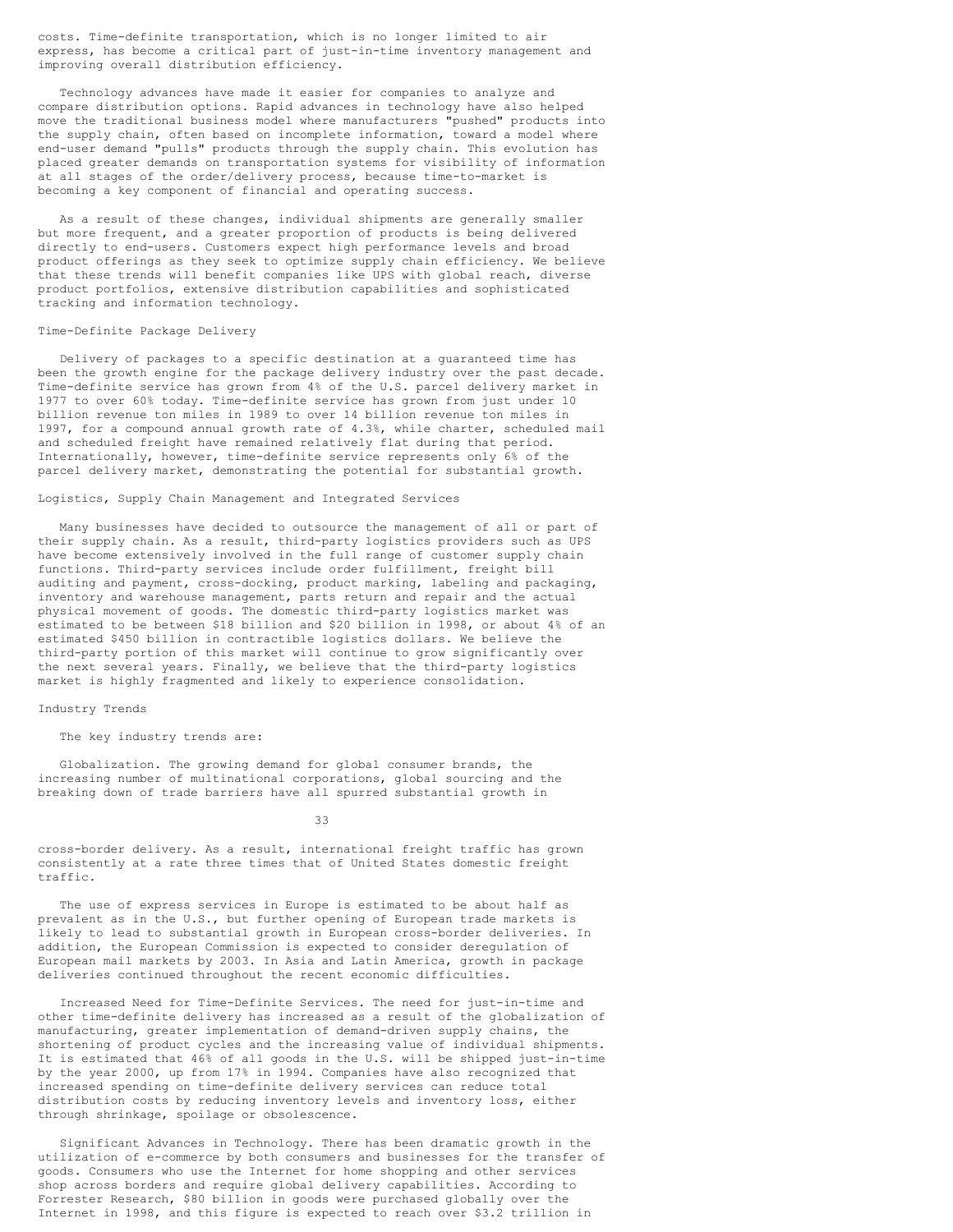2003. Of this \$80 billion, 80% to 85% represented business-to-business sales, with the remainder representing business-to-residential sales.

Customers are demanding increasingly complex supply chain management solutions that require more sophisticated information technology systems. Major manufacturers require increased precision in delivery time, and customers demand precise tracking and timely information about potential service disruptions. As a result, third-party providers need increasing amounts of capital and technological know-how.

Industry Consolidation. The industry has become increasingly dominated by large integrated carriers that provide seamless services, including pick-up and delivery, shipment via air and/or road transport and customs clearance. The pace of consolidation in the package delivery industry has increased on a global scale, particularly in Europe, due to the following factors:

- . the need for global distribution networks, large vehicle fleets, global information technology systems and the resources necessary for their development or acquisition
- . customers' desire for integrated services
- . high growth in the international and cross-border delivery segments
- . deregulation of European delivery markets

Industry participants are acquiring, merging with or forming alliances with partners that can expand global reach, breadth of services or technological capabilities in order to better enable those participants to compete in a rapidly changing global environment. In particular, government-run post offices have made several recent alliances with and acquisitions of privatesector companies. Post offices, which still maintain numerous advantages over private-sector companies, create significant challenges for competitors worldwide.

34

#### **BUSINESS**

#### Overview

We are the world's largest express carrier, the world's largest package delivery company and a leading global provider of specialized transportation and logistics services. We deliver over 12 million packages each business day for 1.7 million shipping customers to six million consignees. In 1998, our 330,000 employees delivered more than three billion packages and documents worldwide, generating revenues of \$24.8 billion and net income of \$1.7 billion.

Our primary business is the time-definite delivery of packages and documents throughout the United States and in over 200 other countries and territories. In addition, we provide logistics services, including integrated supply chain management, for major companies worldwide. We are the industry leader in the delivery of goods purchased over the Internet. We seek to position ourselves as an indispensable branded component of e-commerce and to focus on the movement of goods, information and funds.

We were founded in 1907 to provide private messenger and delivery services in the Seattle, Washington area. Over the past 92 years, we have expanded our small regional parcel delivery service into a global company. Our founders fostered the development of our employee ownership culture with the initiation of employee stock ownership in 1927. Today, we have established a vast and reliable global transportation infrastructure, developed a comprehensive, competitive and guaranteed portfolio of services and consistently supported these services with advanced technology.

# Competitive Strengths

### We have the following competitive strengths:

Global Reach and Scale. We believe that our integrated worldwide ground and air network is the most extensive in the industry. We operate about 149,000 delivery vehicles and over 500 airplanes. We estimate that our integrated endto-end delivery system carries goods having a value in excess of 6% of the U.S. gross domestic product and covers about 99% of U.S. businesses and virtually all U.S. residential addresses. We have invested billions of dollars in information technology, a fleet of airplanes and many other improvements across our vast global delivery network. Based on number of aircraft operated, we are now the ninth largest airline in the United States and the tenth largest airline in the world, with our primary air hub in Louisville, Kentucky.

We established our first international operation when we entered Canada in 1975, and we first entered Europe in 1976 when we established a domestic operation in West Germany. In the 1980s and early 1990s, we expanded our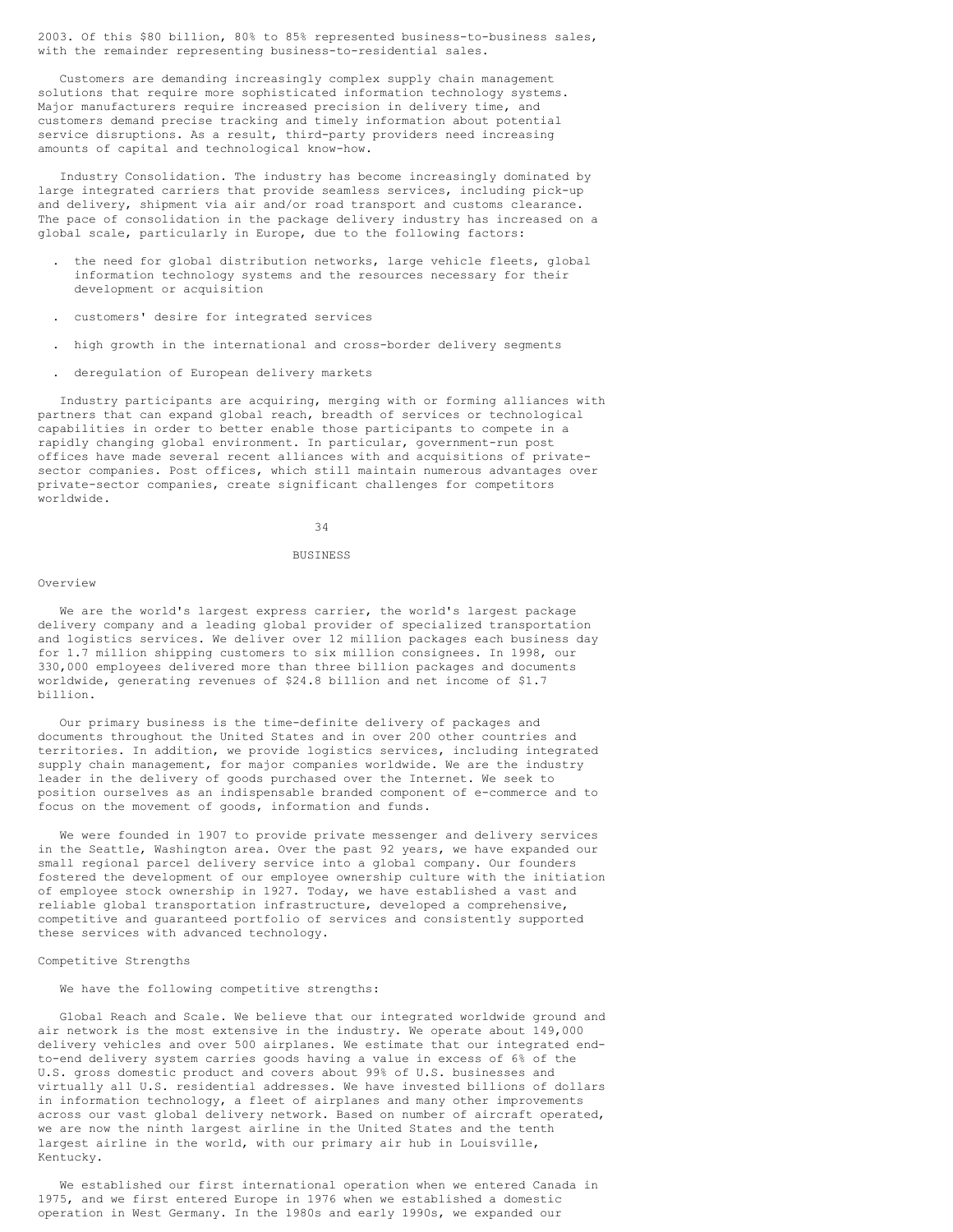operations throughout Europe, as we identified the opportunities presented by the development of the single market and responded to the need for pan-European delivery services. Today, we offer the broadest portfolio of timedefinite services available, ranging from same-day service to logistics solutions for total supply chain management. We currently have what we believe is the most comprehensive integrated delivery and information services portfolio of any carrier in Europe.

In the last decade, we entered into more than two dozen alliances with various Asian delivery companies and currently serve more than 40 Asia Pacific countries and territories. Our primary focus has been on the transport of express packages to and from the region, and volumes remained strong throughout the recent economic downturn in Asia. We have also established operations in Latin America and the Caribbean, and are positioned to capitalize upon the growth potential there. This was most recently exemplified by our agreement to acquire the assets and air routes of Challenge Air Cargo. In addition, we have formed alliances with more than 50 service partners in countries throughout our Americas region.

In 1998, Fortune magazine recognized us as the World's Most Admired Global Mail, Package and Freight Delivery Company. The Fortune magazine survey also ranked us as the fourth most admired U.S. company overall.

35

Distinctive People and Culture. Our people are our most valuable asset. We believe that the dedication of our employees results in large part from our distinctive "employee-owner" concept. Our employee stock ownership tradition dates from 1927, when our founders, who believed that employee stock ownership was a vital foundation for successful business, first offered stock to UPS employees. To facilitate stock ownership by employees, we have maintained several stock-based compensation plans. Currently, employees and retirees own about two-thirds of our outstanding shares, and the founders' families and foundations own the remaining shares. Following the public offering that is contemplated as part of the proposed change in our capital structure, the current UPS shareowners will own about 90% of our total outstanding shares and will control about 99% of the vote.

Complementing our tradition of employee ownership, we also have a longstanding policy of "promotion from within," and this policy has significantly reduced our need to hire managers and executive officers from outside UPS. A majority of the members of our management team began their careers as fulltime or part-time hourly UPS employees, and have since spent their entire careers with UPS. Every one of our executive officers, including our CEO, has more than 25 years of service with UPS and has accumulated a meaningful ownership stake in our company. Therefore, our executive officers have a strong incentive to provide effective management of UPS, which will benefit all of our shareowners.

We have a legacy of commitment to the communities in which our employees live and work. Our many community service activities include:

- . UPS Foundation. Since 1951, our Foundation has provided financial support to alleviate social problems--most notably programs that support family and workplace literacy, food distribution and nationwide volunteerism. Our Foundation also supports high-impact educational and urgent human needs programs.
- . Community Internship Program. For the past 30 years, selected managers have participated in four weeks of intense community service in underprivileged areas. We designed this initiative to educate managers about the needs of a diverse work force and customer base and to allow these managers to apply their problem solving skills in the community.
- . Neighbor to Neighbor. Through an ongoing company-wide initiative, we match our employees' and their families' volunteer efforts with local programs. In 1998, about 30,000 volunteers participated in this program.
- . United Way. Since our first campaign in 1982, we and our employees have contributed over \$355 million to the United Way, making us the United Way's second largest corporate giver in the U.S.
- Welfare to Work. In 1997, we became one of the five founding members of the White House-sponsored Welfare-to-Work program, which places people on public assistance into private sector jobs. We have developed, trained and mentored over 20,000 qualified candidates nationwide for positions at UPS.
- . School to Work. We have introduced a school-to-work program, which promotes education and real-world work experience for at-risk youth.

Broad, Flexible Range of Distribution Services. We offer to our customers as broad and flexible a range of delivery services as any provider in the industry. All of our air, international and business-to-business ground delivery service offerings are time-definite and guaranteed. Our portfolio of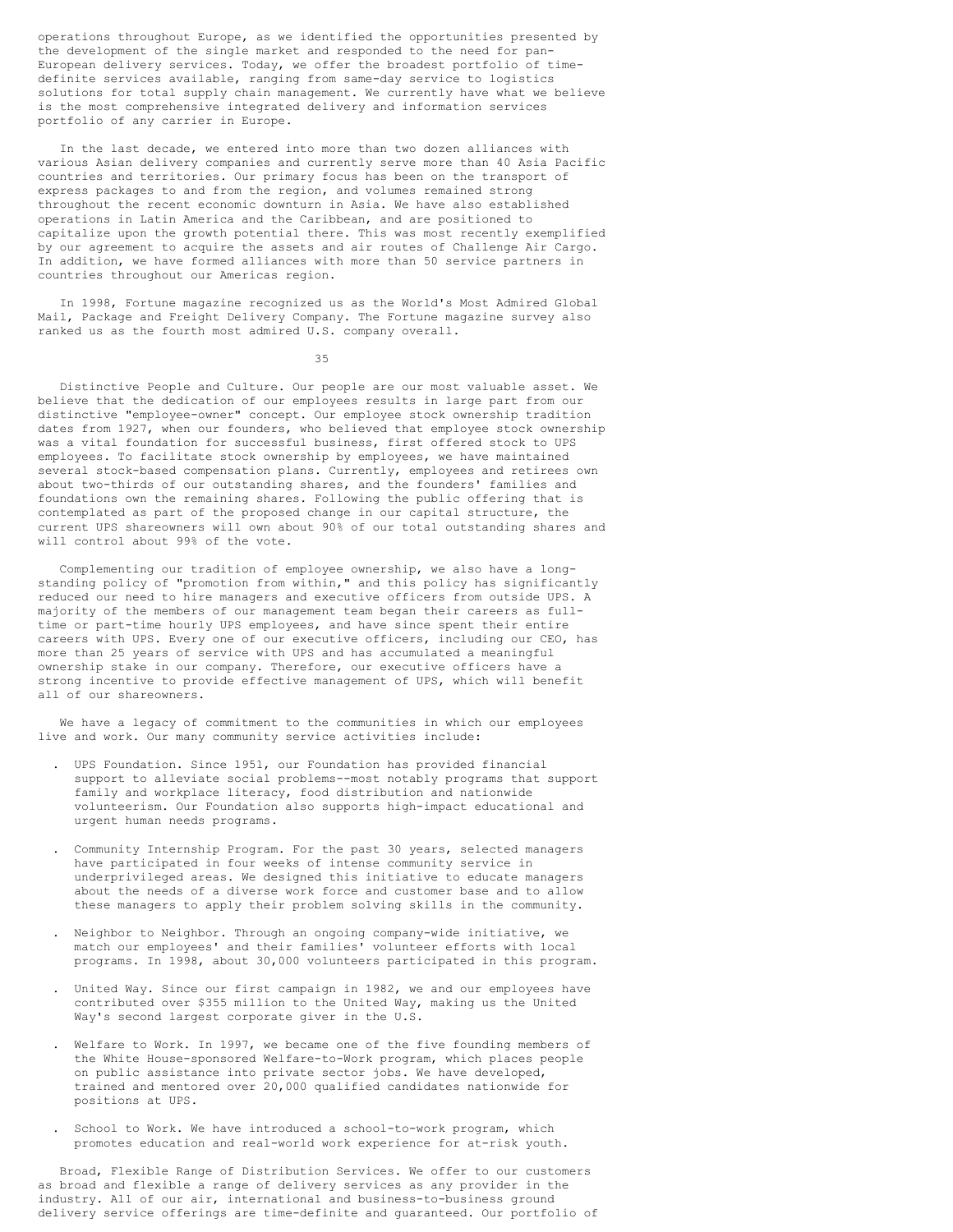service offerings enables customers to choose the delivery option that is most appropriate for their requirements.

Our express air services are complemented by our vast ground delivery system. Our integrated air and ground network enhances pickup and delivery density and provides us with the flexibility to transport packages using the most efficient and cost-effective transportation mode or combination of modes. Our sophisticated engineering systems allow us to optimize our network efficiency and asset utilization.

36

We make guaranteed international shipments to more than 200 countries and territories worldwide, including guaranteed overnight delivery of documents to many of the world's most important business centers. We offer a complete portfolio of time-definite services for customers in major markets.

We pioneered technologies that allow for secure, encrypted and trackable digital file deliveries over the Internet, such as UPS OnLine Courier in 1998. To make our services more easily available and to integrate our presence on the Web wherever e-commerce is taking place, we have developed a wide range of Internet tools accessible both from our website and from the websites of many of our customers. Among these tools are online tracking, rating and service selection, address validation, time in transit detail, package detail upload, shipping and handling and service mapping.

Brand Equity. We have built strong brand equity by being a leader in quality service and product innovation in our industry. A recent survey of senior business executives, called Image Power(R), rated UPS as the second strongest business-to-business brand in the U.S., behind Microsoft. Among the factors that contribute to our brand equity are our:

- . friendly, professional delivery employees and familiar brown delivery vehicles
- . long history of service reliability
- . comprehensive service portfolio
- . state-of-the-art technology
- . history of innovation and industry firsts
- . competitive pricing
- . consistent advertising and communications to customers and the public about our evolving capabilities
- . longstanding and significant contributions to the communities in which we live and work

Our brand has successfully made the transition from a U.S.-based ground delivery company to a global time-definite service provider with the ability to launch innovative new products and services around the globe. For example, we were the first company to offer next day delivery to every address in the 48 contiguous states and guaranteed next business day delivery of packages and documents by 8:00 a.m. or 8:30 a.m. We were also the first full service carrier to introduce same-day delivery services in the U.S. and the first company to provide guaranteed nationwide ground service in the U.S. Increasingly, our customers recognize that UPS is not just a reliable carrier of packages, but an innovator of transportation and information-based business solutions on a broadening global scale.

One of the many ways that we have supported our brand is through sponsorship arrangements, such as our status as the official package delivery company of the National Football League in the U.S. and globally as a Worldwide Olympic Partner. We have been Fortune magazine's Most Admired Transportation Company in the mail, package and freight category for 16 consecutive years.

Customer Relationships. We serve the ongoing package distribution requirements of our customers worldwide and provide additional services that both enhance customer relationships and complement our position as the foremost provider of package distribution services. Our current volume mix is about 80% business-to-business, and our customer base includes all of the Fortune 1000 companies.

We focus on building and maintaining long-term customer relationships. We provide automatic daily pick-up services at the request of 1.7 million shipping customers. In addition, thousands of our other customers access us daily through on-call pick-up for air delivery services, 51,000 letter dropboxes and 30,000 independently owned shipping locations. We also have affinity relationships with 486 professional associations.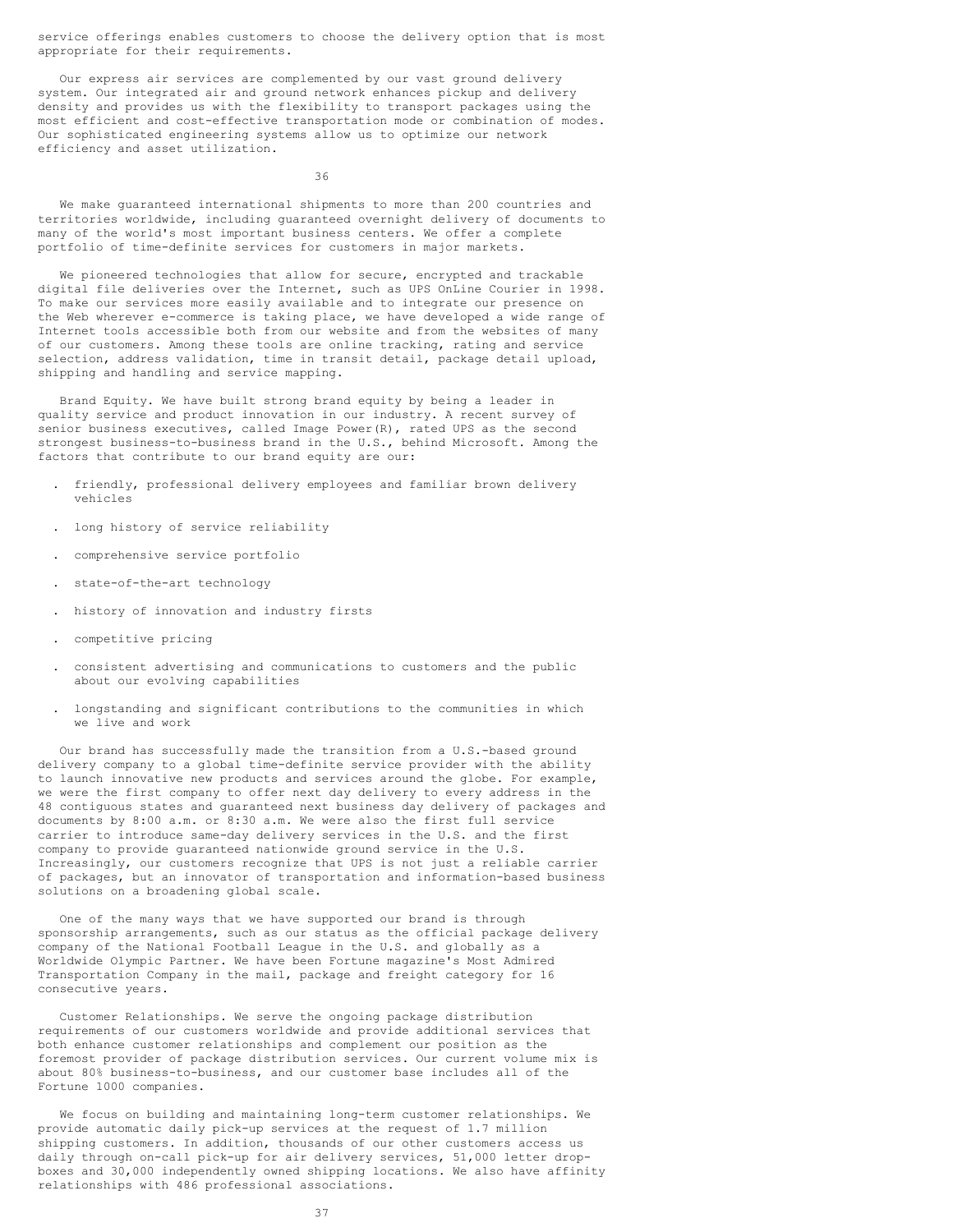We place significant importance on the quality of our customer relationships and conduct comprehensive market research to monitor customer service. Since 1992, we have conducted telephone interviews with shipping decision makers virtually every business day to determine their satisfaction with delivery providers and perception of performance on 17 key service factors. We use the telephone interview data to develop a statistical model that identifies those service factors that have the greatest impact on improving customer satisfaction, leading to enhanced profitability. This proprietary Customer Satisfaction Index allows us to continuously monitor satisfaction levels and helps us to focus our sales and communications efforts and new service development. The 1998 CSI showed that our customer satisfaction level for domestic U.S. service exceeded that of any of our competitors. One particular area of UPS strength relative to all the competitors measured was in the area of customer communications. This service advantage is attributable in large part to our Preferred Customer Loyalty program, aggressive ongoing communications through customer publications, direct marketing, teleservicing and personal contact programs through our drivers, sales force and other management personnel.

Our customer focus is exemplified by the fact that we received the 1998 Platinum Pentastar, the most prestigious award that DaimlerChrysler presents to its suppliers. This was the third time that we have been named "best in class" for Chrysler's, and now DaimlerChrysler's, entire supplier base.

Technology Systems. We have expanded our reputation as a leading package distribution company by developing an equally strong capability as a mover of electronic information. We currently collect electronic data on 7.5 million packages each day--more than any of our competitors. As a result, we have improved our efficiency and price competitiveness, and we provide improved customer solutions.

We have made significant investments in technology over the past decade. CIO magazine ranked us 35th in the U.S. for our corporate information systems, and we have won two Computerworld Smithsonian Awards for our technology. The state-of-the-art technology that we currently deploy over our network enables us to serve our customers globally in the most efficient ways. This technology provides our customers with total order visibility and improves customer service, receiving, order management and accounting operations. Currently, about 64% of our volume is with shipping customers that are connected to us electronically. We have found that customers that are connected to us electronically on average generate 10-15% higher revenues to us than before they were connected to our systems.

The following are examples of our technology:

- . We built and maintain the world's largest private DB2 database.
- . We recently introduced DIAD III, which provides the fastest and most complete delivery information of any hand-held computer used by any delivery company in the world.
- . We are the only company to provide electronic capture and retrieval of package recipients' signatures.
- . In selected hubs, we have installed sophisticated, automated sortation systems to improve processing speed and operational efficiency.
- . We developed an array of UPS Online Solutions, which are proprietary software and hardware packages that we provide to our customers. UPS Online Solutions enable our customers to send, manage and track their shipments and provide us with electronic package-level detail to support these functions.

E-Commerce Capabilities. We are a leading participant in and facilitator of e-commerce, which we define as the use of networked computer technology to facilitate the buying and selling of goods and services. We have teamed with over 100 e-commerce leaders to offer fully integrated Web-enabled solutions for our customers. According to Zona Research, during the 1998 holiday season we shipped 55% of the goods purchased over the Internet. Over two-thirds of ActivMedia, Inc.'s top 50 websites that use transportation services are UPS customers.

38

We have integrated our systems with software produced by leading manufacturers of enterprise resource planning, Internet transactions, e-procurement and systems integration solutions. Our e-commerce alliance partners include AT&T, Harbinger, IBM, Oracle and PeopleSoft. These solutions give our customers the integration of UPS delivery options into their websites, including real-time package delivery information. This integration allows our customers to lower their package tracking costs, to improve their collections through closed loop billing and to provide better customer service. At the same time, we gain a competitive advantage as the preferred transportation solution.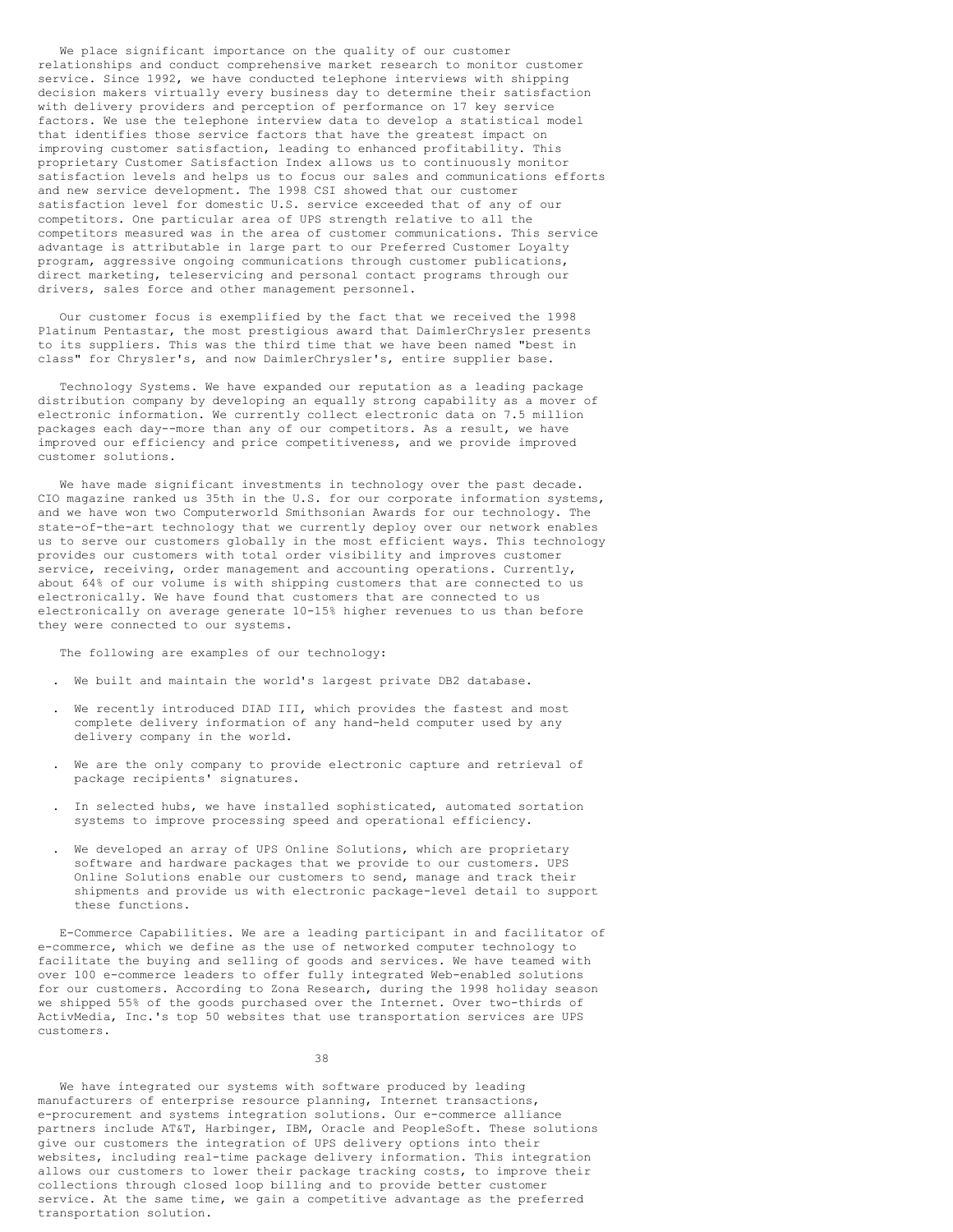Our website strategy is to provide our customers with the convenience of all the functions that they would otherwise perform over the phone or at one of the shipping outlets. Our site, www.ups.com, which receives 350,000 separate user sessions per day, including over one million package tracking transactions, uses technology to strengthen ties to our customers. Our customers can easily download our tools onto their own websites for direct use by their customers, allowing users to access our tools without leaving our customers' websites. Our Internet tools include enhanced tracking, rate calculation, service selection, address validation, time-in-transit, service mapping and electronic manifesting. Matrix Media and The Economist both rated our website as the top transportation website in the world. Business Marketing's NetMarketing also named our website one of the top 25 business-tobusiness sites.

Financial Strength. Our balance sheet gives us financial strength that few companies can match. We are one of the few companies--and the only transportation company--with a triple-A credit rating from both Standard & Poor's and Moody's. This credit rating reflects the strength of our competitive position, our consistent earnings and cash flow growth and our conservative balance sheet. As of June 30, 1999, we had a balance of cash, cash equivalents and marketable securities of approximately \$3.2 billion and shareowners' equity of \$6.1 billion. Long-term debt was \$2.1 billion, slightly lower than at the end of 1998. Our financial strength has given us the resources to achieve global scale and to make needed investments in technology and fleet to position us for growth.

### Growth Strategy

Our growth strategy is designed to take advantage of our competitive strengths while maintaining our focus on meeting or exceeding our customers' requirements. The principal components of our growth strategy are as follows:

Expand Our Leadership Position in Our Core Domestic Business. Our U.S. package operation is the foundation of our business and the primary engine for our future growth. We believe that our tradition of reliable parcel service, our experienced and dedicated employees and our unmatched delivery system provide us with the advantages of reputation, service quality and economies of scale that differentiate us from our competitors. Our strategy is to increase core domestic revenues through cross-selling of our existing and new services to our large and diverse customer base, to limit the rate of expense growth and to employ technology-driven efficiencies to increase operating profit. Our core business is also a springboard for our growth in all other areas, including international, e-commerce, logistics, supply chain management and financial services.

We plan to focus on maintaining and improving service quality, meeting customer demands and providing innovative service offerings in order to continue to grow domestic package revenues. A good example of our implementation of this plan is last year's introduction of the first nationwide guaranteed ground package delivery service.

Continue International Expansion. We have built a strong international presence through significant investments over a number of years. In 1998, our international package operations generated \$3.2 billion of revenue and became profitable. The international package delivery market has grown, and continues to grow, at a faster rate than the U.S. market. We plan to leverage our worldwide infrastructure and broad product portfolio to continue to improve our international business mix, to grow high margin premium services and to implement cost, process and technology improvements.

39

Europe, which includes our operations in Africa and the Middle East, remains our largest regional market outside of the U.S., accounting for more than half of our international revenue. As the European Community evolves into a single marketplace, with well-established regional standards and regulations, we believe that our business will benefit from additional growth within Europe as well as continued growth in imports and exports worldwide. We plan to solidify and expand our market position in Europe, where we have already created a pan-European network. We have introduced new aircraft and additional capacity in Europe to support volume growth and add flexibility to our European air operations. In addition, we have gained operating rights, enhanced our European hubs and supported the Express Shuttle, a high-speed rail project that would facilitate the use of rail transportation of packages throughout Europe. We believe that we have the strongest portfolio of pan-European services of any integrated carrier in Europe, combining time-definite delivery options and related information capabilities. We plan to continue to expand our service offerings in Eastern Europe and the Middle East.

In Asia, we primarily focus on the movement of express packages to and from, as opposed to within, that region, and volumes remained strong throughout the recent economic downturn. We are investing in our Asian air network to enhance our operations. We recently developed new multi-million dollar hubs in Hong Kong and Taiwan. We also acquired operating rights to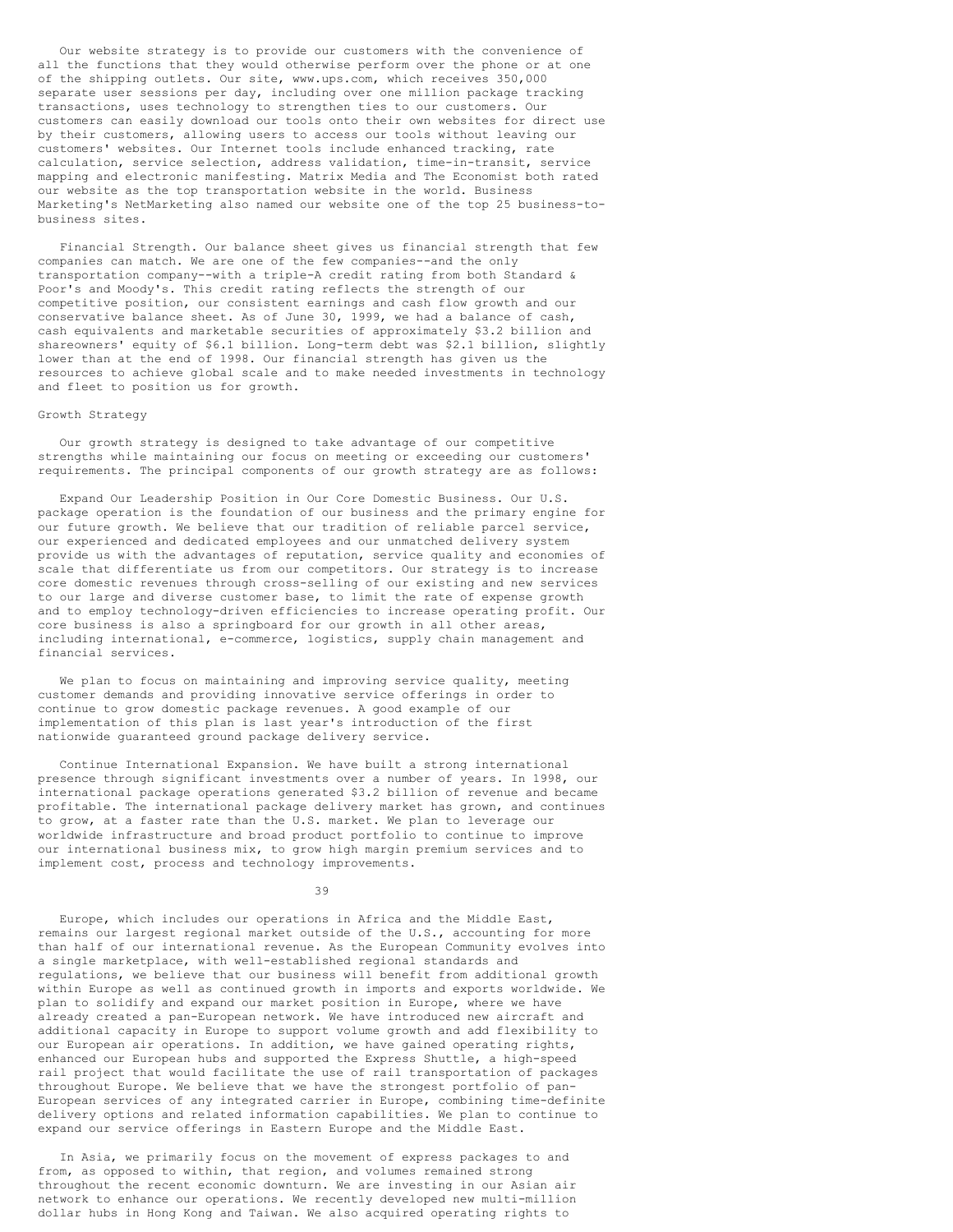provide service to points in Asia and beyond from Tokyo, and we are seeking to acquire additional air operating authority from a number of countries.

We believe that there is significant untapped potential in Latin America for us to expand our service offerings. To this end, we are introducing overnight delivery between key cities in the Mercosur and other trade blocs, introducing 8:00 a.m. delivery to the U.S., Canada and Europe and launching domestic express service in selected markets. Most importantly, through our recently announced agreement to acquire the assets and air routes of Challenge Air Cargo, we will become the largest air cargo carrier in Latin America. This position will enable us to further develop our cargo business and provide advantages in pursuit of additional express package volume, a market which is less developed in the region.

Provide Comprehensive Logistics and Financial Solutions. Many businesses have decided to outsource the management of all or part of their supply chains to cut costs and to improve service. The domestic third-party logistics market was estimated to be between \$18 billion and \$20 billion in 1998, and this market is expected to grow at 15% to 20% annually. We believe that this trend, evident in North America, Asia and Europe, will be closely followed by a further demand for a service offering that incorporates transportation and logistics supply chain services with complete financial support and information services. We believe that we are well positioned to capitalize on these trends for the following reasons:

- We now redesign and operate supply chains for major companies in 45 countries, with about five million square feet of distribution space and 35 centralized locations worldwide.
- We focus on technology and management-based solutions for our customers rather than the more traditional logistics focus on trucks, warehouses and assets.
- . Maintaining long-term relationships with our customers allows us to share our expertise in organizing supply chain management, to establish an innovative way to speed products to market and to recommend to our customers more efficient services for their customers.

To complement our existing logistics and supply chain solutions, we plan to design a portfolio of financial products and services that capitalizes on our financial strength, customer relationships and extensive package-level data on our customers' shipments. We have recently developed UPS Capital Corporation to provide customers with funding in a variety of forms.

Leverage Our Leading-Edge Technology and E-Commerce Advantage. Forrester Research projects that the worldwide e-commerce business will grow from \$80 billion in 1998 to over \$3.2 trillion in 2003, for a compounded annual growth rate of 109%. According to Zona Research, we are the preferred shipper for e-commerce, shipping 55% of the goods purchased over the Internet during the 1998 holiday season.

40

E-commerce is an important part of our future growth because we believe that it will drive smaller and more frequent shipments and provide a strong complement to our core delivery service offerings.

Our goal is to integrate UPS technology into the business processes of our customers, providing information to assist them in serving their customers and improving their cash flows. We will also use our technology and our physical infrastructure to help provide the operational backbone to businesses striving to create new business models in e-commerce. These new business models will operate in just-in-time or manufacturer-direct distribution modes, which are heavily dependent on smaller, more frequent shipments. In the process, we will gain knowledge of new repeatable business models and market this expertise elsewhere. A key component of this strategy is to expand relationships with technology providers in the areas of enterprise resource planning, e-procurement, systems integration and others, to integrate UPS technologies into their solutions and into the websites and systems of their customers.

To date, our leading-edge technology has enabled our e-commerce partners to integrate our shipping functionality into their e-commerce product suites. Our partners' products are being installed throughout the Internet, and these integrated systems should provide us with a competitive advantage. In addition, the UPS technology integrated into our partners' products creates significant value for our customers through reduced cycle times, lower operating costs, improved customer service, enhanced collections and the ability to offer strong delivery commitments.

Pursue Strategic Acquisitions and Global Alliances. In order to remain the pre-eminent global company in our industry, we will continue to make strategic acquisitions and enter into global alliances. Our public offering will better position us to aggressively pursue strategic acquisitions and enter into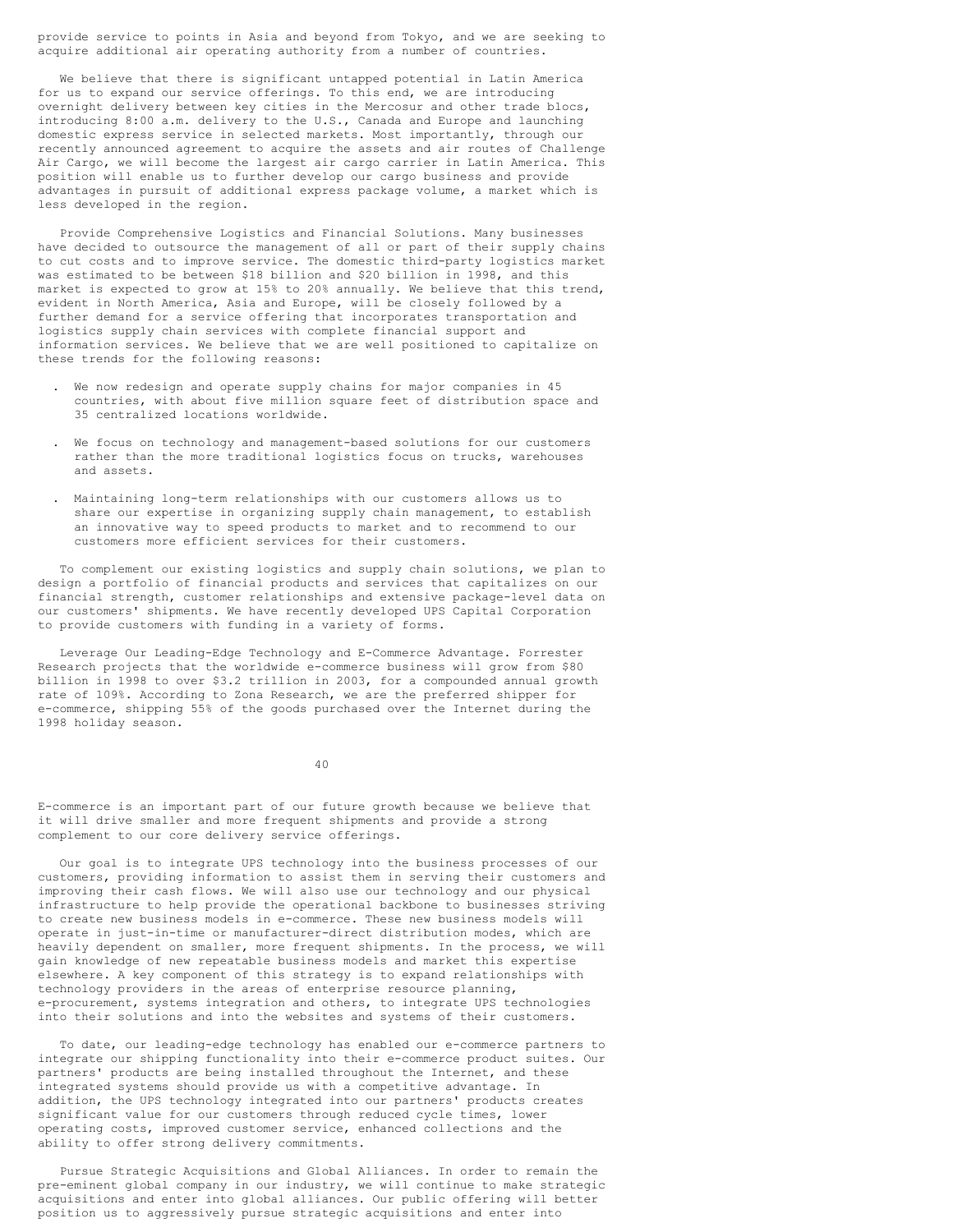global alliances that can:

- . complement our core business
- . build our global brand
- . enhance our technological capabilities or service offerings
- . lower our costs
- . expand our geographic presence and managerial expertise

#### Products and Services

### Domestic Ground Services

For most of our history, we have been engaged primarily in the delivery of packages traveling by ground transportation. We expanded this service gradually, and today standard ground service is available for interstate and intrastate destinations, serving every address in the 48 contiguous states and intrastate in Alaska and Hawaii. We restrict this service to packages that weigh no more than 150 pounds and are no larger than 108 inches in length and 130 inches in combined length and girth. In 1998, we introduced UPS Guaranteed GroundSM, which gives guaranteed, time-definite delivery of all commercial ground packages.

In addition to our standard ground delivery product, UPS Hundredweight Service(R) offers discounted rates to customers sending multiple package shipments having a combined weight of 200 pounds or more, or air shipments totaling 100 pounds or more, addressed to one recipient at one address and shipped on the same day. Customers can realize significant savings on these shipments compared to regular ground or air service rates. UPS Hundredweight Service is available in all 48 contiguous states.

41

#### Domestic Air Services

We provide domestic air delivery throughout the United States. UPS Next Day Air(R) offers guaranteed next business day delivery by 10:30 a.m. to more than 75% of the United States population, delivery by noon to areas covering an additional 13% and end-of-day delivery to the remainder. We offer Saturday delivery for UPS Next Day Air shipments for an additional fee.

UPS Early A.M.(R) guarantees next business day delivery of packages and documents by 8:00 a.m. or 8:30 a.m. to more than 55% of the United States population. UPS Early A.M. is available from virtually all overnight shipping locations coast to coast. In addition, UPS Next Day Air Saver(R) offers next day delivery by 3:00 or 4:30 p.m. to commercial destinations and by the end of the day to residential destinations in the 48 contiguous United States.

UPS SonicAir Best FlightSM provides same-day and next-flight-out delivery services to virtually any location in the United States.

We offer three options for customers who desire guaranteed delivery services but do not require overnight delivery:

- . UPS 2nd Day Air A.M.(R) provides guaranteed delivery of packages and documents to commercial addresses by noon of the second business day.
- . UPS 2nd Day Air(R) provides guaranteed delivery of packages and documents in two business days.
- . UPS 3 Day Select(R) provides guaranteed delivery in three business days. 3 Day Select is priced between traditional ground and air-express services.

In 1998, we introduced the first reusable Next Day Air letter container, which features a resealable flap and is made from 100% recycled material. We also expanded our On-Call Air Pickup services to 94% of all businesses.

# International Delivery Services

We deliver international shipments to more than 200 countries and territories worldwide, and we provide guaranteed overnight delivery to many of the world's most important business centers. Throughout 1998, we continued to develop our global delivery and logistics network. We offer a complete portfolio of services that are designed to provide a uniform service offering across major countries. This portfolio includes guaranteed 8:30 a.m. and 10:30 a.m. next business day delivery to major cities, as well as scheduled daydefinite ground service. We offer complete customs clearance service for any mode of transportation, regardless of carrier, at all UPS Customhouse Brokerage sites in the U.S. and Canada.

UPS Worldwide ExpressSM provides door-to-door, customs-cleared delivery to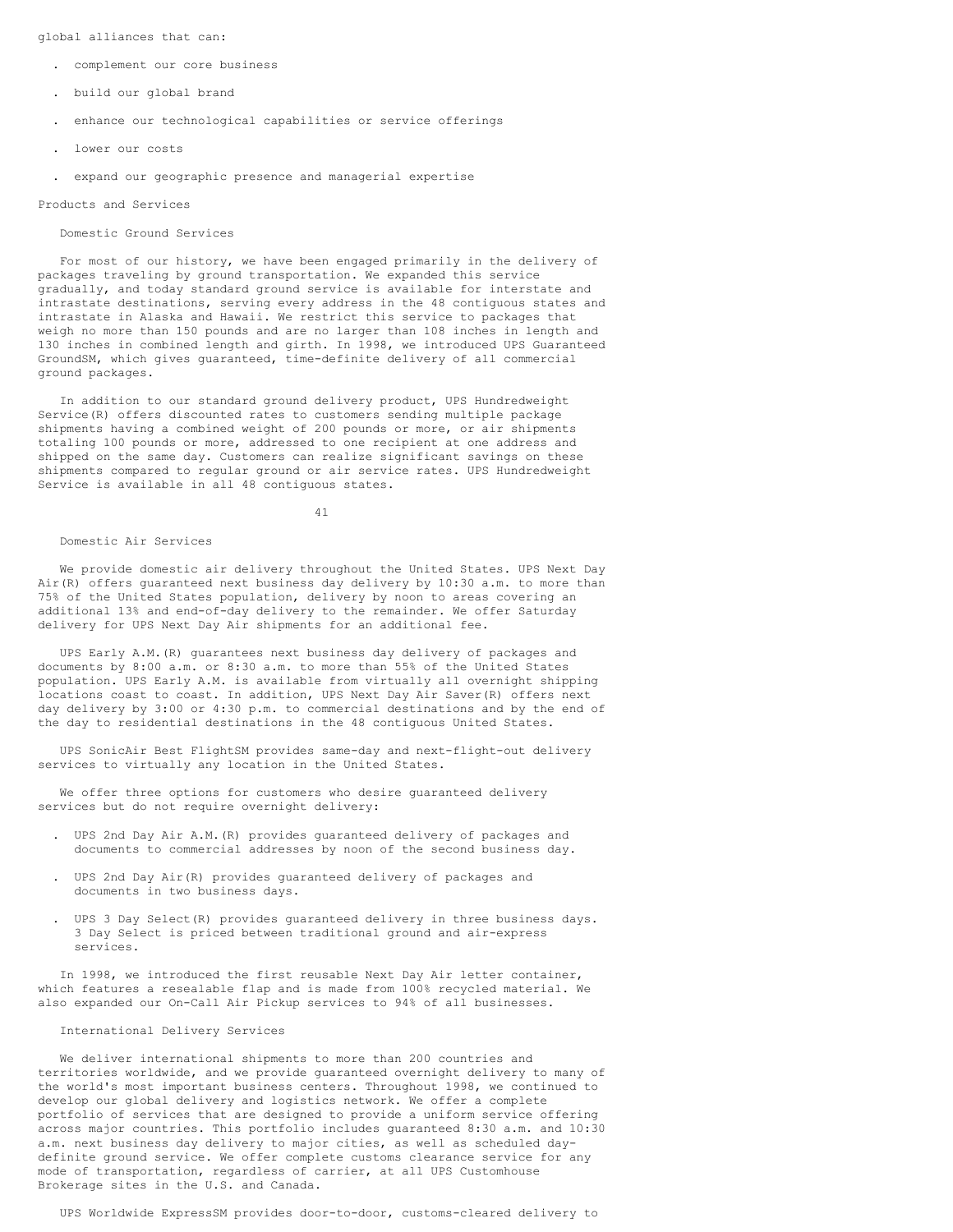over 200 countries and territories. This service includes guaranteed overnight delivery of documents from major U.S. cities to many international business centers. For package delivery, UPS Worldwide Express provides guaranteed overnight delivery to major cities in Mexico and Canada and guaranteed second business day delivery for packages to over 290 cities in Europe. Shipments to other destinations via UPS Worldwide Express are generally delivered in two business days.

UPS Worldwide Express Plus SM complements our regular express service by providing guaranteed early morning delivery options from international locations to major cities around the world and guaranteed early morning second business day delivery from the United States to over 150 cities in Europe. In February 1998, we introduced two new shipment pricing options for UPS Worldwide Express and UPS Worldwide Express Plus: the UPS 10KG Box(TM) and the UPS 25KG Box(TM). These new options offer a simple, convenient, door-to-door

42

fixed-rate shipping solution for express shipments up to 10 kilograms and 25 kilograms. Customers using this packaging option receive flat rates based on destination.

We also offer UPS Worldwide Expedited SM service, which is designed to meet customers' requirements for routine shipments that do not require overnight or express delivery. From the United States, shipments to Mexico and Canada are delivered in three business days, and shipments to most major destinations in Europe and Asia are generally delivered in four business days. Both UPS Worldwide Express and UPS Worldwide Expedited services are offered between many international locations and from international locations to the United States, providing guaranteed service from international locations that vary from country to country.

UPS International Standard SM service provides scheduled delivery of shipments within and between the European Union countries, within Canada and Mexico and between the United States and Canada. This service includes dayspecific delivery of less-than-urgent package shipments. The service offers delivery typically between one and three days, depending on the distance.

We operate a European air hub in Cologne, Germany and an Asia Pacific air hub in Taipei, Taiwan.

### Non-Package Operations

We provide other services that are distinct from our package operations, a component of which is UPS Logistics Group, Inc., discussed below. We formed UPS Logistics Group, Inc. in early 1996. It is the parent company for a number of operating subsidiaries.

UPS Worldwide Logistics(R), Inc., a subsidiary of UPS Logistics Group, provides third-party supply chain management solutions for a number of industries, including high-tech, telecommunications, apparel, automotive and electronics. It designs and operates basic inventory, warehouse and transportation management services, as well as complex integrated logistics services for its customers' inbound, outbound and international logistics needs. It operates warehouses in the United States, Mexico, Singapore, Hong Kong, Japan, The Netherlands, Germany, Taiwan, France and the United Kingdom, using state-of-the-art information systems that reduce customers' distribution and capital costs.

Service Parts Logistics. We believe that supply chain management will be a significant new segment of opportunity. Service Parts Logistics brings together a number of our competencies to the management of field service technicians for manufacturers of computers and other office equipment. Our services include call center and technical service hotline management, inventory financing, just-in-time inventory stocking and transportation, and parts repair and return.

Some of the other subsidiaries of UPS Logistics Group are:

- . SonicAir(R), Inc., which provides same-day and next-flight-out delivery services and critical parts warehousing to virtually any location in the United States and locations in more than 180 countries
- . Roadnet(R) Technologies, Inc., a route scheduling software developer
- . Diversified Trimodal, Inc., also known as Martrac(R), which transports produce and other commodities in temperature-controlled trailers over railroads
- . Worldwide Dedicated Services, Inc., which provides dedicated contract fleet management services
- . UPS Truck Leasing(R), Inc., which rents and leases trucks and tractors to commercial users under full-service rental agreement, and provides maintenance for other companies' fleets of vehicles on a contract basis.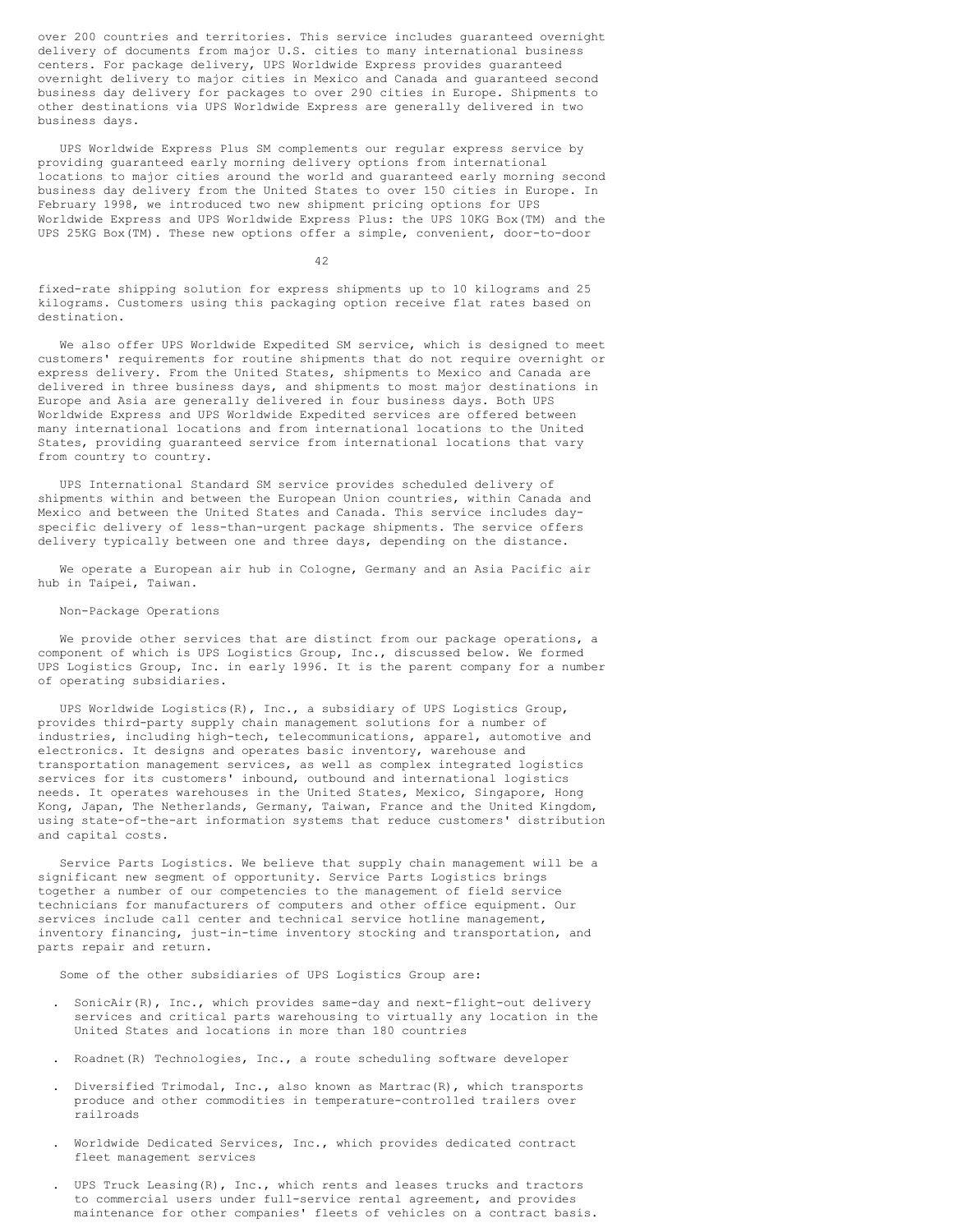#### Electronic Services

We also provide a family of electronic shipping and tracking solutions under the UPS OnLine(R) shipping system. UPS OnLine Office is software that helps shippers streamline their shipping activities. It processes shipments, prints address labels, tracks packages and provides basic management reports from a desktop computer. Office software supports international shipments as easily as domestic shipments and quickly prepares any export documentation. UPS OnLine Professional is designed to support a complex shipping environment with solutions for domestic and international shipping. It combines a powerful shipping and tracking system with sophisticated information management tools. UPS OnLine Tracking software is easily installed on personal computers and provides the user with immediate tracking and delivery information for packages anywhere in the world. Packages can be tracked with a tracking number or the shipper's own reference number. UPS OnLine Host Access provides electronic connectivity between UPS and the shipper's host computer system, linking UPS shipping information directly to all parts of the customer's organization. UPS OnLine Host Access can be used to enhance and streamline the customer's sales, service, distribution and accounting functions by providing direct access to vital transportation planning, shipment status and merchandise delivery information. UPS OnLine Compatible Solutions offer similar benefits to customers using shipping systems supplied by third parties.

Our website, www.ups.com, brings a wide array of information services to customers worldwide. Package tracking, pick-up requests, rate quotes, service mapping, drop-off locator, transit times and supply ordering services are all available at the customer's desktop. The site also displays full domestic and international service information and provides an avenue for customers to download UPS software.

UPS Document ExchangeSM, featuring UPS OnLine Courier ServiceSM, is a delivery solution that utilizes the Internet as the mode of transport. This service offers features not found in traditional e-mail applications, such as document tracking, version translation, scheduled delivery, delivery confirmation, security options and the ability to carry any type of digital file. This gives customers the ability to send any digitally produced material in a secured environment, which allows them to take advantage of the speed and efficiencies of electronic delivery.

In April 1998, we established a web site at www.ec.ups.com to support our commitment to e-commerce. This site promotes the advantages of e-commerce and spotlights our unique position with regard to the facilitation of commerce.

### Delivery Service Options

We offer additional services such as Consignee Billing, Delivery Confirmation and Call Tag Service to those customers who require customized package distribution solutions. We designed Consignee Billing for customers who receive large volumes of merchandise from a number of vendors. We bill these consignee customers directly for their shipping charges, enabling the customer to obtain tighter control over inbound transportation costs. Delivery Confirmation provides automatic confirmation and weekly reports of deliveries and is available throughout the United States and Puerto Rico. Immediate confirmation is also available upon request. Call Tag Service provides prompt pick-up and return of packages previously delivered by UPS from any address in the 48 contiguous states.

# Sales and Marketing

Our sales force consists of about 3,500 account executives worldwide, spread across our 15 regions. Account executives, except for regional management account executives, are further allocated to individual operating districts. We have an organization of regionally based account managers, who report directly to our corporate office, for our biggest multi-site customers.

44

We recently instituted our new Sales Force 2000 initiative, which realigned our sales force based on an assessment of customer revenue and potential. Account responsibilities were rationalized, and account executives' workloads were distributed based on the size and strategic importance of individual customers.

We are also in the process of providing each of our account executives with laptop computers loaded with our proprietary "Link" account management software. These systems will provide account executives with useful productivity tools, and we have determined that the systems will increase the time our account executives are able to spend with customers and potential customers and improve their overall effectiveness.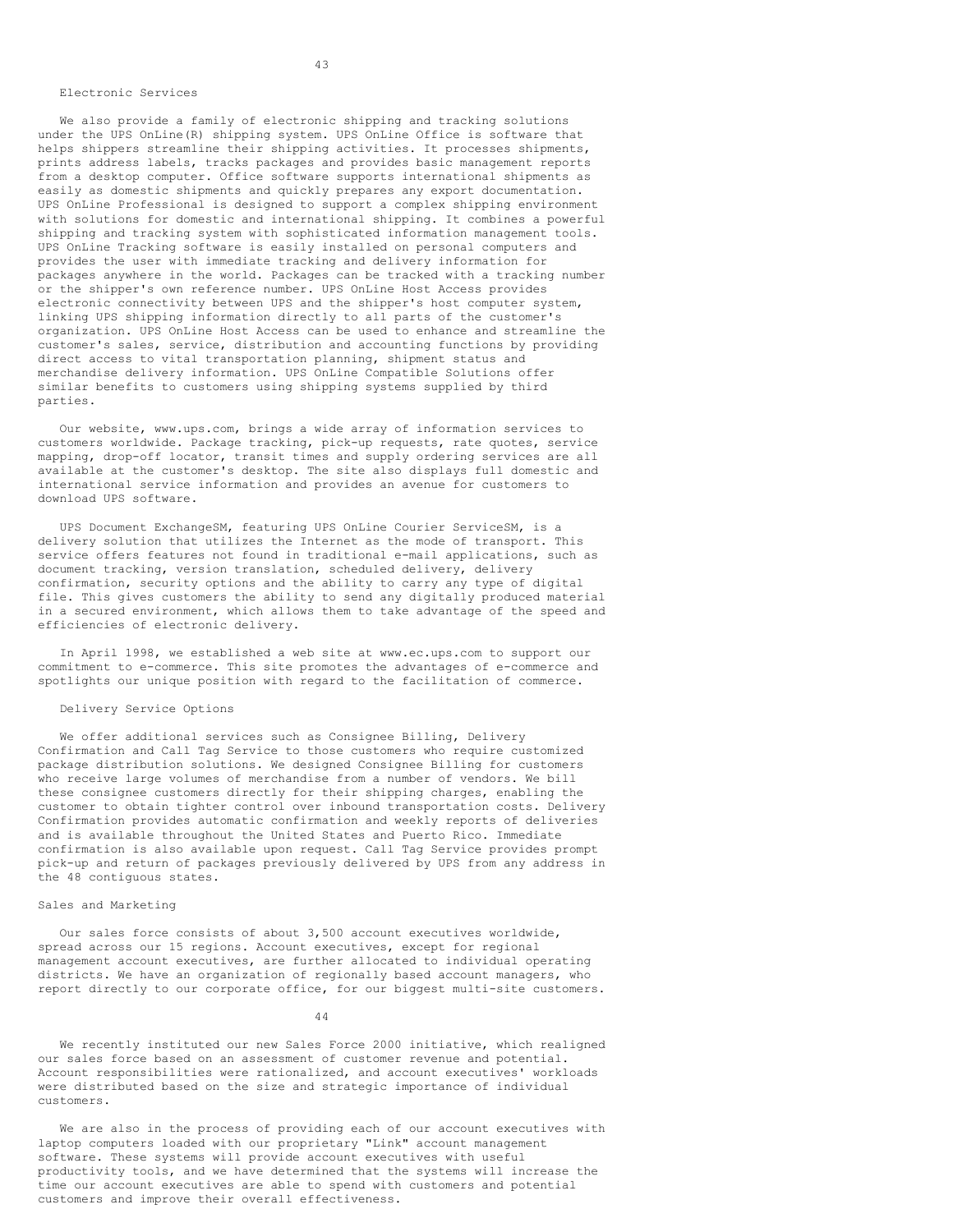In addition to our general sales force, we have overlaid three supplemental sales forces: International Business, focused on international business out of major U.S. business centers; UPS HundredWeight ServiceSM business; and ecommerce. Within these specialty sales forces, the account executives report to their respective districts. Our logistics operations and other subsidiaries maintain their own sales forces.

Our marketing organization is generally organized along similar lines. At the corporate level, the marketing group is engaged in rate-making and revenue management policy, market and customer research, product development, brand management, product management, marketing alliances and e-commerce, including the non-technical aspects of our web presence. Advertising, public relations and most formal marketing communications are centrally conceived and controlled.

Individual district and region marketing personnel are engaged in business planning, bid preparation and other revenue management activities, and in coordinating alignment with corporate marketing initiatives. Individual regions and districts may engage in local promotional and public relations activities pertinent to their locales.

### Employees

During 1998, we employed over 330,000 employees. We were recently named one of Fortune magazine's Diversity Elite--one of the 50 best companies for Asians, Blacks and Hispanics.

Approximately 89,000 full-time and 116,000 part-time employees are represented by various labor unions, primarily the International Brotherhood of Teamsters. We and the Teamsters are parties to a five-year master agreement that expires July 31, 2002, the longest agreement we have ever reached with the Teamsters. In addition, we employ about 2,100 pilots represented by the Independent Pilots Association. We and the Independent Pilots Association have an eight-year agreement that becomes amendable on January 1, 2004.

We believe that our relations with our employees are good.

# Properties and Facilities

We own our headquarters, which are located in Atlanta, Georgia and consist of about 735,000 square feet of office space on an office campus.

We also own our 29 principal U.S. package operating facilities, which have floor spaces that range from about 354,000 to 693,000 square feet. In addition, we have a 1.9 million square foot operating facility near Chicago, Illinois, which is designed to streamline shipments between East Coast and West Coast destinations.

We also own about 730, and lease about 873, smaller operating facilities throughout the United States for our package operations. The smaller of these facilities have vehicles and drivers stationed for the pickup of packages and facilities for the sorting, transfer and delivery of packages. The larger of these facilities have additional facilities for servicing our vehicles and equipment and employ specialized mechanical installations for the sorting and handling of packages. We also own or lease other facilities that support our international package and non-package operations. We believe our facilities are adequate to support our current operations.

45

Our aircraft are operated in a hub and spokes pattern in the United States. Our principal air hub in the United States is located in Louisville, Kentucky, with regional air hubs in Columbia, South Carolina, Dallas, Texas, Hartford, Connecticut, Ontario, California, Philadelphia, Pennsylvania and Rockford, Illinois. These hubs house facilities for the sorting, transfer and delivery of packages. Our Louisville, Kentucky hub handles the largest volume of packages for air delivery in the United States. Our European air hub is located in Cologne, Germany, and our Asia-Pacific air hub is in Taipei, Taiwan. Regional air hubs in Canada include facilities in Hamilton, Ontario and Montreal, Quebec. Our new automated sorting facility, "Hub 2000," is currently under construction in Louisville, Kentucky, and we expect it to commence partial operations in 2000. We expect this new facility to increase our hub capacity by over 40% in Louisville.

Our computer operations are consolidated in a 435,000 square foot leased facility, the Ramapo Ridge facility, which is located on a 39-acre site in Mahwah, New Jersey. We have leased this facility for an initial term ending in 2019 for use as a data processing, telecommunications and operations facility. We also own a 160,000 square foot facility located on a 25-acre site in the Atlanta, Georgia area, which serves as a backup to the main computer operations facility in New Jersey. This facility provides production functions and backup capacity in case a power outage or other disaster incapacitates the main data center. It also helps us to meet communication needs.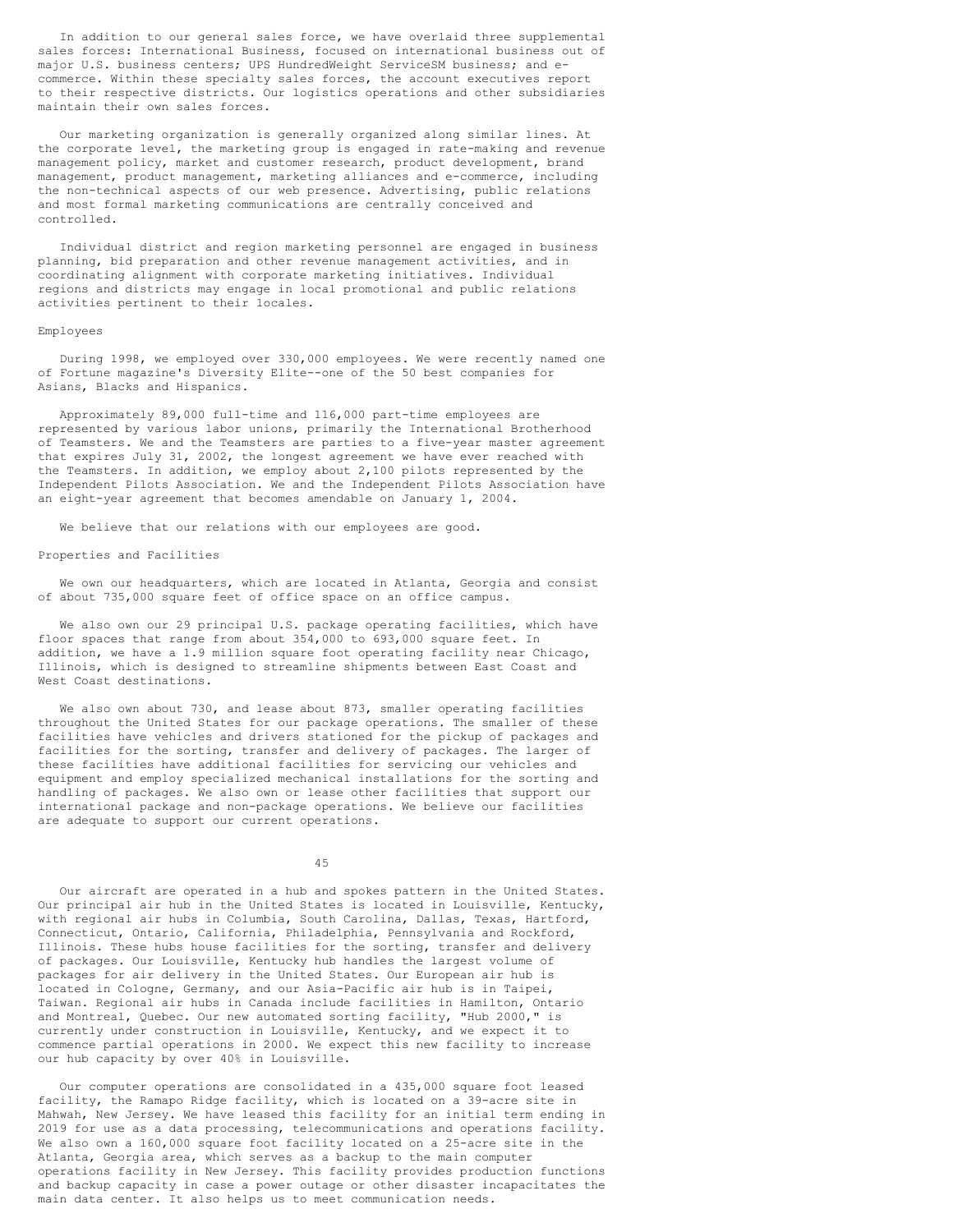### Fleet

# Aircraft

As of December 31, 1998, our fleet consisted of the following 536 aircraft:

### $<$ TABLE> <CAPTION>

|                             | Leased or      |            |                |                                         |  |  |
|-----------------------------|----------------|------------|----------------|-----------------------------------------|--|--|
|                             |                | Chartered  |                |                                         |  |  |
| Description                 |                |            |                | Owned from Others On Order Under Option |  |  |
|                             |                | ---------- |                |                                         |  |  |
| $<$ S $>$                   | < <sub></sub>  | <<         | <<             | <<                                      |  |  |
| McDonnell-Douglas $DC-8-71$ | 23             |            |                |                                         |  |  |
| McDonnell-Douglas DC-8-73   | 26             |            |                |                                         |  |  |
| Boeing 727-100              | .51            |            |                |                                         |  |  |
| Boeing 727-200              | 10             |            |                |                                         |  |  |
| Boeing $747-100$            | 12.            |            |                |                                         |  |  |
| Boeing 747-200              | $\overline{4}$ |            |                |                                         |  |  |
| Boeing 757-200              | 64             | 9          | $\mathfrak{D}$ | 31                                      |  |  |
| Boeing 767-300              | 21             | 6          | 3              | 30                                      |  |  |
| Airbus A300-600             |                | --         | 30             | 30                                      |  |  |
| Other                       | $-$            | 310        |                |                                         |  |  |
|                             |                |            |                |                                         |  |  |
| $Total$                     | 211            | 325        | 35             | 91                                      |  |  |
|                             |                |            |                |                                         |  |  |

### $\langle$ /TABLE>

### We maintain an inventory of spare engines and parts for each aircraft.

All of the aircraft we own meet Stage III federal noise regulations and can operate at airports that have aircraft noise restrictions. We became the first major airline to successfully operate a 100% Stage III fleet more than three years in advance of the date required by federal regulations.

During 1998, we took delivery of two Boeing 747-200, three Boeing 757-200 and five Boeing 767-300 aircraft. We also exercised options to purchase ten Boeing 757-200 aircraft that we previously accounted for under operating leases. During 1999, we have taken delivery of two Boeing 757-200 and three Boeing 767-200 aircraft. We also have firm commitments to purchase four Airbus A300-600 aircraft during 2000 and 26 Airbus A300-600 aircraft between 2001 and 2005, and we have options to purchase 30 Airbus A300-600 aircraft between 2002 and 2009.

46

Because of our maintenance schedules, and our fewer daily flight cycles as compared to commercial passenger airlines, we do not anticipate the need to retire any currently owned aircraft in the next ten years.

### Vehicles

We operate a fleet of about 149,000 delivery vehicles, ranging from panel delivery vehicles to large tractors and trailers, including about 1,400 temperature-controlled trailers owned by Martrac and about 4,000 vehicles owned by UPS Truck Leasing.

Our management believes that these aircraft and vehicles are adequate to support our operations over the next year.

#### Safety

We promote safety throughout our operations.

Our Automotive Fleet Safety Program is built with the following components:

- . Selection. Six out of every seven drivers come from our part-time ranks. Therefore, many of our new drivers are familiar with our philosophy, policies, practices and training programs.
- . Training. Training is the cornerstone of our Fleet Safety Program. Our approach starts with training the trainer. All trainers undergo a rigorous training workshop to ensure that they have the skills and motivation to effectively train novice drivers. The first 30 days of a new driver's employment includes eight hours of classroom "space and visibility" training followed by three safety training rides integrated into their training cycle.
- . Responsibility. Our operations managers are responsible for their drivers' safety records. We investigate every accident. If we determine that the accident could have been prevented, we re-train the driver.
- . Preventive Maintenance. An integral part of our Fleet Safety Program is a comprehensive Preventive Maintenance Program. Our fleet is tracked by computer to ensure that each vehicle is serviced before a breakdown or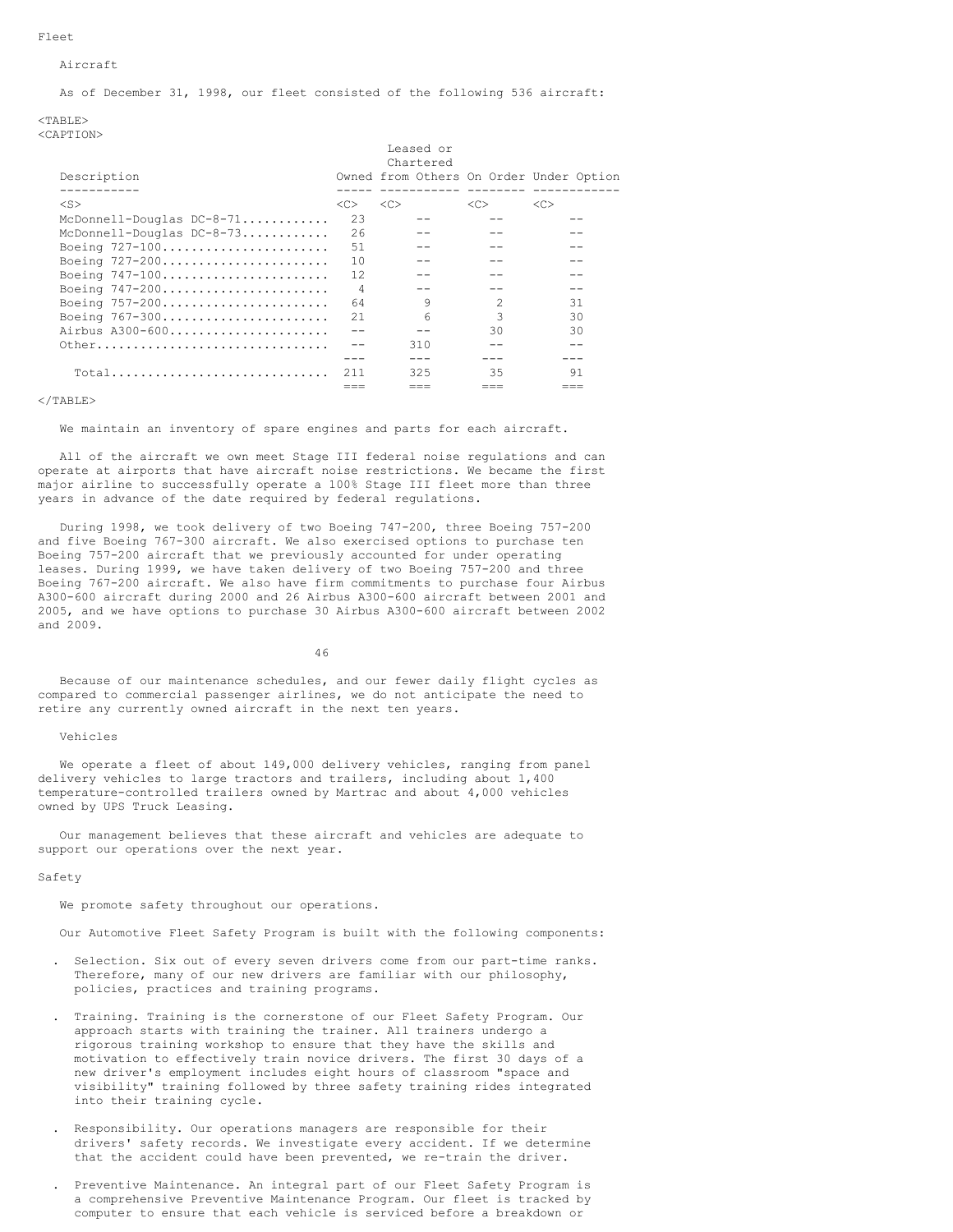accident can occur.

. Honor Plan. A well-defined safe driver honor plan recognizes and rewards our drivers when they achieve success. We currently have about 2,850 drivers who have driven for 25 years or more without an avoidable accident.

Our workplace safety program consists of a comprehensive health and safety program that is monitored by our employee-management health and safety committees. The workplace safety process focuses on employee conditioning and safety-related habits. We enlist employees' help in designing facilities and work processes.

# Competition

We are the largest package distribution company in the world, in terms of both revenue and volume. We offer a broad array of services in the package delivery industry and therefore compete with many different companies and services on a local, regional, national and international basis. These competitors include the postal services of the United States and other nations, various motor carriers, express companies, freight forwarders, air couriers and others. Our major competitors include Federal Express, the United States Postal Service, RPS, Inc., Airborne Express, DHL Worldwide Express, Deutsche Post and TNT Post Group.

47

Competition is increasingly based on a carrier's ability to integrate its distribution and information systems with its customers' systems to provide unique transportation solutions at competitive prices. We rely on our vast infrastructure and service portfolio to attract and maintain customers. As we move into the logistics and other non-package areas, we compete with a number of participants in the logistics, financial services and information technology industries.

## Government Regulation

Both the Department of Transportation and the Federal Aviation Administration regulate air transportation services.

The DOT's authority relates primarily to economic aspects of air transportation, such as discriminatory pricing, non-competitive practices, interlocking relations or cooperative agreements. The DOT also regulates, subject to the authority of the President of the United States, international routes, fares, rates and practices, and is authorized to investigate and take action against discriminatory treatment of United States air carriers abroad. The FAA's authority relates primarily to safety aspects of air transportation, including aircraft standards and maintenance, personnel and ground facilities. In 1988, the FAA granted us an operating certificate, which remains in effect so long as we meet the operational requirements of federal aviation regulations.

The FAA has issued rules mandating repairs on all Boeing Company and McDonnell-Douglas Corporation aircraft that have completed a specified number of flights, and has also issued rules requiring a corrosion control program for Boeing Company aircraft. Our total expenditures under these programs for 1998 were about \$16.4 million. The future cost of repairs pursuant to these programs may fluctuate. All mandated repairs have been completed or are scheduled to be completed within the timeframes specified by the FAA.

Our ground transportation of packages in the United States is subject to the DOT's jurisdiction with respect to the regulation of routes, and both the DOT's and the states' jurisdiction with respect to the regulation of safety, insurance and hazardous materials.

We are subject to similar regulation in many non-U.S. jurisdictions. In addition, we are subject to non-U.S. government regulation of aviation rights to and beyond non-U.S. jurisdictions, and non-U.S. customs regulation.

# Postal Rate Proceedings

The Postal Reorganization Act of 1970 created the postal service as an independent establishment of the executive branch of the federal government, and vested the power to recommend domestic postal rates in a regulatory body, the Postal Rate Commission. We believe that the postal service consistently attempts to set rates for its monopoly services, particularly first class letter mail, above the cost of providing these services, in order to use the excess revenues to subsidize its expedited, parcel, international and other competitive services. Therefore, we participate in the postal rate proceedings before the Postal Rate Commission in an attempt to secure fair postal rates for competitive services.

On June 29, 1998, the Postal Service Board of Governors adopted, with minor exceptions, the Postal Rate Commission's Recommended Decision in the general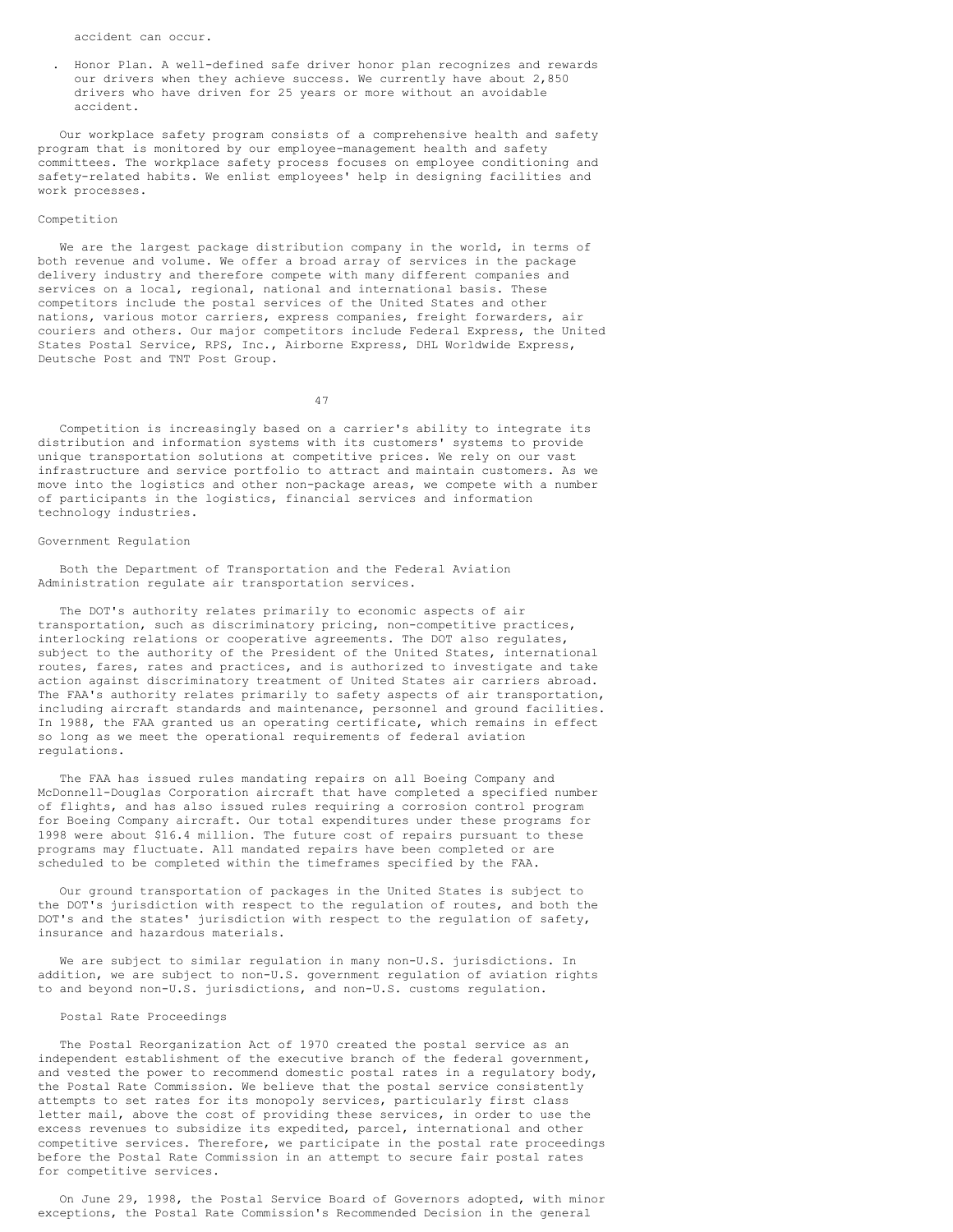rate case filed by the postal service in 1997. On July 13, 1998, we filed a notice of appeal with the United States Court of Appeals for the District of Columbia, claiming the Postal Rate Commission erred in the treatment of air transportation costs associated with the movement of parcel post packages in the state of Alaska and Priority Mail's contribution to covering institutional (overhead) costs. The appeal is pending.

Legislation has been proposed that would result in significant amendments to the Postal Reorganization Act. If adopted, it would introduce a form of rate-cap regulation of monopoly services, loosen regulation of competitive services and, for some matters, strengthen the powers of the Postal Rate Commission.

48

#### Environmental Regulation

The Clean Air Act Amendments of 1990 require a ten-year phase-in of cleanfuel vehicles by some fleets in urban areas with the worst air quality problems. We began a project in 1989 using clean compressed natural gas as a fuel in some package cars. By the end of 1998, more than 850 UPS package cars were running on compressed natural gas in various cities. The EPA's final rules under the Clean Air Act Amendments of 1990 established regulations governing the exemption of clean fuel fleet vehicles from some transportation control measures. The regulations exempt clean fuel vehicles, such as our compressed natural gas vehicles, from urban transportation control measures, which include truck bans and time-of-day restrictions. The regulations also permit the compressed natural gas vehicles to travel in high occupancy vehicle lanes, if they meet emission criteria.

All of the aircraft we own meet Stage III federal noise regulations.

#### Litigation

On August 9, 1999 the U.S. Tax Court issued an opinion unfavorable to UPS regarding a Notice of Deficiency asserting that we are liable for additional tax for the 1983 and 1984 tax years. The Court held that we are liable for tax on income of Overseas Partners Ltd., a Bermuda company, which has reinsured excess value package insurance purchased by our customers beginning in 1984. The Court held that for the 1984 tax year we are liable for taxes of \$31 million on income reported by OPL, penalties and penalty interest of \$93 million and interest for a total after-tax exposure we estimate at approximately \$246 million.

In addition, during the first quarter of 1999, the IRS issued two Notices of Deficiency asserting that we are liable for additional tax for the 1985 through 1987 tax years, and the 1988 through 1990 tax years. The primary assertions by the IRS relate to the reinsurance of excess value package insurance, the issue raised for the 1984 tax year. The IRS has based its assertions on the same theories included in the 1983-1984 Notice of Deficiency.

We anticipate that the IRS will take similar positions for tax years subsequent to 1990. Based on the Tax Court opinion, we currently estimate that our total after-tax exposure for the tax years 1984 through 1999 could be as high as \$2.353 billion. We are in the process of analyzing our position in light of the Tax Court opinion and are evaluating our options, including appeal of the Tax Court decision, continuance of the litigation or negotiation of a settlement.

In our second quarter 1999 financial statements, we have recorded a tax assessment charge of \$1.786 billion, which includes an amount for related state tax liabilities. The charge includes taxes of \$915 million and interest of \$871 million. This assessment resulted in a tax benefit of \$344 million related to the interest component of the assessment. As a result, our net charge to net income for the tax assessment was \$1.442 billion, increasing our total after-tax reserve with respect to these matters to \$1.672 billion.

We determined the size of our reserve with respect to these matters in accordance with generally accepted accounting principles based on our estimate of our most likely liability. In making this determination, we concluded that it was more likely that we would be required to pay taxes on income reported by OPL and interest, but that it was not probable that we would be required to pay any penalties and penalty interest. If penalties and penalty interest ultimately are determined to be payable, we would have to record an additional charge of up to \$681 million. We cannot assure you that our ultimate liability for these matters will not exceed the level of our reserves.

On September 1, 1999, we deposited \$1.349 billion with the IRS related to these matters, without conceding the IRS's position or giving up our right to appeal the Tax Court's decision, in order to stop the accrual of interest on that amount of the IRS's claim. We have sufficient cash, cash equivalents and marketable securities on hand to deposit with the IRS, if we choose to do so, the remaining amount necessary to satisfy our maximum estimated after-tax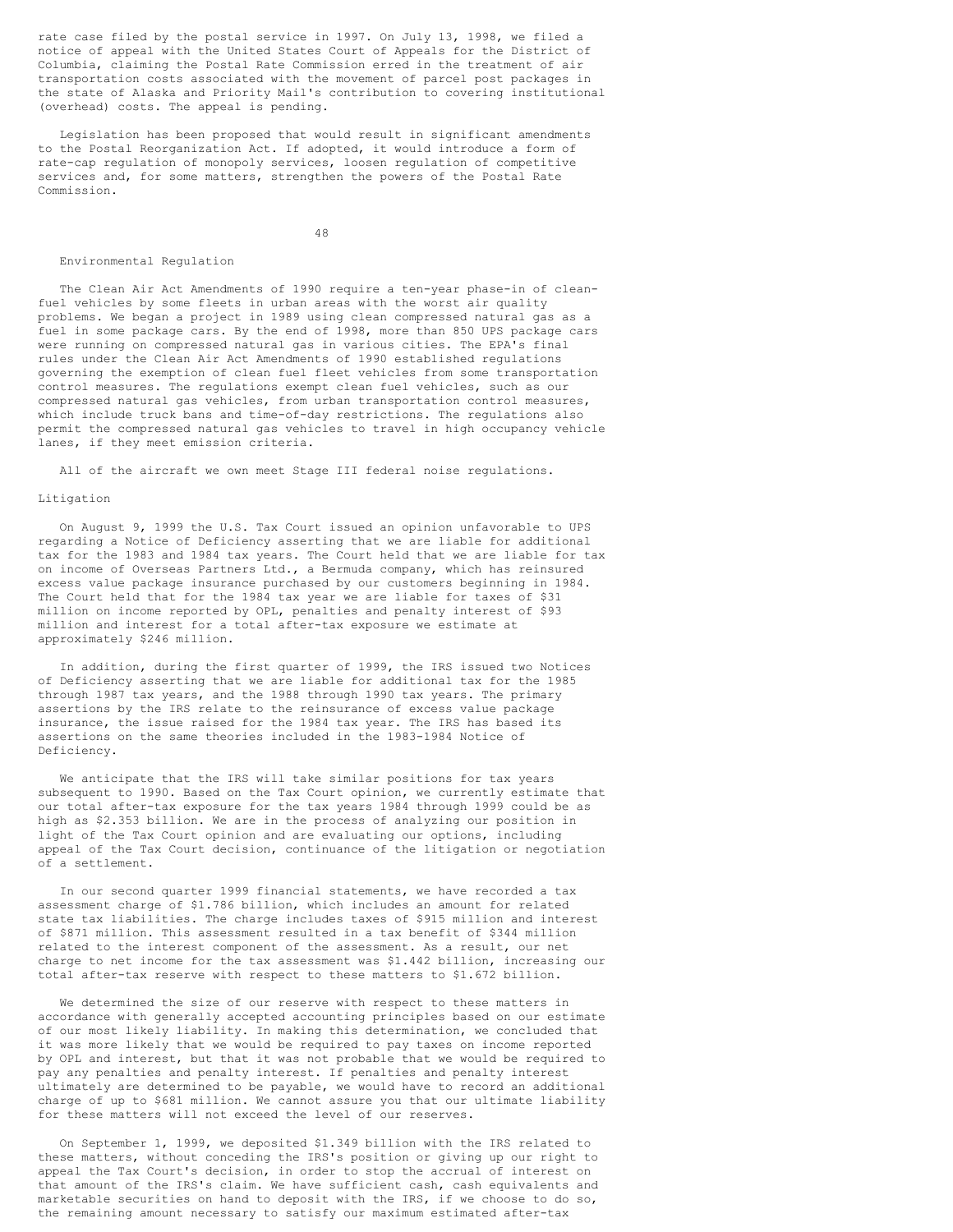49

The IRS has proposed adjustments, unrelated to the OPL matters discussed above, regarding the timing of deductions, the characterization of expenses as capital rather than ordinary and our entitlement to the investment tax credit and the research tax credit in the 1985 through 1990 tax years. These proposed adjustments, if sustained, would result in \$88 million in additional tax for the 1985 through 1987 tax years and \$267 million in additional tax for the 1988 through 1990 tax years.

We believe that our practice of expensing the items that the IRS alleges should have been capitalized is consistent with the practices of other industry participants. We expect that we will prevail on substantially all of these issues. Should the IRS prevail, however, unpaid interest on these adjustments through 1999 could aggregate up to \$396 million, after the benefit of related tax deductions. Since the majority of these adjustments propose to capitalize items for which depreciation deductions would be allowed in subsequent years, the effect would be to substantially reduce the net impact of these adjustments and related interest. The IRS's proposed adjustments include penalties and penalty interest. We believe that the possibility that such penalties and penalty interest will be sustained is remote. The IRS may take similar positions with respect to some of these issues for each of the years from 1991 through 1999. We believe the eventual resolution of these issues will not result in a material adverse effect on our financial condition, results of operations or liquidity.

We are a defendant in various employment-related lawsuits. In one of these actions, which alleges employment discrimination by UPS, class action status has been granted, and the United States Equal Employment Opportunity Commission has been granted the right to intervene. We are also a defendant in various other lawsuits that arose in the normal course of business. In our opinion, none of these cases is expected to have a material adverse effect upon our financial condition, results of operations or liquidity.

50

## THE MERGER, THE PUBLIC OFFERING AND THE TENDER OFFER

### The Merger

# How It Will Work

Old UPS currently owns all of New UPS's (United Parcel Service, Inc.) common stock, and New UPS currently owns all of UPS Merger Subsidiary, Inc.'s common stock. When Old UPS merges with UPS Merger Subsidiary, Inc.:

- . Old UPS will survive the merger, and UPS Merger Subsidiary, Inc. will cease to exist
- . each share of Old UPS's outstanding common stock will automatically convert into two shares of New UPS's class A common stock, and Old UPS's current shareowners will own all of New UPS's class A common stock
- . New UPS will own all of Old UPS's common stock

The result will be that our current shareowner-owned company, Old UPS, will become a subsidiary of New UPS, and you will own New UPS class A common stock instead of Old UPS common stock. The new shareowner-owned company, New UPS, will have a new certificate of incorporation and bylaws, while Old UPS's certificate of incorporation will remain unchanged. A copy of the merger agreement is included as Annex A to this proxy statement/prospectus.

We believe that New UPS's capital structure will help preserve the best aspects of our employee-owned and owner-managed culture while providing us with a publicly traded equity security that we could use for strategic alliances and acquisitions in important markets around the world. You no longer will be required to offer your shares to us before you can sell them to third parties. We also are seeking to terminate the right of recall by terminating the UPS Managers Stock Trust, the UPS Employees Stock Trust and the UPS Stock Trust. See "Purposes of the Merger."

# New UPS's Certificate of Incorporation

New UPS's certificate of incorporation will be different from our current certificate of incorporation in the following principal ways:

- . it will replace the current common stock with class A-1 common stock, class A-2 common stock, class A-3 common stock and class B common stock
- . it will eliminate the requirement that you must offer your shares to us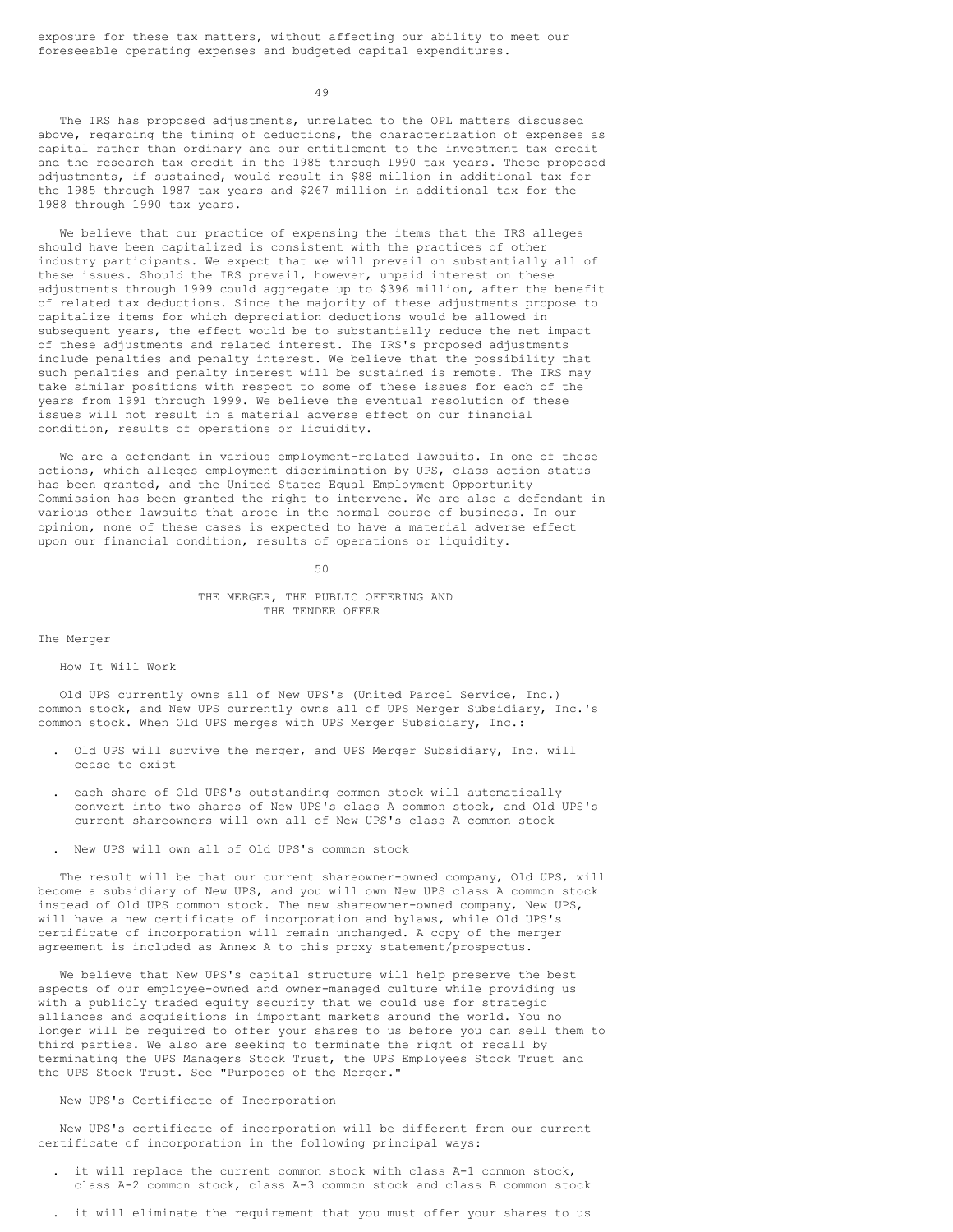for purchase before you can sell them to third parties

- . it will modify our "scaled voting" provision so that it does not reduce the voting power of shareowners unless they own more than 25% of our total voting power
- . it will add provisions that restrict the transferability of the class A common stock for a period of time to allow us to complete a successful public offering

There are additional changes in New UPS's certificate of incorporation. You should read "Description of Capital Stock, Certificate of Incorporation and Bylaws" and New UPS's certificate of incorporation, which is included as Annex B to this proxy statement/prospectus.

## Voting Rights

Holders of class A common stock will be entitled to ten votes per share on all matters voted upon by our shareowners. Holders of class B common stock will have the same economic rights as holders of class A common stock, but will be entitled to one vote per share on all matters voted upon by our shareowners. Any person or group that beneficially owns more than 25% of our total voting power will be allowed only 1/100th of a vote with respect to each vote in excess of 25% of our total voting power. Old UPS's certificate of incorporation contains a similar provision, but it applies to any person or group that owns more than 10% of our total voting power.

51

### What You Will Receive

When we effect the merger, each share of our outstanding common stock will convert automatically into two shares of New UPS's class A common stock. Of the Old UPS shares you currently own, as nearly as possible:

- . one-third will be converted into class A-1 common stock
- . one-third will be converted into class A-2 common stock
- . one-third will be converted into class A-3 common stock

If the number of shares you own is not a multiple of three, you will receive either one more share of class A-3 common stock than of class A-2 and  $A-1$  or, if necessary, the same number of shares of class  $A-3$  and  $A-2$ , and one fewer share of class A-1. Except for the applicable restricted period, which we describe below, each share of class A common stock will be identical.

Separately, we are seeking approval to terminate the UPS Managers Stock Trust and the UPS Employees Stock Trust, and we intend to terminate the UPS Stock Trust. The shares of class A common stock you receive as a result of the merger will not be subject to these trusts and may not be recalled by us.

Transfer Restrictions on Shares of Class A Common Stock

You will not be able to sell or transfer shares of class A common stock to anyone other than a permitted transferee, or convert shares of class A common stock into class B shares, until the relevant restricted period expires. This restricted period will expire:

- . 180 days after our public offering for class A-1 common stock
- . 360 days after our public offering for class A-2 common stock
- . 540 days after our public offering for class A-3 common stock

You also will be prohibited from buying a put option, selling a call option or entering into any other hedging or insurance transaction relating to your class A common stock during these restricted periods.

Subject to restrictions on persons deemed to be our affiliates, you will be able to transfer shares of class A common stock freely after the applicable restricted period expires. Management thinks that it is important for our people to have a significant investment in our common stock in order to be truly motivated to strive for our continued success. Other than sales in the tender offer, management expects that, in the future, our people will maintain their investment in the company until retirement.

If you validly transfer any shares of class A common stock to someone who is not a permitted transferee, those shares automatically will convert into shares of class B common stock.

A "permitted transferee" means:

. the transferor's spouse or child if: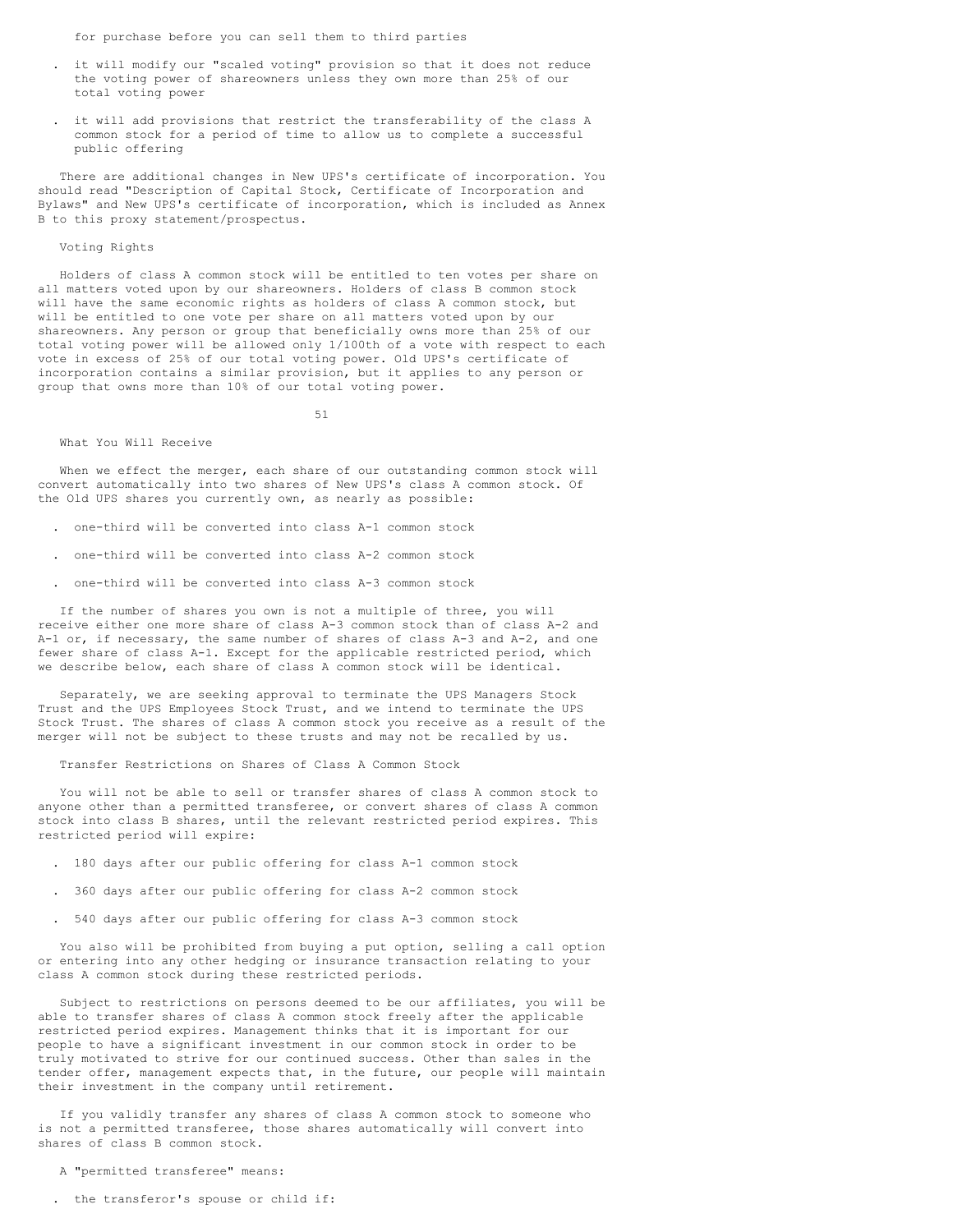- . the transferor was a holder on the date of the merger of the shares being transferred and the transfer occurs within 540 days of that date, or
- . the transferor is an employee of New UPS or one of its subsidiaries
- . a trust for the sole benefit of the transferor or the transferor's spouse or child, if
- . the transferor was a holder on the date of the merger of the shares being transferred and the transfer occurs within 540 days of that date, or
- . the transferor is an employee of New UPS or one of its subsidiaries
- an individual retirement account if the transferor is:
- . any employee benefit plan sponsored by New UPS or any of its subsidiaries

52

- . any distributee of such an employee benefit plan, or
- . another individual retirement account for the benefit of such a distributee
- . the beneficial owner of an individual retirement account if the transferor is the individual retirement account
- . the estate of a deceased holder of shares, if
	- . the deceased holder was a holder on the date of the merger of the shares being transferred and the transfer occurs within 540 days of that date, or
	- . the deceased holder was an employee of New UPS or one of its subsidiaries on the date of death,

and the transfer was made pursuant to the deceased holder's will or the laws of distribution

- . the beneficiary of an estate referred to in the preceding item, if that beneficiary is the spouse or child of the deceased holder or a trust for the sole benefit of the spouse or child of the deceased holder
- . an employee benefit plan sponsored by New UPS or any of its subsidiaries
- . a bank or trust company in connection with a pledge of shares by a person who either was:
	- . a holder on the date of the merger of the shares being pledged, or
	- . an employee of New UPS or one of its subsidiaries on the date of the pledge,

as bona fide collateral for a loan to that person, if the lending institution agrees in writing to immediately sell the shares to New UPS in the event that the lending institution forecloses on the shares

- . a charitable organization that agrees in writing to sell the shares to New UPS immediately following the transfer
- . New UPS or any of its subsidiaries
- . any distributee of any employee benefit plan sponsored by New UPS or any of its subsidiaries if the transferor is the plan, and
- . any employee of New UPS or any of its subsidiaries if the transferor is New UPS or any of its subsidiaries

Listing

The class A common stock will not be listed on a national securities exchange or traded in the organized over-the-counter market. We have applied to list the class B common stock on a stock exchange. Listing is subject to fulfilling all applicable listing requirements.

# The Public Offering

Soon after the merger is approved, subject to market conditions, we plan to make a public offering of New UPS's class B common stock.

## After the public offering: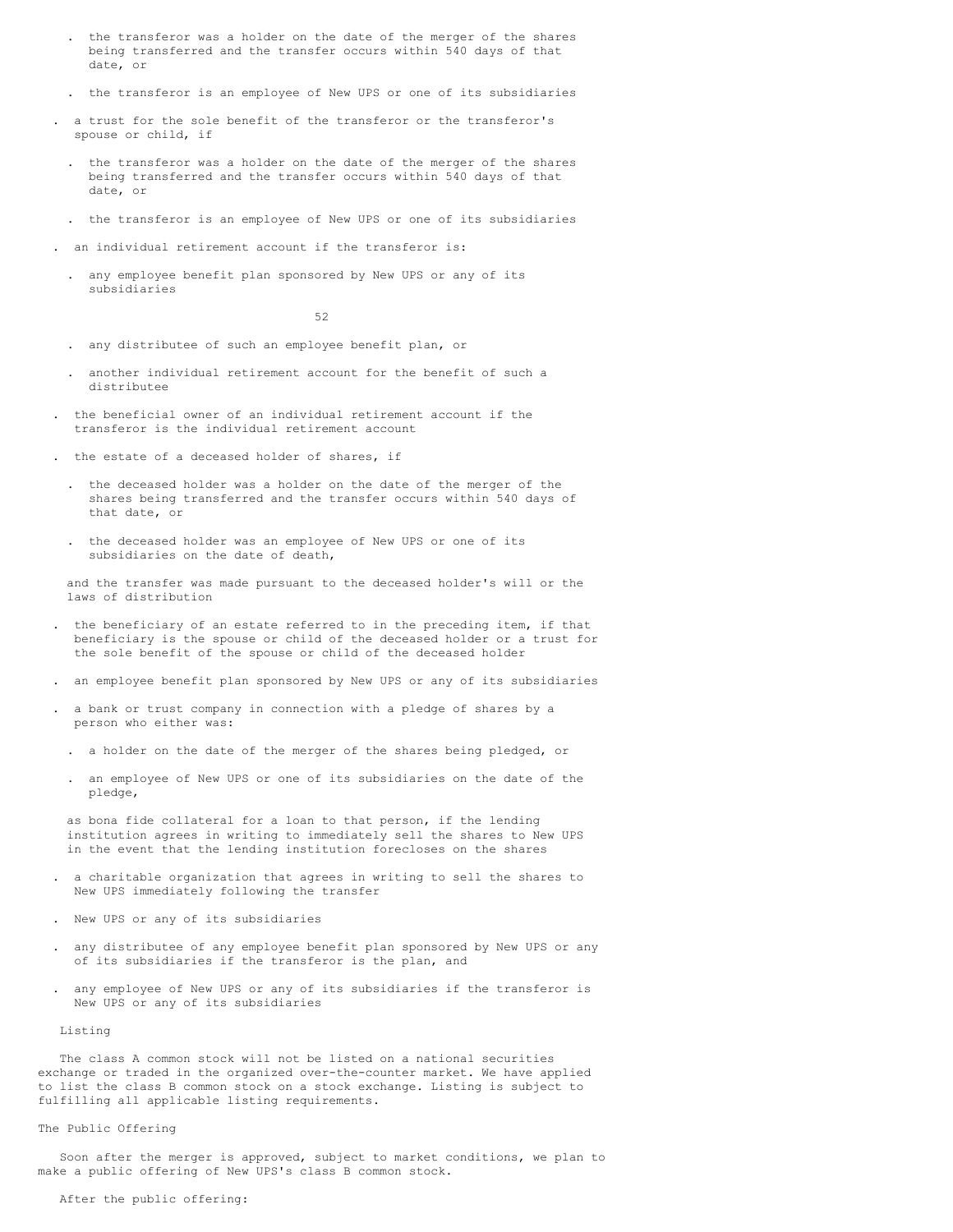- . class A common stock will constitute about 90% of our total outstanding common stock and about 99% of our total voting power
- . class B common stock will constitute about 10% of our total outstanding common stock and about 1% of our total voting power

Although we do not expect to determine the initial public offering price for our class B common stock for several weeks, we believe that our initial public offering price will be higher than the repurchase price currently in effect. We expect to announce our financial results for the third quarter, and a range within which the class B common stock is expected to be priced in the initial public offering, before the special meeting.

53

We have applied to the securities regulatory authorities in certain Canadian provinces for rulings that the distribution of class A shares and class B shares is not subject to local securities dealer registration and prospectus requirements. We expect this ruling to be granted on the condition that all material relating to the merger that is sent to persons outside Canada be sent to persons in Canada and that the first trade in the class B shares received by persons in the applicable provinces will be subject to local prospectus requirements (or prospectus exemptions), unless the first trade is made through the facilities of a stock exchange outside of Canada in accordance with the rules of that stock exchange and applicable laws. Persons in Canada should take note of this resale restriction.

#### The Tender Offer

After the public offering, we intend to use the net proceeds of the public offering to fund a cash tender offer for some of the class A-1 common stock. This will give you an opportunity to sell a portion of your class A-1 common stock before the restricted periods expire.

The percentage of your shares that you will be able to sell in the tender offer will depend on the amount of proceeds we receive in the public offering, the market price of the class B shares when we make the tender offer and the level of participation by other shareowners in the tender offer. As a result, we will not be able to determine the percentage of your shares that you will be able to sell in the tender offer until the tender offer is complete.

We will purchase shares in the tender offer pursuant to an offer to purchase and related materials, which we will distribute to you when we commence the tender offer. We will also file a Schedule 13E-4 with the SEC in connection with the tender offer.

# How We Will Effect the Merger and the Public Offering

If approved, we will effect the merger immediately prior to the closing of the public offering. At that time, we will file a certificate of merger with the Secretary of State of the State of Delaware. We currently expect that this will occur by the end of 1999.

Your shares will be converted automatically, without any action on your part, into New UPS's class A common stock. Shortly after the completion of our public offering, we will send you a letter telling you how you will receive certificates for your class A common stock.

You should not send any share certificates to us at this time.

### Conditions to the Merger

We will cause the merger to become effective only if each of the following conditions is satisfied or waived:

- . A majority of the outstanding shares of our common stock entitled to vote at the special meeting approve the merger agreement
- . We simultaneously consummate the initial public offering of our class B shares
- . Certain of our employee benefit plans receive an exemption or opinion from the Department of Labor to the effect that the exchange of Old UPS common stock for New UPS class A common stock is not a "prohibited transaction" under ERISA

### Federal Income Tax Consequences of the Merger

The merger, the conversion of your shares into New UPS's class A common stock and the public offering will not be taxable transactions for you for U.S. federal income tax purposes. Any sale of your class A common stock, in the tender offer or otherwise, will be a taxable transaction for you for U.S. federal income tax purposes. You should read the section of this proxy statement/prospectus entitled "Federal Income Tax Consequences to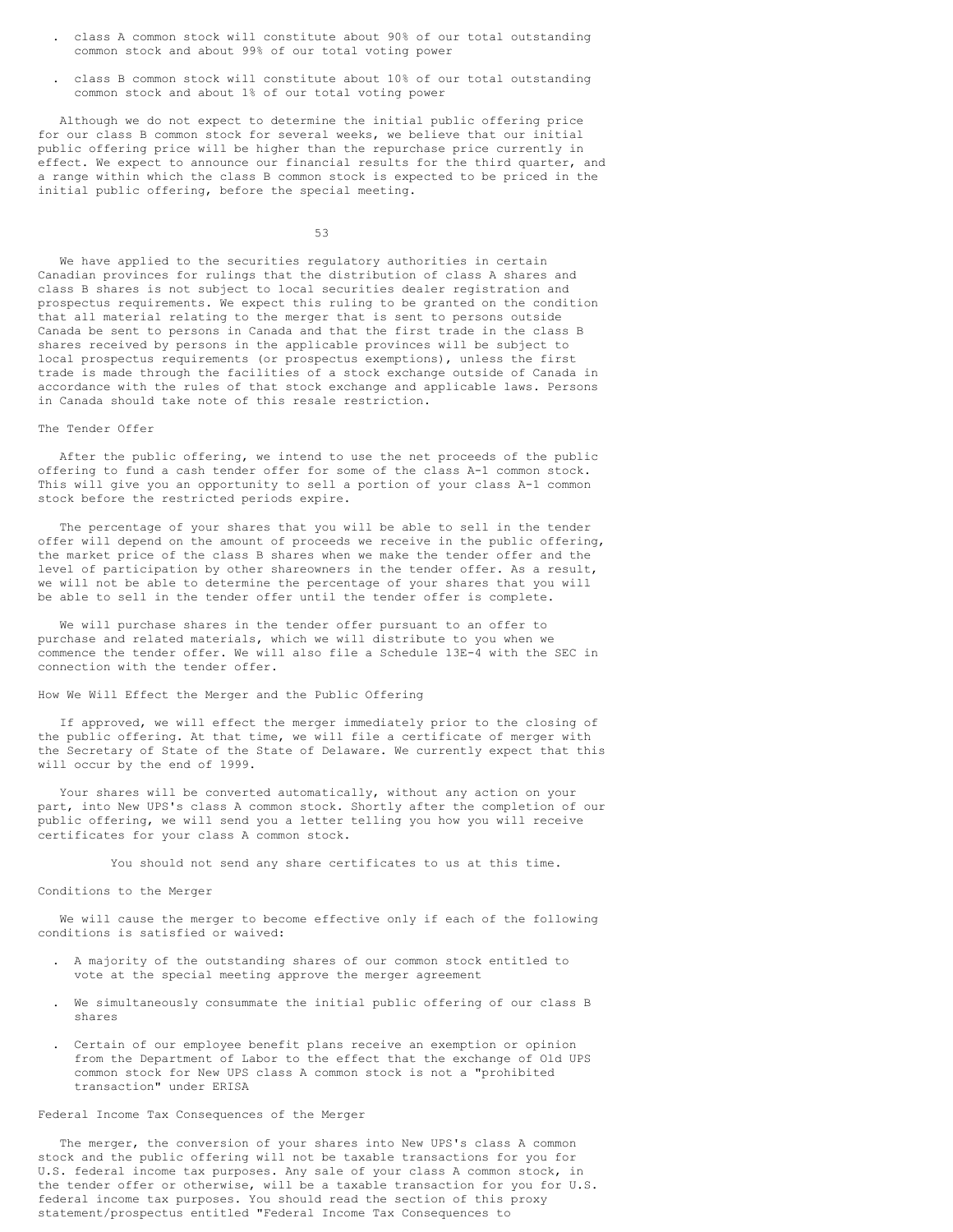#### PURPOSES OF THE MERGER

The purposes of the merger are:

- . to put in place a capital structure that will give us greater financial flexibility to respond to changes in global market conditions
- . to give us a publicly traded equity security that we could use when appropriate for strategic alliances and acquisitions in important markets around the world, and simultaneously to preserve the best aspects of our employee-owned and owner-managed culture

Our current capital structure and certificate of incorporation have functioned well for us over the past century as a private company. The transfer restrictions that apply to all of our voting stock have ensured that we remained owned and controlled by our managers and employees and their heirs and descendants. We have provided limited liquidity to our shareowners by offering to purchase shares at prices set by our board of directors.

But as we enter the 21st century, we face a rapidly changing competitive and operating environment. The package delivery industry is globalizing and consolidating at an unprecedented rate. We face new competitive challenges from postal monopolies, which have considerable resources and infrastructures. We believe that we should have a publicly traded equity security that we could use when appropriate for strategic alliances and acquisitions in order to maintain our pre-eminent position.

We have determined that we and our shareowners would benefit from having a publicly traded equity security. We also have determined that employee ownership and owner management are important facets of our corporate identity that should not be sacrificed. Therefore, we have designed the merger and related transactions and New UPS's certificate of incorporation to continue our historical culture of employee ownership and owner management, while allowing us to simultaneously issue our stock to the public.

New UPS's certificate of incorporation accomplishes these goals by concentrating both our equity ownership and voting power in our newly created class A common stock, while offering our newly created class B common stock, which has the same economic rights but has less voting power and represents less of our total equity, to the public. Because we initially will issue our class A common stock only to our current shareowners, and because we intend to issue our class A common stock primarily to our managers and employees in the future, this structure will maintain and enhance our historical ownership profile. Simultaneously, our class B common stock will be publicly traded, providing us with a market pricing mechanism for all of our stock and a publicly traded equity security that we could use when appropriate for strategic alliances and acquisitions in the future.

#### 55

### THE SPECIAL MEETING; VOTING RIGHTS AND PROXIES

We are furnishing this proxy statement/prospectus to you in connection with our solicitation of proxies at the special meeting. We are first mailing this proxy statement/prospectus and the accompanying form of proxy on or about September , 1999. We also are furnishing this proxy statement/prospectus as a prospectus in connection with New UPS's issuance of class A common stock as a result of the merger.

## Time, Place and Purposes

We will hold the special meeting at The Corporation Trust Company, 1209 Orange Street, Wilmington, Delaware 19801, on October 25, 1999, at 9:00 A.M. At the special meeting, we will ask you to vote upon two proposals:

- to approve an Agreement and Plan of Merger, dated as of September 1999, among Old UPS, New UPS and UPS Merger Subsidiary, Inc., pursuant to which UPS Merger Subsidiary, Inc. will merge with and into Old UPS and each share of our currently outstanding stock will be converted into two shares of New UPS's class A common stock; and
- . to approve the United Parcel Service, Inc. Incentive Compensation Plan.

Record Date; Voting Rights; Votes Required for Approval

Our board has fixed the close of business on August 30, 1999 as the record date for determining shareowners entitled to receive notice of and to vote at the special meeting. Only shareowners of record as of the close of business on the record date will be entitled to vote at the special meeting.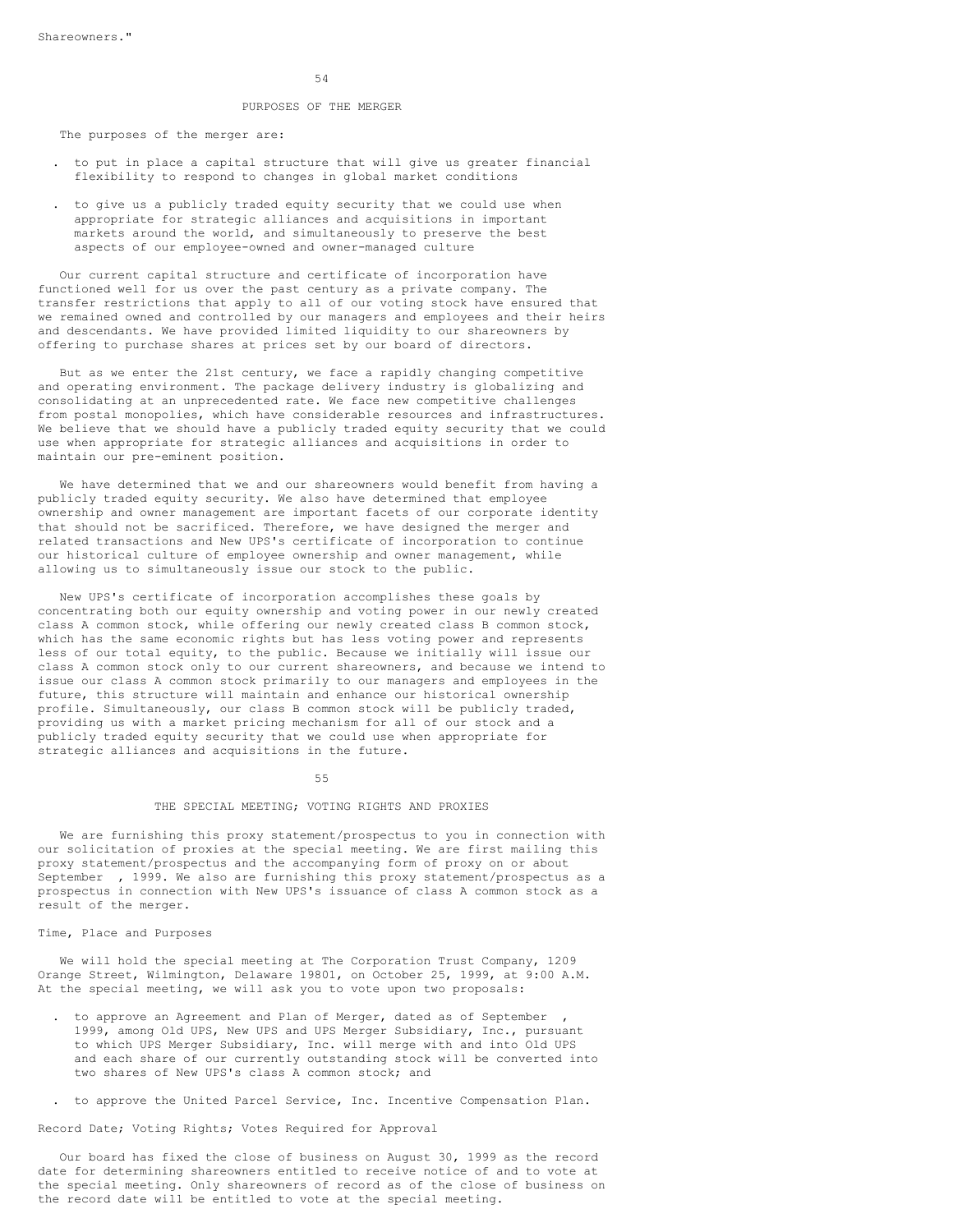We had 547, 147, 474 shares of common stock outstanding and entitled to vote as of the close of business on the record date. These shares are the only securities that may be voted at the special meeting. Each share is entitled to one vote. First Union, as trustee under the Managers Stock Trust, the Employees Stock Trust and the Qualified Stock Ownership Plan and Trust, owns 354,005,983 shares, which constitute 64.7% of our outstanding common stock entitled to vote as of the record date.

Holders of a majority of the issued and outstanding shares of our common stock, present in person or by proxy, will constitute a quorum for the transaction of business at the special meeting.

A majority of all outstanding shares of our common stock entitled to vote is required to approve the merger. A majority of the shares present at the meeting, in person or by proxy, is required to approve the incentive compensation plan.

# Voting and Revocation of Proxies

All shares represented by valid proxies that we receive before the special meeting will be voted at the special meeting as specified in the proxy, unless the proxy has been previously revoked. If no specification is made on a proxy with respect to a proposal, the related shares will be voted FOR that proposal.

Unless you indicate otherwise, your proxy card also will confer discretionary authority on the board-appointed proxies to vote the shares represented by the proxy on any matter that is properly presented for action at the special meeting.

You have the right to revoke your proxy at any time before it is voted by giving written notice of revocation to our Secretary, by submitting a subsequent later-dated proxy or by voting in person at the special meeting.

If you own shares of our common stock that are held by First Union as trustee under the UPS Managers Stock Trust, the UPS Employees Stock Trust or the UPS Qualified Stock Ownership Plan and Trust, you may direct voting of these shares by executing and returning to First Union voting instructions that are included with

56

this proxy statement/prospectus. If you do not return voting instructions to First Union, First Union may execute a proxy that will enable a member of our management to vote your shares in his or her discretion at the special meeting with respect to shares held under the UPS Managers Stock Trust of the UPS Employees Stock Trust. If this occurs, your shares would be voted FOR the merger and FOR the incentive compensation plan. If you do not return instructions to First Union with respect to shares held under the UPS Qualified Stock Ownership Plan and Trust, First Union will vote your shares in the same proportion as other allocated shares are voted.

# Costs of Solicitation

We will pay the expenses of printing, assembling and mailing this proxy statement/prospectus. In addition to the use of the mails, our directors, officers or regular employees may solicit proxies without additional compensation, except for reimbursement of actual expenses. They may do so using the mails, in person, by telephone, by facsimile transmission or by other means of electronic communication.

We will reimburse brokers, fiduciaries, custodians and other nominees for out-of-pocket expenses incurred in sending these proxy materials to, and obtaining instructions from, beneficial owners.

### No Appraisal Rights

You will not be entitled to appraisal rights under Section 262 of the Delaware General Corporation Law in connection with the merger or the conversion of our outstanding common stock into New UPS's class A common stock.

57

DESCRIPTION OF CAPITAL STOCK, CERTIFICATE OF INCORPORATION AND BYLAWS

# Authorized Capitalization

New UPS's capital structure will consist of 1,533,333,333 authorized class A-1 shares, 1,533,333,333 authorized class A-2 shares, 1,533,333,334 authorized class A-3 shares, 5,600,000,000 authorized class B shares and 200,000,000 authorized preferred shares. After the merger and the public offering, there will be about 364,764,983 class A-1, 364,764,983 class A-2, 364,764,983 class A-3 and 122,000,000 class B shares outstanding. This assumes that the underwriters do not exercise their over-allotment option in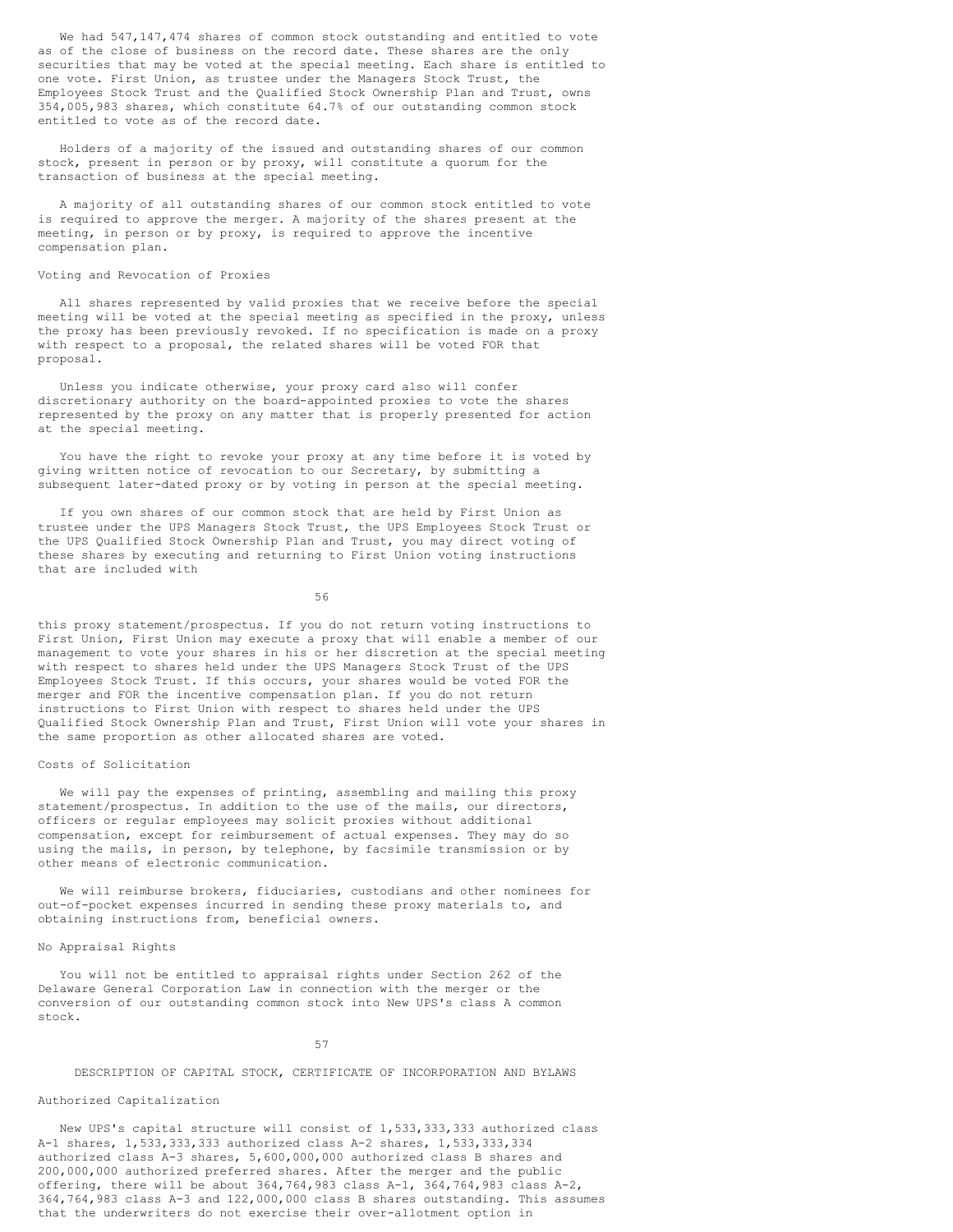connection with the public offering. Class A shares that are converted into class B shares will resume the status of authorized but unissued class A shares.

Old UPS's capital structure consists of 900,000,000 authorized shares of common stock and 200,000,000 authorized shares of preferred stock. As of the record date, 547,147,474 shares of Old UPS's common stock and no shares of preferred stock were outstanding.

Description of New UPS's Certificate of Incorporation

This section describes other key provisions of New UPS's certificate of incorporation, which is included as Annex B to this proxy statement/prospectus.

- . Right of First Refusal. New UPS's certificate of incorporation will not include the right of first refusal that is contained in our current certificate of incorporation.
- . Scaled Voting. New UPS's certificate of incorporation will provide that any person or group that owns more than 25% of New UPS's total voting power will be entitled to only 1/100th of a vote for each vote in excess of 25% of New UPS's voting power. Old UPS's certificate of incorporation contains a similar provision, but it applies to any person or group that owns more than 10% of our total voting power.
- . No Shareowner Action by Written Consent. New UPS's certificate of incorporation prohibits shareowner action by written consent. This does not differ from our current certificate of incorporation and bylaws.
- . No Shareowner Ability to Call a Special Meeting. New UPS's certificate of incorporation will provide that special meetings of our shareowners may be called only by our board of directors or the chairman of our board of directors. This does not differ from our current certificate of incorporation.
- . Limitation of Director Liability. New UPS's certificate of incorporation will provide that our directors are not liable to our shareowners for monetary damages for breach of fiduciary duty, except for liability:

.for breach of duty of loyalty;

- .for acts or omissions not in good faith or involving intentional misconduct or knowing violation of law;
- .under Section 174 of the Delaware General Corporation Law (unlawful dividends); and
- .for transactions from which the director derived improper personal benefit.

These director liability provisions do not differ from our current certificate of incorporation.

- . Indemnification of Directors and Officers. New UPS's certificate of incorporation will not provide for indemnification of our directors and officers, but New UPS's bylaws will provide that we must indemnify our directors and officers to the fullest extent authorized by the Delaware General Corporation Law, subject to very limited exceptions. This does not differ materially from our current certificate of incorporation and bylaws.
- . No Classified Board of Directors. New UPS's certificate of incorporation will not provide for a classified board of directors. This does not differ from our current certificate of incorporation.
- . No Cumulative Voting. New UPS's certificate of incorporation will provide that our shareowners are not entitled to cumulative voting in the election of our directors. This does not differ from our current certificate of incorporation.

58

. No Preemptive Rights. New UPS's certificate of incorporation will provide that our shareowners are not entitled to preemptive rights to subscribe to any class of our stock. This does not differ from our current certificate of incorporation.

Comparison of Our Currently Outstanding Common Stock to New UPS's Class A Common Stock and Class B Common Stock

The following table compares our currently outstanding common stock and New UPS's class A common stock and class B common stock.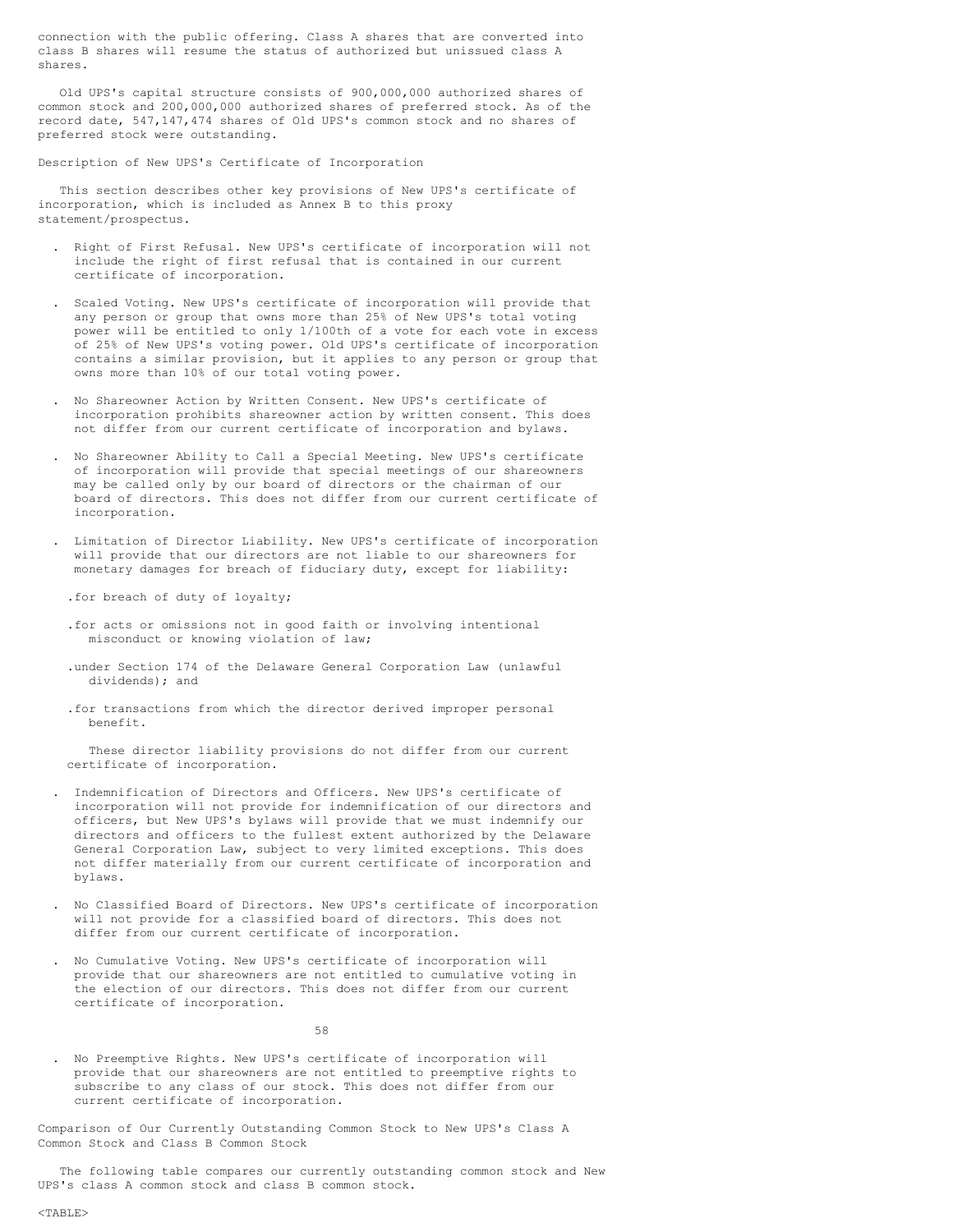|                            | Old UPS's<br>Common Stock<br>------------                                                                                                                                                                                                                                                                                                                                                                                                                                                                                 | New UPS's<br>Class A Shares<br>--------------                                                                                                                                                                                                                                                                                                                                                                                                                                                                                                                                                                                                               | New UPS's<br>Class B Shares<br>--------------                                                                                                                                                                                                                                                                                                                                                                   |
|----------------------------|---------------------------------------------------------------------------------------------------------------------------------------------------------------------------------------------------------------------------------------------------------------------------------------------------------------------------------------------------------------------------------------------------------------------------------------------------------------------------------------------------------------------------|-------------------------------------------------------------------------------------------------------------------------------------------------------------------------------------------------------------------------------------------------------------------------------------------------------------------------------------------------------------------------------------------------------------------------------------------------------------------------------------------------------------------------------------------------------------------------------------------------------------------------------------------------------------|-----------------------------------------------------------------------------------------------------------------------------------------------------------------------------------------------------------------------------------------------------------------------------------------------------------------------------------------------------------------------------------------------------------------|
| $<$ S $>$<br>Public Market | <<<br>None.                                                                                                                                                                                                                                                                                                                                                                                                                                                                                                               | <<><br>None.                                                                                                                                                                                                                                                                                                                                                                                                                                                                                                                                                                                                                                                | < <sub><br/>Application has been made<br/>for listing on a stock<br/>exchange. Listing is<br/>subject to fulfilling all<br/>applicable listing<br/>requirements.</sub>                                                                                                                                                                                                                                          |
| Voting Rights              | matters voted upon by<br>shareowners.                                                                                                                                                                                                                                                                                                                                                                                                                                                                                     | One vote per share on all Ten votes per share on all One vote per share on all<br>matters voted upon by<br>shareowners.                                                                                                                                                                                                                                                                                                                                                                                                                                                                                                                                     | matters voted upon by<br>shareowners.                                                                                                                                                                                                                                                                                                                                                                           |
|                            | Any shareowner or<br>10% of the common stock<br>(except for the UPS<br>Managers Stock Trust, the<br>UPS Employees Stock Trust, plans) may cast only<br>the UPS Qualified Stock<br>Ownership Plan and Trust<br>or any of our employee<br>benefit plans) may cast<br>only 1/100th of a vote<br>with respect to each share<br>in excess of 10% of the<br>outstanding shares of<br>common stock.                                                                                                                              | Any shareowner or<br>shareowners as a group who shareowners as a group who shareowners as a group who<br>beneficially own more than beneficially own more than beneficially own more than<br>25% of the total voting<br>power (except for any of<br>our employee benefit<br>1/100th of a vote with<br>respect to each vote in<br>voting power.                                                                                                                                                                                                                                                                                                              | Any shareowner or<br>25% of the total voting<br>power (except for any of<br>our employee benefit<br>plans) may cast only<br>$1/100$ th of a vote with<br>respect to each vote in<br>excess of 25% of the total excess of 25% of the total<br>voting power.                                                                                                                                                      |
|                            | No cumulative voting in<br>the election of our<br>directors.                                                                                                                                                                                                                                                                                                                                                                                                                                                              | No cumulative voting in<br>the election of our<br>directors.                                                                                                                                                                                                                                                                                                                                                                                                                                                                                                                                                                                                | No cumulative voting in<br>the election of our<br>directors.                                                                                                                                                                                                                                                                                                                                                    |
| Transfer Restrictions      | Subject to right of first Not subject to right of<br>refusal by UPS.                                                                                                                                                                                                                                                                                                                                                                                                                                                      | first refusal.                                                                                                                                                                                                                                                                                                                                                                                                                                                                                                                                                                                                                                              | Not subject to right of<br>first refusal.                                                                                                                                                                                                                                                                                                                                                                       |
|                            | If held in the UPS<br>Managers Stock Trust, the<br>UPS Employees Stock Trust<br>Ownership Plan and Trust,<br>subject to our right to<br>purchase shares at fair<br>market value, as defined,<br>when you retire, die or<br>cease to be our employee,<br>or when you request the<br>withdrawal of shares from Stock Trust.<br>the trust. Also subject to<br>purchase by us after we<br>receive a request from you<br>to release the shares from<br>the trust and upon<br>occurrence of several<br>other enumerated events. | UPS Managers Stock Trust<br>or the UPS Qualified Stock Trust. Shares held in the<br>UPS Oualified Stock<br>Ownership Plan and Trust<br>will not be subject to<br>currently are part of the<br>UPS Managers Stock Trust<br>and the UPS Employees                                                                                                                                                                                                                                                                                                                                                                                                             | Will not be subject to the Will not be subject to the<br>UPS Managers Stock Trust<br>or the UPS Employees Stock or the UPS Employees Stock<br>Trust. Shares held in the<br>UPS Qualified Stock<br>Ownership Plan and Trust<br>will not be subject to<br>transfer restrictions that transfer restrictions that<br>currently are part of the<br>UPS Managers Stock Trust<br>and the UPS Employees<br>Stock Trust. |
|                            |                                                                                                                                                                                                                                                                                                                                                                                                                                                                                                                           | Class A-1 shares may not<br>be transferred to anyone<br>other than a permitted<br>transferee or converted<br>into class B shares until<br>180 days after our public<br>offering; Class A-2 shares<br>may not be transferred to<br>anyone other than a<br>permitted transferee or<br>converted into class B<br>shares until 360 days<br>after our public offering;<br>Class A-3 shares may not<br>be transferred to anyone<br>other than a permitted<br>transferee or converted<br>into class B shares until<br>540 days after our public<br>offering. You also will be<br>prohibited from buying a<br>put option, selling a call<br>option or entering into |                                                                                                                                                                                                                                                                                                                                                                                                                 |

any other hedging or insurance transaction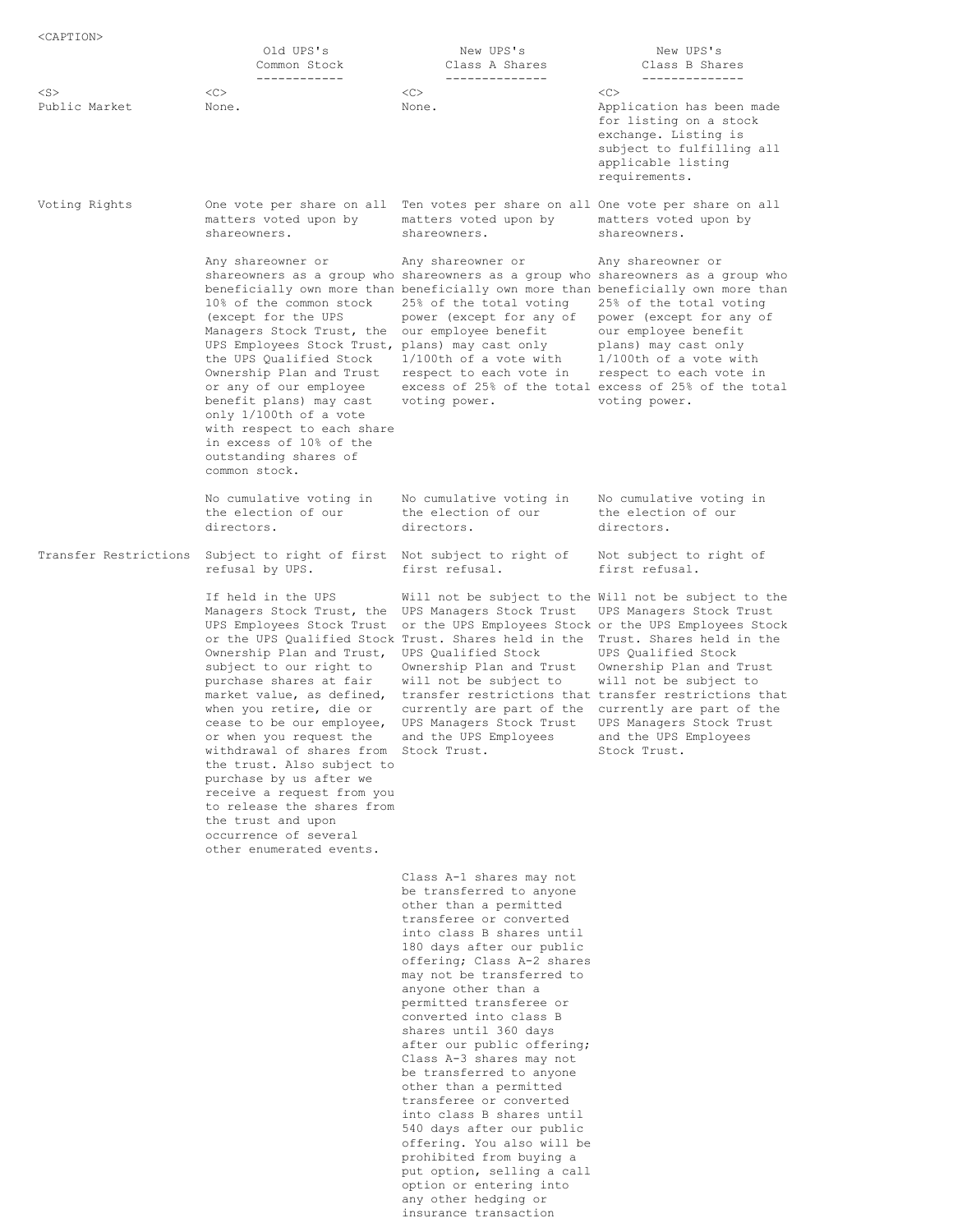$<$ /TABLE>

59

 $<$ TABLE>

| <caption></caption>                                                       |                                           |                                                                                                                                                                                                                                                                                    |                                                                                                                                                                                                                                                                                    |
|---------------------------------------------------------------------------|-------------------------------------------|------------------------------------------------------------------------------------------------------------------------------------------------------------------------------------------------------------------------------------------------------------------------------------|------------------------------------------------------------------------------------------------------------------------------------------------------------------------------------------------------------------------------------------------------------------------------------|
|                                                                           | Old UPS's<br>Common Stock<br>------------ | New UPS's<br>Class A Shares<br>--------------                                                                                                                                                                                                                                      | New UPS's<br>Class B Shares<br>--------------                                                                                                                                                                                                                                      |
| $<$ S $>$                                                                 | <<                                        | <<><br>If you validly transfer<br>any class A shares to<br>someone who is not a<br>"permitted transferee,"<br>those shares automatically<br>will convert into class B<br>shares.                                                                                                   | < <sub></sub>                                                                                                                                                                                                                                                                      |
| Conversion                                                                | Not convertible.                          | If you validly transfer Not convertible.<br>any class A shares to<br>someone who is not a<br>"permitted transferee,"<br>those shares automatically<br>will convert into class B<br>shares.                                                                                         |                                                                                                                                                                                                                                                                                    |
| Rights upon Merger, None specified.<br>Consolidation or<br>Reorganization |                                           | In the event that we<br>reorganize, merge or<br>consolidate with one or<br>more other corporations,<br>holders of class A shares<br>will be entitled to<br>receive the same kind and<br>amount of securities or<br>property that is<br>receivable by holders of<br>class B shares. | In the event that we<br>reorganize, merge or<br>consolidate with one or<br>more other corporations,<br>holders of class B shares<br>will be entitled to<br>receive the same kind and<br>amount of securities or<br>property that is<br>receivable by holders of<br>class A shares. |

 $<$ /TABLE>

New UPS's board of directors has approved an amendment to New UPS's charter, which, when it becomes effective, will combine the class A-1 common stock, class A-2 common stock and class A-3 common stock into a single class of common stock. Old UPS, as New UPS's sole shareowner, will approve this amendment before the merger. This single class of common stock will have all of the rights, including voting rights, of the class A common stock. The amendment will become effective after the transfer restrictions on the class A-3 common stock expire.

### Dividends; Subdivision and Combinations

Subject to the rights of the holders of preferred stock, holders of class A shares and class B shares will be entitled to receive dividends and other distributions in cash, stock of any corporation (other than our common stock) or our property as our board of directors may declare from time to time out of our legally available assets or funds, and will share equally on a per share basis in all such dividends and other distributions. If dividends or other distributions are payable in New UPS's common stock, including distributions pursuant to stock splits or divisions of our common stock, only class A shares will be paid or distributed with respect to class A shares and only class B shares will be paid or distributed with respect to class B shares. The number of class A shares and class B shares so distributed will be equal on a per share basis.

Except pursuant to the amendment described above, neither our class A shares nor our class B shares may be reclassified, subdivided or combined unless the reclassification, subdivision or combination occurs simultaneously and in the same proportion for each class.

When the merger becomes effective, all the outstanding class A shares will be validly issued, fully paid and nonassessable. When our public offering is completed, all the outstanding class B shares will be validly issued, fully paid and nonassessable.

# Preferred Stock

New UPS's board of directors has the authority to issue shares of preferred stock from time to time on terms that it may determine, to divide preferred stock into one or more classes or series, and to fix the designations, voting powers, preferences and relative participating, optional or other special rights of each class or series, and the qualifications, limitations or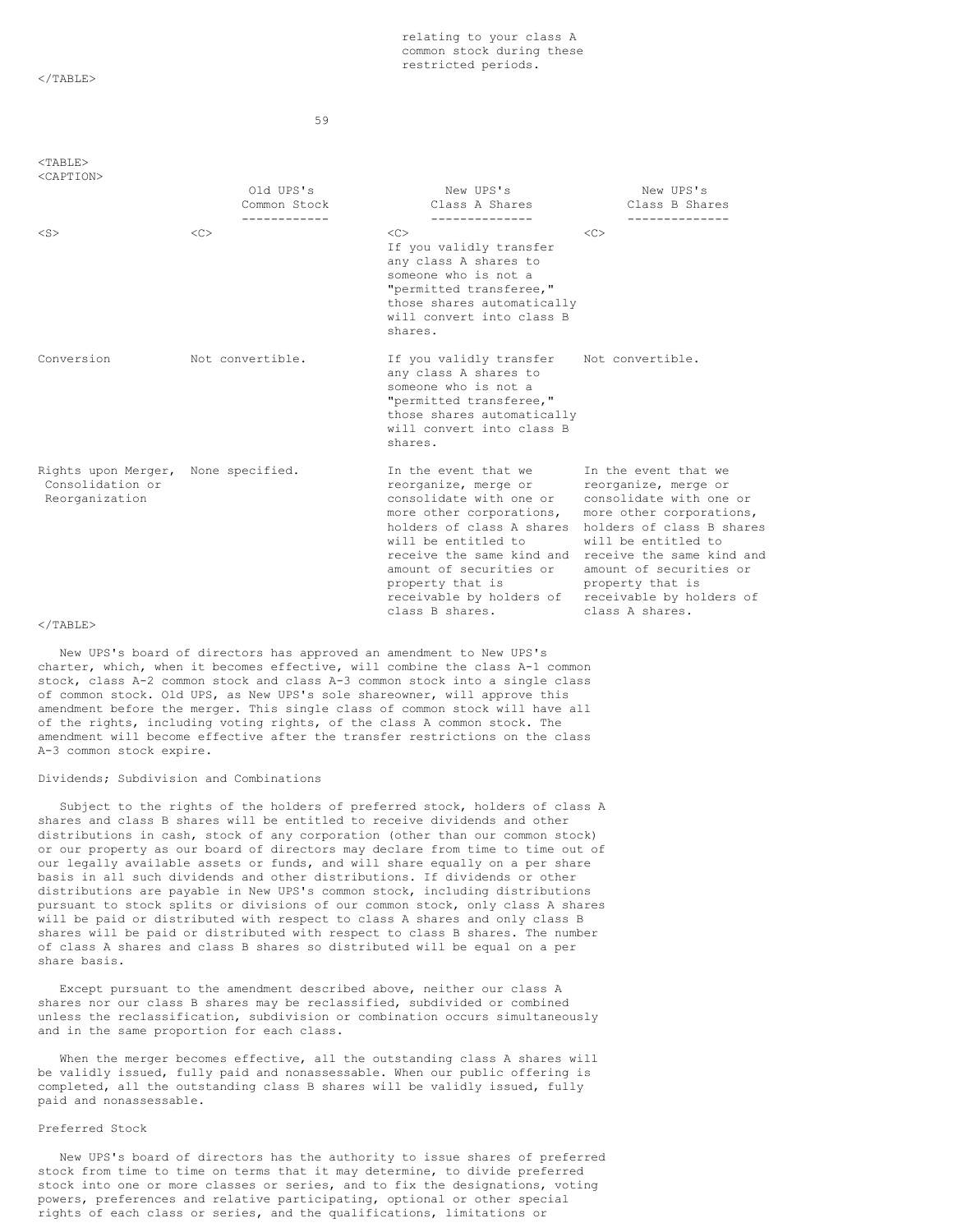restrictions of each class or series, to the fullest extent permitted by Delaware law. The issuance of preferred stock could have the effect of decreasing the market price of our common stock, impeding or delaying a possible takeover and adversely affecting the voting and other rights of the holders of common stock. This does not differ from our current certificate of incorporation.

Anti-Takeover Effects of Various Provisions of Delaware Law and New UPS's Certificate of Incorporation and Bylaws

Our current certificate of incorporation and bylaws, and New UPS's certificate of incorporation and bylaws, contain provisions that may have some anti-takeover effects. Provisions of Delaware law may have similar effects under both our current certificate of incorporation and New UPS's certificate of incorporation.

Delaware Anti-Takeover Statute

We are now, and New UPS will be, subject to Section 203 of the Delaware General Corporation Law. Subject to specific exceptions, Section 203 prohibits a publicly held Delaware corporation from engaging in a "business combination" with an "interested stockholder" for a period of three years after the date of the transaction in which the person became an interested stockholder, unless:

- . the "business combination," or the transaction in which the stockholder became an "interested stockholder" is approved by the board of directors prior to the date the "interested stockholder" attained that status;
- . upon consummation of the transaction that resulted in the stockholder becoming an "interested stockholder," the "interested stockholder" owned at least 85% of the voting stock of the corporation outstanding at the time the transaction commenced (excluding those shares owned by persons who are directors and also officers, and employee stock plans in which employee participants do not have the right to determine confidentially whether shares held subject to the plan will be tendered in a tender or exchange offer); or
- . on or subsequent to the date a person became an "interested stockholder," the "business combination" is approved by the board of directors and authorized at an annual or special meeting of shareowners by the affirmative vote of at least two-thirds of the outstanding voting stock that is not owned by the "interested stockholder."

"Business combinations" include mergers, asset sales and other transactions resulting in a financial benefit to the "interested stockholder." Subject to various exceptions, an "interested stockholder" is a person who, together with his or her affiliates and associates, owns, or within three years did own, 15% or more of the corporation's outstanding voting stock. These restrictions could prohibit or delay the accomplishment of mergers or other takeover or change-in-control attempts with respect to us and, therefore, may discourage attempts to acquire us.

In addition, various provisions of our certificate of incorporation and bylaws and New UPS's certificate of incorporation and bylaws, which are summarized in the following paragraphs, may be deemed to have an anti-takeover effect and may delay, defer or prevent a tender offer or takeover attempt that a shareowner might consider in its best interest, including those attempts that might result in a premium over the market price for the shares held by shareowners.

### No Cumulative Voting

Our certificate of incorporation and New UPS's certificate of incorporation expressly deny you the right to cumulate votes in the election of directors.

No Shareowner Action by Written Consent; Calling of Special Meetings of Shareowners

Our certificate of incorporation and New UPS's certificate of incorporation prohibit shareowner action by written consent. They also provide that special meetings of our shareowners may be called only by the board of directors or the chairman of our board of directors.

#### 61

### Advance Notice Requirements for Shareowner Proposals

Our bylaws and New UPS's bylaws provide that shareowners seeking to bring business before an annual meeting of shareowners must provide timely notice of their proposal in writing to the corporate secretary. To be timely, a shareowner's notice must be delivered or mailed and received at our principal

 $60$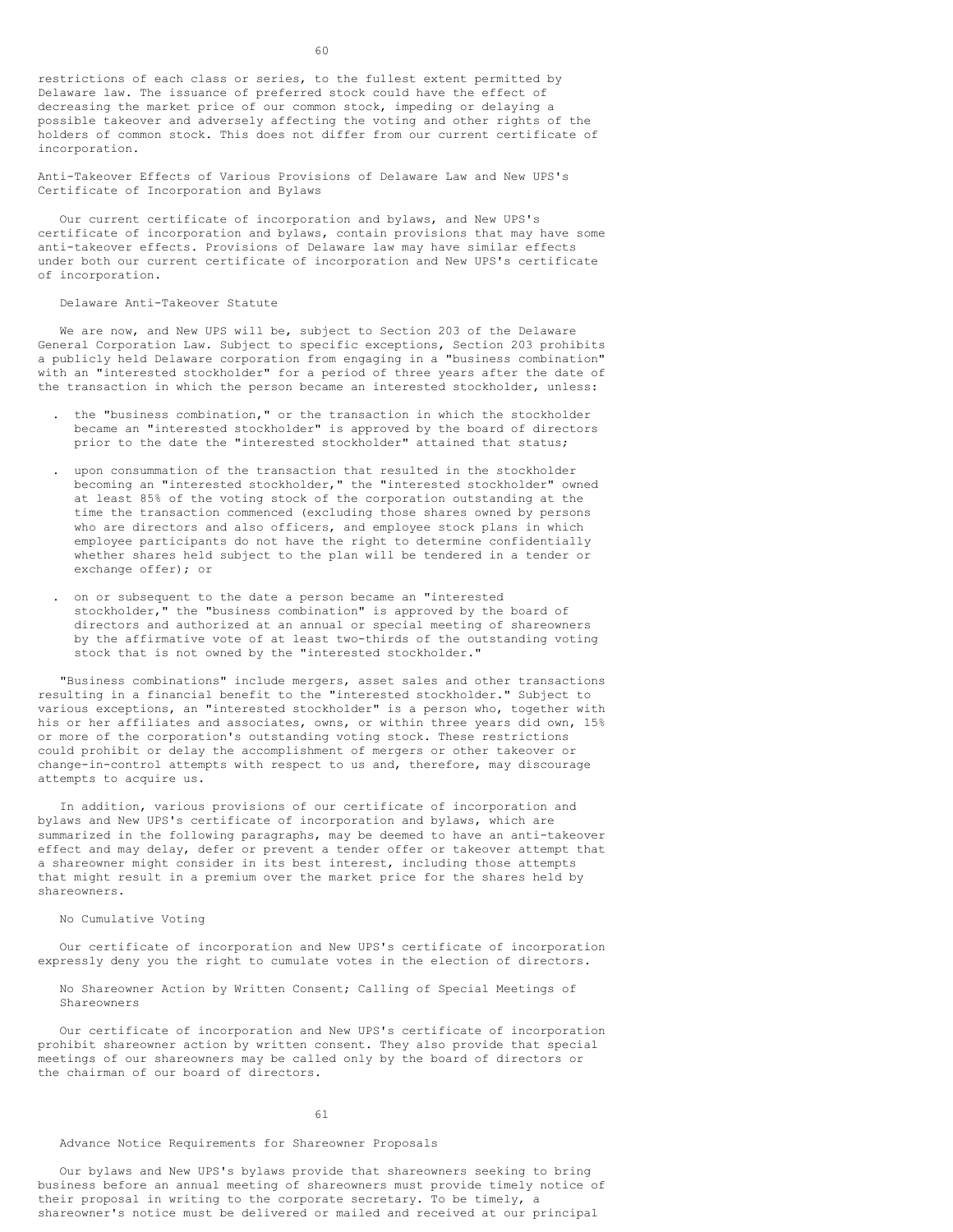executive offices not less than 120 days in advance of the anniversary date of our proxy statement in connection with our previous year's annual meeting. Our bylaws and New UPS's bylaws also specify requirements as to the form and content of a shareowner's notice. These provisions may impede shareowners' ability to bring matters before an annual meeting of shareowners or make nominations for directors at an annual meeting of shareowners.

Limitations on Liability and Indemnification of Officers and Directors

The Delaware General Corporation Law authorizes corporations to limit or eliminate the personal liability of directors to corporations and their shareowners for monetary damages for breaches of directors' fiduciary duties. Our certificate of incorporation and New UPS's certificate of incorporation include a provision that eliminates the personal liability of directors for monetary damages for actions taken as a director, except for liability:

- . for breach of duty of loyalty
- . for acts or omissions not in good faith or involving intentional misconduct or knowing violation of law
- . under Section 174 of the Delaware General Corporation Law (unlawful dividends)
- . for transactions from which the director derived improper personal benefit.

Our certificate of incorporation and New UPS's bylaws provide that we must indemnify our directors and officers to the fullest extent authorized by the Delaware General Corporation Law, subject to very limited exceptions. We are also expressly authorized to carry directors' and officers' insurance providing indemnification for our directors, officers and certain employees for some liabilities. We believe that these indemnification provisions and insurance are necessary to attract and retain qualified directors and executive officers.

The limitation of liability and indemnification provisions in our certificate of incorporation and bylaws may discourage shareowners from bringing a lawsuit against directors for breach of their fiduciary duty. These provisions may also have the effect of reducing the likelihood of derivative litigation against directors and officers, even though such an action, if successful, might otherwise benefit us and our shareowners. In addition, your investment may be adversely affected to the extent we pay the costs of settlement and damage awards against directors and officers pursuant to these indemnification provisions.

There is currently no pending litigation or proceeding involving any of our directors, officers or employees for which indemnification is sought. We are unaware of any threatened litigation that may result in claims for indemnification.

# Authorized But Unissued Shares

New UPS's authorized but unissued shares of common stock and preferred stock will be available for future issuance without your approval. We may use these additional shares for a variety of corporate purposes, including future public offerings to raise additional capital, corporate acquisitions and employee benefit plans. The existence of authorized but unissued shares of common stock and preferred stock could render more difficult or discourage an attempt to obtain control of us by means of a proxy contest, tender offer, merger or otherwise.

# Supermajority Provisions

The Delaware General Corporation Law provides generally that the affirmative vote of a majority in interest of the shares entitled to vote on any matter is required to amend a corporation's certificate of incorporation or

62

bylaws, unless the certificate of incorporation requires a greater percentage. Our current certificate of incorporation provides that the following provisions may be amended only by a vote of 80% or more of all of the outstanding shares of our stock entitled to vote:

- . the requirement that you must offer your shares to us before you can sell them to third parties
- . the reduction in voting power of shares held by beneficial owners of more than 10% of our stock
- . the prohibition on shareowner action by written consent
- . the ability to call a special meeting of shareowners being vested solely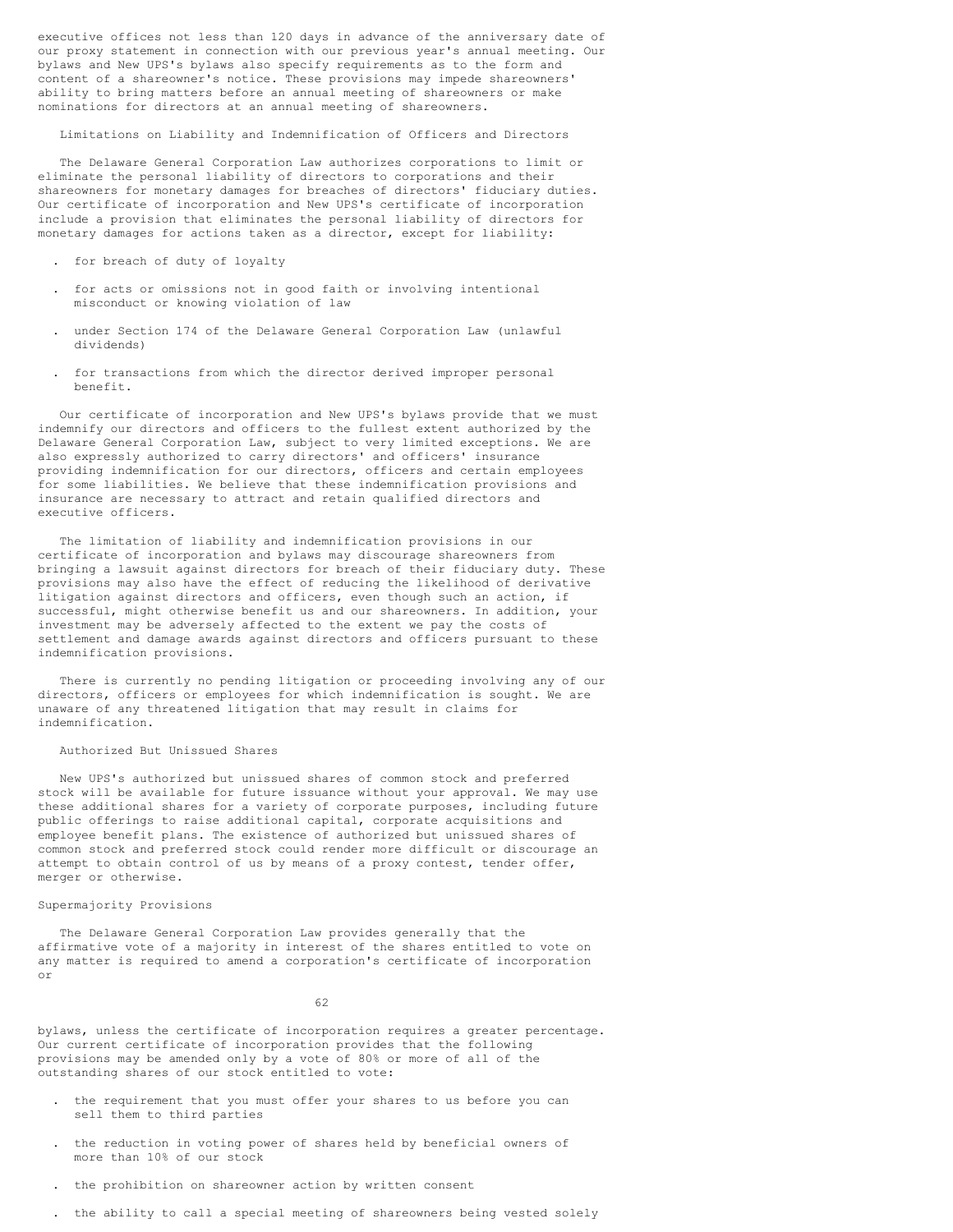### in our board of directors and the chairman of our board

New UPS's certificate of incorporation will also provide that each of these provisions may be amended only by an 80% vote, except that the reduction in voting power will apply only to beneficial owners of more than 25% of New UPS's stock, and New UPS's certificate of incorporation will not include any requirement that you must offer your shares to us before you can sell them to third parties.

### Transfer Agent and Registrar

First Union is the Transfer Agent and Registrar for Old UPS's common stock and will be the Transfer Agent and Registrar for New UPS's class A common stock and class B common stock.

# 63

# MARKET FOR OLD UPS'S COMMON EQUITY AND RELATED SHAREOWNER MATTERS

# The following description relates to Old UPS's common stock.

Each share of Old UPS common stock is entitled to one vote in the election of directors and other matters. Any shareowner, or shareowners acting as a group, however, who beneficially own Old UPS more than 10% of the voting stock are entitled to only one one-hundredth of a vote with respect to each vote in excess of 10% of the voting power of the then outstanding shares of voting stock. Holders have no preemptive or other right to subscribe to additional shares. In the event of liquidation or dissolution, shareowners are entitled to share ratably in the assets available after payment of all obligations. The shares are not redeemable by us except through our exercise of the preferential right of purchase mentioned below and, in the case of stock subject to the UPS Managers Stock Trust, the UPS Employees Stock Trust and the UPS Qualified Stock Ownership Plan and Trust, our right of purchase in the circumstances described therein. Old UPS common stock is not listed on a national securities exchange or traded in the organized over-the-counter market.

Our certificate of incorporation provides that no outstanding shares of our common stock entitled to vote generally in the election of directors may be transferred to any other person, except by bona fide gift or inheritance, unless the shares first shall have been offered, by written notice, for sale to us at the same price and on the same terms upon which they are to be offered to the proposed transferee.

We have the right, within 30 days after receipt of the notice, to purchase all or a part of the shares at the price and on the terms offered. If we fail to exercise or waive the right, the shareowner may, within a period of 20 days thereafter, sell to the proposed transferee all, but not part, of the shares that we elected not to purchase, for the price and on the terms described in the offer. All transferees of shares hold their shares subject to the same restrictions. Shares previously offered but not transferred within the 20 day period remain subject to the initial restrictions. Shares may be pledged or otherwise used for security purposes, but no transfer may be made upon a foreclosure of the pledge until the shares have been offered to us at the price and on the terms and conditions bid by the purchaser at the foreclosure.

We have been the principal purchaser of our common stock, which we have used primarily for awards under the UPS Managers Incentive Plan, the UPS 1991 Stock Option Plan, the UPS 1996 Stock Option Plan and the matching contribution of our stock under the UPS Qualified Stock Ownership Plan, and for sales under the UPS 1997 Managers Stock Purchase Plan and the UPS 1997 Employee Stock Purchase Plan. We sell shares to the UPS Qualified Stock Ownership Plan so that the matching contribution can be invested in common stock as called for under the terms of the plan and we purchase shares from the plan to provide liquidity for distributions and transfers. We have notified our shareowners periodically of our willingness to purchase a limited number of shares at specified prices determined by our board of directors.

In determining the share price, our board has considered a variety of factors, including past and current earnings, earnings estimates, the ratio of our common stock to our debt, other factors affecting our business and longrange prospects and general economic conditions, as well as opinions furnished from time to time by investment counselors acting as independent appraisers.

In its determination of the prices to be paid for our stock, our board has not followed any predetermined formula. It has considered a number of formulas commonly used in the evaluation of securities of closely held and publicly held companies, but its decisions have been based primarily on its judgment as to our long-range prospects rather than what it considers to be short-range trends relating to us or to the values of securities generally. Thus, for example, the board has not given substantial weight to short-term variations in average price-earnings ratios of publicly traded securities, which at times have been considerably higher, and at other times considerably lower, than those at which we have offered to purchase our shares. But our board's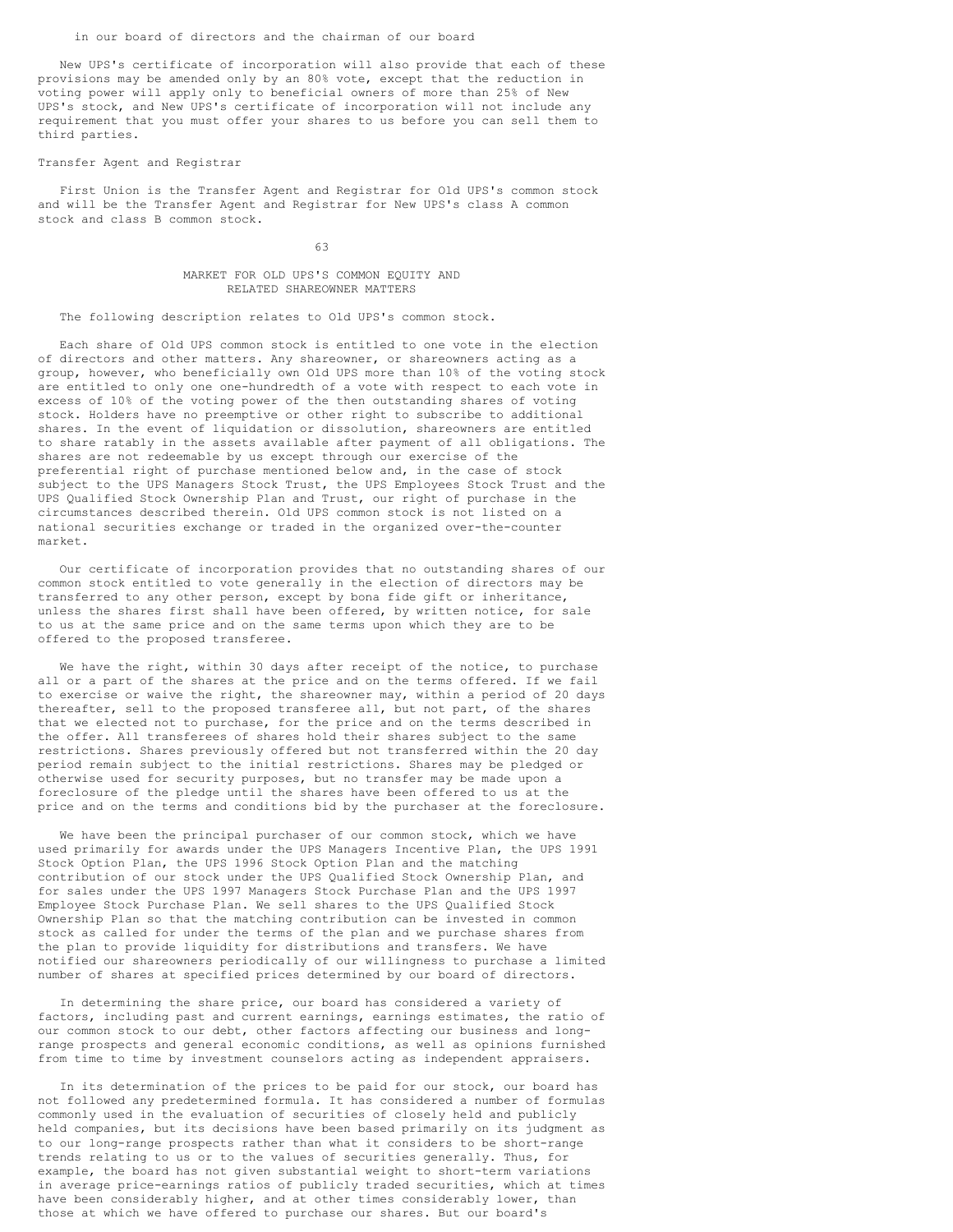decision as to price has taken into account factors generally affecting the market prices of publicly traded securities.

 $64$ 

One factor in determining the prices at which securities trade in the organized securities markets is that of supply and demand. When demand is high in relation to the shares which investors seek to sell, prices tend to increase, while prices tend to decrease when demand is low in relation to shares being sold. Our board of directors has not given significant weight to supply-demand considerations in determining the prices to be paid by us for our shares. In the past, we have needed some of the shares that we have been able to acquire for purposes of awards under the plans mentioned above, and eligible employees have purchased some of the other available shares.

After the merger and the public offering are completed, we intend to discontinue our policy of purchasing shares when offered by shareowners.

The prices at which we have published notices of our willingness to purchase shares since January 1997 are as follows:  $<$ TABLE $>$ <CAPTION>

|                   |               | After giving effect |
|-------------------|---------------|---------------------|
|                   |               | to the merger       |
|                   |               | exchange ratio      |
|                   | Actual        | of 2-for-1          |
|                   |               |                     |
| $<$ S $>$         | < <sub></sub> | <<                  |
|                   |               | \$14.625            |
|                   | 29.75         | 14.875              |
|                   | 30.50         | 15.25               |
|                   | 30.00         | 15.00               |
|                   | 30.75         | 15.375              |
|                   | 32.00         | 16.00               |
|                   | 34.00         | 17.00               |
|                   | 37.00         | 18.50               |
|                   | 40.00         | 20.00               |
|                   | 43.00         | 21.50               |
|                   | 47.00         | 23.50               |
|                   | 51.00         | 25.50               |
| $\langle$ /TABLE> |               |                     |

On August 19, 1999, we expressed our willingness to purchase shares at \$51.00 per share, which is still the applicable price at the date of this proxy statement/prospectus. Because the merger will have the effect of a 2 for-1 stock split, this price would be equivalent to \$25.50 per post-merger share.

In each case, the price was applicable until the date of the next published notice. From time to time, we have waived our right of first refusal to purchase our shares in order to permit eligible employees to purchase shares at the same price we were willing to pay. Persons who purchased shares in this manner were required to deposit them in the UPS Managers Stock Trust or the UPS Employees Stock Trust.

Most of the shares of Old UPS common stock owned by our employees currently are held subject to the UPS Managers Stock Trust, the UPS Employees Stock Trust or the UPS Qualified Stock Ownership Plan and Trust. First Union serves as trustee under these trusts. The trust agreements for the UPS Managers Stock Trust and the UPS Employees Stock Trust have given us the right to purchase a member's shares of our common stock that have been deposited in the trusts at their fair market value, as defined, when the member retires, dies or ceases to be our employee, or when the member requests the withdrawal of shares from the trust. Fair market value has been defined under these trust agreements as the fair market value of the shares at the time of the sale, or in the event of differences of opinion as to value, the average price per share of all shares of our common stock sold during the 12 months preceding the sale involved. We also are entitled to purchase shares of our common stock held under the trusts after receipt of a request from the member to release the shares from the trust and upon occurrence of several other enumerated events. If we did not elect to purchase the shares and did not pay for the shares within the prescribed periods, the member would have become entitled, upon request, to the delivery of the shares of our common stock free and clear of the trusts, unless the purchase period had been extended by agreement of us and the member.

Members of the UPS Managers Stock Trust and UPS Employee Stock Trust are entitled to the dividends on shares of Old UPS common stock held for their accounts (except that stock dividends are added to the shares

65

held by the trustee for the benefit of the individual members), to direct the trustee as to how the shares held for their benefit are to be voted and to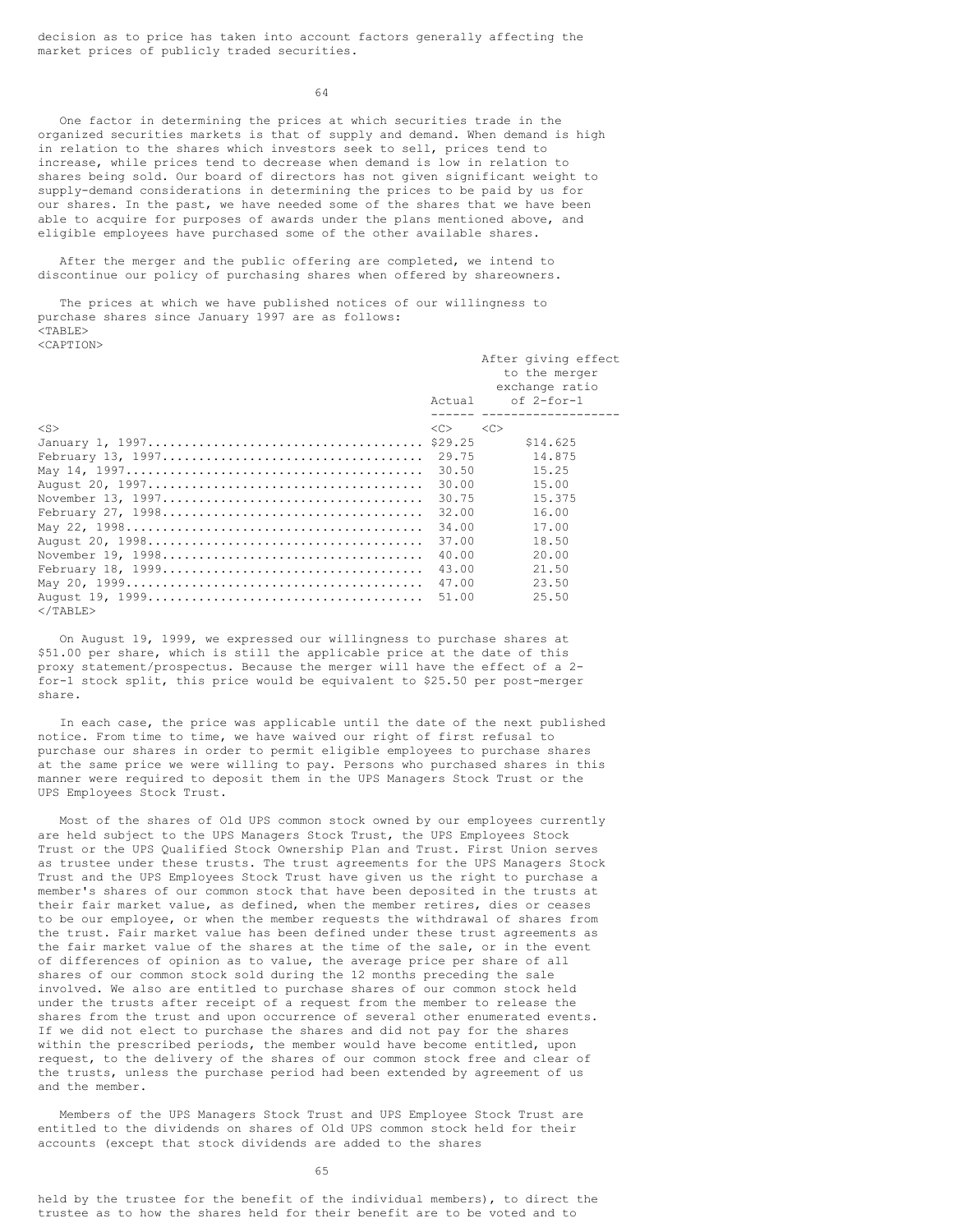request proxies from the trustee to vote shares held for their accounts. Members of the UPS Qualified Stock Ownership Plan are entitled to dividends on shares of Old UPS common stock held for their accounts (stock dividends are credited to members' accounts and cash dividends may be credited to members' accounts or paid to members) and to direct the trustee as to how the shares held for their benefit are to be voted. If a member does not return instructions to First Union with respect to shares held under the UPS Qualified Stock Ownership Plan and Trust, First Union will vote that member's shares in the same proportion as other allocated shares are voted.

As of February 28, 1999, there were about 3,200 record holders of our equity securities. First Union, as trustee, owns all the shares of our common stock subject to the trusts. As of February 28, 1999, there were about 115,000 beneficial owners of shares of common stock subject to the trusts.

66

# MANAGEMENT AND STOCK OWNERSHIP INFORMATION

Directors and Executive Officers

John W. Alden, Age 57. Director since 1988. UPS Vice Chairman of the Board, Senior Vice President and Business Development Group Manager

In 1986, John joined the Management Committee and was elected Senior Vice President of Business Development. He has served on the board of directors since 1988 and in November 1996 became Vice Chairman of the Board. He currently oversees marketing, sales, advertising, public relations and the UPS Logistics Group and its subsidiaries. John, who majored in history while attending Boston University, started with UPS as an operations report clerk in Watertown, Massachusetts in 1965. Two years later, he was promoted into supervision. After several staff and hub assignments, he became the East New England District Customer Service Office Manager in 1971. The following year, John was named to manage the Customer Service function for the district. In 1977, John was promoted to Midwest Region Customer Service Manager, and in 1978 he joined the UPS corporate office as Customer Development Manager. John is also a director of Browning-Ferris Industries, Inc. and serves on its compensation committee. On August 19, 1999, John announced his retirement as Director and Senior Vice President and Business Development Group Manager. John's retirement will become effective in early 2000.

William H. Brown, III, Age 71. Director since 1983. Partner in the law firm of Schnader Harrison Segal & Lewis LLP in Philadelphia, Pennsylvania

Bill received a bachelor's degree from Temple University in 1952 and graduated from the University of Pennsylvania School of Law in 1955. From 1955 to 1968, Bill practiced in a small law firm from which four of seven partners became federal judges, and three others became state judges. In 1968, he became a Deputy District Attorney in Philadelphia. Bill was appointed to the U.S. Equal Employment Opportunity Commission by President Johnson in 1968 and was selected as its Chairman by President Nixon in 1969. While with the EEOC, he won nationwide attention for his work in negotiating a consent decree in the EEOC complaint against AT&T. Bill joined his current firm after leaving his EEOC post in 1973. Since then, his broad experience in litigation and other matters includes handling a number of legal matters on behalf of UPS.

Robert J. Clanin, Age 55. Director since 1996. UPS Senior Vice President, Treasurer and Chief Financial Officer

Bob joined UPS in 1971 as a part-time accounting clerk in the Metro Chicago District. Two years later he was promoted to Accounting Manager. In 1979 he was named Wisconsin District Controller and worked in Corporate Finance and Accounting before accepting the position of Southwest Region Controller in 1987. Bob returned to corporate in 1989 as Treasury Manager and then Finance Manager prior to assuming responsibilities for his current position. Bob received a bachelor's degree from Bradley University in Business Administration. Bob is also a director of the Georgia Council on Economic Education and Overseas Partners Ltd.

Michael L. Eskew, Age 49. Director since 1998. UPS Executive Vice President and Group Manager for Corporate Development, Engineering, Information Systems, Logistics and Strategy

Mike joined UPS in 1972, after he received a Bachelor of Science Degree in Industrial Engineering from Purdue University. He also attended graduate school at Butler University and completed the Advanced Management Program at the Wharton School of the University of Pennsylvania. Mike was responsible for all industrial engineering activities in Germany when the Company began its international expansion into Germany. In 1982, he was named Industrial Engineering ("I.E.") Manager of our Northwest Region. He was in charge of I.E. for the Air Group from 1984 to 1991. Mike was a District Manager in the Central Jersey District from 1991 to 1993, and was promoted to Corporate I.E. Manager in 1993. He became Manager of our Engineering Group in 1996. Mike serves on the Georgia Institute of Technology's Advisory Board and is a member of the University of Michigan Trucking Industry Program.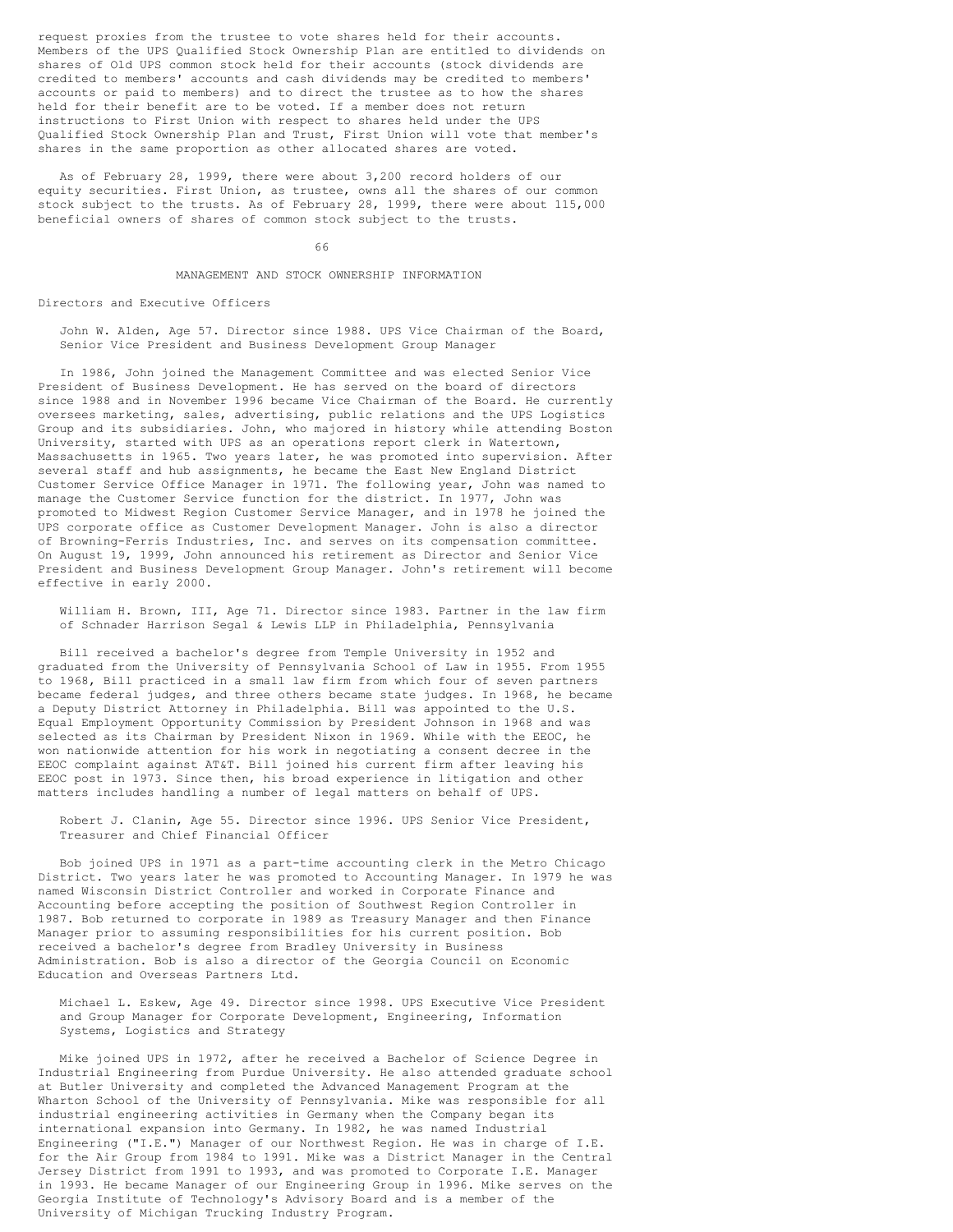James P. Kelly, Age 55. Director since 1991. UPS Chairman of the Board and Chief Executive Officer

Jim joined UPS in 1964 as a package car driver in the Metro Jersey District. He entered supervision two years later and was promoted to Center Manager in 1968. Subsequent assignments included Package Division Manager and Labor Relations Manager in the Metro Jersey District. By attending night school during that period, he earned a degree in Management from Rutgers University. Jim was named Atlantic District Manager in 1979 and later served as Pacific Region Labor Relations Manager before being promoted to North Central Region Manager in 1985. In 1988, he was assigned as a Corporate Labor Relations Manager and became U.S. Operations Manager in 1990. In June 1992, Jim became Chief Operating Officer and in February 1994, he became Executive Vice President. From May through December 1996, Jim was Vice Chairman of the Board. In January 1997, he was elected the Chief Executive Officer and Chairman of the Board of the Company. Jim is a director of Georgia-Pacific Corporation.

Ann M. Livermore, Age 40. Director since 1997. Vice President of Hewlett-Packard Company

Ann is vice president of Hewlett-Packard Company ("HP") and general manager of its Enterprise Computing Solutions Organization. Ann joined HP in 1982, was named marketing services manager for the Application Support Division in 1985, and was promoted to marketing manager of that division in 1989. Ann became the marketing manager of the Professional Services Division in 1991 and was named sales and marketing manager of the former Worldwide Customer Support Organization. Ann was elected a vice president of HP in 1995 and was promoted to general manager of Worldwide Customer Support Operations in 1996. In 1997, she took on responsibility for HP's software businesses as general manager of the newly formed Software and Services Group. In 1998, she was named general manager of the new Enterprise Computing Solutions Organization. Born in Greensboro, N.C., Ann holds a bachelor's degree in Economics from the University of North Carolina at Chapel Hill and an M.B.A. from Stanford University. Ann is also on the board of visitors of the Kenan-Flagler Business School at the University of North Carolina at Chapel Hill.

Gary E. MacDougal, Age 62. Director since 1973. Former Chairman of the Board and Chief Executive Officer of Mark Controls Corporation

From 1963 to 1968, Gary was with McKinsey & Co., an international management consulting firm, where he became a partner. From 1969 to 1987, Gary was Chairman and Chief Executive Officer of Mark Controls Corporation, a flow control products manufacturer. In 1988, he became honorary Chairman. Also in 1988, Gary was assistant campaign manager in the Bush presidential campaign, and in 1989 was appointed by President Bush as a delegate and alternate representative in the U.S. delegation to the United Nations. He is a director of the Bulgarian American Enterprise Fund and a trustee of the Annie E. Casey Foundation. From 1993 to 1997, he was Chairman of the Governor's Task Force on Human Service Reform for the State of Illinois. Gary received his bachelor's degree from the University of California at Los Angeles in Engineering in 1958. After receiving his degree, he spent three years as a U.S. Navy officer. Following service, Gary attended Harvard Business School where he received his M.B.A. degree. He is a director and Chairman of the public policy committee and a member of the compensation and nominating committee of Union Camp Corporation, a forest products producer. He also serves as an advisory director of Saratoga Partners, a New York-based venture capital fund.

Joseph R. Moderow, Age 50. Director since 1988. UPS Senior Vice President, Secretary and Legal & Public Affairs Group Manager

In 1986, Joe was named Legal & Regulatory Group Manager and elected Senior Vice President and Secretary. He assumed additional responsibility for Public Affairs in 1989. Joe began his UPS career in 1968 as a sorter and unloader in the South California District while an undergraduate student. He earned a bachelor's degree in Economics from California State University and a law degree from Western State University. He is a member of the State Bar of California. Joe was promoted into supervision in 1973 and later served as the Arizona District Industrial Engineering Manager. In 1977, he was assigned to the National Legal & Regulatory Group. In 1981, Joe participated in the President's Commission on Executive Exchange in Washington, DC where he

68

served in the U.S. Department of Labor. In 1982, Joe became the West Virginia District Manager. He was then assigned to the national Labor Relations group and later headed the operations team during the start-up of international air service.

Kent C. ("Oz") Nelson, Age 61. Director since 1983. Former UPS Chairman of the Board and Chief Executive Officer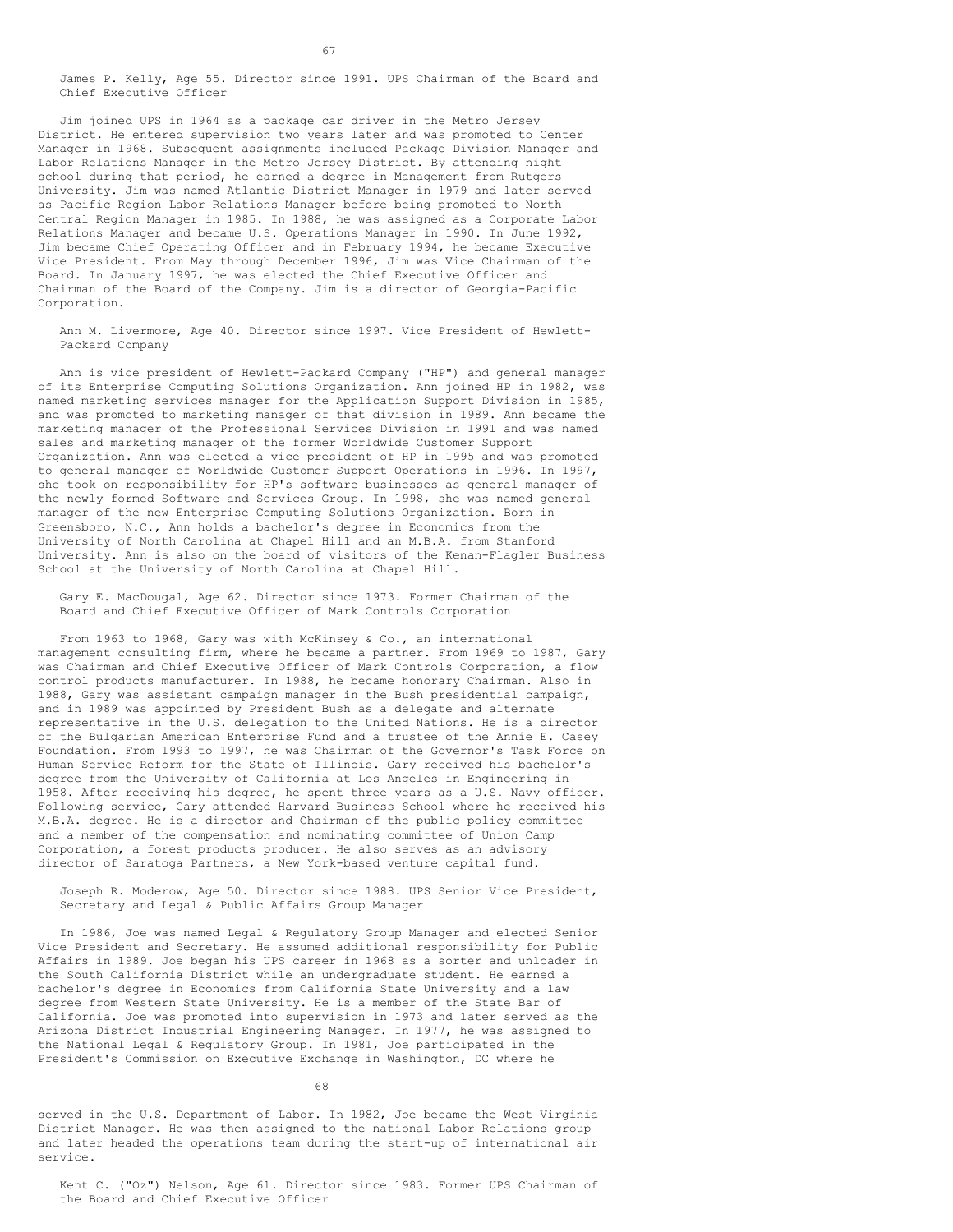Oz graduated from Ball State University in 1959 with a bachelor's degree in Business Administration. Two days later he began his UPS career as a Sales and Customer Service Representative in Kokomo, Indiana. He served as Customer Service Manager in the Indiana, North Illinois and Metro Chicago Districts as well as the North Central Region. In 1973, Oz assumed national customer development responsibilities. He served first on the study team and then on the team that implemented our service in Germany in 1976. In 1978, he was named National Customer Service Manager and also was assigned to develop our Marketing Department. Oz was elected Senior Vice President in 1983 and was our Finance Group Manager and Chief Financial Officer from 1984 to 1987. He became Executive Vice President in 1986 and Vice Chairman of the Board in February 1989. In November 1989, Oz succeeded Jack Rogers as Chief Executive Officer and Chairman of the Board. In January 1997, Oz retired as Chief Executive Officer and Chairman of the Board of the Company. He also is a director of Columbia/HCA Healthcare Corporation.

Victor A. Pelson, Age 61. Director since 1990. Senior Advisor, Warburg Dillon Read, LLC

Vic is a Senior Advisor to Warburg Dillon Read LLC, investment bankers, a position he has held since 1996. He was associated with AT&T from 1959 to March 1996, and at the time of his retirement was Chairman of Global Operations and a member of the Board of Directors. He is a director of Eaton Corp., Dun & Bradstreet and Carrier 1 International, S.A. He is also Chairman of the Board of Trustees of New Jersey Institute of Technology.

John W. Rogers, Age 65. Director since 1979. Former UPS Chairman of the Board and Chief Executive Officer

Jack was elected a director and Vice President in November 1979. In January 1979, he was given responsibility for our national operations. Jack graduated from Miami University in Ohio with a degree in Business Administration in 1957. He began his career with UPS that same year as a trainee in Cincinnati. His first UPS assignments involved night loading and delivering. He next worked in industrial engineering and personnel before entering hub and delivery operations. Jack then was promoted to Division Manager in Chicago and later Operations Manager in the Wisconsin District. He became the first Georgia District Manager in 1966. In 1972, he was appointed West Region Manager. Two years later, he was named the Northeast Region Manager. In 1976, Jack was assigned to national operations with coordinating responsibilities for four regions. He was elected Senior Vice President and then Vice Chairman in 1983 and became Chief Executive Officer and Chairman of the Board of the Company in May 1984. He stepped down as Chairman of the Board in November 1989 and retired from active employment at the end of that year.

Charles L. Schaffer, Age 53. Director since 1992. UPS Senior Vice President and Chief Operating Officer

Chuck joined UPS in 1970 as a part-time loader/unloader in the Metro Chicago District. He was later promoted to hub supervisor, and became a fulltime personnel supervisor in 1973 after graduation from the University of Illinois, where he earned a bachelor's degree in Quantitative Methods. He was assigned to I.E. in 1974, and became a member of the West Region I.E. staff in 1977. Chuck was promoted to Missouri District I.E. Manager in 1978. Chuck then held a variety of package and hub operations assignments before being named North Illinois I.E. Manager in 1981. He was promoted to Midwest Region I.E. Manager in 1984. In 1986, Chuck was named Arizona District Manager. In 1988, he became the Technology Task Group Coordinator in Strategic Planning, and was promoted to Corporate Plant Engineering Manager in 1989. Chuck became our Engineering

69

Group Manager in 1990 and in 1996 was promoted to U.S. Operations Manager. In 1997, Chuck became our Chief Operating Officer. Chuck is also Chairman of the Board of Trustees for Kettering University.

Lea N. Soupata, Age 48. Director since 1998. UPS Senior Vice President and Human Resources Group Manager

A native of New York City, Lea joined UPS in 1969 and is now responsible for the human resources function for approximately 330,000 employees worldwide. Following several assignments with UPS in Human Resources, Sales and Operations, Lea became the Human Resources Manager in our North New England and Metro New York Districts. Lea also served as Regional Human Resources Manager for the East and East Central Regions. In 1990, Lea became the District Manager of the Central New York District. She was transferred in 1994 to the Company's corporate office as Vice President of Human Resources prior to being named to her current position. Lea serves as chair of The UPS Foundation, our charitable arm, and has been active in a number of community services programs, including United Way. She also is a trustee of the Annie E. Casey Foundation, the world's largest philanthropic foundation dedicated to helping disadvantaged children.

Robert M. Teeter, Age 60. Director since 1990. President of Coldwater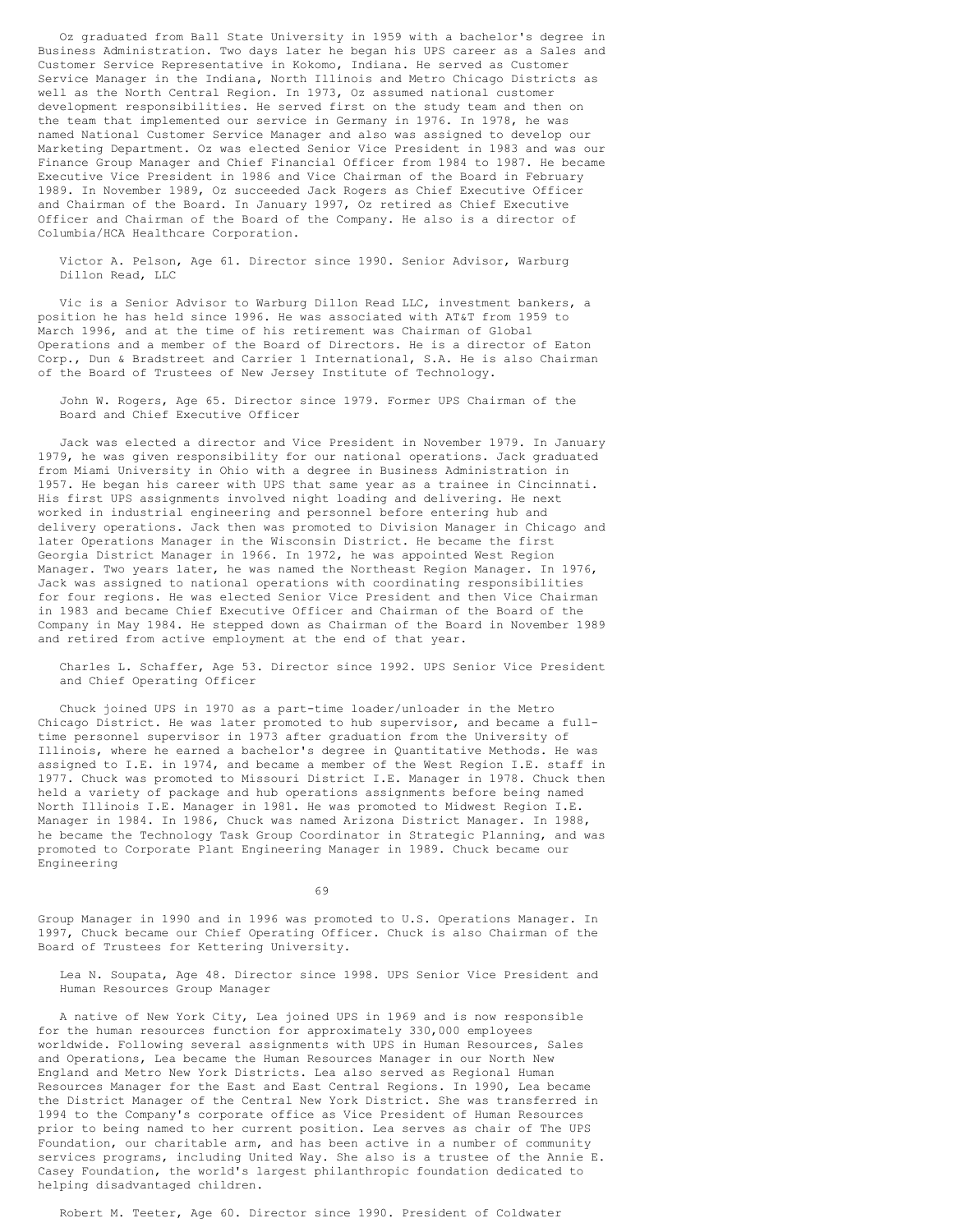### Corporation

Bob is a graduate of Albion College and holds a master's degree from Michigan State University. He is president of Coldwater Corporation, a Michigan consulting and research firm that specializes in the areas of strategic planning, policy development and public opinion analysis. For more than 20 years he held several management positions, including President of Market Opinion Research Company, one of the nation's largest marketing research firms. Bob is also a director of Browning-Ferris Industries, Inc., Optical Imaging Systems and Durakon Industries.

Thomas H. Weidemeyer, Age 51. Director since 1998. UPS Senior Vice President and Transportation Group Manager

Tom joined UPS in 1972 in National Personnel after receiving his Law Degree from the University of North Carolina Law School and his Bachelor's Degree from Colgate University. In 1974, he moved to the Metro Detroit District and worked in various operations assignments. In 1978, he joined our Legal Department. In 1986, he was promoted to District Manager of Arkansas and later helped set up our Northwest Ohio District. Tom became Manager of the Americas Region in 1989, and in that capacity established the delivery network throughout Central and South America. In 1990, Tom became Vice President and Airline Manager of UPS Airlines and in 1994 was elected President and Chief Operating Officer of that subsidiary. Tom became Manager of the Air Group and a member of the Management Committee that same year. He serves on the Board of Directors of the Air Transport Association of America and is a member of the Military Airlift Committee. He also serves on the Board of the National Center for Family Literacy.

70

# Stock Ownership

Set forth below is information relating to the beneficial ownership of our common stock as of January 31, 1999 by each person known by us to own beneficially more than 5% of our outstanding common stock, each of our directors, our Chief Executive Officer and each of our four highest paid executive officers and all directors and executive officers as a group:

 $<$ TABLE>

| <caption></caption>                        |                                                                                                                                                                                                                                                                                                                                                                                                                                                                                                                                                                                                                                                                                                                                                                 |                                                                                                                                                                                                                                 |                  |      |
|--------------------------------------------|-----------------------------------------------------------------------------------------------------------------------------------------------------------------------------------------------------------------------------------------------------------------------------------------------------------------------------------------------------------------------------------------------------------------------------------------------------------------------------------------------------------------------------------------------------------------------------------------------------------------------------------------------------------------------------------------------------------------------------------------------------------------|---------------------------------------------------------------------------------------------------------------------------------------------------------------------------------------------------------------------------------|------------------|------|
|                                            | Number of Shares as to<br>Name of Beneficial Owner Investment Power                                                                                                                                                                                                                                                                                                                                                                                                                                                                                                                                                                                                                                                                                             | Additional Shares in which<br>which the Beneficial Owner the Beneficial Owner has or Total Shares and<br>Exercises Sole Voting or Participates in the Voting or Percent of<br>Investment Power(4) Class(6)<br>----------- ----- |                  |      |
| $<$ S $>$                                  |                                                                                                                                                                                                                                                                                                                                                                                                                                                                                                                                                                                                                                                                                                                                                                 | <<>                                                                                                                                                                                                                             | <<>              | <<   |
| John W. Alden                              | 196,651(1)(2)                                                                                                                                                                                                                                                                                                                                                                                                                                                                                                                                                                                                                                                                                                                                                   | 21,834,274(a)                                                                                                                                                                                                                   | 22,030,925 4.01% |      |
| William H. Brown, III                      | 31,640                                                                                                                                                                                                                                                                                                                                                                                                                                                                                                                                                                                                                                                                                                                                                          | $\circ$                                                                                                                                                                                                                         | 31,640 0.01      |      |
| Robert J. Clanin                           | 210,009(1)(2)                                                                                                                                                                                                                                                                                                                                                                                                                                                                                                                                                                                                                                                                                                                                                   | $22,882,923(a)$ (c)                                                                                                                                                                                                             | 23,092,932 4.20  |      |
| Michael L. Eskew                           | 110, 535(1)(2)                                                                                                                                                                                                                                                                                                                                                                                                                                                                                                                                                                                                                                                                                                                                                  | 1,048,649(c)                                                                                                                                                                                                                    | 1,159,184        | 0.21 |
| James P. Kelly                             | 207, 172(1)(2)                                                                                                                                                                                                                                                                                                                                                                                                                                                                                                                                                                                                                                                                                                                                                  | 22,882,923(a)(c)                                                                                                                                                                                                                | 23,090,095       | 4.20 |
| Ann M. Livermore                           | 2,229                                                                                                                                                                                                                                                                                                                                                                                                                                                                                                                                                                                                                                                                                                                                                           | $\circ$                                                                                                                                                                                                                         | 2,229 0.00       |      |
| Gary E. MacDougal                          | 35,991(1)                                                                                                                                                                                                                                                                                                                                                                                                                                                                                                                                                                                                                                                                                                                                                       | 21,834,274(a)                                                                                                                                                                                                                   | 21,870,265       | 3.98 |
| Joseph R. Moderow                          | 154,243(1)(2)                                                                                                                                                                                                                                                                                                                                                                                                                                                                                                                                                                                                                                                                                                                                                   | 24, 183, 821 (a) (b)                                                                                                                                                                                                            | 24,338,064       | 4.42 |
| Kent C. Nelson                             | 270, 448(1)(2)                                                                                                                                                                                                                                                                                                                                                                                                                                                                                                                                                                                                                                                                                                                                                  | 24,183,821(a)(b)                                                                                                                                                                                                                | 24,454,269       | 4.45 |
| Victor A. Pelson                           | 12,344                                                                                                                                                                                                                                                                                                                                                                                                                                                                                                                                                                                                                                                                                                                                                          | $\circ$                                                                                                                                                                                                                         | 12,344           | 0.00 |
| John W. Rogers                             | 450, 971(1)                                                                                                                                                                                                                                                                                                                                                                                                                                                                                                                                                                                                                                                                                                                                                     | $\Omega$                                                                                                                                                                                                                        | 450,971          | 0.08 |
| Charles L. Schaffer                        | 177,838(1)(2)                                                                                                                                                                                                                                                                                                                                                                                                                                                                                                                                                                                                                                                                                                                                                   | 1, 168, 900 (e) 1, 346, 738                                                                                                                                                                                                     |                  | 0.24 |
| Lea N. Soupata                             | 103,060(2)                                                                                                                                                                                                                                                                                                                                                                                                                                                                                                                                                                                                                                                                                                                                                      | 24,240,923(a)(c)(d)                                                                                                                                                                                                             | 24, 343, 983     | 4.43 |
| Robert M. Teeter                           | 30,000                                                                                                                                                                                                                                                                                                                                                                                                                                                                                                                                                                                                                                                                                                                                                          | $0 \qquad \qquad$                                                                                                                                                                                                               | 30,000           | 0.01 |
| Thomas H. Weidemeyer<br>Shares held by all | 169,309(1)(2)                                                                                                                                                                                                                                                                                                                                                                                                                                                                                                                                                                                                                                                                                                                                                   | 1,048,649(c) 1,217,958                                                                                                                                                                                                          |                  | 0.22 |
| directors and executive                    |                                                                                                                                                                                                                                                                                                                                                                                                                                                                                                                                                                                                                                                                                                                                                                 |                                                                                                                                                                                                                                 |                  |      |
| officers as a group                        |                                                                                                                                                                                                                                                                                                                                                                                                                                                                                                                                                                                                                                                                                                                                                                 |                                                                                                                                                                                                                                 |                  |      |
| (including the above)<br>$<$ /TABLE>       | 2,853,893(3)                                                                                                                                                                                                                                                                                                                                                                                                                                                                                                                                                                                                                                                                                                                                                    | 27,759,370(5)                                                                                                                                                                                                                   | 30,613,263 5.56  |      |
|                                            | (1) Includes shares owned by family members as follows: Alden--15, $104$ ;<br>Clanin--92,347; Eskew--20,900; Kelly--29,800; MacDougal--1,000; Moderow--<br>21,648; Nelson--21,324; Rogers--87,842; Schaffer--21,500; Weidemeyer--<br>4,000; and five other executive officers--50,706. Each named individual<br>disclaims all beneficial ownership of such shares.<br>(2) Includes shares which may be acquired within 60 days of January 31, 1999,<br>upon the exercise of outstanding stock options as follows: Alden--17,707;<br>Clanin--4,293; Eskew--3,606; Kelly--21,249; Moderow--16,420; Nelson--<br>33,483; Schaffer--15,776; Soupata--3,022; and Weidemeyer--9,337.<br>(3) Shares owned by executive officers as a group include 163,620 shares which |                                                                                                                                                                                                                                 |                  |      |

may be acquired within 60 days of January 31, 1999, upon the exercise of outstanding stock options.

(4) None of the directors and the officers listed in the table above, nor members of their families, have any ownership rights in the shares listed in this column. Of the shares: (a) 21,834,274 shares are owned by the Annie E. Casey Foundation, Inc., of which Messrs. Alden, Clanin, Kelly,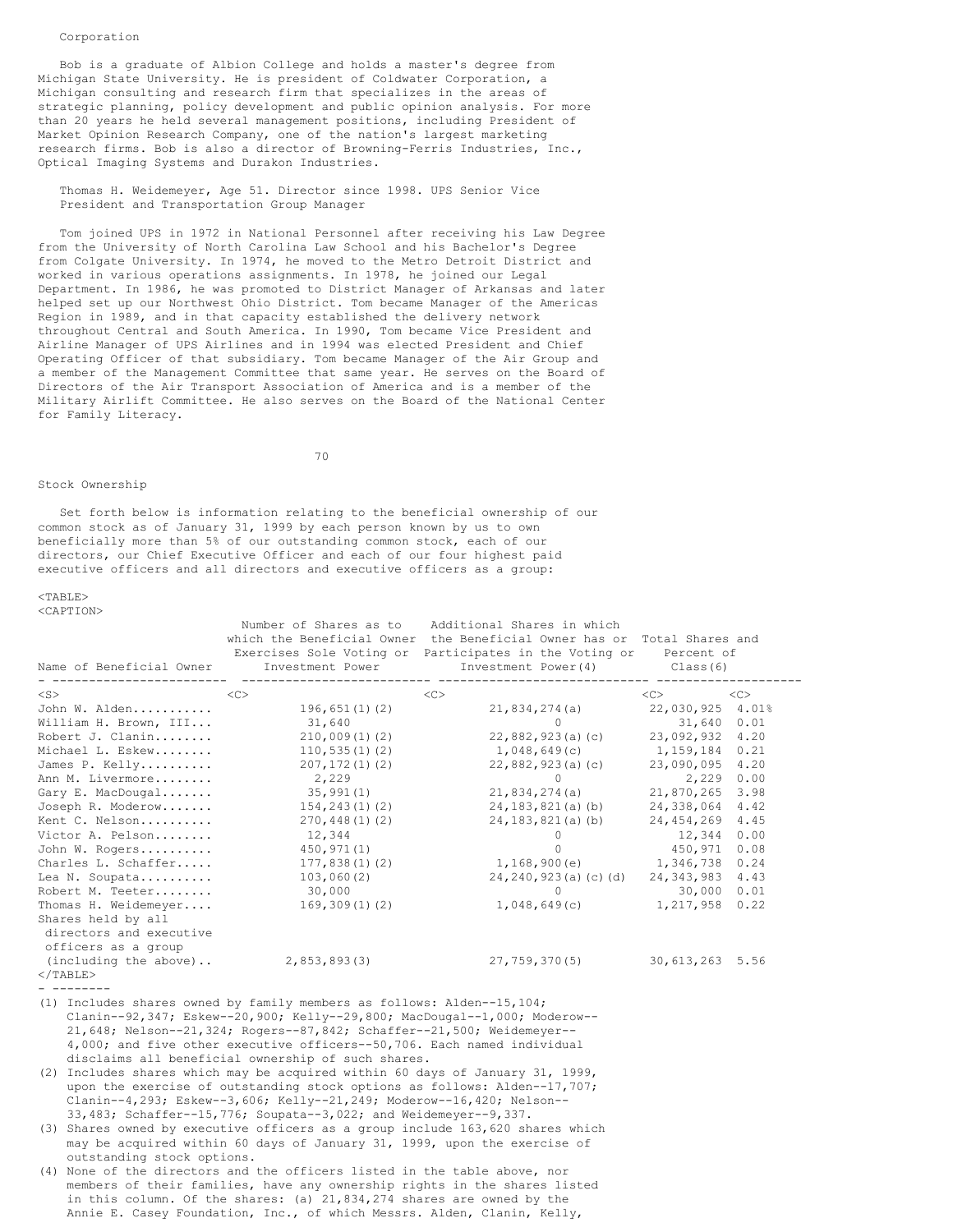MacDougal, Moderow and Nelson, Ms. Soupata, and other non-UPS persons constitute the corporate Board of Trustees; (b) 2,349,547 shares are held by various trusts of which Messrs. Moderow and Nelson are co-fiduciaries; (c) 1,048,649 shares are held by the UPS Foundation, Inc., a Companysponsored charitable foundation of which Messrs. Clanin, Eskew, Kelly and Weidemeyer, Ms. Soupata and an executive officer not listed above, are trustees; (d) 1,358,000 shares are held by two Voluntary Employee Beneficiary Associations ("VEBAs") of which Ms. Soupata is a fiduciary; and (e) 1,168,900 shares that are held by an employee benefit plan of which Mr. Schaffer is a trustee.

- (5) This number includes shares held by the foundations, VEBAs, employee benefit plans and trusts of which directors and executive officers listed above are trustees or fiduciaries. This number eliminates duplications in the reported number of shares arising from the fact that several directors and executive officers share in the voting power with respect to these shares.
- (6) The percentages are calculated on the basis of the amount of outstanding shares plus the shares which may be acquired by the named individual and the group, as applicable, within 60 days of January 31, 1999, upon exercise of outstanding stock options.

71

These holdings are reported in accordance with the SEC's regulations requiring disclosure of shares as to which directors and "Named Executive Officers" hold voting or dispositive power, notwithstanding that they are held in a fiduciary rather than a personal capacity, and that such power is shared among a number of fiduciaries including, in several cases, corporate trustees, directors or other persons who are neither executive officers nor directors of UPS.

### Meetings of the Board of Directors

The UPS board of directors held four meetings during 1998. During 1998, each director of UPS attended at least 75% of the total number of meetings of the board and any committees of which he or she was a member.

# Committees of the Board of Directors

The UPS board of directors has an Executive Committee, an Audit Committee, an Officer Compensation Committee, a Salary Committee and a Nominating Committee.

Messrs. Alden, Clanin, Kelly, Moderow and Schaffer served as members of the Executive Committee throughout 1998. Calvin Tyler, a former director and officer, served as a member of the Executive Committee until his retirement on January 15, 1998, and Messrs. Eskew and Weidemeyer and Ms. Soupata have served as members of the Committee since their appointments in May 1998. This Committee may exercise all powers of the board of directors in the management of the business and affairs of UPS except for those powers expressly reserved to the board under Delaware law, such as amendment of the certificate of incorporation or bylaws, declaration of dividends, issuance of stock, mergers, consolidations, a sale of substantially all of the assets of UPS and a dissolution. In 1998, this Committee held 13 meetings.

Mr. Brown served as a member of the Audit Committee throughout 1998, Carl Kaysen, a former director, served as a member of the Committee until he retired from the board in April 1998 and Ms. Livermore has served as a member of the Committee since her appointment in February 1998. The primary responsibilities of the Audit Committee are to:

- . recommend annually the independent public accountants for appointment by the board as auditors for UPS and its subsidiaries;
- . review the scope of the audit to be made by the accountants;
- . review the audit reports submitted by the accountants;
- . review the annual program for the internal audit of records and procedures;
- . review audit reports submitted by the internal auditing staff; conduct such other reviews as the Audit Committee deems appropriate and make reports and recommendations to the board within the scope of its functions.

In 1998, this Committee held three meetings.

Messrs. Pelson, MacDougal and Rogers served as members of the Officer Compensation Committee throughout 1998. The primary responsibility of this Committee is to set the proper and appropriate compensation of the Chairman and Chief Executive Officer and to set the proper and appropriate compensation of executive officers based upon the recommendation of the Chief Executive Officer. The Committee also is responsible for making awards to the executive officers under the UPS 1996 Stock Option Plan and the UPS Managers Incentive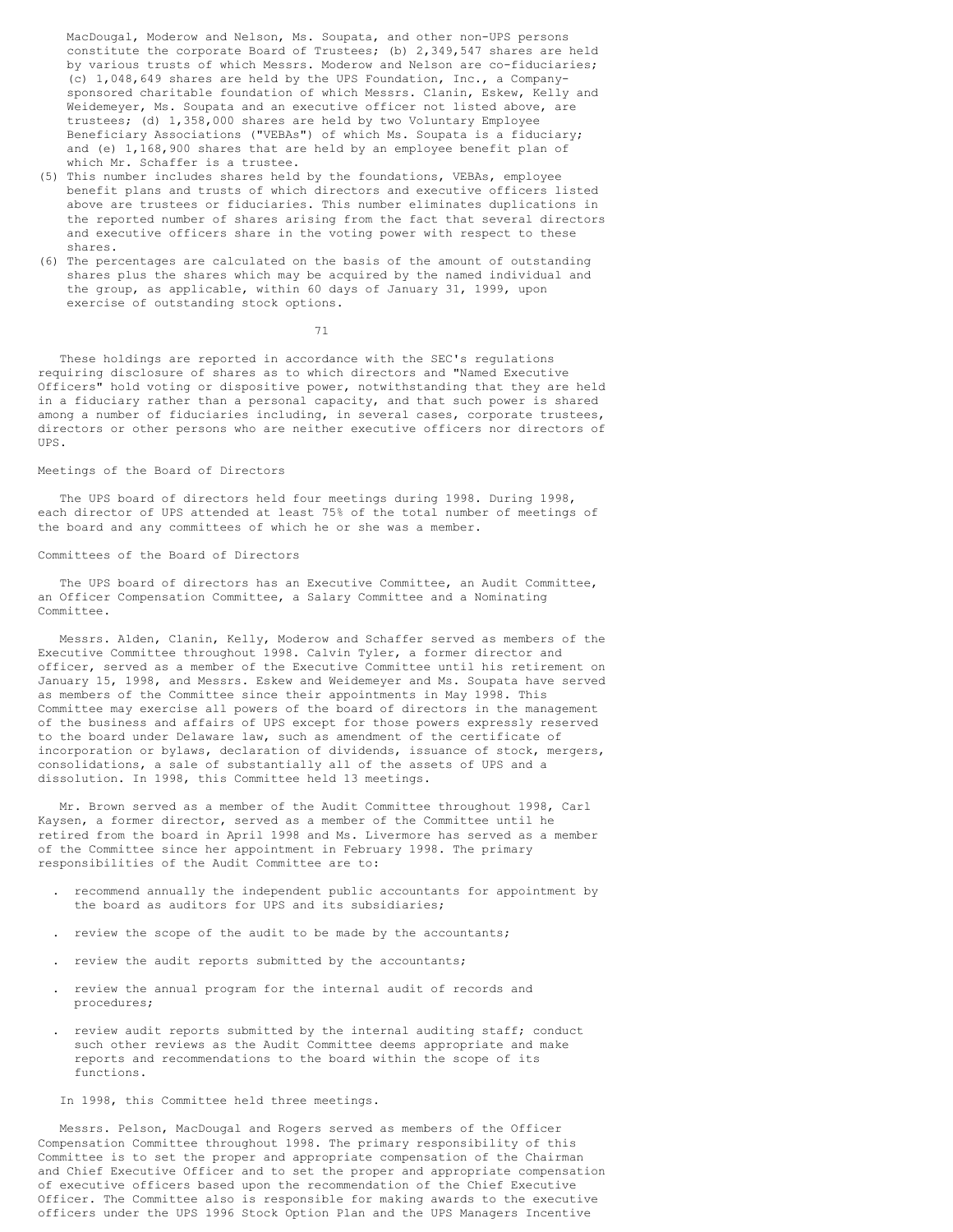Plan. The UPS 1996 Stock Option Plan also provides for grants of options to non-employee directors. In 1998, the Officer Compensation Committee held two meetings. See "Compensation of Directors." New UPS will have a similar committee called the Compensation Committee.

Messrs. Clanin and Kelly served as members of the Salary Committee throughout 1998, and Ms. Soupata served as administrator of the Committee until April 1998 and has since served as a member of the Committee.

72

This Committee determines the compensation for all management employees other than executive officers and is responsible for the administration of the UPS Managers Incentive Plan, the UPS 1991 Stock Option Plan and the UPS 1996 Stock Option Plan for these employees. In 1998, the Salary Committee held 12 meetings.

Messrs. Nelson, Rogers and Teeter served as members of the Nominating Committee throughout 1998. Mr. Kaysen served as a member of the Committee until he retired in April 1998. This Committee recommends nominees for election to the board. In 1998, this Committee held one meeting.

Compliance with Section 16(a) of the Securities Exchange Act of 1934

Section 16(a) of the Securities Exchange Act of 1934 requires our directors, executive officers and persons who own beneficially more than 10% of our common stock to file reports of ownership and changes in ownership of such stock with the SEC. Directors, executive officers and greater than 10% shareowners are required by SEC regulations to furnish us with copies of all such forms they file. To our knowledge, our directors and executive officers complied during 1998 with all applicable Section 16(a) filing requirements.

# Compensation of Executive Officers and Other Information

The following table shows the cash compensation paid or to be paid by us or any of our subsidiaries, as well as certain other compensation paid or accrued, during the fiscal years indicated to our Chief Executive Officer and our "Named Executive Officers" (our other four highest paid executive officers), in all capacities in which they served:

# SUMMARY COMPENSATION TABLE

<TABLE> <CAPTION>

|                                                                                                                                                 |      |         | Annual Compensation                                                             | Long Term<br>Compensation<br>Awards |                                                                              |
|-------------------------------------------------------------------------------------------------------------------------------------------------|------|---------|---------------------------------------------------------------------------------|-------------------------------------|------------------------------------------------------------------------------|
| Name and Principal<br>Position<br>- -----------------                                                                                           |      |         |                                                                                 | Securities                          | Underlying All Other<br>Year Salary Bonus (1) Stock Options Compensation (2) |
| $<$ S $>$<br>James P. Kelly 1998 \$771,500 \$319,277 50,468<br>Chairman and Chief 1997 717,500 169,647 21,621<br>Executive Officer              |      |         | $\langle C \rangle$ $\langle C \rangle$ $\langle C \rangle$ $\langle C \rangle$ | 1996 575,500 182,260 22,298         | <<<br>\$4,800<br>$\Omega$<br>$\bigcap$                                       |
| John W. Alden<br>Vice Chairman, Senior<br>Vice President and<br>Business Development 1997 550,500 134,726<br>Group Manager                      |      |         | 1998 588,000 252,480<br>1996 470,000 148,748                                    | 38,493<br>19,321<br>17,737          | 4,800<br>$\circ$<br>$\Omega$                                                 |
| Robert J. Clanin<br>Senior Vice President,<br>Treasurer and Chief<br>Financial Officer                                                          |      |         | 1998 450,500 194,620<br>1997 409,000 102,629<br>1996 363,000 120,635            | 29,084<br>13,801<br>13,683          | 4,800<br>$\circ$<br>$\Omega$                                                 |
| Joseph R. Moderow<br>Senior Vice President,<br>Secretary and Legal &<br>Public Affairs Group<br>Manager                                         | 1997 |         | 1998 442,000 189,360<br>417,000 110,160<br>1996 392,000 134,769                 | 29,084<br>14,721<br>15,203          | 4,800<br>0<br>$\Omega$                                                       |
| Charles L. Schaffer 1998 492,000 210,400<br>Senior Vice President and 1997 427,500 113,400<br>Chief Operating Officer 1996<br>$\langle$ /TABLE> |      | 396,250 | 137,150                                                                         | 29,939<br>14,951<br>15,203          | 4,800<br>0<br>$\Omega$                                                       |

(1) Reflects the value of awards accrued and paid under the UPS Managers Incentive Plan for the respective fiscal years.

(2) Reflects the value of common stock contributed by us to the accounts of the named individuals pursuant to the UPS SavingsPLUS plan.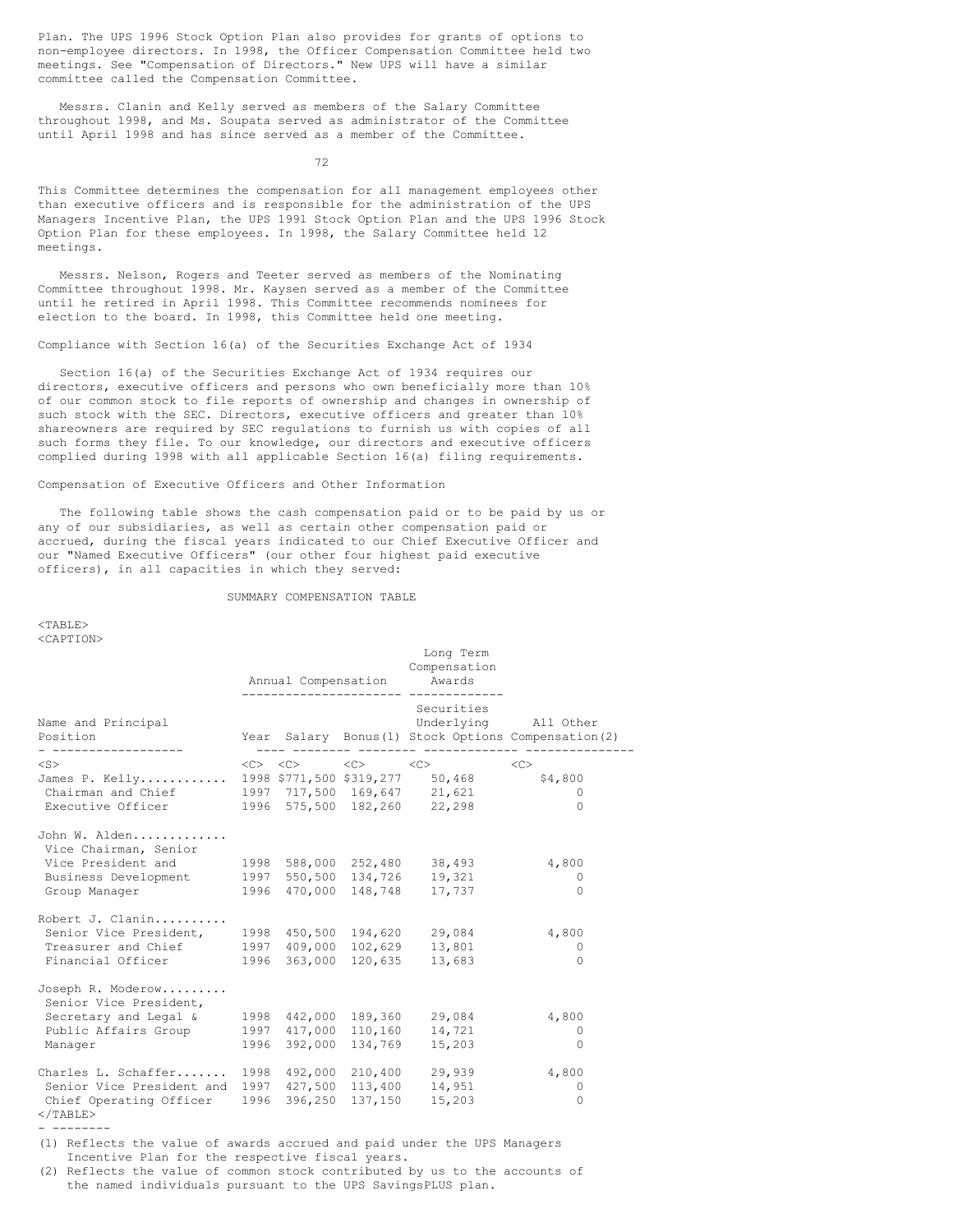The following table sets forth information concerning option grants to our Chief Executive Officer and the Named Executive Officers in 1998.  $<$ TABLE $>$ <CAPTION>

|                                    | Number of<br>Securities<br>Underlying | % of Total<br>Options<br>Granted to                      | Exercise  |         | Potential Realized Value at<br>Assumed Annual Rates of<br>Stock Price Appreciation<br>for Option Term |            |          |
|------------------------------------|---------------------------------------|----------------------------------------------------------|-----------|---------|-------------------------------------------------------------------------------------------------------|------------|----------|
| Name                               | Options<br>Granted                    | Employees in Price per Expiration --------------<br>1998 | Share (1) | Date(2) |                                                                                                       | .5%        | 10%      |
| $<$ S $>$                          | < <sub></sub>                         | <<                                                       | <<        | <<      | <<                                                                                                    | <<         |          |
| James P. Kelly                     | 50,468                                | 1.23%                                                    | \$32.00   | 2003    | \$                                                                                                    | 446,188 \$ | 985, 959 |
| John W. Alden                      | 38,493                                | 0.94                                                     | 32.00     | 2003    |                                                                                                       | 340, 317   | 752,012  |
| Robert J. Clanin                   | 29,084                                | 0.71                                                     | 32.00     | 2003    |                                                                                                       | 257, 132   | 568,194  |
| Joseph R. Moderow                  | 29,084                                | 0.71                                                     | 32.00     | 2003    |                                                                                                       | 257, 132   | 568,194  |
| Charles L. Schaffer<br>$<$ /TABLE> | 29,939                                | 0.73                                                     | 32.00     | 2003    |                                                                                                       | 264,691    | 584,898  |

- --------

(1) Represents the current price on the date of grant. The exercise price may be paid by the delivery of already owned shares, subject to certain conditions.

(2) Generally, options may not be exercised until the expiration of five years from the date of grant, and then from April 1 through April 30 of the year of exercise.

Stock Option Exercises and Holdings

The following table sets forth information on stock option exercises in 1998 by our Chief Executive Officer and the Named Executive Officers and the value of such officers' unexercised options on December 31, 1998:

<TABLE> <CAPTION>

|                     |                      |               |                        | Value of           |
|---------------------|----------------------|---------------|------------------------|--------------------|
|                     |                      |               | Number of Securities   | Unexercised        |
|                     |                      |               | Underlying Unexercised | In-the-Money       |
|                     |                      |               | Options at End of      | Options at         |
|                     | Shares               |               | 1998(2)                | End of 1998        |
|                     | Acquired on          | Value         | Exercisable/           | Exercisable/       |
| Name                | Exercise(1) Realized |               | Unexercisable          | Unexercisable      |
|                     |                      |               |                        |                    |
| $<$ S $>$           | < <sub></sub>        | < <sub></sub> | <<                     | <<                 |
| James P. Kelly      | 21,175               | \$280,569     | None/137,533           | $n/a$ /\$1,669,478 |
| John W. Alden       | 18,254               | 241,866       | None/110.545           | n/a/1,349,485      |
| Robert J. Clanin    | 3,895                | 51,609        | None/71,233            | n/a/801,050        |
| Joseph R. Moderow   | 17,159               | 227,357       | None/91,274            | n/a/1,146,574      |
| Charles L. Schaffer | 15,333               | 203,162       | None/91,139            | n/a/1,134,337      |
| $\langle$ /TABLE>   |                      |               |                        |                    |

- --------

(1) Represents gross number of common shares underlying the options exercised under the 1991 Plan.

74

(2) Represents common shares subject to options granted under the 1991 and 1996 Plans.

#### Retirement Plans

The following table shows the estimated annual retirement benefit payable on a single life only annuity basis to participating employees, including our Chief Executive Officer and the Named Executive Officers, under the UPS Retirement Plan and UPS Excess Coordinating Benefit Plan for years of service rendered upon retirement, which is assumed to occur at age 65. Participating employees also are entitled to receive \$16,008 per year, the maximum currently payable, in primary Social Security benefits:

| в.<br>А,                  |
|---------------------------|
| ו יוי<br>$\left( \right)$ |

| <b>FIIV/IV</b>                               |          |                      |          |                                                |               |
|----------------------------------------------|----------|----------------------|----------|------------------------------------------------|---------------|
| Average<br>Final                             |          |                      |          |                                                |               |
| Earnings                                     |          |                      |          | 15 Years 20 Years 25 Years 30 Years 35 Years   |               |
|                                              |          |                      |          |                                                |               |
| $<$ S $>$                                    | $<<$ $>$ | $<<$ $>$             | $<<$ $>$ | < <sub></sub>                                  | < <sub></sub> |
| \$<br>200,000                                |          |                      |          | $$45,998$ \$61,325 \$76,669 \$91,996 \$107,341 |               |
| $250,000$                                    |          | 58,498 77,990 97,504 |          | 116,996                                        | 136,511       |
| $300,000$                                    | 70,998   | 94,655               | 118,339  | 141,996                                        | 165,681       |
| $350,000$                                    | 83,498   | 111,320              | 139,174  | 166,996                                        | 194,851       |
| $400,000 \ldots \ldots \ldots \ldots \ldots$ | 95,998   | 127,985              | 160,009  | 191,996                                        | 224,021       |
| $450,000$                                    | 108,498  | 144,650              | 180,884  | 216,996                                        | 253,191       |
|                                              |          |                      |          |                                                |               |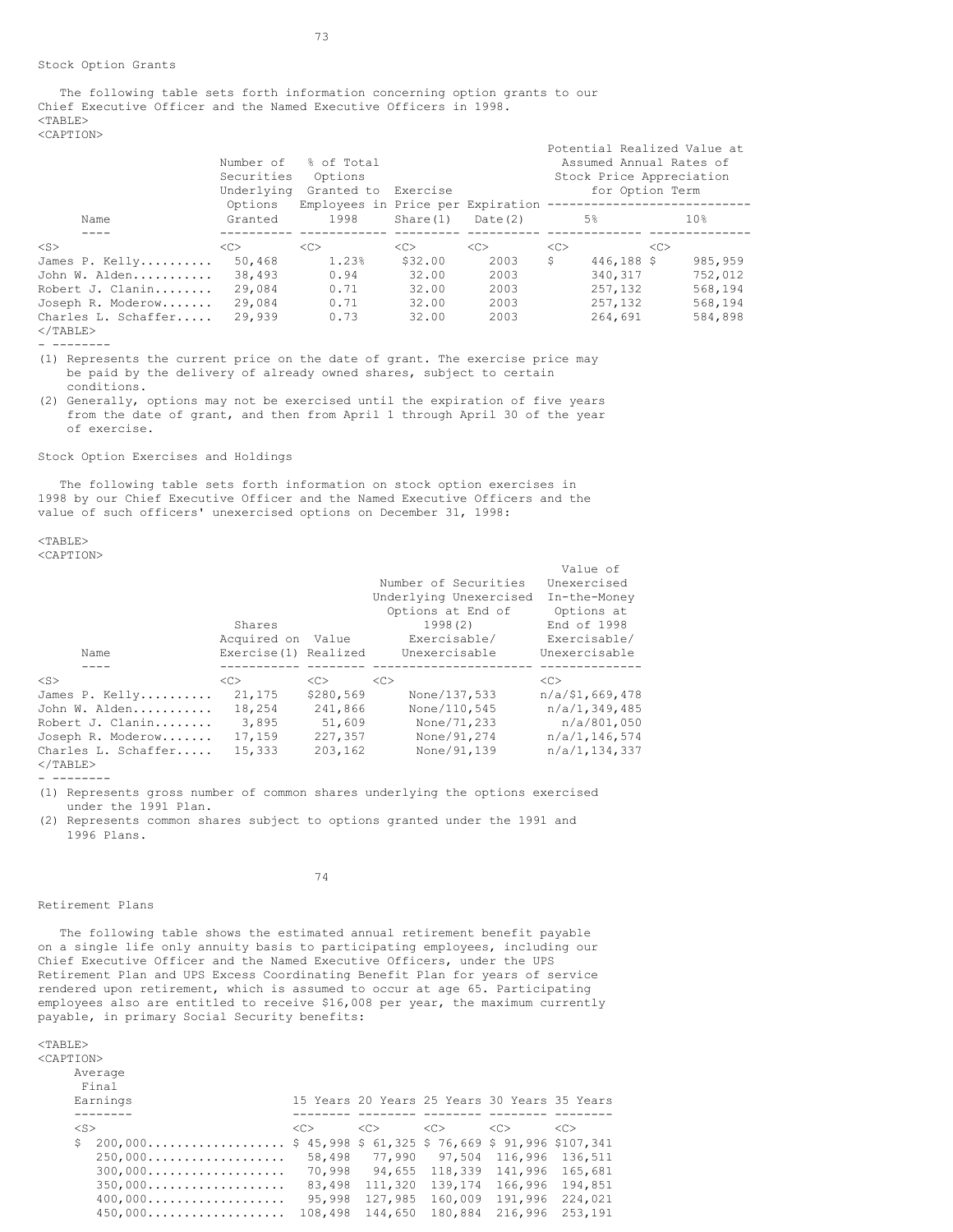| $500,000 \ldots \ldots \ldots \ldots \ldots \ldots$<br>$600,000$<br>700,000<br>$800,000\ldots\ldots\ldots\ldots\ldots\ldots\ldots$<br>900,000<br>$1,000,000$<br>$1, 100, 000 \ldots \ldots \ldots \ldots \ldots \ldots$<br>$1, 200, 000 \ldots \ldots \ldots \ldots \ldots 295, 998$ | 120,998<br>145,998<br>170,998<br>195,998<br>220,998<br>245,998<br>270,998 | 227,975 285,019<br>361,295 | 161,315 201,679 241,996<br>194.645 243.349<br>261,305 326,689 391,996<br>327,965 410,029<br>451.699<br>394,625 493,369 591,996 | 291,996<br>341,996<br>294,635 368,359 441,996<br>491.996<br>541,996 | 282,361<br>340,701<br>399.041<br>457,381<br>515,721<br>574,061<br>632,401<br>690.741 |
|--------------------------------------------------------------------------------------------------------------------------------------------------------------------------------------------------------------------------------------------------------------------------------------|---------------------------------------------------------------------------|----------------------------|--------------------------------------------------------------------------------------------------------------------------------|---------------------------------------------------------------------|--------------------------------------------------------------------------------------|
| $\langle$ /TABLE $\rangle$                                                                                                                                                                                                                                                           |                                                                           |                            |                                                                                                                                |                                                                     |                                                                                      |

Amounts exceeding \$120,000, which is adjusted from time to time by the Internal Revenue Service, would be paid under the UPS Excess Coordinating Benefit Plan. Pursuant to this plan, participants may choose to receive the benefit in the form of a life annuity, cash lump sum or life insurance with a cash value up to 100% of the present value of the benefit. Beginning with 1994, no more than \$150,000, which is adjusted from time to time by the Internal Revenue Service, of cash compensation could be taken into account in calculating benefits payable under the UPS Retirement Plan. Participants who elect forms of payment with survivor options will receive lesser amounts than those shown in the above table.

The compensation upon which the benefits are summarized in the table above includes salary and bonuses awarded under the UPS Managers Incentive Plan. The average final compensation for each participant in the plans is the average covered compensation of the participant during the five highest consecutive years out of the last ten full calendar years of service.

As of December 31, 1998, estimated or actual credited years of service under the plans to our Chief Executive Officer and the Named Executive Officers was as follows: Kelly--34, Alden--34, Schaffer--29, Clanin--28 and Moderow--28.

The plans permit participants with 25 or more years of benefit service to retire as early as age 55 with no or only a limited reduction in the amount of their monthly benefits.

### Compensation of Directors

In 1998, directors who were not employees of UPS received an annual director's fee of \$50,000. Members of the Audit, Officer Compensation and Nominating Committees who were not employees of UPS received an additional annual fee of \$2,500 for each committee on which they served, except that committee chairmen received an additional annual fee of \$4,000. Mr. Rogers has declined to accept any fees for his services as a director.

UPS established a retirement plan in February 1991, which provided retirement and disability benefits for directors who were neither employees nor former employees of UPS. Effective January 1, 1997, the board agreed

75

to discontinue this plan and, in conjunction therewith, increase the options for which outside directors are eligible under the 1996 Plan. In satisfaction of the obligations previously accrued under the retirement plan, the board agreed to allocate to each director certain amounts. The amounts so allocated to each director will appreciate or depreciate in tandem with the changes in the share price of our common stock inclusive of dividends. At the time each director ceases to be a director of UPS, the then-current value of the account will be payable to him, or his designated beneficiary, either in cash or common stock. The value of these accounts at December 31, 1998, was: Mr. Brown, \$458,029; Mr. MacDougal, \$458,029; Mr. Pelson, \$229,014; and Mr. Teeter, \$229,014. The value of Mr. Kaysen's account at the time of his retirement was \$429,632.

In addition to permitting grants of options to eligible employees, the 1996 Plan provides for grants of non-qualified options to the outside directors. These non-qualified options are granted on the first day in each year on which any option is granted to an employee optionee and allow a director to purchase a number of shares equal to 109.5% of such outside director's annual director's fee divided by the Current Price of the common stock as defined in the 1996 Plan. Each of Messrs. Brown, MacDougal, Pelson and Teeter and Ms. Livermore were granted options under the 1996 Plan during 1998.

Outside directors also have the option of deferring some or all of the fees and/or retainer payable in connection with their services on the board into the UPS Deferred Compensation Plan for Non-Employee Directors. Amounts deferred under such plan are treated as invested in certain mutual funds selected by each director. At the time a participating director ceases to be a director, the total value of the director's account will be payable to him or her, or his or her designated beneficiary, in 40 quarterly installments.

# Compensation Committee Interlocks and Insider Participation

The following non-employee directors are the members of the Officer Compensation Committee of the board of directors: Victor A. Pelson, Gary E.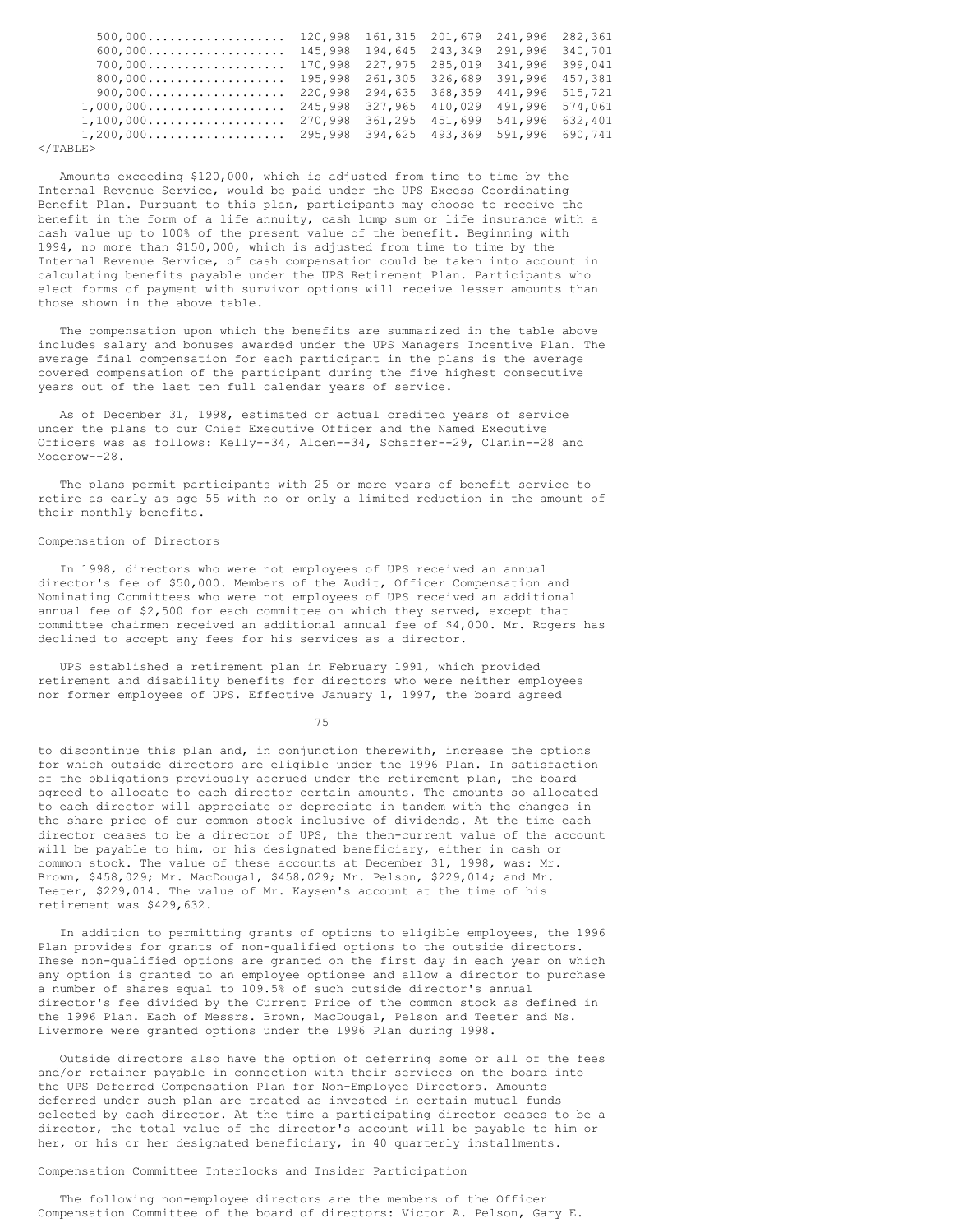MacDougal and John W. Rogers. None of the members of the Compensation Committee has any direct or indirect material interest in or relationship with UPS outside of his position as director and other than his benefits accrued while serving as an employee of UPS. Mr. Rogers is a former Chairman of the Board and Chief Executive Officer of UPS. He retired from active employment with UPS in 1989. To UPS's knowledge, there were no interlocks involving members of the Compensation Committee or other directors of UPS requiring disclosure in this proxy statement/prospectus.

### Certain Business Relationships

William H. Brown, III, a director of UPS, is a partner of Schnader Harrison Segal & Lewis LLP, a law firm that provides legal services from time to time to us and our subsidiaries.

Some of our executive officers are trustees of the UPS Retirement Plan. The UPS Retirement Plan, through wholly owned subsidiaries, owns real property that is leased to our subsidiaries for operating purposes at rental rates determined by independent firms of real estate appraisers. The rentals charged to our subsidiaries for the leased real estate during 1998 by this Plan aggregated \$282,437.

### 76

### INCENTIVE COMPENSATION PLAN

Old UPS's board of directors will adopt, and will recommend that the shareowners approve, the United Parcel Service, Inc. Incentive Compensation Plan, pursuant to which employees and directors of New UPS and its subsidiaries, and certain other key persons as defined in the plan, would be eligible to receive options to purchase class A common stock and other awards. Immediately after the merger and the public offering, you, as holders of New UPS class A common stock, will collectively hold about 90% of New UPS's total common stock and about 99% of New UPS's total voting power. Assuming approval and consummation of the merger, we are soliciting approval of the plan in your capacity as holders of Old UPS common stock. If the merger and the public offering do not occur, the plan will not go into effect.

The following summary describes all material elements of the plan, but does not purport to be complete and is subject to and qualified in its entirety by reference to the plan. A copy of the plan is attached to this proxy statement/prospectus as Annex C.

### General

Purpose of the Plan. One purpose of the plan is to optimize our profitability and growth through annual and long-term incentives that are consistent with our goals and link the personal interests of participants to those of our shareowners. A further but equal purpose of the plan is to enable New UPS and its subsidiaries to attract, retain and motivate their employees and directors.

Effective Date of the Plan. The plan will take effect as soon as practicable after completion of the merger.

Administration of the Plan. The plan generally will be administered by the Compensation Committee of the board. The board may take on the powers of the Compensation Committee under the plan, and will have the power of the Compensation Committee with respect to the granting and interpretation of awards to outside directors. We refer to the body administering the plan, whether it is the board or a committee of the board, as the plan administrator.

The plan provides that if a committee of the board is the plan administrator, the members of the committee will consist solely of two or more "outside directors," as defined by Section 162(m) of the Internal Revenue Code, if awards are intended to comply with the provisions of Section 162(m). The plan administrator will have full and final authority to select the individuals to receive awards and to grant awards and will have a wide degree of flexibility in determining the terms and conditions of awards.

Eligibility Under the Plan. All employees and directors of New UPS and its subsidiaries, as well as other key persons as defined in the plan, are eligible to participate in the plan. We estimate that about 2,800 employees and directors of New UPS and its subsidiaries will participate in the plan. Because the plan is a discretionary plan, we currently cannot determine the amount or form of any award that will be allocated to any individual during the term of the plan.

Shares Subject to the Plan. The shares issuable pursuant to awards granted under the plan will be shares of class A common stock. The maximum number of shares of class A common stock that may be issued pursuant to awards granted under the plan equals 112,000,000 shares. The total number of shares reserved for issuance as restricted stock will be limited to 34,000,000.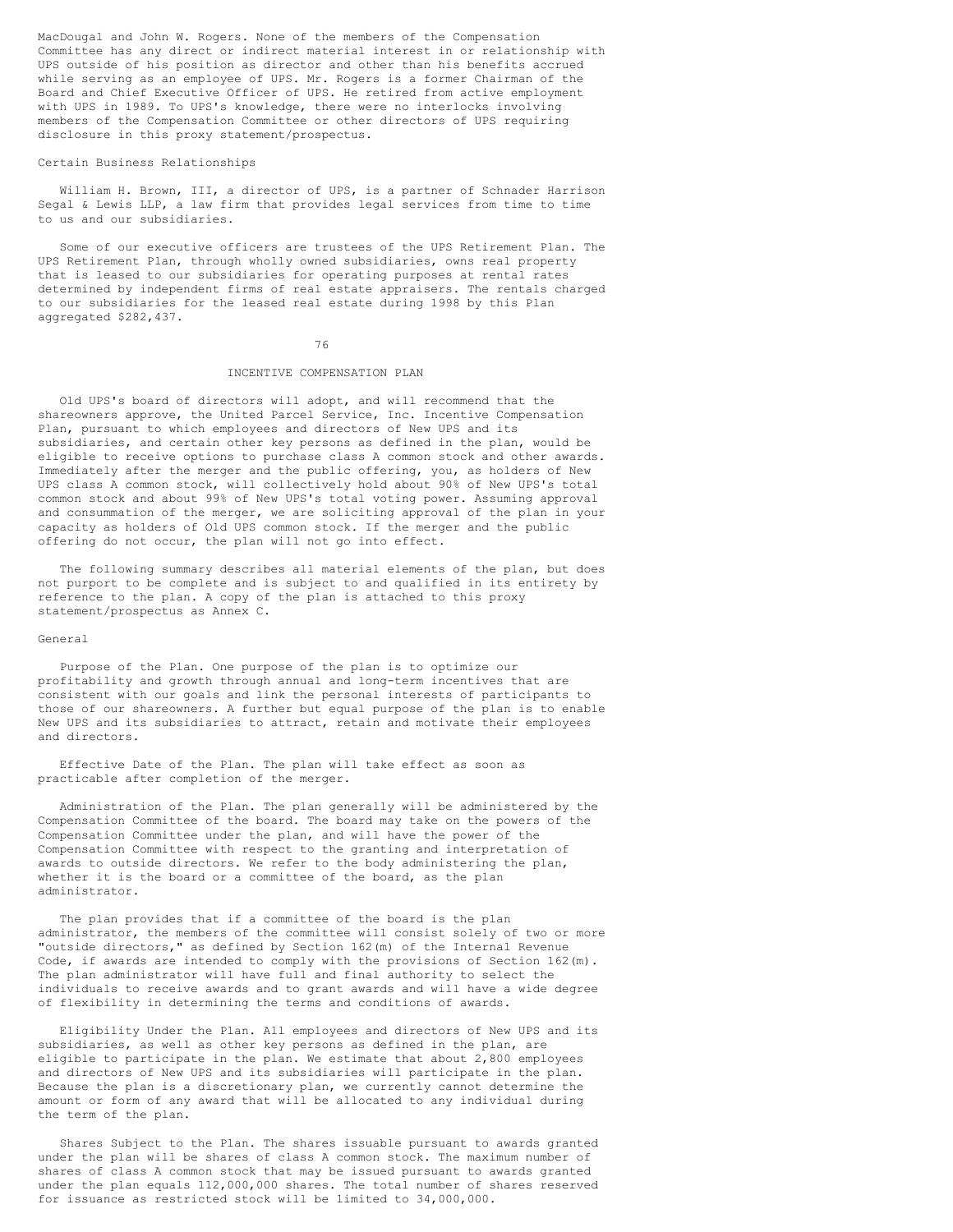The plan also contains customary anti-dilution provisions.

Types of Awards. Awards under the plan are not restricted to any specified form or structure and may include:

- . stock options (both incentive stock options and non-qualified stock options, as discussed in greater detail below)
- . restricted stock

77

- . stock appreciation rights
- . performance units
- . performance shares
- . management incentive awards through bonuses of cash and/or stock (as discussed in greater detail below).

An award to a participant may consist of one security or benefit or two or more of them in tandem or in the alternative. An award granted under the plan to a participant will generally include a provision that conditions or accelerates the receipt of benefits upon the occurrence of specified events, such as a change of control of New UPS or a dissolution, liquidation, sale of substantially all of the property and assets of New UPS or other significant corporate transaction.

The exercise price for options granted under the plan will be at least equal to 100% of the fair market value of a share of class A common stock on the date of grant. The exercise price of an incentive stock option granted to a person who owns more than 10% of the total combined voting power of all classes of New UPS stock may not be less than 110% of the fair market value of a share of class A common stock on the date of grant.

Management Incentive Awards. Based upon recommendations of district, regional and corporate group managers, the plan administrator will select those participants who are to receive management incentive awards each year. Management incentive awards may consist of shares of class A common stock plus cash equal to the amount required to be withheld for taxes for the award, or exclusively of cash, as determined by the plan administrator. Generally, cashonly management incentive awards will be granted to employees of international subsidiaries and participants who are no longer employees on the date of distribution of the award.

In addition, those recipients of shares who elect to deposit the shares with a custodian selected by the plan administrator may also receive an amount equal to the lesser of:

- . one month's salary or
- . 2.5% of the cost of shares previously deposited with the custodian, less the proceeds from the sale of the shares.

Maximum Awards Issuable to Individuals. In general, the plan administrator may not, within any calendar year:

- . grant options to purchase more than 600,000 shares of class A common stock to a participant
- . grant stock appreciation rights to purchase more than 600,000 shares of class A common stock to a participant
- . grant awards of restricted stock in excess of 600,000 shares of class A common stock to a participant
- . grant a performance share or performance unit with a payout greater than the value of 600,000 shares of class A common stock to a participant
- . grant a management incentive award with a payout greater than the value of 600,000 shares of class A common stock to a participant

Amendments to and Termination of the Plan. Subject to limitations imposed by law and the plan, the New UPS's board of directors may amend or terminate the plan at any time and in any manner. No amendment or termination may deprive the recipient of an award previously granted under the plan of any rights under the award without his or her consent.

78

Duration of the Plan and of Options. The plan will remain in effect until all shares subject to the plan have been purchased or acquired pursuant to the plan. We may not grant awards under the plan on or after the tenth anniversary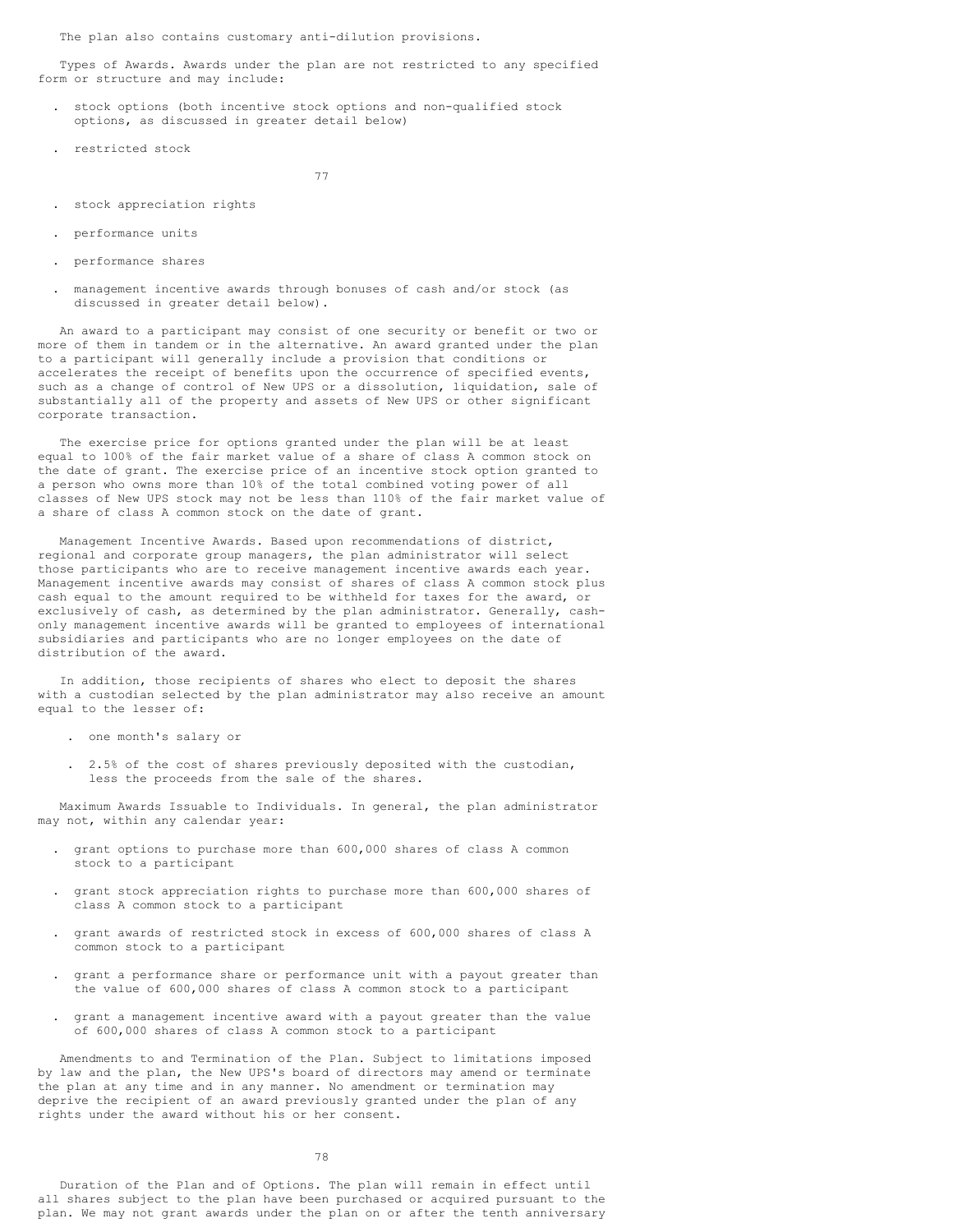of the plan's adoption. We may not grant any option under the plan that is exercisable after the 10th anniversary of the date of grant.

Compliance with Section  $16(b)$ . Pursuant to Section  $16(b)$  of the Exchange Act, directors, executive officers and 10% shareowners of New UPS will be generally liable to New UPS for repayment of any profits realized from any non-exempt purchase and sale of common stock occurring within a six-month period. Rule 16b-3 provides an exemption from Section 16(b) liability for some transactions by an officer or director made pursuant to approval by the board of directors, a committee composed of outside directors or shareholders. It is intended that all grants made under the plan would meet the requirements of the Rule 16b-3 exemption.

# Federal Income Tax Consequences

The following is a brief description of the federal income tax treatment that will generally apply to awards made under the plan, based on federal income tax laws in effect on the date of this proxy statement/prospectus. The exact federal income tax treatment of awards will depend on the specific nature of any award.

Incentive Stock Options. Plan participants who are employees may be granted options that we intend to qualify as ISOs under Section 422 of the Internal Revenue Code. Generally, the optionee is not taxed, and New UPS is not entitled to a deduction, on the grant or exercise of an ISO. But if the optionee sells the shares acquired upon the exercise of an ISO at any time within:

- . one year after the transfer of these shares to the optionee pursuant to the exercise of the ISO or
- . two years from the date of grant of the ISO,

then the optionee will recognize ordinary income in an amount equal to the excess, if any, of:

- . the lesser of the sale price or the fair market value of the shares on the date of exercise, over
- . the exercise price of the ISO.

In that event, New UPS will generally be entitled to a deduction equal to the amount of ordinary income recognized by the optionee. If the optionee sells the shares at any time after the optionee has held the shares for at least:

- . one year after the date of transfer of the shares to the optionee pursuant to the exercise of the ISO and
- . two years from the date of grant of the ISO,

then the optionee will recognize capital gain or loss equal to the difference between the sale price and the exercise price of the ISO, and New UPS will not be entitled to any deduction.

The amount by which the fair market value of the shares received upon exercise of an ISO exceeds the exercise price will be included as a positive adjustment in the calculation of an optionee's alternative minimum taxable income in the year of exercise. The "alternative minimum tax" imposed on individual taxpayers is generally equal to the amount by which 28% (26% of alternative minimum taxable income below specified amounts) of the individual's alternative maximum taxable income (reduced by specified exemption amounts) exceeds his or her regular income tax liability for the year.

Non-Qualified Stock Options. The grant of an option or other similar right to acquire stock that does not qualify for treatment as an ISO (which we call a "non-qualified stock option") is generally not a taxable event for the optionee. Upon exercise of the option, the optionee will generally recognize ordinary income in an amount equal to the excess of the fair market value of the shares acquired upon exercise (determined as of the date of exercise) over the exercise price of the option, and New UPS generally will be entitled to a deduction equal to that amount.

79

Restricted Stock. Awards under the plan may also include stock sales, stock bonuses or other grants of stock that include provisions for the delayed vesting of the recipient's rights to the stock. Unless the recipient makes an election under Internal Revenue Code section 83(b) within 30 days after the receipt of the restricted shares, he or she generally will not be taxed on the receipt of restricted shares until the restrictions on the shares expire or are removed. When the restrictions expire or are removed, the recipient will recognize ordinary income (and New UPS generally will be entitled to a deduction) in an amount equal to the excess of the fair market value of the shares at that time over the purchase price. If the recipient makes an 83(b)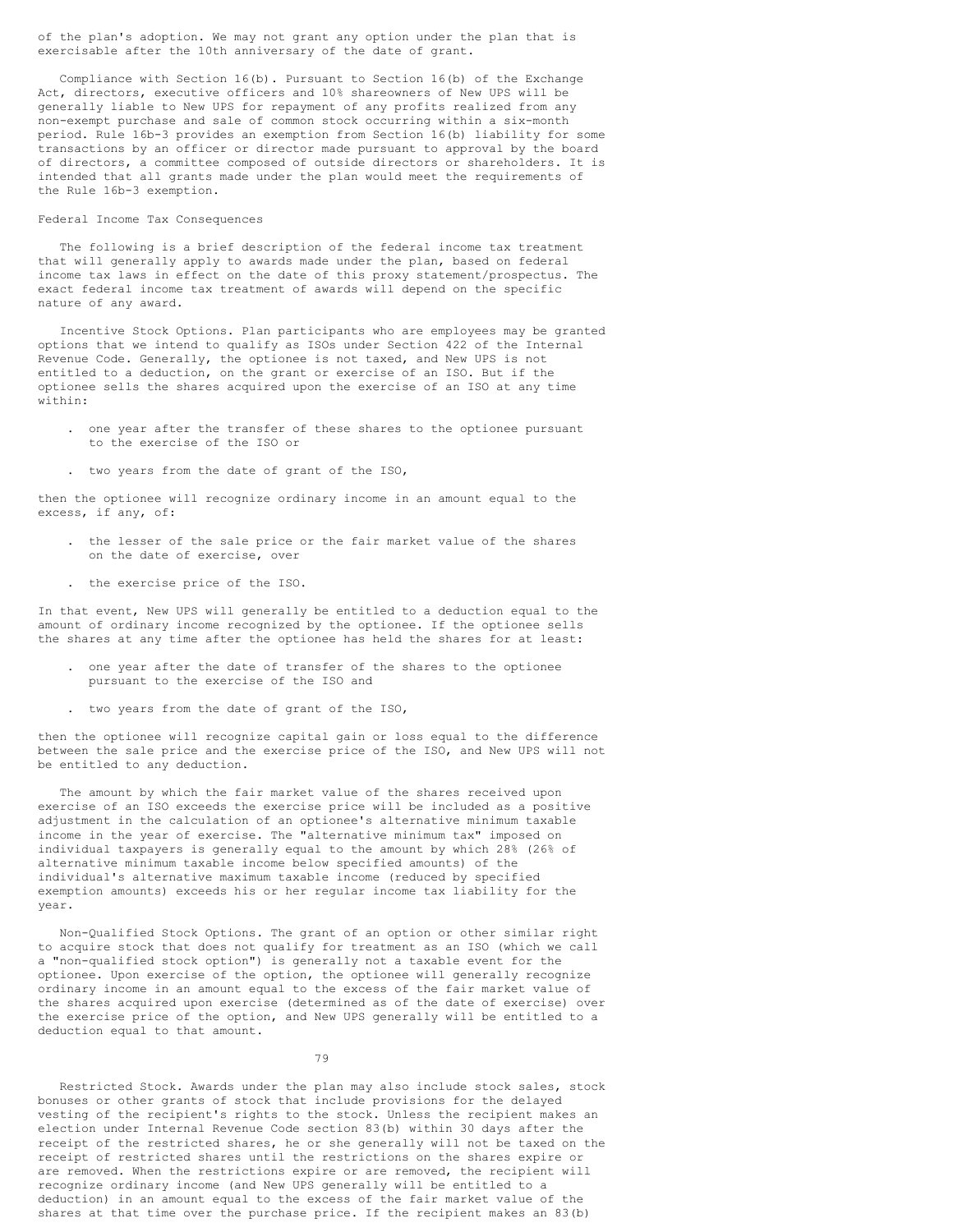election within 30 days of the receipt of restricted shares, however, he or she will recognize ordinary income (and New UPS will be entitled to a deduction) equal to the excess of the fair market value of the shares on the date of receipt (determined without regard to vesting restrictions) over the purchase price.

Other Awards. We may grant awards under the plan that do not fall clearly into the categories described above. The federal income tax treatment of these awards will depend upon the specific terms of the awards. Generally, New UPS will be required to make arrangements for withholding taxes with respect to any ordinary income recognized by a recipient in connection with awards made under the plan.

Special rules will apply in cases where a recipient of an award pays the exercise or purchase price of the award or applicable withholding tax obligations under the plan by delivering previously owned shares of class A common stock or by reducing the amount of shares otherwise issuable pursuant to the award. This surrender or withholding of shares will in some circumstances result in the recognition of income with respect to these shares or a carryover basis in the shares acquired.

The terms of specific award agreements may provide for accelerated vesting or payment of an award in connection with a change of control of New UPS. In that event, and depending upon the individual circumstances of the recipient, some amounts with respect to the award may be "excess parachute payments" under the "golden parachute" provisions of the Internal Revenue Code. Pursuant to these provisions, a recipient will be subject to a 20% excise tax on any "excess parachute payments" and New UPS will be denied any deduction with respect to such a payment.

In some circumstances, New UPS may be denied a deduction for compensation (including compensation attributable to the ordinary income recognized with respect to awards made under the plan) to some officers of New UPS to the extent that the compensation to that officer exceeds \$1,000,000 in a given year.

### Vote Required and Recommendation

The board of directors has directed that the plan be submitted for shareowner approval. The affirmative vote of a majority of the shares represented at the special meeting, in person or by proxy, will be required for approval. In the absence of approval, the plan will be without effect, and no grants of awards will be made under the plan.

The board of directors unanimously recommends that you vote FOR approval of the plan.

80

### RELATIONSHIPS WITH OVERSEAS PARTNERS LTD.

UPS has significant historical and current relationships with Overseas Partners Ltd., a Bermuda-based company that is engaged in reinsurance and other businesses. At least a majority of the current shareowners of UPS also are shareowners of OPL, and a majority of the directors and officers of OPL are current or former employees of UPS. In 1998, OPL derived approximately 30% of its revenues from reinsurance business related to UPS. UPS regularly reviews its relationships with its primary insurers and may make changes in such relationships.

In 1983, UPS spun off OPL by paying a special dividend to its shareowners of one share of OPL common stock for each share of UPS common stock. In addition, UPS has offered its employees the opportunity periodically to purchase OPL shares under UPS's various employee stock purchase plans.

Members of OPL's board of directors who are current or former officers of UPS are: Robert J. Clanin, UPS's Chief Financial Officer and a director of UPS; Joseph M. Pyne, UPS's Senior Vice President, Corporate Marketing; and Edwin H. Reitman, the retired former Vice President, Corporate Marketing of UPS. D. Scott Davis, formerly Vice President, Finance and Accounting for UPS, is the current Chief Executive Officer and a director of OPL.

OPL was organized to reinsure shippers' risks relating to packages carried by UPS, as well as to underwrite other reinsurance for insureds unaffiliated with UPS. Since commencing operations in 1984, OPL's primary reinsurance business has been reinsuring insurance by United States-based insurance companies unaffiliated with UPS or OPL. This reinsurance covered the risk of loss or damage to shippers' packages carried by UPS and unaffiliated foreign common carriers whose declared value exceeds \$100 or the equivalent in foreign currency. The reinsurance of shippers' risk insurance does not involve transactions conducted directly between UPS and OPL. Various subsidiaries of American International Group, Inc., an insurance company unaffiliated with OPL or UPS, insure customer packages in return for premiums paid by the customers. OPL reinsures these primary insurers, whose premium payments constitute OPL's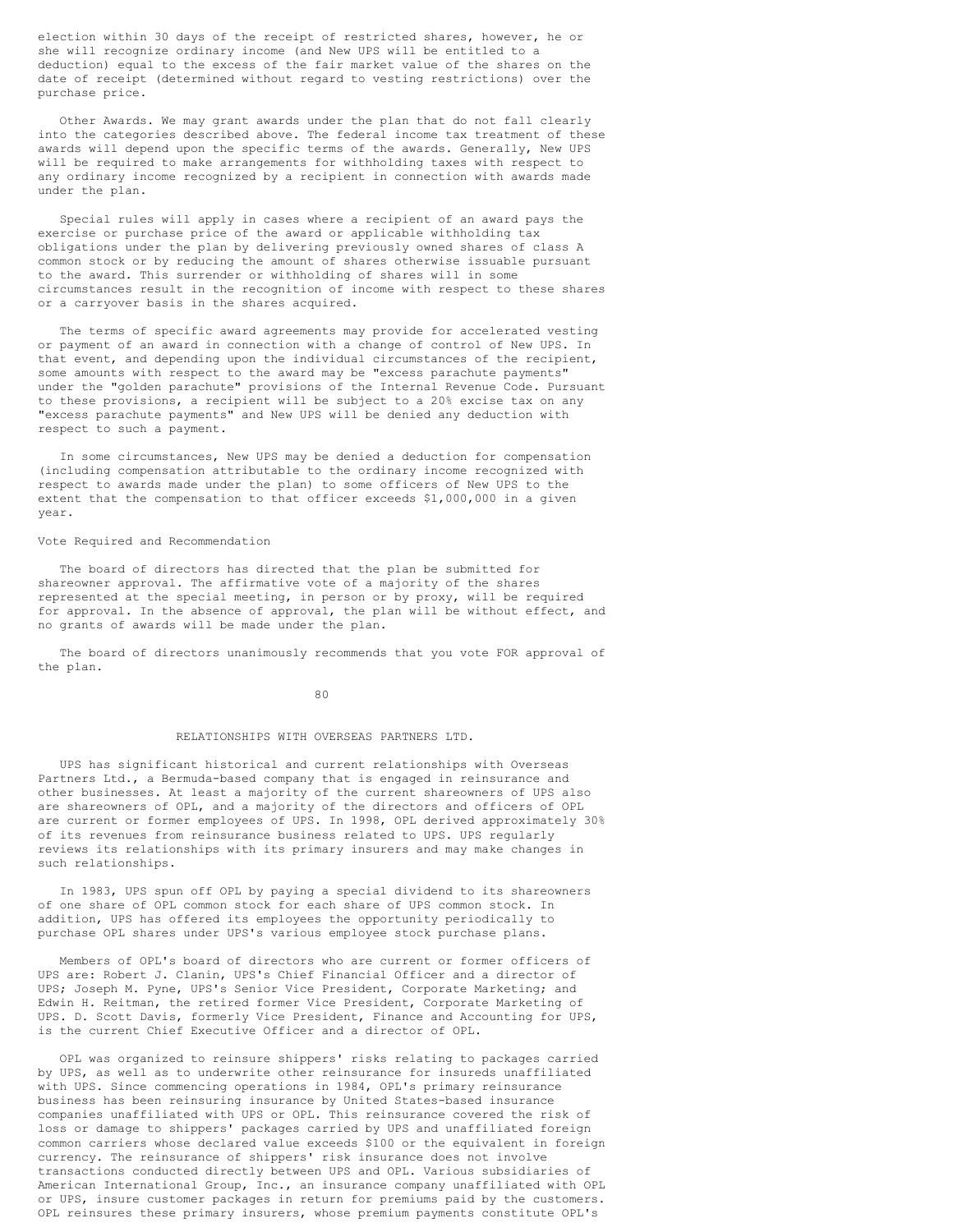largest source of revenues and profits. Reinsurance premiums earned by OPL for reinsuring these risks during 1998 were \$371.8 million or 29.6% of OPL's 1998 revenues, a reduction from 32.3% in 1997. OPL's reinsurance business also has included reinsurance of workers' compensation insurance issued by another unaffiliated United States-based insurance company covering risks of a UPS subsidiary in the State of California. A new arrangement, which is described below, relating to reinsurance of shippers' risk insurance provided to UPS customers is being implemented.

OPL and its subsidiaries also are engaged in the leasing of the Ramapo Ridge facility to subsidiaries of UPS. Until July 1998, OPL also leased aircraft to subsidiaries of UPS.

In December 1989, an OPL subsidiary acquired from UPS the Ramapo Ridge facility. In July 1990, the OPL subsidiary leased the facility to UPS for an initial term ending in 2019. UPS uses the facility as a data processing, telecommunications and operations center. Lease payments have fixed and variable components. The fixed component provides for aggregate lease payments of approximately \$216 million over the initial term of the lease. The variable component of the lease payments is based on the number of customer accounts maintained by UPS. At the conclusion of the lease, UPS has the right to purchase the Ramapo Ridge facility at fair market value. UPS has an option to purchase the land on which the facility is located, but not the buildings, from an OPL subsidiary in 2050 for approximately \$63.7 million, subject to certain adjustments for increases in the fair market value of the land. In 1998, OPL received rental payments of approximately \$27.1 million from UPS pursuant to these leases.

OPL has assigned the right to receive the fixed rentals on the Ramapo Ridge facility lease to a subsidiary, and the subsidiary pledged its interest in these payments to secure bonds issued to finance the acquisition of the leased assets. UPS's obligation to pay the fixed rental is unconditional during the initial lease term, and continues after an early lease termination unless UPS pays an amount sufficient to defease the remaining interest payments on the OPL subsidiary's bonds.

81

In December 1989, an OPL subsidiary acquired from UPS rights to purchase five Boeing 757 aircraft for approximately \$67.9 million. The manufacturer delivered the aircraft to OPL in 1990 and OPL leased them to UPS until July 1998. At that time, OPL sold the aircraft to UPS for approximately \$202 million, yielding a gain on sale to OPL before income taxes of approximately \$12 million.

In considering which risks related to UPS's business to insure or reinsure, or which leasing or other arrangements to enter into between OPL and UPS, UPS's and OPL's directors and officers consider the impact of their business decisions on each of the two companies and prevailing market conditions. We cannot assure you that transactions between us and OPL have been made on the most favorable terms that we could obtain in transactions with unrelated parties. If in the future we engage in other transactions with OPL, we anticipate that they will be on an arms-length basis.

UPS and OPL do not have any formal conflict of interest resolution procedures. Nevertheless, in connection with OPL's reinsurance of risks related to UPS's business, UPS believes the rates charged by the primary insurers reinsured by OPL are competitive with those charged to shippers utilizing other carriers. In connection with other major transactions in which UPS and OPL have been involved, primarily leasing transactions, UPS generally has obtained fairness or valuation opinions from investment banking firms or other organizations with significant expertise in the evaluation of the interests involved.

As a result of the Tax Court decision released on August 9, 1999, National Union Fire Insurance Company, a subsidiary of American International Group, Inc., has notified OPL that effective September 30, 1999 it will terminate the five underlying policies that provide shippers' risk insurance for UPS customers. The termination of these policies triggers the immediate termination of the reinsurance agreement between National Union and OPL.

UPS, on behalf of its customers, and National Union have agreed on a restructuring of this program, which will become effective on October 1, 1999. Commencing on October 1, 1999, National Union will issue five new policies covering UPS customers. Glenlake Financial Corporation, a wholly owned subsidiary of UPS Capital Corporation and a licensed insurance agency formed in 1998, will offer excess value package insurance to be issued under the five new policies to UPS customers.

UPINSCO, Inc., a wholly owned subsidiary of UPS, has entered into a reinsurance agreement under which it will reinsure substantially all of the risks underwritten by National Union in exchange for substantially all of the premiums collected. UPINSCO is a licensed reinsurance company formed in 1994 to reinsure risks, both related and unrelated to UPS and its subsidiaries. UPINSCO, which is domiciled in the U.S. Virgin Islands, has elected to be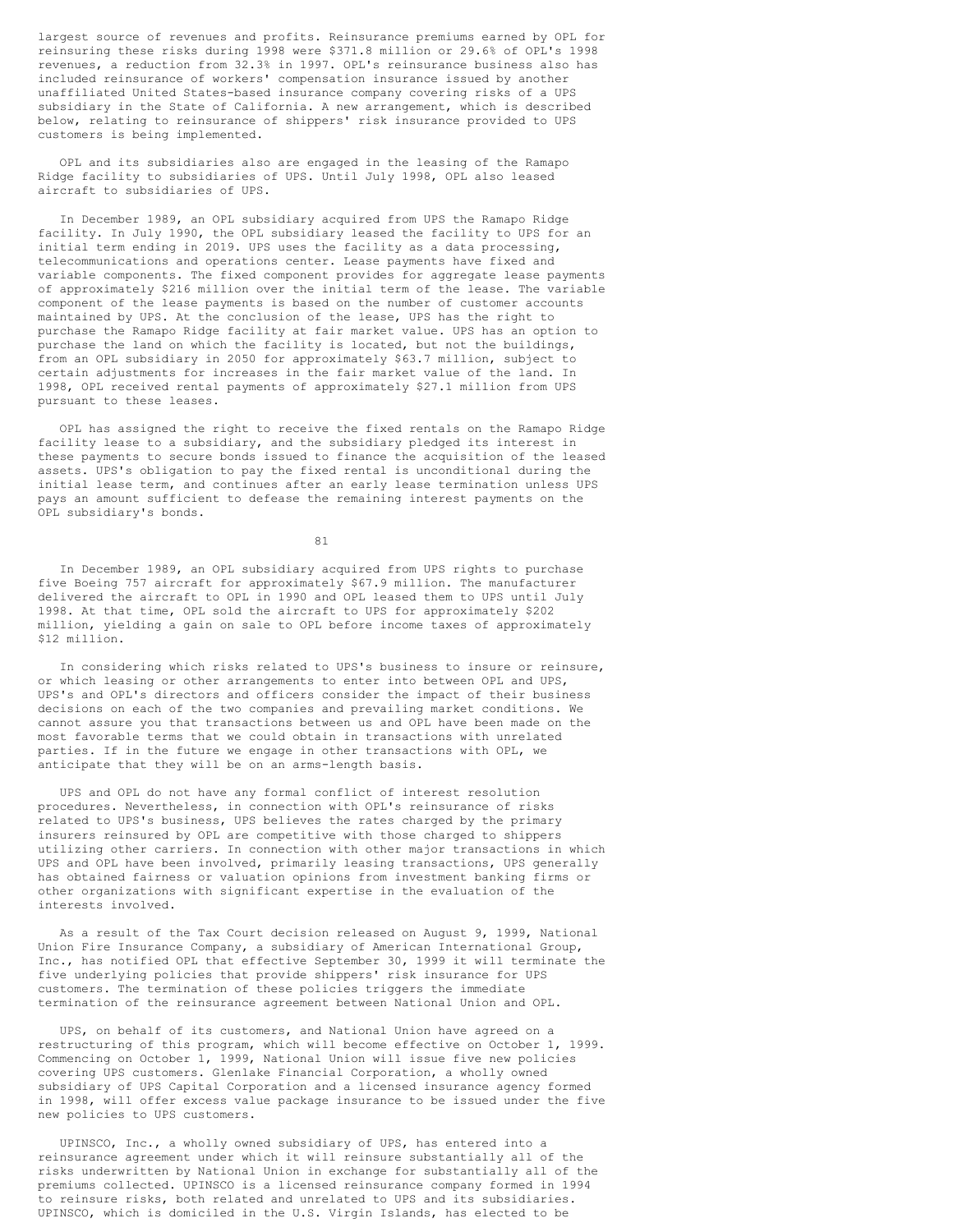taxed on its income as part of UPS's consolidated income tax return for federal income tax purposes.

82

#### FEDERAL INCOME TAX CONSEQUENCES TO SHAREOWNERS

The following is a discussion of the material federal income tax considerations of the merger that are generally applicable to holders of UPS shares. Statements of law and conclusions of law in this discussion are the opinions of Gibson, Dunn & Crutcher LLP, counsel to UPS.

This discussion does not deal with all income tax considerations that may be relevant to particular UPS shareowners in light of their particular circumstances, such as shareowners who are dealers in securities, foreign persons, banks, insurance companies or tax-exempt entities, shareowners who hold their shares as part of a hedging, straddle, conversion or other risk reduction transaction or shareowners who acquired their shares in connection with stock option or stock purchase plans or in other compensatory transactions. In addition, the following discussion does not address the tax consequences of transactions effectuated prior to or after the merger other than the tender offer (whether or not these transactions are in connection with the merger), including transactions in which UPS shares were or are acquired or in which New UPS class A shares were or are disposed of. Furthermore, no foreign, state or local tax considerations are addressed in this proxy statement/prospectus. The discussion is based on federal income tax law in effect as of the date of this proxy statement/prospectus, which could change at any time, possibly with retroactive effect. Accordingly, UPS shareowners are urged to consult their own tax advisers as to the specific tax consequences of the merger, including the applicable federal, state, local and foreign tax consequences to them of the merger and applicable tax return reporting requirements.

The following federal income tax consequences will result from the merger:

- . No gain or loss will be recognized by holders of UPS shares solely as a result of their receipt of New UPS class A shares in the merger;
- . The aggregate tax basis of the New UPS class A shares received in the merger by a UPS shareowner will be the same as the aggregate tax basis of the UPS shares surrendered in exchange for such New UPS class A shares;
- . The holding period of the New UPS class A shares received in the merger by a UPS shareowner will include the period during which the shareowner held the UPS shares surrendered in exchange for such New UPS class A shares, so long as the UPS shares are held as a capital asset at the time of the merger; and
- . None of New UPS, UPS Merger Subsidiary, Inc. or UPS will recognize gain or loss solely as a result of the merger.

The opinion of counsel assumes:

- . the accuracy of the statements and facts concerning the merger set forth in the merger agreement and in this proxy statement/prospectus;
- that the merger is consummated in the manner contemplated by, and in accordance with, the terms of the merger agreement and this proxy statement/prospectus; and
- . the accuracy of representations made by UPS and New UPS set forth in certificates delivered to counsel.

The parties are not requesting a ruling from the Internal Revenue Service in connection with the merger. The opinion of counsel referred to above does not bind the IRS or prevent the IRS from adopting a contrary position.

Under the applicable regulations, the aggregate tax basis of the UPS shares surrendered by a holder in the merger may be allocated among the class A-1, class A-2 and class A-3 common stock in proportion to the fair market value of the stock in each such class. Holders may wish to consult their own tax advisers about the possibility of treating the class A shares as a single class, in which case a holder may be permitted to carry over to any of the class A-1, class A-2 and class A-3 shares the specific basis of each lot of surrendered UPS shares that the holder is able to identify therewith under applicable rules.

83

It is conceivable, although unlikely, that the contemplated cash tender offer and the merger will be treated as part of the same transaction for federal income tax purposes. In this event, if you tender shares, cash received by you in the tender offer could be treated as "boot" for federal income tax purposes. As a result, you would be required to recognize any gain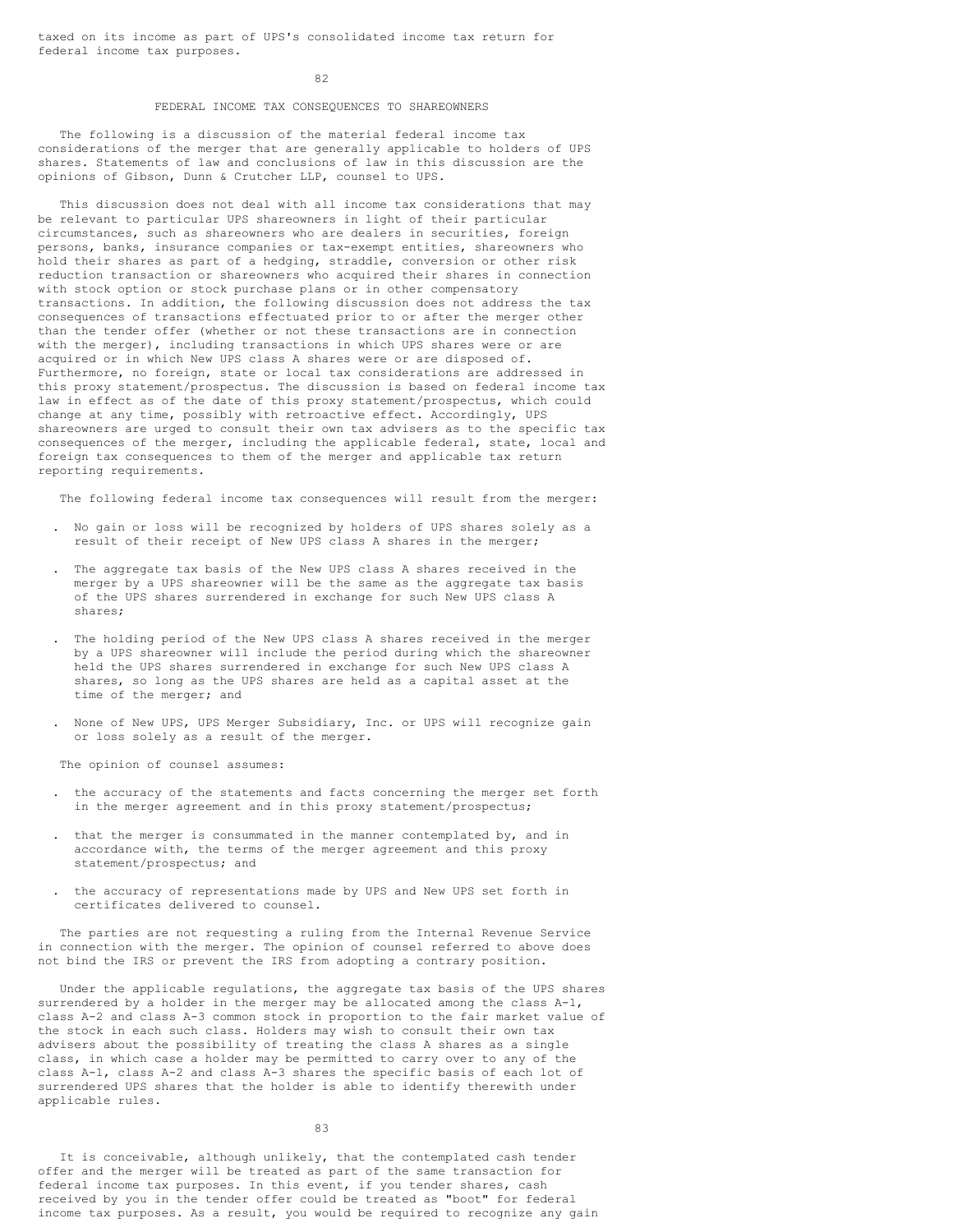realized in the merger with respect to all of your UPS shares up to the full amount of the cash received in the tender offer. In contrast, if the tender offer were not treated as part of the same transaction as the merger, you would be required to recognize gain only with respect to those New UPS shares actually tendered.

The different tax consequences of treating the merger and the tender offer as separate transactions or as a single transaction may be illustrated by the following example. Assume that, immediately after the merger, you own 100 shares of class A common stock with a value of \$5 per share, or \$500 in the aggregate, and an adjusted tax basis of \$2 per share, or \$200 in the aggregate. Assume further that you tender ten shares in the tender offer, which UPS purchases for a total price of \$50. If the tender offer and the merger are treated as separate transactions, you would recognize a gain of \$30, which is equal to the amount that you received (\$50) reduced by your basis in the shares sold (\$20). The aggregate basis in your remaining shares would be \$180. In contrast, if the merger and the tender offer were treated as part of the same transaction, you would recognize gain equal to \$50, which is equal to the lower of the total gain realized in the merger on all of your shares (\$300) and the amount of cash that you received in the tender offer (\$50), and the aggregate basis in your remaining shares would be \$200. In that case, it is unclear whether you would be required to recognize this gain at the time of the merger or at the time you sold your shares in the tender offer. Depending on your individual circumstances, you could have different tax consequences.

#### 84

# LEGAL MATTERS

The validity of the shares of our class A common stock issued as a result of the merger, and certain tax consequences of the merger, will be passed upon for us, as a condition to the merger becoming effective, by Gibson, Dunn & Crutcher LLP. Morris, Manning & Martin LLP has acted as our special counsel in connection with the merger and related transactions, and has passed upon certain legal matters for us.

#### SUBMISSION OF SHAREOWNER PROPOSALS

UPS expects to hold its 2000 Annual Meeting in May 2000. If you intend to submit a proposal for inclusion in our proxy materials for UPS's 2000 Annual Meeting, you must submit the proposal to our Secretary by November 15, 1999.

SEC rules set forth standards as to what shareowner proposals we are required to include in our proxy statement for an annual meeting.

### EXPERTS

The financial statements of United Parcel Service of America, Inc. as of December 31, 1997 and 1998 and for each of the three years in the period ended December 31, 1998 included in this proxy statement/prospectus have been audited by Deloitte & Touche LLP, independent auditors, as stated in their report appearing herein, and are included in reliance upon the report of such firm given upon their authority as experts in accounting and auditing.

The balance sheet of United Parcel Service, Inc. as of July 19, 1999 included in this proxy statement/prospectus has been audited by Deloitte  $\alpha$ Touche LLP, independent auditors, as stated in their report appearing herein, and is included in reliance upon the report of such firm given upon their authority as experts in accounting and auditing.

85

## UNITED PARCEL SERVICE OF AMERICA, INC. AND SUBSIDIARIES

#### INDEX TO FINANCIAL STATEMENTS

| I'ARL<br>r |  |
|------------|--|
| CAPTIC     |  |

|                                                                        | Page<br>Number      |
|------------------------------------------------------------------------|---------------------|
| $<$ S $>$                                                              | $\langle C \rangle$ |
| Audited Consolidated Financial Statements                              |                     |
|                                                                        | $F - 2$             |
| Consolidated Balance Sheets as of December 31, 1997 and $1998$         | $F - 3$             |
| Statements of Consolidated Income for the Years ended December 31,     |                     |
|                                                                        | $F - 4$             |
| Statements of Consolidated Shareowners' Equity for the Years ended     |                     |
|                                                                        | $F - 5$             |
| Statements of Consolidated Cash Flows for the Years ended December 31, |                     |
|                                                                        | $F - 6$             |
| Notes to Audited Consolidated Financial Statements                     | $F - 7$             |
|                                                                        |                     |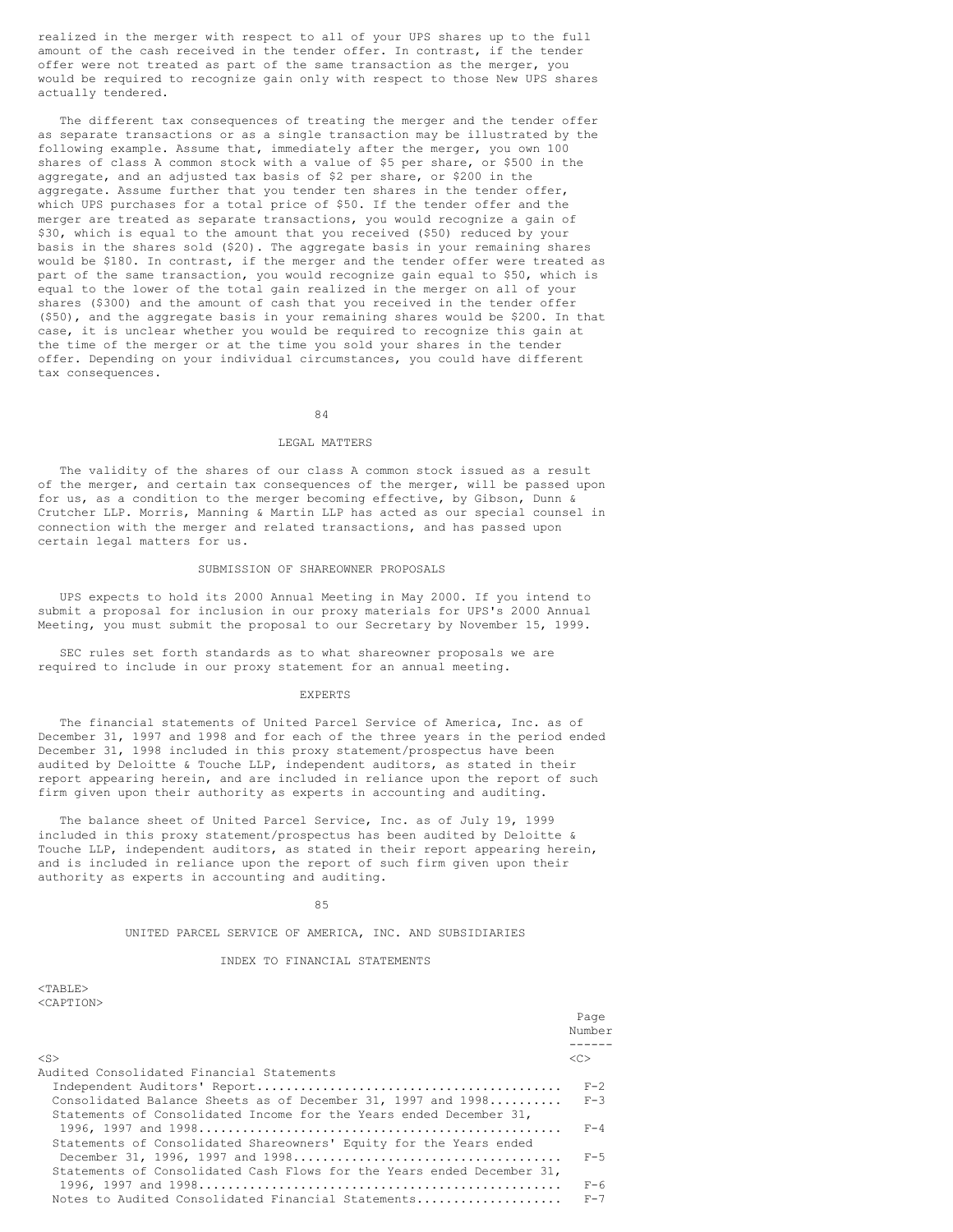| Unaudited Consolidated Financial Statements                            |  |
|------------------------------------------------------------------------|--|
| Consolidated Balance Sheets as of December 31, 1998 and June 30,       |  |
|                                                                        |  |
| Statements of Consolidated Income (Loss) for the Six Months Ended June |  |
|                                                                        |  |
| Statement of Consolidated Shareowners' Equity for the Six Months Ended |  |
|                                                                        |  |
| Statements of Consolidated Cash Flows for the Six Months Ended June    |  |
|                                                                        |  |
| Notes to Unaudited Consolidated Financial Statements F-25              |  |

UNITED PARCEL SERVICE, INC.

INDEX TO FINANCIAL STATEMENT

| Audited Financial Statement |  |
|-----------------------------|--|
|                             |  |
|                             |  |
|                             |  |
| $\langle$ /TABLE>           |  |

 $F-1$ 

UNITED PARCEL SERVICE OF AMERICA, INC. AND SUBSIDIARIES

INDEPENDENT AUDITORS' REPORT

Board of Directors and Shareowners United Parcel Service of America, Inc. Atlanta, Georgia

We have audited the accompanying consolidated balance sheets of United Parcel Service of America, Inc., and its subsidiaries as of December 31, 1997 and 1998, and the related consolidated statements of income, shareowners' equity, and cash flows for each of the three years in the period ended December 31, 1998. These financial statements are the responsibility of the Company's management. Our responsibility is to express an opinion on these financial statements based on our audits.

We conducted our audits in accordance with generally accepted auditing standards. Those standards require that we plan and perform the audit to obtain reasonable assurance about whether the financial statements are free of material misstatement. An audit includes examining, on a test basis, evidence supporting the amounts and disclosures in the financial statements. An audit also includes assessing the accounting principles used and significant estimates made by management, as well as evaluating the overall financial statement presentation. We believe that our audits provide a reasonable basis for our opinion.

In our opinion, such consolidated financial statements present fairly, in all material respects, the financial position of United Parcel Service of America, Inc., and its subsidiaries at December 31, 1997 and 1998, and the results of their operations and their cash flows for each of the three years in the period ended December 31, 1998 in conformity with generally accepted accounting principles.

/s/ Deloitte & Touche LLP

Atlanta, Georgia February 8, 1999 (August 16, 1999 as to Note 4)

 $F-2$ 

UNITED PARCEL SERVICE OF AMERICA, INC. AND SUBSIDIARIES CONSOLIDATED BALANCE SHEETS

December 31, 1997 and 1998 (In millions except share and per share amounts)

<TABLE> <CAPTION>

|                                                | December 31,  |               |
|------------------------------------------------|---------------|---------------|
|                                                | 1997          | 1998          |
| $<$ S $>$                                      | < <sub></sub> | < <sub></sub> |
| ASSETS                                         |               |               |
| Current Assets:                                |               |               |
|                                                |               | 460 \$1.240   |
|                                                |               | 389           |
|                                                | 2,405         | 2,713         |
| Prepaid employee benefit costs                 | 669           | 703           |
| Materials, supplies and other prepaid expenses | 417           | 380           |
| Common stock held for stock plans              | 526           |               |
|                                                |               |               |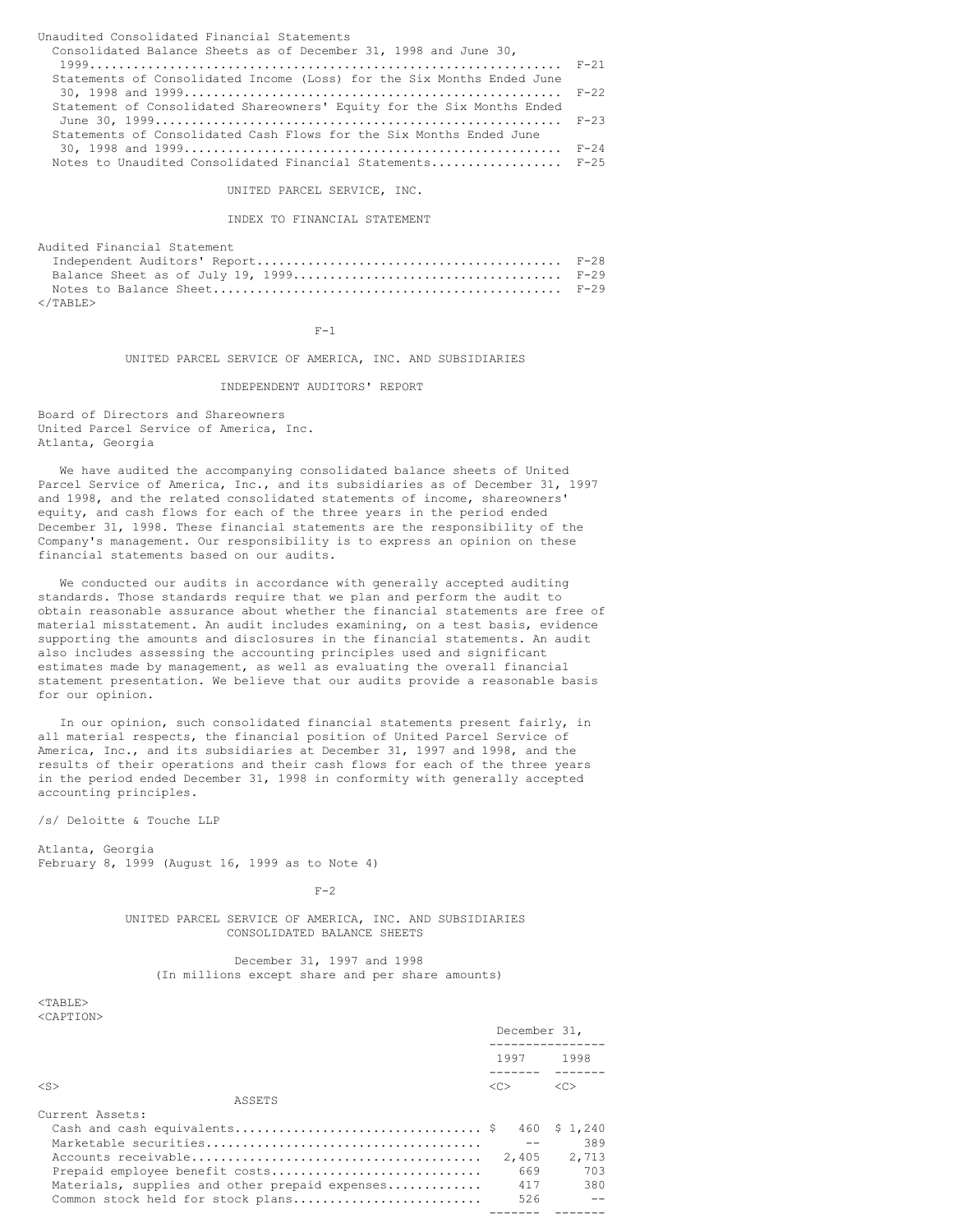|                                                                                                                                      | 4,477<br>--------                            | 5,425<br>-------                                                                                            |
|--------------------------------------------------------------------------------------------------------------------------------------|----------------------------------------------|-------------------------------------------------------------------------------------------------------------|
| Property, Plant and Equipment:                                                                                                       |                                              |                                                                                                             |
| Aircraft (including aircraft under capitalized leases)                                                                               | 3,519<br>6,771<br>654                        | 3,482<br>7,739<br>651                                                                                       |
|                                                                                                                                      | 1,433<br>1,734<br>4,063                      | 1,478<br>1,803<br>4,144                                                                                     |
|                                                                                                                                      | 328<br>-------                               | 257<br>-------                                                                                              |
| Less accumulated depreciation and amortization                                                                                       | 18,502<br>7,495<br>--------                  | 19,554<br>8,170<br>-------                                                                                  |
|                                                                                                                                      | 11,007<br>428                                | 11,384<br>258                                                                                               |
|                                                                                                                                      | --------<br>\$15,912 \$17,067                | -------                                                                                                     |
| LIABILITIES AND SHAREOWNERS' EQUITY<br>Current Liabilities:                                                                          |                                              |                                                                                                             |
| Accrued wages and withholdings<br>Current maturities of long-term debt                                                               | 1,194<br>191<br>140<br>41<br>625<br>-------- | \$1,322<br>1,092<br>247<br>114<br>410<br>532<br>$- - - - - - -$                                             |
| Total Current Liabilities 3,398 3,717                                                                                                | ------- -------                              |                                                                                                             |
| Long-Term Debt (including capitalized lease obligations) 2,583                                                                       | --------                                     | 2,191<br>--------                                                                                           |
| Accumulated Postretirement Benefit Obligation, Net                                                                                   | 911<br>________                              | 969<br>-------                                                                                              |
| Deferred Taxes, Credits and Other Liabilities                                                                                        |                                              | 2,933 3,017                                                                                                 |
| Shareowners' Equity:<br>Preferred stock, no par value, authorized 200,000,000<br>Common stock, par value \$.10 per share, authorized | $- -$                                        | $- -$                                                                                                       |
| 900,000,000 shares, issued 562,000,000 and 559,000,000 in<br>Additional paid-in capital                                              | 56<br>$- -$                                  | 56<br>325                                                                                                   |
| Cumulative foreign currency adjustments<br>Unrealized loss on marketable securities                                                  | 6,112<br>(81)<br>$ -$                        | 7,280<br>(62)<br>(1)                                                                                        |
|                                                                                                                                      | --------<br>6,087                            | --------<br>7,598                                                                                           |
| Treasury stock, at cost $(11, 605, 952 \text{ shares}) \dots \dots \dots \dots$                                                      | --------<br>$- - -$                          | $- - - - - - -$<br>(425)                                                                                    |
|                                                                                                                                      | ---------                                    | -------<br>6,087 7,173                                                                                      |
|                                                                                                                                      | --------<br>=======                          | $$15, 912$ $$17, 067$<br>$\qquad \qquad \doteq\qquad \qquad \doteq\qquad \qquad \doteq\qquad \qquad \qquad$ |
|                                                                                                                                      |                                              |                                                                                                             |

# $\rm <$  /TABLE>

See notes to audited consolidated financial statements.

### $F-3$

# UNITED PARCEL SERVICE OF AMERICA, INC. AND SUBSIDIARIES STATEMENTS OF CONSOLIDATED INCOME

# Years Ended December 31, 1996, 1997 and 1998 (In millions except per share amounts)

### <TABLE> <CAPTION>

|                                                  | Year Ended December 31,               |                                         |                 |  |
|--------------------------------------------------|---------------------------------------|-----------------------------------------|-----------------|--|
|                                                  |                                       | 1996 1997                               | 1998            |  |
| $<$ S $>$                                        |                                       | $\langle C \rangle$ $\langle C \rangle$ | <<><br>\$24,788 |  |
| Operating Expenses:<br>Compensation and benefits | 13,326<br>13,289<br>7,013 7,471 7,352 |                                         | 14.346          |  |
|                                                  | 20,339                                | 20.760                                  | 21,698          |  |
|                                                  |                                       |                                         | 3,090           |  |
| Other Income and (Expense):<br>Investment income | 39                                    | 70                                      | 84              |  |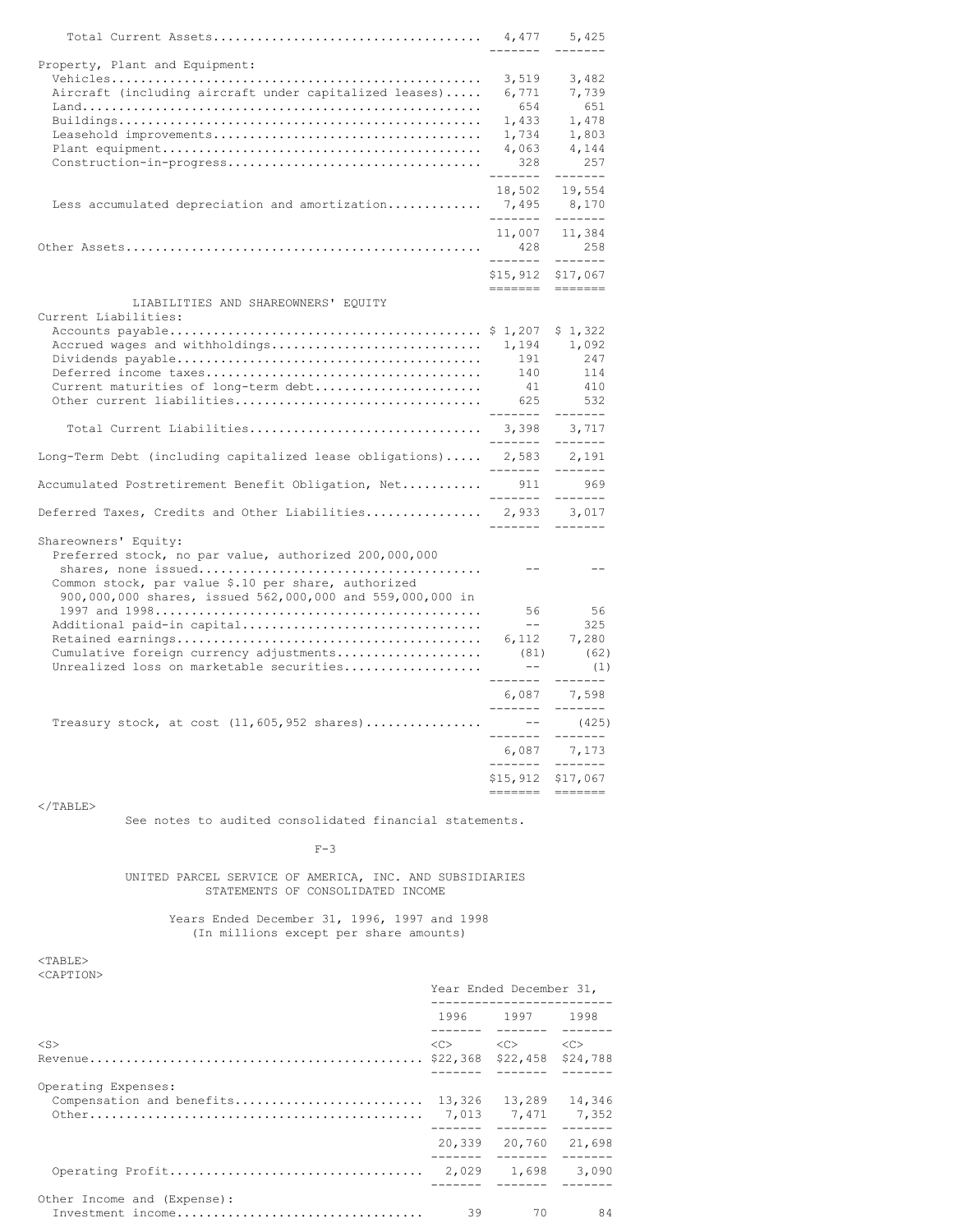|                                                    | $(95)$ $(187)$ $(227)$  |  |
|----------------------------------------------------|-------------------------|--|
|                                                    | $(119)$ $(145)$ $(188)$ |  |
|                                                    |                         |  |
|                                                    |                         |  |
| Basic Earnings Per Share \$ 2.06 \$ 1.65 \$ 3.18   |                         |  |
| Diluted Earnings Per Share \$ 2.03 \$ 1.63 \$ 3.14 |                         |  |

 $<$ /TABLE>

See notes to audited consolidated financial statements.

 $F-4$ 

# UNITED PARCEL SERVICE OF AMERICA, INC. AND SUBSIDIARIES

STATEMENTS OF CONSOLIDATED SHAREOWNERS' EQUITY

### Years Ended December 31, 1996, 1997 and 1998 (In millions except per share amounts)

 $<$ TABLE> <CAPTION>

Common Stock Additional Foreign Loss on Treasury Total ------------- Paid-In Retained Currency Marketable Stock Shareowners' Shares Amount Capital Earnings Adjustments Securities at Cost Equity ------ ------ ---------- -------- ----------- ---------- -------- ------------ <S> <C> <C> <C> <C> <C> <C> <C> <C> Balance, January 1, 1996................... 570 \$57 \$ 76 \$4,961 \$ 57 \$-- \$ -- \$5,151 Comprehensive income: Net income............. -- -- -- 1,146 -- -- -- 1,146 Foreign currency adjustments............ -- -- -- -- -- (36) -- -- (36) ------ Comprehensive income... 1,110 ------ Dividends (\$.68 per share)................ -- -- -- (379) -- -- -- (379) Gain on issuance of common stock held for stock plans............ -- -- 33 -- -- -- -- -- -- 33 Exercise of stock options............... -- -- (14) -- -- -- -- (14) --- --- ---- ------ ---- --- ----- ------ Balance, December 31, 1996................... 570 57 95 5,728 21 -- -- 5,901 Comprehensive income: Net income............. -- -- -- 909 -- -- -- 909 Foreign currency adjustments............ -- -- -- -- -- (102) -- -- (102) ------ Comprehensive income... 807 ------ Dividends (\$.70 per share)................ -- -- -- (385) -- -- -- (385) Gain on issuance of common stock held for stock plans........... -- -- -- 27 -- -- -- -- -- -- -- 27 Exercise of stock options................ -- -- (26) -- -- -- -- -- (26) Constructive retirement of common stock....... (8) (1) (96) (140) -- -- -- (237) --- --- ---- ------ ---- --- ----- ------ Balance, December 31, 1997................... 562 56 -- 6,112 (81) -- -- 6,087 Comprehensive income: Net income............. -- -- -- 1,741 -- -- -- 1,741 Foreign currency adjustments............ -- -- -- -- -- 19 -- -- 19 Unrealized loss on marketable  $securities \dots \dots \dots \dots \qquad \qquad \text{---} \qquad \qquad \text{---} \qquad \qquad \text{---} \qquad \qquad \text{---} \qquad \qquad \text{---} \qquad \qquad \text{---} \qquad \qquad \text{---} \qquad \qquad \text{---} \qquad \qquad \text{---} \qquad \qquad \text{---} \qquad \qquad \text{---} \qquad \qquad \text{---} \qquad \qquad \text{---} \qquad \qquad \text{---} \qquad \qquad \text{---} \qquad \qquad \text{---} \qquad \qquad \text{---} \qquad \qquad \text{---} \qquad \qquad \text{---} \$  $-$ ------<br>1,759 Comprehensive income... ------ Dividends (\$.85 per

Cumulative Unrealized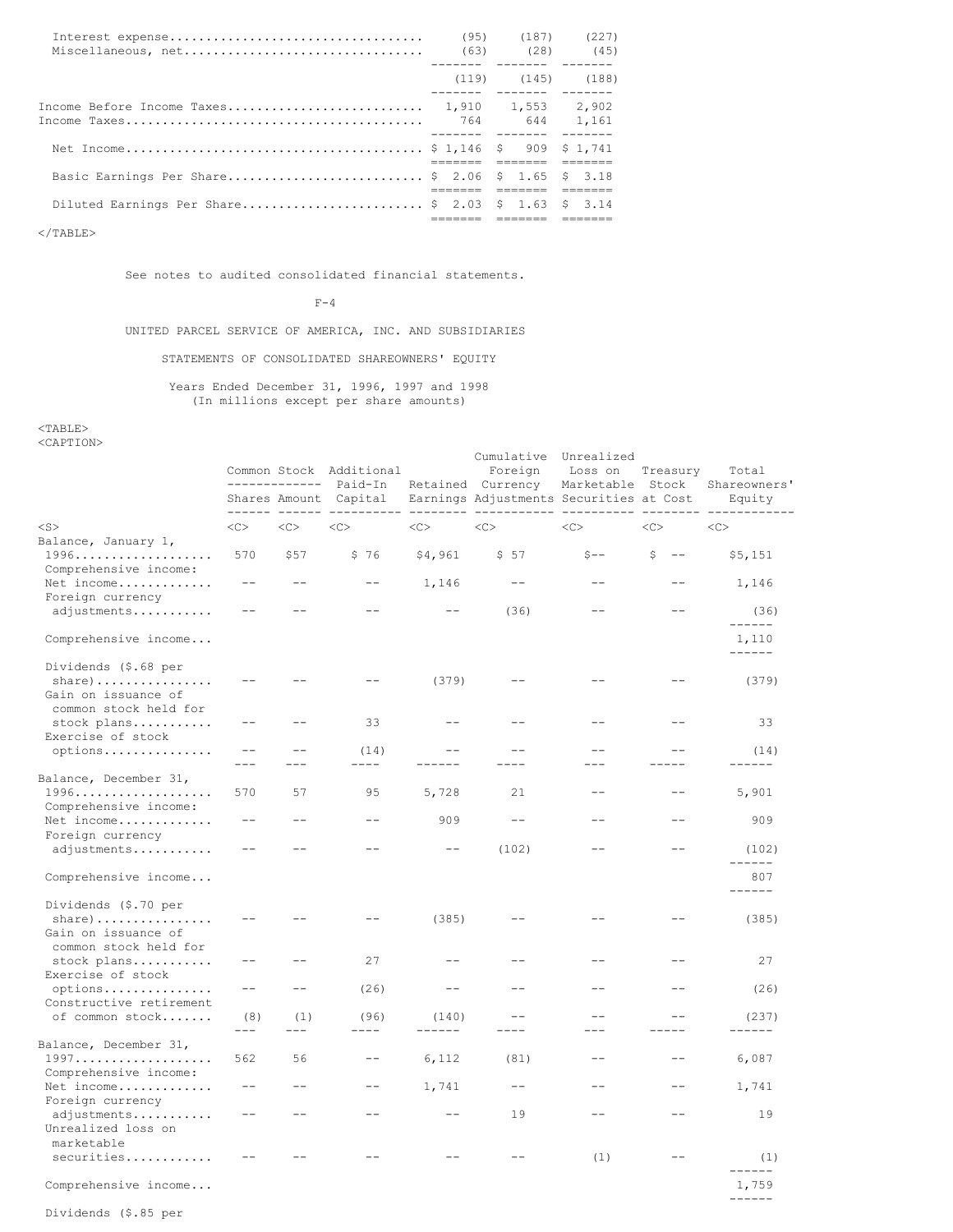| $share)$<br>Gain on issuance of                                                |     |      |       | (466)   |         |       |          | (466)   |
|--------------------------------------------------------------------------------|-----|------|-------|---------|---------|-------|----------|---------|
| common stock held for<br>stock plans                                           |     |      | 70    |         |         |       |          | 70      |
| Exercise of stock                                                              |     |      |       |         |         |       |          |         |
| options<br>Retirement of common                                                |     |      | (8)   | (17)    |         |       |          | (25)    |
| $stock$                                                                        | (3) |      |       | (90)    |         |       |          | (90)    |
| Reclassification of<br>common stock held for                                   |     |      |       |         |         |       | (425)    | (425)   |
| stock plans<br>Managers Incentive Plan<br>award to be<br>distributed in common |     |      |       |         |         |       |          |         |
| $stock$                                                                        |     |      | 263   |         |         |       |          | 263     |
|                                                                                |     |      |       |         |         |       |          |         |
| Balance, December 31,                                                          |     |      |       |         |         |       |          |         |
| $1998 \ldots \ldots \ldots \ldots$                                             | 559 | \$56 | \$325 | \$7,280 | \$ (62) | \$(1) | \$ (425) | \$7,173 |
|                                                                                | === |      |       |         |         | ===   |          |         |

 $<$ /TABLE>

See notes to audited consolidated financial statements.

 $F-5$ 

# UNITED PARCEL SERVICE OF AMERICA, INC. AND SUBSIDIARIES

STATEMENTS OF CONSOLIDATED CASH FLOWS

Years Ended December 31, 1996, 1997 and 1998 (In millions)

<TABLE> <CAPTION>

|                                                                                | Year Ended December 31,<br>---------------------- |                                                             |                                    |  |
|--------------------------------------------------------------------------------|---------------------------------------------------|-------------------------------------------------------------|------------------------------------|--|
|                                                                                | -------                                           | 1996 1997 1998<br>$- - - - - - -$                           | $- - - - - - -$                    |  |
| $<$ S $>$                                                                      |                                                   | $\langle C \rangle$ $\langle C \rangle$ $\langle C \rangle$ |                                    |  |
| Cash flows from operating activities:                                          |                                                   |                                                             |                                    |  |
| Adjustments to reconcile net income to net cash<br>from operating activities:  |                                                   |                                                             | \$1,741                            |  |
| Depreciation and amortization                                                  | 964                                               | 1,063                                                       | 1,112                              |  |
| Postretirement benefits                                                        | 78                                                | 70                                                          | 58                                 |  |
| Deferred taxes, credits and other<br>Changes in assets and liabilities:        | 479                                               | 406                                                         | 23                                 |  |
| Accounts receivable                                                            | (416)                                             | (64)                                                        | (308)                              |  |
| Prepaid employee benefit costs                                                 | (116)                                             | (268)                                                       | (34)                               |  |
| Materials, supplies and other prepaid expenses                                 | (196)                                             | 164                                                         | 37                                 |  |
| Accounts payable                                                               | 18                                                | 52                                                          | 115                                |  |
| Accrued wages and withholdings                                                 | 74                                                | (7)                                                         | 161                                |  |
| Dividends payable                                                              | 16                                                | (3)                                                         | 56                                 |  |
| Other current liabilities                                                      |                                                   |                                                             | 184 (93)                           |  |
| Net cash from operating activities 2,051 2,506 2,868                           | -------<br>--------                               | --------<br>--------                                        | $- - - - - - -$<br>$- - - - - - -$ |  |
|                                                                                |                                                   |                                                             |                                    |  |
| Cash flows from investing activities:                                          |                                                   |                                                             |                                    |  |
|                                                                                |                                                   |                                                             |                                    |  |
| Disposals of property, plant and equipment $127$ 111                           |                                                   |                                                             | 216<br>$\frac{111}{1}$ (390)       |  |
| Purchases of marketable securities                                             | $\sim$ $  \sim$                                   |                                                             |                                    |  |
| Other asset receipts (payments) (60) 46                                        |                                                   |                                                             | 164                                |  |
| Net cash used in investing activities $(2,266)$ $(1,827)$ $(1,655)$            |                                                   |                                                             |                                    |  |
| Cash flows from financing activities:                                          |                                                   |                                                             |                                    |  |
|                                                                                |                                                   |                                                             |                                    |  |
| Repayments of borrowings                                                       |                                                   |                                                             |                                    |  |
| Purchases of common stock                                                      |                                                   | (484) (2,065) (310)<br>(650) (719) (774)                    |                                    |  |
| Issuances of common stock pursuant to stock awards                             |                                                   |                                                             |                                    |  |
| and employee stock purchase plans                                              |                                                   | 532 487 785                                                 |                                    |  |
|                                                                                |                                                   | $(379)$ $(385)$                                             | (466)                              |  |
| Other transactions                                                             | 19<br>-------                                     | $\sim$ 1<br>-------                                         | 45<br>$- - - - - - -$              |  |
| Net cash from (used in) financing activities 383 (584) (433)                   | -------                                           | -------                                                     | $- - - - - - -$                    |  |
| Effect of exchange rate changes on cash                                        | 13                                                | (27)<br>------- ------- -------                             | $ -$                               |  |
| Net increase in cash and cash equivalents 181 68<br>Cash and cash equivalents: |                                                   |                                                             | 780                                |  |
|                                                                                | -------                                           | --------                                                    | 460<br>-------                     |  |
|                                                                                | 392                                               | \$ 460<br>====<br>$= - -$                                   | \$1,240                            |  |

Cash paid during the period for: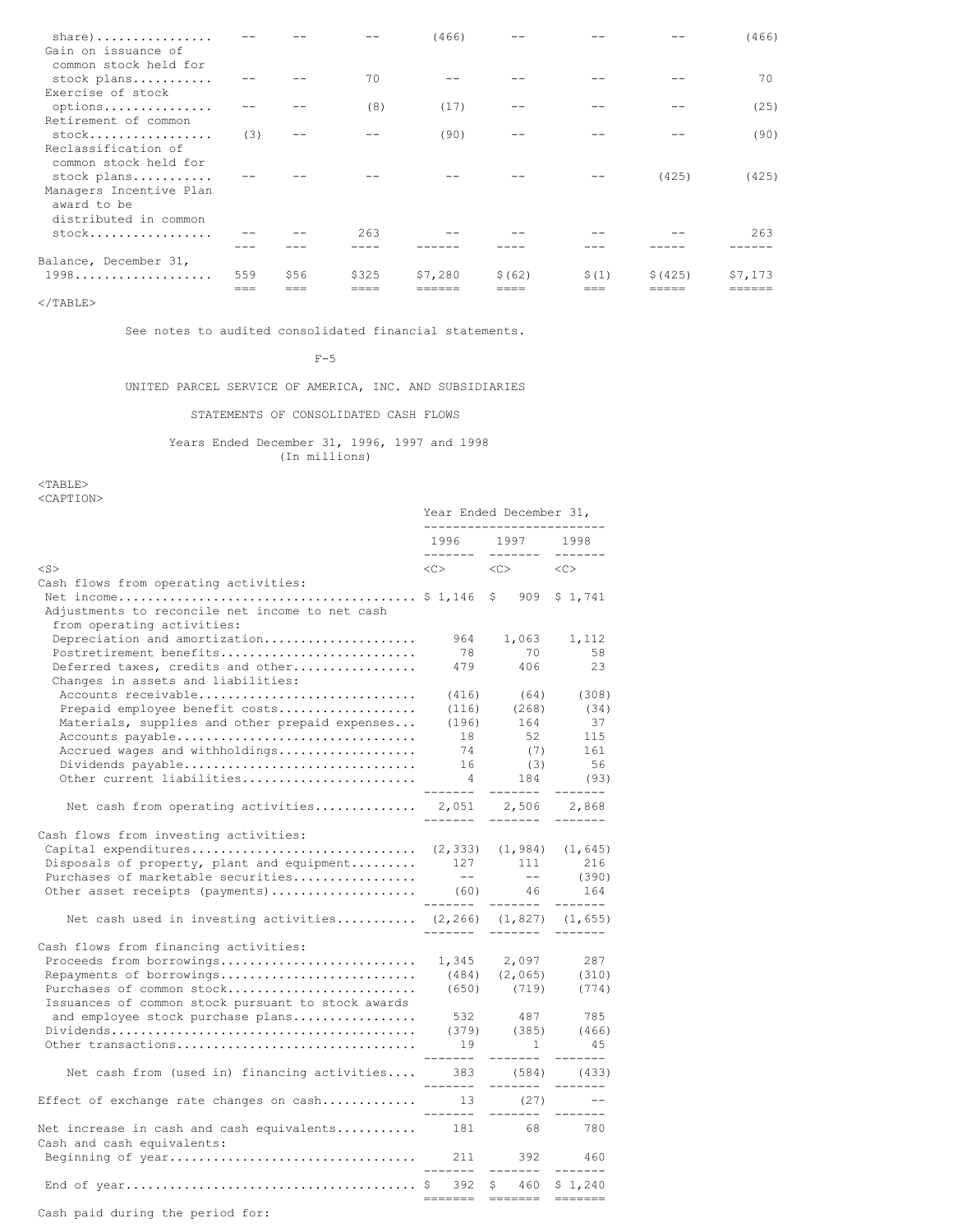|  |  | Interest, net of amount capitalized \$ 50 \$ 130 \$ 298 |  |  |  |
|--|--|---------------------------------------------------------|--|--|--|
|  |  |                                                         |  |  |  |
|  |  |                                                         |  |  |  |
|  |  |                                                         |  |  |  |

 $\langle$ /TABLE>

See notes to audited consolidated financial statements.

 $F - 6$ 

#### UNITED PARCEL SERVICE OF AMERICA, INC. AND SUBSIDIARIES

NOTES TO AUDITED CONSOLIDATED FINANCIAL STATEMENTS

#### 1. SUMMARY OF ACCOUNTING POLICIES

#### Basis of Financial Statements and Business Activities

The accompanying consolidated financial statements include the accounts of United Parcel Service of America, Inc., and all of its subsidiaries (collectively "UPS" or the "Company"). All material intercompany balances and transactions have been eliminated.

UPS concentrates its operations in the field of transportation services, primarily domestic and international letter and package delivery. Revenue is recognized upon delivery of a letter or package.

The preparation of financial statements in conformity with generally accepted accounting principles requires management to make estimates and assumptions that affect the reported amounts of assets and liabilities and disclosure of contingent assets and liabilities at the date of the financial statements and the reported amounts of revenues and expenses during the reporting period. Actual results could differ from those estimates.

As of December 31, 1998, the Company had approximately 202,000 employees (62% of total employees) employed under collective bargaining agreements with various locals of the International Brotherhood of Teamsters. These agreements expire on July 31, 2002. In addition, the majority of the Company's pilots are employed under a collective bargaining agreement with the Independent Pilots Association ("IPA"), which becomes amendable January 1, 2004.

#### Cash and Cash Equivalents

Cash and cash equivalents consist of highly liquid investments (including investments in debt and auction rate securities of \$207 and \$936 million at December 31, 1997 and 1998, respectively, with maturities or auction dates of 90 days or less when purchased) that are readily convertible into cash. The carrying amount approximates fair value because of the short-term maturity of these instruments.

### Marketable Securities

Marketable securities are classified as available-for-sale and are carried at fair value, with related unrealized gains and losses reported as other comprehensive income and as a separate component of shareowners' equity. The amortized cost of debt securities is adjusted for amortization of premiums and accretion of discounts to maturity. Such amortization is included in investment income, along with interest and dividends. The cost of securities sold is based on the specific identification method; realized gains and losses resulting from such sales are included in investment income.

# Common Stock Held for Stock Plans

Prior to December 31, 1998, UPS accounted for its common stock held for awards and distributions under various UPS stock and benefit plans as a current asset. Common stock held in excess of current requirements was constructively retired and accounted for as a reduction in Shareowners' Equity.

As a result of a change in position by the Securities and Exchange Commission ("SEC") as well as a change by the Financial Accounting Standards Board ("FASB"), UPS has reclassified its Common Stock Held for Stock Plans from current assets to Treasury Stock, a separate component of Shareowners' Equity. In 1998, 3 million shares in excess of current requirements were retired and 18 million shares previously constructively retired were also retired.

#### $F-7$

#### UNITED PARCEL SERVICE OF AMERICA, INC. AND SUBSIDIARIES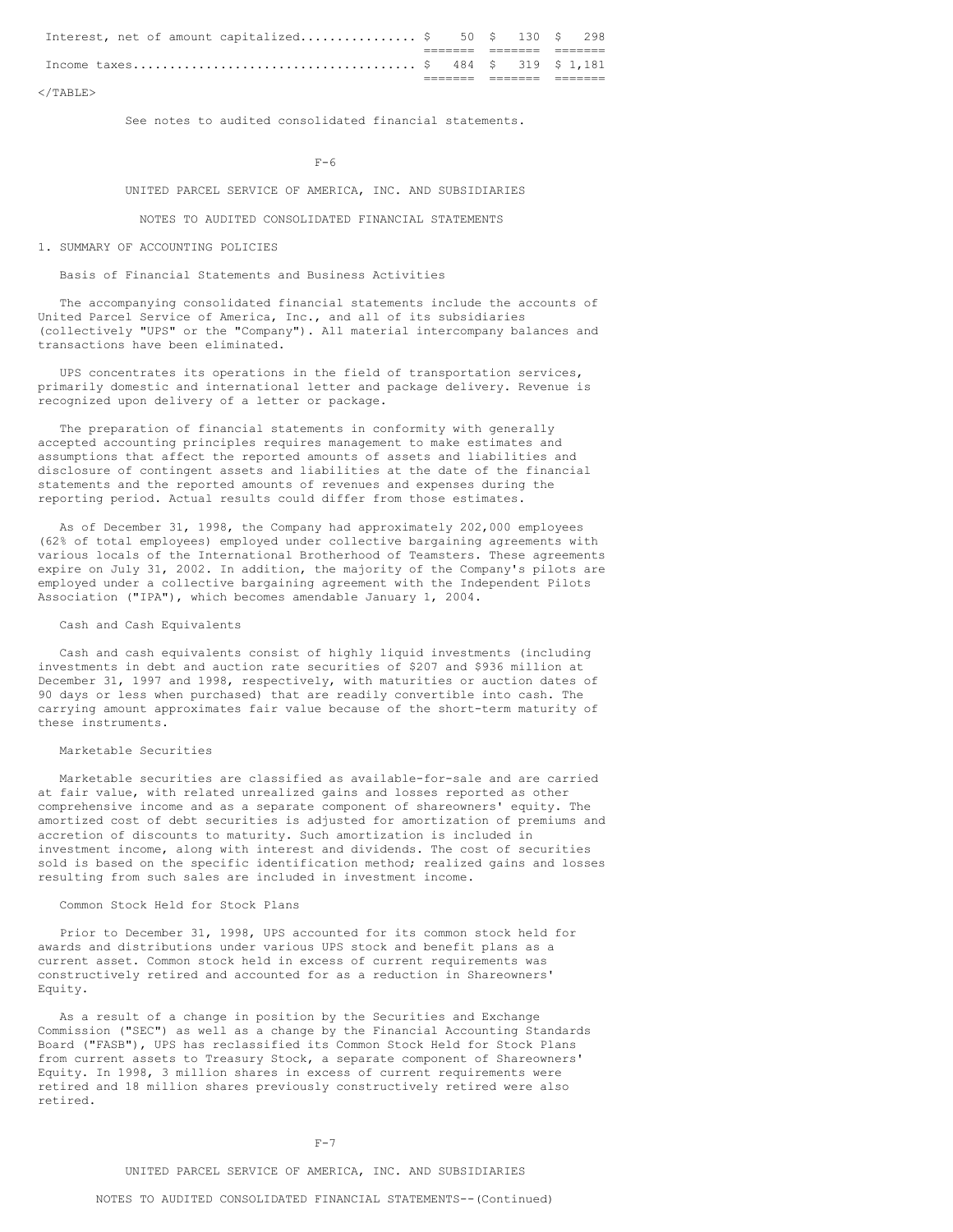Property, plant and equipment are carried at cost. Depreciation (including amortization) is provided by the straight-line method over the estimated useful lives of the assets, which are as follows: Vehicles--9 years; Aircraft--12 to 20 years; Buildings--20 to 40 years; Leasehold Improvements- lives of leases; Plant Equipment--5 to 8- 1/3 years.

The costs of major airframe and engine overhauls, as well as other routine maintenance and repairs, are charged to expense as incurred.

### Costs in Excess of Net Assets Acquired

Costs of purchased businesses in excess of net assets acquired are amortized over a 10-year period using the straight-line method.

#### Income Taxes

Income taxes are accounted for under FASB Statement No. 109, "Accounting for Income Taxes" ("FAS 109"). FAS 109 is an asset and liability approach that requires the recognition of deferred tax assets and liabilities for the expected future tax consequences of events that have been recognized in the Company's financial statements or tax returns. In estimating future tax consequences, FAS 109 generally considers all expected future events other than proposed changes in the tax law or rates.

#### Capitalized Interest

Interest incurred during the construction period of certain property, plant and equipment is capitalized until the underlying assets are placed in service, at which time amortization of the capitalized interest begins, straight-line, over the estimated useful lives of the related assets. Capitalized interest was \$53, \$43 and \$27 million for 1996, 1997 and 1998, respectively.

#### Derivative Instruments

UPS has entered into interest rate swap agreements, cross-currency interest rate swap agreements and forward currency contracts. All of these agreements relate to the Company's long-term debt and are specifically matched to the underlying cash flows. They have been entered into for the purposes of reducing UPS's borrowing costs and to protect UPS against adverse changes in foreign currency exchange rates. Any periodic settlement payments are accrued monthly, as either a charge or credit to expense, and are not material to net income. Based on estimates provided by third party investment bankers, the Company has determined that the fair value of these agreements is not material to its financial statements.

The Company also purchases options to reduce the impact of changes in foreign currency rates on its foreign currency purchases and purchases options and forward contracts to moderate the impact of price increases in the cost of crude oil on fuel expense. The forward contracts and options are adjusted to fair value at period end based on market quotes and are not material to the Company's financial statements.

The Company does not utilize derivatives for trading or other speculative purposes. UPS is exposed to credit loss in the event of nonperformance by the other parties to the interest rate swap agreements. However, UPS does not anticipate nonperformance by the counterparties. UPS is exposed to market risk based upon changes in interest rates, foreign currency exchange rates and fuel prices.

# Stock Option Plans

UPS has elected to follow Accounting Principles Board Opinion No. 25, "Accounting for Stock Issued to Employees" ("APB 25"), and related Interpretations in accounting for its employee stock options. Under APB 25, compensation expense is generally not recognized when both the exercise price is the same as the market price and the number of shares to be issued is set on the date the employee stock option is granted. Since UPS

#### $F-8$

### UNITED PARCEL SERVICE OF AMERICA, INC. AND SUBSIDIARIES

#### NOTES TO AUDITED CONSOLIDATED FINANCIAL STATEMENTS--(Continued)

employee stock options are granted on this basis, the Company does not recognize compensation expense for grants under its plans.

### Segment Information

Effective January 1, 1998, the Company adopted FASB Statement No. 131, "Disclosures about Segments of an Enterprise and Related Information" ("FAS 131"), which changes the method used by the Company to report information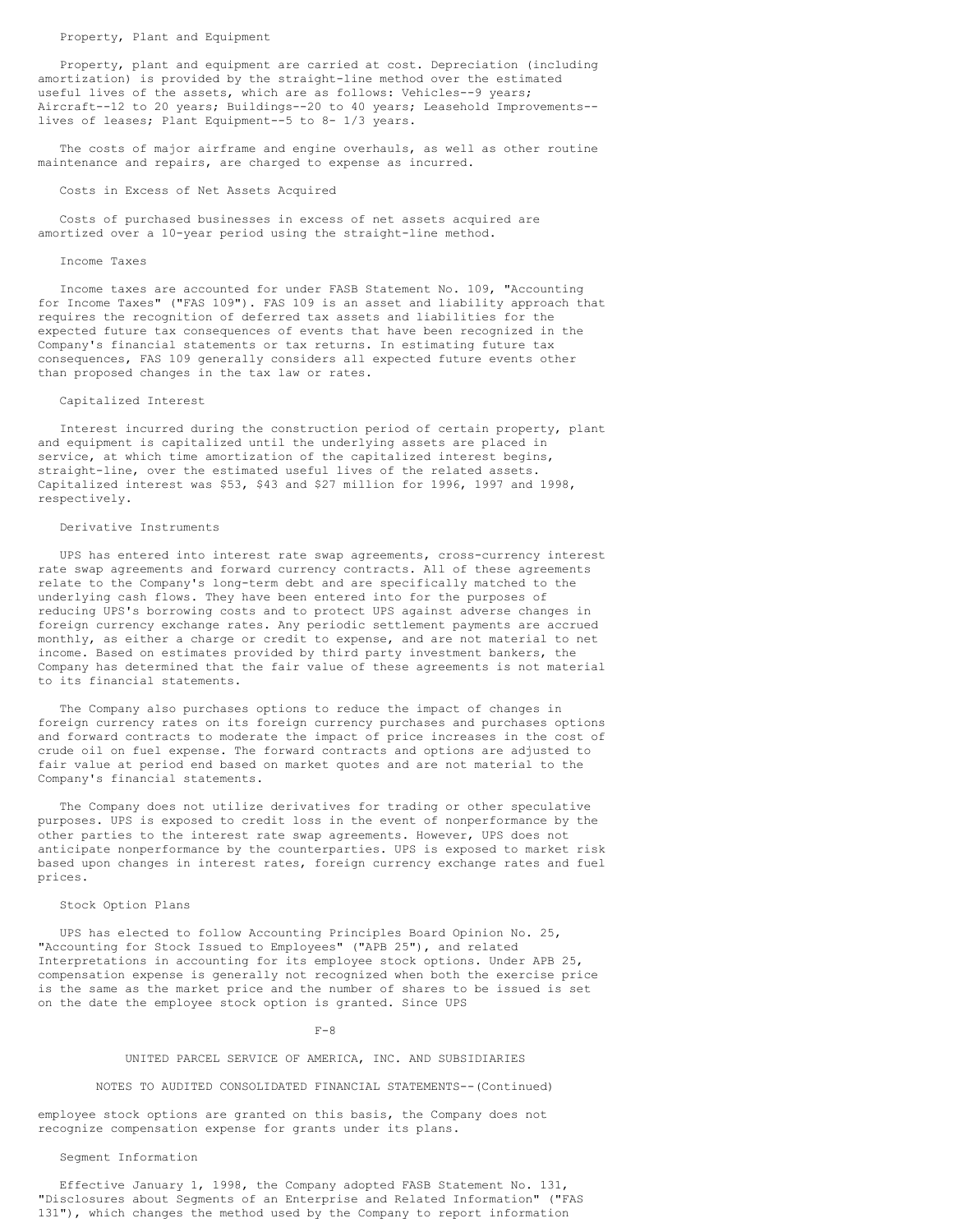about its operating segments. Information for 1997 and 1996 has been restated in order to conform to the 1998 presentation. FAS 131 establishes standards to be used by enterprises to identify and report information about operating segments and for related disclosures about products and services, geographic areas and major customers. The adoption of FAS 131 did not affect results of operations or financial position, but did affect the disclosure of segment information contained in Note 10.

### Changes in Presentation

Certain prior year amounts have been reclassified to conform to the current year presentation.

#### 2. LONG-TERM DEBT AND COMMITMENTS

Long-term debt, as of December 31, consists of the following (in millions):

<TABLE> <CAPTION>

|                                                           | 1997     | 1998              |
|-----------------------------------------------------------|----------|-------------------|
| $<$ S $>$                                                 | $<<$ $>$ | <<                |
| $8\,3/8\$ debentures, due April 1, 2020(i)                | \$ 700   | \$424             |
| $8\,3/8\$ debentures, due April 1, 2030(i)                | $- -$    | 276               |
|                                                           | 98       | 112               |
| Industrial development bonds, Philadelphia Airport        |          |                   |
| facilities, due December 1, 2015(iii)                     | 100      | 100               |
| Capitalized lease obligations (iv)                        | 633      | 598               |
| $5.5\$ Eurobond notes, due January 4, 1999                | 201      | 200               |
| 3.25% 200 million Swiss Franc notes, due October 22, 1999 | 166      | 166               |
| 6.875% 100 million Pound Sterling notes, due February 25, |          |                   |
|                                                           | 166      | 166               |
| $6.625$ % EuroNotes, due April 25, 2001                   | 200      | 200               |
| $6.25$ % EuroNotes, due July 7, 2000                      | 298      | 301               |
| Installment notes, mortgages and bonds at various rates   |          |                   |
|                                                           | 62       | 58                |
|                                                           | 2,624    | 2,601             |
|                                                           |          | $(41)$ $(410)$    |
|                                                           |          |                   |
|                                                           |          | $$2,583$ $$2,191$ |
|                                                           | ======   | ======            |

#### $<$ /TABLE> - --------

- (i) On January 22, 1998, the Company exchanged \$276 million of the original \$700 million debentures for new debentures of equal principal with a maturity of April 1, 2030. The new debentures have the same interest rate as the 8 3/8% debentures due 2020 until April 1, 2020, and, thereafter, the interest rate will be 7.62% for the final 10 years. The new 2030 debentures are redeemable in whole or in part at the option of the Company at any time. The redemption price is equal to the greater of 100% of the principal amount and accrued interest or the sum of the present values of the remaining scheduled payouts of principal and interest thereon discounted to the date of redemption at a benchmark treasury yield plus five basis points plus accrued interest. The remaining \$424 million of 2020 debentures are not subject to redemption prior to maturity. Interest is payable semiannually on the first of April and October for both debentures and neither debenture is subject to sinking fund requirements.
- (ii) The weighted average interest rate on the commercial paper outstanding as of December 31, 1997 and 1998, was 5.7% and 5.1%, respectively. The commercial paper has been classified as long-term debt in accordance

 $F-9$ 

UNITED PARCEL SERVICE OF AMERICA, INC. AND SUBSIDIARIES

NOTES TO AUDITED CONSOLIDATED FINANCIAL STATEMENTS--(Continued)

with the Company's intention and ability to refinance such obligations on a long-term basis under its revolving credit facilities. However, the amount of commercial paper outstanding in 1999 is expected to fluctuate. UPS is authorized to borrow up to \$2.0 billion under this program as of December 31, 1998.

- (iii) The industrial development bonds bear interest at either a daily, variable or fixed rate. The average interest rates for 1997 and 1998 were 3.5% and 3.3%, respectively.
- (iv) UPS has capitalized lease obligations for certain aircraft which are included in Property, Plant and Equipment at December 31 as follows (in millions):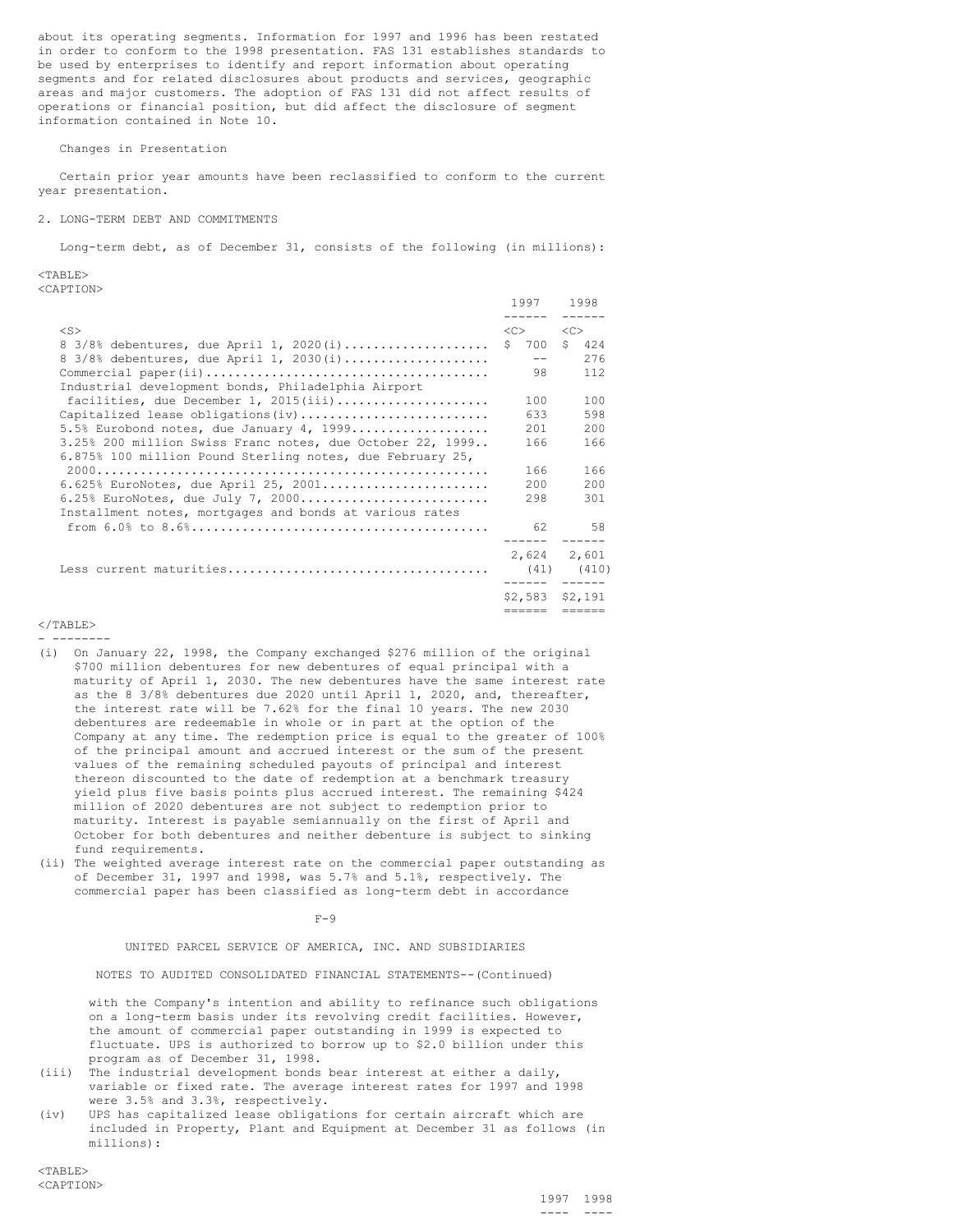| $\langle S \rangle$ | $\langle C \rangle$ $\langle C \rangle$ |  |
|---------------------|-----------------------------------------|--|
|                     | \$598 \$576                             |  |

### $\langle$ /TABLE>

The aggregate annual principal payments for the next five years, excluding commercial paper and capitalized leases, are (in millions): 1999--\$371; 2000--\$471; 2001--\$203; 2002--\$2; and 2003--\$2.

Based on the borrowing rates currently available to the Company for longterm debt with similar terms and maturities, the fair value of long-term debt, including current maturities, is approximately \$2.8 billion as of December 31, 1997 and 1998.

UPS leases certain aircraft, facilities, equipment and vehicles under operating leases which expire at various dates through 2034. Total aggregate minimum lease payments under capitalized leases and under operating leases are as follows (in millions):

# <TABLE>

<CAPTION>

| Year<br>$- - - -$                                   | Capitalized Operating<br>Leases Leases<br>----------- --------- |            |
|-----------------------------------------------------|-----------------------------------------------------------------|------------|
| $<$ S $>$                                           | <<>                                                             | <<         |
|                                                     | $S$ 67                                                          | \$211      |
|                                                     | 67<br>67                                                        | 146<br>115 |
|                                                     | 67                                                              | - 94       |
|                                                     | 67                                                              | 77         |
|                                                     | 526                                                             | 477        |
| Total minimum lease payments                        | 861                                                             | \$1,120    |
|                                                     | (263)                                                           |            |
| Present value of minimum capitalized lease payments | 598<br>(39)                                                     |            |
| Long-term capitalized lease obligations             | \$559                                                           |            |

#### $<$ /TABLE>

As of December 31, 1998, UPS has outstanding letters of credit totaling approximately \$1.2 billion issued in connection with routine business requirements.

As of December 31, 1998, UPS has commitments outstanding for capital expenditures under purchase orders and contracts of approximately \$2.6 billion, with the following amounts expected to be spent during the next five years (in millions): 1999--\$649; 2000--\$295; 2001--\$436; 2002--\$383; and 2003--\$393.

UPS maintains two credit agreements with a consortium of banks which provide revolving credit facilities of \$1.25 billion each, with one expiring April 29, 1999, and the other April 30, 2003. At December 31, 1998, there were no outstanding borrowings under these facilities.

F-10

#### UNITED PARCEL SERVICE OF AMERICA, INC. AND SUBSIDIARIES

NOTES TO AUDITED CONSOLIDATED FINANCIAL STATEMENTS--(Continued)

UPS also maintains a European medium-term note program with a borrowing capacity of \$1.0 billion. Under this program, UPS may, from time to time, issue notes denominated in a variety of currencies. There is currently \$500 million available under this program.

In January 1999, UPS filed a shelf registration with the SEC, under which UPS may issue debt in the U.S. marketplace of up to \$2.0 billion. There is currently no debt issued under this shelf registration.

### 3. EARNINGS PER SHARE

The following table sets forth the computation of basic and diluted earnings per share (in millions except per share amounts):

<TABLE> <CAPTION>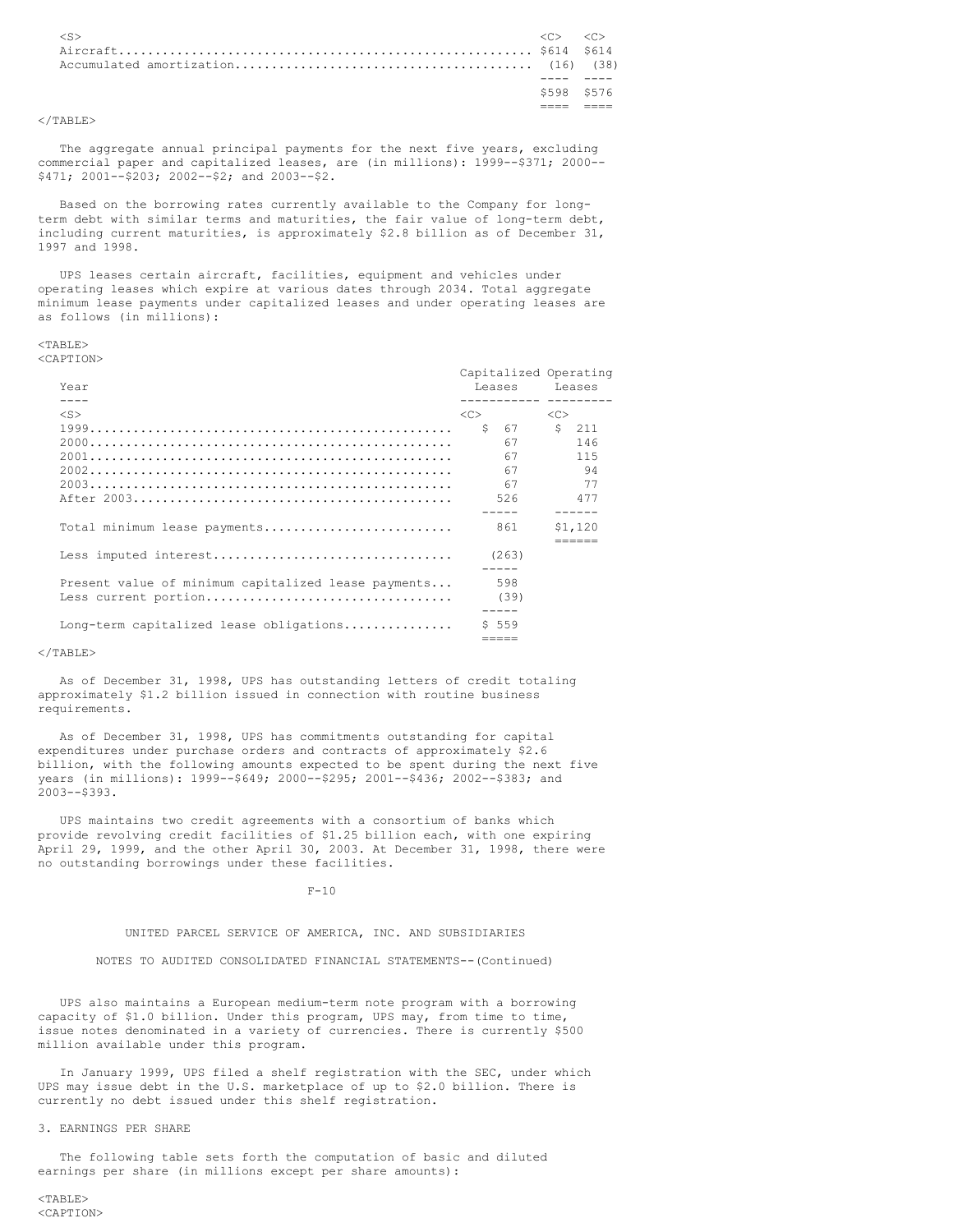|                                                                                                                                        |                                                             | 1996 1997 1998<br>. |                        |
|----------------------------------------------------------------------------------------------------------------------------------------|-------------------------------------------------------------|---------------------|------------------------|
| $<$ S><br>Numerator:                                                                                                                   | $\langle C \rangle$ $\langle C \rangle$ $\langle C \rangle$ |                     |                        |
| Numerator for basic and diluted earnings per share--                                                                                   |                                                             |                     |                        |
| Denominator:<br>Weighted-average shares<br>Contingent shares--Managers Incentive Plan 2 1 2                                            | 555 551 545                                                 |                     |                        |
| Denominator for basic earnings per share 557 552<br>Effect of dilutive securities:<br>Additional contingent shares--Managers Incentive |                                                             |                     | 547                    |
| Stock option plans                                                                                                                     |                                                             |                     | 4 4 4<br>$3 \t 2 \t 3$ |
| Denominator for diluted earnings per share 564 558 554                                                                                 |                                                             |                     | essa assas assasa      |
| Basic earnings per share \$ 2.06 \$1.65 \$ 3.18                                                                                        |                                                             |                     |                        |
| Diluted earnings per share \$ 2.03 \$1.63 \$ 3.14                                                                                      |                                                             |                     | eesses eesse eesses    |

### $\langle$ /TABLE>

### 4. LEGAL PROCEEDINGS

On August 9, 1999 the U.S. Tax Court issued an opinion unfavorable to UPS regarding a Notice of Deficiency asserting that UPS is liable for additional tax for the 1983 and 1984 tax years. The Court held that UPS is liable for tax on income of Overseas Partners Ltd., a Bermuda company, which has reinsured excess value package insurance purchased by UPS customers beginning in 1984. The Court held that for the 1984 tax year UPS is liable for taxes of \$31 million on income reported by OPL, penalties and penalty interest of \$93 million and interest for a total after-tax exposure estimated at approximately \$246 million.

In addition, during the first quarter of 1999, the IRS issued two Notices of Deficiency asserting that UPS is liable for additional tax for the 1985 through 1987 tax years, and the 1988 through 1990 tax years. The primary assertions by the IRS relate to the reinsurance of excess value package insurance, the issue raised for the 1984 tax year. The IRS has based its assertions on the same theories included in the 1983-1984 Notice of Deficiency.

UPS anticipates that the IRS will take similar positions for tax years subsequent to 1990. Based on the Tax Court opinion, management currently estimates that the Company's total after-tax exposure for the tax years 1984 through 1999 could be as high as \$2.353 billion. UPS is in the process of analyzing its position in light of the Tax Court opinion and is evaluating its options, including appeal of the Tax Court decision, continuance of the litigation or negotiation of a settlement.

In the second quarter 1999 financial statements, the Company has recorded a tax assessment charge of \$1.786 billion, which includes an amount for related state tax liabilities. The charge includes taxes of \$915

#### F-11

#### UNITED PARCEL SERVICE OF AMERICA, INC. AND SUBSIDIARIES

#### NOTES TO AUDITED CONSOLIDATED FINANCIAL STATEMENTS--(Continued)

million and interest of \$871 million. This assessment resulted in a tax benefit of \$344 million related to the interest component of the assessment. As a result, the net charge to net income for the tax assessment was \$1.442 billion, increasing our total after-tax reserve with respect to these matters to \$1.672 billion.

The Company determined the size of its reserve with respect to these matters in accordance with generally accepted accounting principles based on its estimate of its most likely liability. In making this determination, the Company concluded that it was more likely that it would be required to pay taxes on income reported by OPL and interest, but that it was not probable that it would be required to pay any penalties and penalty interest. If penalties and penalty interest ultimately are determined to be payable, the Company would have to record an additional charge of up to \$681 million.

The Company is in the process of implementing a new arrangement for providing excess value package insurance for its customers through UPS subsidiaries. This new arrangement will result in including in the Company's non-package operating segment the net operations of the excess value insurance program offered to its customers. This revised arrangement, once in place, should eliminate for future periods the issues considered by the Tax Court in the Notices of Deficiency relating to OPL.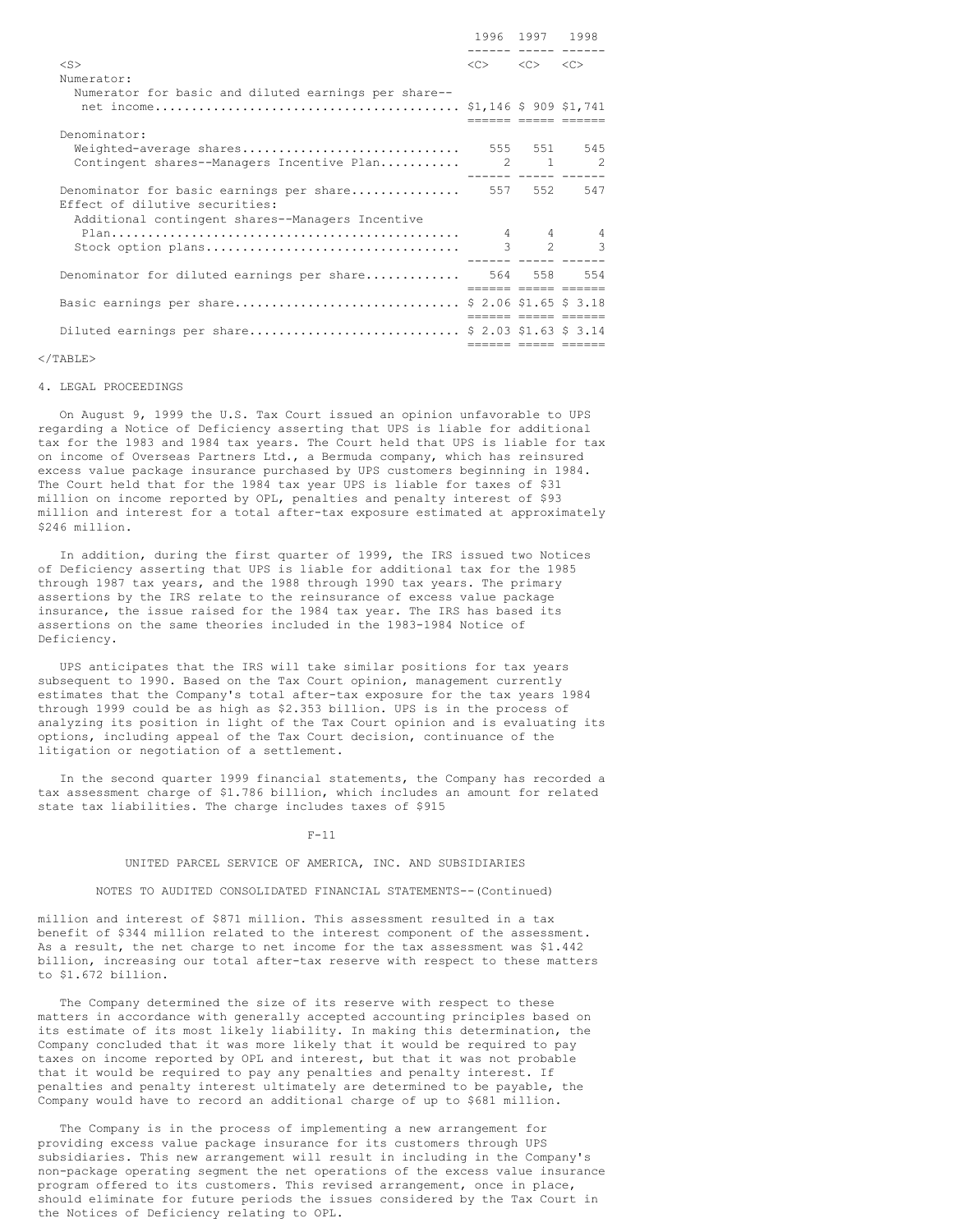The IRS has proposed adjustments, unrelated to the OPL matters discussed above, regarding the timing of deductions, the characterization of expenses as capital rather than ordinary and the Company's entitlement to the investment tax credit and the research tax credit in the 1985 through 1990 tax years. These proposed adjustments, if sustained, would result in \$88 million in additional tax for the 1985 through 1987 tax years and \$267 million in additional tax for the 1988 through 1990 tax years.

Management believes that the Company's practice of expensing the items that the IRS alleges should have been capitalized is consistent with the practices of other industry participants. Management expects that the Company will prevail on substantially all of these issues. Should the IRS prevail, however, unpaid interest on these adjustments through 1999 could aggregate up to \$396 million, after the benefit of related tax deductions. Since the majority of these adjustments propose to capitalize items for which depreciation deductions would be allowed in subsequent years, the effect would be to substantially reduce the net impact of these adjustments and related interest. The IRS's proposed adjustments include penalties and penalty interest. Management believes that the possibility that such penalties and penalty interest will be sustained is remote. The IRS may take similar positions with respect to some of these issues for each of the years from 1991 through 1999. Management believes the eventual resolution of these issues will not result in a material adverse effect upon the Company's financial condition, results of operations or liquidity.

UPS is a defendant in various employment-related lawsuits. In one of these actions, which alleges employment discrimination by UPS, class action status has been granted, and the United States Equal Employment Opportunity Commission has been granted the right to intervene. UPS is also a defendant in various other lawsuits that arose in the normal course of business. In management's opinion, none of these cases is expected to have a material effect upon our financial condition, results of operations or liquidity.

### 5. EMPLOYEE BENEFIT PLANS

UPS maintains several defined benefit plans (the "Plans"). The Plans are noncontributory and include all employees who meet certain minimum age and years of service requirements, except those employees covered by certain multi-employer plans provided for under collective bargaining agreements.

The Plans provide for retirement benefits based on either service credits or average compensation levels earned by employees prior to retirement. The Plans' assets consist primarily of publicly traded stocks and bonds and include approximately 13.3 million and 13.5 million shares of UPS common stock at December 31, 1997 and 1998, respectively. UPS's funding policy is consistent with relevant federal tax regulations. Accordingly, UPS contributes amounts deductible for federal income tax purposes.

#### $F-12$

# UNITED PARCEL SERVICE OF AMERICA, INC. AND SUBSIDIARIES

#### NOTES TO AUDITED CONSOLIDATED FINANCIAL STATEMENTS--(Continued)

UPS sponsors postretirement medical plans that provide health care benefits to its retirees who meet certain eligibility requirements and who are not otherwise covered by multi-employer plans. Generally, this includes employees with at least 10 years of service who have reached age 55 and employees who are eligible for postretirement medical benefits from a Company-sponsored plan pursuant to collective bargaining. The Company has the right to modify or terminate certain of these plans. In many cases, these benefits have been provided to retirees on a noncontributory basis; however, in certain cases, employees are required to contribute towards the cost of the coverage.

The following tables provide a reconciliation of the changes in the plans' benefit obligations and fair value of assets, and a statement of funded status as of September 30, with certain amounts included in the balance sheet as of December 31 (in millions):

#### <TABLE> <CAPTION>

|                                                                          | Pension Benefits |                  |               |                                                      |  | Postretirement<br>Medical Benefits |         |                  |
|--------------------------------------------------------------------------|------------------|------------------|---------------|------------------------------------------------------|--|------------------------------------|---------|------------------|
|                                                                          |                  | 1997             |               | 1998                                                 |  | 1997                               |         | 1998             |
| $<$ S><br>Change in Benefit Obligation<br>Net benefit obligation at      | < <sub></sub>    |                  | < <sub></sub> |                                                      |  |                                    | <c></c> |                  |
| beginning of year \$<br>Service cost<br>Interest cost<br>Plan amendments |                  | 108<br>220<br>98 |               | 2,678 \$ 3,311 \$ 1,096 \$ 1,139<br>147<br>260<br>60 |  | 41<br>89<br>(29)                   |         | 39<br>86<br>(24) |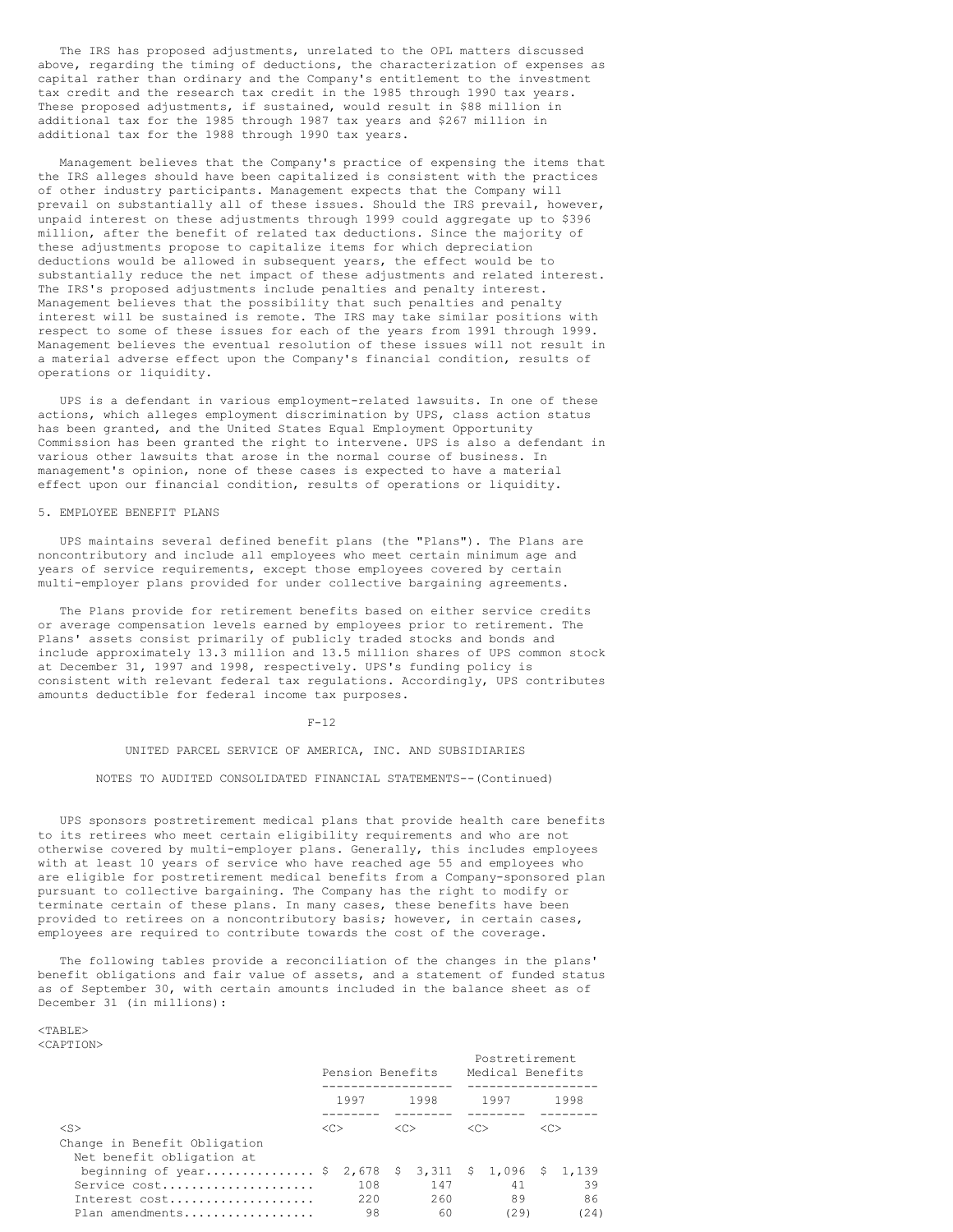| Actuarial (gain) loss<br>Gross benefits paid                       | 296   | --------        | 518 (17)<br>$(89)$ $(93)$ $(41)$ $(46)$<br>-------- | 18                       |
|--------------------------------------------------------------------|-------|-----------------|-----------------------------------------------------|--------------------------|
| Net benefit obligation at end of                                   |       |                 |                                                     |                          |
|                                                                    |       | ---------       | ---------                                           |                          |
| Change in Plan Assets<br>Fair value of plan assets at              |       |                 |                                                     |                          |
| October 1, 1997                                                    |       | 2,768 3,856 237 |                                                     | 291                      |
| Actual return on plan assets                                       |       | 768 53          | 53                                                  | $\overline{\phantom{a}}$ |
| Employer contributions                                             |       | 409 114         | 42                                                  | 42                       |
| Gross benefits paid                                                |       |                 | $(89)$ $(93)$ $(41)$                                | (46)                     |
| Fair value of plan assets at<br>September 30, 1998 3,856 3,930 291 |       |                 | ---------<br>---------                              | 290                      |
| Funded status at end of year<br>Unrecognized net actuarial (gain)  | 545   | (273)           | (848)                                               | (922)                    |
| 10SS                                                               |       |                 | $(495)$ 280 (65)                                    | (24)                     |
| Unrecognized prior service cost<br>Unrecognized net transition     | 2.2.4 | 305             | $\mathcal{L}$                                       | (23)                     |
| obligation                                                         | 71    | 19              |                                                     |                          |
| Net asset (liability) recorded at<br>end of year \$ 345 \$ 331     |       | ========        | $(911)$ \$<br>S.<br>========                        | (969)                    |

 $<$ /TABLE>

Net periodic benefit cost for the years ended December 31 included the following components (in millions):

 $<$ TABLE $>$ 

<CAPTION>

|                                   |               | Pension Benefits |               | Postretirement<br>Medical Benefits |               |               |  |
|-----------------------------------|---------------|------------------|---------------|------------------------------------|---------------|---------------|--|
|                                   | 1996          | 1997             | 1998          | 1996                               | 1997          | 1998          |  |
|                                   |               |                  |               |                                    |               |               |  |
| $<$ S $>$                         | < <sub></sub> | < <sub></sub>    | < <sub></sub> | < <sub></sub>                      | < <sub></sub> | < <sub></sub> |  |
| Service cost                      | \$109         | \$108            | \$147         | $\mathsf{S}^-$<br>37               | \$<br>41      | Ŝ.<br>39      |  |
| Interest cost                     | 203           | 220              | 260           | 82                                 | 89            | 86            |  |
| Expected return on assets $(202)$ |               | (240)            | (310)         | (18)                               | (21)          | (26)          |  |
| Amortization of:                  |               |                  |               |                                    |               |               |  |
| Transition obligation             | 4             | 4                | -8            |                                    |               |               |  |
| Prior service cost                |               | 11               | 23            | 3                                  | 3             |               |  |
| Actuarial loss                    | $\mathcal{P}$ |                  |               |                                    |               |               |  |
|                                   |               |                  |               |                                    |               |               |  |
| Net periodic benefit cost \$ 127  |               | \$103            | \$128         | \$105                              | S 112         | S 100         |  |
|                                   |               |                  |               |                                    |               |               |  |

 $<$ /TABLE $>$ 

# F-13

UNITED PARCEL SERVICE OF AMERICA, INC. AND SUBSIDIARIES

NOTES TO AUDITED CONSOLIDATED FINANCIAL STATEMENTS--(Continued)

The significant assumptions used in the measurement of the Company's benefit obligations are as follows:

<TABLE> <CAPTION>

|                                                                   | 1996 1997 1998                                              |  |
|-------------------------------------------------------------------|-------------------------------------------------------------|--|
|                                                                   |                                                             |  |
| $<$ S $>$                                                         | $\langle C \rangle$ $\langle C \rangle$ $\langle C \rangle$ |  |
| Expected long-term rate of earnings on plan assets 9.5% 9.5% 9.5% |                                                             |  |
|                                                                   |                                                             |  |
| Rate of increase in future compensation levels for pen-           |                                                             |  |
|                                                                   |                                                             |  |
| $\langle$ /TABLE $\rangle$                                        |                                                             |  |

Future postretirement medical benefit costs were forecasted assuming an initial annual increase of 6.0% for pre-65 medical costs and an increase of 5.0% for post-65 medical costs, decreasing to 5.0% for pre-65 and 4.0% for post-65 by the year 2000 and with consistent annual increases at those ultimate levels thereafter.

Assumed health care cost trends have a significant effect on the amounts reported for the health care plans. A one-percent change in assumed health care cost trend rates would have the following effects (in millions):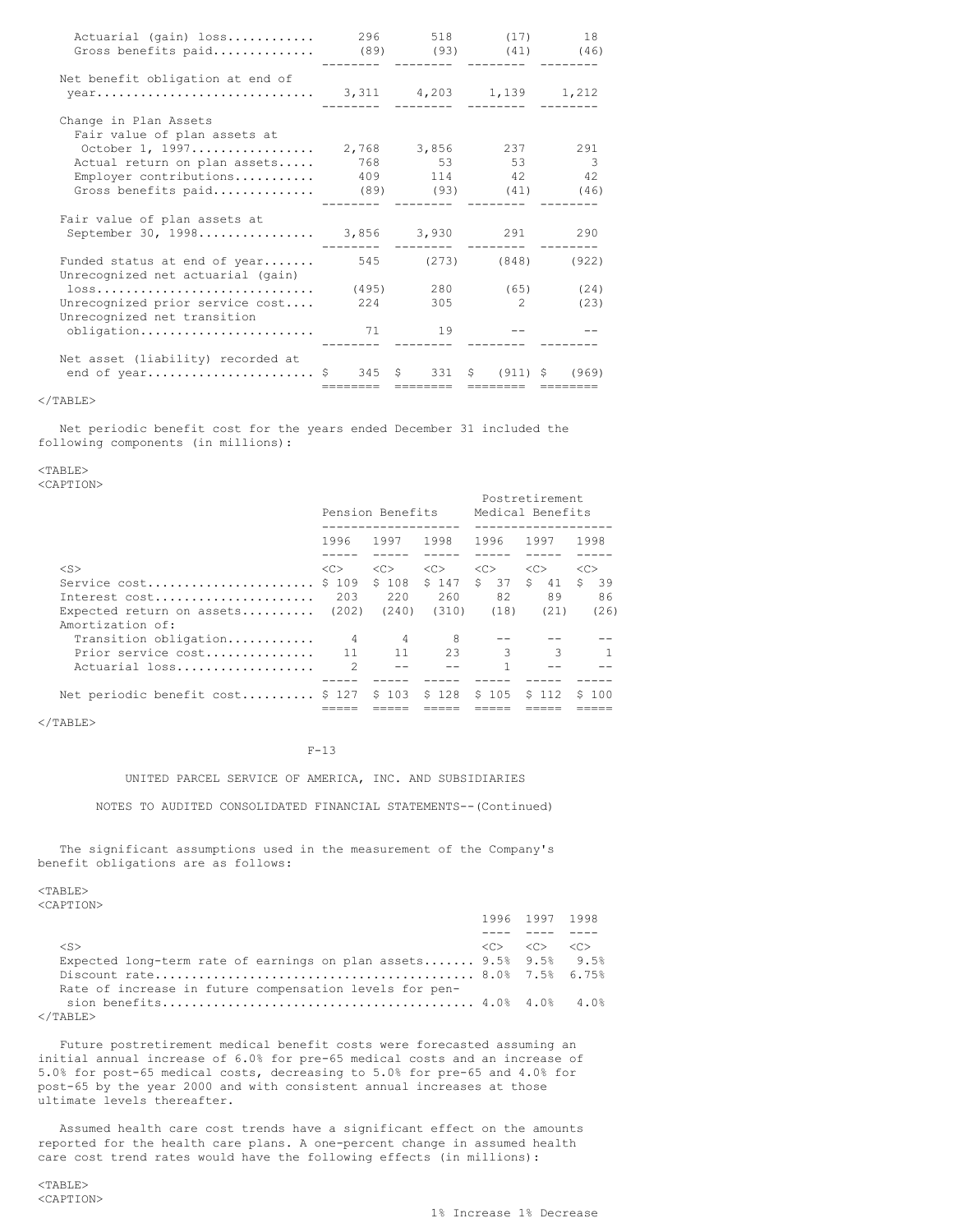| <s></s>                                           |     | <冖>   |
|---------------------------------------------------|-----|-------|
| Effect on total of service and interest cost com- |     |       |
|                                                   | S10 | S(10) |
| Effect on post retirement benefit obligation      | S94 | S(94) |
|                                                   |     |       |

  |  |UPS also contributes to several multi-employer pension plans for which the above information is not determinable. Amounts charged to operations for pension contributions to these multi-employer plans were \$652, \$597 and \$757 million during 1996, 1997 and 1998, respectively.

UPS also contributes to several multi-employer health and welfare plans which cover both active and retired employees for which the above information is not determinable. Amounts charged to operations for contributions to multiemployer health and welfare plans were \$441, \$448 and \$458 million during 1996, 1997 and 1998, respectively.

UPS also sponsors a defined contribution plan for all employees not covered under collective bargaining agreements. Beginning January 1, 1998, the Company matched, in shares of UPS common stock, a portion of the participating employees' contributions. Matching contributions charged to expense were \$49 million for 1998.

#### 6. MANAGEMENT INCENTIVE PLANS

UPS maintains the UPS Managers Incentive Plan. Persons earning the right to receive awards are determined annually by either the Officer Compensation Committee or the Salary Committee of the UPS Board of Directors. Awards consist primarily of UPS common stock and cash equivalent to the tax withholdings on such awards. The total of all such awards is limited to 15% of consolidated income before income taxes for the 12-month period ending each September 30, exclusive of gains and losses from the sale of real estate and stock of subsidiaries and the effect of certain other nonrecurring transactions or accounting changes. Amounts charged to operations were \$324, \$244 and \$448 million during 1996, 1997 and 1998, respectively.

As a result of the reclassification of Common Stock Held for Stock Plans discussed in Note 1, the Company recorded \$263 million of the \$448 million 1998 Managers Incentive Plan award, that was distributed in UPS common stock in February 1999, as Additional Paid-In Capital.

#### $F-14$

#### UNITED PARCEL SERVICE OF AMERICA, INC. AND SUBSIDIARIES

#### NOTES TO AUDITED CONSOLIDATED FINANCIAL STATEMENTS--(Continued)

UPS maintains fixed stock option plans under which options are granted to purchase shares of UPS common stock at the current price of UPS shares as determined by the Board of Directors on the date of option grant. UPS applies APB Opinion 25 and related Interpretations in accounting for these plans. Accordingly, no compensation expense has been recorded for the grant of stock options during 1996, 1997 or 1998. Pro forma information regarding net income and earnings per share is required by Statement of Financial Accounting Standards No. 123 ("FAS 123") and has been determined as if the Company had accounted for its employee stock options under the fair value method of that Statement. For purposes of pro forma disclosures, the estimated fair value of the options granted in 1996, 1997 and 1998 is amortized to expense over the vesting period of the options.

The pro forma information is as follows (in millions except per share amounts):

#### $<$ TABLE> <CAPTION>

| 111 1 1 V IV                                                  |                                                                                                     | 1996 1997 1998 |  |
|---------------------------------------------------------------|-----------------------------------------------------------------------------------------------------|----------------|--|
|                                                               |                                                                                                     |                |  |
| $<$ S $>$                                                     | $\langle C \rangle$ $\langle C \rangle$ $\langle C \rangle$ $\langle C \rangle$ $\langle C \rangle$ |                |  |
| Net income As reported \$1,146 \$ 909 \$1,741                 |                                                                                                     |                |  |
|                                                               | Pro forma \$1,143 \$ 904 \$1,734                                                                    |                |  |
| Basic earnings per share As reported $$2.06 $1.65 $3.18$      |                                                                                                     |                |  |
|                                                               | Pro forma $$2.05 $1.64 $3.17$                                                                       |                |  |
| Diluted earnings per share As reported \$ 2.03 \$1.63 \$ 3.14 |                                                                                                     |                |  |
|                                                               | Pro forma $$2.03 $1.62 $3.13$                                                                       |                |  |

### $\langle$ /TABLE>

The weighted average fair value of options granted during 1996, 1997 and 1998 was \$3.80, \$5.24 and \$3.60, respectively, using the minimum value method for nonpublic entities specified by FAS 123. The assumptions used, by year, are as follows: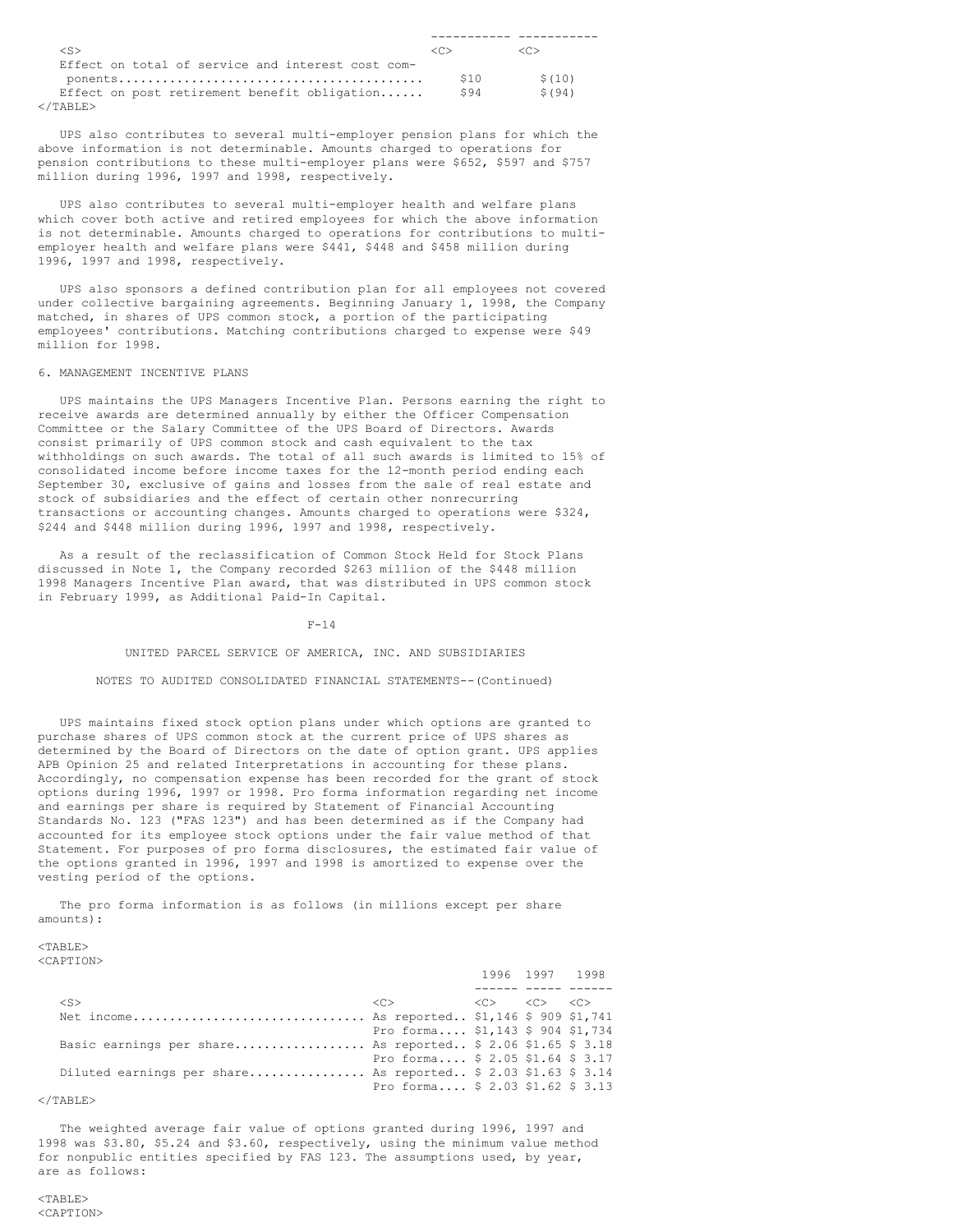|                                                    | 1996 1997 1998                                              |  |
|----------------------------------------------------|-------------------------------------------------------------|--|
|                                                    |                                                             |  |
| $\langle S \rangle$                                | $\langle C \rangle$ $\langle C \rangle$ $\langle C \rangle$ |  |
| Semiannual dividend per share \$0.35 \$0.35 \$0.45 |                                                             |  |
|                                                    |                                                             |  |
|                                                    |                                                             |  |
| $\langle$ /TABLE>                                  |                                                             |  |

Persons earning the right to receive stock options are determined each year by either the Officer Compensation Committee or the Salary Committee of the UPS Board of Directors. Options covering a total of 30 million common shares may be granted during the five-year period ending in 2001 under the UPS 1996 Stock Option Plan. Except in the case of death, disability or retirement, options are exercisable only during a limited period after the expiration of five years from the date of grant but are subject to earlier cancellation or exercise under certain conditions.

# F-15

UNITED PARCEL SERVICE OF AMERICA, INC. AND SUBSIDIARIES

NOTES TO AUDITED CONSOLIDATED FINANCIAL STATEMENTS--(Continued)

Following is an analysis of options for shares of common stock issued and outstanding:

# <TABLE>

<CAPTION>

|                                                                                       | Weighted Average<br>Exercise Price (in thousands)<br>-------------- | Number of<br>Shares |
|---------------------------------------------------------------------------------------|---------------------------------------------------------------------|---------------------|
| $<$ S>                                                                                | <<                                                                  | <<                  |
| Outstanding at January 1, 1996                                                        | \$19.16                                                             | 19,333              |
| Exercised                                                                             | \$15.25                                                             | (3, 474)            |
| $Grand.\dots \dots \dots \dots \dots \dots \dots \dots \dots \dots \dots \dots \dots$ | \$27.00                                                             | 3,322               |
|                                                                                       | \$21.64                                                             | (225)               |
|                                                                                       |                                                                     | ------              |
| Outstanding at December 31, 1996                                                      | \$21.21                                                             | 18,956              |
|                                                                                       | \$16.50                                                             | (3, 956)            |
| $Grand.\dots \dots \dots \dots \dots \dots \dots \dots \dots \dots \dots \dots \dots$ | \$29.75                                                             | 3,262               |
|                                                                                       | \$22.72                                                             | (313)               |
|                                                                                       |                                                                     |                     |
| Outstanding at December 31, 1997                                                      | \$23.77                                                             | 17,949              |
|                                                                                       | \$18.75                                                             | (3, 894)            |
| $Grand.\dots \dots \dots \dots \dots \dots \dots \dots \dots \dots \dots \dots \dots$ | \$32.00                                                             | 4,150               |
|                                                                                       | \$24.75                                                             | (220)               |
|                                                                                       |                                                                     |                     |
| Outstanding at December 31, 1998                                                      | \$26.74                                                             | 17,985              |
|                                                                                       |                                                                     | ======              |

### $<$ /TABLE $>$

No options were exercisable at December 31, 1996, 1997 or 1998. The following table summarizes information about stock options outstanding at December 31, 1998:

<TABLE>

| ×<br>×<br>۰.<br>٧ |  |
|-------------------|--|
|                   |  |

| Number of<br>Shares<br>(in thousands) | Weighted Average<br>Remaining Life<br>(in years) | Weighted Average<br>Exercise Price |
|---------------------------------------|--------------------------------------------------|------------------------------------|
| ---------                             |                                                  |                                    |
| $<$ S $>$                             | <<                                               | <<                                 |
| 3,823                                 | 0.3                                              | \$21.25                            |
| 3,721                                 | 1.3                                              | \$23.75                            |
| 3,154                                 | 2.3                                              | \$27.00                            |
| 3,168                                 | 3.3                                              | \$29.75                            |
| 4,119                                 | 4.3                                              | \$32.00                            |
|                                       |                                                  |                                    |
| 17,985                                | 2.3                                              | \$26.74                            |
|                                       |                                                  |                                    |

# $\langle$ /TABLE $>$

#### 7. INCOME TAXES

The provision for income taxes for the years ended December 31 consists of the following (in millions):

### <TABLE> <CAPTION>

|        |         |                                                             | 1996 1997 1998 |
|--------|---------|-------------------------------------------------------------|----------------|
|        | _ _ _ _ | ____                                                        |                |
| $<$ S> |         | $\langle C \rangle$ $\langle C \rangle$ $\langle C \rangle$ |                |

Current: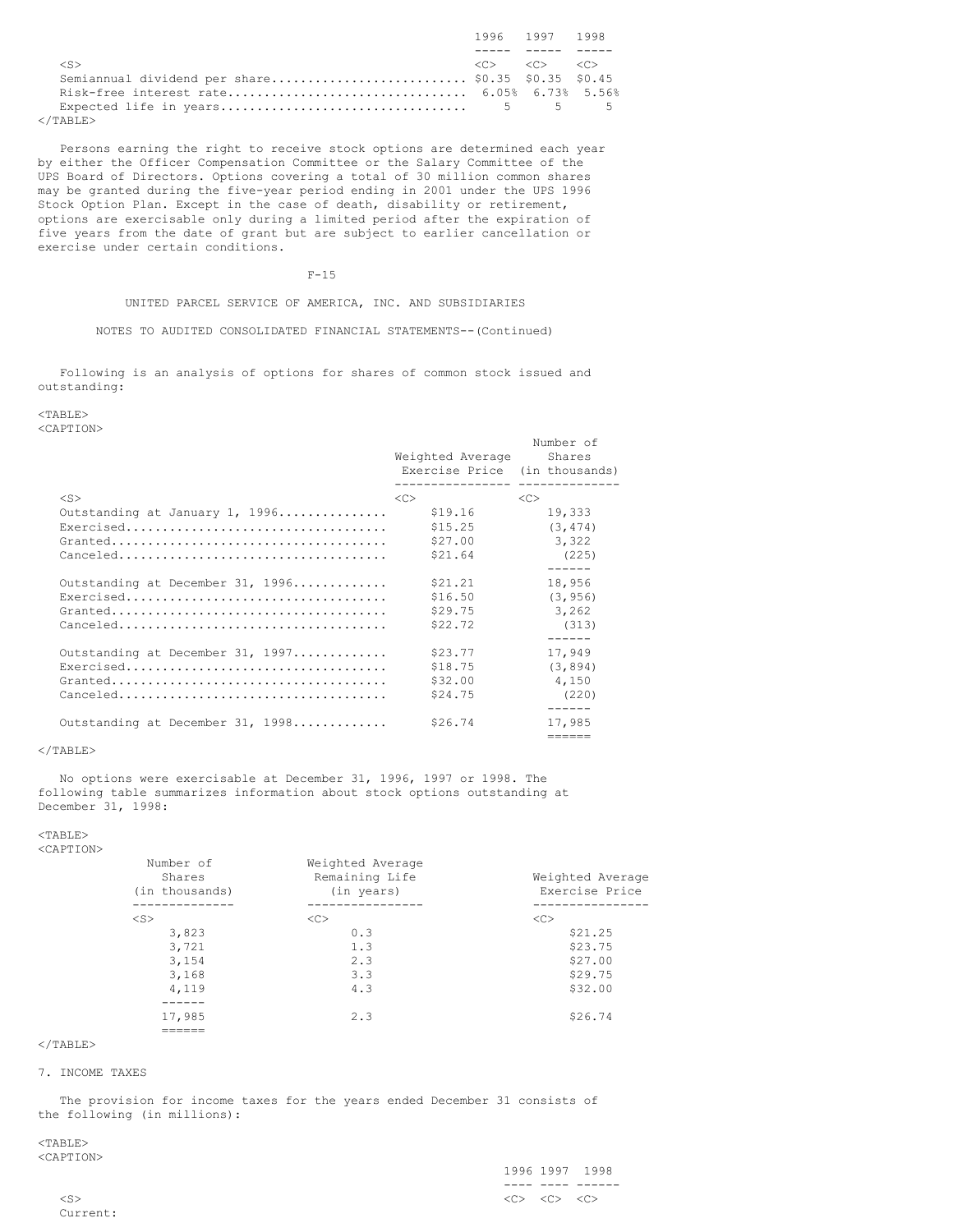|           |         | 917                           |
|-----------|---------|-------------------------------|
|           |         | ---- ---- ------              |
| Deferred: |         |                               |
|           | 324 100 | 104<br><u>aas assa assass</u> |
|           |         |                               |
|           |         |                               |
|           |         |                               |

</TABLE>

Income before income taxes includes losses of international subsidiaries of \$160, \$70 and \$20 million for 1996, 1997 and 1998, respectively.

 $F-16$ 

UNITED PARCEL SERVICE OF AMERICA, INC. AND SUBSIDIARIES

NOTES TO AUDITED CONSOLIDATED FINANCIAL STATEMENTS--(Continued)

A reconciliation of the statutory federal income tax rate to the effective income tax rate for the years ended December 31 consists of the following:

### $<$ TABLE>

<CAPTION>

|                                                         | 1996 1997 1998                                              |  |
|---------------------------------------------------------|-------------------------------------------------------------|--|
|                                                         |                                                             |  |
| $<$ S>                                                  | $\langle C \rangle$ $\langle C \rangle$ $\langle C \rangle$ |  |
|                                                         |                                                             |  |
| State income taxes (net of federal benefit) 3.8 3.7 3.1 |                                                             |  |
|                                                         |                                                             |  |
|                                                         |                                                             |  |
|                                                         |                                                             |  |
|                                                         |                                                             |  |

#### $<$ /TABLE>

Deferred tax liabilities and assets are comprised of the following at December 31 (in millions):

### <TABLE>

<CAPTION>

|                                                     | 1997 1998<br>------ ------ |                                                                                                                                                                                                                                                                                                                                                                                                                                                                                        |
|-----------------------------------------------------|----------------------------|----------------------------------------------------------------------------------------------------------------------------------------------------------------------------------------------------------------------------------------------------------------------------------------------------------------------------------------------------------------------------------------------------------------------------------------------------------------------------------------|
| $<$ S>                                              | <<><br>300<br>131<br>87    | < <sub><br/>\$1,957<br/>265<br/>124<br/>62<br/>400</sub>                                                                                                                                                                                                                                                                                                                                                                                                                               |
|                                                     |                            | 2,808                                                                                                                                                                                                                                                                                                                                                                                                                                                                                  |
| Loss carryforwards (international)                  | 377<br>322<br>74           | 407<br>308<br>104                                                                                                                                                                                                                                                                                                                                                                                                                                                                      |
| Deferred tax assets valuation allowance (322) (308) |                            |                                                                                                                                                                                                                                                                                                                                                                                                                                                                                        |
|                                                     | ------ ------              |                                                                                                                                                                                                                                                                                                                                                                                                                                                                                        |
|                                                     | ------                     | $\begin{array}{cccccccccc} \multicolumn{2}{c}{} & \multicolumn{2}{c}{} & \multicolumn{2}{c}{} & \multicolumn{2}{c}{} & \multicolumn{2}{c}{} & \multicolumn{2}{c}{} & \multicolumn{2}{c}{} & \multicolumn{2}{c}{} & \multicolumn{2}{c}{} & \multicolumn{2}{c}{} & \multicolumn{2}{c}{} & \multicolumn{2}{c}{} & \multicolumn{2}{c}{} & \multicolumn{2}{c}{} & \multicolumn{2}{c}{} & \multicolumn{2}{c}{} & \multicolumn{2}{c}{} & \multicolumn{2}{c}{} & \multicolumn{2}{c}{} & \mult$ |

# $<$ /TABLE>

The valuation allowance decreased \$43 million and \$14 million during the years ended December 31, 1997 and 1998, respectively.

UPS has international loss carryforwards of approximately \$698 million as of December 31, 1998. Of this amount, \$324 million expires in varying amounts through 2008. The remaining \$374 million may be carried forward indefinitely. These international loss carryforwards have been fully reserved in the deferred tax assets valuation allowance due to the uncertainty resulting from a lack of previous international taxable income within certain international tax jurisdictions. In addition, a portion of these losses has been deducted on the U.S. tax return, which could affect the amount of any future benefit.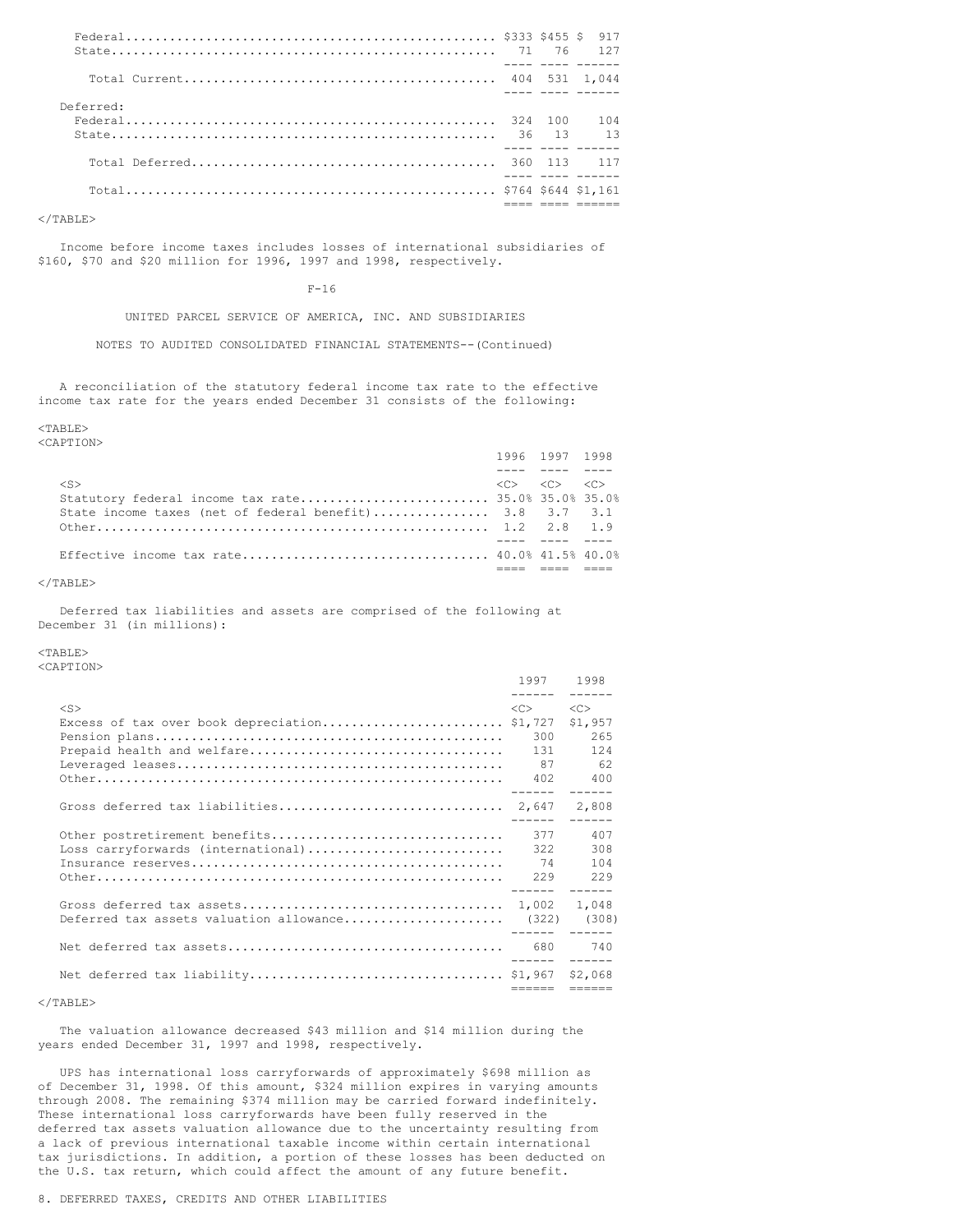Deferred taxes, credits and other liabilities, as of December 31, consist of the following (in millions):

<TABLE> <CAPTION>

|                                                         |                        | 1997 1998       |
|---------------------------------------------------------|------------------------|-----------------|
|                                                         |                        |                 |
| $\langle S \rangle$                                     | $\langle \cap \rangle$ | $<<\cap>$       |
| Deferred federal and state income taxes \$1,829 \$1,954 |                        |                 |
|                                                         | 606                    | 704             |
|                                                         |                        | 498 359         |
|                                                         |                        |                 |
|                                                         |                        | \$2,933 \$3,017 |
|                                                         |                        |                 |

 $<$ /TABLE>

 $F-17$ 

#### UNITED PARCEL SERVICE OF AMERICA, INC. AND SUBSIDIARIES

NOTES TO AUDITED CONSOLIDATED FINANCIAL STATEMENTS--(Continued)

### 9. OTHER OPERATING EXPENSES

The major components of other operating expenses for the years ended December 31 are as follows (in millions):

# $<$ TABLE>

<CAPTION>

|           | 1996 1997 1998                                              |                         |
|-----------|-------------------------------------------------------------|-------------------------|
|           |                                                             |                         |
| $<$ S $>$ | $\langle C \rangle$ $\langle C \rangle$ $\langle C \rangle$ |                         |
|           |                                                             |                         |
|           |                                                             |                         |
|           |                                                             |                         |
|           | 685 736                                                     | 604                     |
|           | 388 395 375                                                 |                         |
|           |                                                             |                         |
|           |                                                             |                         |
|           |                                                             | \$7,013 \$7,471 \$7,352 |
|           |                                                             |                         |

### $<$ /TABLE>

### 10. SEGMENT AND GEOGRAPHIC INFORMATION

The Company is managed based on two primary segments of operation: package and non-package. Package operations represent the core business of the Company and are broken down into regional levels worldwide. Regional operations managers are responsible for both domestic and export operations within their geographic region with the exception of the U.S., which is further divided between U.S. domestic and U.S. export operations. International package operations include U.S. export operations as a separate geographic region. Non-package operations, which include the UPS Logistics Group, are distinct from package operations and are thus managed and reported separately. Based on the requirements of FAS 131, reportable segments include U.S. domestic package operations, international package operations and non-package operations.

In evaluating financial performance, management focuses on operating profit as a segment's measure of profit or loss. Operating profit is before interest expense, interest income, other non-operating gains and losses and income taxes. The accounting policies of the reportable segments are the same as those described in the summary of accounting policies (Note 1), with certain expenses allocated between the segments using activity-based costing methods.

Segment information as of, and for the years ended December 31, is as follows (in millions):

#### $<$ TABLE> <CAPTION>

|                                             | 1996 | 1997        | 1998     |
|---------------------------------------------|------|-------------|----------|
| $<$ S>                                      | <<   | <<          | <<       |
| U.S. Domestic Package:                      |      |             |          |
|                                             |      | \$18,868    | \$20,650 |
|                                             |      | \$1.654     | \$2,899  |
|                                             |      | \$10,985    | \$11,225 |
| International Package:                      |      |             |          |
|                                             |      |             |          |
| Operating profit/(loss) \$ (281) \$ (67) \$ |      |             | 56       |
|                                             |      |             |          |
| Non-Package:                                |      |             |          |
|                                             | 498  | \$6.56      | 901<br>S |
| Operating profit\$                          |      | 129 S 111 S | 135      |
|                                             |      | \$1.858     | \$1.824  |
|                                             |      |             |          |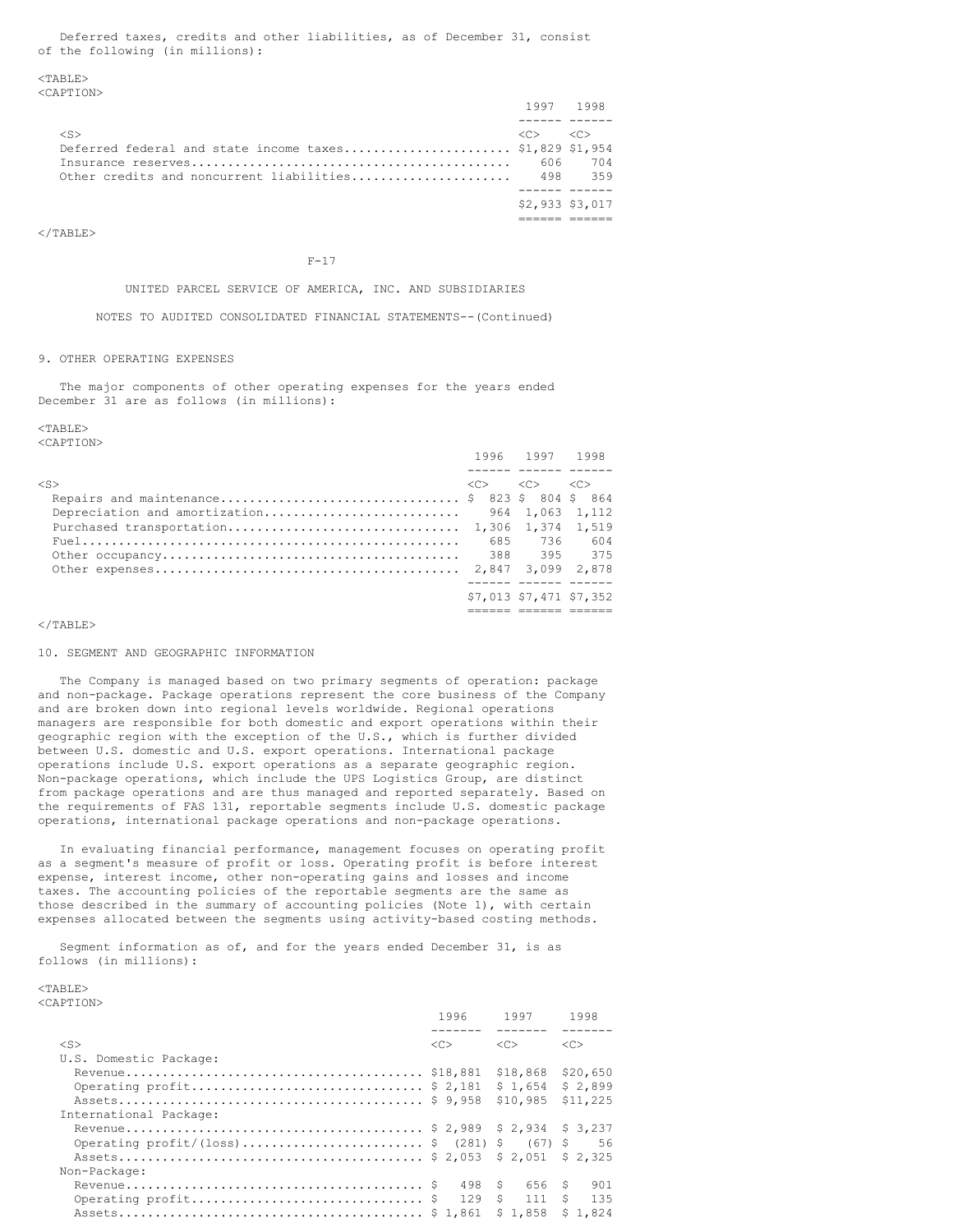| Consolidated:                               |  |  |
|---------------------------------------------|--|--|
|                                             |  |  |
| Operating profit \$ 2,029 \$ 1,698 \$ 3,090 |  |  |
|                                             |  |  |
|                                             |  |  |

  |  |### F-18

### UNITED PARCEL SERVICE OF AMERICA, INC. AND SUBSIDIARIES

### NOTES TO AUDITED CONSOLIDATED FINANCIAL STATEMENTS--(Continued)

Non-package operating profit included \$129, \$111 and \$102 million for 1996, 1997 and 1998, respectively, of intersegment profit with a corresponding amount of operating expense included in the U.S. domestic package segment. Consolidated assets include \$1.082, \$1.018 and \$1.693 billion for 1996, 1997 and 1998, respectively, which are not allocated to individual segments.

Revenue by product type for the years ended December 31, is as follows (in millions):

#### <TABLE> <CAPTION>

<CAPTION>

|                     | 1996 1997 1998                                              |                            |
|---------------------|-------------------------------------------------------------|----------------------------|
|                     |                                                             |                            |
| $\langle S \rangle$ | $\langle C \rangle$ $\langle C \rangle$ $\langle C \rangle$ |                            |
|                     |                                                             |                            |
|                     | 498 656 901                                                 |                            |
|                     |                                                             |                            |
|                     |                                                             | \$22,368 \$22,458 \$24,788 |
|                     |                                                             |                            |

Geographic information as of, and for the years ended December 31, is as follows (in millions):

|                                              |                                         | 1996 1997 1998 |                     |
|----------------------------------------------|-----------------------------------------|----------------|---------------------|
|                                              |                                         |                |                     |
| $<$ S>                                       | $\langle C \rangle$ $\langle C \rangle$ |                | $\langle C \rangle$ |
| $U.S.$ :                                     |                                         |                |                     |
|                                              |                                         |                |                     |
| Long-lived assets \$ 9,376 \$10,063 \$ 9,832 |                                         |                |                     |
| International:                               |                                         |                |                     |
|                                              |                                         |                |                     |
|                                              |                                         |                |                     |
| Consolidated:                                |                                         |                |                     |
|                                              |                                         |                |                     |
|                                              |                                         |                |                     |
| $\langle$ /TABLE>                            |                                         |                |                     |

Revenue, for geographic disclosure, is based on the location in which service originates. Long-lived assets include property, plant and equipment, long-term investments and goodwill.

# 11. MARKETABLE SECURITIES

The following is a summary of marketable securities at December 31, 1998 (in millions):

<TABLE>

<CAPTION>

|                                       | Cost                                    | Gross<br>Gains | Gross<br>Unrealized Unrealized Estimated | Losses Fair Value |
|---------------------------------------|-----------------------------------------|----------------|------------------------------------------|-------------------|
| $\langle$ S>                          | $\langle C \rangle$ $\langle C \rangle$ |                | $<<$ $>$                                 | < <sub></sub>     |
| U.S. government securities \$194 \$ 2 |                                         |                | $S --$                                   | \$196             |
| U.S. corporate securities             | 188                                     | $\mathcal{P}$  | $- -$                                    | 190               |
| Other debt securities                 | $\overline{2}$                          |                |                                          | 2                 |
|                                       |                                         |                |                                          |                   |
| Total debt securities                 | 384                                     | 4              |                                          | 388               |
| Equity securities                     | 6                                       |                | 5                                        |                   |
|                                       |                                         |                |                                          |                   |
|                                       | \$390                                   | \$4            | $5\quad5$                                | \$389             |
|                                       |                                         |                |                                          |                   |

 $<$ /TABLE>

#### $F-19$

UNITED PARCEL SERVICE OF AMERICA, INC. AND SUBSIDIARIES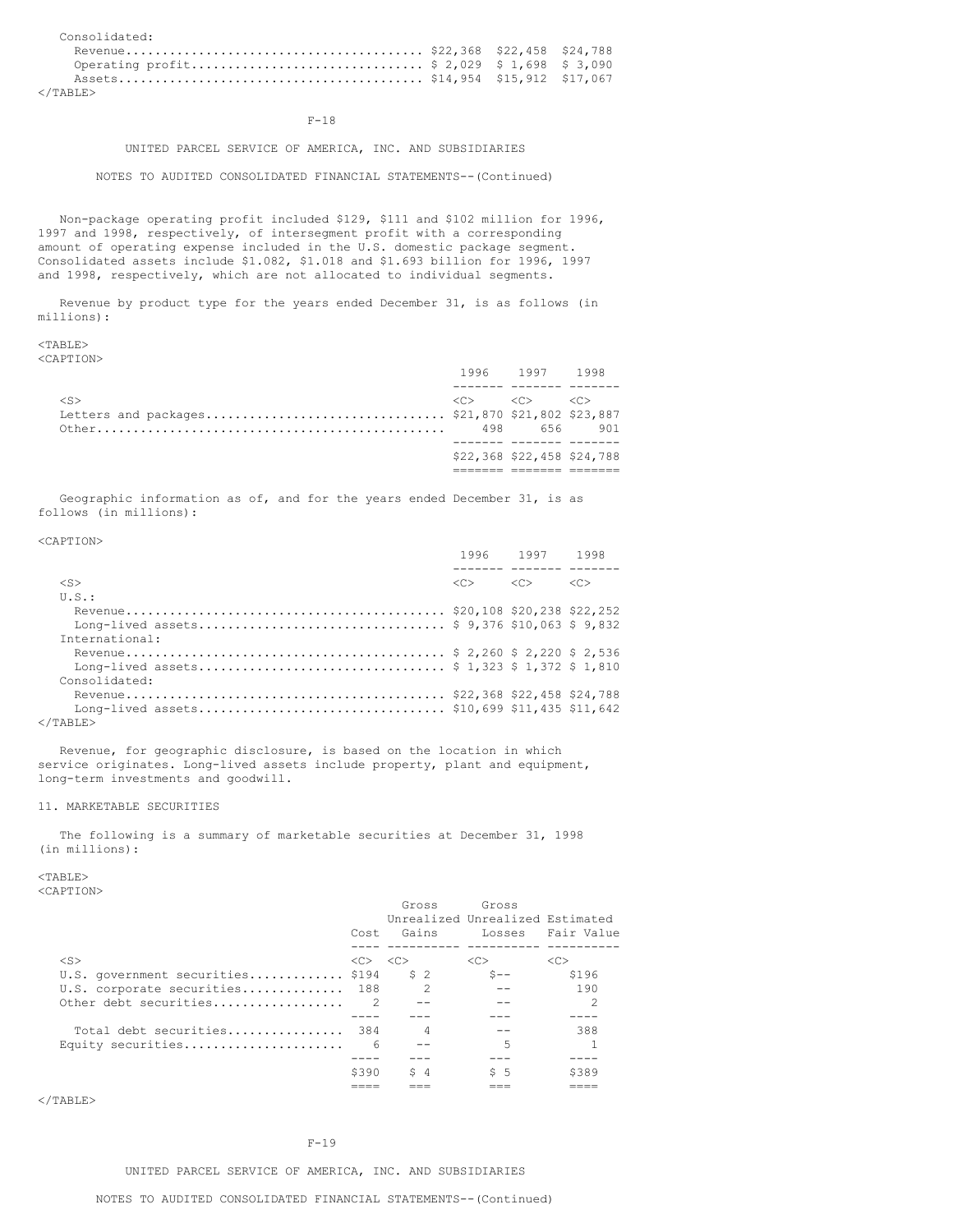The gross realized gains on sales of marketable securities totaled \$6 million, and the gross realized losses totaled \$1 million. The net adjustment to unrealized holding losses on marketable securities included in other comprehensive income, and as a separate component of shareowners' equity, totaled \$1 million.

The amortized cost and estimated fair value of marketable securities at December 31, 1998, by contractual maturity, are shown below (in millions). Expected maturities will differ from contractual maturities because the issuers of the securities may have the right to prepay obligations without prepayment penalties.

# <TABLE>

<CAPTION>

|                                              |                                         | Estimated<br>Cost Fair Value |
|----------------------------------------------|-----------------------------------------|------------------------------|
|                                              |                                         |                              |
| $<$ S>                                       | $\langle C \rangle$ $\langle C \rangle$ |                              |
|                                              |                                         | S 44                         |
| Due after one year through three years       | 66                                      | 67                           |
| Due after three years through five years 156 |                                         | 159                          |
|                                              |                                         | 118                          |
|                                              |                                         |                              |
|                                              | 384                                     | 388                          |
|                                              | - 6                                     |                              |
|                                              |                                         |                              |
|                                              | \$390                                   | \$389                        |
|                                              |                                         |                              |

 $\langle$ /TABLE>

F-20

### UNITED PARCEL SERVICE OF AMERICA, INC. AND SUBSIDIARIES

### CONSOLIDATED BALANCE SHEETS

December 31, 1998 and June 30, 1999 (unaudited) (In millions except share and per share amounts)

### <TABLE> <CAPTION>

June<br>30. December 31, 1998 1999 ------------ ------- <S> <C> <C> ASSETS Current Assets: Cash and cash equivalents.............................. \$ 1,240 \$ 1,778 Marketable securities.................................. 389 1,465 Accounts receivable.................................... 2,713 2,628 Prepaid employee benefit costs......................... 703 291 Materials, supplies and other prepaid expenses........ ------- -------<br>5,425 6,604 Total Current Assets................................. 5,425 6,604 Property, Plant and Equipment (including aircraft under capitalized lease obligations)--at cost, net of accumulated depreciation and amortization of \$8,170 in 1998 and \$8,588 in 1999................................. 11,384 11,466 Other Assets............................................. 258 232 ------- ------- \$17,067 \$18,302 ======= ======= LIABILITIES AND SHAREOWNERS' EQUITY Current Liabilities: Commercial paper....................................... \$ -- \$ 719 Accounts payable....................................... 1,322 1,282 Accrued wages and withholdings......................... 1,092 1,232 Dividends payable...................................... 247 -- Tax assessment......................................... -- 1,672 Income taxes payable................................... 12 226 Deferred income taxes.................................. 114 94 Current maturities of long-term debt................... 410 376 Other current liabilities............................... ------- ------- Total Current Liabilities............................ 3,717 6,170 Long-term Debt (including capitalized lease obligations)............................................ 2,191 2,138 ------- ------- Accumulated Postretirement Benefit Obligation, Net....... 969 1,017 ------- -------<br>3,017 2,855 Deferred Taxes, Credits and Other Liabilities............ ------- ------- Shareowners' Equity: Preferred stock, no par value, authorized 200,000,000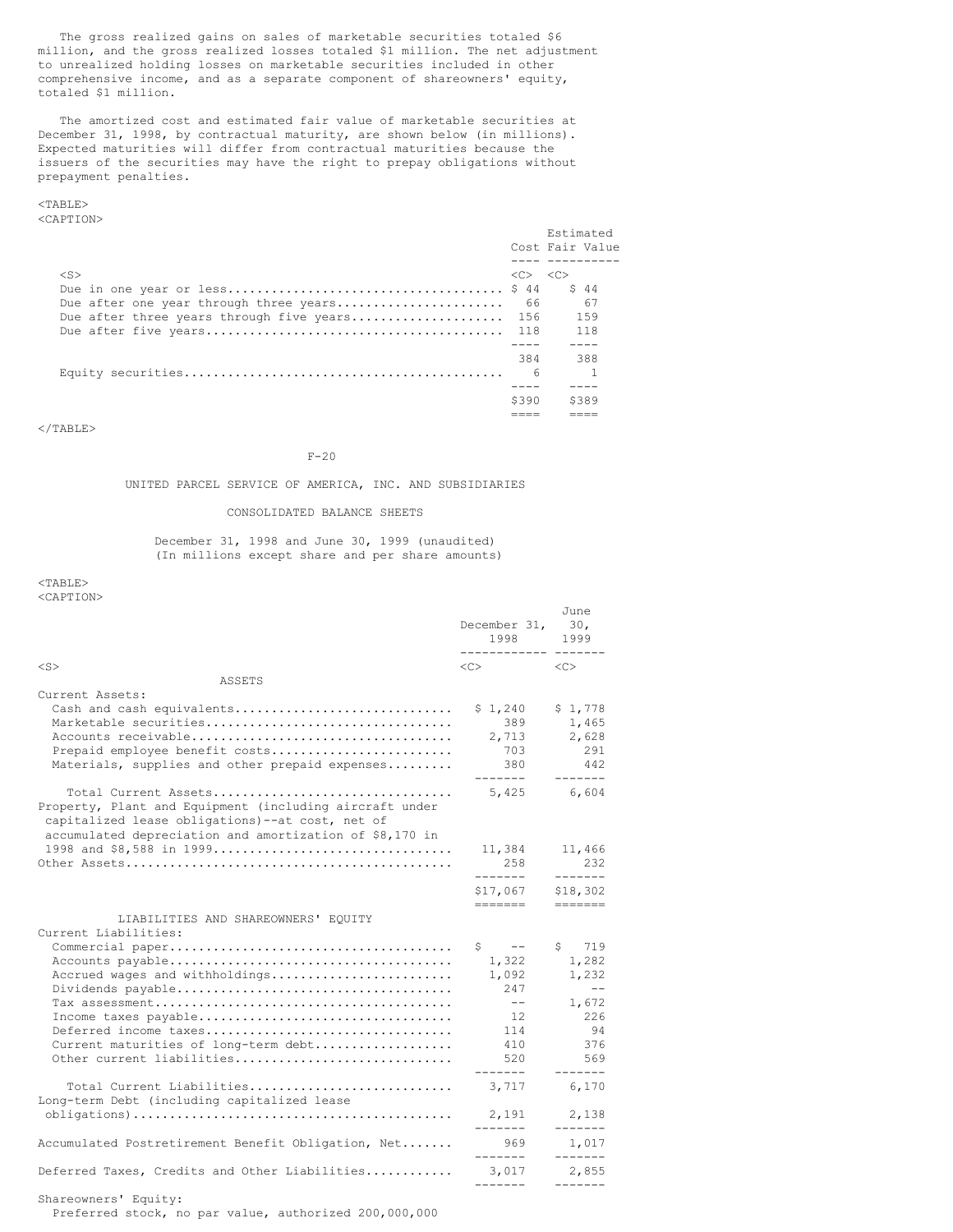| Common stock, par value \$.10 per share, authorized |          |          |
|-----------------------------------------------------|----------|----------|
| $900,000,000$ shares, issued $559,000,000$          | -56      | 56       |
| Additional paid-in capital                          | 325      | 189      |
|                                                     | 7,280    | 6.614    |
| Accumulated other comprehensive loss                | (63)     | (147)    |
|                                                     |          |          |
|                                                     | 7,598    | 6,712    |
|                                                     |          |          |
| Treasury stock, at cost (11,605,952 and 12,547,559  |          |          |
| shares in 1998 and 1999)                            | (425)    | (590)    |
|                                                     | 7.173    |          |
|                                                     |          | 6,122    |
|                                                     | \$17,067 | \$18,302 |
|                                                     |          |          |

</TABLE>

See notes to unaudited consolidated financial statements.

F-21

UNITED PARCEL SERVICE OF AMERICA, INC. AND SUBSIDIARIES

STATEMENTS OF CONSOLIDATED INCOME (LOSS)

Six Months Ended June 30, 1998 and 1999 (In millions except per share amounts) (unaudited)

<TABLE> <CAPTION>

|                                                    | Six Months Ended<br>June $30l$<br>------------------ |                                         |  |                            |
|----------------------------------------------------|------------------------------------------------------|-----------------------------------------|--|----------------------------|
|                                                    |                                                      | 1998 1999                               |  |                            |
| $<$ S>                                             |                                                      | $\langle C \rangle$ $\langle C \rangle$ |  |                            |
| Operating Expenses:                                |                                                      |                                         |  |                            |
|                                                    |                                                      | 10,521 11,023                           |  |                            |
|                                                    |                                                      |                                         |  |                            |
| Other Income and (Expense):                        |                                                      |                                         |  | 30 70<br>$(79)$ $(1, 843)$ |
|                                                    |                                                      |                                         |  |                            |
|                                                    |                                                      | <b>Concert Concert</b>                  |  |                            |
| Basic Earnings (Loss) Per Share \$ 1.49 \$ (0.64)  |                                                      | eessesse eessesse                       |  |                            |
| Diluted Earnings (Loss) Per Share\$ 1.47 \$ (0.64) |                                                      | ======== ========                       |  |                            |

</TABLE>

See notes to unaudited consolidated financial statements.

F-22

UNITED PARCEL SERVICE OF AMERICA, INC. AND SUBSIDIARIES

STATEMENT OF CONSOLIDATED SHAREOWNERS' EQUITY Six Months Ended June 30, 1999 (In millions except per share amounts) (unaudited)

<TABLE> <CAPTION>

|                                |  | Accumulated Treasury Stock,                       |         |        |              |
|--------------------------------|--|---------------------------------------------------|---------|--------|--------------|
| Common Stock Additional        |  | Other                                             | At Cost |        | Total        |
| --------------                 |  | Paid-In Retained Comprehensive ------------------ |         |        | Shareowners' |
| Shares Amount Capital Earnings |  | Loss                                              | Shares  | Amount | Equity       |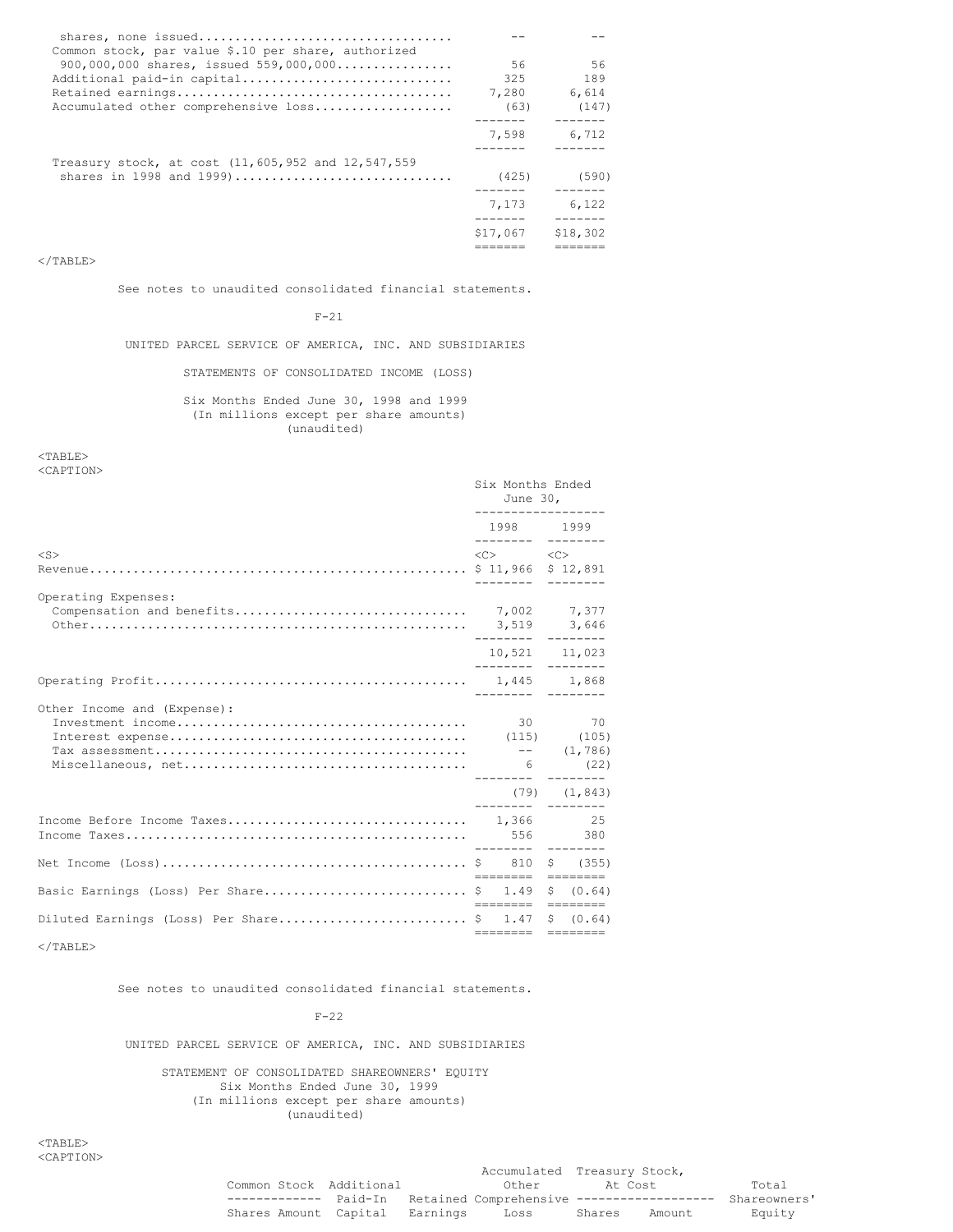| $<$ S $>$                                       | <<      | <<   | <<    | <<      | <<      | < <sub></sub> | <<            | < <sub></sub> |
|-------------------------------------------------|---------|------|-------|---------|---------|---------------|---------------|---------------|
| Balance, January 1,                             |         |      |       |         |         |               |               |               |
| 1999<br>Comprehensive loss:                     | 559     | \$56 | \$325 | \$7,280 | \$ (63) | (12)          | (425)<br>- \$ | \$7,173       |
| Net loss<br>Foreign currency                    |         |      |       | (355)   |         |               |               | (355)         |
| adjustments<br>Unrealized loss on<br>marketable |         |      |       |         | (81)    |               |               | (81)          |
| securities                                      |         |      |       |         | (3)     |               |               | (3)           |
| Comprehensive loss                              |         |      |       |         |         |               |               | \$ (439)      |
| Dividends (\$.55 per                            |         |      |       |         |         |               |               |               |
| share)<br>Gain on issuance of                   |         |      |       | (311)   |         |               |               | (311)         |
| treasury stock                                  |         |      | 5     |         |         |               |               | 5             |
| Stock award plans<br>Treasury stock             |         |      | (141) |         |         | 10            | 406           | 265           |
| purchases<br>Treasury stock                     |         |      |       |         |         | (25)          | (1, 140)      | (1, 140)      |
| issuances                                       |         |      |       |         |         | 14            | 569           | 569<br>------ |
| Balance, June 30, 1999                          | 559     | \$56 | S 189 | \$6.614 | \$(147) | (13)          | Ŝ<br>(590)    | \$6,122       |
|                                                 | $=$ $=$ | ===  | ===== | ======  | =====   | ======        | =========     | ======        |

 $<$ /TABLE>

See notes to unaudited consolidated financial statements.

F-23

# UNITED PARCEL SERVICE OF AMERICA, INC. AND SUBSIDIARIES

# STATEMENTS OF CONSOLIDATED CASH FLOWS

Six Months Ended June 30, 1998 and 1999 (In millions) (unaudited)

### $<$ TABLE $>$ <CAPTION>

|                                                                                      | 1998<br>------ | 1999<br>-------       |
|--------------------------------------------------------------------------------------|----------------|-----------------------|
| $<$ S $>$                                                                            | $<<$ $C>$      | < <sub></sub>         |
| Cash flows from operating activities:                                                |                |                       |
| Adjustments to reconcile net income (loss) to net cash from<br>operating activities: |                | (355)<br>\$           |
| Depreciation and amortization                                                        | 547            | 563                   |
|                                                                                      | 50             | 48                    |
| Deferred taxes, credits, and other                                                   | (1)            | 38                    |
| Changes in assets and liabilities:                                                   | $- -$          | (95)                  |
|                                                                                      | 58             | 85                    |
| Prepaid employee benefit costs                                                       | 69             | 412                   |
| Materials, supplies and other prepaid expenses                                       | (62)           | (62)                  |
|                                                                                      | (113)          | (40)                  |
| Accrued wages and withholdings                                                       | 74             | 140                   |
|                                                                                      | (191)          | (247)                 |
|                                                                                      | $--$           | 1,442                 |
|                                                                                      | (73)           | 214                   |
| Other current liabilities                                                            | 110<br>------- | 49<br>$- - - - - - -$ |
| Net cash from operating activities 1,278 2,192                                       | -------        | --------              |
| Cash flows from investing activities:                                                |                |                       |
|                                                                                      | (504)          | (597)                 |
| Disposals of property, plant and equipment                                           | 120            | 50                    |
| Purchases of marketable securities                                                   | $---$          | (1, 753)              |
| Sales and maturities of marketable securities                                        | $- -$          | 674                   |
| Construction funds in escrow                                                         | $- -$          | (140)                 |
|                                                                                      | 82<br>-------  | 17<br>-------         |
| Net cash used in investing activities (302) (1,749)                                  | -------        | $- - - - - - -$       |
| Cash flows from financing activities:                                                |                |                       |
|                                                                                      | 166            | 999                   |
|                                                                                      | (173)          | (367)                 |
|                                                                                      | (418)          | (1, 140)              |
| Issuances of treasury stock pursuant to stock awards and                             |                |                       |
| employee stock purchase plans                                                        | 340            | 975                   |
|                                                                                      | (219)          | (311)                 |
|                                                                                      | (17)           | (41)                  |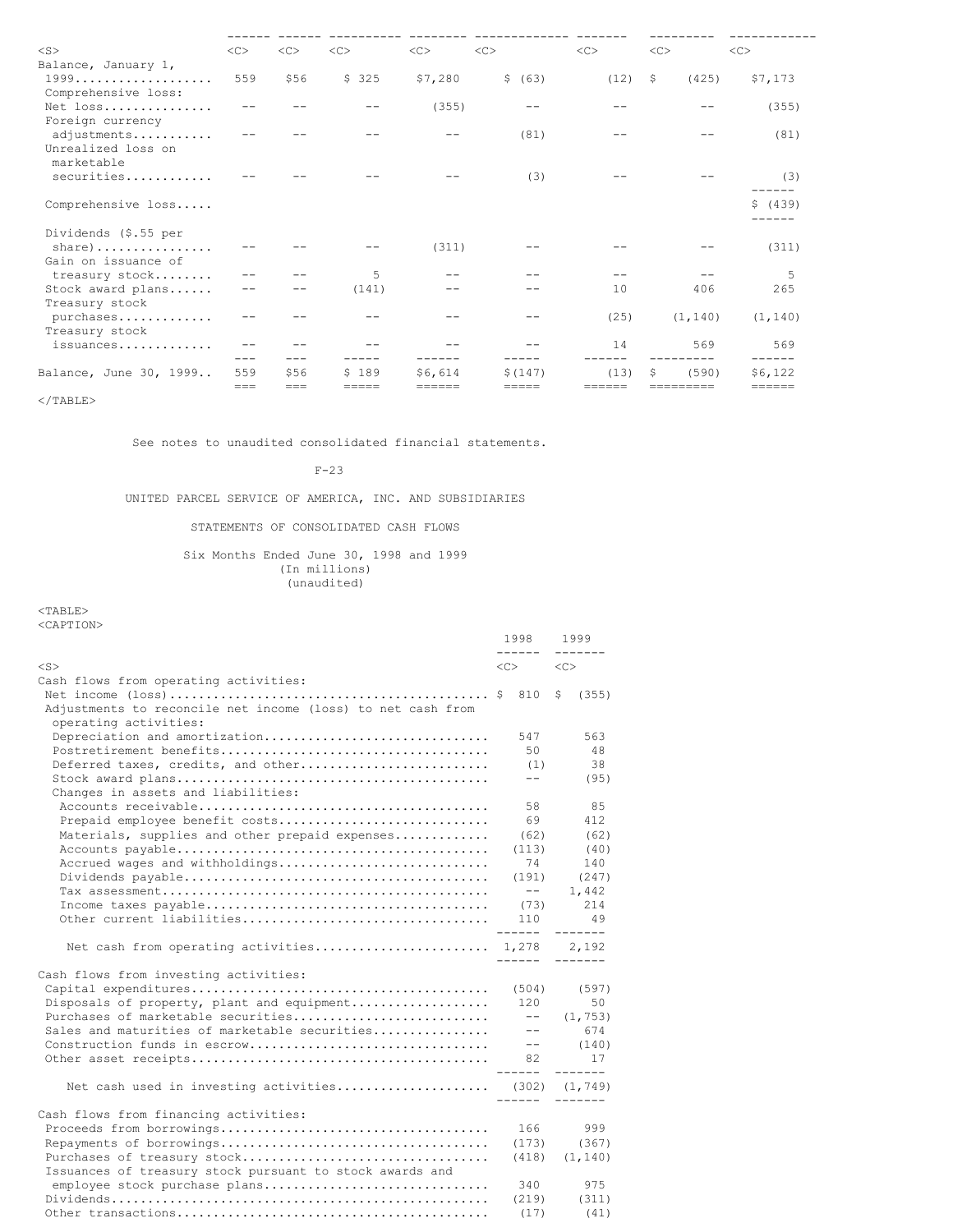| Net cash from (used in) financing activities (321) 115                          |                |      |
|---------------------------------------------------------------------------------|----------------|------|
|                                                                                 |                | (20) |
| Net increase in cash and cash equivalents 643 538<br>Cash and cash equivalents: |                |      |
|                                                                                 | ------ ------- |      |
|                                                                                 |                |      |
| Cash paid during the period for:                                                |                |      |
| Interest (net of amount capitalized) \$ 205 \$                                  |                | 85   |
|                                                                                 |                |      |
|                                                                                 |                | 423  |
|                                                                                 |                |      |

 $\langle$ /TABLE>

See notes to unaudited consolidated financial statements.

#### F-24

UNITED PARCEL SERVICE OF AMERICA, INC. AND SUBSIDIARIES

#### NOTES TO UNAUDITED CONSOLIDATED FINANCIAL STATEMENTS

1. For interim consolidated financial statement purposes, we compute our tax provision on the basis of our estimated annual effective income tax rate, and provide for accruals under our various employee benefit plans for each three month period based on one quarter of the estimated annual expense.

In March 1998, the Accounting Standards Executive Committee issued Statement of Position (SOP) 98-1, "Accounting for the Costs of Computer Software Developed or Obtained for Internal Use," which requires that certain costs to develop or obtain computer software for internal use be capitalized. We adopted the new standard on January 1, 1999. Prior to adoption of SOP 98-1, we expensed all internal use software costs as incurred. The effect of adopting the SOP was to decrease the net loss for the six months ended June 30, 1999 by \$35 million or \$.06 per share on a basic and diluted basis.

2. In our opinion, the accompanying interim, unaudited, consolidated financial statements contain all adjustments (consisting of normal recurring accruals) necessary to present fairly the financial position as of June 30, 1999, the results of operations for the six months ended June 30, 1998 and 1999, and cash flows for the six months ended June 30, 1998 and 1999.

3. The following table sets forth the computation of basic and diluted earnings (loss) per share (in millions except per share amounts):

#### <TABLE> <CAPTION>

|                                                                                                  | 1998 1999                               |            |
|--------------------------------------------------------------------------------------------------|-----------------------------------------|------------|
| $<$ S $>$                                                                                        | $\langle C \rangle$ $\langle C \rangle$ |            |
| Numerator:                                                                                       |                                         |            |
| Numerator for basic and diluted earnings (loss) per share--net                                   |                                         |            |
| Denominator:                                                                                     |                                         |            |
| Weighted-average shares--denominator for basic earnings (loss)<br>Effect of dilutive securities: |                                         | 545 557    |
| Contingent shares--Managers Incentive Plan                                                       | 5                                       | $\sim$ $-$ |
|                                                                                                  |                                         |            |
|                                                                                                  |                                         |            |
| Denominator for diluted earnings (loss) per share 552 557                                        |                                         |            |
|                                                                                                  |                                         |            |
|                                                                                                  |                                         |            |
|                                                                                                  |                                         |            |

#### $<$ /TABLE>

4. On August 9, 1999 the U.S. Tax Court issued an opinion unfavorable to UPS regarding a Notice of Deficiency asserting that we are liable for additional tax for the 1983 and 1984 tax years. The Court held that we are liable for tax on income of Overseas Partners Ltd., a Bermuda company, which has reinsured excess value package insurance purchased by our customers beginning in 1984. The Court held that for the 1984 tax year we are liable for taxes of \$31 million on income reported by OPL, penalties and penalty interest of \$93 million and interest for a total after-tax exposure we estimate at approximately \$246 million.

In addition, during the first quarter of 1999, the IRS issued two Notices of Deficiency asserting that we are liable for additional tax for the 1985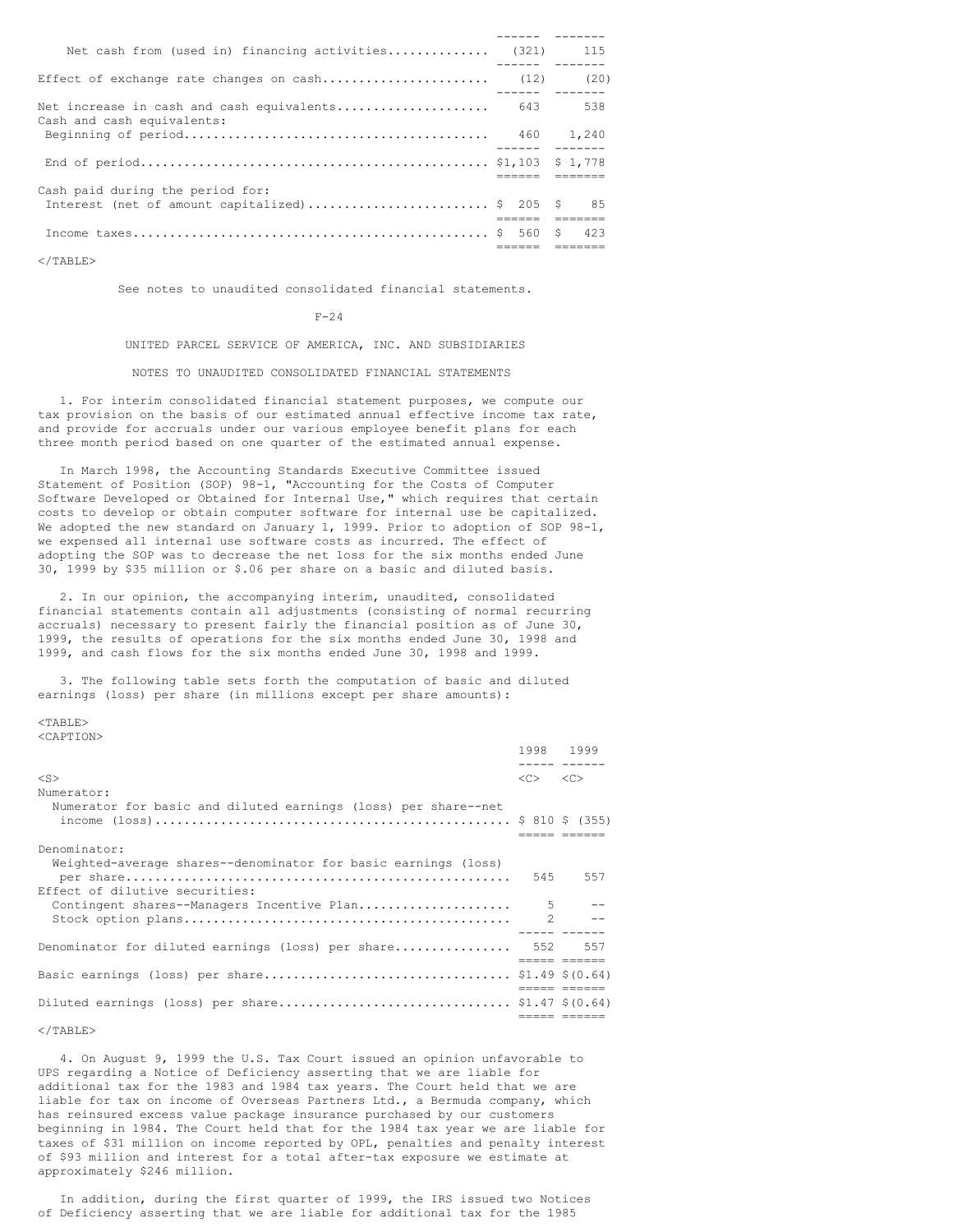through 1987 tax years, and the 1988 through 1990 tax years. The primary assertions by the IRS relate to the reinsurance of excess value package insurance, the issue raised for the 1984 tax year. The IRS has based its assertions on the same theories included in the 1983-1984 Notice of Deficiency.

We anticipate that the IRS will take similar positions for tax years subsequent to 1990. Based on the Tax Court opinion, we currently estimate that our total after-tax exposure for the tax years 1984 through 1999 could be as high as \$2.353 billion. We are in the process of analyzing our position in light of the Tax Court opinion and are evaluating our options, including appeal of the Tax Court decision, continuance of the litigation or negotiation of a settlement.

F-25

UNITED PARCEL SERVICE OF AMERICA, INC. AND SUBSIDIARIES

NOTES TO UNAUDITED CONSOLIDATED FINANCIAL STATEMENTS--(Continued)

In our second quarter 1999 financial statements, we have recorded a tax assessment charge of \$1.786 billion, which includes an amount for related state tax liabilities. The charge includes taxes of \$915 million and interest of \$871 million. This assessment resulted in a tax benefit of \$344 million related to the interest component of the assessment. As a result, our net charge to net income for the tax assessment was \$1.442 billion, increasing our total after-tax reserve with respect to these matters to \$1.672 billion. The tax benefit of deductible interest is included in income taxes; however, since none of the income on which this tax assessment is based is our income, we have not classified the tax charge as income taxes.

We determined the size of our reserve with respect to these matters in accordance with generally accepted accounting principles based on our estimate of our most likely liability. In making this determination, we concluded that it was more likely that we would be required to pay taxes on income reported by OPL and interest, but that it was not probable that we would be required to pay any penalties and penalty interest. If penalties and penalty interest ultimately are determined to be payable, we would have to record an additional charge of up to \$681 million.

On September 1, 1999, we deposited \$1.349 billion with the IRS related to these matters, without conceding the IRS's position or giving up our right to appeal the Tax Court's decision, in order to stop the accrual of interest on that amount of the IRS's claim. We have sufficient cash, cash equivalents and marketable securities on hand to deposit with the IRS, if we choose to do so, the remaining amount necessary to satisfy our maximum estimated after-tax exposure for these tax matters, without affecting our ability to meet our foreseeable operating expenses and budgeted capital expenditures.

We are in the process of implementing a new arrangement for providing excess value package insurance for our customers through UPS subsidiaries. This new arrangement will result in including in our non-package operating segment the net operations of the excess value package insurance program offered to our customers. This revised arrangement, once in place, should eliminate for future periods the issues considered by the Tax Court in the Notices of Deficiency relating to OPL.

The IRS has proposed adjustments, unrelated to the OPL matters discussed above, regarding the timing of deductions, the characterization of expenses as capital rather than ordinary and our entitlement to the investment tax credit and the research tax credit in the 1985 through 1990 tax years. These proposed adjustments, if sustained, would result in \$88 million in additional tax for the 1985 through 1987 tax years and \$267 million in additional tax for the 1988 through 1990 tax years.

We believe that our practice of expensing the items that the IRS alleges should have been capitalized is consistent with the practices of other industry participants. We expect that we will prevail on substantially all of these issues. Should the IRS prevail, however, unpaid interest on these adjustments through 1999 could aggregate up to \$396 million, after the benefit of related tax deductions. Since the majority of these adjustments propose to capitalize items for which depreciation deductions would be allowed in subsequent years, the effect would be to substantially reduce the net impact of these adjustments and related interest. The IRS's proposed adjustments include penalties and penalty interest. We believe that the possibility that such penalties and penalty interest will be sustained is remote. The IRS may take similar positions with respect to some of these issues for each of the years from 1991 through 1999. We believe the eventual resolution of these issues will not result in a material adverse effect on our financial condition, results of operations or liquidity.

#### $F - 26$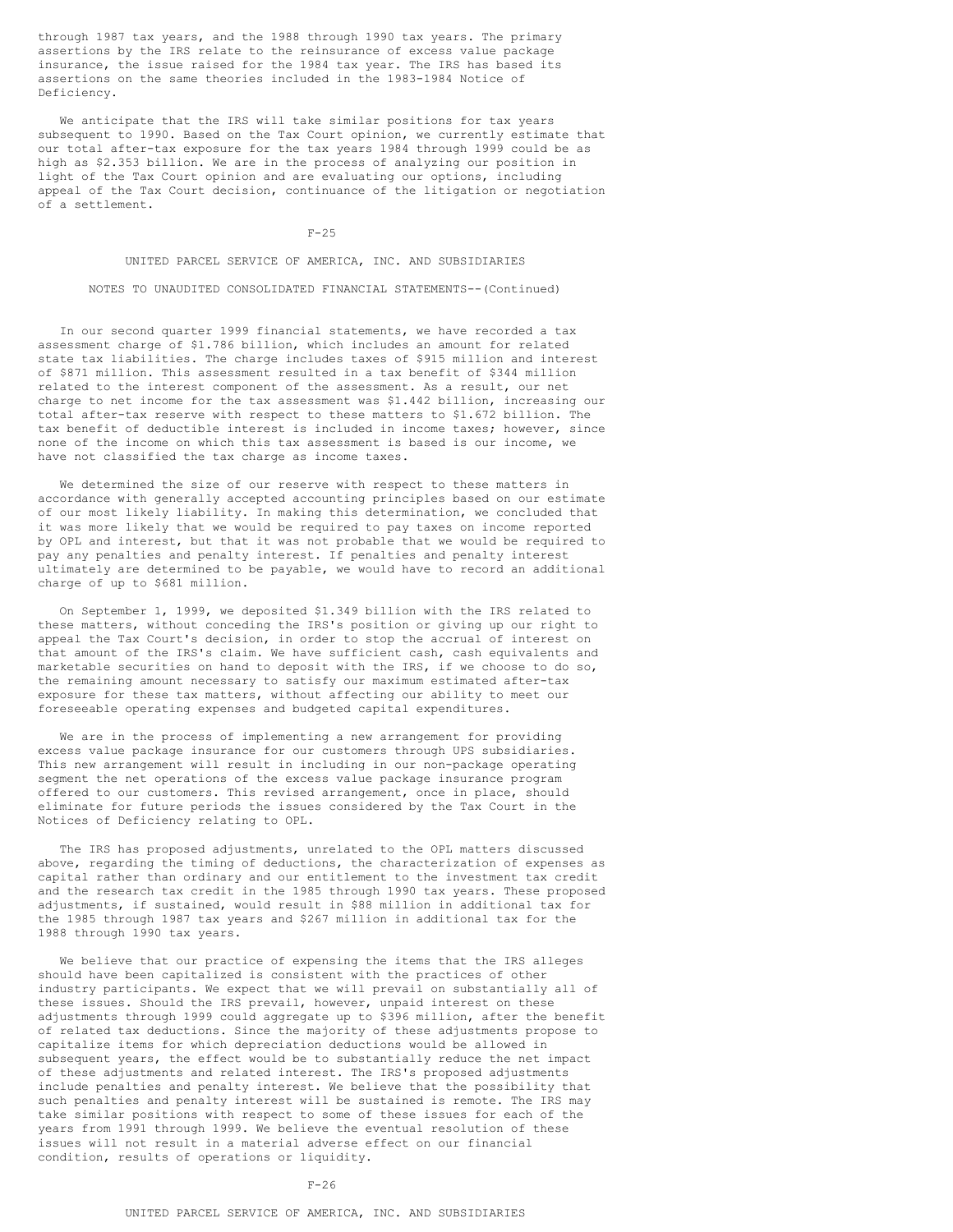We are a defendant in various employment-related lawsuits. In one of these actions, which alleges employment discrimination by UPS, class action status has been granted, and the United States Equal Employment Opportunity Commission has been granted the right to intervene. We are also a defendant in various other lawsuits that arose in the normal course of business. In our opinion, none of these cases is expected to have a material adverse effect upon our financial condition, results of operations or liquidity.

5. We report our operations in three segments: U.S. domestic package operations, international package operations and non-package operations. Package operations represent our core business and are divided into regional operations around the world. Regional operations managers are responsible for both domestic and export operations within their geographic region. International package operations include shipments wholly outside the U.S. as well as shipments with either origin or distribution outside the U.S. Nonpackage operations, including logistics, are distinct from package operations.

Segment information for the six months ended June 30, is as follows (in millions):

 $<$ TABLE> <CAPTION>

|                   | Six Months<br>Ended<br>June 30,         |               |  |
|-------------------|-----------------------------------------|---------------|--|
|                   | 1998 1999                               |               |  |
| $<$ S>            | $\langle C \rangle$ $\langle C \rangle$ |               |  |
| Revenue:          |                                         |               |  |
|                   |                                         |               |  |
|                   |                                         |               |  |
|                   |                                         | sesse esesses |  |
| Operating profit: |                                         |               |  |
|                   |                                         | 34 109        |  |
|                   |                                         |               |  |

### $<$ /TABLE>

Non-package operating profit included \$53 and \$58 million for the six months ended June 30, 1998 and 1999, respectively, of intersegment profit with a corresponding amount of operating expense included in the U.S. domestic package segment. Consolidated operating profit for the six months ended June 30, 1999 included \$58 million of capitalized software costs that were not allocated to individual segments.

6. Certain prior period amounts have been reclassified to conform to the current period presentation.

### $F-27$

### INDEPENDENT AUDITORS' REPORT

Board of Directors and Shareowner United Parcel Service, Inc. Atlanta, Georgia

We have audited the accompanying balance sheet of United Parcel Service, Inc. as of July 19, 1999. This financial statement is the responsibility of the Company's management. Our responsibility is to express an opinion on this financial statement based on our audit.

We conducted our audit in accordance with generally accepted auditing standards. Those standards require that we plan and perform the audit to obtain reasonable assurance about whether the balance sheet is free of material misstatement. An audit includes examining, on a test basis, evidence supporting the amounts and disclosures in the balance sheet. An audit also includes assessing the accounting principles used and significant estimates made by management, as well as evaluating the overall balance sheet presentation. We believe that our audit of the balance sheet provides a reasonable basis for our opinion.

In our opinion, such balance sheet presents fairly, in all material respects, the financial position of United Parcel Service, Inc. at July 19, 1999 in conformity with generally accepted accounting principles.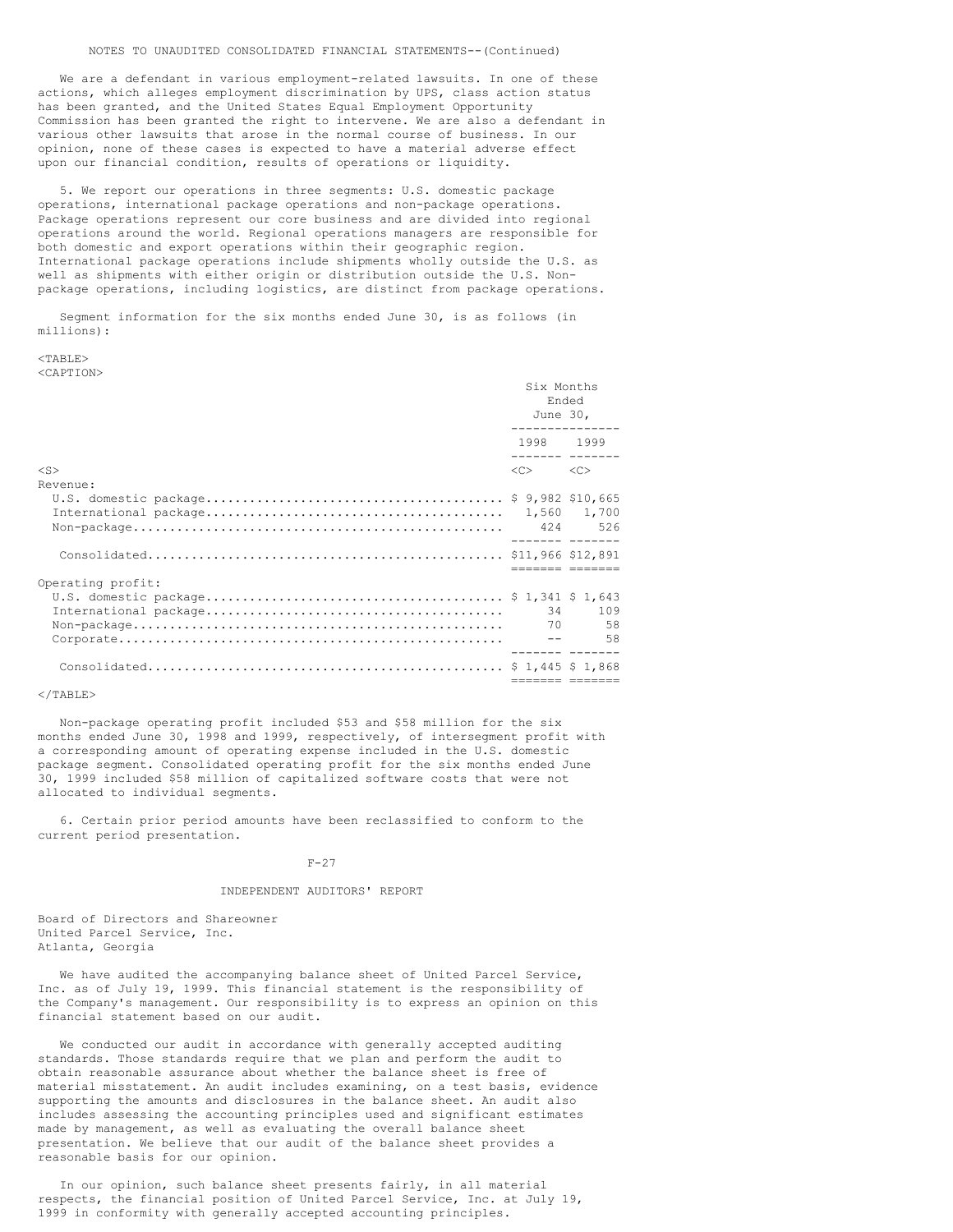Atlanta, Georgia July 20, 1999

#### F-28

### UNITED PARCEL SERVICE, INC.

### BALANCE SHEET July 19, 1999

| $<$ TARLE $>$                                      |  |
|----------------------------------------------------|--|
| $\langle S \rangle$                                |  |
|                                                    |  |
|                                                    |  |
| SHAREOWNER'S EQUITY--Common stock subscribed \$100 |  |
|                                                    |  |

 $<$ /TABLE>

#### NOTES TO BALANCE SHEET

1. ORGANIZATION AND PURPOSE--United Parcel Service, Inc. (the "Company") was incorporated in Delaware on July 15, 1999 to become a wholly-owned subsidiary of United Parcel Service of America, Inc. ("UPS"). Subject to the approval of the shareowners of UPS, a wholly-owned subsidiary of the Company will merge with UPS, and all of the outstanding common stock of UPS will be exchanged for new Class A common stock of the Company.

2. SHAREOWNER'S EQUITY--The Company is authorized to issue 1,000 shares of \$.01 par value common stock. UPS has subscribed for 100 shares in exchange for \$100.

 $F-29$ 

ANNEX A

#### FORM OF AGREEMENT AND PLAN OF MERGER

This AGREEMENT AND PLAN OF MERGER is dated as of September , 1999 (this "Agreement") among United Parcel Service of America, Inc. ("UPS"), United Parcel Service, Inc. ("New UPS") and UPS Merger Subsidiary, Inc. ("UPS MergerSub"), each a Delaware corporation.

#### RECITALS

A. UPS is a corporation duly organized and existing under the laws of the State of Delaware. New UPS is a corporation duly organized and existing under the laws of the State of Delaware and a wholly owned subsidiary of UPS. UPS MergerSub is a corporation duly organized and existing under the laws of the State of Delaware and a wholly owned subsidiary of New UPS.

B. The respective boards of directors of UPS, New UPS and UPS MergerSub have determined that it is advisable and in the best interests of each corporation that UPS MergerSub merge with and into UPS (the "Merger") upon the terms and subject to the conditions of this Agreement. As a result of the Merger, UPS will become a wholly owned subsidiary of New UPS and the separate existence of UPS MergerSub will cease.

C. The respective boards of directors of UPS, New UPS and UPS MergerSub have been duly advised of the terms and conditions of the Merger and, by resolutions duly adopted, have authorized, approved and adopted this Agreement. The stockholders of UPS will approve and adopt this Agreement at a special meeting of stockholders on October 25, 1999. The stockholder of UPS MergerSub will approve and adopt this Agreement by written consent without a meeting.

D. The parties intend by this Agreement to effect a "reorganization" under Section 368 of the Internal Revenue Code of 1986, as amended.

NOW, THEREFORE, UPS, New UPS and UPS MergerSub hereby agree as follows.

#### ARTICLE I THE MERGER

Section 1.01 The Merger. Upon the terms and subject to the conditions of this Agreement, and in accordance with the relevant provisions of the Delaware General Corporation Law (the "DGCL"), UPS MergerSub will merge with and into UPS upon the Effective Time, as defined in this Agreement. UPS will be the surviving corporation in the Merger (the "Surviving Corporation"). Upon the Effective Time, the separate existence of UPS MergerSub will cease, and the Surviving Corporation will succeed, without other transfer, to all of the rights and property of UPS MergerSub, and will be subject to all of the debts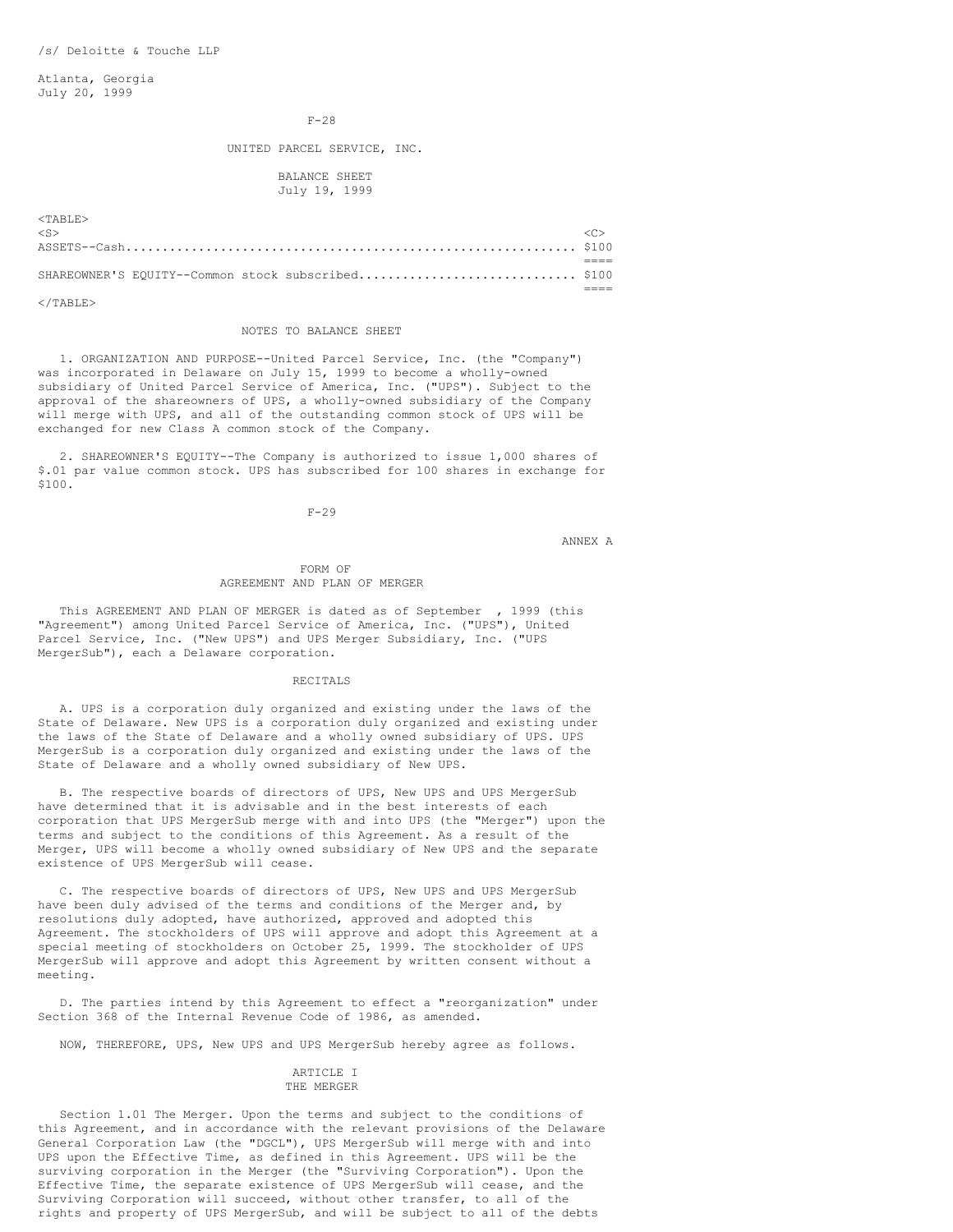and liabilities of UPS MergerSub, as provided for in Section 259 of the DGCL. On and after the Effective Time, the Surviving Corporation will carry on its business with the assets of UPS MergerSub, as well as with the assets of the Surviving Corporation.

Section 1.02 Effective Time. As soon as practicable following the satisfaction or waiver of the conditions set forth in Article II, the Merger will be consummated by filing a certificate of merger (the "Certificate of Merger") with the Secretary of State of the State of Delaware in accordance with the DGCL. The Merger will become effective when the Certificate of Merger is filed or such later time as is set forth in the Certificate of Merger. The time when the Merger becomes effective is called the "Effective Time".

Section 1.03 Certificate of Incorporation and By-Laws. The Certificate of Incorporation and the By-Laws of UPS in effect at the Effective Time will be the Certificate of Incorporation and By-Laws of the Surviving Corporation and will remain in effect until changed or amended as provided therein or by applicable law. The name of the Surviving Corporation will be United Parcel Service of America, Inc.

Section 1.04 Directors and Officers. The directors and officers of UPS immediately after the Effective Time will be as set forth on Schedule A to this Agreement until the earlier of their resignation or removal or until their respective successors are duly elected and qualified.

Section 1.05 Effect on Capital Stock. At the Effective Time, by virtue of the Merger and without any action on the part of the holder of any capital stock of UPS:

- (a) Each share of common stock, par value \$0.10 per share, of UPS issued and outstanding immediately before the Effective Time will convert into the right to receive in the aggregate two shares of New UPS common stock. The shares of New UPS common stock receivable by each holder as a result of this conversion will be divided among shares of validly issued, fully paid and non-assessable class A-1 common stock, par value \$.01 per share, of New UPS, validly issued, fully paid and nonassessable class A-2 common stock, par value \$.01 per share, of New UPS, and validly issued, fully paid and non-assessable class A-3 common stock, par value \$.01 per share, of New UPS, as follows:
	- (1) First, the shares of New UPS common stock receivable by each holder will be divided evenly among shares of New UPS's class A-1 common stock, class A-2 common stock and class A-3 common stock.
	- (2) Second, any fractional shares allocated to New UPS's class A-1 common stock, class A-2 common stock and class A-3 common stock as a result of the division in (1) above will be aggregated and reallocated as described in (3) below.
	- (3) Third, if the total of the number of shares aggregated as a result of (2) above is one, that share will be allocated to New UPS's class A-3 common stock; if the total number of shares aggregated as a result of (2) above is two, then one of those shares will be allocated to New UPS's class A-3 common stock and one of those shares will be allocated to New UPS's class A-2 common stock.

As of the Effective Time, all such shares of UPS common stock will no longer be outstanding and will automatically be canceled and retired and will cease to exist, and each holder of a certificate representing any such shares of UPS common stock will cease to have any rights with respect thereto, except the right to receive the shares of class A-1 common stock, class A-2 common stock and class A-3 common stock of New UPS to be issued in consideration therefor upon surrender of such certificate.

- (b) Each share of UPS MergerSub common stock outstanding immediately before the Effective Time will convert into one validly issued, fully paid and nonassessable share of common stock, par value \$.10 per share, of the Surviving Corporation.
- (c) After the Effective Time, the exercise price of each option or other right to purchase or otherwise acquire shares of UPS common stock pursuant to UPS's stock option or other stock-based plans granted and outstanding immediately before the Effective Time, by virtue of the Merger and without any action on the part of the holder of the option or right, will be the exercise price of that option or right immediately before the Effective Time, divided by the number of shares of class A common stock subject to the option or right. The parties will take all action necessary to implement the provisions of this Section 1.05(c), including, if necessary, to amend any agreement or plan providing an option or other right to acquire shares of UPS common stock, to ensure that after giving effect to the foregoing no such option or right will be exercisable for UPS common stock following the Effective Time.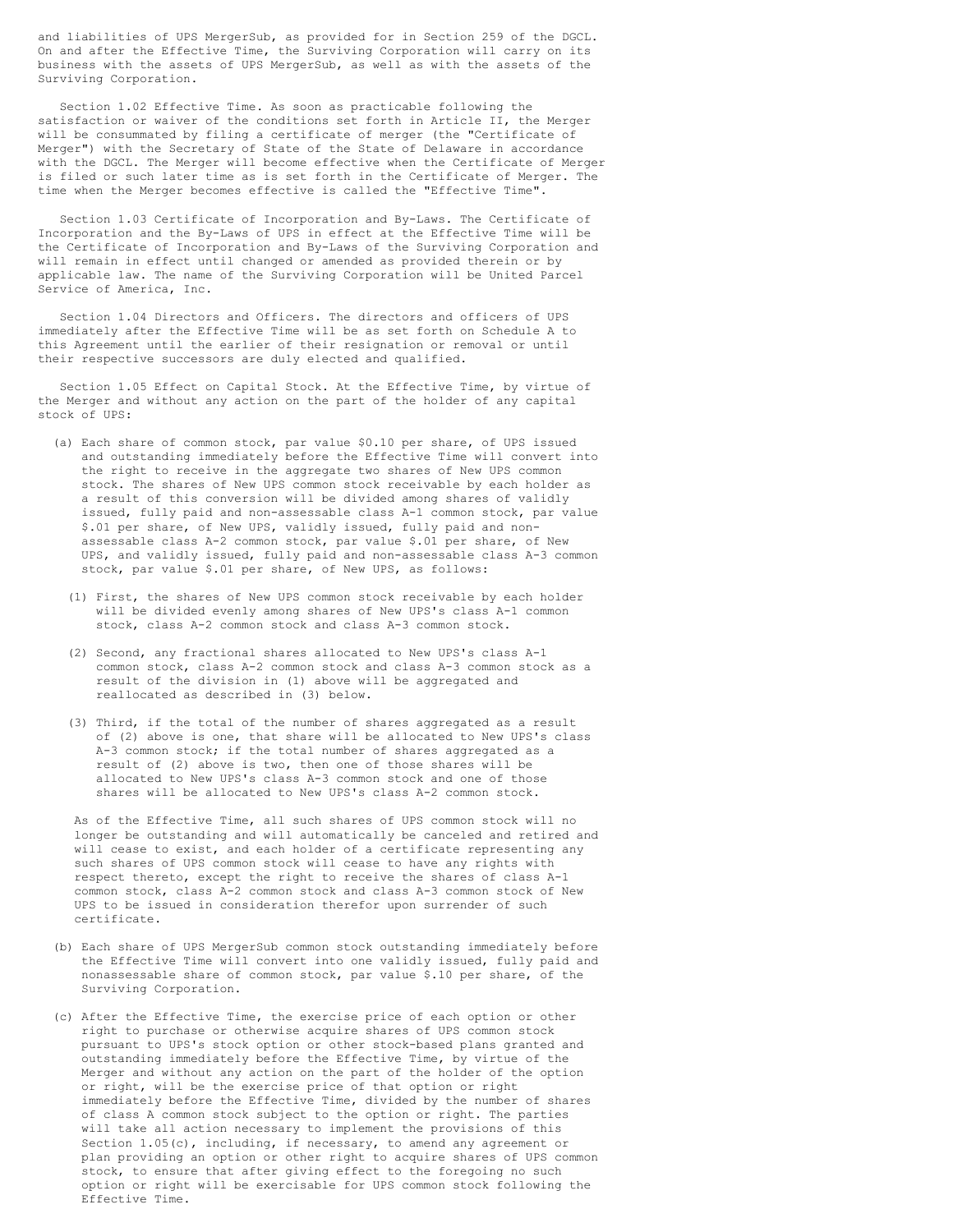#### $A-2$

### ARTICLE II CONDITIONS TO CONSUMMATION OF THE MERGER

Section 2.01 Conditions to Each Party's Obligation to Effect the Merger. The respective obligations of each party to effect the Merger are subject to the satisfaction or waiver, where permissible, prior to the Effective Time, of the following conditions:

- (a) more than 50% of the outstanding shares of UPS common stock entitled to vote have voted to adopt this Agreement;
- (b) New UPS simultaneously has consummated an initial public offering of shares of its class B common stock;
- (c) no statute, rule, regulation, executive order, decree, injunction or other order has been enacted, entered, promulgated or enforced by any court or governmental authority that is in effect and has the effect of prohibiting the consummation of the Merger; and
- (d) all approvals and consents necessary or desirable, if any, in connection with consummation of the Merger have been obtained.

#### ARTICLE III COVENANT TO CONTRIBUTE CAPITAL

Upon the Effective Time, each issued and outstanding share of common stock of New UPS that is owned by UPS immediately prior to the Effective Time will be returned to New UPS as a contribution to capital.

### ARTICLE IV MISCELLANEOUS

Section 4.01 Amendment; Waiver. At any time before the Effective Time, UPS and UPS MergerSub may, to the extent permitted by the DGCL, by written agreement amend, modify or supplement any provision of this Agreement.

Section 4.02 Entire Agreement; Assignment. This Agreement constitutes the entire agreement and supersedes all prior agreements and understandings, both written and oral, among the parties with respect to the subject matter hereof. Neither this Agreement nor any right, interest or obligation under this Agreement may be assigned, in whole or in part, by operation of law or otherwise, without the prior written consent of the other parties.

Section 4.03 Governing Law. This Agreement will be governed by and construed in accordance with the substantive laws of the State of Delaware regardless of the laws that might otherwise govern under principles of conflicts of laws applicable thereto.

Section 4.04 Parties in Interest. Nothing in this Agreement, express or implied, is intended to confer upon any other person any rights or remedies of any nature whatsoever under or by reason of this Agreement.

Section 4.05 Counterparts. This Agreement may be executed in one or more counterparts, each of which will be deemed to be an original, but all of which will constitute one and the same agreement, and will become effective when one or more counterparts have been signed by each of the parties and delivered to the other parties.

Section 4.06 Abandonment. At any time before the Effective Time, this Agreement may be terminated and the Merger may be abandoned by the board of directors of UPS or UPS MergerSub.

 $A-3$ 

IN WITNESS WHEREOF, each of the parties has caused this Agreement to be executed on its behalf by its respective officers thereunto duly authorized, all as of the day and year first above written.

> UNITED PARCEL SERVICE OF AMERICA, INC., a Delaware corporation

By:

------------------------------------

UNITED PARCEL SERVICE, INC., a Delaware corporation

By: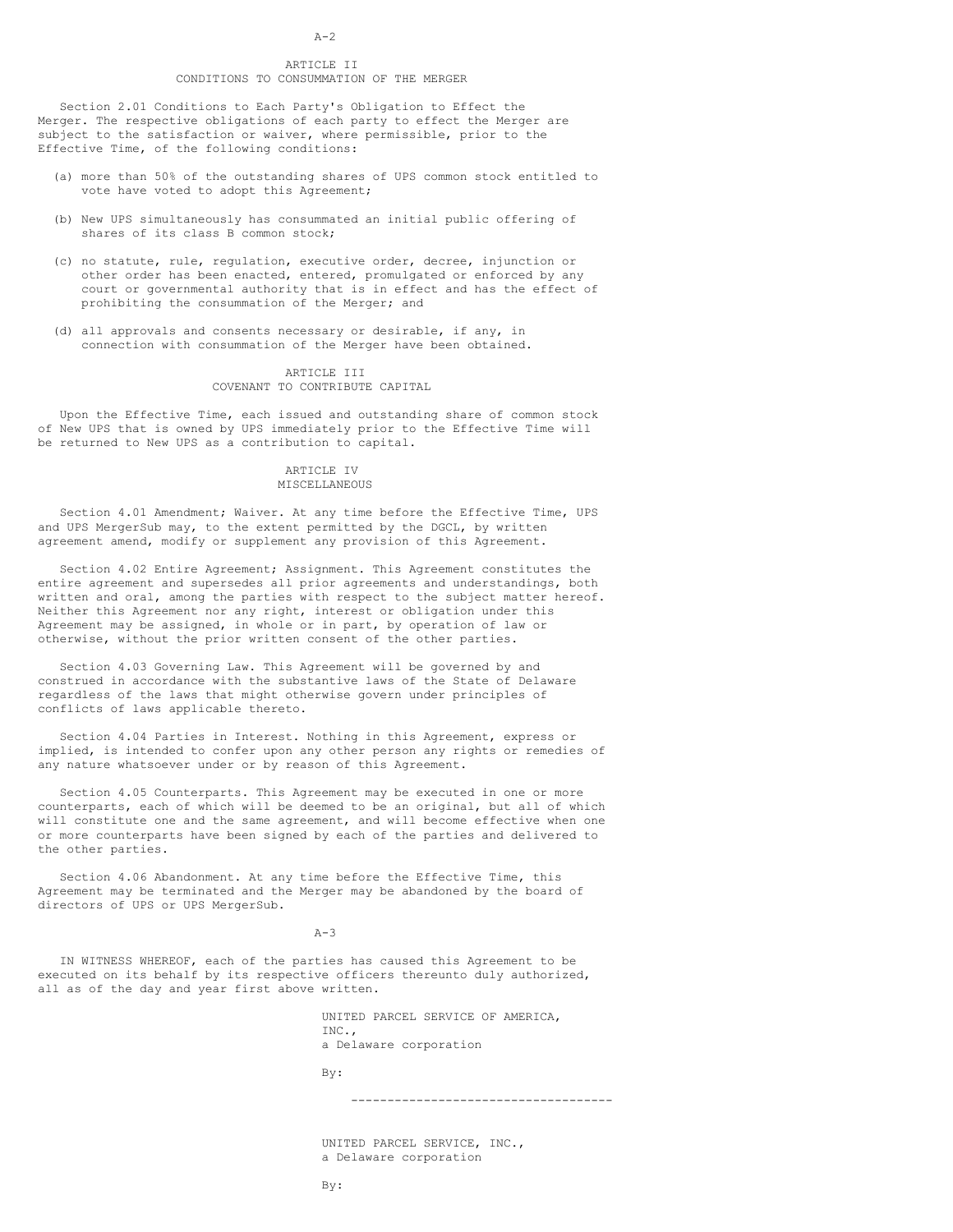UPS MERGER SUBSIDIARY, INC., a Delaware corporation By:

------------------------------------

------------------------------------

 $A-4$ 

SCHEDULE A

 $<$ TABLE>  $\langle$ S>  $\langle$ C> James P. Kelly......................... Director and President Robert J. Clanin............................. Director, Treasurer and Assistant Secretary Joseph R. Moderow................... Director, Secretary and Assistant Treasurer Maurice M. Agresta.................. Assistant Treasurer and Assistant Secretary Elizabeth W. Calvert................ Assistant Secretary Allen E. Hill....................... Assistant Secretary  $\langle$ /TABLE>

 $A-5$ 

ANNEX B

FORM OF RESTATED CERTIFICATE OF INCORPORATION OF UNITED PARCEL SERVICE, INC. (ORIGINALLY INCORPORATED ON JULY 15, 1999)

United Parcel Service, Inc., a corporation organized and existing under the laws of the State of Delaware, hereby certifies as follows:

FIRST: The name of the Corporation is United Parcel Service, Inc.

SECOND: The address of the Corporation's registered office in the State of Delaware is Corporation Trust Center, 1209 Orange Street, in the City of Wilmington, County of New Castle. The name of its registered agent at this address is The Corporation Trust Company.

THIRD: The purpose of the Corporation is to engage in any lawful act or activity for which corporations may be organized under the Delaware General Corporation Law.

FOURTH: (a) The total number of shares of stock that the Corporation has authority to issue is 10,400,000,000, of which:

- (i) 1,533,333,333 shares shall be shares of Class A-1 Common Stock, par value \$.01 per share (the "Class A-1 Common Stock");
- (ii) 1,533,333,333 shares shall be shares of Class A-2 Common Stock, par value \$.01 per share (the "Class A-2 Common Stock");
- (iii) 1,533,333,334 shares shall be shares of Class A-3 Common Stock, par value \$.01 per share (the "Class A-3 Common Stock");
- (iv) 5,600,000,000 shares shall be shares of Class B Common Stock, par value \$.01 per share (the "Class B Common Stock"); and
- (v) 200,000,000 shares shall be shares of Preferred Stock, par value \$.01 per share (the "Preferred Stock").

The Class A-1 Common Stock, the Class A-2 Common Stock, the Class A-3 Common Stock and the Class B Common Stock are referred to collectively as the "Common Stock".

(b) The number of authorized shares of any class or classes of stock may be increased or decreased (but not below the number of shares thereof then outstanding) by the affirmative vote of the holders of a majority of the votes entitled to be cast by the holders of the Common Stock, voting together as a single class, irrespective of the provisions of Section 242(b)(2) of the Delaware General Corporation Law or any corresponding provision hereinafter enacted.

(c) The following is a statement of the relative powers, preferences and participating, optional or other special rights, and the qualifications, limitations and restrictions of the classes of Common Stock: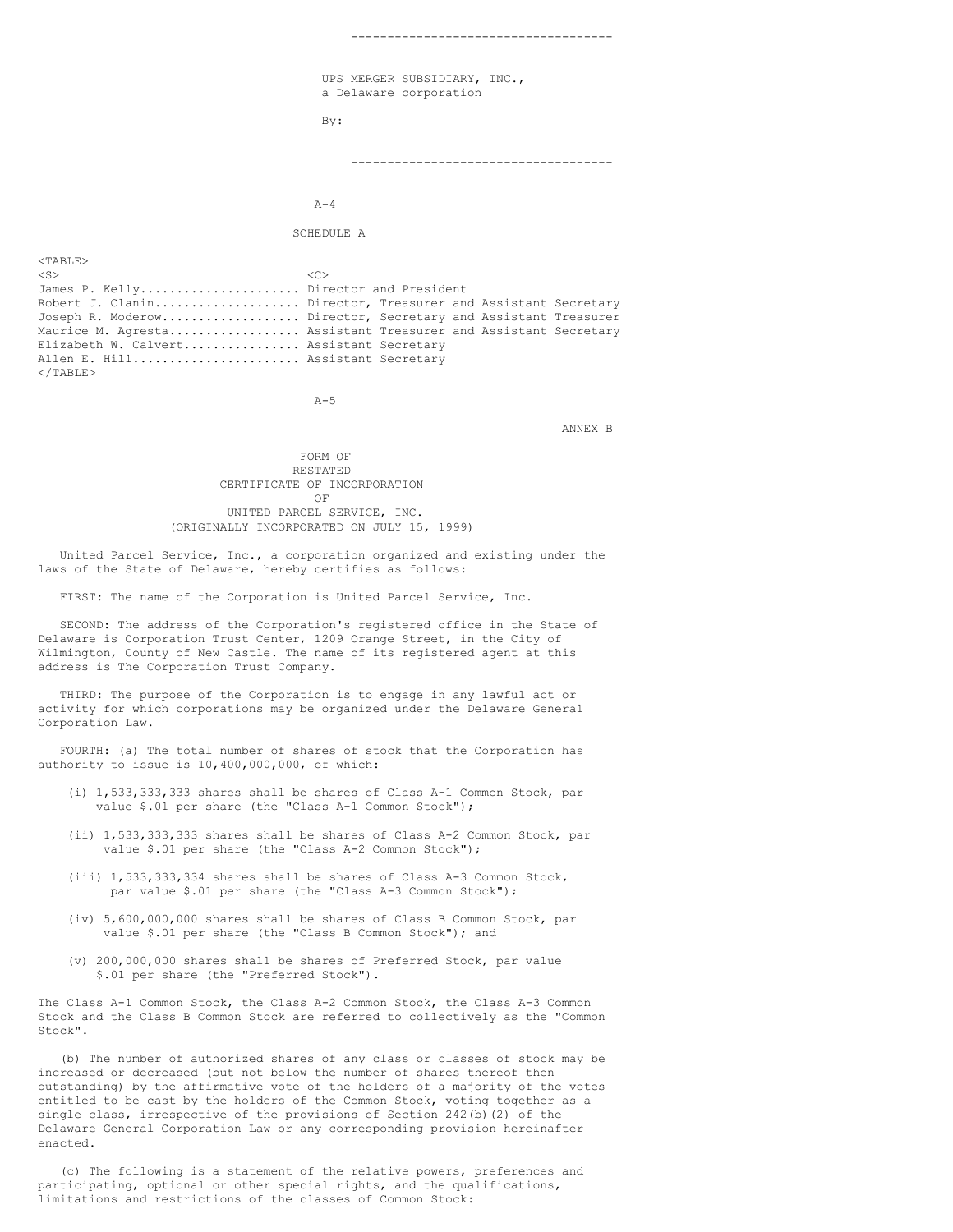- (1) Except as otherwise set forth in this Article Fourth, the relative powers, preferences and participating, optional or other special rights, and the qualifications, limitations or restrictions of each class of Common Stock shall be identical in all respects.
- (2) Subject to the rights of the holders of Preferred Stock, holders of each class of Common Stock shall be entitled to receive such dividends and other distributions in cash, stock of any corporation (other than Common Stock) or property of the Corporation as may be declared thereon by the Board of Directors from time to time out of assets or funds of the Corporation legally available

therefor, and shall share equally on a per share basis in all such dividends and other distributions. In the case of dividends or other distributions payable in Common Stock, including distributions pursuant to stock splits or divisions of Common Stock: (i) only shares of Class A-1 Common Stock shall be paid or distributed with respect to Class A-1 Common Stock; (ii) only shares of Class A-2 Common Stock shall be paid or distributed with respect to Class A-2 Common Stock; (iii) only shares of Class A-3 Common Stock shall be paid or distributed with respect to Class A-3 Common Stock; and (iv) only shares of Class B Common Stock shall be paid or distributed with respect to Class B Common Stock. No class of Common Stock may be reclassified, subdivided or combined unless the reclassification, subdivision or combination occurs simultaneously and in the same proportion for each class of Common Stock, except that Class A-1 Common Stock, Class A-2 Common Stock and Class A-3 Common Stock may be reclassified as a single class of common stock at any time after 540 days after (the "Public Offering Date") without any reclassification of Class B Common Stock.

- (3)(A) At every meeting of the stockholders of the Corporation in connection with the election of directors and all other matters submitted to a vote of stockholders: (i) every holder of Class A-1 Common Stock, Class A-2 Common Stock or Class A-3 Common Stock shall be entitled to ten votes in person or by proxy for each share of Class A-1 Common Stock, Class A-2 Common Stock and Class A-3 Common Stock registered in his or her name on the transfer books of the Corporation; and (ii) every holder of Class B Common Stock shall be entitled to one vote in person or by proxy for each share of Class B Common Stock registered in his or her name on the transfer books of the Corporation. Except as otherwise required by law or by this Article Fourth, the holders of each class of Common Stock shall vote together as a single class, subject to any right that may be conferred upon holders of Preferred Stock to vote together with holders of Common Stock on all matters submitted to a vote of stockholders of the Corporation.
- (B) Except as otherwise provided by law, the provisions of this Restated Certificate of Incorporation shall not be modified, revised, altered or amended, repealed or rescinded, in whole or in part, without the approval of the holders of a majority of the votes entitled to be cast by the holders of each class of Common Stock, voting together as a single class; provided, however, that any proposal to modify, revise, alter or amend this Restated Certificate of Incorporation in any manner that would alter or change the powers, preferences or special rights of the shares of any class of Common Stock so as to affect them adversely also will require the approval of the holders of a majority of the votes entitled to be cast by the holders of the shares of the class so affected by the proposed amendment, voting separately as a class. An increase in the authorized number of shares of any class or classes of stock of the Corporation or creation, authorization or issuance of any securities convertible into, or warrants, options or similar rights to purchase, acquire or receive, shares of any such class or classes of stock, shall be deemed not to affect adversely the powers, preferences or special rights of the shares of any class of Common Stock.
- (4) In the event of any dissolution, liquidation or winding up of the affairs of the Corporation, whether voluntary or involuntary, after payment in full of the amounts required to be paid to the holders of Preferred Stock, the remaining assets and funds of the Corporation shall be distributed pro rata to the holders of shares of Common Stock. For purposes of this paragraph (c)(4), the voluntary sale, conveyance, lease, exchange or transfer (for cash, shares of stock, securities or other consideration) of all or substantially all of the assets of the Corporation or a consolidation or merger of the Corporation with one or more other corporations (whether or not the Corporation is the corporation surviving the consolidation or merger) shall not be deemed to be a liquidation, dissolution or winding up, voluntary or involuntary.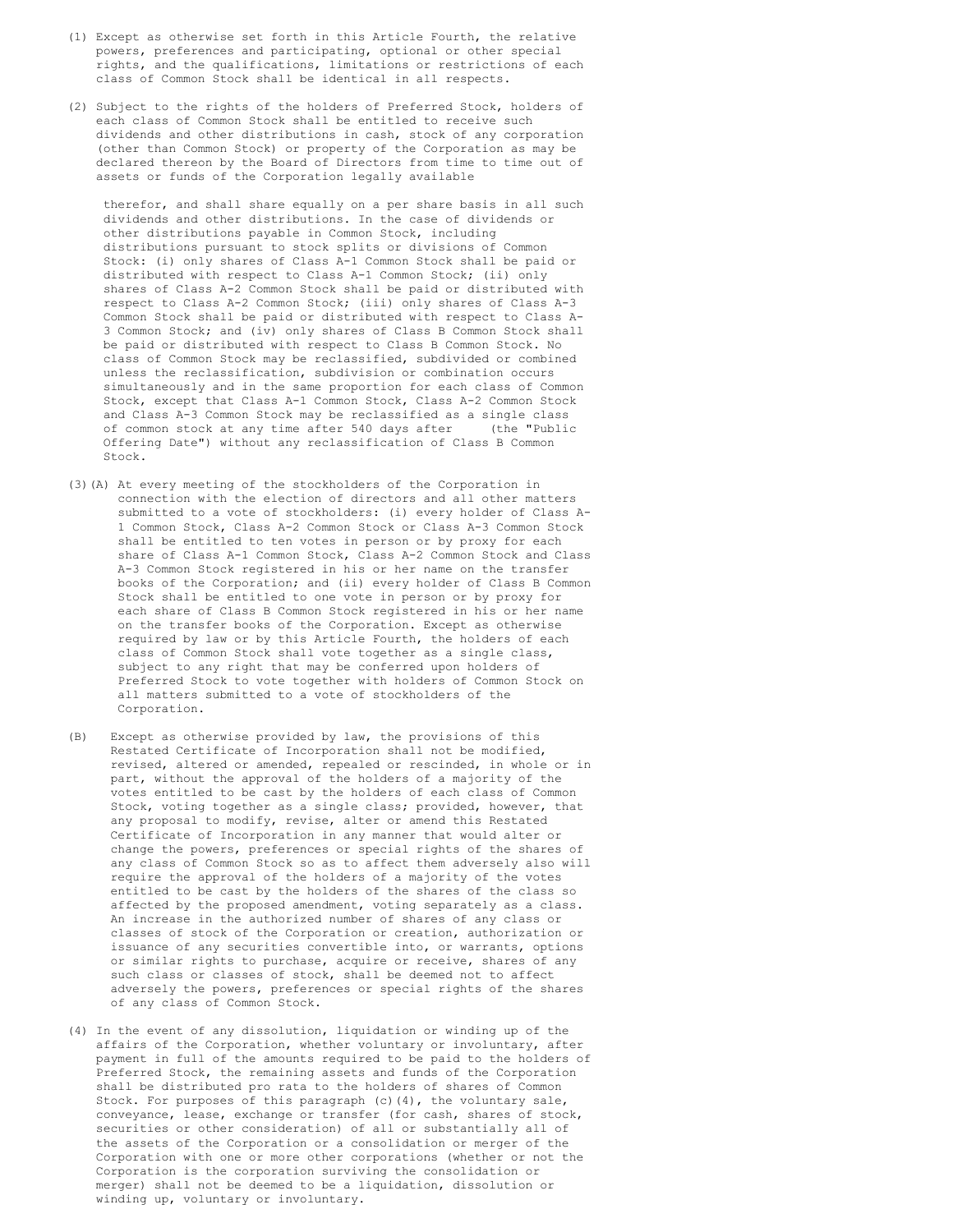(5) In case of any reorganization or any consolidation of the Corporation with one or more other corporations or a merger of the Corporation with another corporation, each holder of a share of

 $B-2$ 

Common Stock of any class shall be entitled to receive with respect to that share the same kind and amount of shares of stock and other securities and property (including cash) receivable upon the reorganization, consolidation or merger by a holder of a share of any other class of Common Stock.

- (6) Each record holder of shares of Class A-1 Common Stock, Class A-2 Common Stock or Class A-3 Common Stock may convert any or all of those shares into an equal number of shares of Class B Common Stock; provided, however, that: (i) no share of Class A-1 Common Stock may be converted into a share of Class B Common Stock before 180 days after the Public Offering Date; (ii) no share of Class A-2 Common Stock may be converted into a share of Class B Common Stock before 360 days after the Public Offering Date; and (iii) no share of Class A-3 Common Stock may be converted into a share of Class B Common Stock before 540 days after the Public Offering Date. A record holder of shares of Class A-1 Common Stock, Class A-2 Common Stock or Class A-3 Common Stock may effect a voluntary conversion of any or all of those shares in accordance with this paragraph (c)(6) by surrendering the certificates for the number of shares to be converted, accompanied by any required tax transfer stamps and by a written notice by the record holder to the Corporation stating that such record holder desires to convert such shares into the same number of shares of Class B Common Stock and requesting that the Corporation issue such shares of Class B Common Stock to persons named therein, setting forth the number of shares of Class B Common Stock to be issued to each such person and the denominations in which the certificates therefor are to be issued. To the extent permitted by law, such a voluntary conversion shall be deemed to have been effected at the close of business on the date of surrender. Shares of Class B Common Stock may not be converted into shares of Class A-1 Common Stock, Class A-2 Common Stock or Class A-3 Common Stock.
- (7) Shares of Class A-1 Common Stock may not be transferred to anyone other than a permitted transferee prior to 180 days after the Public Offering Date. Shares of Class A-2 Common Stock may not be transferred to anyone other than a permitted transferee prior to 360 days after the Public Offering Date. Shares of Class A-3 Common Stock may not be transferred to anyone other than a permitted transferee prior to 540 days after the Public Offering Date. For purposes of this paragraph (c)(7), the terms "transferred" and "permitted transferee" have the meanings set forth in paragraph (c)(16). Except as provided in this paragraph (c)(7), any purported transfer of shares of Class A-1 Common Stock, Class A-2 Common Stock or Class A-3 Common Stock prior to the applicable date referred to in this paragraph (c)(7) shall be void. Shares of Class A-1 Common Stock, Class A-2 Common Stock and Class A-3 Common Stock may be transferred to a permitted transferee prior to the applicable date referred to in this paragraph  $(c)$   $(7)$ , and such permitted transferee will take such shares subject to the provisions of this paragraph  $(c)$  $(7)$ .
- (8) Each share of Class A-1 Common Stock, Class A-2 Common Stock and Class A-3 Common Stock shall automatically convert into one share of Class B Common Stock upon the transfer of that share if (i) the transfer is permitted by paragraph (c)(7) of this Article Fourth and (ii) after the transfer, the share is not owned by a permitted transferee. For purposes of this paragraph (c)(8), the terms "transferred" and "permitted transferee" have the meanings set forth in paragraph (c)(16).
- (9) Shares of Class A-1 Common Stock, Class A-2 Common Stock and Class A-3 Common Stock shall be transferred on the books of the Corporation, and a new certificate therefor issued, upon presentation at the office of the Secretary of the Corporation (or at such additional place or places as may from time to time be designated by the Secretary of the Corporation) of the certificate for the shares, in proper form for transfer and accompanied by all requisite stock transfer tax stamps, only if the certificate when so presented is accompanied by an affidavit from the record holder stating that the certificate is being presented to effect a transfer of the shares to a permitted transferee. The affidavit of a record holder furnished pursuant to this paragraph (c)(9) shall be verified as of a date not earlier than five days prior to the date of delivery of the affidavit, and, where the record holder is a corporation or partnership, shall be verified by an officer of the corporation or by a general partner of the partnership, as the case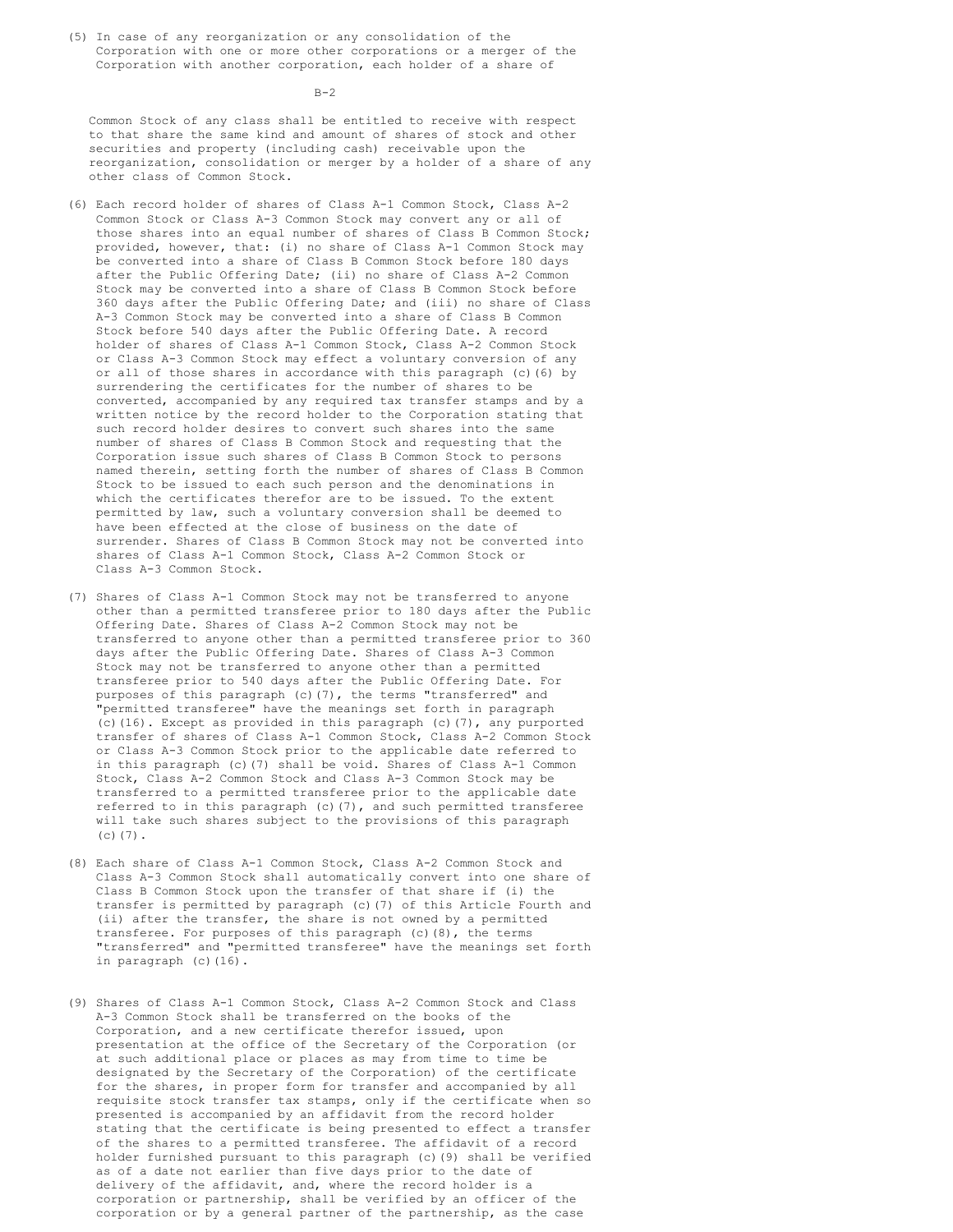$B-3$ 

- (10) Any person (other than a permitted transferee) who takes shares of Class A-1 Common Stock, Class A-2 Common Stock and Class A-3 Common Stock in a transfer that complies with the provisions of this paragraph (c) may treat the endorsement on the certificate representing such shares, or the instrument of transfer accompanying such shares, as authorizing such person on behalf of the transferor to convert the shares in the manner provided in paragraph (c)(6) for the purpose of registering the transfer to such person of the shares of Class B Common Stock issuable upon conversion, and to give on behalf of the transferor the written notice of conversion above required, and may convert such shares of Class A-1 Common Stock, Class A-2 Common Stock and Class A-3 Common Stock accordingly.
- (11) Every certificate for shares of Class A-1 Common Stock, Class A-2 Common Stock and Class A-3 Common Stock shall bear a legend on its face reading as follows:

"The shares of Common Stock represented by this certificate may not be transferred (which term includes, without limitation, buying a put option, selling a call option or entering into any other hedging or insurance transaction relating to the shares) to any person in connection with a transfer that does not meet the qualifications set forth in paragraphs (c)(7) and (c)(8) of Article Fourth of the Restated Certificate of Incorporation of this Corporation, and no person who receives the shares represented by this certificate in connection with a transfer that does not meet the qualifications prescribed by paragraphs (c)(7) and (c)(8) of Article Fourth is entitled to own or to be registered as the record holder of the shares of Common Stock represented by this certificate, but the record holder of this certificate may at any time (except as provided in paragraph (c)(6) of Article Fourth) convert the shares of Common Stock represented by this certificate into the same number of shares of Class B Common Stock for purposes of effecting the sale or other disposition of the shares of Class B Common Stock to any person. Each holder of this certificate, by accepting the certificate, accepts and agrees to all of the foregoing."

- (12) Upon any conversion of shares of Class A-1 Common Stock, Class A-2 Common Stock and Class A-3 Common Stock into shares of Class B Common Stock pursuant to the provisions of paragraph (c)(6), any dividend, for which the record date or payment date is subsequent to the conversion, that has been declared on the shares of Class A-1 Common Stock, Class A-2 Common Stock or Class A-3 Common Stock so converted shall be deemed to have been declared, and shall be payable, with respect to the shares of Class B Common Stock into or for which the shares of Class A-1 Common Stock, Class A-2 Common Stock or Class A-3 Common Stock are so converted, and any such dividend that is declared on the shares of Class A-1 Common Stock, Class A-2 Common Stock and Class A-3 Common Stock payable in shares of Class A-1 Common Stock, Class A-2 Common Stock and Class A-3 Common Stock shall be deemed to have been declared, and shall be payable, in shares of Class B Common Stock.
- (13) Any shares of Class A-1 Common Stock, Class A-2 Common Stock or Class A-3 Common Stock that have been converted into shares of Class B Common Stock will be retired with no further action by the Corporation, and will resume the status of authorized and unissued Class A-1 Common Stock, Class A-2 Common Stock or Class A-3 Common Stock, respectively.
- (14) The Corporation at all times shall reserve and keep available, out of its authorized but unissued Class B Common Stock, at least the number of shares of Class B Common Stock that would become issuable upon the conversion of all shares of Class A-1 Common Stock, Class A-2 Common Stock and Class A-3 Common Stock then outstanding.
- (15) In connection with any transfer or conversion of any shares of any class of Common Stock pursuant to or as permitted by the provisions of this paragraph  $(c)$ , or in connection with the making of any determination referred to in this paragraph (c), neither the Corporation nor any director, officer, employee or agent of the Corporation shall be liable in any manner for any action taken or omitted in good faith.

 $B-4$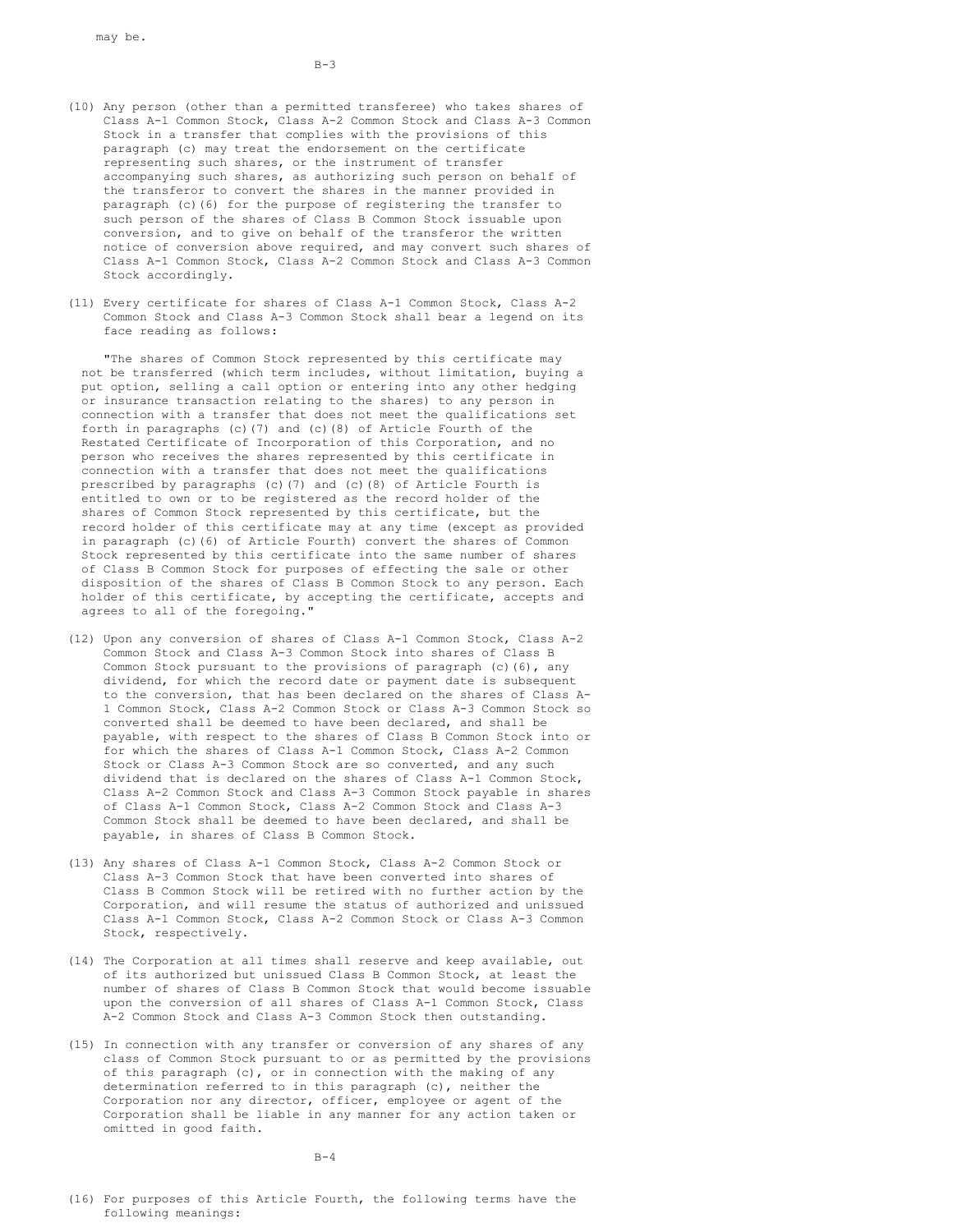#### (i) A "permitted transferee" means:

- (A) the transferor's spouse or child, provided that (1) the transferor was a holder on the Public Offering Date of the shares being transferred and the transfer occurs within 540 days of such date; or (2) the transferor is an employee of the corporation or one of its subsidiaries;
- (B) a trust for the sole benefit of the transferor or the transferor's spouse or child, provided that (1) the transferor was a holder on the Public Offering Date of the shares being transferred and the transfer occurs within 540 days of such date; or (2) the transferor is an employee of the corporation or one of its subsidiaries;
- (C) an individual retirement account that receives shares of Class A-1 Common Stock, Class A-2 Common Stock or Class A-3 Common Stock, provided that (1) the transferor is an employee benefit plan sponsored by the Corporation or any of its subsidiaries, (2) the transferor is a distributee of an employee benefit plan described in subclause (1) or (3) the transferor is an individual retirement account for the benefit of a distributee described in subclause (2);
- (D) the beneficial owner of an individual retirement account, provided that the transferor is such individual retirement account;
- (E) the estate of a deceased holder of shares provided that either (1) the deceased holder was a holder on the Public Offering Date of the shares being transferred and the transfer occurs within 540 days of such date; or (2) the deceased holder was an employee of the Corporation or one of its subsidiaries on the date of death; and such transfer was pursuant to the deceased holder's will or the laws of distribution;
- (F) the beneficiary of an estate referred to in clause (E) above, provided that the transferor is such estate and such beneficiary is the spouse or child of the deceased holder or a trust for the sole benefit of such spouse or child;
- (G) an employee benefit plan sponsored by the Corporation or any of its subsidiaries;
- (H) a bank or trust company in connection with a pledge of shares by a person who either (1) was a holder on the Public Offering Date of the shares being pledged or (2) was an employee of the Corporation or one if its subsidiaries on the date of the pledge of such shares; and such shares are pledged as bona fide collateral for a loan to such person provided such lending institution agrees in writing to immediately sell such shares to the Corporation in the event such lending institution forecloses on such shares;
- (I) a charitable organization that agrees in writing to sell such shares to the Corporation immediately following the transfer;
- (J) the Corporation or any of its subsidiaries;
- (K) any distributee of an employee benefit plan sponsored by the Corporation or any of its subsidiaries pursuant to the terms of such plan, provided that the transferor is such employee benefit plan; and
- (L) an employee of the Corporation or any of its subsidiaries, provided that the transferor is the Corporation or any of its subsidiaries.

 $B-5$ 

- (ii) A "transfer" (and the related term "transferred") means any sale, pledge, gift, assignment or other transfer of any ownership or voting interest in any share of Class A-1 Common Stock, Class A-2 Common Stock or Class A-3 Common Stock, including:
	- (A) any offer, pledge, sale, contract to sell, sale of any option or contract to purchase, purchase of any option or contract to sell, grant of any option, right or warrant to purchase, loan or other direct or indirect transfer or disposal of: (1) any shares of Class A-1 Common Stock, Class A-2 Common Stock or Class A-3 Common Stock; (2) any securities convertible into or exercisable or exchangeable for Class A-1 Common Stock, Class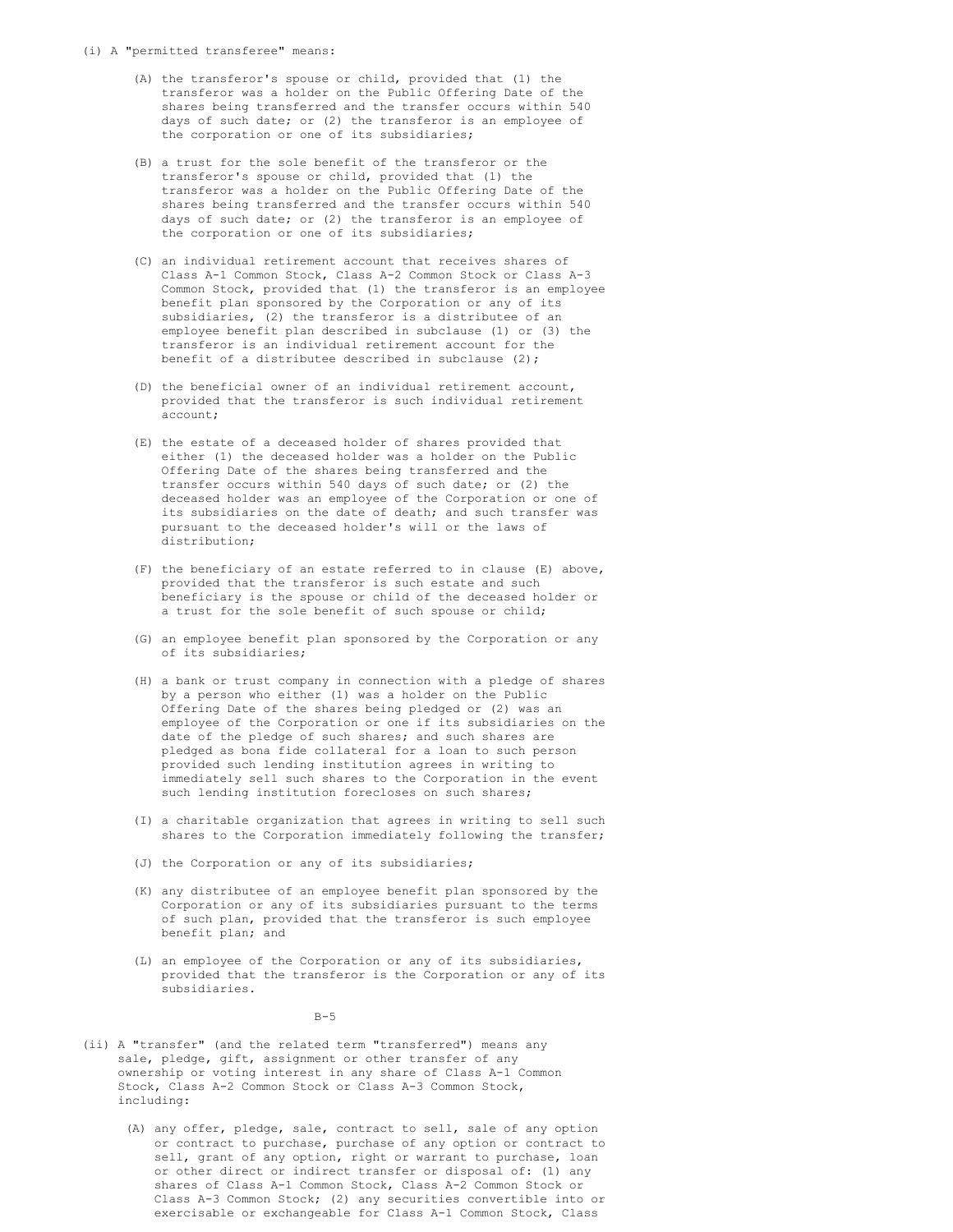A-2 Common Stock or Class A-3 Common Stock; or (3) any shares of Class B Common Stock into which the shares of Class A-1 Common Stock, Class A-2 Common Stock or Class A-3 Common Stock are convertible; or

(B) entry into any swap or other arrangement (including by way of insurance) that transfers to another, in whole or in part, any of the economic consequences of ownership of any shares of Class A-1 Common Stock, Class A-2 Common Stock or Class A-3 Common Stock or any shares of Class B Common Stock into which the shares of Class A-1 Common Stock, Class A-2 Common Stock or Class A-3 Common Stock are convertible;

whether any transaction described in clause (A) or (B) above is to be settled by delivery of Class A-1 Common Stock, Class A-2 Common Stock or Class A-3 Common Stock, Class B Common Stock or other securities, in cash or otherwise.

(d) All rights to vote and all voting power shall be vested exclusively in the holders of Common Stock, except as otherwise expressly provided by the Board of Directors in connection with the issuance of any shares of Preferred Stock pursuant to Article Fifth of this Restated Certificate of Incorporation or as otherwise expressly required by the law of the State of Delaware. At every meeting of stockholders duly called and held at which a quorum is present (i) in all matters other than the election of directors, a majority of the votes that could be cast at the meeting upon a given question and (ii) in the case of the election of directors, a plurality of the votes that could be cast at the meeting upon the election, by the holders who are present in person or by proxy, shall be necessary, in addition to any vote or other action that may be expressly required by the provisions of this Restated Certificate of Incorporation or by the law of the State of Delaware, to decide the question or election.

FIFTH: The Board of Directors shall have authority to issue shares of Preferred Stock from time to time on such terms as it may determine, and to divide the Preferred Stock into one or more series. In connection with the creation of any such series, the Board of Directors shall have authority to fix by the resolution or resolutions providing for the issue of shares thereof the designations, voting powers, preferences and relative participating, optional or other special rights of such series, and the qualifications, limitations or restrictions thereof, to the full extent now or hereafter permitted by law.

SIXTH: The number of directors of the Corporation constituting the whole Board shall be fixed in the manner provided in the by-laws. The election of directors need not be by ballot unless the by-laws so require.

SEVENTH: In furtherance and not in limitation of the powers conferred by the laws of the State of Delaware, the Board of Directors is expressly authorized to make, alter, amend and repeal the by-laws of the Corporation, in any manner not inconsistent with the laws of the State of Delaware or this Restated Certificate of Incorporation.

EIGHTH: No holder of stock of any class of the Corporation shall have any preemptive or preferential right of subscription to any shares of any class of stock of the Corporation whether now or hereafter authorized, or to any obligation convertible into stock of the Corporation, or any right of subscription therefor, other than such rights, if any, as the Board of Directors in its discretion may from time to time determine.

#### $B-6$

NINTH: A director of the Corporation shall not be personally liable to the Corporation or its stockholders for monetary damages for breach of fiduciary duty as a director, except for liability (i) for any breach of the director's duty of loyalty to the Corporation or its stockholders, (ii) for acts or omissions not in good faith or which involve intentional misconduct or a knowing violation of law, (iii) under Section 174 of the Delaware General Corporation Law, or (iv) for any transaction from which the director derived an improper personal benefit. Any repeal or modification of this Article Ninth shall be prospective only, and shall not adversely affect any elimination or limitation of the personal liability of a director of the Corporation existing at the time of such repeal or modification.

TENTH: Subject to the rights of the holders of any series of Preferred Stock, any action required or permitted to be taken by the stockholders of the Corporation must be effected at a duly called annual or special meeting of such holders and may not be effected by any consent in writing by such holders. Subject to the rights of the holders of any series of Preferred Stock, special meetings of stockholders of the Corporation may be called only by the Chairman of the Board or by the Board of Directors pursuant to a resolution. Business transacted at any special meeting of stockholders shall be confined to the purpose or purposes of the meeting as stated in the notice of the meeting. Notwithstanding anything contained in this Restated Certificate of Incorporation to the contrary, any amendment to or deletion of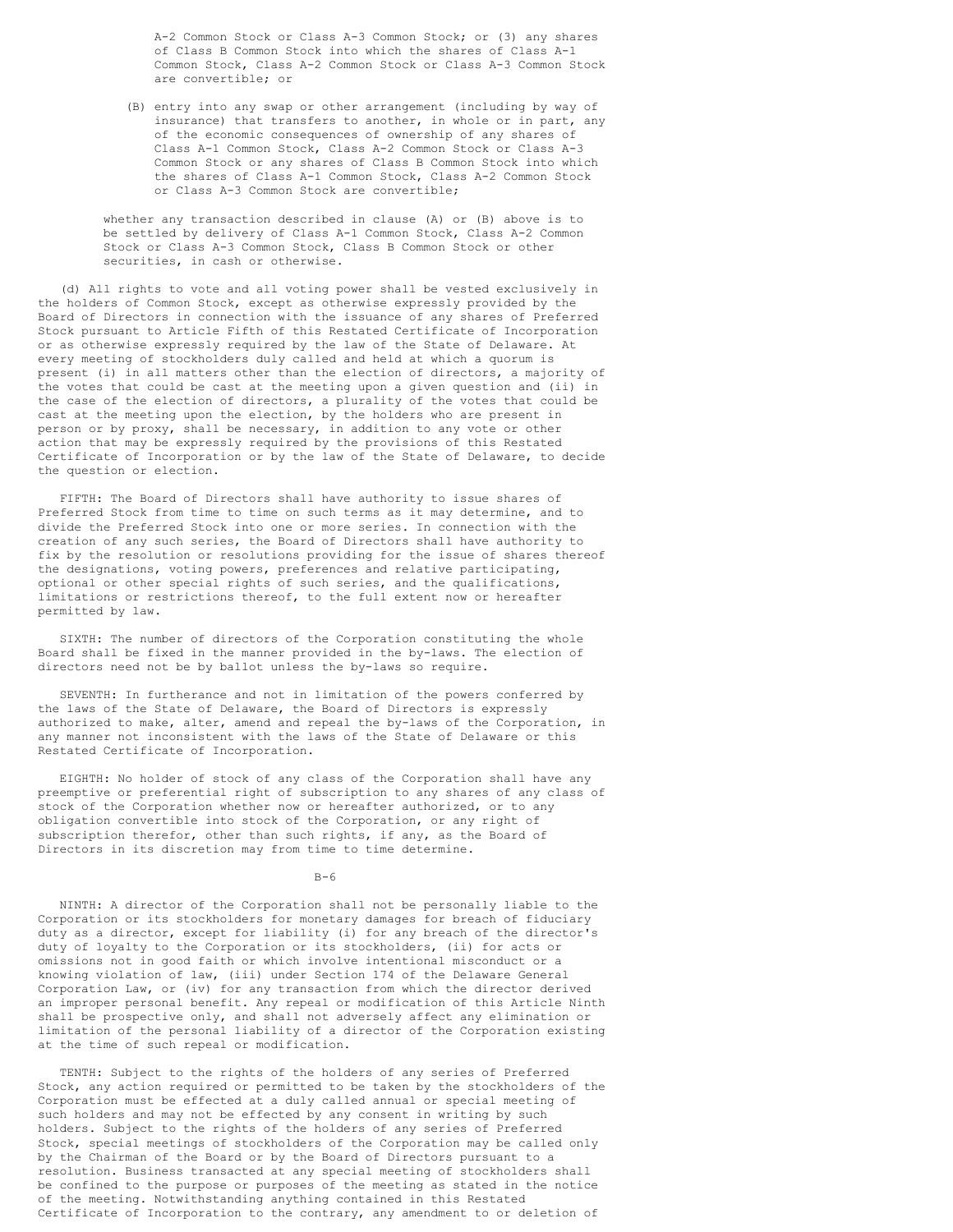this Article Tenth shall require the affirmative vote of the holders of at least 80% of the voting power of all outstanding shares of capital stock of the Corporation entitled to vote generally in the election of directors.

ELEVENTH: (a) So long as any person (as defined in this Article Eleventh) is the beneficial owner (as defined in this Article Eleventh) of more than 25% of the voting power, determined without giving effect to the provisions of this Article Eleventh, of the then outstanding shares of the capital stock of the Corporation entitled to vote generally in the election of directors (the "Voting Stock"), the record holders of such shares so beneficially owned by such person (hereinafter a "Substantial Stockholder") shall have limited voting rights on any matter requiring their vote or consent as set forth in this Article Eleventh; provided, however, that the voting restrictions of this Article Eleventh shall not apply to any employee benefit plan of the Corporation or any Subsidiary, any person holding Voting Stock for or pursuant to the terms of such plan or to any person who is a fiduciary, participant, beneficiary or alternate payee under the terms of such plan, and such plan or person shall not be deemed to be a Substantial Stockholder as defined herein with respect to such shares held pursuant to such plan. With respect to each vote in excess of 25% of the voting power of the then outstanding shares of Voting Stock which such record holders would be entitled to cast without giving effect to this Article Eleventh, the record holders in the aggregate shall be entitled to cast only 1/100 of a vote and the aggregate voting power of such record holders, so limited, for all shares of Voting Stock beneficially owned by the Substantial Stockholder shall be allocated proportionately among such record holders. For each such record holder, this allocation shall be accomplished by multiplying the aggregate voting power, as so limited, of the outstanding shares of Voting Stock beneficially owned by the Substantial Stockholder by a fraction whose numerator is the number of votes represented by the shares of Voting Stock owned of record by such record holder (and which are beneficially owned by the Substantial Stockholder) and whose denominator is the total number of votes represented by the shares of Voting Stock beneficially owned by the Substantial Stockholder, in each case before giving effect to the limitation on voting power provided by this Article Eleventh. A person who is a record holder of shares of Voting Stock that are beneficially owned simultaneously by more than one person shall have, with respect to such shares, the right to cast the least number of votes that such person would be entitled to cast under this Article Eleventh by virtue of such shares being so beneficially owned by any of such persons.

(b) The Board of Directors shall have the power to construe and apply the provisions of this Article Eleventh and to make all determinations necessary or desirable to implement such provisions, including but not limited to matters with respect to (i) the number of shares of Voting Stock beneficially owned by any person, (ii) whether a person is an Affiliate or Associate of another, (iii) whether a person has an agreement, arrangement or understanding with another as to the matters referred to in the definition of beneficial ownership, (iv) the application of any other definition or operative provision of this Article Eleventh to the given facts or (v) any other matter relating to the applicability or effect of this Article Eleventh.

B-7

(c) The Board of Directors shall have the right to demand that any person who after reasonable inquiry is believed to be a Substantial Stockholder supply the Corporation with complete information as to (i) the record holder(s) of all shares beneficially owned by such person who is so believed to be a Substantial Stockholder, (ii) the number of, and class or series of, shares beneficially owned by such person who is so believed to be a Substantial Stockholder and held of record by each record holder and the number(s) of the stock certificate(s) evidencing such shares and (iii) any other factual matter relating to the applicability or effect of this Article Eleventh, as may reasonably be requested of such person. Such person shall furnish such information within ten days after the receipt of such demand. If the Board of Directors reasonably believes the shares of Voting Stock held of record by any person or represented by a proxy holder are beneficially owned by a Substantial Stockholder, it may demand that the record holder of such shares, or the proxy holder thereof, provide to the Corporation a list of (i) names and addresses of the beneficial owners of all shares of Voting Stock held by such record holder or represented by such proxy holder; (ii) the number of, and class or series of, shares of Voting Stock held by such record holder or represented by such proxy holder on behalf of each beneficial owner and (iii) any other factual matter relating to the applicability or effect of this Article Eleventh. Such record holder or proxy holder shall furnish such information within ten days (or such longer period as is required by law or regulation) after the receipt of such demand; provided, however, that any such request shall be made in accordance with the requirements of applicable law and regulation. If as of the date of any stockholder vote or consent, a demand made pursuant to this paragraph has not been timely responded to, the Corporation, to the extent permitted by law, shall treat such votes as are reasonably believed by the Board of Directors to have been cast with respect to the shares of Voting Stock beneficially owned by a Substantial Stockholder as subject to the limitation provided by this Article Eleventh.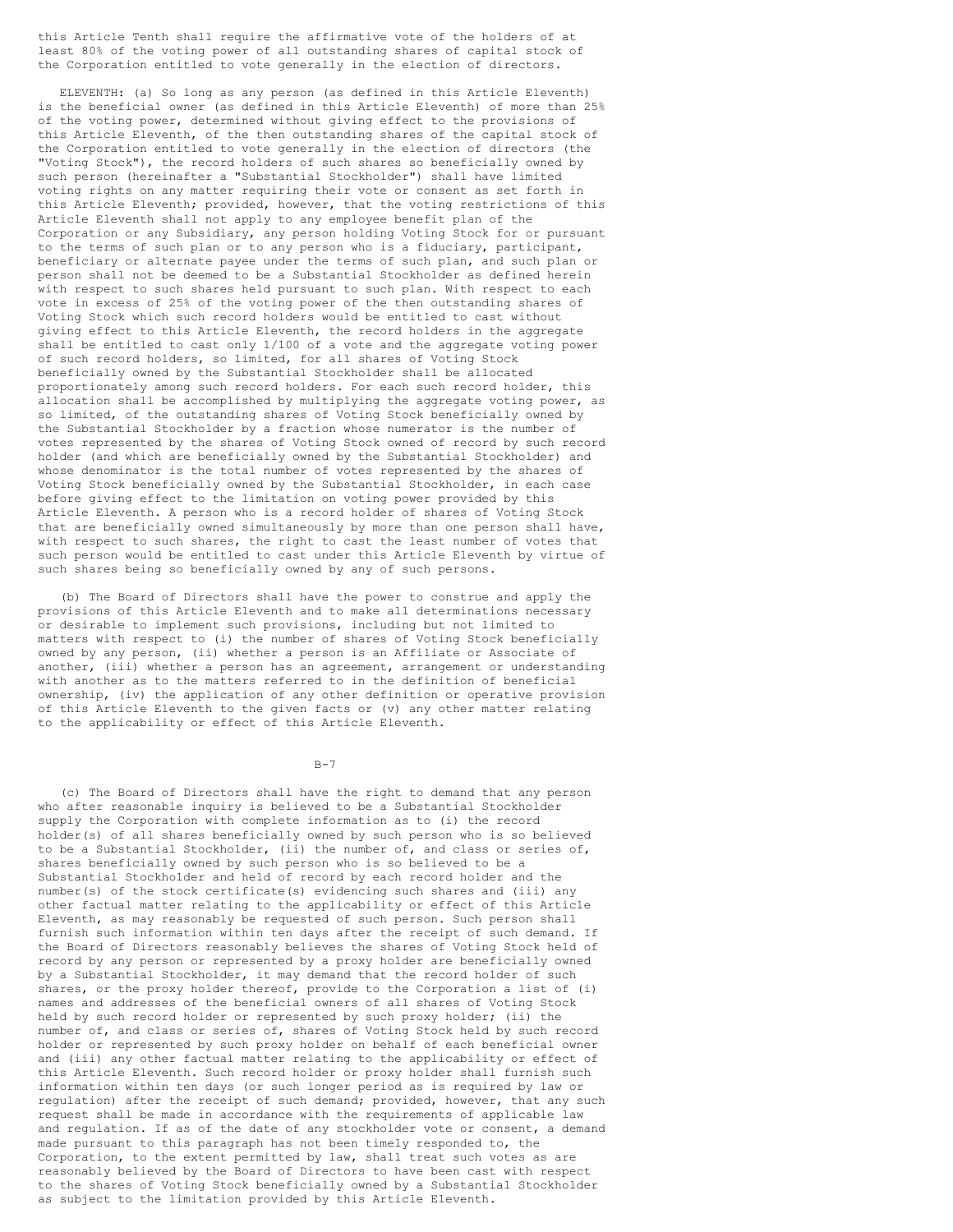(d) Except as otherwise provided by law or expressly provided in this paragraph (d), the presence, in person or by proxy, of the holders of record of shares of capital stock of the Corporation entitling the holders thereof to cast a majority of the votes (after giving effect, if applicable, to the provisions of this Article Eleventh) entitled to be cast by the holders of shares of capital stock of the Corporation entitled to vote shall constitute a quorum at all meetings of the stockholders, and every reference in this Restated Certificate of Incorporation to a majority or other proportion of capital stock (or the holders thereof) for the purposes of determining any quorum requirement or any requirement for stockholder consent or approval shall be deemed to refer to such majority or other proportion of the votes (or the holders thereof) then entitled to be cast in respect of such capital stock.

(e) Any construction, application or determination made by the Board of Directors pursuant to this Article Eleventh in good faith and on the basis of such information and assistance as was then reasonably available for such purpose shall be conclusive and binding upon the Corporation and its stockholders including any Substantial Stockholder.

(f) Nothing contained in this Article Eleventh shall be construed to relieve any Substantial Stockholder from any fiduciary obligation imposed by law.

(g) Notwithstanding any other provisions of this Restated Certificate of Incorporation or any provision of law which might otherwise permit a lesser vote or no vote, but in addition to any affirmative vote of the holders of any particular class or series of the capital stock required by law, this Restated Certificate of Incorporation or any resolution of the Board of Directors referred to in Article Fifth, the affirmative vote of the holders of at least 80% of the voting power of all of the then-outstanding shares of the Voting Stock (after giving effect to the provisions of paragraph (a) of this Article Eleventh), voting together as a single class, shall be required to alter, amend or repeal this Article Eleventh.

(h) In the event any provision (or portion thereof) of this Article Eleventh shall be found to be invalid, prohibited or unenforceable for any reason, the remaining provisions (or portions thereof) of this Article Eleventh shall remain in full force and effect, and shall be construed as if such invalid, prohibited or unenforceable provision had been stricken herefrom or otherwise rendered inapplicable, it being the intent of this Corporation and its stockholders that each such remaining provision (or portion thereof) of this Article Eleventh remain, to

 $B-8$ 

the fullest extent permitted by law, applicable and enforceable as to all stockholders, including any Substantial Stockholder, notwithstanding any such finding.

- (i) For the purposes of this Article Eleventh:
- (1) A "person" means any individual, limited partnership, general partnership, corporation or other firm or entity.
- (2) Except as expressly provided by this Article Eleventh, a person shall be a "beneficial owner" of all of the outstanding shares of Voting Stock, other than shares held in the Corporation's treasury:
	- (i) which such person or any of its Affiliates or Associates (as hereinafter defined) beneficially owns, directly or indirectly; or
	- (ii) which such person or any of its Affiliates or Associates has (A) the right to acquire (whether such right is exercisable immediately or only after the passage of time), pursuant to any agreement, arrangement or understanding or upon the exercise of conversion rights, exchange rights, warrants or options or otherwise or (B) the right to vote pursuant to any agreement, arrangement or understanding (but shall not be deemed to be the beneficial owner of any shares of Voting Stock solely by reason of a revocable proxy granted for a particular meeting of stockholders, pursuant to a public solicitation of proxies for such meeting, and with respect to which shares neither such person nor any such Affiliate or Associate is otherwise deemed the beneficial owner); and
	- (iii) which are beneficially owned, directly or indirectly, by any other person with which such person or any of its Affiliates or Associates has any agreement, arrangement or understanding for the purpose of acquiring, holding, voting or disposing of any shares of Voting Stock.

Notwithstanding the foregoing: (x) no director, officer or employee of the Corporation or any Subsidiary (nor any Affiliate or Associate of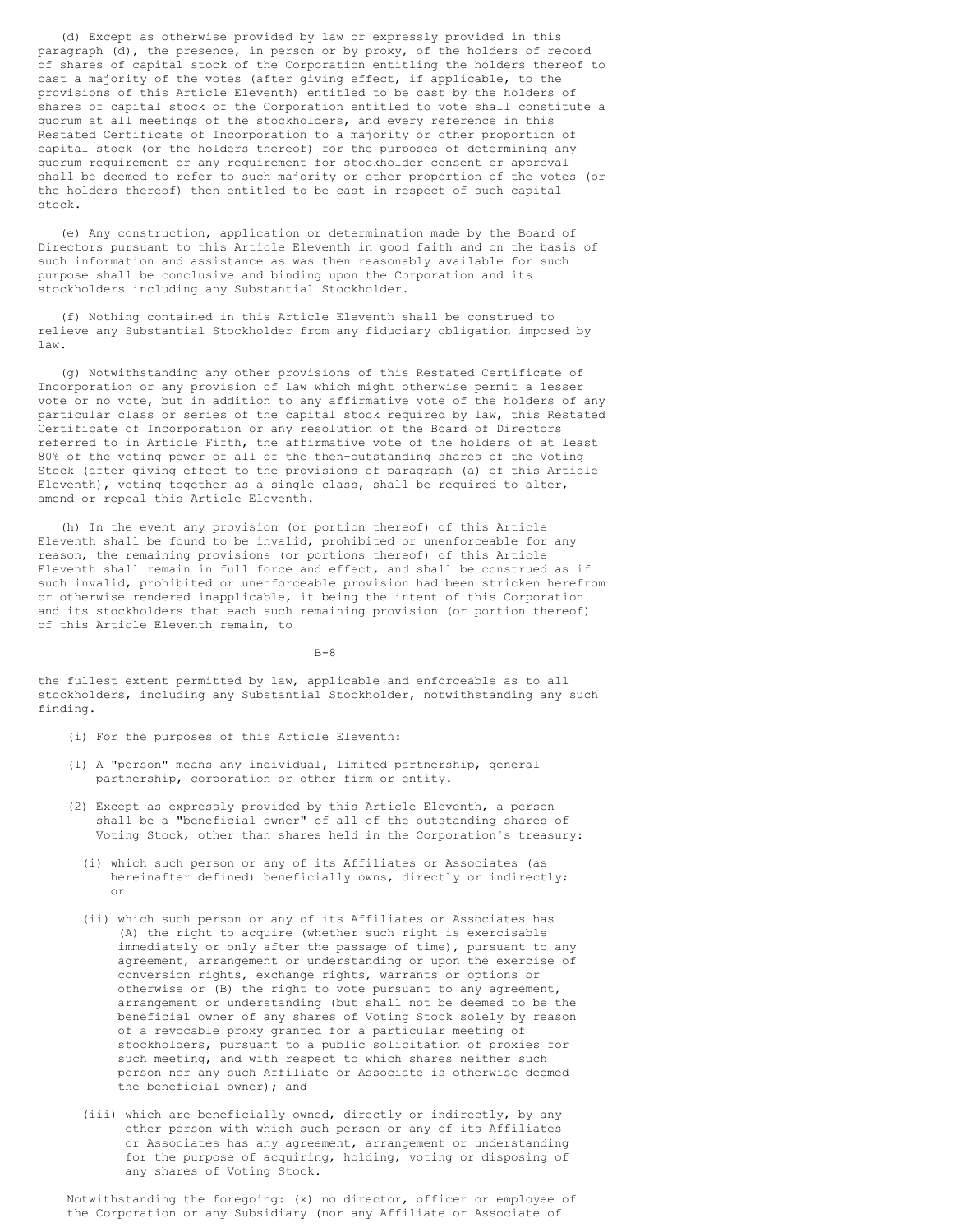any such director, officer or employee) shall, solely by reason of his capacity as such or by reason of the Board of Director's determination to oppose any proxy solicitation or any other offer or attempt to cause a change in control of the Corporation or the public disclosure of such determination by the Board of Directors, be deemed, for any purpose hereof, to be the beneficial owner of any Voting Stock beneficially owned by any other director, officer or employee (or any Affiliate or Associate thereof); (y) no director, trustee or officer of The Annie E. Casey Foundation, Inc. or any corporate successor thereto (the "Foundation") shall be deemed for any purpose hereof to be the beneficial owner of shares of Voting Stock beneficially owned by the Foundation, nor shall the Foundation be deemed for any purposes hereof to be the beneficial owner of any Voting Stock beneficially owned by its directors, trustees or officers; and (z) in the case of any employee stock ownership or similar employee benefit plan of the Corporation or of any Subsidiary, no such plan nor any trustee or any member of an administrative committee or other representative with respect thereto (nor any Affiliate or Associate of such trustee or other representative), solely by reason of such capacity of such trustee or other representative shall be deemed, for any purposes hereof, to beneficially own any shares of Voting Stock held under any such plan.

- (3) "Affiliate" or "Associate" shall have the respective meanings ascribed to such terms in Rule 12b-2 of the General Rules and Regulations under the Securities Exchange Act of 1934, as in effect on the date of this Restated Certificate of Incorporation.
- (4) "Subsidiary" means any corporation of which a majority of any class of equity security is owned, directly or indirectly, by the Corporation.

 $B-9$ 

TWELFTH: Subject to the provisions hereof, the Corporation reserves the right to amend, alter, change or repeal any provision contained in this Restated Certificate of Incorporation, in the manner now or hereafter prescribed by statute, and all rights conferred upon stockholders herein are granted subject to this reservation.

 $\star$   $\star$   $\star$ 

IN WITNESS WHEREOF, this Restated Certificate of Incorporation, which restates and integrates and further amends the provisions of the Certificate of Incorporation of this Corporation, and which has been duly adopted in accordance with Sections 242 and 245 of the Delaware General Corporation Law, has been executed by a duly authorized officer on this day of , 1999.

UNITED PARCEL SERVICE, INC.

By: --------------------------- James P. Kelly Chairman and Chief Executive Officer

 $B-10$ 

ANNEX C

Form of United Parcel Service, Inc. Incentive Compensation Plan

Article 1. Establishment, Objectives, and Duration

1.1. Establishment of the Plan. United Parcel Service, Inc. ("UPS"), a Delaware corporation (hereinafter referred to as the "Company"), hereby establishes an incentive compensation plan to be known as the "United Parcel Service, Inc. Incentive Compensation Plan" (hereinafter referred to as the "Plan"), as set forth in this document. The Plan permits the grant of Nonqualified Stock Options, Incentive Stock Options, Stock Appreciation Rights, Restricted Stock, Performance Shares, Performance Units, and Management Incentive Awards.

Subject to approval by the Company's stockholders, the Plan shall become effective as of the Effective Date and shall remain in effect as provided in Section 1.3 hereof.

1.2. Objectives of the Plan. The objectives of the Plan are to optimize the profitability and growth of the Company through annual and long-term incentives which are consistent with the Company's goals and which link the compensation of Participants to the value of the Company's Stock and thereby align the interests of Participants more closely with those of the Company's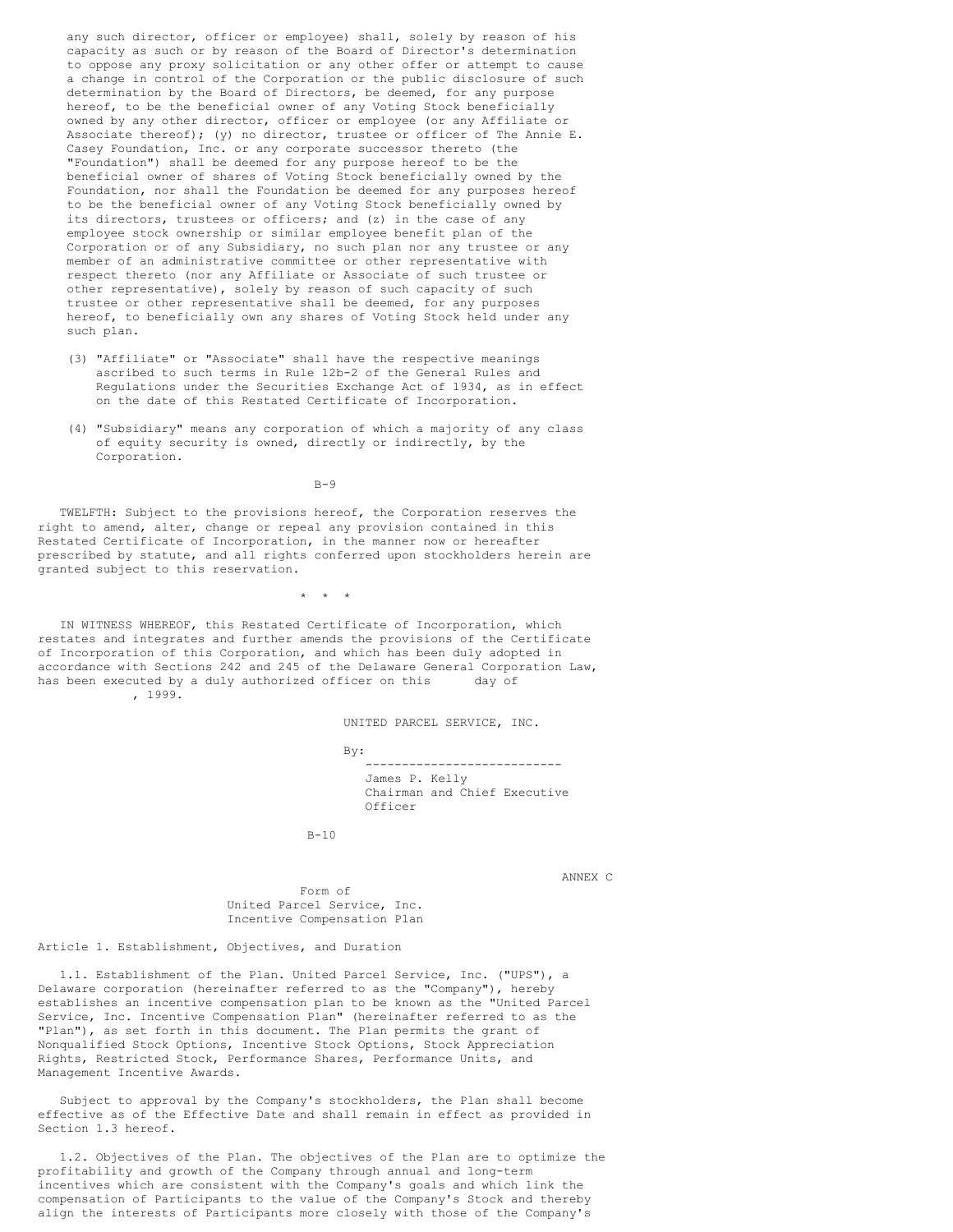stockholders; to provide Participants with an incentive for excellence in individual performance; and to promote teamwork among Participants.

The Plan is further intended to provide flexibility to the Company in its ability to motivate, attract, and retain the services of Participants who make significant contributions to the Company's success and to allow Participants to share in the success of the Company.

1.3. Duration of the Plan. The Plan shall commence on the Effective Date, as described in Section 2.12 hereof, and shall remain in effect, subject to the right of the Committee to amend or terminate the Plan at any time pursuant to Article 15 hereof, until all Shares subject to the Plan shall have been purchased or acquired according to the Plan's provisions. However, in no event may an Award be granted under the Plan on or after the tenth anniversary of the Effective Date.

#### Article 2. Definitions

Whenever used in the Plan, the following terms shall have the meanings set forth below, and when the meaning is intended, the initial letter of the word shall be capitalized:

- 2.1. "Affiliate" means any corporation, partnership, joint venture or other entity in which the Company either directly or indirectly controls at least 25% of the voting interest or owns at least 25% or more of the value or capital or profits interest of such entity.
- 2.2. "Award" means, individually or collectively, a grant under this Plan of Nonqualified Stock Options, Incentive Stock Options, Stock Appreciation Rights, Restricted Stock, Performance Shares, Performance Units, or Management Incentive Awards.
- 2.3. "Award Agreement" means an agreement entered into by the Company and a Participant setting forth the terms and provisions applicable to an Award.
- 2.4. "Beneficial Owner" or "Beneficial Ownership" shall have the meaning ascribed to such term in Rule 13d-3 of the General Rules and Regulations under the Exchange Act.
- 2.5. "Board" or "Board of Directors" means the Board of Directors of the Company.
- 2.6. "Change in Control" of the Company shall be deemed to have occurred as of the first day that any one or more of the following conditions shall have been satisfied:
	- (a) The approval by the shareholders of UPS of a reorganization, merger, share exchange or consolidation, in each case, where persons who were shareholders of UPS immediately prior to such reorganization, merger, share exchange or consolidation do not, immediately thereafter, own more than 50% of the combined voting power of the reorganized, merged, surviving or consolidated company's then outstanding securities entitled to vote generally in the election of directors; or a liquidation or dissolution of UPS or the sale of substantially all of UPS's assets; or
	- (b) Individuals who, as of the Effective Date, constitute the Board of Directors (the "Incumbent Board") and who cease for any reason to constitute at least an 80% majority of the Board of Directors, provided that any person becoming a director subsequent to the Effective Date whose election, or nomination for election by UPS's shareholders, was approved by a vote of at least a majority of the directors then comprising the Incumbent Board (other than an election or nomination of an individual whose initial assumption of office is in connection with an actual or threatened election contest relating to the election of the directors of UPS, as such terms are used in Rule 14a-11 of Regulation 14A promulgated under the Exchange Act) shall be considered as though such person were a member of the Incumbent Board; or
	- (c) A change (other than due to Retirement) of 50% or more of the executive officers of UPS at the level of Senior Vice President and above within a consecutive 12 month period.
- 2.7. "Code" means the Internal Revenue Code of 1986, as amended from time to time.
- 2.8. "Committee" means the Compensation Committee of the Board.
- 2.9 "Company" means UPS.
- 2.10. "Director" means any individual who is a member of the Board of Directors.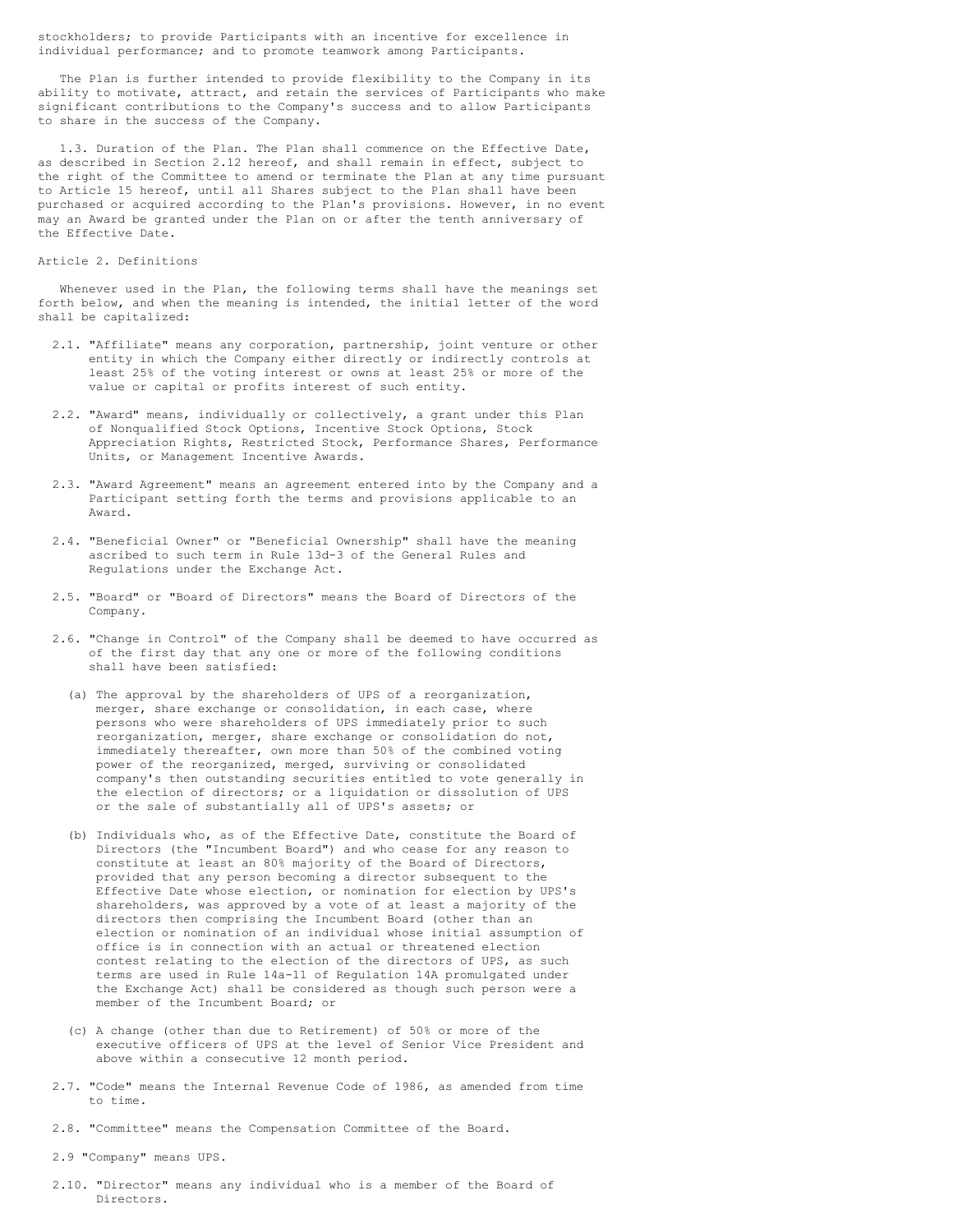- 2.11. "Disability" shall have the meaning ascribed to such term in the Company's long-term disability plan, or if no such plan exists, as determined by the Committee in its discretion.
- 2.12. "Effective Date" means
- 2.13 "Employee" means any employee of the Company or its Subsidiaries or Affiliates. Under no circumstances shall an individual who performs services for the Company or its Subsidiaries or Affiliates, but who is not classified on the payroll of such entity as an employee (for example, an individual performing services for the Company or its Subsidiaries or Affiliates pursuant to a leasing agreement), be treated as an Employee even if such individual qualifies as an "employee" of the Company or its Subsidiaries or Affiliates by virtue of common law principles or the leased employee rules under Code (S)414(n). Further, if an individual performing services for the Company or its Subsidiaries or Affiliates is retroactively reclassified as an employee of the Company or its Subsidiaries or Affiliates for any reason, such reclassified individual shall not be treated as an Employee for purposes of this Plan for any period prior to the actual date (and not the effective date) of such reclassification. Directors who are employed by the Company or its Subsidiaries or Affiliates shall be considered Employees under this Plan.

 $C-2$ 

- 2.14. "ERISA" means the Employee Retirement Income Security Act of 1974, as amended from time to time.
- 2.15. "Exchange Act" means the Securities Exchange Act of 1934, as amended from time to time, or any successor act thereto.
- 2.16. "Fair Market Value of a Share" means, as of any date, the value of a Share determined as follows:
	- (a) The value of a Share shall be equal to the value of a share of the Class B common stock of the Company, as determined in accordance with the following provisions:
		- (1) If shares of Class B common stock are listed on any established stock exchange or a national market system, the closing price for a share of Class B common stock as reported in The Wall Street Journal or such other source as the Committee deems reliable.
		- (2) If shares of Class B common stock are not listed on any established stock exchange or a national market system, the value of a Share shall be determined by the Committee in its sole and absolute discretion.
	- (b) If, for any reason, the value of a Share (as described in (a)) cannot be ascertained or is unavailable for the date in question, the value of a Share may, in the sole and absolute discretion of the Committee, be determined as of the nearest preceding date on which such value can be ascertained under the appropriate method indicated above.
- 2.17. "Freestanding SAR" means an SAR that is granted independently of any Options, as described in Article 7 herein.
- 2.18. "Incentive Stock Option" or "ISO" means an option to purchase Shares granted under Article 6 herein and which is designated as an Incentive Stock Option and which is intended to meet the requirements of Code (S)422.
- 2.19. "Insider" means an individual who is, on the relevant date, an officer, Director or ten percent (10%) beneficial owner of any class of the Company's equity securities that is registered pursuant to Section 12 of the Exchange Act, all as defined under Section 16 of the Exchange Act.
- 2.20. "Key Person" means a consultant, distributor or other person who has rendered or will render valuable services to the Company or a Subsidiary or Affiliate.
- 2.21. "Management Incentive Award" means an Award granted to a Participant, as described in Article 10 herein.
- 2.22. "Nonqualified Stock Option" or "NQSO" means an option to purchase Shares granted under Article 6 herein and which is not intended to be treated as an ISO under Code (S)422.
- 2.23. "Option" means an Incentive Stock Option or a Nonqualified Stock Option, as described in Article 6 herein.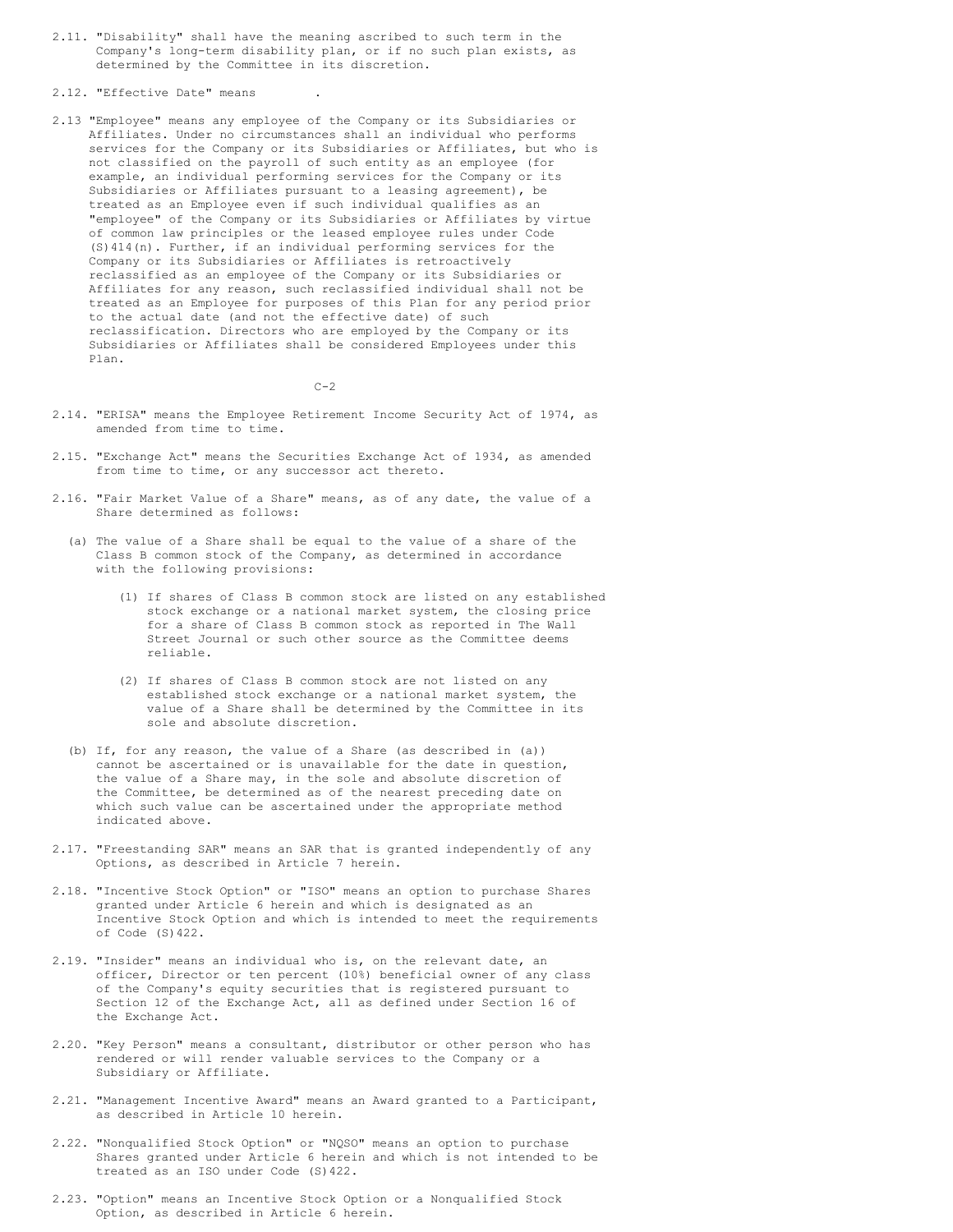- 2.24. "Option Price" means the price at which a Share may be purchased by a Participant pursuant to an Option.
- 2.25. "Outside Director" means a member of the Board who is not an employee of the Company or any Subsidiary or Affiliate thereof and who qualifies as (1) a "non-employee director" under Rule 16b-3(b)(3) of the General Rules and Regulations of the Exchange Act, as amended from time to time, and (2) an "outside director" under Code (S)162(m) and the regulations promulgated thereunder.
- 2.26. "Participant" means an Employee or Director or Key Person who has been selected to receive an Award or who has outstanding an Award granted under the Plan.
- 2.27."Performance-Based Exception" means the performance-based exception from the deduction limitations of Code (S)162(m).
- 2.28. "Performance Share" means an Award granted to a Participant, as described in Article 9 herein.
- 2.29. "Performance Unit" means an Award granted to a Participant, as described in Article 9 herein.
- 2.30. "Period of Restriction" means the period during which the transfer of Shares of Restricted Stock is subject to a substantial risk of forfeiture, as provided in Article 8 herein.
- 2.31. "Person" shall have the meaning ascribed to such term in Section 3(a)(9) of the Exchange Act and used in Sections 13(d) and 14(d) thereof, including a "group" as defined in Section 13(d) thereof.
- 2.32. "Restricted Stock" means an Award granted to a Participant pursuant to Article 8 herein. Such term shall also include awards of units tied to the value of Shares, but not in the form of actual Shares during the Period of Restriction.
- 2.33. "Retirement" means (1) with respect to Participants who participate in the Company's tax-qualified retirement plan, the attainment of "early retirement age" (as defined in the Company's tax-qualified defined benefit retirement plan) accompanied by a cessation of employment with the Company and all Subsidiaries and an election by the employee to receive (or commence receiving) retirement benefits under the Company's tax-qualified retirement plan, and (2) with respect to all other Participants, "retirement" as determined by the Committee in its sole discretion.
- 2.34. "Shares" means shares of the Class A, Class A-1, Class A-2 or Class A-3 common stock of the Company.
- 2.35. "Stock Appreciation Right" or "SAR" means an Award, granted alone or in connection with a related Option, designated as an SAR, pursuant to the terms of Article 7 herein.
- 2.36. "Subsidiary" means any corporation, partnership, joint venture, or other entity in which the Company either directly or indirectly controls at least 50% of the voting interest or owns at least 50% of the value or capital or profits interest.
- 2.37. "Tandem SAR" means an SAR that is granted in connection with a related Option pursuant to Article 7 herein, the exercise of which shall require forfeiture of the right to purchase a Share under the related Option (and when a Share is purchased under the Option, the Tandem SAR shall similarly be canceled).

#### Article 3. Administration

3.1. General. The Plan shall be administered by the Committee; provided, however, (1) the Board may at any time take on the powers, authority and duties of the Committee hereunder, and (2) the Board shall have the powers, authority and duties of the Committee with respect to the granting and interpretation of Awards to Directors who are not Employees. The members of the Committee shall be appointed from time to time by, and shall serve at the discretion of, the Board of Directors. The Committee shall have the authority to delegate

 $C-4$ 

administrative duties to officers or Directors of the Company. With respect to Committee appointments and composition, while the Board has complete discretion with respect to such matters, it should be noted that only a Committee (or a sub-committee thereof) comprised solely of two or more Outside Directors may grant Awards which will meet the Performance-Based Exception.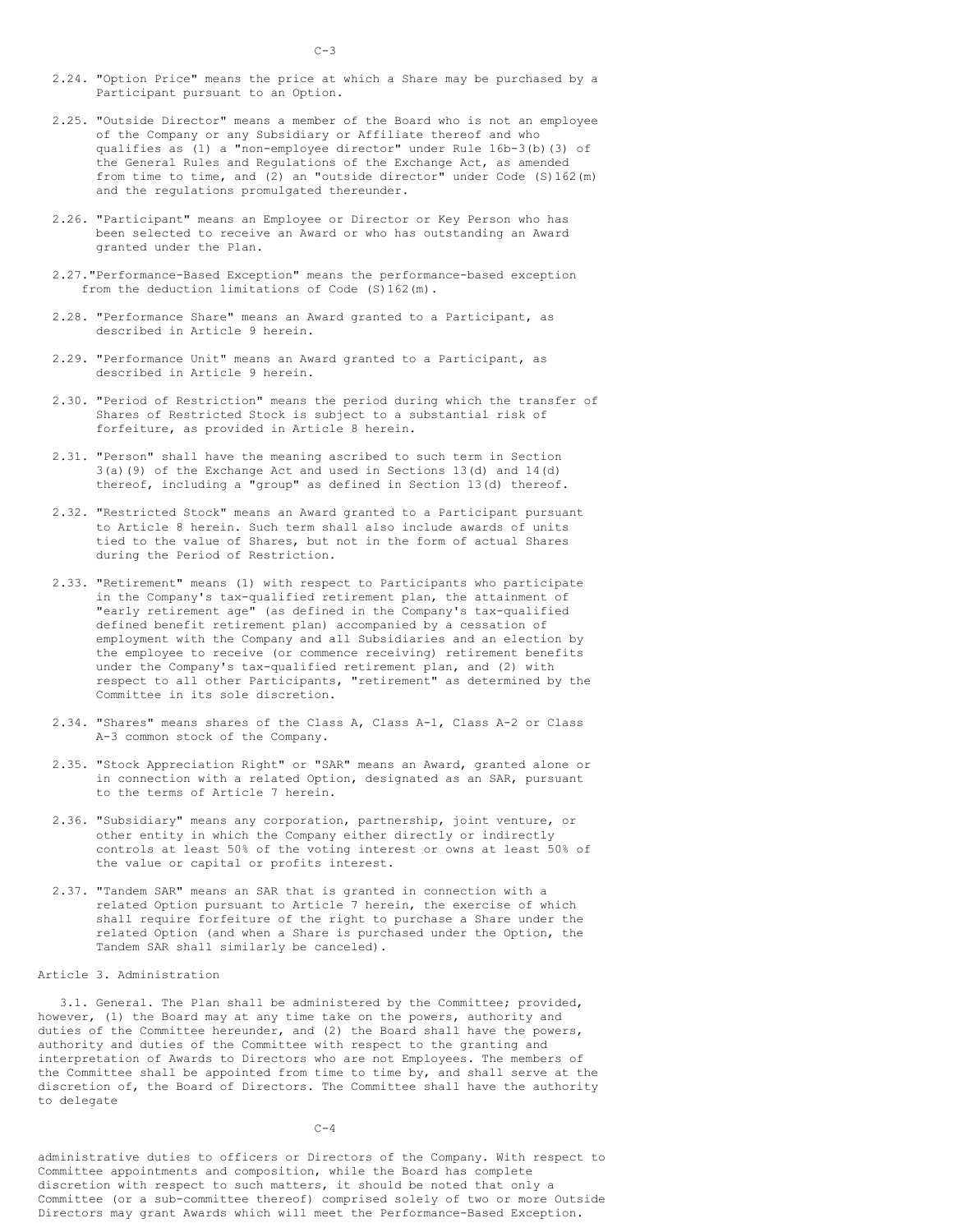3.2. Authority of the Committee. Except as limited by law or by the Certificate of Incorporation or Bylaws of the Company, and subject to the provisions herein, the Committee shall have full power to select Employees and Directors and Key Persons who shall participate in the Plan; determine the sizes and types of Awards; determine the terms and conditions of Awards in a manner consistent with the Plan; construe and interpret the Plan and any agreement or instrument entered into under the Plan; establish, amend, or waive rules and regulations for the Plan's administration; and (subject to the provisions of Article 14 and Article 15 herein) amend the terms and conditions of any outstanding Award. Further, the Committee shall make all other determinations which may be necessary or advisable for the administration of the Plan. As permitted by law (and subject to Section 3.1 herein), the Committee may delegate its authority as identified herein.

3.3. Decisions Binding. All determinations and decisions made by the Committee pursuant to the provisions of the Plan and all related orders and resolutions of the Committee shall be final, conclusive and binding on all persons, including the Company, its stockholders, Directors, Employees, Key Persons, Participants, and their estates and beneficiaries.

Article 4. Shares Subject to the Plan and Maximum Awards

4.1. Number of Shares Available for Grants. Subject to adjustment as provided in Section 4.2 and Section 15.2 herein, the number of Shares hereby reserved for issuance to Participants under the Plan shall be one-hundred twelve million (112,000,000). The total number of shares reserved for issuance as Restricted Stock shall be limited to thirty-four million (34,000,000). The Committee shall determine the appropriate methodology for calculating the number of Shares actually issued pursuant to the Plan. Unless and until the Committee determines that an Award shall not be designed to comply with the Performance-Based Exception, the following rules shall apply to grants of such Awards under the Plan:

- (a) Stock Options: The maximum aggregate number of Shares that may be granted in the form of Stock Options in any one calendar year to any one single Participant shall be six hundred thousand (600,000).
- (b) SAR's: The maximum aggregate number of Shares that may be granted in the form of Stock Appreciation Rights in any one calendar year to any one single Participant shall be six hundred thousand (600,000).
- (c) Restricted Stock. The maximum aggregate number of Shares that may be granted in the form of Restricted Stock in any one calendar year to any one Participant shall be six hundred thousand (600,000).
- (d) Performance Shares/Units. The maximum aggregate payout (determined as of the end of the applicable performance period) with respect to Awards of Performance Shares/Units granted in any one calendar year to any one Participant shall be equal to the value of six hundred thousand (600,000) Shares.
- (e) Management Incentive Awards. The maximum aggregate payout with respect to Management Incentive Awards granted in any one calendar year to any one Participant shall be equal to the value of six hundred thousand (600,000) Shares.

4.2. Adjustments in Authorized Shares. In the event of any change in corporate capitalization, such as a stock split, or a corporate transaction, such as any merger, consolidation, separation, including a spin-off, or other distribution of stock or property of the Company, any reorganization (whether or not such reorganization comes within the definition of such term in Code (S)368) or any partial or complete liquidation of the Company, such adjustment shall be made in the number and class of Shares which may be delivered under Section 4.1, in the number and class of and/or price of Shares subject to outstanding Awards granted under the Plan, and in the

 $C-5$ 

Award limits set forth in Section 4.1, as may be determined to be appropriate and equitable by the Committee, in its sole discretion, to prevent dilution or enlargement of rights; provided, however, that the number of Shares subject to any Award shall always be a whole number.

4.3 Reissuance of Shares. If any Shares subject to an Award hereunder are forfeited or any such Award otherwise terminates without the issuance of such Shares to a Participant, or if any Shares are surrendered by a Participant in full or partial payment of the price of an Option, such Shares, to the extent of any such forfeiture, termination or surrender, shall again be available for grant under the Plan.

## Article 5. Eligibility and Participation

5.1. Eligibility. Persons eligible to participate in this Plan include all Employees and Directors and Key Persons.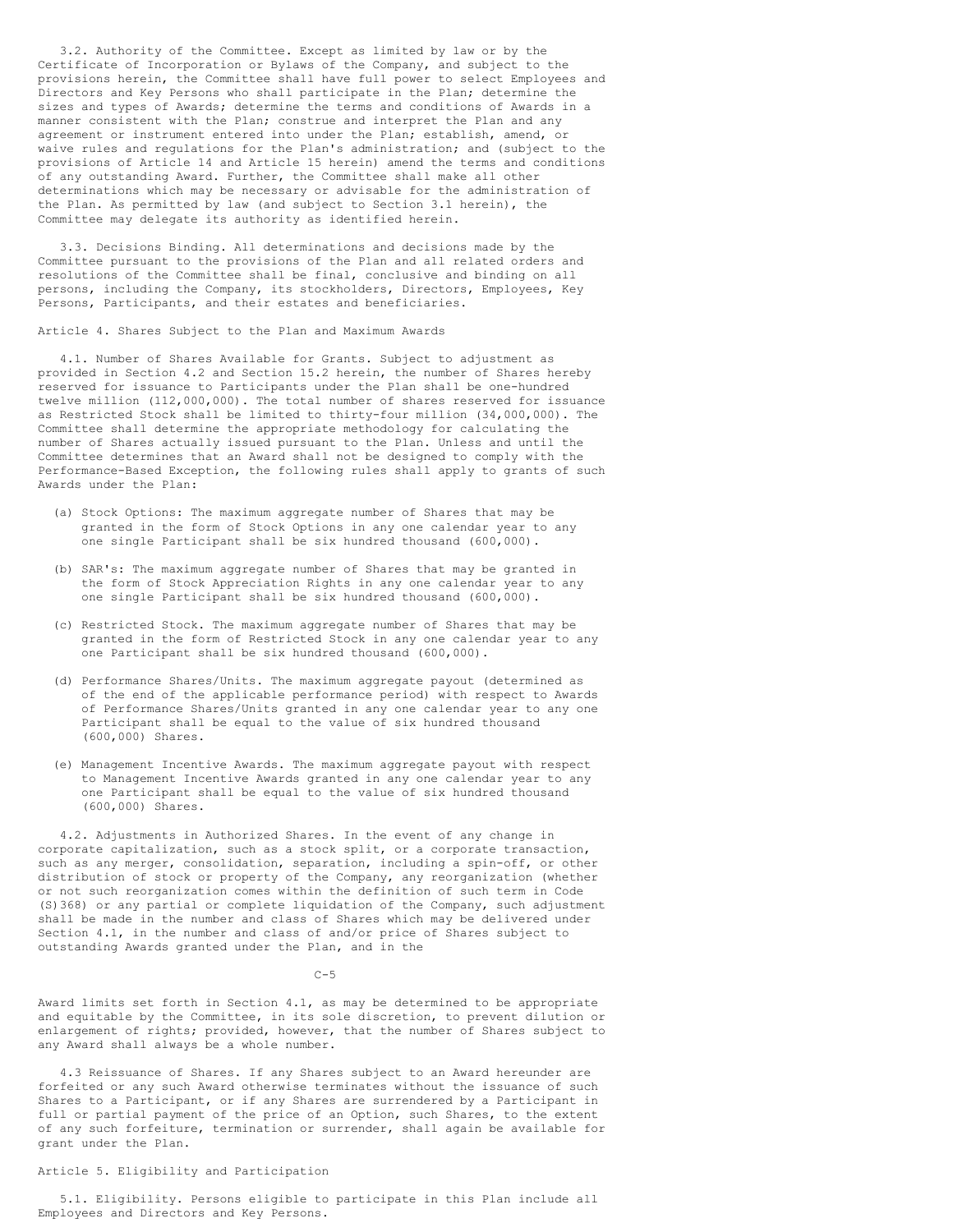5.2. Actual Participation. Subject to the provisions of the Plan, the Committee may, from time to time, select from all eligible Employees and Directors and Key Persons, those to whom Awards shall be granted and shall determine the nature and amount of each Award.

### Article 6. Stock Options

6.1. Grant of Options. Subject to the terms and provisions of the Plan, Options may be granted to Participants in such number, and upon such terms, and at any time and from time to time as shall be determined by the Committee; provided, however, that ISOs may only be granted to Participants who are Employees of the Company or a "subsidiary" of the Company (within the meaning of Code  $(S) 424(f)$ .

6.2. Award Agreement. Each Option grant shall be evidenced by an Award Agreement that shall specify the Option Price, the duration of the Option, the number of Shares to which the Option pertains, and such other provisions as the Committee shall determine. The Award Agreement also shall specify whether the Option is intended to be an ISO or an NQSO.

6.3. Option Price. The Option Price for each grant of an Option under the Plan shall be at least equal to one hundred percent (100%) of the Fair Market Value of a Share on the date as of which the Option is granted. With respect to granting Awards of ISOs, the Option Price of any ISO may not be less than one hundred percent (100%) of the Fair Market Value of a Share on the date as of which the Option is granted, and the Option Price of any ISO which is granted to an individual who owns more than 10% of the voting power of all classes of stock of the Company or any "parent" or "subsidiary" corporation of the Company (within the meaning of Code (S)424(e) and (f)) may not be less than one hundred ten percent (110%) of the Fair Market Value of a Share on the date the Option is granted.

6.4. Duration of Options. Each Option granted to a Participant shall expire at such time as the Committee shall determine at the time of grant; provided, however, that no Option shall be exercisable later than the tenth (10th) anniversary date of its grant.

6.5. Exercise of Options. Options granted under this Article 6 shall be exercisable at such times and be subject to such restrictions and conditions as the Committee shall in each instance approve, which need not be the same for each grant or for each Participant.

6.6. Payment. Options granted under this Article 6 shall be exercised by the delivery of notice of exercise to the Company (in accordance with the procedures established by the Committee), setting forth the number of Shares with respect to which the Option is to be exercised, accompanied by full payment for the Shares.

The Option Price upon exercise of any Option shall be payable to the Company in full either: (a) in cash or its equivalent, (b) by tendering previously acquired Shares having an aggregate value at the time of exercise

 $C-6$ 

equal to the total Option Price, or (c) by a combination of (a) and (b); provided, however, that Shares tendered must have been held by the Participant for at least six (6) months prior to their tender to satisfy the Option Price. Further, with respect to any Participant who is an Insider, such tendering transaction (1) must have met the requirements of an exemption under Rule 16b-3 of the General Rules and Regulations of the Exchange Act, or (2) be a subsequent transaction the terms of which were provided for in a transaction initially meeting the requirements of an exemption under Rule 16b-3 of the General Rules and Regulations of the Exchange Act.

Subject to any governing rules or regulations, as soon as practicable after receipt of notification of exercise and full payment, the Company shall deliver to the Participant, in the Participant's name, Share certificates in an appropriate amount based upon the number of Shares purchased under the Option(s).

6.7. Restrictions on Share Transferability. The Committee may impose such restrictions on any Shares acquired pursuant to the exercise of an Option granted under this Article 6 as it may deem advisable, including, without limitation, restrictions under applicable federal securities laws, under the requirements of any stock exchange or market upon which such Shares are then listed and/or traded, and under any blue sky or state securities laws applicable to such Shares.

6.8. Termination of Employment/Directorship/Other Relationship. Each Participant's Option Award Agreement shall set forth the extent to which the Participant shall have the right to exercise the Option following termination of the Participant's employment or directorship or other relationship with the Company and its Subsidiaries and Affiliates. Such provisions shall be determined in the sole discretion of the Committee, shall be included in the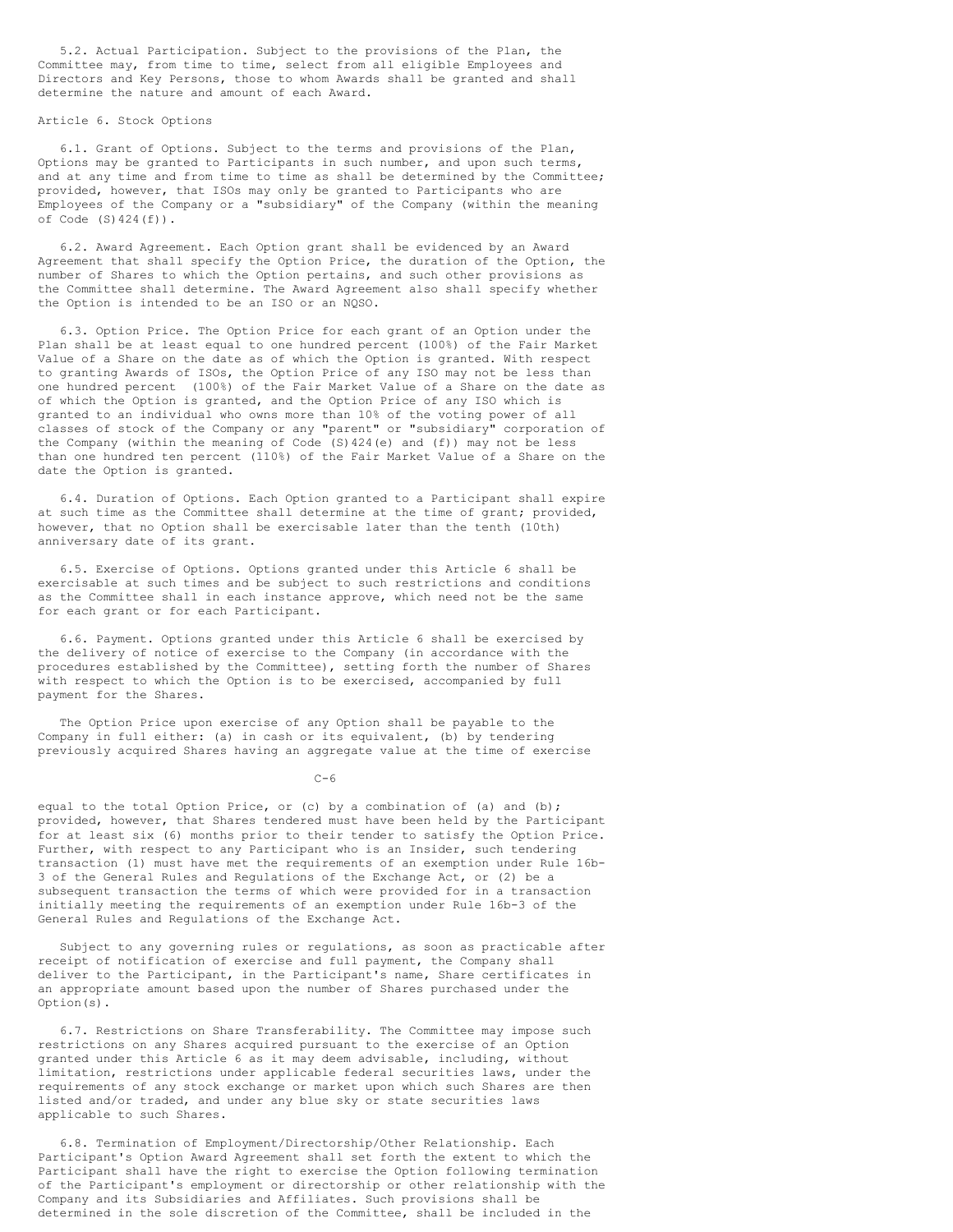Award Agreement entered into with each Participant, need not be uniform among all Options issued pursuant to this Article 6, and may reflect distinctions based on the reasons for termination.

6.9. Nontransferability of Options.

- (a) Incentive Stock Options. No ISO granted under the Plan may be sold, transferred, pledged, assigned, or otherwise alienated or hypothecated, other than by will or by the laws of descent and distribution. Further, all ISOs granted to a Participant under the Plan shall be exercisable during his or her lifetime only by such Participant; provided, however, that in the event the Participant is incapacitated and unable to exercise his or her ISO, such ISO may be exercised by such Participant's legal guardian, legal representative, or other representative whom the Committee deems appropriate based on applicable facts and circumstances. The determination of incapacity of a Participant and the determination of the appropriate representative of the Participant who shall be able to exercise the ISO if the Participant is incapacitated shall be determined by the Committee in its sole and absolute discretion.
- (b) Nonqualified Stock Options. Except as otherwise provided in a Participant's Award Agreement, no NQSO granted under this Article 6 may be sold, transferred, pledged, assigned, or otherwise alienated or hypothecated, other than by will or by the laws of descent and distribution. Further, except as otherwise provided in a Participant's Award Agreement, all NQSOs granted to a Participant under this Article 6 shall be exercisable during his or her lifetime only by such Participant; provided, however, that in the event the Participant is incapacitated and unable to exercise his or her NQSO, such NQSO may be exercised by such Participant's legal guardian, legal representative, or other representative whom the Committee deems appropriate based on applicable facts and circumstances. The determination of incapacity of a Participant and the determination of the appropriate representative of the Participant who shall be able to exercise the NQSO if the Participant is incapacitated shall be determined by the Committee in its sole and absolute discretion.

## Article 7. Stock Appreciation Rights

7.1. Grant of SARs. Subject to the terms and conditions of the Plan, SARs may be granted to Participants at any time and from time to time as shall be determined by the Committee. The Committee may grant Freestanding SARs, Tandem SARs, or any combination of these forms of SAR.

 $C-7$ 

The Committee shall have complete discretion in determining the number of SARs granted to each Participant (subject to Article 4 herein) and, consistent with the provisions of the Plan, in determining the terms and conditions pertaining to such SARs.

The grant price of a Freestanding SAR shall equal the Fair Market Value of a Share on the date of grant of the SAR. The grant price of a Tandem SAR shall equal the Option Price of the related Option.

7.2. Exercise of Tandem SAR's. Tandem SARs may be exercised for all or part of the Shares subject to the related Option upon the surrender of the right to exercise the equivalent portion of the related Option. A Tandem SAR may be exercised only with respect to the Shares for which its related Option is then exercisable. Upon exercise of a Tandem SAR as to all or some of the Shares subject to such Award, the related Option shall be automatically canceled to the extent of the number of Shares subject to the exercise. Conversely, if the related Option is exercised as to some or all of the Shares subject to such Award, the Tandem SAR shall automatically be canceled to the extent of the number of Shares subject to the exercise.

Notwithstanding any other provision of this Plan to the contrary, with respect to a Tandem SAR granted in connection with an ISO: (a) the Tandem SAR will expire no later than the expiration of the underlying ISO; (b) the value of the payout with respect to the Tandem SAR may be for no more than one hundred percent (100%) of the difference between the Option Price of the underlying ISO and the Fair Market Value of the Shares subject to the underlying ISO at the time the Tandem SAR is exercised; and (c) the Tandem SAR may be exercised only when the Fair Market Value of the Shares subject to the ISO exceeds the Option Price of the ISO.

7.3. Exercise of Freestanding SARs. Freestanding SARs may be exercised upon whatever terms and conditions the Committee, in its sole discretion, imposes upon them.

7.4. SAR Agreement. Each SAR grant shall be evidenced by an Award Agreement that shall specify the grant price, the term of the SAR, and such other provisions as the Committee shall determine.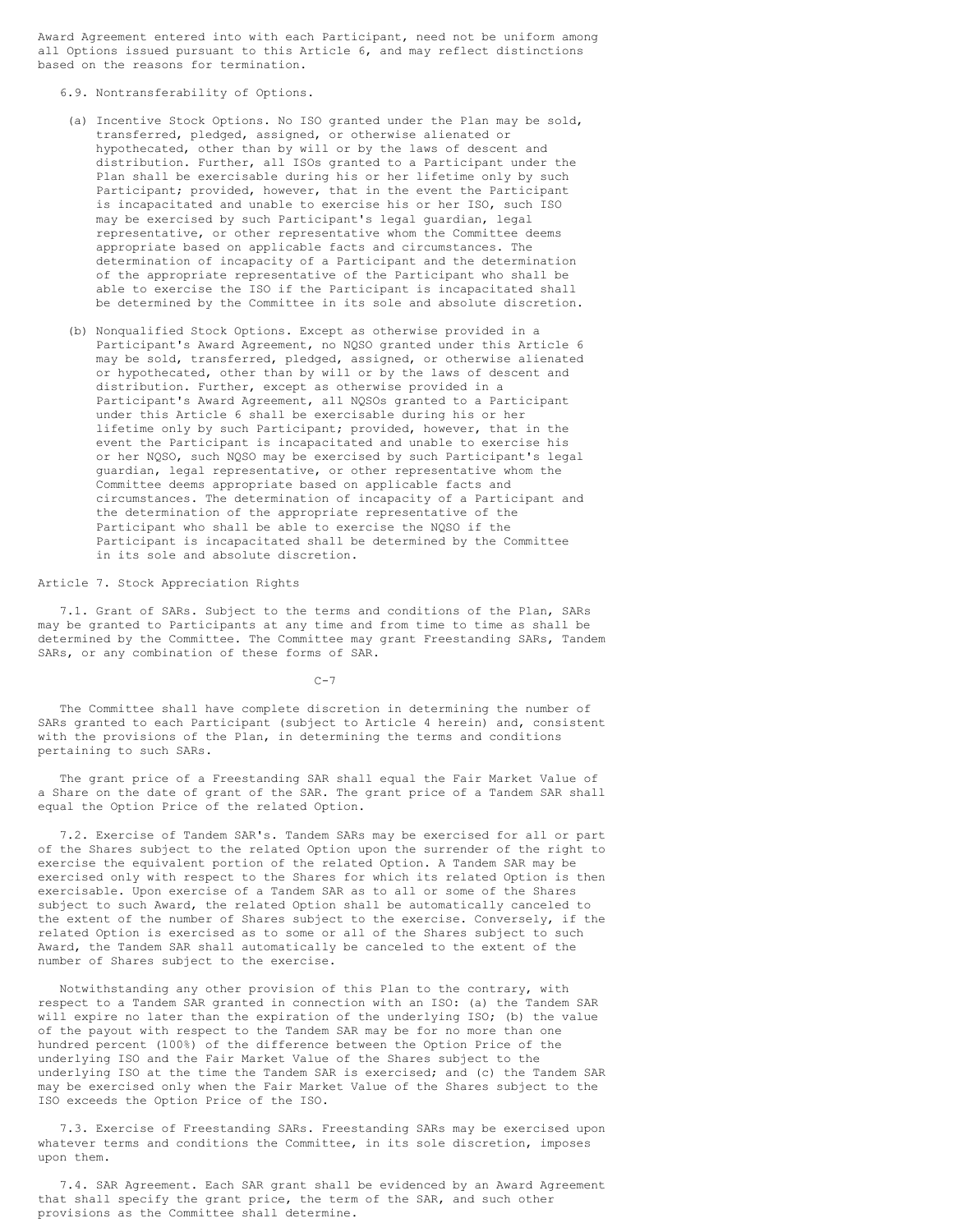7.5. Term of SARs. The term of an SAR granted under the Plan shall be determined by the Committee, in its sole discretion; provided, however, that such term shall not exceed ten (10) years.

7.6. Payment of SAR Amount. Upon exercise of an SAR, a Participant shall be entitled to receive payment from the Company in an amount determined by multiplying:

- (a) The difference between the Fair Market Value of a Share on the date of exercise over the grant price; by
- (b) The number of Shares with respect to which the SAR is exercised.

At the discretion of the Committee, the payment upon SAR exercise may be in cash, in Shares of equivalent value, or in some combination thereof. The Committee's determination regarding the form of SAR payout shall be set forth in the Award Agreement pertaining to the grant of the SAR.

7.7. Termination of Employment/Directorship/Other Relationship. Each SAR Award Agreement shall set forth the extent to which the Participant shall have the right to exercise the SAR following termination of the Participant's employment or directorship or other relationship with the Company and its Subsidiaries and Affiliates. Such provisions shall be determined in the sole discretion of the Committee, shall be included in the Award Agreement entered into with Participants, need not be uniform among all SARs issued pursuant to the Plan, and may reflect distinctions based on the reasons for termination.

7.8. Nontransferability of SARs. Except as otherwise provided in a Participant's Award Agreement, no SAR granted under the Plan may be sold, transferred, pledged, assigned, or otherwise alienated or hypothecated, other than by will or by the laws of descent and distribution. Further, except as otherwise provided in a Participant's Award Agreement, all SARs granted to a Participant under the Plan shall be exercisable during his

 $C - 8$ 

or her lifetime only by such Participant; provided, however, that in the event the Participant is incapacitated and unable to exercise his or her SAR, such SAR may be exercised by such Participant's legal guardian, legal representative, or other representative whom the Committee deems appropriate based on applicable facts and circumstances. The determination of incapacity of a Participant and the determination of the appropriate representative of the Participant who shall be able to exercise the SAR if the Participant is incapacitated shall be determined by the Committee in its sole and absolute discretion.

## Article 8. Restricted Stock

8.1. Grant of Restricted Stock. Subject to the terms and provisions of the Plan, the Committee, at any time and from time to time, may grant Shares of Restricted Stock to Participants in such amounts as the Committee shall determine.

8.2. Restricted Stock Agreement. Each Restricted Stock grant shall be evidenced by a Restricted Stock Award Agreement that shall specify the Period(s) of Restriction, the number of Shares of Restricted Stock granted, and such other provisions as the Committee shall determine.

8.3. Transferability. Except as otherwise provided in a Participant's Award Agreement, the Shares of Restricted Stock granted herein may not be sold, transferred, pledged, assigned, or otherwise alienated or hypothecated until the end of the applicable Period of Restriction established by the Committee and specified in the Restricted Stock Award Agreement, or upon earlier satisfaction of any other conditions, as specified by the Committee in its sole discretion and set forth in the Restricted Stock Award Agreement, other than by will or by the laws of descent and distribution.

8.4. Other Restrictions. The Committee shall impose such other conditions and/or restrictions on any Shares of Restricted Stock granted pursuant to the Plan as it may deem advisable including, without limitation, a requirement that Participants pay a stipulated purchase price for each Share of Restricted Stock, restrictions based upon the achievement of specific performance goals, time-based restrictions on vesting following the attainment of the performance goals, and/or restrictions under applicable federal or state securities laws, and such restrictions may apply after the Period of Restriction specified in the Restricted Stock Award Agreement or earlier satisfaction of any other conditions set forth in the Restricted Stock Award Agreement. Shares of Restricted Stock shall be forfeited to the extent that a Participant fails to satisfy the applicable conditions or restrictions during the Period of Restriction.

The Company may retain the certificates representing Shares of Restricted Stock in the Company's possession until such time as all conditions and/or restrictions applicable to such Shares have been satisfied.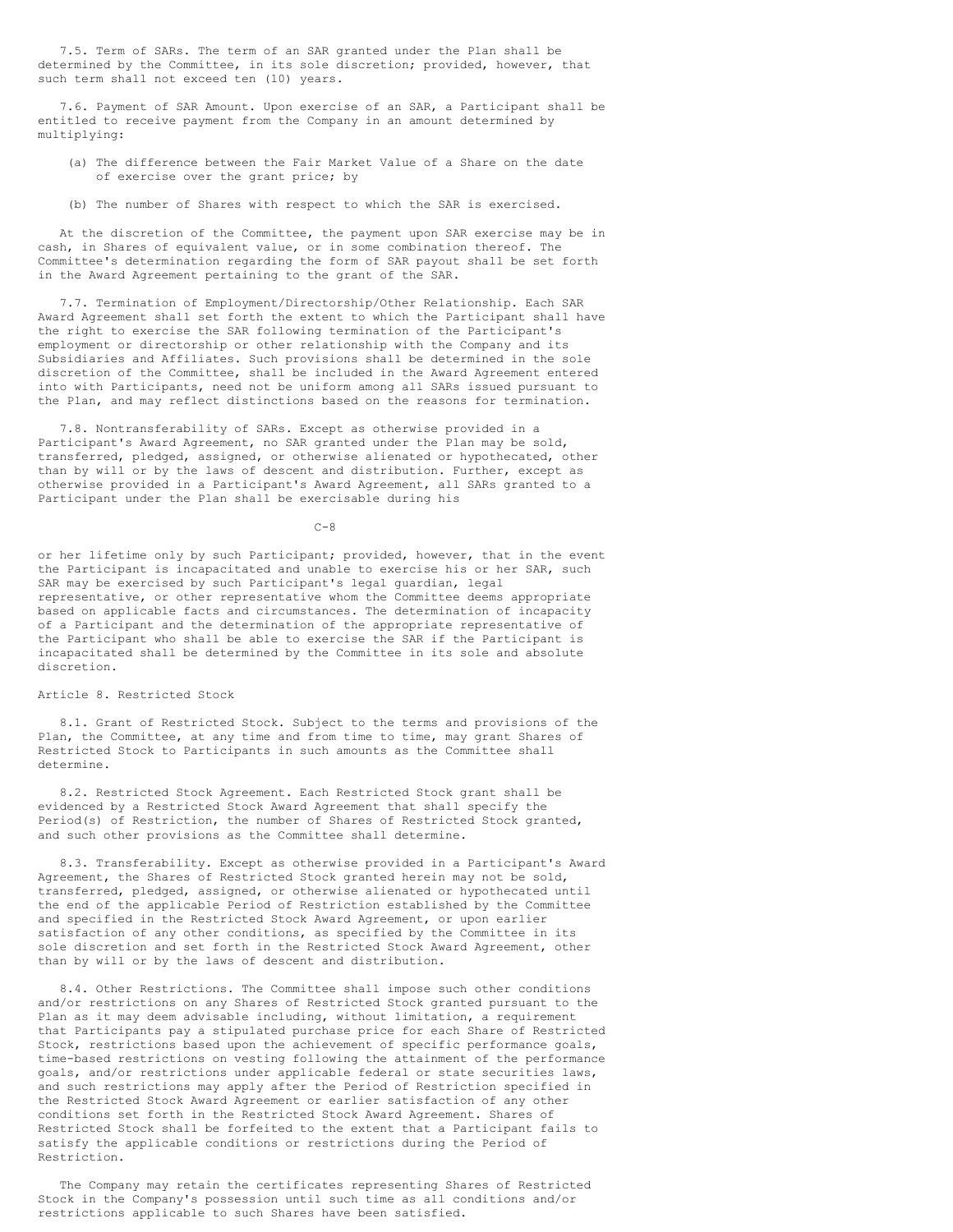Except as otherwise provided in this Article 8 or as otherwise provided in the Restricted Stock Award Agreement, Shares of Restricted Stock covered by each Restricted Stock grant made under the Plan shall become freely transferable by the Participant after the last day of the applicable Period of Restriction.

8.5. Voting Rights. Participants holding Shares of Restricted Stock granted hereunder shall be granted the right to exercise full voting rights with respect to those Shares during the Period of Restriction, unless otherwise provided in the Restricted Stock Award Agreement.

8.6. Dividends. Unless otherwise provided in the Award Agreement, during the Period of Restriction, Participants holding Shares of Restricted Stock granted hereunder shall be credited with and shall be paid regular cash dividends paid with respect to the underlying Shares while they are so held, but shall not be entitled to stock dividends or other non-cash distributions. The Committee may apply any additional restrictions to dividends that the Committee deems appropriate. Without limiting the generality of the preceding sentence, if the grant or vesting of Shares of Restricted Stock is intended to comply with the requirements of the Performance-Based Exception, the Committee may apply any restrictions it deems appropriate to the payment of dividends declared with respect to such Shares of Restricted Stock, such that the dividends and/or the Shares of Restricted Stock maintain eligibility for the Performance-Based Exception.

 $C-9$ 

8.7. Termination of Employment/Directorship/Other Relationship. Each Restricted Stock Award Agreement shall set forth the extent to which the Participant shall have the right to receive unvested Restricted Shares following termination of the Participant's employment or directorship or other relationship with the Company and its Subsidiaries and Affiliates prior to the end of the Period of Restriction. Such provisions shall be determined in the sole discretion of the Committee, shall be included in the Award Agreement entered into with each Participant, need not be uniform among all Shares of Restricted Stock issued pursuant to the Plan, and may reflect distinctions based on the reasons for termination.

Article 9. Performance Units and Performance Shares

9.1. Grant of Performance Units/Shares. Subject to the terms of the Plan, Performance Units and Performance Shares may be granted to Participants in such amounts and upon such terms, and at any time and from time to time, as shall be determined by the Committee.

9.2. Value of Performance Units/Shares. Each Performance Unit shall have an initial value that is established by the Committee at the time of grant. Each Performance Share shall have an initial value equal to the Fair Market Value of a Share on the date of grant. The Committee shall set performance goals in its discretion which, depending on the extent to which they are met, will determine the number and/or value of Performance Units/Shares that will be paid out to the Participant. For purposes of this Article 9, the time period during which the performance goals must be met shall be called a "Performance Period."

9.3. Earning of Performance Units/Shares. Subject to the terms of this Plan, after the applicable Performance Period has ended, the holder of Performance Units/Shares shall be entitled to receive payout on the number and value of Performance Units/Shares earned by the Participant over the Performance Period, to be determined as a function of the extent to which the corresponding performance goals have been achieved. Performance Units/Shares shall be forfeited to the extent that a Participant fails to satisfy the applicable performance goals during the Performance Period.

9.4. Form and Timing of Payment of Performance Units/Shares. Payment of earned Performance Units/Shares shall be made in a single lump sum following the close of the applicable Performance Period. Subject to the terms of this Plan, the Committee, in its sole discretion, may pay earned Performance Units/Shares in the form of cash or in Shares (or in a combination thereof) which have an aggregate Fair Market Value equal to the value of the earned Performance Units/Shares at the close of the applicable Performance Period. Such Shares may be granted subject to any restrictions deemed appropriate by the Committee. The determination of the Committee with respect to the form of payout of such Awards shall be set forth in the Award Agreement pertaining to the grant of the Award.

At the discretion of the Committee and as provided in the Award Agreement, Participants may be entitled to receive any dividends declared with respect to Shares payable with respect to Performance Units/Shares not yet distributed to Participants. In addition, Participants may, at the discretion of the Committee and as provided in the Award Agreement, be entitled to exercise their voting rights with respect to such Shares.

9.5. Termination of Employment/Directorship/Other Relationship. Each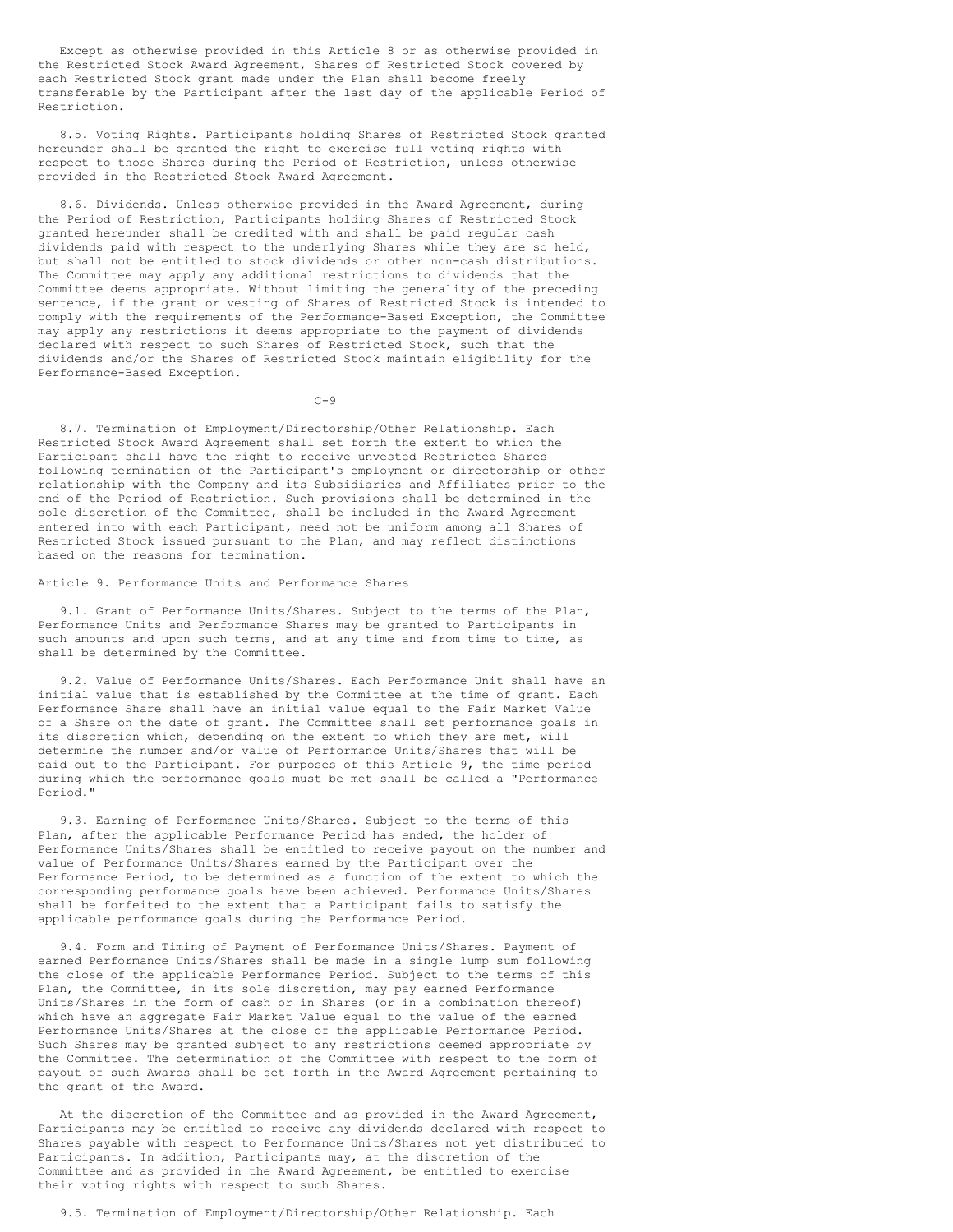Performance Unit/Share Award Agreement shall set forth the extent to which the Participant shall have the right to receive payment with respect to Performance Unit/Shares following termination of the Participant's employment or directorship or other relationship with the Company and its Subsidiaries and Affiliates prior to the last day of the Performance Period. Such provisions shall be determined in the sole discretion of the Committee, shall be included in the Award Agreement entered into with each Participant, need not be uniform among all Performance Units/Shares issued pursuant to this Plan, and may reflect distinctions based on the reasons for termination.

 $C - 10$ 

9.6. Nontransferability. Except as otherwise provided in a Participant's Award Agreement, Performance Units/Shares may not be sold, transferred, pledged, assigned, or otherwise alienated or hypothecated, other than by will or by the laws of descent and distribution.

# Article 10. Management Incentive Awards

10.1. Grant of Management Incentive Awards. Subject to the terms and provisions of the Plan, Management Incentive Awards may be granted to Participants who are Employees of the Company or a Subsidiary at such times and in such amount and upon such terms as shall be determined by the Committee consistent with this Article. The Committee (or a committee thereof which has been delegated such authority) shall select those Participants who shall receive Awards under the Plan for a given calendar year, and shall base its decision upon the recommendations of district, regional and corporate group managers. The Committee shall have full discretion and authority to decide which Participants should receive Management Incentive Awards and how such Participants should be determined.

10.2. Form of Awards. Each Management Incentive Award shall consist of either Shares or cash, at the discretion of the Committee.

10.3. Amount of Awards. The aggregate amount of the Management Incentive Awards granted at the end of a calendar year shall be determined by the Board (or a committee thereof which has been delegated such authority) in its sole discretion. The aggregate amount determined for Management Incentive Awards for a given calendar year shall be divided among those Participants who have been selected to receive Management Incentive Awards for such calendar year in such manner and amount as the Committee in its discretion shall determine.

10.4. Custody of Management Incentive Awards Paid in Shares. Upon issuance to a Participant, Shares shall be held by a custodian chosen by the Committee. Each recipient of Shares may elect to have the custodian continue to hold the Shares as custodian without cost or may elect to have the Shares delivered to him or her. The custodian shall register Shares held by it for a Participant in the custodian's name and shall sell or otherwise dispose of the Shares only pursuant to the Participant's instructions. Dividends and other distributions on Shares held by the custodian shall be promptly remitted by the custodian to Participants owning such Shares. Participants owning Shares held by the custodian shall receive periodic statements of the number of Shares held for their account and of dividends paid on such Shares. Notice of any regular or special meeting of Company shareholders shall be forwarded to Participants owning Shares held in custody by the custodian, which shall furnish such Participants a proxy permitting the Participant to vote the number of Shares held for him or her by the custodian.

10.5. Additional Management Incentive Award for Custodial Shares. In addition to the remuneration that a Participant receives pursuant to Section 10.3 above, a Participant receiving a Management Incentive Award for a calendar year may (in the discretion of the Committee) also receive, as a part of such Award, an amount equal to the lesser of (1) one month's salary of the Participant determined as of a date established by the Committee, or (2) 2.5% of the cost of Shares previously deposited with the custodian for such Participant, less the proceeds from the sale of any such Shares (other than proceeds derived from such Participant's participation in any Company sponsored issuer tender offer), determined as of a date established by the Committee.

10.6. Timing of Awards. Generally, Management Incentive Awards for a given calendar year shall be announced prior to the end of such calendar year, but shall actually be paid on or before March 15th of the following calendar year. Once a determination has been made as to which Participants shall receive Management Incentive Awards for a given calendar year, such Participants shall be notified, and the Participant's right to a Management Incentive Award vests immediately upon notification.

## Article 11. Performance Measures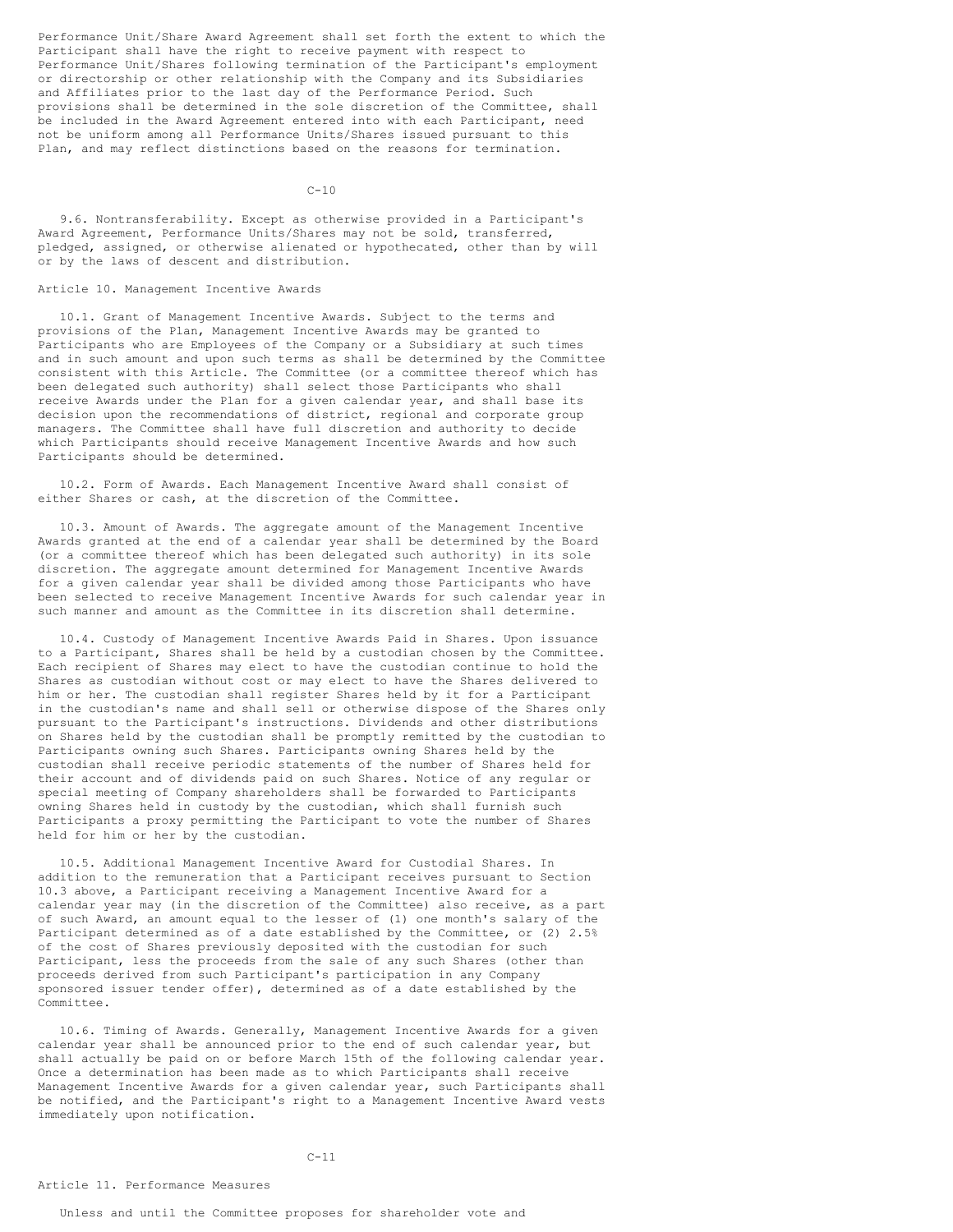shareholders approve a change in the general performance measures set forth in this Article, the attainment of which may determine the degree of payout and/or vesting with respect to Awards which are intended to qualify for the Performance-Based Exception, the performance measure(s) to be used for purposes of such grants shall be chosen from among:

- (a) Earnings per share;
- (b) Net income (before or after taxes):
- (c) Return measures (including, but not limited to, return on assets, equity, or sales);
- (d) Cash flow return on investments which equals net cash flows divided by owners equity;
- (e) Earnings before or after taxes;
- (f) Gross revenues;
- (g) Share price (including, but not limited to, growth measures and total shareholder return);
- (h) Pretax profit; and/or
- (i) Economic Value Added

The Committee shall have the discretion to adjust the determinations of the degree of attainment of the pre-established performance goals; provided, however, that Awards which are intended to qualify for the Performance-Based Exception may not be adjusted upward (the Committee shall retain the discretion to adjust such Awards downward).

In the event that applicable tax and/or securities laws change to permit Committee discretion to alter the governing performance measures without obtaining shareholder approval of such changes, the Committee shall have sole discretion to make such changes without obtaining shareholder approval. In addition, in the event that the Committee determines that it is advisable to grant Awards which shall not qualify for the Performance-Based Exception, the Committee may make such grants without satisfying the requirements of Code  $(S)162(m)$ .

### Article 12. Deferrals

The Committee may permit or require a Participant to defer such Participant's receipt of the payment of cash or the delivery of Shares that would otherwise be due to such Participant by virtue of the exercise of an Option or SAR, the lapse or waiver of restrictions with respect to Restricted Stock, or the satisfaction of any requirements or goals with respect to Performance Units/Shares. If any such deferral election is required or permitted, the Committee shall, in its sole discretion, establish rules and procedures for such payment deferrals. However, notwithstanding the preceding provisions of this Article and notwithstanding any other provision of this Plan to the contrary, the Committee shall not, (1) in establishing the terms and provisions of any Award, or (2) in exercising its powers under this Article, create any arrangement which would constitute an employee pension benefit plan as defined in ERISA (S)3(2) unless the arrangement provides benefits solely to one or more individuals who constitute members of a select group of management or highly compensated employees (within the meaning of ERISA (S)(S)201(2), 301(a)(3), 401(a)(1) and 4021(b)(6)).

## Article 13. Rights of Employees/Directors/Key Persons

13.1. Employment and Performance of Services. Nothing in the Plan shall interfere with or limit in any way the right of the Company to terminate any Participant's employment at any time, nor confer upon any Participant any right to continue in the employ of the Company. Nothing in this Plan shall interfere with or limit in any way the right of the Company to terminate any Participant's services at any time, nor confer upon any Participant any right to continue performing services for the Company.

### $C-12$

13.2. Participation. No Employee, Director or Key Person shall have the right to be selected to receive an Award under this Plan, or, having been so selected, to be selected to receive a future Award.

# Article 14. Change in Control

14.1. Treatment of Outstanding Awards. Upon the occurrence of a Change in Control, unless otherwise specifically prohibited under applicable laws, or by the rules and regulations of any governing governmental agencies or national securities exchanges: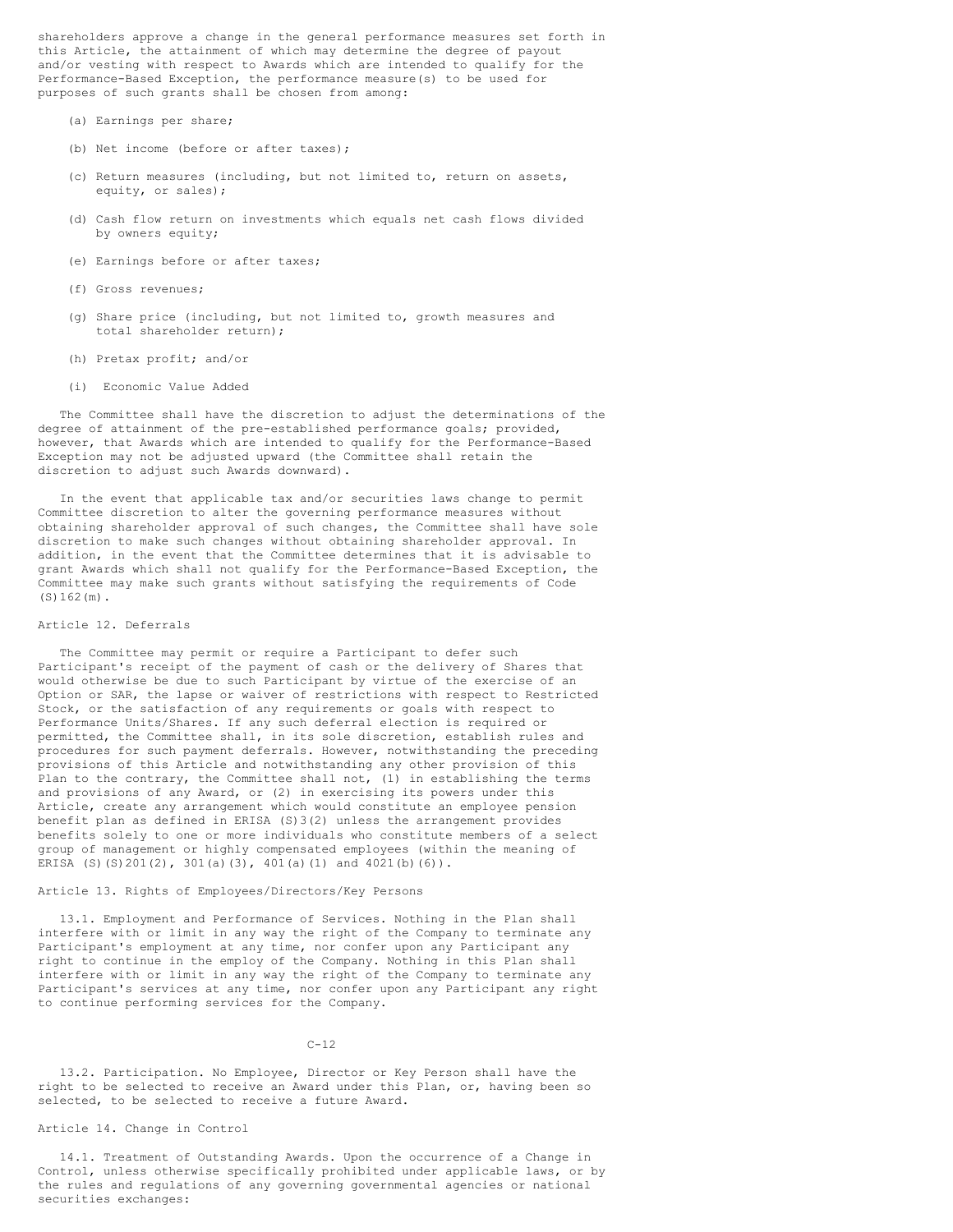- (a) Vesting of Options and SARs. Any and all Options and SARs granted hereunder shall become immediately exercisable, and shall remain exercisable throughout their entire term;
- (b) Lapse of Restricted Share Restrictions. Any restriction periods and restrictions imposed on Shares of Restricted Stock which are not performance-based shall lapse; and
- (c) Vesting, Payment and Achievement of Performance Criteria on Other Awards. The target payout opportunities attainable under all outstanding Awards of performance-based Restricted Stock, Performance Units and Performance Shares shall be deemed to have been fully earned for the entire Performance Period(s) as of the effective date of the Change in Control. The vesting of all Awards denominated in Shares shall be accelerated as of the effective date of the Change in Control, and there shall be paid out to Participants within thirty (30) days following the effective date of the Change in Control a pro rata number of shares based upon an assumed achievement of all relevant targeted performance goals and upon the length of time within the Performance Period which has elapsed prior to the Change in Control. Awards denominated in cash shall be paid pro rata to participants in cash within thirty (30) days following the effective date of the Change in Control, with the proration determined as a function of the length of time within the Performance Period which has elapsed prior to the Change in Control, and based on an assumed achievement of all relevant targeted performance goals.

14.2. Special Gross-Up Payment for Excise Tax Imposed.

- (a) Upon a Change In Control, the Company shall appoint an independent tax consultant (herein the "ITC") who shall be a lawyer, certified public accountant or a compensation consultant with expertise in the area of executive compensation tax law, who shall be selected by the Company and whose fees and disbursements shall be paid by the Company.
- (b) Upon a Change in Control, each Participant who believes that he or she might be required to pay any Code (S)4999 excise tax shall be entitled to request the calculation and payment of a Gross-Up Payment (as defined below); provided, however, that any Participant requesting the calculation and payment of a Gross-Up Payment must provide the ITC with all information necessary for the ITC to determine the proper amount of Gross-Up Payment which should be made to requesting Participant, and must agree with the release of such information by the Company to the ITC.
- (c) The ITC shall, with respect to each Participant making a request for the calculation and payment of a Gross-Up Payment (a "Requesting Participant"), make a determination as to whether (1) the amounts paid to such Participant under Awards issued under this Plan and (2) other payments otherwise paid to such Participant, which constitute "parachute payments" (as defined in Code (S)280G) (hereinafter referred to as "Parachute Payments") would be subject to the Code (S)4999 excise tax. If the ITC determines that the Parachute Payments to a Requesting Participant would be subject to the Code (S)4999 excise tax, then such Participant shall receive an additional lump sum cash payment (herein the "Gross-Up Payment") in an amount such that after payment by the Requesting Participant of all federal and state taxes (including the Code (S)4999 excise tax) imposed upon the Gross-Up Payment, the Requesting Participant retains from the Gross-Up Payment an amount equal to the Code (S)4999 excise tax imposed upon the Parachute Payments.

 $C-13$ 

(d) If the ITC shall determine that no Code (S)4999 excise tax is payable by a Requesting Participant, the ITC shall furnish the Requesting Participant with a written opinion that the Requesting Participant has substantial authority not to report any Code (S)4999 excise tax due on the Requesting Participant's income tax returns. A Requesting Participant shall notify the Company in writing within 15 days of any claim by the Internal Revenue Service ("IRS") that, if successful, would require the payment by the Company of a Gross-Up Payment. If the Requesting Participant is subsequently required to make a payment of any Code (S)4999 excise tax by the IRS, then the Company shall make a payment (the "Gross-Up Underpayment") to the Requesting Participant equal to the amount assessed as a Code (S)4999 excise tax by the IRS; provided, however, the Company may, in lieu of making such Gross-Up Underpayment to the Requesting Participant, notify the Requesting Participant in writing that it desires that the Requesting Participant contest the IRS claim, in which case the Requesting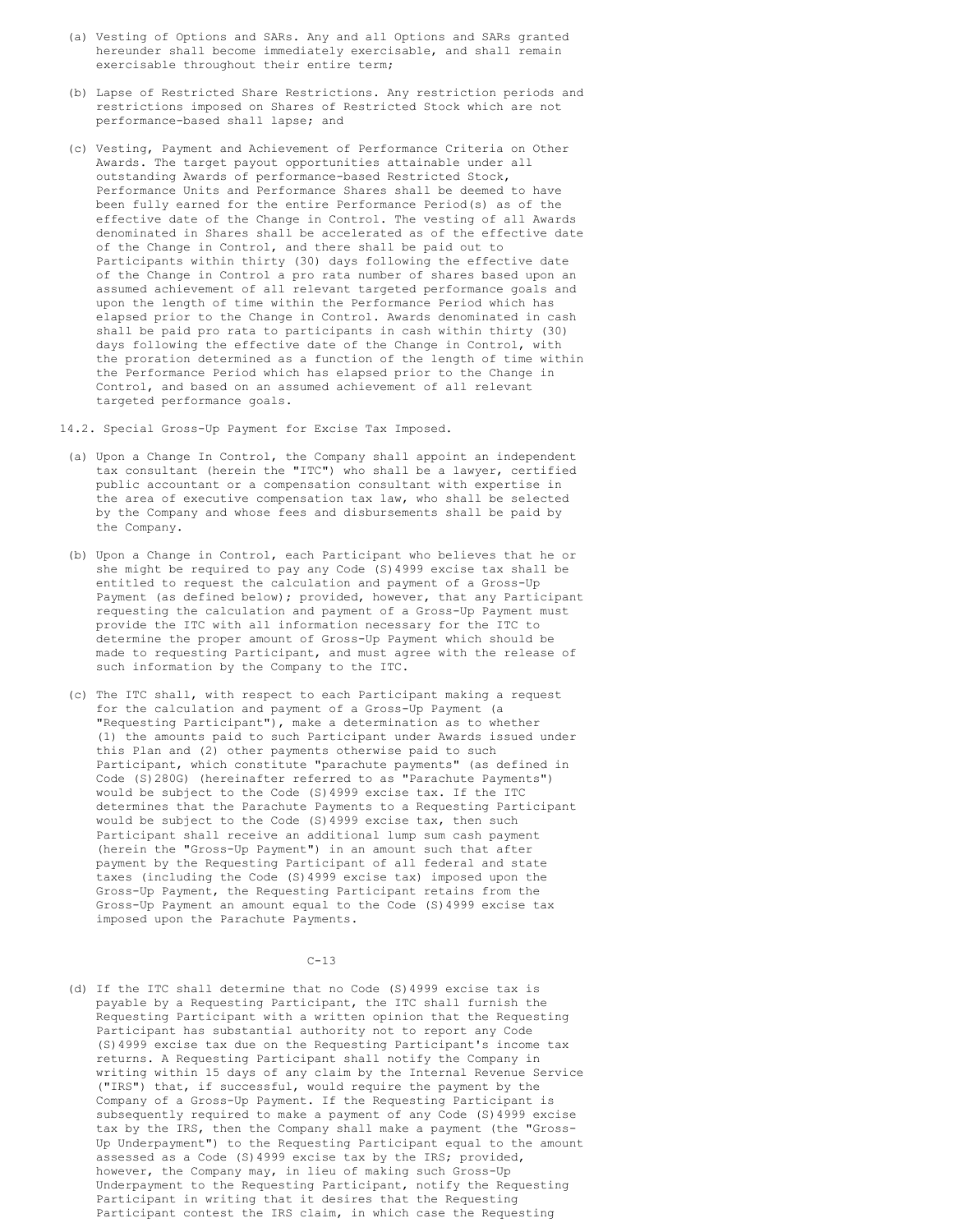Participant and the Company shall cooperate, and the Company shall bear all costs and expenses (including payment of any resulting Code (S)4999 excise tax ultimately determined to be due, additional interest and penalties) incurred in connection with contesting such claim.

14.3. Termination, Amendment, and Modifications of Change-in-Control Provisions. Notwithstanding any other provision of this Plan or any Award Agreement provision to the contrary, the provisions of this Article 14 may not be terminated, amended, or modified on or after the date of a Change in Control to affect adversely any Award theretofore granted under the Plan without the prior written consent of the Participant with respect to said Participant's outstanding Awards; provided, however, that the Committee shall retain the power to amend any provision of the Plan to comply with changes in the Code, the Exchange Act or other applicable law or stock exchange rule after the date of a Change in Control and further provided that the Committee may terminate, amend, or modify this Article 14 and Section 2.6 hereof at any time and from time to time prior to the date of a Change in Control.

#### Article 15. Amendment, Modification, and Termination

15.1. Amendment, Modification, and Termination. Subject to the terms of the Plan, the Committee may at any time and from time to time, alter, amend, suspend or terminate the Plan in whole or in part.

15.2. Adjustment of Awards Upon the Occurrence of Certain Unusual or Nonrecurring Events. Subject to Article 14 and this Article 15, the Committee may make adjustments in the terms and conditions of, and the criteria included in, Awards in recognition of unusual or nonrecurring events (including, without limitation, the events described in Section 4.2 hereof) affecting the Company or the financial statements of the Company or of changes in applicable laws, regulations, or accounting principles, whenever the Committee determines that such adjustments are appropriate in order to prevent dilution or enlargement of the benefits or potential benefits intended to be made available under the Plan; provided that, unless the Committee determines otherwise at the time such adjustment is considered, no such adjustment shall be authorized to the extent that such authority would be inconsistent with the requirements of Code  $(S)162(m)$ , as from time to time amended, to the extent the Award is intended to satisfy the Performance-Based Exception.

15.3. Awards Previously Granted. Notwithstanding any other provision of the Plan to the contrary, no termination, amendment, or modification of the Plan shall adversely affect in any material way any Award previously granted under the Plan, without the written consent of the Participant holding such Award.

15.4. Compliance with Code (S)162(m). The Committee shall have full and absolute discretion to determine whether an Award granted under this Plan is intended to comply with the requirements of Code (S)162(m) and the regulations thereunder. In addition, in the event that changes are made to Code (S)162(m) to permit greater flexibility with respect to any Award or Awards made available under the Plan, the Committee may make any adjustments it deems appropriate.

 $C - 14$ 

## Article 16. Withholding

16.1. Tax Withholding. The Company shall have the power and the right to deduct or withhold, or require a Participant to remit to the Company as a condition precedent for the fulfillment of any Award, an amount sufficient to satisfy federal, state, and local taxes, domestic or foreign, required by law or regulation to be withheld with respect to any taxable event arising as a result of this Plan.

16.2. Share Withholding. Whenever Shares are to be issued or cash paid to a Participant upon exercise of an Option, the Company shall have the right to require the Participant to remit to the Company, as a condition of exercise of the Option, an amount sufficient to satisfy federal, state and local withholding tax requirements at the time of exercise. However, notwithstanding the foregoing, to the extent that a Participant is an Insider, satisfaction withholding requirements by having the Company withhold Shares may only be made to the extent that such withholding of Shares (1) has met the requirements of an exemption under Rule 16b-3 of the General Rules and Regulations of the Exchange Act, or (2) is a subsequent transaction the terms of which were provided for in a transaction initially meeting the requirements of an exemption under Rule 16b-3 of the General Rules and Regulations of the Exchange Act. Shares withheld by the Company for taxes for any award under this plan shall be limited to the number sufficient to satisfy federal, state and local tax withholding requirements at the time of exercise.

## Article 17. Indemnification

Each person who is or shall have been a member of the Committee, or of the Board, shall be indemnified and held harmless by the Company against and from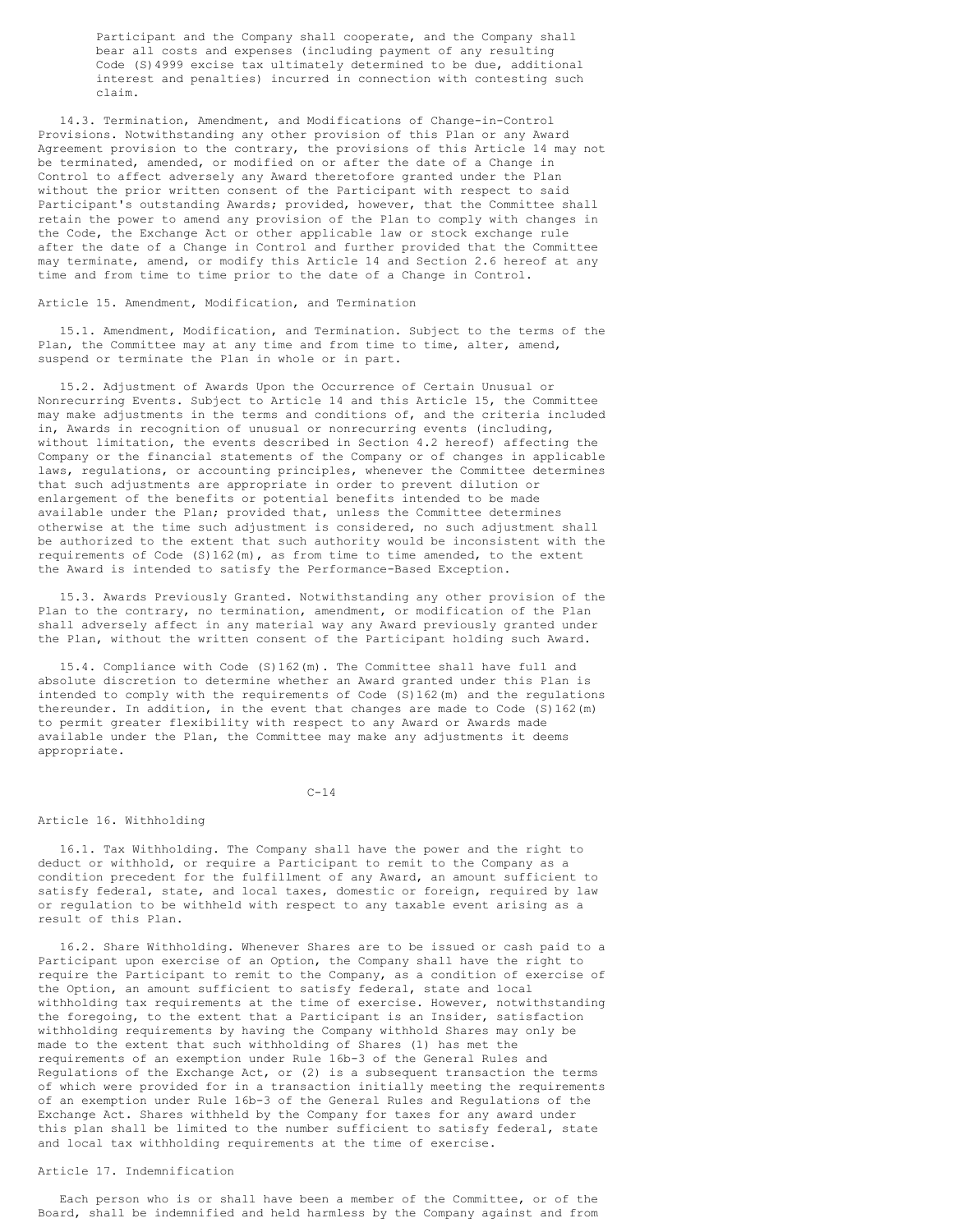any loss, cost, liability, or expense that may be imposed upon or reasonably incurred by him or her in connection with or resulting from any claim, action, suit, or proceeding to which he or she may be a party or in which he or she may be involved by reason of any action taken or failure to act under the Plan and against and from any and all amounts paid by him or her in settlement thereof, with the Company's approval, or paid by him or her in satisfaction of any judgement in any such action, suit, or proceeding against him or her, provided he or she shall give the Company an opportunity, at its own expense, to handle and defend the same before he or she undertakes to handle and defend it on his or her own behalf. The foregoing right of indemnification shall not be exclusive of any other rights of indemnification to which such persons may be entitled under the Company's Articles of Incorporation of Bylaws, as a matter of law, or otherwise, or any power that the Company may have to indemnify them or hold them harmless.

## Article 18. Successors

All obligations of the Company under the Plan with respect to Awards granted hereunder shall be binding on any successor to the Company.

### Article 19. Miscellaneous

19.1. Number. Except where otherwise indicated by the context, the plural shall include the singular and the singular shall include the plural.

19.2. Severability. In the event any provision of the Plan shall be held illegal or invalid for any reason, the illegality or invalidity shall not affect the remaining parts of the Plan, and the Plan shall be construed and enforced as if the illegal or invalid provision had not been included.

19.3. Requirements of Law. The granting of Awards and the issuance of Shares under the Plan shall be subject to all applicable laws, rules, and regulations, and to such approvals by any governmental agencies or national securities exchanges as may be required.

19.4. Securities Law Compliance. With respect to Insiders, transactions under this Plan are intended to comply with all applicable conditions or Rule 16b-3(b)(3) of the General Rules and Regulations of the Exchange

 $C-15$ 

Act or its successors. To the extent any provision of the plan or action by the Committee fails to so comply, it shall be deemed null and void, to the extent permitted by law and deemed advisable by the Committee.

19.5. Governing Law. To the extent not preempted by federal law, the Plan, and all agreements hereunder, shall be construed in accordance with and governed by the internal laws of the state of Georgia.

19.6. Plan Document Controls. In the event of any conflict between the provisions of an Award Agreement and the Plan, the Plan shall control, and the conflicting provisions of the Award Agreement shall be null and void ab initio.

19.7. Unfunded Arrangement. The Plan shall not be funded, and except for reserving a sufficient number of authorized Shares to the extent required by law to meet the requirements of the Plan, the Company shall not be required to establish any special or separate fund or to make any other segregation of assets to assure the payment of any grant under the Plan.

19.8. Awards Granted in Substitution. Notwithstanding any contrary provision, in the event the Company engages in a recapitalization, reorganization, merger, consolidation, combination, exchange of shares, spinoff, acquisition or other business transaction with another organization, the Committee in its absolute discretion may grant Awards under the Plan in substitution and cancellation of options, stock appreciation rights, restricted stock, performance shares or performance units awarded to an individual by such other organization. Awards made under this Section 19.8 in substitution for awards canceled as a result of such business transaction may have an Option Price or grant price less than one hundred percent (100%) of the Fair Market Value of a Share on the date such award is granted.

### $C - 16$

#### PART II--INFORMATION NOT REQUIRED IN PROSPECTUS

Item 20. Indemnification of Directors and Officers.

Section 145 of the Delaware General Corporation Law ("DGCL") generally provides that all directors and officers (as well as other employees and individuals) may be indemnified against expenses (including attorney's fees) judgments, fines and amounts paid in settlement actually and reasonably incurred in connection with certain specified actions, suits or proceedings, whether civil, criminal, administrative or investigative (other than an action by or in the right of the corporation--a "derivative action"), if they acted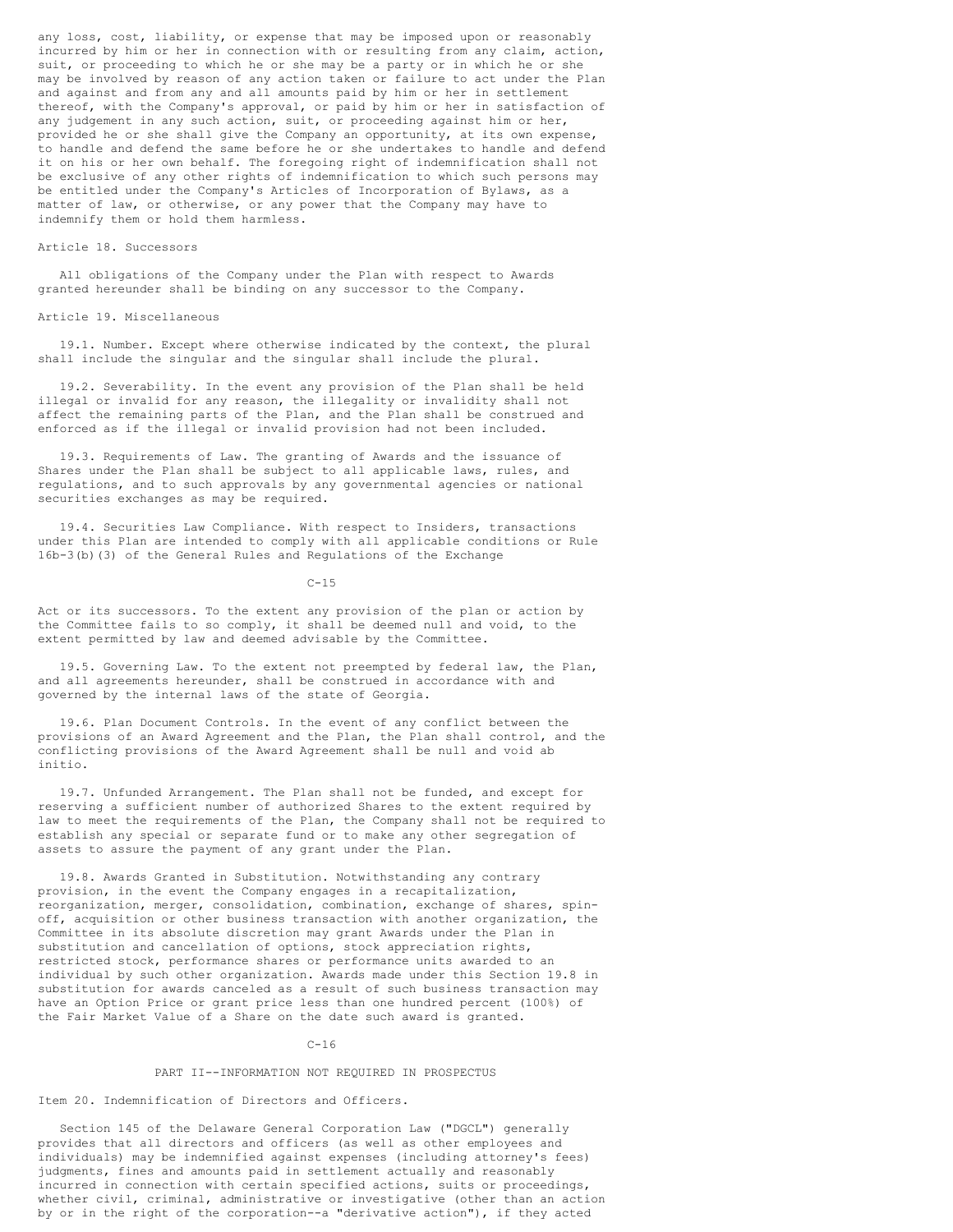in good faith and in a manner they reasonably believed to be in or not opposed to the best interests of the corporation, and, with respect to any criminal action or proceeding, had no reasonable cause to believe their conduct was unlawful. A similar standard of care is applicable in the case of derivative actions, except that indemnification extends only to expenses (including attorneys' fees) actually and reasonably incurred in connection with defense or settlement of an action and the DGCL requires court approval before there can be any indemnification where the person seeking indemnification has been found liable to the corporation. Section 145 of the DGCL also provides that the rights conferred thereby are not exclusive of any other right which any person may be entitled to under any bylaw, agreement, vote of shareowners or disinterested directors or otherwise, and permits a corporation to advance expenses to or on behalf of a person to be indemnified upon receipt of an undertaking to repay the amounts advanced if it is determined that the person is not entitled to be indemnified.

New UPS's bylaws provide that each person who was or is made a party or is threatened to be made a party to or is involved in any action, suit or proceeding by reason of the fact that he is or was a director or officer of the Company (or is or was serving at the request of the Company as director, officer, employee or agent of another entity), shall be indemnified and held harmless by the Company to the fullest extent authorized by the DGCL, as in effect (or to the extent that indemnification is broadened, as it may be amended), against all expense, liability and loss (including attorneys' fees, judgments, fines, ERISA excise taxes or penalties and amounts paid or to be paid in settlement) reasonably incurred or suffered by such person in connection therewith. Except with respect to actions initiated by an officer or director against the Company to recover the amount of an unpaid claim, the Company is required to indemnify an officer or director in connection with an action, suit or proceeding initiated by such person only if such action, suit or proceeding was authorized by the board of directors of the Company. The bylaws further provide that an officer or director may (thirty days after a written claim has been received by the Company) bring suit against the Company to recover an unpaid claim and, if such suit is successful, the expense of bringing such suit. While it is a defense to such suit that the claimant has not met the applicable standards of conduct which make indemnification permissible under the DGCL, neither the failure of the board of directors to have made a determination that indemnification is proper, nor an actual determination that the claimant has not met the applicable standard of conduct, shall be a defense to the action or create a presumption that the claimant has not met the applicable standard of conduct. The bylaws also provide that the rights conferred thereby are contract rights, that they are not exclusive of any other rights which an officer or director may have or hereafter acquire under any statute, any other provision of the certificate of incorporation, bylaw, agreement, vote of shareowners or disinterested directors or otherwise, and that they include the right to be paid by the Company the expenses incurred in defending any specified action, suit or proceeding in advance of its final disposition provided that, if the DGCL so requires, such payment shall only be made upon delivery to the Company by the officer or director of an undertaking to repay all amounts so advanced if it shall ultimately be determined that such director or officer is not entitled to be indemnified under the bylaws or otherwise.

 $TT-1$ 

Item 21. Exhibits and Financial Statement Schedules.

(a) Exhibits

 $<$ TABLE> <CAPTION> Exhibit

 $\langle$ C>  $\langle$ S>

No. Description

- 2.1 Form of Agreement and Plan of Merger, dated as of September , 1999, among United Parcel Service of America, Inc., United Parcel Service, Inc. and UPS Merger Subsidiary, Inc. (included as Annex A to the proxy statement/prospectus).
- 3.1 Form of Restated Certificate of Incorporation of United Parcel Service, Inc. (included as Annex B to the proxy statement/prospectus).
- 3.2 Form of Bylaws of United Parcel Service, Inc. (previously filed).
- 4.1 Form of Class A Common Stock Certificate (previously filed).

------- -----------

- 4.2 Form of Class B Common Stock Certificate (previously filed).
- 4.3 Specimen Certificate of Capital Stock of UPS (incorporated by reference to Exhibit 3(a) to Form 10, as filed April 29, 1970).
- 4.4 UPS Managers Stock Trust Agreement, as amended and restated (incorporated by reference to Exhibit 4(b) to Post-Effective Amendment No. 1 to Registration Statement on Form S-3 (No. 33-54297)).
- 4.5 Specimen Certificate of 8 3/8% Debentures due April 1, 2020 (incorporated by reference to Exhibit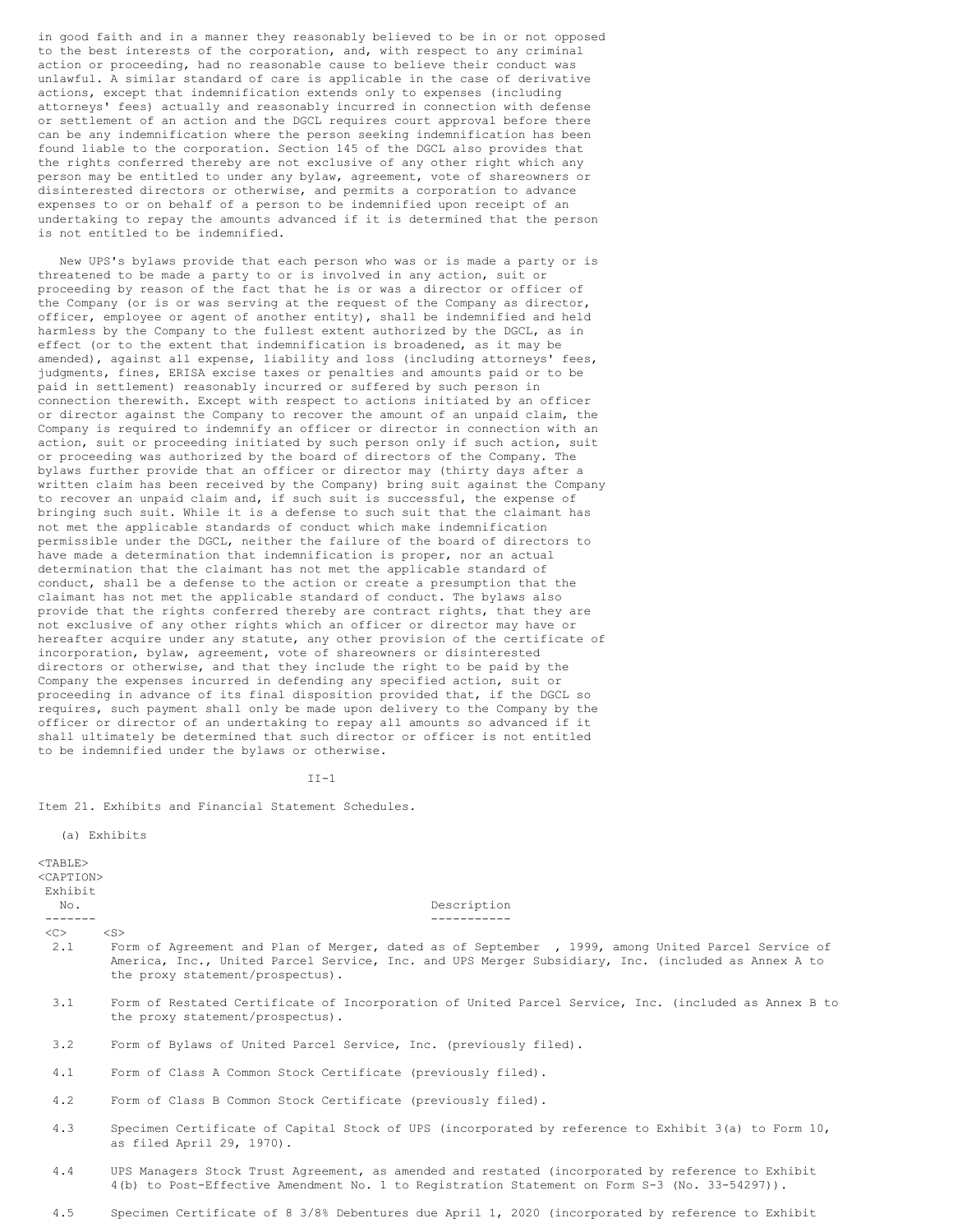4(c) to Registration Statement No. 33-32481, filed December 7, 1989).

- 4.6 Indenture relating to 8 3/8% Debentures due April 1, 2020 (incorporated by reference to Exhibit 4(c) to Registration Statement No. 33-32481, filed December 7, 1989).
- 4.7 UPS Employees Stock Trust Agreement (incorporated by reference to Exhibit 4(iv) to Registration Statement on Form S-8 (No. 33-62169), filed August 28, 1995).
- 4.8 Specimen Certificate of \$166,000,000 of 3.25% Swiss Franc Notes due October 22, 1999 (available to the Commission upon request).
- 4.9 Indenture relating to \$166,000,000 of 3.25% Swiss Franc Notes due October 22, 1999 (available to the Commission upon request).
- 4.10 Specimen Certificate of Sterling 100 million of 6.875% Notes due 2000 (available to the Commission upon request).
- 4.11 Indenture relating to Sterling 100 million of 6.8755% Notes due 2000 (available to the Commission upon request).
- 4.12 Specimen Certificate of \$500,000,000 of Temporary and Permanent Global Notes in connection with the European medium term note program (available to the Commission upon request).
- 4.13 Indenture relating to the \$500,000,000 European Medium term note program (available to the Commission upon request).
- 4.14 Specimen Certificate of Exchange Offer Notes Due 2030 (incorporated by reference to Exhibit T-3C to Form T-3 filed December 18, 1997).
- 4.15 Indenture relating to Exchange Offer Notes Due 2030 (incorporated by reference to Exhibit T-3C to Form T-3 filed December 18, 1997).
- 4.16 Specimen Certificate of \$200,000,000 of 6.625% Euro Notes due April 25, 2001 (available to the Commission upon request).
- 4.17 Indenture relating to \$200,000,000 of 6.625% Euro Notes due April 25, 2001 (available to the Commission upon request).

 $<$ /TABLE>

 $II-2$ 

| $<$ TABLE $>$<br><caption></caption> |                                                                                                                                                                                                                                                                        |  |  |  |
|--------------------------------------|------------------------------------------------------------------------------------------------------------------------------------------------------------------------------------------------------------------------------------------------------------------------|--|--|--|
| Exhibit                              |                                                                                                                                                                                                                                                                        |  |  |  |
| No.<br>--------                      | Description<br>-----------                                                                                                                                                                                                                                             |  |  |  |
|                                      | $\langle C \rangle$ $\langle C \rangle$ $\langle S \rangle$                                                                                                                                                                                                            |  |  |  |
|                                      | 4.18 Specimen Certificate of \$300,000,000 of 6.25% Euro Notes due July 7,<br>2000 (available to the Commission upon request).                                                                                                                                         |  |  |  |
| 4.19                                 | Indenture relating to \$300,000,000 of 6.25% Euro Notes due July 7, 2000<br>(available to the Commission upon request).                                                                                                                                                |  |  |  |
| 4.20                                 | Specimen Certificate of \$1,000,000,000 of Temporary and Permanent<br>Global Notes in connection with the European medium term note program<br>(available to the Commission upon request).                                                                             |  |  |  |
| 4.21                                 | Indenture relating to the \$1,000,000,000 European medium term note<br>program (available to the Commission upon request).                                                                                                                                             |  |  |  |
|                                      | 4.22 Indenture relating to \$2,000,000,000 of debt securities (incorporated<br>by Reference to Exhibit 4.1 to Pre-Effective Amendment No. 1 to<br>Registration Statement on Form S-3 (No. 333-08369) as filed January 26,<br>$1999$ ).                                 |  |  |  |
| 4.23                                 | Subscription Agreement--Cash Purchase (incorporated by reference to<br>Exhibit 4(u) to 1998 Annual Report on Form 10-K).                                                                                                                                               |  |  |  |
| 4.24                                 | Subscription Agreement--Eligible Fiduciaries (incorporated by reference<br>to Exhibit $4(v)$ to 1998 Annual Report on Form $10-K$ ).                                                                                                                                   |  |  |  |
| 5.1                                  | Opinion of Gibson, Dunn & Crutcher LLP regarding the legal validity of<br>the securities being registered for issuance (previously filed).                                                                                                                             |  |  |  |
| 8.1                                  | Opinion of Gibson, Dunn & Crutcher LLP regarding certain tax matters.                                                                                                                                                                                                  |  |  |  |
| 10.1                                 | UPS Thrift Plan, as Amended and Restated January 1, 1976, including<br>Amendment Nos. 1 and 2 (incorporated by reference to Exhibit 10(a) to<br>1980 Annual Report on Form 10-K).                                                                                      |  |  |  |
|                                      | Amendment No. 3 to the UPS Thrift Plan (incorporated by reference<br>(1)<br>to Exhibit 20(b) to 1980 Annual Report on Form 10-K).<br>Amendment No. 4 to the UPS Thrift Plan (incorporated by reference<br>(2)<br>to Exhibit 20(b) to 1981 Annual Report on Form 10-K). |  |  |  |

(3) Amendment No. 5 to the UPS Thrift Plan (incorporated by reference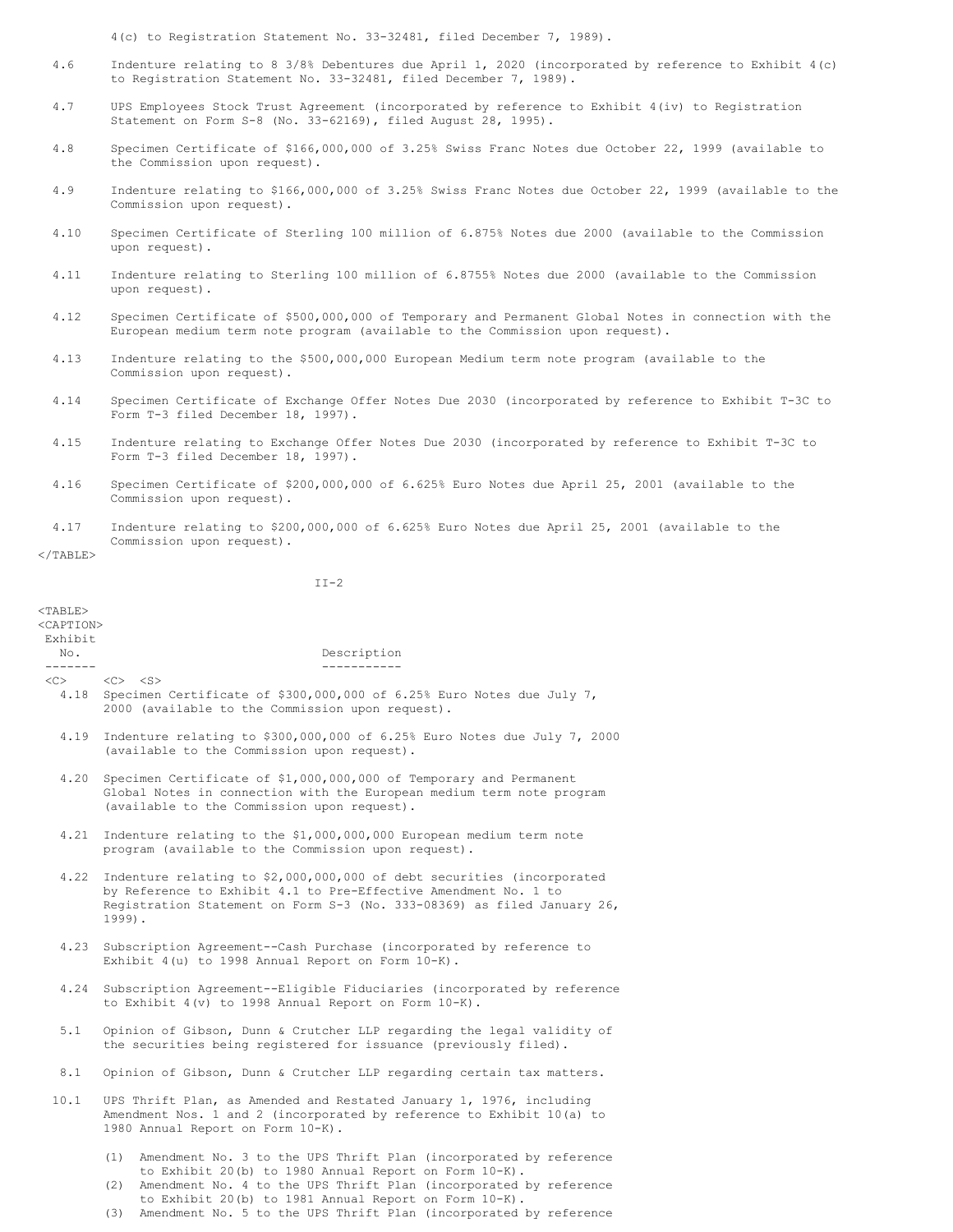to Exhibit 19(b) to 1983 Annual Report on Form 10-K).

- (4) Amendment No. 6 to the UPS Thrift Plan (incorporated by reference to Exhibit 10(a)(4) to 1985 Annual Report on Form 10-K).
- (5) Amendment No. 7 to the UPS Thrift Plan (incorporated by reference to Exhibit 10(a)(5) to 1985 Annual Report on Form 10-K).
- (6) Amendment No. 8 to the UPS Thrift Plan (incorporated by reference to Exhibit 10(a)(6) to 1987 Annual Report on Form 10-K).
- (7) Amendment No. 9 to the UPS Thrift Plan (incorporated by Reference to Exhibit 10(a)(7) to 1987 Annual Report on Form 10-K).
- (8) Amendment No. 10 to the UPS Thrift Plan (incorporated by reference to Exhibit 10(a)(8) to 1990 Annual Report on Form 10-  $K$ ).
- (9) Amendment No. 11 to the UPS Thrift Plan (incorporated by reference to Exhibit 10(a)(9) to 1991 Annual Report on Form 10-  $K$ ).
- (10) Amendment No. 12 to the UPS Thrift Plan (incorporated by reference to Exhibit 10(a)(10) to 1991 Annual Report on Form 10-  $K$ ).
- (11) Amendment No. 13 to the UPS Thrift Plan (incorporated by reference to Exhibit 10(a)(11) to 1991 Annual Report on Form 10-  $K$ ).
- (12) Amendment No. 14 to the UPS Thrift Plan (incorporated by reference to Exhibit 10(a)(12) to 1991 Annual Report on Form 10-  $K$ ).
- (13) Amendment No. 15 to the UPS Thrift Plan (incorporated by reference to Exhibit 10(a)(13) to 1992 Annual Report on Form 10-  $K$ ).

</TABLE>

|                                                       |                 | $II-3$                                                                                                                                                                                                |
|-------------------------------------------------------|-----------------|-------------------------------------------------------------------------------------------------------------------------------------------------------------------------------------------------------|
| $<$ TABLE><br><caption><br/>Exhibit<br/>No.</caption> |                 | Description                                                                                                                                                                                           |
| -------                                               |                 | ___________                                                                                                                                                                                           |
| <<>                                                   | $<\circ$ $<$ S> |                                                                                                                                                                                                       |
|                                                       |                 | (14) Amendment No. 16 to the UPS Thrift Plan (incorporated by<br>reference to Exhibit 10(a) (14) to 1993 Annual Report on Form 10-<br>$K)$ .                                                          |
|                                                       |                 | (15) Amendment No. 17 to the UPS Thrift Plan (incorporated by<br>reference to Exhibit 10(a) (15) to 1993 Annual Report on Form 10-<br>$K)$ .                                                          |
|                                                       |                 | (16) Amendment No. 18 to the UPS Thrift Plan (incorporated by<br>reference to Exhibit 10(a) (16) to 1994 Annual Report on Form 10-<br>$K)$ .                                                          |
|                                                       |                 | (17) Amendment No. 19 to the UPS Thrift Plan (incorporated by<br>reference to Exhibit 10(a) (17) to 1994 Annual Report on Form 10-<br>K).                                                             |
|                                                       |                 | (18) Amendment No. 20 to the UPS Thrift Plan (incorporated by<br>reference to Exhibit 10(a) (18) to 1995 Annual Report on Form 10-<br>$K)$ .                                                          |
|                                                       |                 | (19) Amendment No. 21 to the UPS Thrift Plan (incorporated by<br>reference to Exhibit 10(a) (19) to 1995 Annual Report on Form 10-<br>$K)$ .                                                          |
|                                                       |                 | (20) Amendment No. 22 to the UPS Thrift Plan (incorporated by<br>reference to Exhibit 10(a) (20) to 1996 Annual Report on Form 10-<br>$K$ ).                                                          |
|                                                       |                 | (21) Amendment No. 23 to the UPS Thrift Plan (incorporated by<br>reference to Exhibit 10(a) (21) to 1996 Annual Report on Form 10-<br>$K)$ .                                                          |
| 10.2                                                  |                 | UPS Retirement Plan (including Amendments 1 through 4) (incorporated                                                                                                                                  |
|                                                       |                 | by reference to Exhibit 9 to 1979 Annual Report on Form 10-K).                                                                                                                                        |
|                                                       | (1)             | Amendment No. 5 to the UPS Retirement Plan (incorporated by                                                                                                                                           |
|                                                       |                 | reference to Exhibit 20(a) to 1980 Annual Report on Form 10-K).<br>(2) Amendment No. 6 to the UPS Retirement Plan (incorporated by<br>reference to Exhibit 19(a) to 1983 Annual Report on Form 10-K). |
|                                                       | (3)             | Amendment No. 7 to the UPS Retirement Plan (incorporated by<br>reference to Exhibit 10(b) (3) to 1984 Annual Report on Form 10-<br>$K)$ .                                                             |
|                                                       | (4)             | Amendment No. 8 to the UPS Retirement Plan (incorporated by<br>reference to Exhibit 10(b) (4) to 1985 Annual Report on Form 10-<br>$K)$ .                                                             |
|                                                       | (5)             | Amendment No. 9 to the UPS Retirement Plan (incorporated by<br>reference to Exhibit 10(b) (5) to 1985 Annual Report on Form 10-<br>$K)$ .                                                             |
|                                                       | (6)             | Amendment No. 10 to the UPS Retirement Plan (incorporated by<br>reference to Exhibit 19(a) to 1988 Annual Report on Form 10-K).                                                                       |
|                                                       | (7)             | Amendment No. 11 to the UPS Retirement Plan (incorporated by<br>reference to Exhibit 19(b) to 1988 Annual Report on Form 10-K).                                                                       |
|                                                       | (8)             | Amendment No. 12 to the UPS Retirement Plan (incorporated by<br>reference to Exhibit 10(b) (8) to 1989 Annual Report on Form 10-                                                                      |

(9) Amendment No. 13 to the UPS Retirement Plan (incorporated by

 $K$ ).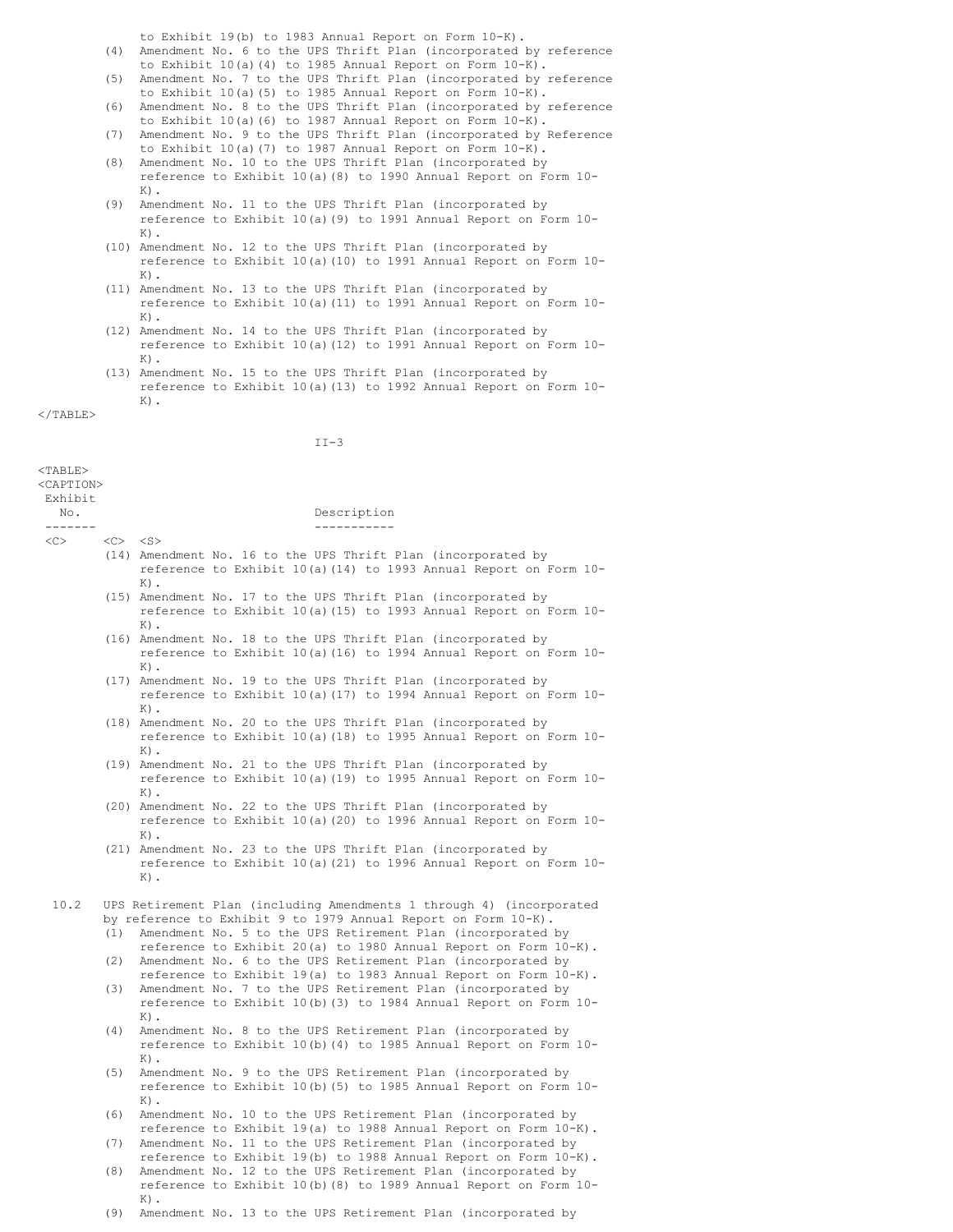Reference to Exhibit 10(b)(9) to 1989 Annual Report on Form 10-  $K$ ).

- (10) Amendment No. 14 to the UPS Retirement Plan (incorporated by reference to Exhibit 10(b)(10) to 1990 Annual Report on Form 10-  $K$ ).
- (11) Amendment No. 15 to the UPS Retirement Plan (incorporated by reference to Exhibit 10(b)(11) to 1992 Annual Report on Form 10-  $K$ ).
- (12) Amendment No. 16 to the UPS Retirement Plan (incorporated by reference to Exhibit 10(b)(12) to 1994 Annual Report on Form 10-  $K$ ).
- (13) Amendment No. 17 to the UPS Retirement Plan (incorporated by reference to Exhibit 10(b)(13) to 1994 Annual Report on Form 10- K).
- (14) Amendment No. 18 to the UPS Retirement Plan (incorporated by reference to Exhibit 10(b)(14) to 1995 Annual Report on Form 10-  $K$ ).
- (15) Amendment No. 19 to the UPS Retirement Plan (incorporated by reference to Exhibit 10(b)(15) to 1995 Annual Report on Form 10-  $K)$ .
- (16) Amendment No. 20 to the UPS Retirement Plan (incorporated by reference to Exhibit 10(b)(16) to 1995 Annual Report on Form 10-  $K$ ).

 $\langle$ /TABLE>

<TABLE>

 $II-4$ 

| ∖⊥AD⊥L∕<br><caption><br/>Exhibit<br/>No.</caption> | Description                                                                                                                                                                                                                                                                                                                                                                                                                                                                                                                                                                                                                                                        |  |  |
|----------------------------------------------------|--------------------------------------------------------------------------------------------------------------------------------------------------------------------------------------------------------------------------------------------------------------------------------------------------------------------------------------------------------------------------------------------------------------------------------------------------------------------------------------------------------------------------------------------------------------------------------------------------------------------------------------------------------------------|--|--|
| $<<$ $>$                                           | $\langle C \rangle$ $\langle S \rangle$<br>(17) Amendment No. 21 to the UPS Retirement Plan (incorporated by<br>reference to Exhibit 10(b) (17) to 1996 Annual Report on Form 10-<br>$K)$ .<br>(18) Amendment No. 22 to the UPS Retirement Plan (incorporated by<br>reference to Exhibit 10(b) (18) to 1997 Annual Report on Form 10-<br>$K)$ .<br>(19) Amendment No. 23 to the UPS Retirement Plan (incorporated by<br>reference to Exhibit 10(b) (19) to 1998 Annual Report on Form 10-<br>$K)$ .                                                                                                                                                                |  |  |
| 10.3                                               | UPS Managers Incentive Plan (as amended) (incorporated by reference to<br>Definitive Proxy Statement for 1992 Special Meeting of Shareholders).                                                                                                                                                                                                                                                                                                                                                                                                                                                                                                                    |  |  |
| 10.4                                               | Indemnification Contracts or Arrangements (incorporated by reference<br>to Item 8 of Form 10, as filed April 29, 1970).                                                                                                                                                                                                                                                                                                                                                                                                                                                                                                                                            |  |  |
| 10.5                                               | Agreement of Sale between Delaware County Industrial Development<br>Authority and Penallen Corporation, dated as of December 1, 1985;<br>Remarketing Agreement, dated as of December 1, 1985, among United<br>Parcel Service of America, Inc., Penallen Corporation and Salomon<br>Brothers Inc; Guarantee Agreement, dated as of December 1, 1985,<br>between United Parcel Service of America, Inc. and Irving Trust<br>Company; Guarantee by United Parcel Service of America, Inc. to<br>Delaware County Industrial Development Authority, dated as of December<br>1, 1985 (incorporated by reference to Exhibit 10(m) to 1985 Annual<br>Report on Form 10-K). |  |  |
| 10.6                                               | Receivables Purchase and Sale Agreement, dated as of November 24,<br>1987, among United Parcel Service, Inc., an Ohio corporation, United<br>Parcel Service, Inc., a New York corporation, United Parcel Service of<br>America, Inc., Cooperative Receivables Corporation and Citicorp North<br>America, Inc. (incorporated by reference to Exhibit 10(1) to 1987<br>Annual Report on Form 10-K).                                                                                                                                                                                                                                                                  |  |  |
| 10.7                                               | Receivables Purchase and Sale Agreement, dated as of November 24,<br>1987, among United Parcel Service, Inc., an Ohio corporation, United                                                                                                                                                                                                                                                                                                                                                                                                                                                                                                                          |  |  |

- 1987, among United Parcel Service, Inc., an Ohio corporation, United Parcel Service, Inc., a New York corporation, United Parcel Service of America, Inc., Citibank, N.A., and Citicorp North America, Inc. (incorporated by reference to Exhibit 10(m) to 1987 Annual Report on Form 10-K).
- 10.8 Membership Agreement, dated as of November 24, 1987, by and between Cooperative Receivables Corporation and United Parcel Service of America, Inc. (incorporated by reference to Exhibit 10(n) to 1987 Annual Report on Form 10-K).
- 10.9 Amended and Restated Facility Lease Agreement, dated as of November 6, 1990, among Overseas Partners Leasing, Inc., United Parcel Service General Services Co. and United Parcel Service of America, Inc. (incorporated by reference to Exhibit 10(r) to 1990 Annual Report on Form  $10-K$ ).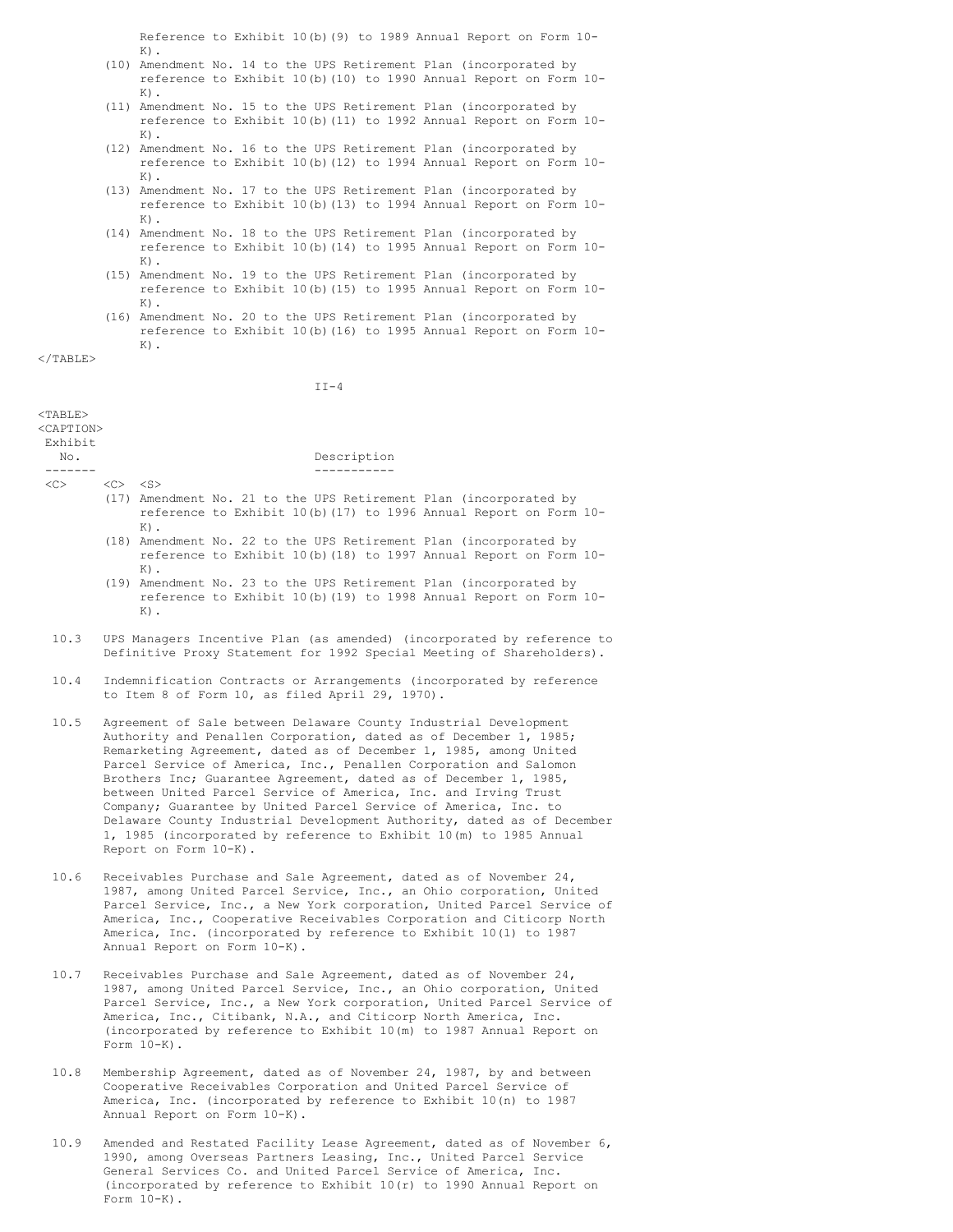- 10.10 Amended and Restated Aircraft Lease Agreement, dated as of November 6, 1990, among Overseas Partners Leasing, Inc., United Parcel Service Co. and United Parcel Service of America, Inc. (incorporated by reference to Exhibit 10(s) to 1990 Annual Report on Form 10-K).
- 10.11 Agreement of Sale, dated as of December 28, 1989, between Edison Corporation and Overseas Partners Leasing, Inc. (incorporated by reference to Exhibit 10(t) to 1989 Annual Report on Form 10-K).
- 10.12 Assignment and Assumption Agreement, dated as of December 28, 1989, between and among Edison Corporation, Overseas Partners Leasing, Inc., McBride Enterprises, Inc. and Ramapo Ridge-McBride Office Park (incorporated by reference to Exhibit 10(u) to 1989 Annual Report on Form  $10-K$ ).
- 10.13 UPS Deferred Compensation Plan for Non-Employee Directors (incorporated by reference to Exhibit 10(v) to 1990 Annual Report on Form 10-K).

</TABLE>

 $II-5$ 

| $<$ TABLE $>$                   |                                                                                                                                                                                                         |                                                                                                                                                                           |  |  |  |
|---------------------------------|---------------------------------------------------------------------------------------------------------------------------------------------------------------------------------------------------------|---------------------------------------------------------------------------------------------------------------------------------------------------------------------------|--|--|--|
| <caption><br/>Exhibit</caption> |                                                                                                                                                                                                         |                                                                                                                                                                           |  |  |  |
| No.                             |                                                                                                                                                                                                         | Description                                                                                                                                                               |  |  |  |
| -------                         |                                                                                                                                                                                                         | ___________                                                                                                                                                               |  |  |  |
|                                 | $\langle C \rangle$ $\langle C \rangle$ $\langle S \rangle$<br>10.14 UPS Retirement Plan for Outside Directors (incorporated by reference to<br>Exhibit $10(w)$ to 1990 Annual Report on Form $10-K$ ). |                                                                                                                                                                           |  |  |  |
|                                 |                                                                                                                                                                                                         | 10.15 UPS Savings Plan, as Amended and Restated, including Amendment Nos. 1-5<br>(incorporated by reference to Exhibit $10(x)$ to 1990 Annual Report on<br>Form $10-K$ ). |  |  |  |
|                                 |                                                                                                                                                                                                         | (1) Amendment No. 6 to the UPS Savings Plan (incorporated by<br>reference to Exhibit 10(x) (1) to 1990 Annual Report on Form 10-<br>$K$ ).                                |  |  |  |
|                                 |                                                                                                                                                                                                         | (2) Amendment No. 7 to the UPS Savings Plan (incorporated by<br>reference to Exhibit 10(x)(2) to 1991 Annual Report on Form 10-<br>$K$ ).                                 |  |  |  |
|                                 |                                                                                                                                                                                                         | (3) Amendment No. 8 to the UPS Savings Plan (incorporated by<br>reference to Exhibit 10(x) (3) to 1992 Annual Report on Form 10-<br>$K$ ).                                |  |  |  |
|                                 |                                                                                                                                                                                                         | (4) Amendment No. 9 to the UPS Savings Plan (incorporated by<br>reference to Exhibit $10(x)$ (4) to 1992 Annual Report on Form $10$ -<br>$K$ ).                           |  |  |  |
|                                 |                                                                                                                                                                                                         | (5) Amendment No. 10 to the UPS Savings Plan (Incorporated by<br>Reference to Exhibit $10(x)(5)$ to 1992 Annual Report on Form $10-$<br>$K$ ).                            |  |  |  |
|                                 |                                                                                                                                                                                                         | (6) Amendment No. 11 to the UPS Savings Plan (incorporated by<br>reference to Exhibit $10(x)$ (6) to 1994 Annual Report on Form $10-$<br>$K$ ).                           |  |  |  |
|                                 |                                                                                                                                                                                                         | (7) Amendment No. 12 to the UPS Savings Plan (incorporated by<br>reference to Exhibit $10(x)$ (7) to 1994 Annual Report on Form $10-$<br>$K)$ .                           |  |  |  |
|                                 |                                                                                                                                                                                                         | (8) Amendment No. 13 to the UPS Savings Plan (incorporated by<br>reference to Exhibit 10(x) (8) to 1994 Annual Report on Form 10-<br>$K$ ).                               |  |  |  |
|                                 |                                                                                                                                                                                                         | (9) Amendment No. 14 to the UPS Savings Plan (incorporated by<br>reference to Exhibit $10(x)$ (9) to 1994 Annual Report on Form $10-$<br>$K$ ).                           |  |  |  |
|                                 |                                                                                                                                                                                                         | (10) Amendment No. 15 to the UPS Savings Plan (incorporated by<br>reference to Exhibit $10(x)$ (10) to 1994 Annual Report on Form $10-$<br>$K$ ).                         |  |  |  |
|                                 |                                                                                                                                                                                                         | (11) Restatement Amendment No. 1 to the UPS Savings Plan (incorporated<br>by reference to Exhibit $10(x)$ (11) to 1996 Annual Report on Form<br>$10-K$ ).                 |  |  |  |
|                                 |                                                                                                                                                                                                         | (12) Restatement Amendment No. 2 to the UPS Savings Plan (incorporated<br>by reference to Exhibit $10(x)$ (12) to 1995 Annual Report on Form<br>$10-K$ ).                 |  |  |  |
|                                 |                                                                                                                                                                                                         | (13) Restatement Amendment No. 3 to the UPS Savings Plan (incorporated<br>by reference to Exhibit 10(o)(13) to 1996 Annual Report on Form<br>$10-K$ ).                    |  |  |  |
|                                 |                                                                                                                                                                                                         | (14) Restatement Amendment No. 4 to the UPS Savings Plan (incorporated<br>by reference to Exhibit 10(o) (14) to 1996 Annual Report on Form<br>$10-K$ ).                   |  |  |  |
|                                 |                                                                                                                                                                                                         | (15) Restatement Amendment No. 5 to the UPS Savings Plan (incorporated<br>by reference to Exhibit 10(o) (15) to 1996 Annual Report on Form<br>$10-K$ ).                   |  |  |  |
|                                 |                                                                                                                                                                                                         | (16) Restatement Amendment No. 6 to the UPS Savings Plan (incorporated                                                                                                    |  |  |  |

by reference to Exhibit 10(o)(16) to 1997 Annual Report on Form  $10-K$ ).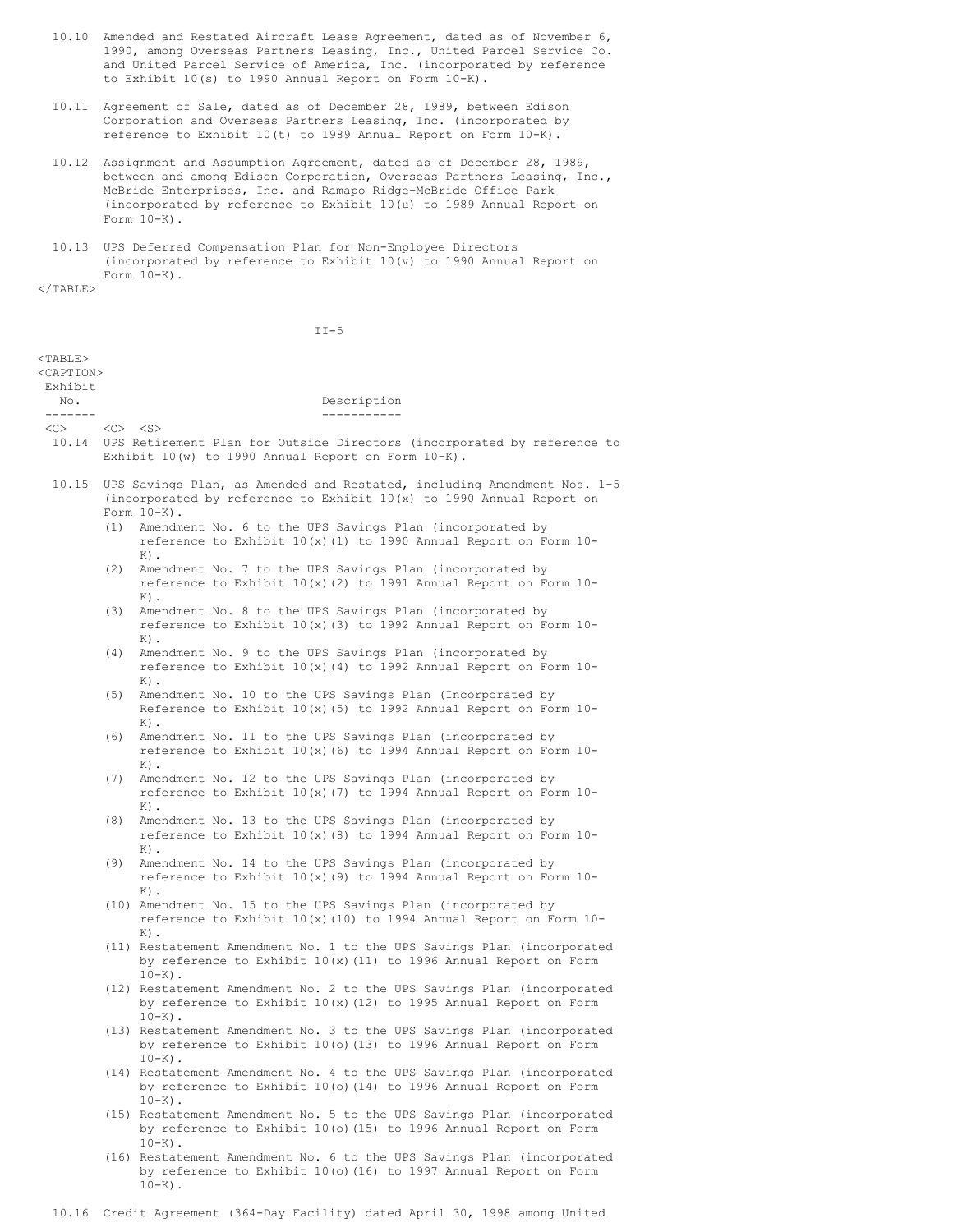Parcel Service of America, Inc., the initial lenders named therein, CitiCorp Securities, Inc. as Co-Arranger and BancAmerica Robertson as Co-Arranger and Bank of America NT & SA., as Agent, and Citibank, N.A., as Agent (incorporated by reference to Exhibit 10(a) to Quarterly Report on Form 10-Q for the Quarter Ended March 30, 1998).

- 10.17 Credit Agreement (Five-Year Facility) dated April 30, 1998 among United Parcel Service of America, Inc., the initial lenders named therein, Citicorp Securities, Inc. as Co-Arranger and BancAmerica Robertson as Co-Arranger and Bank of America NT & SA as Agent and Citibank, N.A., as Agent. (incorporated by reference to Exhibit 10(b) to the Quarterly Report on Form 10-Q for the Quarter Ended March 30, 1998).
- 10.18 UPS 1991 Stock Option Plan (Amended and Restated as of February 20, 1992) (incorporated by reference to Appendix A to Definitive Proxy Statement for 1995 Annual Meeting of Shareholders).

 $<$ /TABLE>

| $<$ TABLE><br><caption></caption> |                                                                                                                                                                                                                                                                                                                                              |
|-----------------------------------|----------------------------------------------------------------------------------------------------------------------------------------------------------------------------------------------------------------------------------------------------------------------------------------------------------------------------------------------|
| Exhibit                           |                                                                                                                                                                                                                                                                                                                                              |
| No.<br>-------                    | Description<br>-----------                                                                                                                                                                                                                                                                                                                   |
| <<>                               | $\langle$ C> $\langle$ S><br>10.19 UPS Excess Coordinating Benefit Plan to 1997 Annual Report on Form<br>10-K (incorporated by reference to Exhibit 10(s) to 1997 Annual<br>Report on Form 10-K).                                                                                                                                            |
|                                   | 10.20 UPS 1997 Employees Stock Purchase Plan (incorporated by reference<br>to Exhibit 99 to the Form S-8 Registration Statement No. 333-<br>23971, as filed on March 26, 1997).                                                                                                                                                              |
|                                   | 10.21 UPS 1997 Managers Stock Purchase Plan (incorporated by reference<br>to Exhibit 99 to the Form S-8 Registration Statement No. 333-<br>23971, as filed on March 26, 1997).<br>(1) First Amendment to the UPS 1997 Managers Stock Purchase Plan<br>(incorporated by reference to Exhibit 10(u)(1) to 1998 Annual<br>Report on Form 10-K). |
| 10.22                             | UPS 1996 Stock Option Plan, as amended and restated (incorporated<br>by reference to Exhibit 10(a) to Quarterly Report on Form 10-Q for<br>the Quarter ended September 30, 1997).                                                                                                                                                            |
| 10.23                             | UPS Qualified Stock Ownership Plan and Trust Agreement<br>(incorporated by reference to Exhibit 4.1 to Registration<br>Statement No. 333-67479, filed November 18, 1998).                                                                                                                                                                    |
| 10.24                             | Form of United Parcel Service, Inc. Incentive Compensation Plan<br>(included as Annex C to the proxy statement/prospectus).                                                                                                                                                                                                                  |
| 21                                | Subsidiaries of the Registrant (previously filed).                                                                                                                                                                                                                                                                                           |
| 23.1                              | Consents of Deloitte & Touche LLP.                                                                                                                                                                                                                                                                                                           |
| 23.2                              | Consent of Gibson, Dunn & Crutcher LLP (included in its opinion<br>filed as Exhibit 5.1 hereto).                                                                                                                                                                                                                                             |
| 23.3                              | Consent of Gibson, Dunn & Crutcher LLP (included in its opinion<br>filed as Exhibit 8.1 hereto).                                                                                                                                                                                                                                             |
| 24.1                              | Powers of Attorney (previously filed).                                                                                                                                                                                                                                                                                                       |
| 27                                | Financial Data Schedule (previously filed).                                                                                                                                                                                                                                                                                                  |
| 99.1<br>                          |                                                                                                                                                                                                                                                                                                                                              |

 Proxy cards and voting instructions. ||  | (b) Financial Statement Schedules |
|  | Schedules are omitted because of the absence of conditions under which theyare required under the pertinent portion of the instructions for Form S-4. |
(c) Opinion Materially Relating to the Transaction

None.

Item 22. Undertakings.

(1) Insofar as indemnification for liabilities arising under the Securities Act of 1933 may be permitted to directors, officers and controlling persons of the registrant pursuant to the foregoing provisions, or otherwise, the registrant has been advised that in the opinion of the SEC such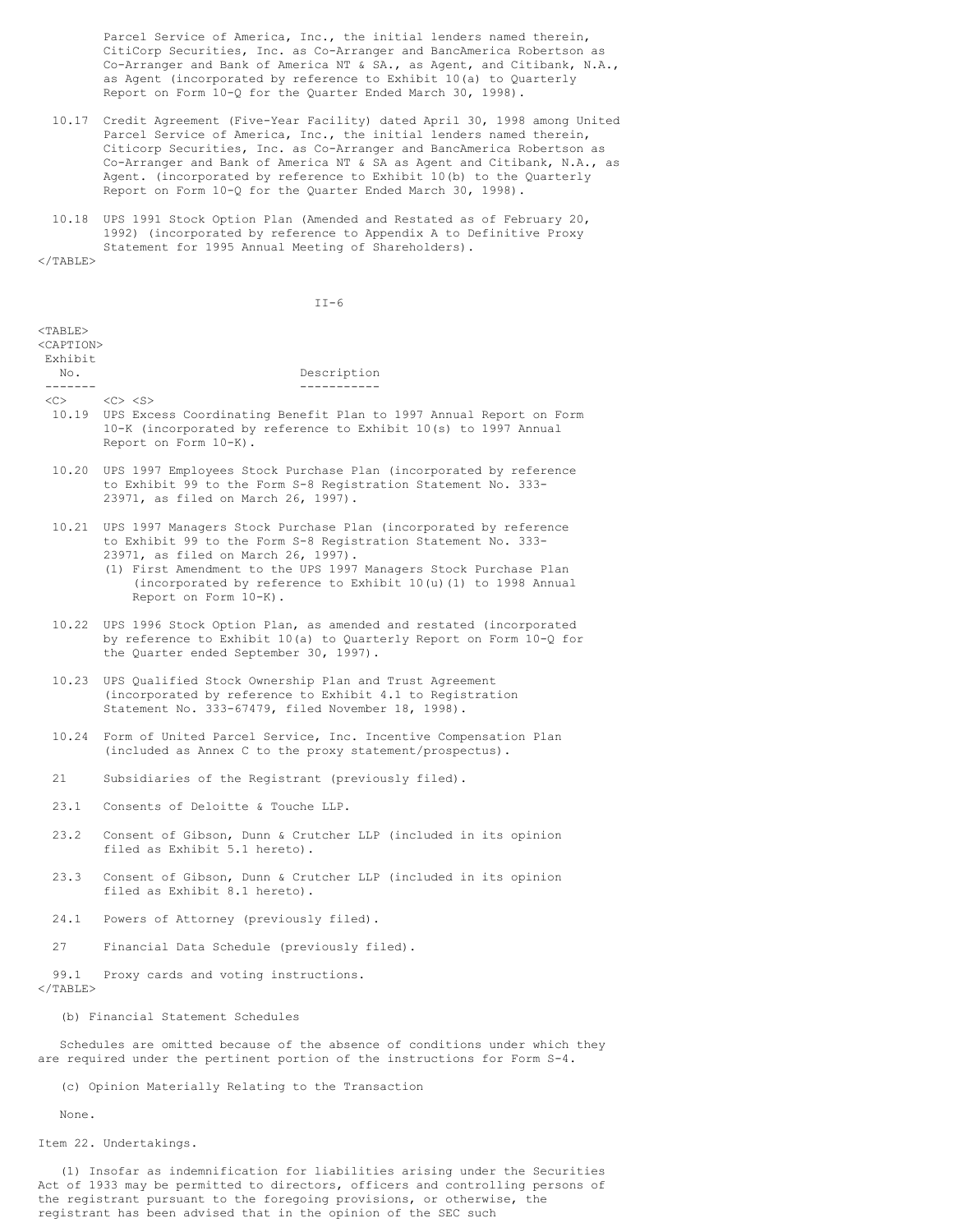indemnification is against public policy as expressed in the Securities Act of 1933 and is, therefore, unenforceable.

(2) The undersigned registrant hereby undertakes to respond to requests for information that is incorporated by reference into the prospectus pursuant to Item 4, 10(b), 11, or 13 of this form, within one business day of receipt of such request, and to send the incorporated documents by first class mail or other equally prompt means. This includes information contained in documents filed subsequent to the effective date of the registration statement through the date of responding to the request.

 $TT-7$ 

(3) The undersigned registrant hereby undertakes to supply by means of a post-effective amendment all information concerning a transaction, and the company being acquired involved therein, that was not the subject of and included in the registration statement when it became effective.

(4) The undersigned registrant hereby undertakes that prior to any public reoffering of the securities registered hereunder through use of a prospectus which is a part of this registration statement, by a person or party who is deemed to be an underwriter within the meaning of Rule 145(c), such reoffering prospectus will contain the information called for by the applicable registration form with respect to reofferings by persons who may be deemed underwriters, in addition to the information called for by the other items of the applicable form.

(5) The registrant undertakes that every prospectus (i) that is filed pursuant to paragraph (4) immediately preceding, or (ii) that purports to meet the requirements of Section 10(a)(3) of the Securities Act of 1933 and is used in connection with an offering of securities subject to Rule 415, will be filed as part of an amendment to the registration statement and will not be used until such amendment is effective, and that, for purposes of determining any liability under the Securities Act of 1933, each such post-effective amendment shall be deemed to be a new registration statement relating to the securities offered therein, and the offering of such securities at that time shall be deemed to be the initial bona fide offering thereof.

### $TT-8$

### **SIGNATURES**

Pursuant to the requirements of the Securities Act of 1933, the registrant certifies that it has reasonable grounds to believe that it meets all of the requirements for filing on Form S-4 and has duly caused this registration statement to be signed on its behalf by the undersigned, thereunto duly authorized, in the County of Fulton, State of Georgia, on September 21, 1999.

United Parcel Service, Inc.

/s/ James P. Kelly\*

 $By:$ James P. Kelly Chairman of the Board and Chief Executive Officer

Pursuant to the requirements of the Securities Act of 1933, this Registration Statement has been signed by the following persons in the capacities and on the date indicated.

 $<$ TABLE> <CAPTION>

|           | Signature                                 | Title                                                                                                                           | Date                            |
|-----------|-------------------------------------------|---------------------------------------------------------------------------------------------------------------------------------|---------------------------------|
| $<$ S $>$ | /s/ John W. Alden*<br>John W. Alden       | < <sub><br/>Vice Chairman of the<br/>Board, Senior Vice<br/>President and Director</sub>                                        | $<<$ $C>$<br>September 21, 1999 |
|           | /s/ William H. Brown III*                 | Director                                                                                                                        | September 21, 1999              |
|           | William H. Brown III                      |                                                                                                                                 |                                 |
|           | /s/ Robert J. Clanin*<br>Robert J. Clanin | Senior Vice President,<br>Chief Financial Officer,<br>Treasurer and Director<br>(Principal Financial and<br>Accounting Officer) | September 21, 1999              |
|           | /s/ Michael L. Eskew*<br>Michael L. Eskew | Executive Vice President<br>and Director                                                                                        | September 21, 1999              |
|           | /s/ James P. Kelly*                       | Chairman of the Board,                                                                                                          | September 21, 1999              |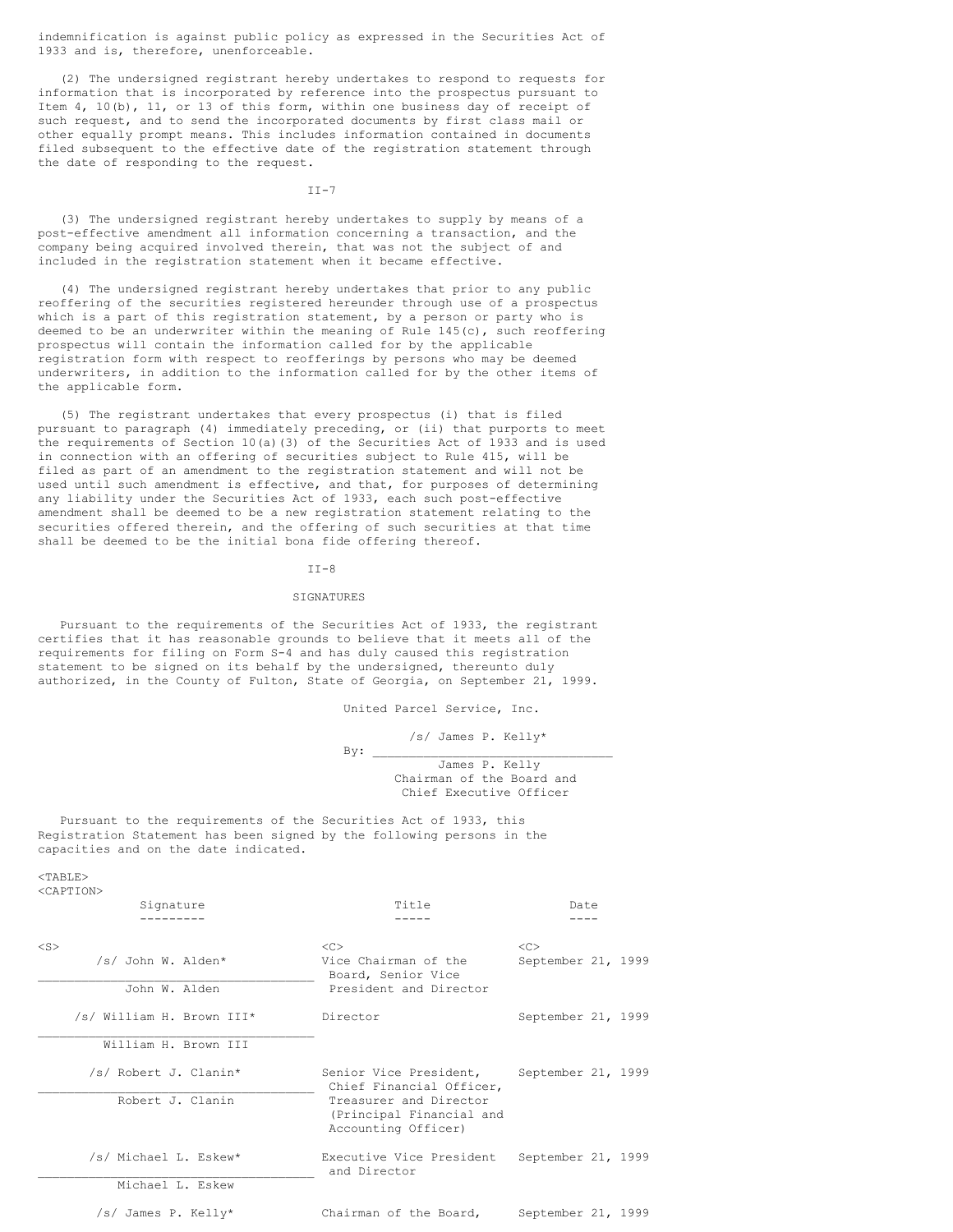| James P. Kelly         | Chief Executive Officer<br>and Director (Principal<br>Executive Officer) |                    |
|------------------------|--------------------------------------------------------------------------|--------------------|
| /s/ Ann M. Livermore*  | Director                                                                 | September 21, 1999 |
| Ann M. Livermore       |                                                                          |                    |
| /s/ Gary E. MacDougal* | Director                                                                 | September 21, 1999 |
| Gary E. MacDougal<br>  |                                                                          |                    |

  |  ||  | $TT-9$ |  |
| $<$ TABLE $>$ |  |  |
| Signature\_\_\_\_\_\_\_\_\_ | Title $- - - - -$ | Date $- - - -$ |
| $<$ S $>$ | << | << |
| /s/ Joseph R. Moderow | Senior Vice President,Secretary and Director | September 21, 1999 |
| Joseph R. Moderow |  |  |
| /s/ Kent C. Nelson\* | Director | September 21, 1999 |
| Kent C. Nelson |  |  |
| /s/ Victor A. Pelson\* | Director | September 21, 1999 |
| Victor A. Pelson |  |  |
| /s/ John W. Rogers\* | Director | September 21, 1999 |
| John W. Rogers |  |  |
| /s/ Charles L. Schaffer\* | Senior Vice President and September 21, 1999Director |  |
| Charles L. Schaffer |  |  |
| /s/ Lea N. Soupata\* | Senior Vice President and September 21, 1999Director |  |
| Lea N. Soupata |  |  |
| /s/ Robert M. Teeter\* | Director | September 21, 1999 |
| Robert M. Teeter |  |  |
| /s/ Thomas H. Weidemeyer\* | Senior Vice President and September 21, 1999Director |  |
| Thomas H. Weidemeyer $\langle$ /TABLE> |  |  |
| /s/ Joseph R. Moderow\*By: |  |  |
| Joseph R. ModerowAttorney-in-fact |  |  |
|  | $II-10$ |  |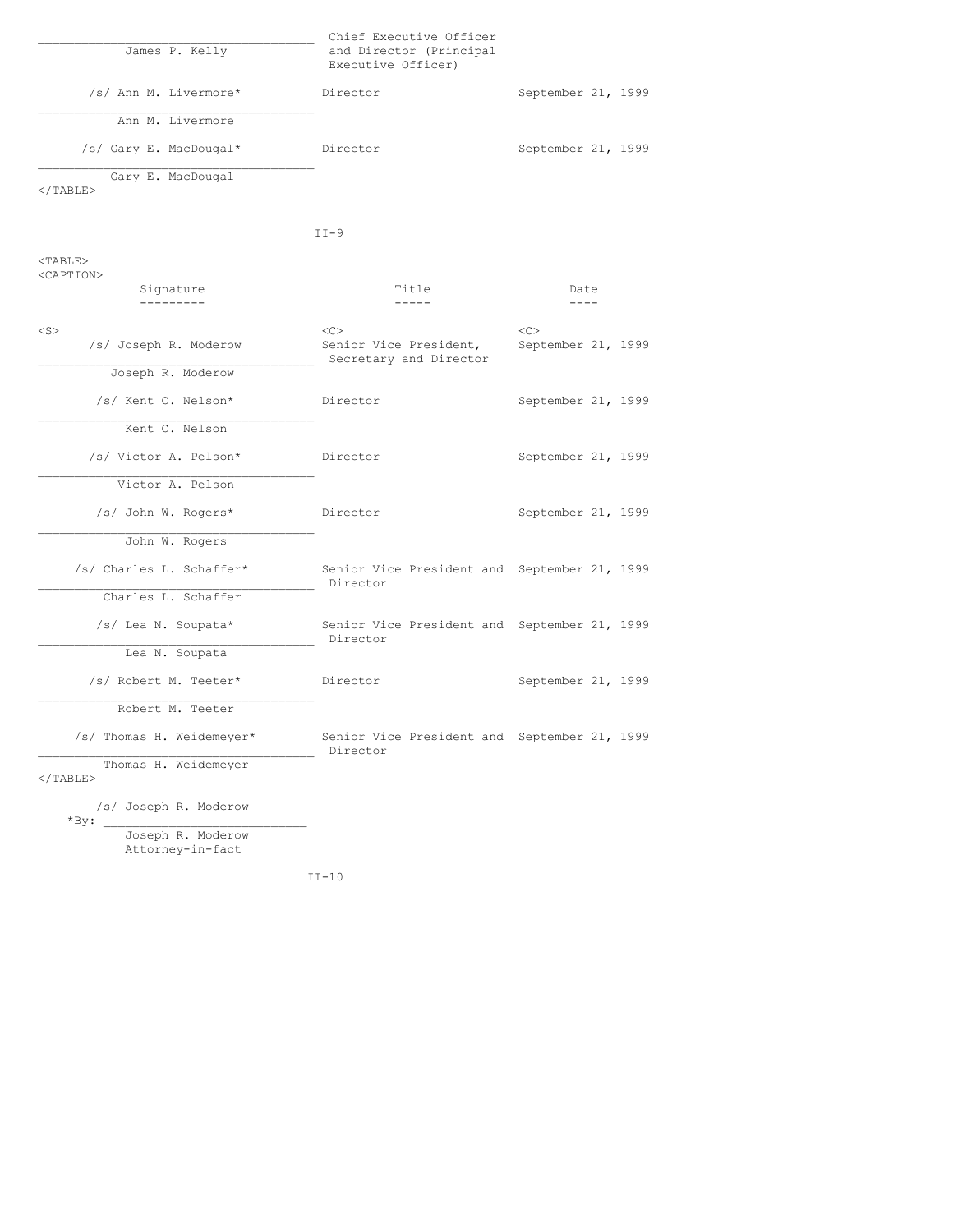September 21, 1999

(202) 955-8500 C 93024-03589

United Parcel Service, Inc. 55 Glenlake Parkway, N.E. Atlanta, Georgia 30328

## Ladies and Gentlemen:

You have requested our opinion regarding certain federal income tax consequences of the proposed merger (the "Merger") of United Parcel Service of America, Inc.a Delaware corporation ("Target Company"), with UPS Merger Subsidiary, Inc., a Delaware corporation ("Sub"), which is a direct, wholly owned subsidiary of United Parcel Service, Inc., a Delaware corporation ("Parent"). In that proposed merger, Target Company will be the surviving entity.

In formulating our opinion, we have reviewed such documents as we deemed necessary or appropriate, including that certain Agreement and Plan of Merger, dated as of September 21, 1999, among Parent, Sub, and Target Company (as amended, the "Merger Agreement"), and that certain Registration Statement on Form S-4 of Parent (File No. 333-83349), as amended (the "Registration Statement"), and the proxy statement/prospectus that forms a part thereof (the "Prospectus").

Our opinion set forth below assumes (i) the accuracy of the statements and facts concerning the Merger set forth in the Merger Agreement and the Prospectus, (ii) that the Merger is consummated in the manner contemplated by, and in accordance with, the terms set forth in the Merger Agreement and the Prospectus, and (iii) the accuracy of (a) the representations made to us by Parent, which are set forth in the certificate delivered to us by Parent, dated September 21, 1999, and (b) the representations made to us by Target Company, which are set forth in the certificate delivered to us by Target Company, dated September 21, 1999.

Based upon the facts and statements set forth above, our examination and review of the documents referred to above, and subject to the assumptions set forth above, we hereby confirm that the statements of law and conclusions of law set forth under the heading "Federal Income Tax Consequences to Shareowners" in the Prospectus are our opinion as to the material federal income tax consequences of the Merger.

Our opinion is based on provisions of the Internal Revenue Code of 1986, as amended, the Treasury Regulations promulgated thereunder, published pronouncements of the Internal Revenue Service and case law as of the date hereof, any of which may be changed at any time with retroactive effect. Any change in applicable laws or the facts and circumstances surrounding the Merger, or any inaccuracy in the statements, facts, assumptions and representations on which we relied, may affect the continuing validity of the opinion set forth herein. We assume no responsibility to inform you of any such change or inaccuracy that may occur or come to our attention.

We consent to the filing of this opinion as an exhibit to the Registration Statement, and we further consent to the use of our name under the captions "Federal Income Tax Consequences to Shareowners" and "Legal Matters" in the Registration Statement and the Prospectus. In giving these consents, we do not thereby admit that we are within the category of persons whose consent is required under Section 7 of the Securities Act or the Rules and Regulations of the Securities and Exchange Commission.

Very truly yours,

ADP/DWM/MJH

GIBSON, DUNN & CRUTCHER LLP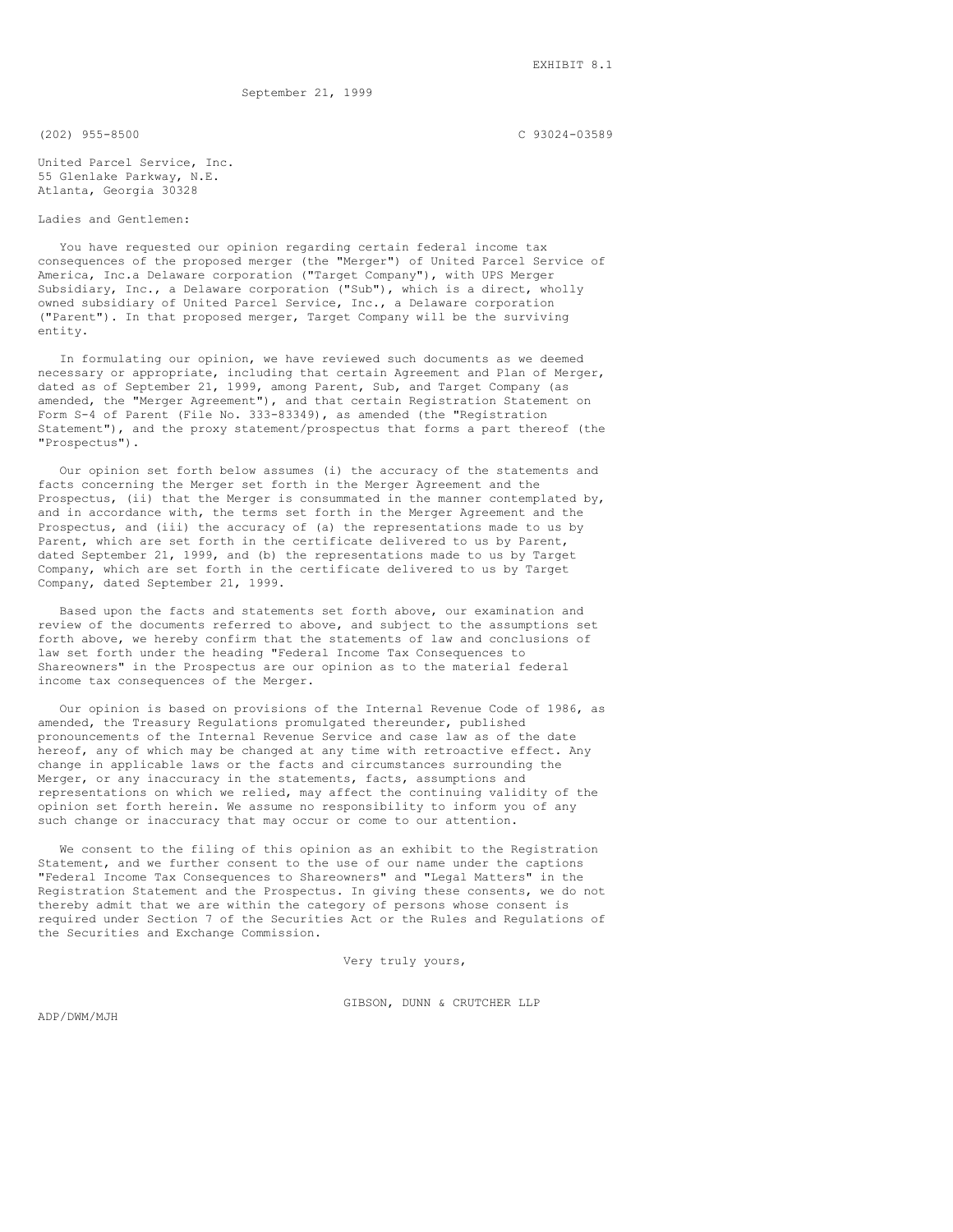### INDEPENDENT AUDITORS' CONSENT

We consent to the use in this Amendment No. 3 to Registration Statement No. 333-83349 of United Parcel Service, Inc. on Form S-4 of our report dated February 8, 1999 (August 16, 1999 as to Note 4) (relating to the consolidated financial statements of United Parcel Service of America, Inc.), appearing in the proxy statement/prospectus, which is part of this Registration Statement, and to the reference to us under the heading "Experts" in such proxy statement/prospectus.

/s/ Deloitte & Touche LLP - --------------------- DELOITTE & TOUCHE LLP

Atlanta, Georgia

September 21, 1999

#### INDEPENDENT AUDITORS' CONSENT

We consent to the use in this Amendment No. 3 to Registration Statement No. 333-83349 of United Parcel Service, Inc. on Form S-4 of our report dated July 20, 1999, appearing in the proxy statement/prospectus, which is part of this Registration Statement, and to the reference to us under the heading "Experts" in such proxy statement/prospectus.

/s/ Deloitte & Touche LLP - --------------------- DELOITTE & TOUCHE LLP

Atlanta, Georgia

September 21, 1999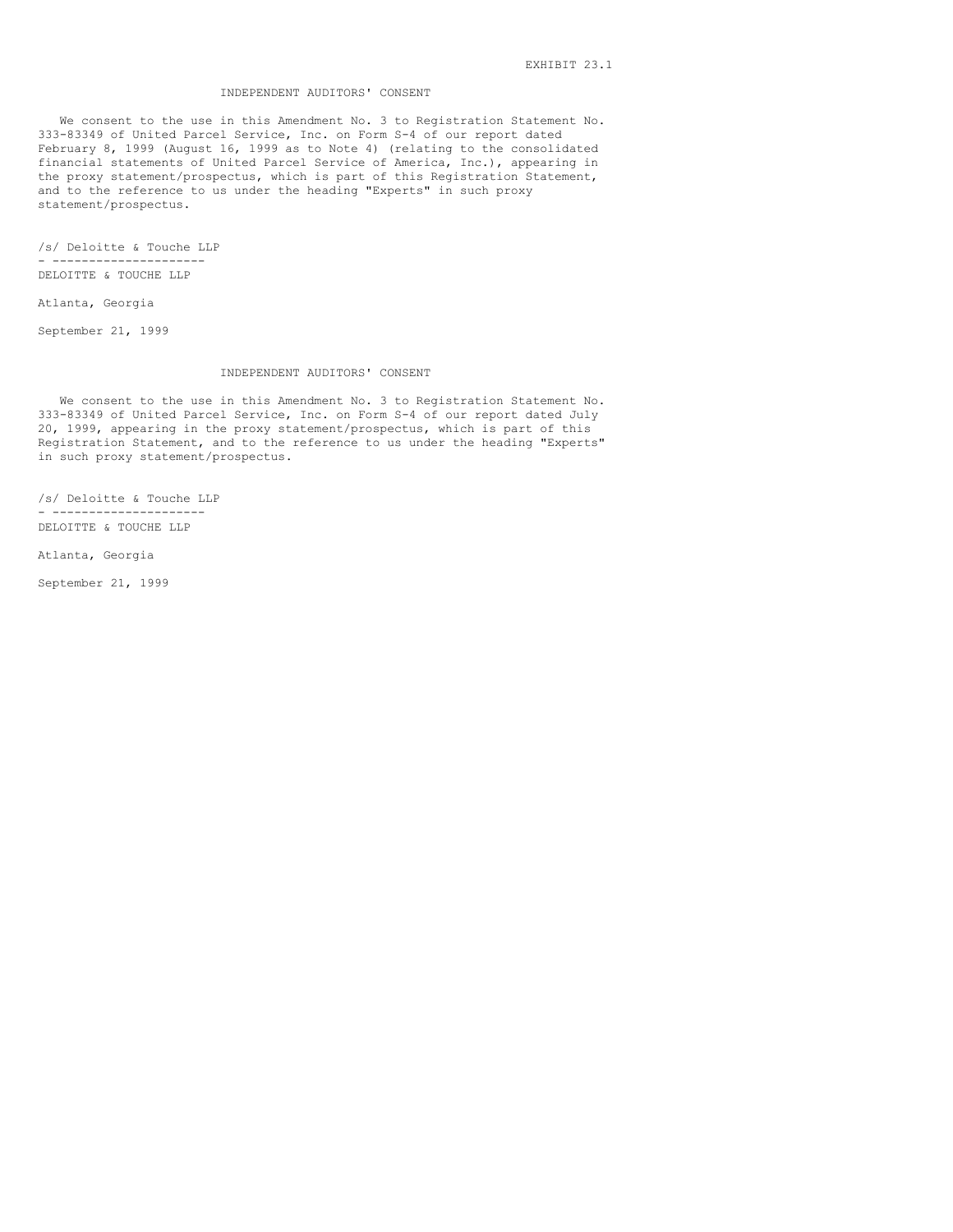f FOLD AND DETACH HERE f ------------------------------------------------------------------------------

---------------------- UPS QUALIFIED STOCK OWNERSHIP PLAN AND TRUST Letter of Instructions to Execute Proxy for Special Meeting of Shareowners of UNITED PARCEL SERVICE OF AMERICA, INC. Solicited on Behalf of the Board of Directors

FIRST UNION NATIONAL BANK P.O. Box 41784 Philadelphia, PA 19101-1784

Ladies and Gentlemen:

In connection with the special meeting of shareowners of United Parcel Service of America, Inc. to be held in Wilmington, Delaware, on October 25, 1999, you are hereby instructed and directed to deliver a proxy to James P. Kelly and Joseph R. Moderow, or either of them, with power of substitution, instructing and authorizing them to vote all shares that you are holding for the benefit of the undersigned in the UPS Qualified Stock Ownership Plan and Trust as of August 30, 1999, as follows:

The Board of Directors recommends a vote FOR Proposals 1 and 2.

1. FOR [\_] AGAINST [\_] ABSTAIN [\_]

the Agreement and Plan of Merger, dated as of September , 1999, among United Parcel Service of America, Inc., United Parcel Service, Inc. and UPS Merger Subsidiary, Inc.

2. FOR [ ] AGAINST [ ] ABSTAIN [ ] the United Parcel Service, Inc. Incentive Compensation Plan

In their discretion upon such other matters as may properly come before the meeting or any adjournment or postponement thereof.

(OVER)

f FOLD AND DETACH HERE f ------------------------------------------------------------------------------ ----------------------

This Letter of Instructions to Execute Proxy, when properly executed, will be voted in the manner directed herein by the undersigned plan participant. If no direction is made, the Proxy will be voted in the same proportion as the stock allocated under the UPS Qualified Stock Ownership Plan and Trust for which Letters of Instruction to Execute Proxy are received and voted.

- --------------------------------- SIGNATURE (sign exactly as name appears hereon)

> --------------------------------- SIGNATURE OF CO-OWNER IF ANY For joint accounts, all coowners must sign. Executors, administrators, custodians, trustees, etc. should so indicate when signing.

Dated this day of , 1999.

Return this card in the enclosed Business Reply Envelope.

f FOLD AND DETACH HERE f ------------------------------------------------------------------------------

> ---------------------- UNITED PARCEL SERVICE OF AMERICA, INC. This Proxy is Solicited on Behalf of the Board of Directors

Proxy for Special Meeting of Shareowners--October 25, 1999

United Parcel Service of America, Inc. ATTN: Secretary 55 Glenlake Parkway, N.E. Atlanta, Georgia 30328

The undersigned hereby appoints JAMES P. KELLY and JOSEPH R. MODEROW, or either of them, with power of substitution, as attorneys and proxies to vote all of the shares of stock outstanding in the name of the undersigned as of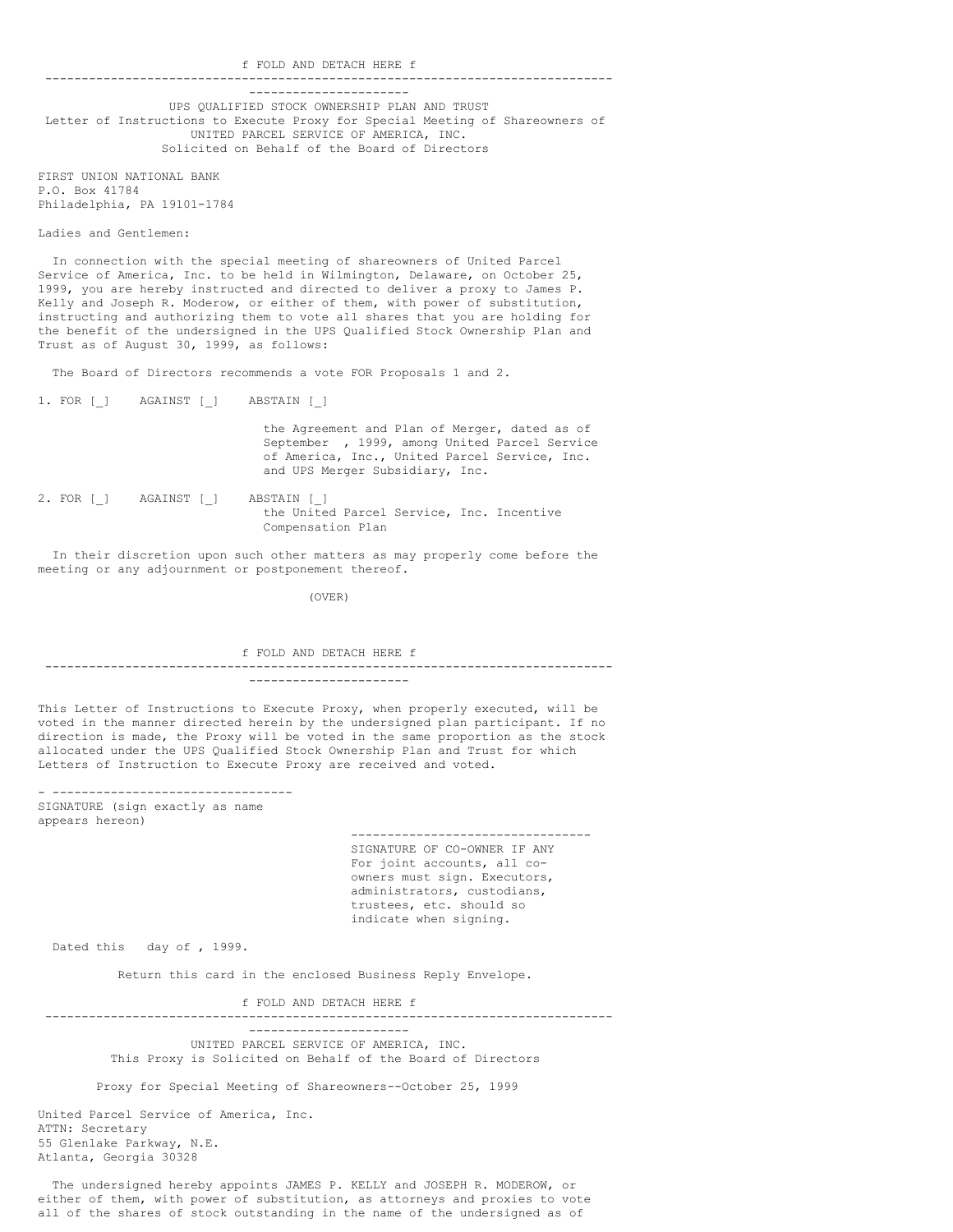August 30, 1999 at the special meeting of shareowners of United Parcel Service of America, Inc. to be held at The Corporation Trust Company, 1209 Orange Street, Wilmington, Delaware 19801 on October 25, 1999, and at any or all adjournments thereof; and the undersigned hereby instructs and authorizes said attorneys to vote as follows:

The Board of Directors recommends a vote FOR Proposals 1 and 2.

|  | 1. FOR [ ] AGAINST [ ] | ABSTAIN [ ]                                                                                                                                                                        |
|--|------------------------|------------------------------------------------------------------------------------------------------------------------------------------------------------------------------------|
|  |                        | the Agreement and Plan of Merger, dated as of<br>September , 1999, among United Parcel Service<br>of America, Inc., United Parcel Service, Inc.<br>and UPS Merger Subsidiary, Inc. |
|  | 2. FOR [ ] AGAINST [ ] | ABSTAIN [ ]<br>the United Parcel Service, Inc. Incentive<br>Compensation Plan                                                                                                      |

In their discretion upon such other matters as may properly come before the meeting or any adjournment or postponement thereof.

(OVER)

f FOLD AND DETACH HERE f ------------------------------------------------------------------------------ ----------------------

This Proxy, when properly executed, will be voted in the manner directed herein by the undersigned shareowner. If no direction is made, this Proxy will be voted FOR Proposals 1 and 2. IF YOU HAVE ANY QUESTIONS, YOU SHOULD CONTACT UPS SHAREOWNER RELATIONS AT (800) 785-1480.

- --------------------------------- SIGNATURE (sign exactly as name appears hereon)

--------------------------------- SIGNATURE OF CO-OWNER IF ANY For joint accounts, all coowners must sign. Executors, administrators, custodians, trustees, etc. should so indicate when signing.

Dated this day of , 1999.

Return this card in the enclosed Business Reply Envelope.

f FOLD AND DETACH HERE f ------------------------------------------------------------------------------

---------------------- UPS STOCK TRUSTS Which include the following: The UPS Stock Trust, UPS Managers Stock Trust and the UPS Employees Stock Trust Letter of Instructions to Execute Proxy for Special Meeting of Shareowners of UNITED PARCEL SERVICE OF AMERICA, INC. Solicited on Behalf of the Board of Directors

FIRST UNION NATIONAL BANK P.O. Box 41784 Philadelphia, PA 19101-1784 Ladies and Gentlemen:

In connection with the special meeting of shareowners of United Parcel Service of America, Inc. to be held in Wilmington, Delaware, on October 25, 1999, you are hereby instructed and directed to deliver a proxy to James P. Kelly and Joseph R. Moderow, or either of them, with power of substitution, instructing and authorizing them to vote all shares that you are holding for the benefit of the undersigned in the various UPS Stock Trusts as of August 30, 1999, as follows:

The Board of Directors recommends a vote FOR Proposals 1, 2 and 3. 1. FOR [\_] AGAINST [\_] ABSTAIN [\_]

the Agreement and Plan of Merger, dated as of September , 1999, among United Parcel Service of America, Inc., United Parcel Service, Inc. and UPS Merger Subsidiary, Inc. 2. FOR [\_] AGAINST [\_] ABSTAIN [\_] the United Parcel Service, Inc. Incentive Compensation Plan 3. FOR [\_] AGAINST [\_] ABSTAIN [\_] with regard to the termination of the UPS Managers Stock Trust and the UPS Employees Stock Trust, the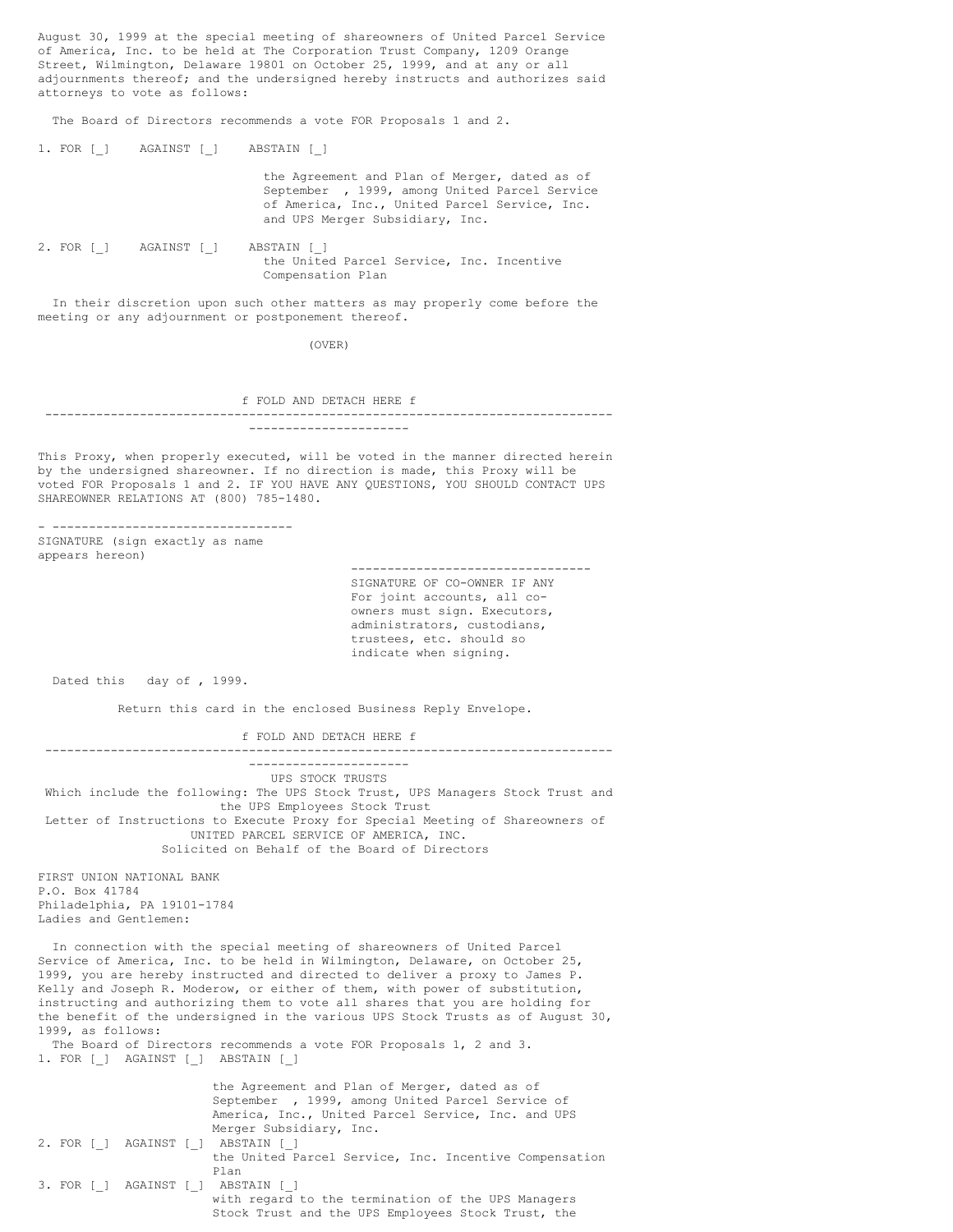undersigned hereby votes all shares you are holding for the benefit of the undersigned under the UPS Managers Stock Trust and the UPS Employees Stock Trust as of August 30, 1999 as indicated. In their discretion upon such other matters as may properly come before the meeting or any adjournment or postponement thereof. (OVER)

f FOLD AND DETACH HERE f ------------------------------------------------------------------------------

----------------------

This Letter of Instructions to Execute Proxy, when properly executed, will be voted in the manner directed herein by the undersigned member. If this Letter of Instructions is returned but no direction is made, the Proxy will be voted FOR Proposals 1, 2 and 3. If you do not return this Letter of Instructions, the Proxy will be voted FOR Proposals 1 and 2.

- --------------------------------- SIGNATURE (sign exactly as name appears hereon)

> --------------------------------- SIGNATURE OF CO-OWNER IF ANY For joint accounts, all coowners must sign. Executors, administrators, custodians, trustees, etc. should so indicate when signing.

Dated this day of , 1999.

Return this card in the enclosed Business Reply Envelope.

f FOLD AND DETACH HERE f

------------------------------------------------------------------------------ ----------------------

ANNIE E. CASEY FOUNDATION STOCK COMPENSATION PLAN Letter of Instructions to Execute Proxy for Special Meeting of Shareowners of UNITED PARCEL SERVICE OF AMERICA, INC. Solicited on Behalf of the Board of Directors

FIRST UNION NATIONAL BANK P.O. Box 41784 Philadelphia, PA 19101-1784

Ladies and Gentlemen:

In connection with the special meeting of shareowners of United Parcel Service of America, Inc. to be held in Wilmington, Delaware, on October 25, 1999, you are hereby instructed and directed to deliver a proxy to James P. Kelly and Joseph R. Moderow, or either of them, with power of substitution, instructing and authorizing them to vote all shares that you are holding for the benefit of the undersigned as of August 30, 1999, as follows:

The Board of Directors recommends a vote FOR Proposals 1 and 2.

1. FOR [\_] AGAINST [\_] ABSTAIN [\_]

the Agreement and Plan of Merger, dated as of September , 1999, among United Parcel Service of America, Inc., United Parcel Service, Inc. and UPS Merger Subsidiary, Inc.

2. FOR [ ] AGAINST [ ] ABSTAIN [ ] the United Parcel Service, Inc. Incentive Compensation Plan

In their discretion upon such other matters as may properly come before the meeting or any adjournment or postponement thereof.

(OVER)

#### f FOLD AND DETACH HERE f

------------------------------------------------------------------------------ ----------------------

This Letter of Instructions to Execute Proxy, when properly executed, will be voted in the manner directed herein by the undersigned plan participant. If no direction is made, the Proxy will be voted FOR Proposals 1 and 2.